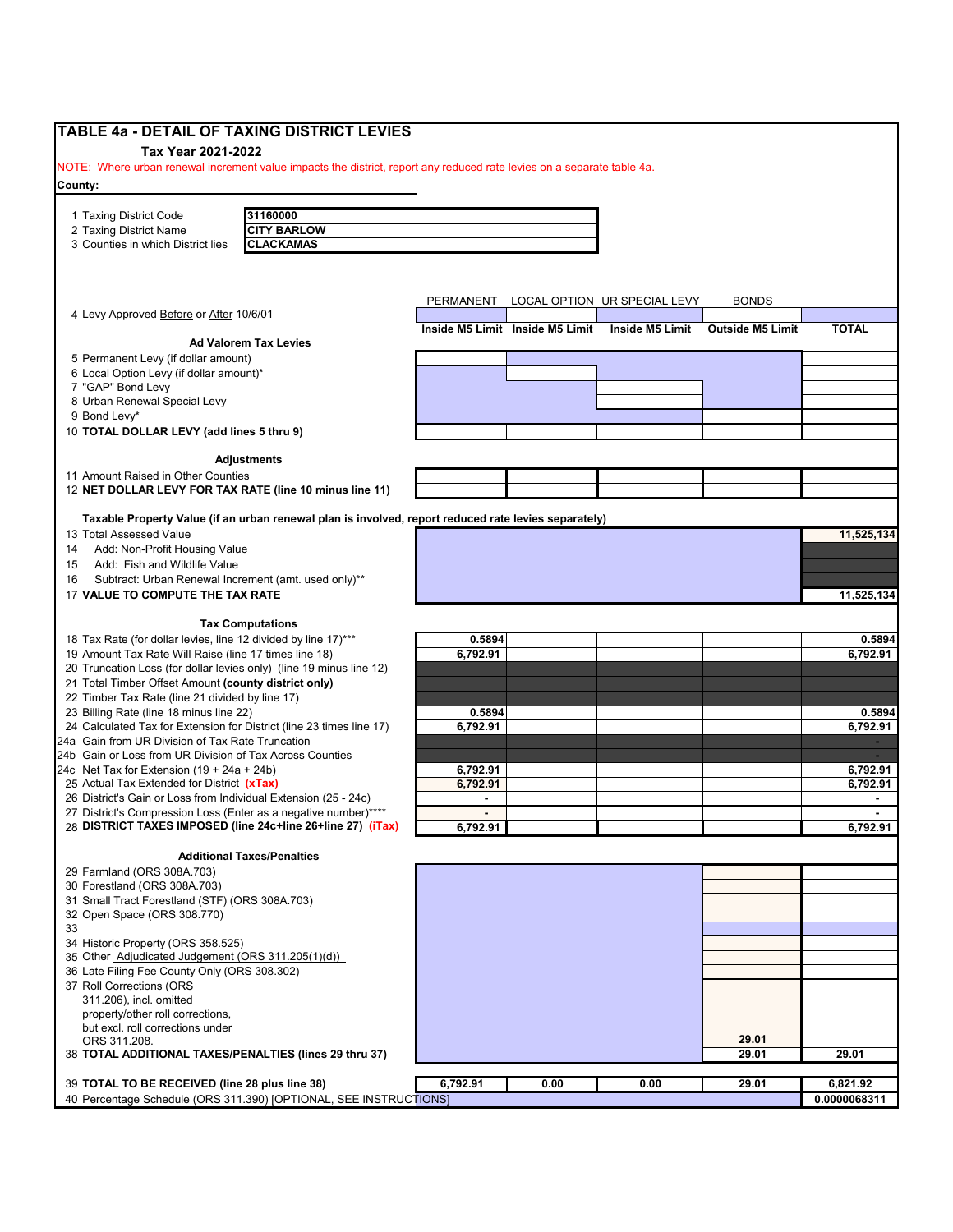| <b>TABLE 4a - DETAIL OF TAXING DISTRICT LEVIES</b>                                                                     |                 |                 |                              |                         |               |
|------------------------------------------------------------------------------------------------------------------------|-----------------|-----------------|------------------------------|-------------------------|---------------|
| Tax Year 2021-2022                                                                                                     |                 |                 |                              |                         |               |
| NOTE: Where urban renewal increment value impacts the district, report any reduced rate levies on a separate table 4a. |                 |                 |                              |                         |               |
| County:                                                                                                                |                 |                 |                              |                         |               |
| 31260000                                                                                                               |                 |                 |                              |                         |               |
| 1 Taxing District Code<br><b>CITY CANBY</b><br>2 Taxing District Name                                                  |                 |                 |                              |                         |               |
| <b>CLACKAMAS</b><br>3 Counties in which District lies                                                                  |                 |                 |                              |                         |               |
|                                                                                                                        |                 |                 |                              |                         |               |
|                                                                                                                        |                 |                 |                              |                         |               |
|                                                                                                                        |                 |                 |                              |                         |               |
|                                                                                                                        | PERMANENT       |                 | LOCAL OPTION UR SPECIAL LEVY | <b>BONDS</b>            |               |
| 4 Levy Approved Before or After 10/6/01                                                                                |                 |                 |                              |                         |               |
|                                                                                                                        | Inside M5 Limit | Inside M5 Limit | <b>Inside M5 Limit</b>       | <b>Outside M5 Limit</b> | <b>TOTAL</b>  |
| <b>Ad Valorem Tax Levies</b>                                                                                           |                 |                 |                              |                         |               |
| 5 Permanent Levy (if dollar amount)                                                                                    |                 |                 |                              |                         |               |
| 6 Local Option Levy (if dollar amount)*                                                                                |                 |                 |                              |                         |               |
| 7 "GAP" Bond Levy                                                                                                      |                 |                 |                              |                         |               |
| 8 Urban Renewal Special Levy                                                                                           |                 |                 |                              |                         |               |
| 9 Bond Levy*                                                                                                           |                 |                 |                              |                         |               |
| 10 TOTAL DOLLAR LEVY (add lines 5 thru 9)                                                                              |                 |                 |                              |                         |               |
|                                                                                                                        |                 |                 |                              |                         |               |
| <b>Adjustments</b>                                                                                                     |                 |                 |                              |                         |               |
| 11 Amount Raised in Other Counties                                                                                     |                 |                 |                              |                         |               |
| 12 NET DOLLAR LEVY FOR TAX RATE (line 10 minus line 11)                                                                |                 |                 |                              |                         |               |
|                                                                                                                        |                 |                 |                              |                         |               |
| Taxable Property Value (if an urban renewal plan is involved, report reduced rate levies separately)                   |                 |                 |                              |                         |               |
| 13 Total Assessed Value                                                                                                |                 |                 |                              |                         | 1,996,472,966 |
| Add: Non-Profit Housing Value<br>14                                                                                    |                 |                 |                              |                         |               |
| Add: Fish and Wildlife Value<br>15                                                                                     |                 |                 |                              |                         |               |
| Subtract: Urban Renewal Increment (amt. used only)**<br>16<br>17 VALUE TO COMPUTE THE TAX RATE                         |                 |                 |                              |                         | -273,084,682  |
|                                                                                                                        |                 |                 |                              |                         | 1,723,388,284 |
| <b>Tax Computations</b>                                                                                                |                 |                 |                              |                         |               |
| 18 Tax Rate (for dollar levies, line 12 divided by line 17)***                                                         | 3.4886          |                 |                              |                         | 3.4886        |
| 19 Amount Tax Rate Will Raise (line 17 times line 18)                                                                  | 6,012,212.37    |                 |                              |                         | 6,012,212.37  |
| 20 Truncation Loss (for dollar levies only) (line 19 minus line 12)                                                    |                 |                 |                              |                         |               |
| 21 Total Timber Offset Amount (county district only)                                                                   |                 |                 |                              |                         |               |
| 22 Timber Tax Rate (line 21 divided by line 17)                                                                        |                 |                 |                              |                         |               |
| 23 Billing Rate (line 18 minus line 22)                                                                                | 3.4886          |                 |                              |                         | 3.4886        |
| 24 Calculated Tax for Extension for District (line 23 times line 17)                                                   | 6,012,212.37    |                 |                              |                         | 6.012.212.37  |
| 24a Gain from UR Division of Tax Rate Truncation                                                                       | 165.97          |                 |                              |                         | 165.97        |
| 24b Gain or Loss from UR Division of Tax Across Counties                                                               |                 |                 |                              |                         |               |
| 24c Net Tax for Extension $(19 + 24a + 24b)$                                                                           | 6,012,378.34    |                 |                              |                         | 6,012,378.34  |
| 25 Actual Tax Extended for District (xTax)                                                                             | 6,012,378.34    |                 |                              |                         | 6,012,378.34  |
| 26 District's Gain or Loss from Individual Extension (25 - 24c)                                                        |                 |                 |                              |                         |               |
| 27 District's Compression Loss (Enter as a negative number)****                                                        | (2.38)          |                 |                              |                         | (2.38)        |
| 28 DISTRICT TAXES IMPOSED (line 24c+line 26+line 27) (iTax)                                                            | 6,012,375.96    |                 |                              |                         | 6,012,375.96  |
|                                                                                                                        |                 |                 |                              |                         |               |
| <b>Additional Taxes/Penalties</b>                                                                                      |                 |                 |                              |                         |               |
| 29 Farmland (ORS 308A.703)                                                                                             |                 |                 |                              | 88,613.73               |               |
| 30 Forestland (ORS 308A.703)                                                                                           |                 |                 |                              |                         |               |
| 31 Small Tract Forestland (STF) (ORS 308A.703)                                                                         |                 |                 |                              |                         |               |
| 32 Open Space (ORS 308.770)                                                                                            |                 |                 |                              |                         |               |
| 33                                                                                                                     |                 |                 |                              |                         |               |
| 34 Historic Property (ORS 358.525)                                                                                     |                 |                 |                              |                         |               |
| 35 Other Adjudicated Judgement (ORS 311.205(1)(d))                                                                     |                 |                 |                              |                         |               |
| 36 Late Filing Fee County Only (ORS 308.302)                                                                           |                 |                 |                              |                         |               |
| 37 Roll Corrections (ORS                                                                                               |                 |                 |                              |                         |               |
| 311.206), incl. omitted                                                                                                |                 |                 |                              |                         |               |
| property/other roll corrections,                                                                                       |                 |                 |                              |                         |               |
| but excl. roll corrections under                                                                                       |                 |                 |                              | 3,375.66                |               |
| ORS 311.208.<br>38 TOTAL ADDITIONAL TAXES/PENALTIES (lines 29 thru 37)                                                 |                 |                 |                              | 91,989.39               | 91,989.39     |
|                                                                                                                        |                 |                 |                              |                         |               |
| 39 TOTAL TO BE RECEIVED (line 28 plus line 38)                                                                         | 6,012,375.96    | 0.00            | 0.00                         | 91,989.39               | 6,104,365.35  |
| 40 Percentage Schedule (ORS 311.390) [OPTIONAL, SEE INSTRUCTIONS]                                                      |                 |                 |                              |                         | 0.0061125352  |
|                                                                                                                        |                 |                 |                              |                         |               |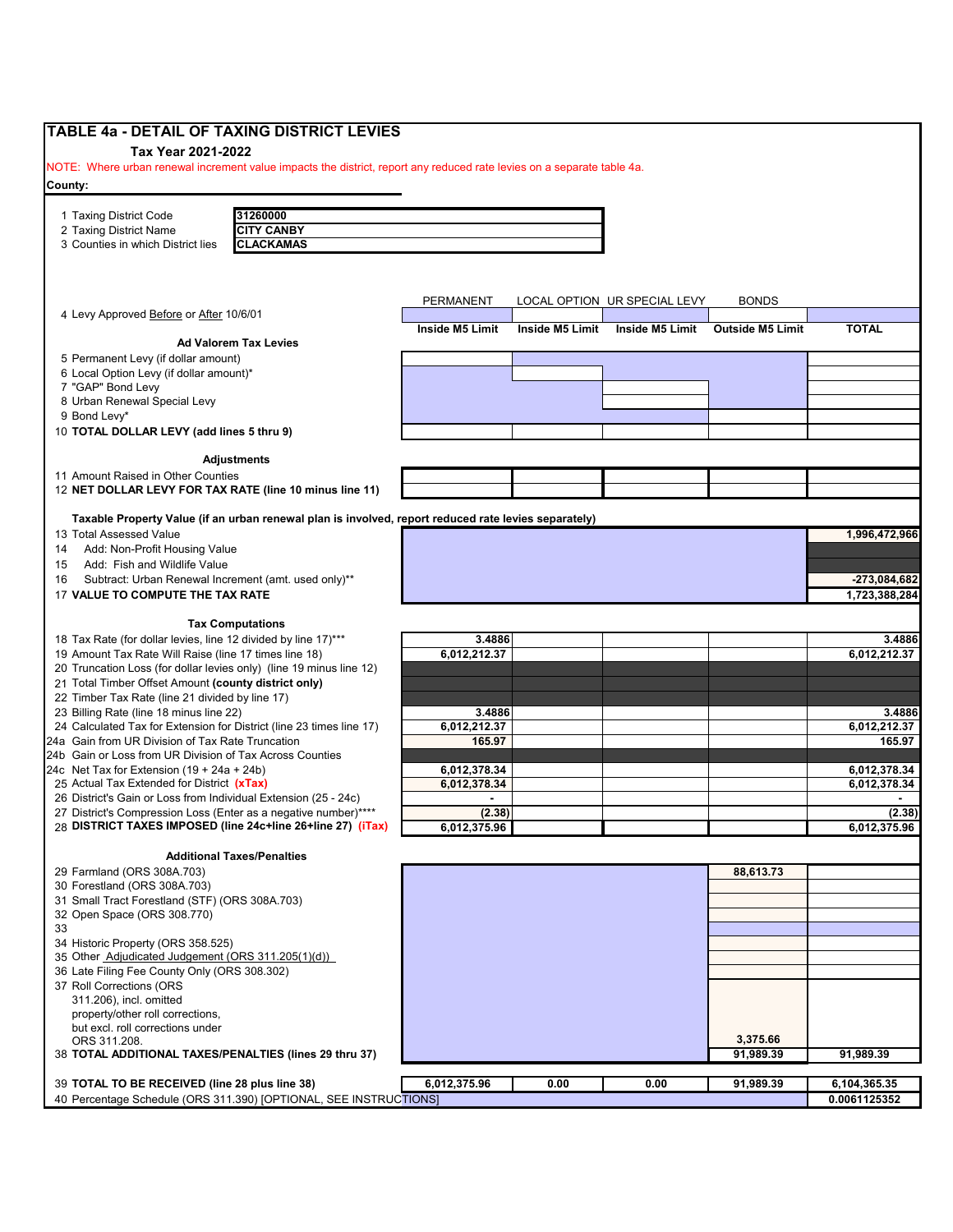| <b>TABLE 4a - DETAIL OF TAXING DISTRICT LEVIES</b>                                                                              |                  |                 |                              |                         |               |
|---------------------------------------------------------------------------------------------------------------------------------|------------------|-----------------|------------------------------|-------------------------|---------------|
| Tax Year 2021-2022                                                                                                              |                  |                 |                              |                         |               |
| NOTE: Where urban renewal increment value impacts the district, report any reduced rate levies on a separate table 4a.          |                  |                 |                              |                         |               |
| County:                                                                                                                         |                  |                 |                              |                         |               |
|                                                                                                                                 |                  |                 |                              |                         |               |
| 31260000<br>1 Taxing District Code                                                                                              |                  |                 |                              |                         |               |
| 2 Taxing District Name<br>CITY CANBY LOCAL OPTION                                                                               |                  |                 |                              |                         |               |
| <b>CLACKAMAS</b><br>3 Counties in which District lies                                                                           |                  |                 |                              |                         |               |
|                                                                                                                                 |                  |                 |                              |                         |               |
|                                                                                                                                 |                  |                 |                              |                         |               |
|                                                                                                                                 | <b>PERMANENT</b> |                 | LOCAL OPTION UR SPECIAL LEVY | <b>BONDS</b>            |               |
| 4 Levy Approved Before or After 10/6/01                                                                                         |                  |                 |                              |                         |               |
|                                                                                                                                 | Inside M5 Limit  | Inside M5 Limit | Inside M5 Limit              | <b>Outside M5 Limit</b> | <b>TOTAL</b>  |
| <b>Ad Valorem Tax Levies</b>                                                                                                    |                  |                 |                              |                         |               |
| 5 Permanent Levy (if dollar amount)<br>6 Local Option Levy (if dollar amount)*                                                  |                  |                 |                              |                         |               |
| 7 "GAP" Bond Levy                                                                                                               |                  |                 |                              |                         |               |
| 8 Urban Renewal Special Levy                                                                                                    |                  |                 |                              |                         |               |
| 9 Bond Levy*                                                                                                                    |                  |                 |                              |                         |               |
| 10 TOTAL DOLLAR LEVY (add lines 5 thru 9)                                                                                       |                  |                 |                              |                         |               |
|                                                                                                                                 |                  |                 |                              |                         |               |
| Adjustments                                                                                                                     |                  |                 |                              |                         |               |
| 11 Amount Raised in Other Counties                                                                                              |                  |                 |                              |                         |               |
| 12 NET DOLLAR LEVY FOR TAX RATE (line 10 minus line 11)                                                                         |                  |                 |                              |                         |               |
|                                                                                                                                 |                  |                 |                              |                         |               |
| Taxable Property Value (if an urban renewal plan is involved, report reduced rate levies separately)<br>13 Total Assessed Value |                  |                 |                              |                         | 1,996,472,966 |
| Add: Non-Profit Housing Value<br>14                                                                                             |                  |                 |                              |                         |               |
| Add: Fish and Wildlife Value<br>15                                                                                              |                  |                 |                              |                         |               |
| Subtract: Urban Renewal Increment (amt. used only)**<br>16                                                                      |                  |                 |                              |                         |               |
| 17 VALUE TO COMPUTE THE TAX RATE                                                                                                |                  |                 |                              |                         | 1,996,472,966 |
|                                                                                                                                 |                  |                 |                              |                         |               |
| <b>Tax Computations</b>                                                                                                         |                  |                 |                              |                         |               |
| 18 Tax Rate (for dollar levies, line 12 divided by line 17)***                                                                  |                  | 0.4900          |                              |                         | 0.4900        |
| 19 Amount Tax Rate Will Raise (line 17 times line 18)                                                                           |                  | 978,271.75      |                              |                         | 978,271.75    |
| 20 Truncation Loss (for dollar levies only) (line 19 minus line 12)                                                             |                  |                 |                              |                         |               |
| 21 Total Timber Offset Amount (county district only)                                                                            |                  |                 |                              |                         |               |
| 22 Timber Tax Rate (line 21 divided by line 17)                                                                                 |                  | 0.4900          |                              |                         | 0.4900        |
| 23 Billing Rate (line 18 minus line 22)<br>24 Calculated Tax for Extension for District (line 23 times line 17)                 |                  | 978,271.75      |                              |                         | 978,271.75    |
| 24a Gain from UR Division of Tax Rate Truncation                                                                                |                  |                 |                              |                         |               |
| 24b Gain or Loss from UR Division of Tax Across Counties                                                                        |                  |                 |                              |                         |               |
| 24c Net Tax for Extension $(19 + 24a + 24b)$                                                                                    |                  | 978,271.75      |                              |                         | 978,271.75    |
| 25 Actual Tax Extended for District (xTax)                                                                                      |                  | 978,271.75      |                              |                         | 978,271.75    |
| 26 District's Gain or Loss from Individual Extension (25 - 24c)                                                                 |                  |                 |                              |                         |               |
| 27 District's Compression Loss (Enter as a negative number)****                                                                 |                  | (25, 771.48)    |                              |                         | (25, 771.48)  |
| 28 DISTRICT TAXES IMPOSED (line 24c+line 26+line 27) (iTax)                                                                     |                  | 952,500.27      |                              |                         | 952,500.27    |
| <b>Additional Taxes/Penalties</b>                                                                                               |                  |                 |                              |                         |               |
| 29 Farmland (ORS 308A.703)                                                                                                      |                  |                 |                              |                         |               |
| 30 Forestland (ORS 308A.703)                                                                                                    |                  |                 |                              |                         |               |
| 31 Small Tract Forestland (STF) (ORS 308A.703)                                                                                  |                  |                 |                              |                         |               |
| 32 Open Space (ORS 308.770)                                                                                                     |                  |                 |                              |                         |               |
| 33                                                                                                                              |                  |                 |                              |                         |               |
| 34 Historic Property (ORS 358.525)                                                                                              |                  |                 |                              |                         |               |
| 35 Other Adjudicated Judgement (ORS 311.205(1)(d))                                                                              |                  |                 |                              |                         |               |
| 36 Late Filing Fee County Only (ORS 308.302)<br>37 Roll Corrections (ORS                                                        |                  |                 |                              |                         |               |
| 311.206), incl. omitted                                                                                                         |                  |                 |                              |                         |               |
| property/other roll corrections,                                                                                                |                  |                 |                              |                         |               |
| but excl. roll corrections under                                                                                                |                  |                 |                              |                         |               |
| ORS 311.208.                                                                                                                    |                  |                 |                              |                         |               |
| 38 TOTAL ADDITIONAL TAXES/PENALTIES (lines 29 thru 37)                                                                          |                  |                 |                              | 0.00                    | 0.00          |
|                                                                                                                                 |                  |                 |                              |                         |               |
| 39 TOTAL TO BE RECEIVED (line 28 plus line 38)<br>40 Percentage Schedule (ORS 311.390) [OPTIONAL, SEE INSTRUCTIONS]             | 0.00             | 952,500.27      | 0.00                         | 0.00                    | 952,500.27    |
|                                                                                                                                 |                  |                 |                              |                         | 0.0009537751  |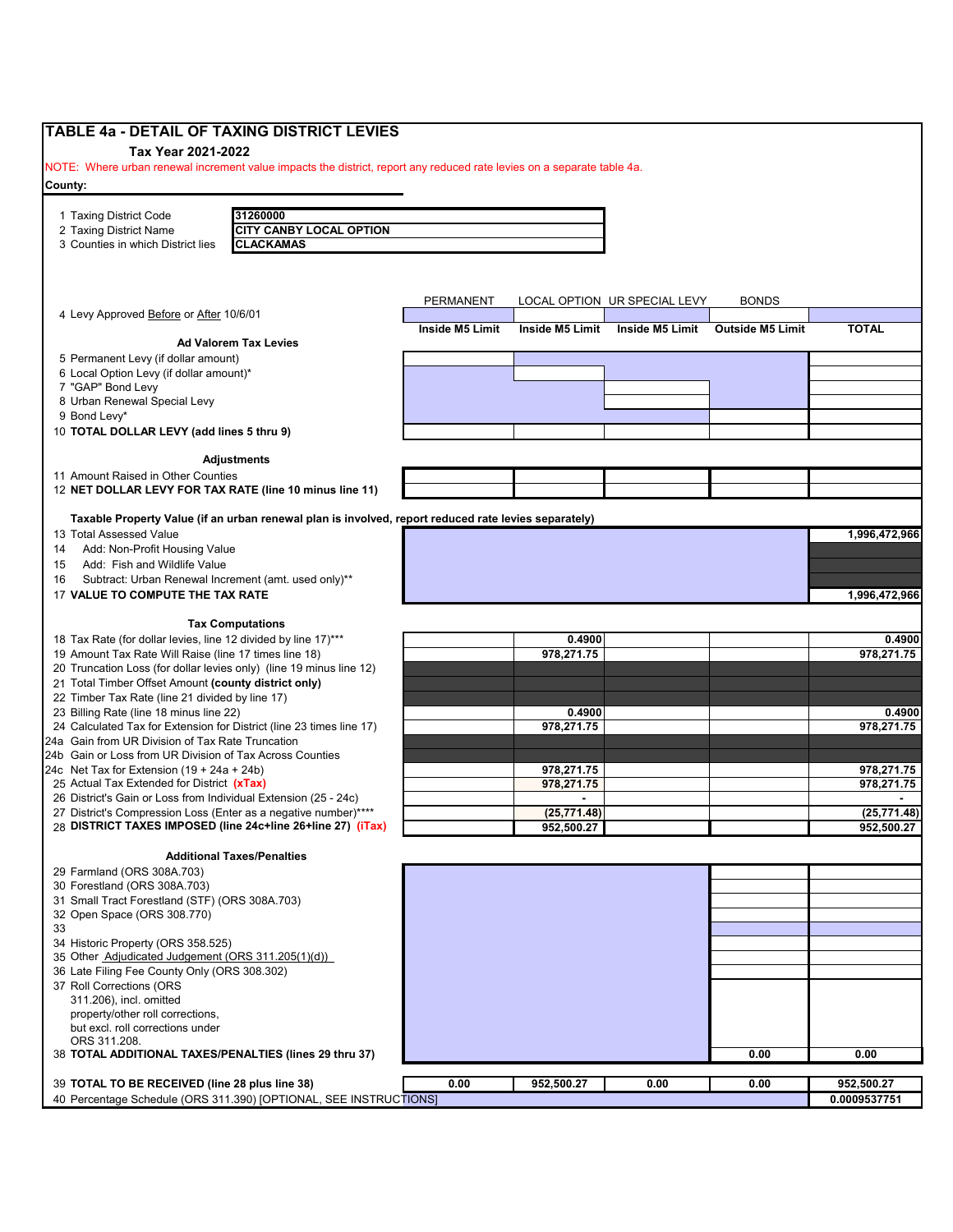| TABLE 4a - DETAIL OF TAXING DISTRICT LEVIES                                                                             |              |                                 |                              |                         |               |
|-------------------------------------------------------------------------------------------------------------------------|--------------|---------------------------------|------------------------------|-------------------------|---------------|
| Tax Year 2021-2022                                                                                                      |              |                                 |                              |                         |               |
| NOTE: Where urban renewal increment value impacts the district, report any reduced rate levies on a separate table 4a.  |              |                                 |                              |                         |               |
| County:                                                                                                                 |              |                                 |                              |                         |               |
|                                                                                                                         |              |                                 |                              |                         |               |
| 31640000<br>1 Taxing District Code                                                                                      |              |                                 |                              |                         |               |
| <b>CITY ESTACADA &amp; BOND</b><br>2 Taxing District Name                                                               |              |                                 |                              |                         |               |
| 3 Counties in which District lies<br><b>CLACKAMAS</b>                                                                   |              |                                 |                              |                         |               |
|                                                                                                                         |              |                                 |                              |                         |               |
|                                                                                                                         |              |                                 |                              |                         |               |
|                                                                                                                         | PERMANENT    |                                 | LOCAL OPTION UR SPECIAL LEVY | <b>BONDS</b>            |               |
| 4 Levy Approved Before or After 10/6/01                                                                                 |              |                                 |                              |                         |               |
|                                                                                                                         |              | Inside M5 Limit Inside M5 Limit | Inside M5 Limit              | <b>Outside M5 Limit</b> | <b>TOTAL</b>  |
| <b>Ad Valorem Tax Levies</b>                                                                                            |              |                                 |                              |                         |               |
| 5 Permanent Levy (if dollar amount)                                                                                     |              |                                 |                              |                         |               |
| 6 Local Option Levy (if dollar amount)*<br>7 "GAP" Bond Levy                                                            |              |                                 |                              |                         |               |
| 8 Urban Renewal Special Levy                                                                                            |              |                                 |                              |                         |               |
| 9 Bond Levy*                                                                                                            |              |                                 |                              | 80,000                  | 80,000        |
| 10 TOTAL DOLLAR LEVY (add lines 5 thru 9)                                                                               |              |                                 |                              | 80,000                  | 80,000        |
|                                                                                                                         |              |                                 |                              |                         |               |
| Adjustments                                                                                                             |              |                                 |                              |                         |               |
| 11 Amount Raised in Other Counties                                                                                      |              |                                 |                              |                         |               |
| 12 NET DOLLAR LEVY FOR TAX RATE (line 10 minus line 11)                                                                 |              |                                 |                              | 80,000                  |               |
|                                                                                                                         |              |                                 |                              |                         |               |
| Taxable Property Value (if an urban renewal plan is involved, report reduced rate levies separately)                    |              |                                 |                              |                         |               |
| 13 Total Assessed Value                                                                                                 |              |                                 |                              |                         | 470,075,182   |
| Add: Non-Profit Housing Value<br>14                                                                                     |              |                                 |                              |                         | 4,774,787     |
| Add: Fish and Wildlife Value<br>15                                                                                      |              |                                 |                              |                         |               |
| Subtract: Urban Renewal Increment (amt. used only)**<br>16                                                              |              |                                 |                              |                         | $-31,818,961$ |
| 17 VALUE TO COMPUTE THE TAX RATE                                                                                        |              |                                 |                              |                         | 443,031,008   |
|                                                                                                                         |              |                                 |                              |                         |               |
| <b>Tax Computations</b>                                                                                                 | 2.6749       |                                 |                              | 0.1805                  | 2.8554        |
| 18 Tax Rate (for dollar levies, line 12 divided by line 17)***<br>19 Amount Tax Rate Will Raise (line 17 times line 18) | 1,185,063.64 |                                 |                              | 79,967.10               | 1,265,030.74  |
| 20 Truncation Loss (for dollar levies only) (line 19 minus line 12)                                                     |              |                                 |                              | (32.90)                 | (32.90)       |
| 21 Total Timber Offset Amount (county district only)                                                                    |              |                                 |                              |                         |               |
| 22 Timber Tax Rate (line 21 divided by line 17)                                                                         |              |                                 |                              |                         |               |
| 23 Billing Rate (line 18 minus line 22)                                                                                 | 2.6749       |                                 |                              | 0.1805                  | 2.8554        |
| 24 Calculated Tax for Extension for District (line 23 times line 17)                                                    | 1,185,063.64 |                                 |                              | 79,967.10               | 1,265,030.74  |
| 24a Gain from UR Division of Tax Rate Truncation                                                                        | 19.42        |                                 |                              | 45.12                   | 64.54         |
| 24b Gain or Loss from UR Division of Tax Across Counties                                                                |              |                                 |                              |                         |               |
| 24c Net Tax for Extension $(19 + 24a + 24b)$                                                                            | 1,185,083.06 |                                 |                              | 80,012.22               | 1,265,095.28  |
| 25 Actual Tax Extended for District (xTax)                                                                              | 1,185,083.07 |                                 |                              | 80,012.22               | 1,265,095.29  |
| 26 District's Gain or Loss from Individual Extension (25 - 24c)                                                         | 0.01         |                                 |                              |                         | 0.01          |
| 27 District's Compression Loss (Enter as a negative number)****                                                         | (1.84)       |                                 |                              |                         | (1.84)        |
| 28 DISTRICT TAXES IMPOSED (line 24c+line 26+line 27) (iTax)                                                             | 1,185,081.23 |                                 |                              | 80,012.22               | 1,265,093.45  |
| <b>Additional Taxes/Penalties</b>                                                                                       |              |                                 |                              |                         |               |
| 29 Farmland (ORS 308A.703)                                                                                              |              |                                 |                              | 11.469.97               |               |
| 30 Forestland (ORS 308A.703)                                                                                            |              |                                 |                              |                         |               |
| 31 Small Tract Forestland (STF) (ORS 308A.703)                                                                          |              |                                 |                              |                         |               |
| 32 Open Space (ORS 308.770)                                                                                             |              |                                 |                              |                         |               |
| 33                                                                                                                      |              |                                 |                              |                         |               |
| 34 Historic Property (ORS 358.525)                                                                                      |              |                                 |                              |                         |               |
| 35 Other Adjudicated Judgement (ORS 311.205(1)(d))                                                                      |              |                                 |                              |                         |               |
|                                                                                                                         |              |                                 |                              |                         |               |
|                                                                                                                         |              |                                 |                              |                         |               |
|                                                                                                                         |              |                                 |                              |                         |               |
| 311.206), incl. omitted                                                                                                 |              |                                 |                              |                         |               |
| property/other roll corrections,                                                                                        |              |                                 |                              |                         |               |
| but excl. roll corrections under                                                                                        |              |                                 |                              |                         |               |
| 36 Late Filing Fee County Only (ORS 308.302)<br>37 Roll Corrections (ORS<br>ORS 311.208.                                |              |                                 |                              | 7,675.36                |               |
| 38 TOTAL ADDITIONAL TAXES/PENALTIES (lines 29 thru 37)                                                                  |              |                                 |                              | 19,145.33               | 19,145.33     |
| 39 TOTAL TO BE RECEIVED (line 28 plus line 38)                                                                          | 1,185,081.23 | 0.00                            | 0.00                         | 99,157.55               | 1,284,238.78  |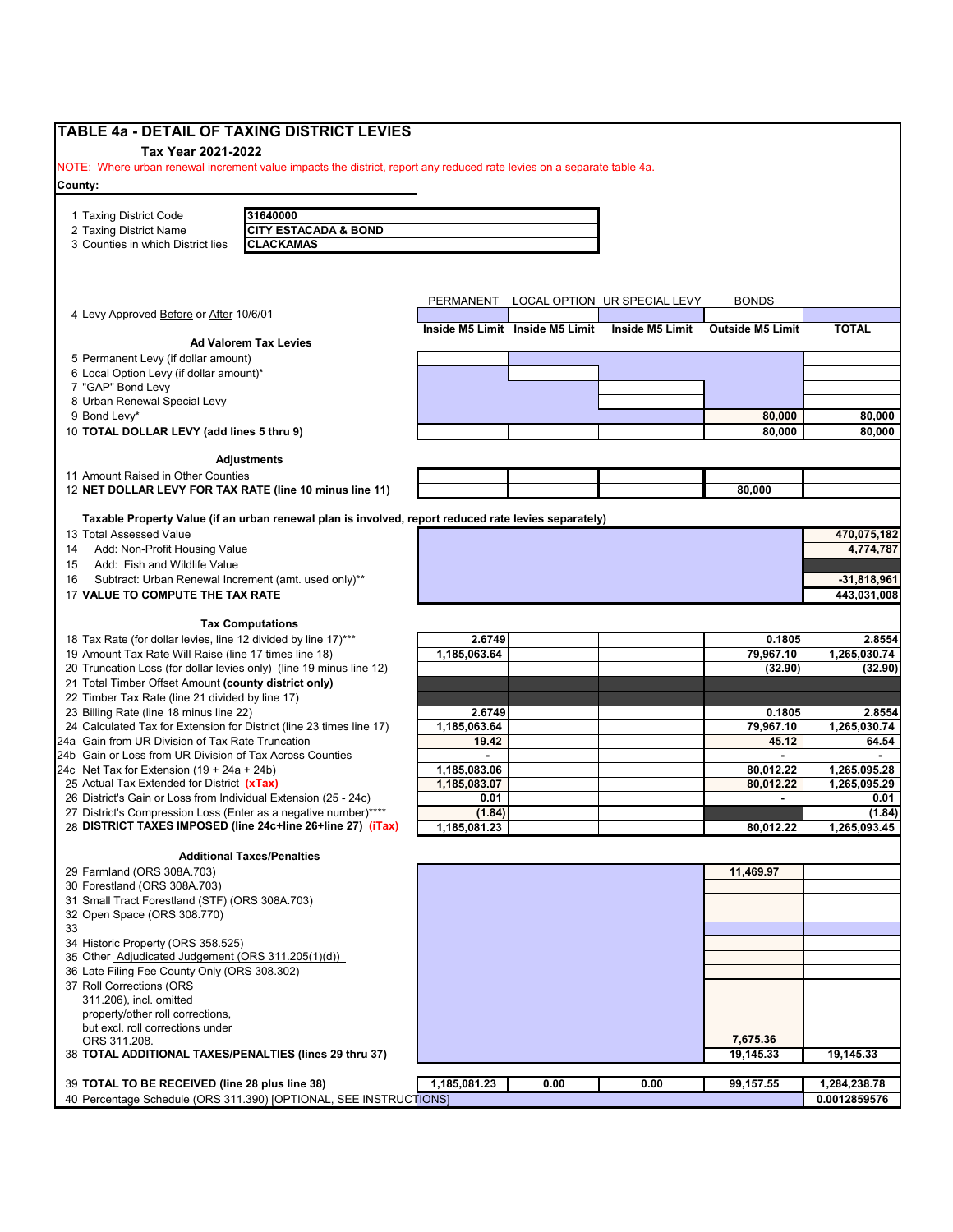| <b>TABLE 4a - DETAIL OF TAXING DISTRICT LEVIES</b>                                                                     |              |                                 |                              |                         |               |
|------------------------------------------------------------------------------------------------------------------------|--------------|---------------------------------|------------------------------|-------------------------|---------------|
| Tax Year 2021-2022                                                                                                     |              |                                 |                              |                         |               |
| NOTE: Where urban renewal increment value impacts the district, report any reduced rate levies on a separate table 4a. |              |                                 |                              |                         |               |
| County:                                                                                                                |              |                                 |                              |                         |               |
|                                                                                                                        |              |                                 |                              |                         |               |
| 31760000<br>1 Taxing District Code                                                                                     |              |                                 |                              |                         |               |
| 2 Taxing District Name<br><b>CITY GLADSTONE</b>                                                                        |              |                                 |                              |                         |               |
| 3 Counties in which District lies<br><b>CLACKAMAS</b>                                                                  |              |                                 |                              |                         |               |
|                                                                                                                        |              |                                 |                              |                         |               |
|                                                                                                                        |              |                                 |                              |                         |               |
|                                                                                                                        | PERMANENT    |                                 | LOCAL OPTION UR SPECIAL LEVY | <b>BONDS</b>            |               |
| 4 Levy Approved Before or After 10/6/01                                                                                |              |                                 |                              |                         |               |
| <b>Ad Valorem Tax Levies</b>                                                                                           |              | Inside M5 Limit Inside M5 Limit | Inside M5 Limit              | <b>Outside M5 Limit</b> | <b>TOTAL</b>  |
| 5 Permanent Levy (if dollar amount)                                                                                    |              |                                 |                              |                         |               |
| 6 Local Option Levy (if dollar amount)*                                                                                |              |                                 |                              |                         |               |
| 7 "GAP" Bond Levy                                                                                                      |              |                                 |                              |                         |               |
| 8 Urban Renewal Special Levy                                                                                           |              |                                 |                              |                         |               |
| 9 Bond Levy*                                                                                                           |              |                                 |                              |                         |               |
| 10 TOTAL DOLLAR LEVY (add lines 5 thru 9)                                                                              |              |                                 |                              |                         |               |
|                                                                                                                        |              |                                 |                              |                         |               |
| <b>Adjustments</b>                                                                                                     |              |                                 |                              |                         |               |
| 11 Amount Raised in Other Counties                                                                                     |              |                                 |                              |                         |               |
| 12 NET DOLLAR LEVY FOR TAX RATE (line 10 minus line 11)                                                                |              |                                 |                              |                         |               |
| Taxable Property Value (if an urban renewal plan is involved, report reduced rate levies separately)                   |              |                                 |                              |                         |               |
| 13 Total Assessed Value                                                                                                |              |                                 |                              |                         | 1,073,692,668 |
| Add: Non-Profit Housing Value<br>14                                                                                    |              |                                 |                              |                         |               |
| Add: Fish and Wildlife Value<br>15                                                                                     |              |                                 |                              |                         |               |
| Subtract: Urban Renewal Increment (amt. used only)**<br>16                                                             |              |                                 |                              |                         | -76,724,080   |
| 17 VALUE TO COMPUTE THE TAX RATE                                                                                       |              |                                 |                              |                         | 996,968,588   |
|                                                                                                                        |              |                                 |                              |                         |               |
| <b>Tax Computations</b>                                                                                                |              |                                 |                              |                         |               |
| 18 Tax Rate (for dollar levies, line 12 divided by line 17)***                                                         | 4.8174       |                                 |                              |                         | 4.8174        |
| 19 Amount Tax Rate Will Raise (line 17 times line 18)                                                                  | 4,802,796.48 |                                 |                              |                         | 4,802,796.48  |
| 20 Truncation Loss (for dollar levies only) (line 19 minus line 12)                                                    |              |                                 |                              |                         |               |
| 21 Total Timber Offset Amount (county district only)<br>22 Timber Tax Rate (line 21 divided by line 17)                |              |                                 |                              |                         |               |
| 23 Billing Rate (line 18 minus line 22)                                                                                | 4.8174       |                                 |                              |                         | 4.8174        |
| 24 Calculated Tax for Extension for District (line 23 times line 17)                                                   | 4,802,796.48 |                                 |                              |                         | 4,802,796.48  |
| 24a Gain from UR Division of Tax Rate Truncation                                                                       | 45.57        |                                 |                              |                         | 45.57         |
| 24b Gain or Loss from UR Division of Tax Across Counties                                                               |              |                                 |                              |                         |               |
| 24c Net Tax for Extension $(19 + 24a + 24b)$                                                                           | 4,802,842.05 |                                 |                              |                         | 4,802,842.05  |
| 25 Actual Tax Extended for District (xTax)                                                                             | 4,802,842.04 |                                 |                              |                         | 4,802,842.04  |
| 26 District's Gain or Loss from Individual Extension (25 - 24c)                                                        | (0.01)       |                                 |                              |                         | (0.01)        |
| 27 District's Compression Loss (Enter as a negative number)****                                                        |              |                                 |                              |                         |               |
| 28 DISTRICT TAXES IMPOSED (line 24c+line 26+line 27) (iTax)                                                            | 4,802,842.04 |                                 |                              |                         | 4,802,842.04  |
|                                                                                                                        |              |                                 |                              |                         |               |
| <b>Additional Taxes/Penalties</b><br>29 Farmland (ORS 308A.703)                                                        |              |                                 |                              |                         |               |
| 30 Forestland (ORS 308A.703)                                                                                           |              |                                 |                              |                         |               |
| 31 Small Tract Forestland (STF) (ORS 308A.703)                                                                         |              |                                 |                              |                         |               |
| 32 Open Space (ORS 308.770)                                                                                            |              |                                 |                              |                         |               |
| 33                                                                                                                     |              |                                 |                              |                         |               |
| 34 Historic Property (ORS 358.525)                                                                                     |              |                                 |                              |                         |               |
| 35 Other Adjudicated Judgement (ORS 311.205(1)(d))                                                                     |              |                                 |                              |                         |               |
| 36 Late Filing Fee County Only (ORS 308.302)                                                                           |              |                                 |                              |                         |               |
| 37 Roll Corrections (ORS                                                                                               |              |                                 |                              |                         |               |
|                                                                                                                        |              |                                 |                              |                         |               |
| 311.206), incl. omitted                                                                                                |              |                                 |                              |                         |               |
| property/other roll corrections,                                                                                       |              |                                 |                              |                         |               |
| but excl. roll corrections under                                                                                       |              |                                 |                              |                         |               |
| ORS 311.208.                                                                                                           |              |                                 |                              | 2,976.20                |               |
| 38 TOTAL ADDITIONAL TAXES/PENALTIES (lines 29 thru 37)                                                                 |              |                                 |                              | 2,976.20                | 2,976.20      |
| 39 TOTAL TO BE RECEIVED (line 28 plus line 38)                                                                         | 4,802,842.04 | 0.00                            | 0.00                         | 2,976.20                | 4,805,818.24  |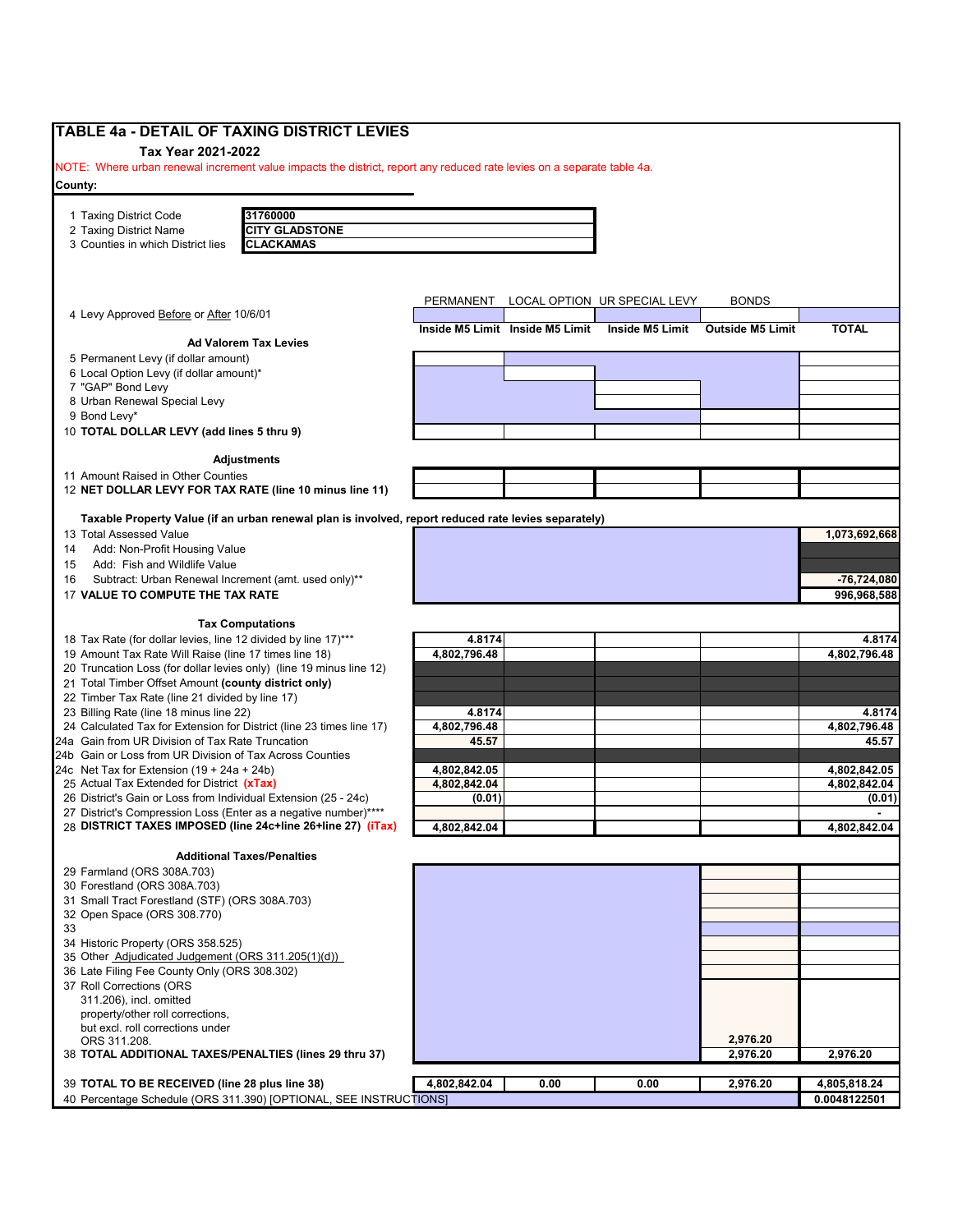| <b>TABLE 4a - DETAIL OF TAXING DISTRICT LEVIES</b>                                                                          |           |                                 |                              |                         |               |
|-----------------------------------------------------------------------------------------------------------------------------|-----------|---------------------------------|------------------------------|-------------------------|---------------|
| Tax Year 2021-2022                                                                                                          |           |                                 |                              |                         |               |
| NOTE: Where urban renewal increment value impacts the district, report any reduced rate levies on a separate table 4a.      |           |                                 |                              |                         |               |
| County:                                                                                                                     |           |                                 |                              |                         |               |
| 31760000                                                                                                                    |           |                                 |                              |                         |               |
| 1 Taxing District Code<br>2 Taxing District Name<br><b>CITY GLADSTONE LOCAL OPTION</b>                                      |           |                                 |                              |                         |               |
| 3 Counties in which District lies<br><b>CLACKAMAS</b>                                                                       |           |                                 |                              |                         |               |
|                                                                                                                             |           |                                 |                              |                         |               |
|                                                                                                                             |           |                                 |                              |                         |               |
|                                                                                                                             | PERMANENT |                                 | LOCAL OPTION UR SPECIAL LEVY | <b>BONDS</b>            |               |
| 4 Levy Approved Before or After 10/6/01                                                                                     |           |                                 |                              |                         |               |
| <b>Ad Valorem Tax Levies</b>                                                                                                |           | Inside M5 Limit Inside M5 Limit | Inside M5 Limit              | <b>Outside M5 Limit</b> | <b>TOTAL</b>  |
| 5 Permanent Levy (if dollar amount)                                                                                         |           |                                 |                              |                         |               |
| 6 Local Option Levy (if dollar amount)*                                                                                     |           |                                 |                              |                         |               |
| 7 "GAP" Bond Levy                                                                                                           |           |                                 |                              |                         |               |
| 8 Urban Renewal Special Levy                                                                                                |           |                                 |                              |                         |               |
| 9 Bond Levy*<br>10 TOTAL DOLLAR LEVY (add lines 5 thru 9)                                                                   |           |                                 |                              |                         |               |
|                                                                                                                             |           |                                 |                              |                         |               |
| <b>Adjustments</b>                                                                                                          |           |                                 |                              |                         |               |
| 11 Amount Raised in Other Counties                                                                                          |           |                                 |                              |                         |               |
| 12 NET DOLLAR LEVY FOR TAX RATE (line 10 minus line 11)                                                                     |           |                                 |                              |                         |               |
| Taxable Property Value (if an urban renewal plan is involved, report reduced rate levies separately)                        |           |                                 |                              |                         |               |
| 13 Total Assessed Value                                                                                                     |           |                                 |                              |                         | 1,073,692,668 |
| Add: Non-Profit Housing Value<br>14                                                                                         |           |                                 |                              |                         |               |
| Add: Fish and Wildlife Value<br>15                                                                                          |           |                                 |                              |                         |               |
| Subtract: Urban Renewal Increment (amt. used only)**<br>16<br>17 VALUE TO COMPUTE THE TAX RATE                              |           |                                 |                              |                         |               |
|                                                                                                                             |           |                                 |                              |                         | 1,073,692,668 |
| <b>Tax Computations</b>                                                                                                     |           |                                 |                              |                         |               |
| 18 Tax Rate (for dollar levies, line 12 divided by line 17)***                                                              |           | 0.9900                          |                              |                         | 0.9900        |
| 19 Amount Tax Rate Will Raise (line 17 times line 18)                                                                       |           | 1,062,955.74                    |                              |                         | 1,062,955.74  |
| 20 Truncation Loss (for dollar levies only) (line 19 minus line 12)<br>21 Total Timber Offset Amount (county district only) |           |                                 |                              |                         |               |
| 22 Timber Tax Rate (line 21 divided by line 17)                                                                             |           |                                 |                              |                         |               |
| 23 Billing Rate (line 18 minus line 22)                                                                                     |           | 0.9900                          |                              |                         | 0.9900        |
| 24 Calculated Tax for Extension for District (line 23 times line 17)                                                        |           | 1,062,955.74                    |                              |                         | 1,062,955.74  |
| 24a Gain from UR Division of Tax Rate Truncation                                                                            |           |                                 |                              |                         |               |
| 24b Gain or Loss from UR Division of Tax Across Counties<br>24c Net Tax for Extension $(19 + 24a + 24b)$                    |           | 1,062,955.74                    |                              |                         | 1,062,955.74  |
| 25 Actual Tax Extended for District (xTax)                                                                                  |           | 1,062,955.74                    |                              |                         | 1,062,955.74  |
| 26 District's Gain or Loss from Individual Extension (25 - 24c)                                                             |           |                                 |                              |                         |               |
| 27 District's Compression Loss (Enter as a negative number)****                                                             |           | (14.24)                         |                              |                         | (14.24)       |
| 28 DISTRICT TAXES IMPOSED (line 24c+line 26+line 27) (iTax)                                                                 |           | 1,062,941.50                    |                              |                         | 1,062,941.50  |
| <b>Additional Taxes/Penalties</b>                                                                                           |           |                                 |                              |                         |               |
| 29 Farmland (ORS 308A.703)                                                                                                  |           |                                 |                              |                         |               |
| 30 Forestland (ORS 308A.703)                                                                                                |           |                                 |                              |                         |               |
| 31 Small Tract Forestland (STF) (ORS 308A.703)<br>32 Open Space (ORS 308.770)                                               |           |                                 |                              |                         |               |
| 33                                                                                                                          |           |                                 |                              |                         |               |
| 34 Historic Property (ORS 358.525)                                                                                          |           |                                 |                              |                         |               |
| 35 Other Adjudicated Judgement (ORS 311.205(1)(d))                                                                          |           |                                 |                              |                         |               |
| 36 Late Filing Fee County Only (ORS 308.302)                                                                                |           |                                 |                              |                         |               |
| 37 Roll Corrections (ORS<br>311.206), incl. omitted                                                                         |           |                                 |                              |                         |               |
| property/other roll corrections,                                                                                            |           |                                 |                              |                         |               |
| but excl. roll corrections under                                                                                            |           |                                 |                              |                         |               |
| ORS 311.208.                                                                                                                |           |                                 |                              |                         |               |
| 38 TOTAL ADDITIONAL TAXES/PENALTIES (lines 29 thru 37)                                                                      |           |                                 |                              | 0.00                    | 0.00          |
| 39 TOTAL TO BE RECEIVED (line 28 plus line 38)                                                                              | 0.00      | 1,062,941.50                    | 0.00                         | 0.00                    | 1,062,941.50  |
| 40 Percentage Schedule (ORS 311.390) [OPTIONAL, SEE INSTRUCTIONS]                                                           |           |                                 |                              |                         | 0.0010643641  |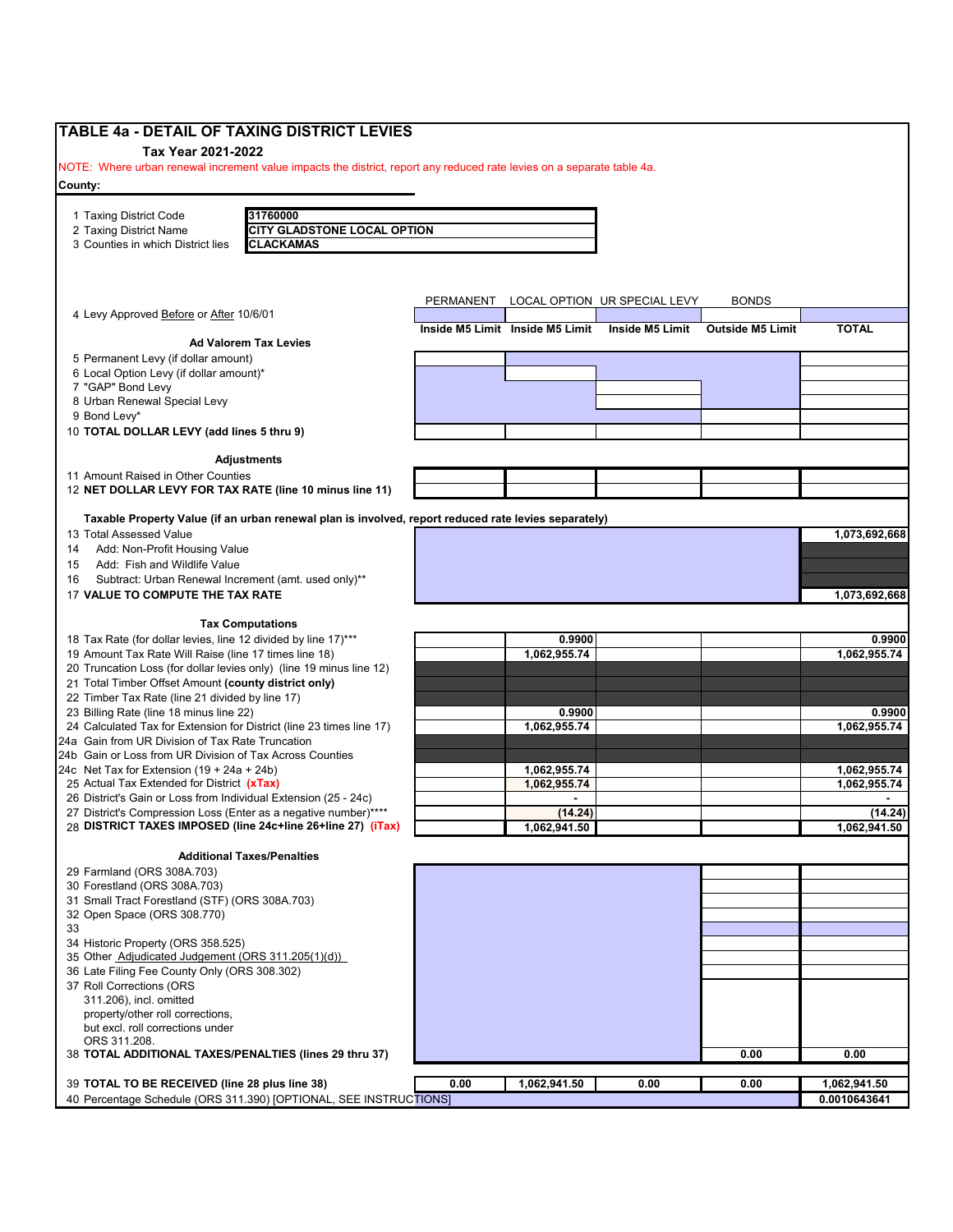| Tax Year 2021-2022                                                                                                                                                                                                                                                                                          |                        |                                 |                              |                         |                        |
|-------------------------------------------------------------------------------------------------------------------------------------------------------------------------------------------------------------------------------------------------------------------------------------------------------------|------------------------|---------------------------------|------------------------------|-------------------------|------------------------|
|                                                                                                                                                                                                                                                                                                             |                        |                                 |                              |                         |                        |
| NOTE: Where urban renewal increment value impacts the district, report any reduced rate levies on a separate table 4a.                                                                                                                                                                                      |                        |                                 |                              |                         |                        |
| County:                                                                                                                                                                                                                                                                                                     |                        |                                 |                              |                         |                        |
|                                                                                                                                                                                                                                                                                                             |                        |                                 |                              |                         |                        |
| 31890000<br>1 Taxing District Code<br><b>CITY HAPPY VALLEY</b><br>2 Taxing District Name                                                                                                                                                                                                                    |                        |                                 |                              |                         |                        |
| 3 Counties in which District lies<br><b>CLACKAMAS</b>                                                                                                                                                                                                                                                       |                        |                                 |                              |                         |                        |
|                                                                                                                                                                                                                                                                                                             |                        |                                 |                              |                         |                        |
|                                                                                                                                                                                                                                                                                                             |                        |                                 |                              |                         |                        |
|                                                                                                                                                                                                                                                                                                             |                        |                                 |                              | <b>BONDS</b>            |                        |
| 4 Levy Approved Before or After 10/6/01                                                                                                                                                                                                                                                                     | PERMANENT              |                                 | LOCAL OPTION UR SPECIAL LEVY |                         |                        |
|                                                                                                                                                                                                                                                                                                             |                        | Inside M5 Limit Inside M5 Limit | <b>Inside M5 Limit</b>       | <b>Outside M5 Limit</b> | <b>TOTAL</b>           |
| <b>Ad Valorem Tax Levies</b>                                                                                                                                                                                                                                                                                |                        |                                 |                              |                         |                        |
| 5 Permanent Levy (if dollar amount)<br>6 Local Option Levy (if dollar amount)*                                                                                                                                                                                                                              |                        |                                 |                              |                         |                        |
| 7 "GAP" Bond Levy                                                                                                                                                                                                                                                                                           |                        |                                 |                              |                         |                        |
| 8 Urban Renewal Special Levy                                                                                                                                                                                                                                                                                |                        |                                 |                              |                         |                        |
| 9 Bond Levy*                                                                                                                                                                                                                                                                                                |                        |                                 |                              |                         |                        |
| 10 TOTAL DOLLAR LEVY (add lines 5 thru 9)                                                                                                                                                                                                                                                                   |                        |                                 |                              |                         |                        |
|                                                                                                                                                                                                                                                                                                             |                        |                                 |                              |                         |                        |
| <b>Adjustments</b>                                                                                                                                                                                                                                                                                          |                        |                                 |                              |                         |                        |
| 11 Amount Raised in Other Counties                                                                                                                                                                                                                                                                          |                        |                                 |                              |                         |                        |
| 12 NET DOLLAR LEVY FOR TAX RATE (line 10 minus line 11)                                                                                                                                                                                                                                                     |                        |                                 |                              |                         |                        |
| Taxable Property Value (if an urban renewal plan is involved, report reduced rate levies separately)                                                                                                                                                                                                        |                        |                                 |                              |                         |                        |
| 13 Total Assessed Value                                                                                                                                                                                                                                                                                     |                        |                                 |                              |                         | 3,621,890,803          |
| Add: Non-Profit Housing Value<br>14                                                                                                                                                                                                                                                                         |                        |                                 |                              |                         |                        |
| Add: Fish and Wildlife Value<br>15                                                                                                                                                                                                                                                                          |                        |                                 |                              |                         |                        |
| Subtract: Urban Renewal Increment (amt. used only)**<br>16                                                                                                                                                                                                                                                  |                        |                                 |                              |                         | -117,116,906           |
| 17 VALUE TO COMPUTE THE TAX RATE                                                                                                                                                                                                                                                                            |                        |                                 |                              |                         | 3,504,773,897          |
|                                                                                                                                                                                                                                                                                                             |                        |                                 |                              |                         |                        |
| <b>Tax Computations</b>                                                                                                                                                                                                                                                                                     |                        |                                 |                              |                         |                        |
| 18 Tax Rate (for dollar levies, line 12 divided by line 17)***<br>19 Amount Tax Rate Will Raise (line 17 times line 18)                                                                                                                                                                                     | 0.6710<br>2,351,703.28 |                                 |                              |                         | 0.6710<br>2,351,703.28 |
| 20 Truncation Loss (for dollar levies only) (line 19 minus line 12)                                                                                                                                                                                                                                         |                        |                                 |                              |                         |                        |
| 21 Total Timber Offset Amount (county district only)                                                                                                                                                                                                                                                        |                        |                                 |                              |                         |                        |
| 22 Timber Tax Rate (line 21 divided by line 17)                                                                                                                                                                                                                                                             |                        |                                 |                              |                         |                        |
| 23 Billing Rate (line 18 minus line 22)                                                                                                                                                                                                                                                                     | 0.6710                 |                                 |                              |                         | 0.6710                 |
| 24 Calculated Tax for Extension for District (line 23 times line 17)                                                                                                                                                                                                                                        | 2,351,703.28           |                                 |                              |                         | 2,351,703.28           |
| 24a Gain from UR Division of Tax Rate Truncation                                                                                                                                                                                                                                                            | 352.60                 |                                 |                              |                         | 352.60                 |
| 24b Gain or Loss from UR Division of Tax Across Counties                                                                                                                                                                                                                                                    |                        |                                 |                              |                         |                        |
| 24c Net Tax for Extension $(19 + 24a + 24b)$                                                                                                                                                                                                                                                                | 2,352,055.88           |                                 |                              |                         | 2,352,055.88           |
| 25 Actual Tax Extended for District (xTax)                                                                                                                                                                                                                                                                  | 2,352,055.89           |                                 |                              |                         | 2,352,055.89           |
| 26 District's Gain or Loss from Individual Extension (25 - 24c)                                                                                                                                                                                                                                             | 0.01                   |                                 |                              |                         | 0.01                   |
| 27 District's Compression Loss (Enter as a negative number)****<br>28 DISTRICT TAXES IMPOSED (line 24c+line 26+line 27) (iTax)                                                                                                                                                                              | (54.19)                |                                 |                              |                         | (54.19)                |
|                                                                                                                                                                                                                                                                                                             | 2,352,001.70           |                                 |                              |                         | 2,352,001.70           |
| <b>Additional Taxes/Penalties</b>                                                                                                                                                                                                                                                                           |                        |                                 |                              |                         |                        |
| 29 Farmland (ORS 308A.703)                                                                                                                                                                                                                                                                                  |                        |                                 |                              | 25,399.10               |                        |
|                                                                                                                                                                                                                                                                                                             |                        |                                 |                              |                         |                        |
|                                                                                                                                                                                                                                                                                                             |                        |                                 |                              |                         |                        |
|                                                                                                                                                                                                                                                                                                             |                        |                                 |                              |                         |                        |
|                                                                                                                                                                                                                                                                                                             |                        |                                 |                              |                         |                        |
|                                                                                                                                                                                                                                                                                                             |                        |                                 |                              |                         |                        |
|                                                                                                                                                                                                                                                                                                             |                        |                                 |                              |                         |                        |
|                                                                                                                                                                                                                                                                                                             |                        |                                 |                              |                         |                        |
|                                                                                                                                                                                                                                                                                                             |                        |                                 |                              |                         |                        |
| 311.206), incl. omitted                                                                                                                                                                                                                                                                                     |                        |                                 |                              |                         |                        |
| property/other roll corrections,                                                                                                                                                                                                                                                                            |                        |                                 |                              |                         |                        |
| but excl. roll corrections under                                                                                                                                                                                                                                                                            |                        |                                 |                              |                         |                        |
| 30 Forestland (ORS 308A.703)<br>31 Small Tract Forestland (STF) (ORS 308A.703)<br>32 Open Space (ORS 308.770)<br>33<br>34 Historic Property (ORS 358.525)<br>35 Other Adjudicated Judgement (ORS 311.205(1)(d))<br>36 Late Filing Fee County Only (ORS 308.302)<br>37 Roll Corrections (ORS<br>ORS 311.208. |                        |                                 |                              | 1,269.43                |                        |
| 38 TOTAL ADDITIONAL TAXES/PENALTIES (lines 29 thru 37)                                                                                                                                                                                                                                                      |                        |                                 |                              | 26,668.53               | 26,668.53              |
| 39 TOTAL TO BE RECEIVED (line 28 plus line 38)                                                                                                                                                                                                                                                              | 2,352,001.70           | 0.00                            | 0.00                         | 26,668.53               | 2,378,670.23           |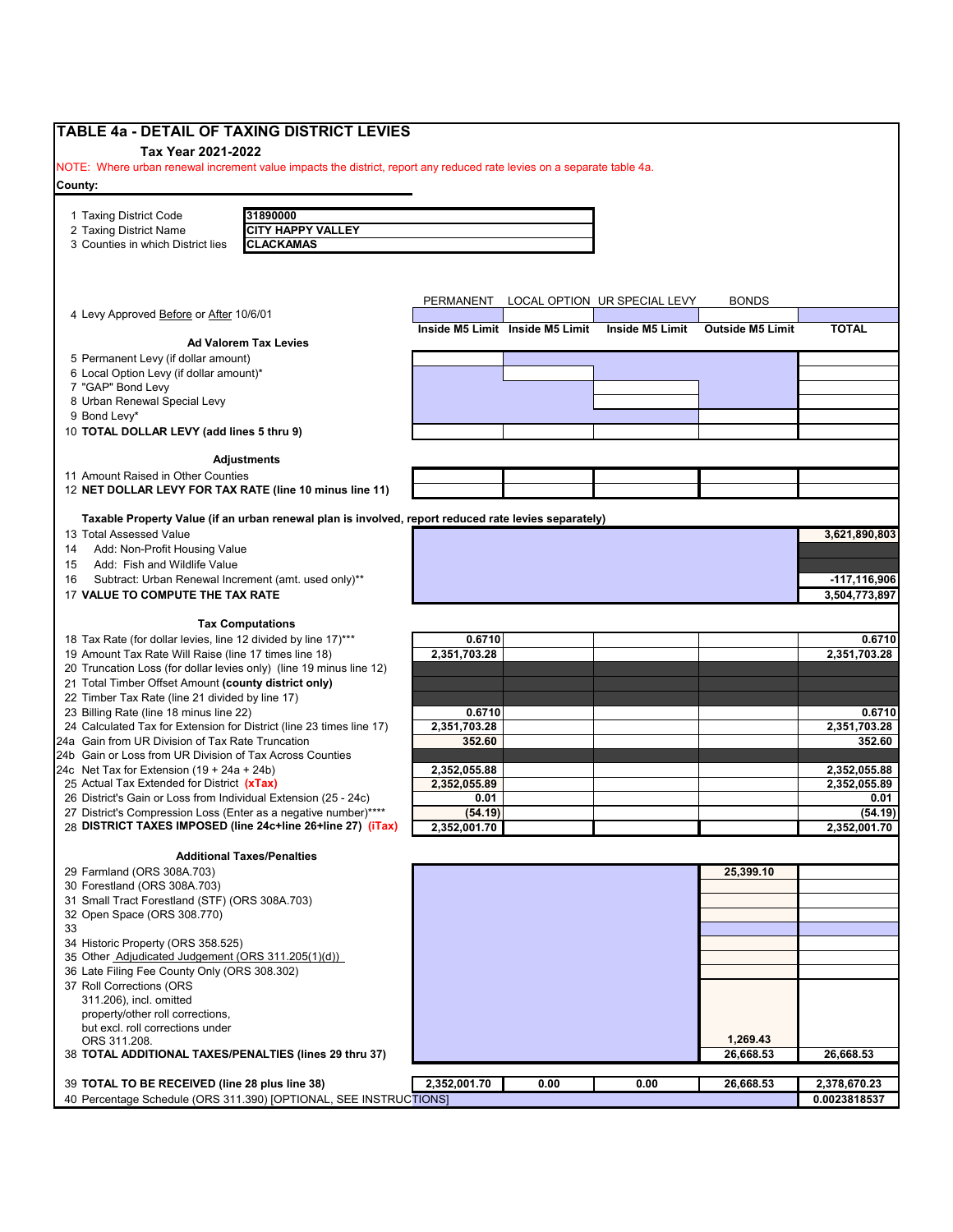| <b>TABLE 4a - DETAIL OF TAXING DISTRICT LEVIES</b>                                                                       |           |                                 |                              |                         |                              |
|--------------------------------------------------------------------------------------------------------------------------|-----------|---------------------------------|------------------------------|-------------------------|------------------------------|
| Tax Year 2021-2022                                                                                                       |           |                                 |                              |                         |                              |
| NOTE: Where urban renewal increment value impacts the district, report any reduced rate levies on a separate table 4a.   |           |                                 |                              |                         |                              |
| County:                                                                                                                  |           |                                 |                              |                         |                              |
| 31890000<br>1 Taxing District Code                                                                                       |           |                                 |                              |                         |                              |
| <b>CITY HAPPY VALLEY LOCAL OPTIONS</b><br>2 Taxing District Name                                                         |           |                                 |                              |                         |                              |
| 3 Counties in which District lies<br><b>CLACKAMAS</b>                                                                    |           |                                 |                              |                         |                              |
|                                                                                                                          |           |                                 |                              |                         |                              |
|                                                                                                                          |           |                                 |                              |                         |                              |
|                                                                                                                          | PERMANENT |                                 | LOCAL OPTION UR SPECIAL LEVY | <b>BONDS</b>            |                              |
| 4 Levy Approved Before or After 10/6/01                                                                                  |           |                                 |                              |                         |                              |
|                                                                                                                          |           | Inside M5 Limit Inside M5 Limit | Inside M5 Limit              | <b>Outside M5 Limit</b> | <b>TOTAL</b>                 |
| <b>Ad Valorem Tax Levies</b>                                                                                             |           |                                 |                              |                         |                              |
| 5 Permanent Levy (if dollar amount)<br>6 Local Option Levy (if dollar amount)*                                           |           |                                 |                              |                         |                              |
| 7 "GAP" Bond Levy                                                                                                        |           |                                 |                              |                         |                              |
| 8 Urban Renewal Special Levy                                                                                             |           |                                 |                              |                         |                              |
| 9 Bond Levy*                                                                                                             |           |                                 |                              |                         |                              |
| 10 TOTAL DOLLAR LEVY (add lines 5 thru 9)                                                                                |           |                                 |                              |                         |                              |
|                                                                                                                          |           |                                 |                              |                         |                              |
| <b>Adjustments</b>                                                                                                       |           |                                 |                              |                         |                              |
| 11 Amount Raised in Other Counties                                                                                       |           |                                 |                              |                         |                              |
| 12 NET DOLLAR LEVY FOR TAX RATE (line 10 minus line 11)                                                                  |           |                                 |                              |                         |                              |
| Taxable Property Value (if an urban renewal plan is involved, report reduced rate levies separately)                     |           |                                 |                              |                         |                              |
| 13 Total Assessed Value                                                                                                  |           |                                 |                              |                         | 3,621,890,803                |
| Add: Non-Profit Housing Value<br>14                                                                                      |           |                                 |                              |                         |                              |
| Add: Fish and Wildlife Value<br>15                                                                                       |           |                                 |                              |                         |                              |
| Subtract: Urban Renewal Increment (amt. used only)**<br>16                                                               |           |                                 |                              |                         |                              |
| 17 VALUE TO COMPUTE THE TAX RATE                                                                                         |           |                                 |                              |                         | 3,621,890,803                |
|                                                                                                                          |           |                                 |                              |                         |                              |
| <b>Tax Computations</b>                                                                                                  |           |                                 |                              |                         |                              |
| 18 Tax Rate (for dollar levies, line 12 divided by line 17)***                                                           |           | 1.9200                          |                              |                         | 1.9200                       |
| 19 Amount Tax Rate Will Raise (line 17 times line 18)                                                                    |           | 6,954,030.34                    |                              |                         | 6,954,030.34                 |
| 20 Truncation Loss (for dollar levies only) (line 19 minus line 12)                                                      |           |                                 |                              |                         |                              |
| 21 Total Timber Offset Amount (county district only)                                                                     |           |                                 |                              |                         |                              |
| 22 Timber Tax Rate (line 21 divided by line 17)                                                                          |           |                                 |                              |                         |                              |
| 23 Billing Rate (line 18 minus line 22)                                                                                  |           | 1.9200                          |                              |                         | 1.9200                       |
| 24 Calculated Tax for Extension for District (line 23 times line 17)<br>24a Gain from UR Division of Tax Rate Truncation |           | 6,954,030.34                    |                              |                         | 6,954,030.34                 |
| 24b Gain or Loss from UR Division of Tax Across Counties                                                                 |           |                                 |                              |                         |                              |
| 24c Net Tax for Extension $(19 + 24a + 24b)$                                                                             |           | 6,954,030.34                    |                              |                         | 6,954,030.34                 |
| 25 Actual Tax Extended for District (xTax)                                                                               |           | 6,954,030.34                    |                              |                         | 6,954,030.34                 |
| 26 District's Gain or Loss from Individual Extension (25 - 24c)                                                          |           |                                 |                              |                         |                              |
| 27 District's Compression Loss (Enter as a negative number)****                                                          |           | (311.58)                        |                              |                         | (311.58)                     |
| 28 DISTRICT TAXES IMPOSED (line 24c+line 26+line 27) (iTax)                                                              |           | 6,953,718.76                    |                              |                         | 6,953,718.76                 |
|                                                                                                                          |           |                                 |                              |                         |                              |
| <b>Additional Taxes/Penalties</b>                                                                                        |           |                                 |                              |                         |                              |
| 29 Farmland (ORS 308A.703)                                                                                               |           |                                 |                              |                         |                              |
| 30 Forestland (ORS 308A.703)                                                                                             |           |                                 |                              |                         |                              |
| 31 Small Tract Forestland (STF) (ORS 308A.703)<br>32 Open Space (ORS 308.770)                                            |           |                                 |                              |                         |                              |
| 33                                                                                                                       |           |                                 |                              |                         |                              |
| 34 Historic Property (ORS 358.525)                                                                                       |           |                                 |                              |                         |                              |
| 35 Other Adjudicated Judgement (ORS 311.205(1)(d))                                                                       |           |                                 |                              |                         |                              |
| 36 Late Filing Fee County Only (ORS 308.302)                                                                             |           |                                 |                              |                         |                              |
| 37 Roll Corrections (ORS                                                                                                 |           |                                 |                              |                         |                              |
| 311.206), incl. omitted                                                                                                  |           |                                 |                              |                         |                              |
| property/other roll corrections,                                                                                         |           |                                 |                              |                         |                              |
| but excl. roll corrections under                                                                                         |           |                                 |                              |                         |                              |
| ORS 311.208.                                                                                                             |           |                                 |                              |                         |                              |
| 38 TOTAL ADDITIONAL TAXES/PENALTIES (lines 29 thru 37)                                                                   |           |                                 |                              | 0.00                    | 0.00                         |
|                                                                                                                          |           |                                 |                              |                         |                              |
| 39 TOTAL TO BE RECEIVED (line 28 plus line 38)<br>40 Percentage Schedule (ORS 311.390) [OPTIONAL, SEE INSTRUCTIONS]      | 0.00      | 6,953,718.76                    | 0.00                         | 0.00                    | 6,953,718.76<br>0.0069630253 |
|                                                                                                                          |           |                                 |                              |                         |                              |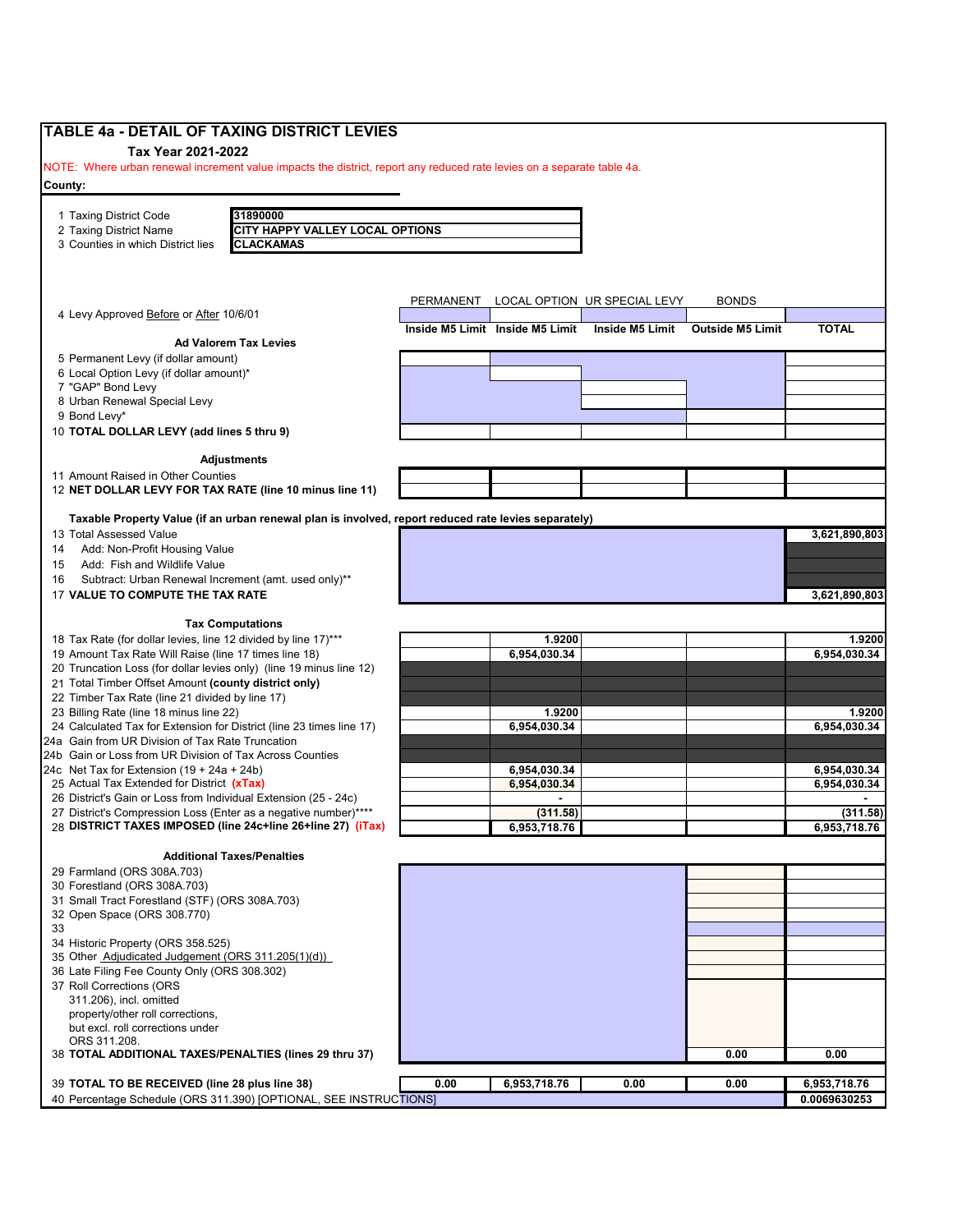| TABLE 4a - DETAIL OF TAXING DISTRICT LEVIES                                                                                                  |               |                                 |                              | <b>MULTNOMAH</b>        | <b>WASHINGTON</b> |
|----------------------------------------------------------------------------------------------------------------------------------------------|---------------|---------------------------------|------------------------------|-------------------------|-------------------|
| Tax Year 2021-2022                                                                                                                           |               |                                 |                              | 28,685,400              | 12,059,419        |
| NOTE: Where urban renewal increment value impacts the district, report any reduced rate levies on a separate table 4a.                       |               |                                 |                              | 0.003654                | 0.001536          |
| County:                                                                                                                                      |               |                                 |                              |                         |                   |
|                                                                                                                                              |               |                                 |                              |                         |                   |
| 32161000<br>1 Taxing District Code                                                                                                           |               |                                 |                              |                         |                   |
| 2 Taxing District Name<br><b>CITY LAKE OSWEGO INSIDE/SCH</b><br>3 Counties in which District lies<br><b>CLACKAMAS, MULTNOMAH, WASHINGTON</b> |               |                                 |                              |                         |                   |
|                                                                                                                                              |               |                                 |                              |                         |                   |
|                                                                                                                                              |               |                                 |                              |                         |                   |
|                                                                                                                                              |               |                                 |                              |                         |                   |
| 4 Levy Approved Before or After 10/6/01                                                                                                      | PERMANENT     |                                 | LOCAL OPTION UR SPECIAL LEVY | <b>BONDS</b>            |                   |
|                                                                                                                                              |               | Inside M5 Limit Inside M5 Limit | <b>Inside M5 Limit</b>       | <b>Outside M5 Limit</b> | <b>TOTAL</b>      |
| <b>Ad Valorem Tax Levies</b>                                                                                                                 |               |                                 |                              |                         |                   |
| 5 Permanent Levy (if dollar amount)                                                                                                          |               |                                 |                              |                         |                   |
| 6 Local Option Levy (if dollar amount)*                                                                                                      |               |                                 |                              |                         |                   |
| 7 "GAP" Bond Levy<br>8 Urban Renewal Special Levy                                                                                            |               |                                 |                              |                         |                   |
| 9 Bond Levy*                                                                                                                                 |               |                                 |                              |                         |                   |
| 10 TOTAL DOLLAR LEVY (add lines 5 thru 9)                                                                                                    |               |                                 |                              |                         |                   |
|                                                                                                                                              |               |                                 |                              |                         |                   |
| <b>Adjustments</b>                                                                                                                           |               |                                 |                              |                         |                   |
| 11 Amount Raised in Other Counties                                                                                                           |               |                                 |                              |                         |                   |
| 12 NET DOLLAR LEVY FOR TAX RATE (line 10 minus line 11)                                                                                      |               |                                 |                              |                         |                   |
| Taxable Property Value (if an urban renewal plan is involved, report reduced rate levies separately)                                         |               |                                 |                              |                         |                   |
| 13 Total Assessed Value                                                                                                                      |               |                                 |                              |                         | 8,337,982,864     |
| Add: Non-Profit Housing Value<br>14                                                                                                          |               |                                 |                              |                         |                   |
| Add: Fish and Wildlife Value<br>15                                                                                                           |               |                                 |                              |                         |                   |
| Subtract: Urban Renewal Increment (amt. used only)**<br>16                                                                                   |               |                                 |                              |                         | -529,014,165      |
| 17 VALUE TO COMPUTE THE TAX RATE                                                                                                             |               |                                 |                              |                         | 7,808,968,699     |
|                                                                                                                                              |               |                                 |                              |                         |                   |
| <b>Tax Computations</b>                                                                                                                      |               |                                 |                              |                         |                   |
| 18 Tax Rate (for dollar levies, line 12 divided by line 17)***                                                                               | 4.9703        |                                 |                              |                         | 4.9703            |
| 19 Amount Tax Rate Will Raise (line 17 times line 18)                                                                                        | 38,812,917.12 |                                 |                              |                         | 38,812,917.12     |
| 20 Truncation Loss (for dollar levies only) (line 19 minus line 12)<br>21 Total Timber Offset Amount (county district only)                  |               |                                 |                              |                         |                   |
| 22 Timber Tax Rate (line 21 divided by line 17)                                                                                              |               |                                 |                              |                         |                   |
| 23 Billing Rate (line 18 minus line 22)                                                                                                      | 4.9703        |                                 |                              |                         | 4.9703            |
| 24 Calculated Tax for Extension for District (line 23 times line 17)                                                                         | 38,812,917.12 |                                 |                              |                         | 38,812,917.12     |
| 24a Gain from UR Division of Tax Rate Truncation                                                                                             | 952.23        |                                 |                              |                         | 952.23            |
| 24b Gain or Loss from UR Division of Tax Across Counties                                                                                     | 12.781.65     |                                 |                              |                         | 12,781.65         |
| 24c Net Tax for Extension $(19 + 24a + 24b)$                                                                                                 | 38,826,651.00 |                                 |                              |                         | 38,826,651.00     |
| 25 Actual Tax Extended for District (xTax)                                                                                                   | 38,826,651.00 |                                 |                              |                         | 38.826.651.00     |
| 26 District's Gain or Loss from Individual Extension (25 - 24c)<br>27 District's Compression Loss (Enter as a negative number)****           |               |                                 |                              |                         |                   |
| 28 DISTRICT TAXES IMPOSED (line 24c+line 26+line 27) (iTax)                                                                                  | 38,826,651.00 |                                 |                              |                         | 38,826,651.00     |
|                                                                                                                                              |               |                                 |                              |                         |                   |
| <b>Additional Taxes/Penalties</b>                                                                                                            |               |                                 |                              |                         |                   |
| 29 Farmland (ORS 308A.703)                                                                                                                   |               |                                 |                              |                         |                   |
| 30 Forestland (ORS 308A.703)                                                                                                                 |               |                                 |                              |                         |                   |
| 31 Small Tract Forestland (STF) (ORS 308A.703)                                                                                               |               |                                 |                              |                         |                   |
| 32 Open Space (ORS 308.770)                                                                                                                  |               |                                 |                              |                         |                   |
| 33<br>34 Historic Property (ORS 358.525)                                                                                                     |               |                                 |                              |                         |                   |
| 35 Other Adjudicated Judgement (ORS 311.205(1)(d))                                                                                           |               |                                 |                              |                         |                   |
| 36 Late Filing Fee County Only (ORS 308.302)                                                                                                 |               |                                 |                              |                         |                   |
| 37 Roll Corrections (ORS                                                                                                                     |               |                                 |                              |                         |                   |
| 311.206), incl. omitted                                                                                                                      |               |                                 |                              |                         |                   |
| property/other roll corrections,                                                                                                             |               |                                 |                              |                         |                   |
| but excl. roll corrections under                                                                                                             |               |                                 |                              |                         |                   |
| ORS 311.208.                                                                                                                                 |               |                                 |                              | 30,746.08               |                   |
| 38 TOTAL ADDITIONAL TAXES/PENALTIES (lines 29 thru 37)                                                                                       |               |                                 |                              | 30,746.08               | 30,746.08         |
| 39 TOTAL TO BE RECEIVED (line 28 plus line 38)                                                                                               | 38,826,651.00 | 0.00                            | 0.00                         | 30,746.08               | 38,857,397.08     |
| 40 Percentage Schedule (ORS 311.390) [OPTIONAL, SEE INSTRUCTIONS]                                                                            |               |                                 |                              |                         | 0.0389094022      |
|                                                                                                                                              |               |                                 |                              |                         |                   |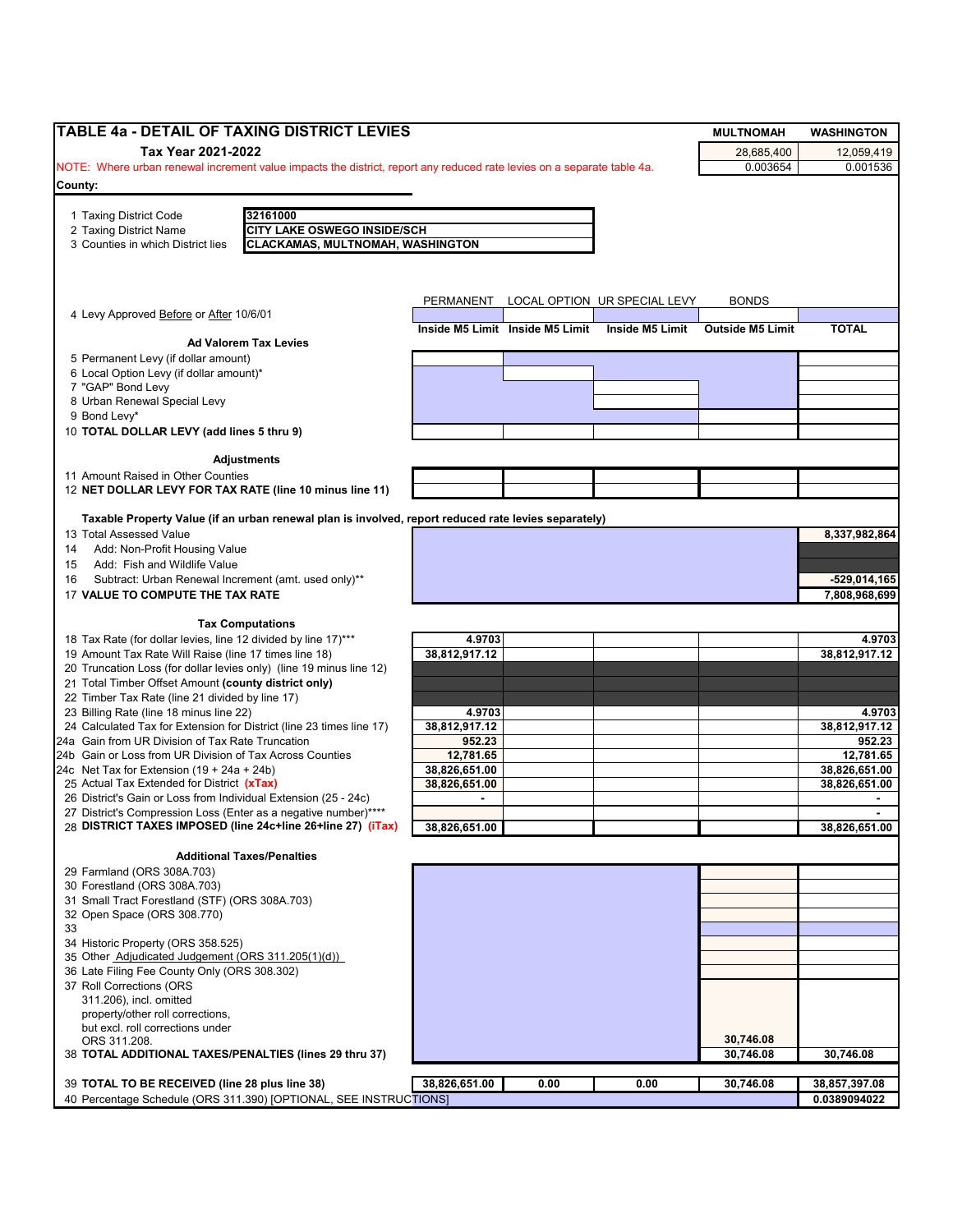| TABLE 4a - DETAIL OF TAXING DISTRICT LEVIES                                                                              |                |                                 |                                        | <b>MULTNOMAH</b>        |                |
|--------------------------------------------------------------------------------------------------------------------------|----------------|---------------------------------|----------------------------------------|-------------------------|----------------|
| Tax Year 2021-2022                                                                                                       |                |                                 |                                        | 406,570,570             |                |
| NOTE: Where urban renewal increment value impacts the district, report any reduced rate levies on a separate table 4a.   |                |                                 |                                        | 0.977439                |                |
| County:                                                                                                                  |                |                                 |                                        |                         |                |
|                                                                                                                          |                |                                 |                                        |                         |                |
| 32162000<br>1 Taxing District Code                                                                                       |                |                                 |                                        |                         |                |
| CITY LAKE OSWEGO OUTSIDE/SCH<br>2 Taxing District Name                                                                   |                |                                 |                                        |                         |                |
| <b>CLACKAMAS, MULTNOMAH, WASHINGTON</b><br>3 Counties in which District lies                                             |                |                                 |                                        |                         |                |
|                                                                                                                          |                |                                 |                                        |                         |                |
|                                                                                                                          |                |                                 |                                        |                         |                |
|                                                                                                                          |                |                                 | PERMANENT LOCAL OPTION UR SPECIAL LEVY | <b>BONDS</b>            |                |
| 4 Levy Approved Before or After 10/6/01                                                                                  |                |                                 |                                        |                         |                |
|                                                                                                                          |                | Inside M5 Limit Inside M5 Limit | Inside M5 Limit                        | <b>Outside M5 Limit</b> | <b>TOTAL</b>   |
| <b>Ad Valorem Tax Levies</b>                                                                                             |                |                                 |                                        |                         |                |
| 5 Permanent Levy (if dollar amount)                                                                                      |                |                                 |                                        |                         |                |
| 6 Local Option Levy (if dollar amount)*                                                                                  |                |                                 |                                        |                         |                |
| 7 "GAP" Bond Levy                                                                                                        |                |                                 |                                        |                         |                |
| 8 Urban Renewal Special Levy                                                                                             |                |                                 |                                        |                         |                |
| 9 Bond Levy*                                                                                                             |                |                                 |                                        |                         |                |
| 10 TOTAL DOLLAR LEVY (add lines 5 thru 9)                                                                                |                |                                 |                                        |                         |                |
| <b>Adjustments</b>                                                                                                       |                |                                 |                                        |                         |                |
| 11 Amount Raised in Other Counties                                                                                       |                |                                 |                                        |                         |                |
| 12 NET DOLLAR LEVY FOR TAX RATE (line 10 minus line 11)                                                                  |                |                                 |                                        |                         |                |
|                                                                                                                          |                |                                 |                                        |                         |                |
| Taxable Property Value (if an urban renewal plan is involved, report reduced rate levies separately)                     |                |                                 |                                        |                         |                |
| 13 Total Assessed Value                                                                                                  |                |                                 |                                        |                         | 9,384,511      |
| Add: Non-Profit Housing Value<br>14                                                                                      |                |                                 |                                        |                         |                |
| Add: Fish and Wildlife Value<br>15                                                                                       |                |                                 |                                        |                         |                |
| Subtract: Urban Renewal Increment (amt. used only)**<br>16                                                               |                |                                 |                                        |                         |                |
| 17 VALUE TO COMPUTE THE TAX RATE                                                                                         |                |                                 |                                        |                         | 9,384,511      |
|                                                                                                                          |                |                                 |                                        |                         |                |
| <b>Tax Computations</b>                                                                                                  |                |                                 |                                        |                         |                |
| 18 Tax Rate (for dollar levies, line 12 divided by line 17)***                                                           | 4.5884         |                                 |                                        |                         | 4.5884         |
| 19 Amount Tax Rate Will Raise (line 17 times line 18)                                                                    | 43,059.89      |                                 |                                        |                         | 43,059.89      |
| 20 Truncation Loss (for dollar levies only) (line 19 minus line 12)                                                      |                |                                 |                                        |                         |                |
| 21 Total Timber Offset Amount (county district only)                                                                     |                |                                 |                                        |                         |                |
| 22 Timber Tax Rate (line 21 divided by line 17)                                                                          |                |                                 |                                        |                         |                |
| 23 Billing Rate (line 18 minus line 22)                                                                                  | 4.5884         |                                 |                                        |                         | 4.5884         |
| 24 Calculated Tax for Extension for District (line 23 times line 17)<br>24a Gain from UR Division of Tax Rate Truncation | 43,059.89      |                                 |                                        |                         | 43,059.89      |
| 24b Gain or Loss from UR Division of Tax Across Counties                                                                 |                |                                 |                                        |                         |                |
| 24c Net Tax for Extension $(19 + 24a + 24b)$                                                                             | 43,059.89      |                                 |                                        |                         | 43,059.89      |
| 25 Actual Tax Extended for District (xTax)                                                                               | 43,059.89      |                                 |                                        |                         | 43,059.89      |
| 26 District's Gain or Loss from Individual Extension (25 - 24c)                                                          | $\blacksquare$ |                                 |                                        |                         | $\blacksquare$ |
| 27 District's Compression Loss (Enter as a negative number)****                                                          |                |                                 |                                        |                         |                |
| 28 DISTRICT TAXES IMPOSED (line 24c+line 26+line 27) (iTax)                                                              | 43,059.89      |                                 |                                        |                         | 43,059.89      |
|                                                                                                                          |                |                                 |                                        |                         |                |
| <b>Additional Taxes/Penalties</b>                                                                                        |                |                                 |                                        |                         |                |
| 29 Farmland (ORS 308A.703)                                                                                               |                |                                 |                                        |                         |                |
| 30 Forestland (ORS 308A.703)                                                                                             |                |                                 |                                        |                         |                |
| 31 Small Tract Forestland (STF) (ORS 308A.703)                                                                           |                |                                 |                                        |                         |                |
| 32 Open Space (ORS 308.770)<br>33                                                                                        |                |                                 |                                        |                         |                |
| 34 Historic Property (ORS 358.525)                                                                                       |                |                                 |                                        |                         |                |
| 35 Other Adjudicated Judgement (ORS 311.205(1)(d))                                                                       |                |                                 |                                        |                         |                |
| 36 Late Filing Fee County Only (ORS 308.302)                                                                             |                |                                 |                                        |                         |                |
| 37 Roll Corrections (ORS                                                                                                 |                |                                 |                                        |                         |                |
| 311.206), incl. omitted                                                                                                  |                |                                 |                                        |                         |                |
| property/other roll corrections,                                                                                         |                |                                 |                                        |                         |                |
| but excl. roll corrections under                                                                                         |                |                                 |                                        |                         |                |
| ORS 311.208.                                                                                                             |                |                                 |                                        |                         |                |
| 38 TOTAL ADDITIONAL TAXES/PENALTIES (lines 29 thru 37)                                                                   |                |                                 |                                        | 0.00                    | 0.00           |
|                                                                                                                          |                |                                 |                                        |                         |                |
| 39 TOTAL TO BE RECEIVED (line 28 plus line 38)                                                                           | 43,059.89      | 0.00                            | 0.00                                   | 0.00                    | 43,059.89      |
| 40 Percentage Schedule (ORS 311.390) [OPTIONAL, SEE INSTRUCTIONS]                                                        |                |                                 |                                        |                         | 0.0000431175   |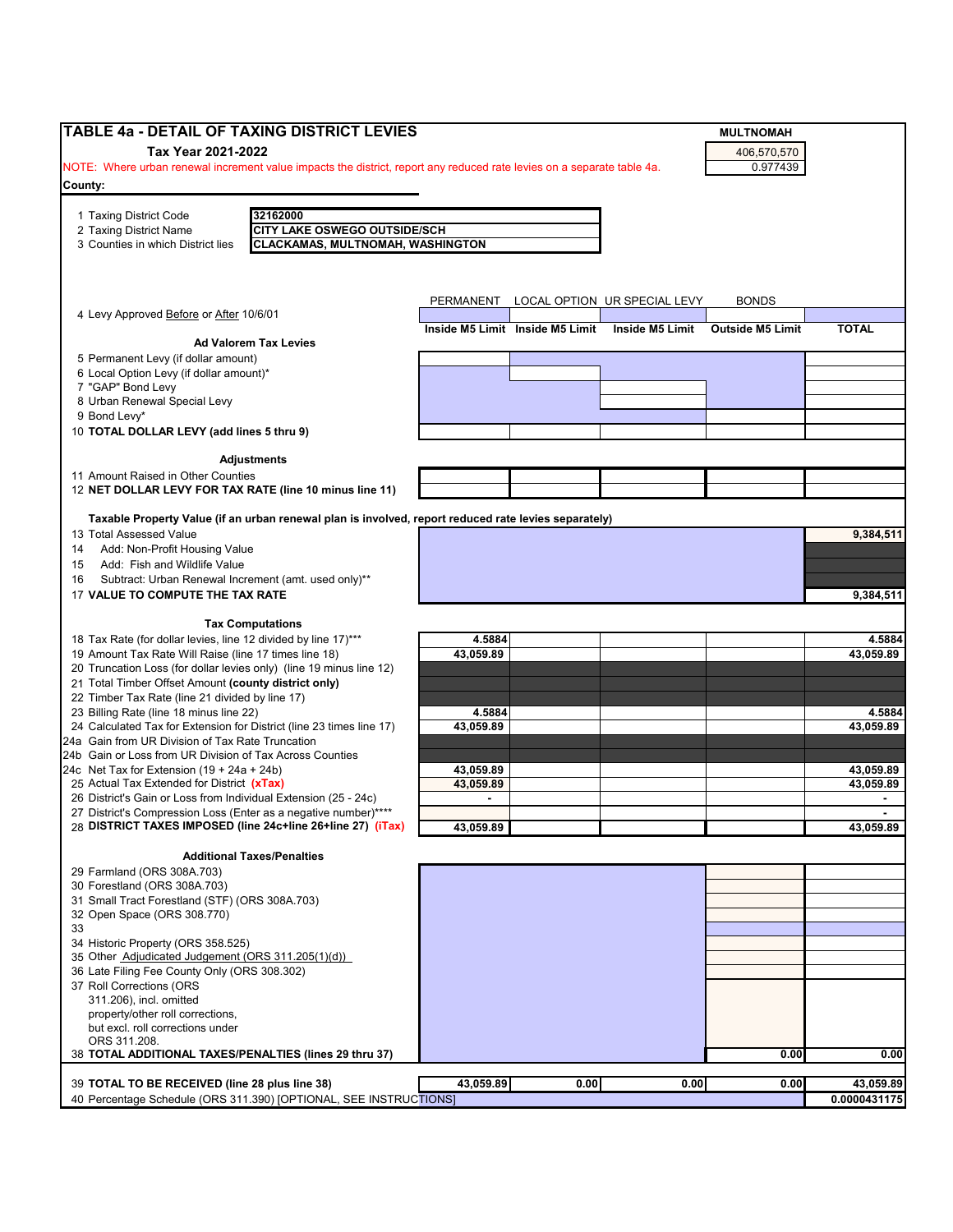| TABLE 4a - DETAIL OF TAXING DISTRICT LEVIES                                                                            |           |                                 |                              | <b>MULTNOMAH</b>        | <b>WASHINGTON</b>            |
|------------------------------------------------------------------------------------------------------------------------|-----------|---------------------------------|------------------------------|-------------------------|------------------------------|
| Tax Year 2021-2022                                                                                                     |           |                                 |                              | 435,255,970             | 12,059,419                   |
| NOTE: Where urban renewal increment value impacts the district, report any reduced rate levies on a separate table 4a. |           |                                 |                              | 0.051701                | 0.001432                     |
| County:                                                                                                                |           |                                 |                              |                         |                              |
| 1 Taxing District Code<br>32163000                                                                                     |           |                                 |                              |                         |                              |
| <b>CITY LAKE OSWEGO BONDS (AFTER)</b><br>2 Taxing District Name                                                        |           |                                 |                              |                         |                              |
| 3 Counties in which District lies<br><b>CLACKAMAS, MULTNOMAH, WASHINGTON</b>                                           |           |                                 |                              |                         |                              |
|                                                                                                                        |           |                                 |                              |                         |                              |
|                                                                                                                        |           |                                 |                              |                         |                              |
|                                                                                                                        | PERMANENT |                                 | LOCAL OPTION UR SPECIAL LEVY | <b>BONDS</b>            |                              |
| 4 Levy Approved Before or After 10/6/01                                                                                |           |                                 |                              |                         |                              |
| <b>Ad Valorem Tax Levies</b>                                                                                           |           | Inside M5 Limit Inside M5 Limit | <b>Inside M5 Limit</b>       | <b>Outside M5 Limit</b> | <b>TOTAL</b>                 |
| 5 Permanent Levy (if dollar amount)                                                                                    |           |                                 |                              |                         |                              |
| 6 Local Option Levy (if dollar amount)*                                                                                |           |                                 |                              |                         |                              |
| 7 "GAP" Bond Levy                                                                                                      |           |                                 |                              |                         |                              |
| 8 Urban Renewal Special Levy<br>9 Bond Levy*                                                                           |           |                                 |                              | 1,912,766               | 1,912,766                    |
| 10 TOTAL DOLLAR LEVY (add lines 5 thru 9)                                                                              |           |                                 |                              | 1,912,766               | 1,912,766                    |
|                                                                                                                        |           |                                 |                              |                         |                              |
| <b>Adjustments</b>                                                                                                     |           |                                 |                              |                         |                              |
| 11 Amount Raised in Other Counties                                                                                     |           |                                 |                              | 101,630.95              | 101,630.95                   |
| 12 NET DOLLAR LEVY FOR TAX RATE (line 10 minus line 11)                                                                |           |                                 |                              | 1,811,135.05            | 1,811,135.05                 |
| Taxable Property Value (if an urban renewal plan is involved, report reduced rate levies separately)                   |           |                                 |                              |                         |                              |
| 13 Total Assessed Value                                                                                                |           |                                 |                              |                         | 8,347,367,375                |
| Add: Non-Profit Housing Value<br>14                                                                                    |           |                                 |                              |                         |                              |
| Add: Fish and Wildlife Value<br>15                                                                                     |           |                                 |                              |                         |                              |
| Subtract: Urban Renewal Increment (amt. used only)**<br>16                                                             |           |                                 |                              |                         | -375,892,387                 |
| 17 VALUE TO COMPUTE THE TAX RATE                                                                                       |           |                                 |                              |                         | 7,971,474,988                |
| <b>Tax Computations</b>                                                                                                |           |                                 |                              |                         |                              |
| 18 Tax Rate (for dollar levies, line 12 divided by line 17)***                                                         |           |                                 |                              | 0.2272                  | 0.2272                       |
| 19 Amount Tax Rate Will Raise (line 17 times line 18)                                                                  |           |                                 |                              | 1,811,119.12            | 1,811,119.12                 |
| 20 Truncation Loss (for dollar levies only) (line 19 minus line 12)                                                    |           |                                 |                              | (15.93)                 | (15.93)                      |
| 21 Total Timber Offset Amount (county district only)<br>22 Timber Tax Rate (line 21 divided by line 17)                |           |                                 |                              |                         |                              |
| 23 Billing Rate (line 18 minus line 22)                                                                                |           |                                 |                              | 0.2272                  | 0.23                         |
| 24 Calculated Tax for Extension for District (line 23 times line 17)                                                   |           |                                 |                              | 1,811,119.12            | 1,811,119.12                 |
| 24a Gain from UR Division of Tax Rate Truncation                                                                       |           |                                 |                              | 94.33                   | 94.33                        |
| 24b Gain or Loss from UR Division of Tax Across Counties                                                               |           |                                 |                              | 4,338.96                | 4,338.96                     |
| 24c Net Tax for Extension $(19 + 24a + 24b)$<br>25 Actual Tax Extended for District (xTax)                             |           |                                 |                              | 1,815,552.41            | 1,815,552.41<br>1,815,552.40 |
| 26 District's Gain or Loss from Individual Extension (25 - 24c)                                                        |           |                                 |                              | 1,815,552.40<br>(0.01)  | (0.01)                       |
| 27 District's Compression Loss (Enter as a negative number)****                                                        |           |                                 |                              |                         |                              |
| 28 DISTRICT TAXES IMPOSED (line 24c+line 26+line 27) (iTax)                                                            |           |                                 |                              | 1,815,552.40            | 1,815,552.40                 |
|                                                                                                                        |           |                                 |                              |                         |                              |
| <b>Additional Taxes/Penalties</b><br>29 Farmland (ORS 308A.703)                                                        |           |                                 |                              |                         |                              |
| 30 Forestland (ORS 308A.703)                                                                                           |           |                                 |                              |                         |                              |
| 31 Small Tract Forestland (STF) (ORS 308A.703)                                                                         |           |                                 |                              |                         |                              |
| 32 Open Space (ORS 308.770)                                                                                            |           |                                 |                              |                         |                              |
| 33                                                                                                                     |           |                                 |                              |                         |                              |
| 34 Historic Property (ORS 358.525)<br>35 Other Adjudicated Judgement (ORS 311.205(1)(d))                               |           |                                 |                              |                         |                              |
| 36 Late Filing Fee County Only (ORS 308.302)                                                                           |           |                                 |                              |                         |                              |
| 37 Roll Corrections (ORS                                                                                               |           |                                 |                              |                         |                              |
| 311.206), incl. omitted                                                                                                |           |                                 |                              |                         |                              |
| property/other roll corrections,                                                                                       |           |                                 |                              |                         |                              |
| but excl. roll corrections under<br>ORS 311.208.                                                                       |           |                                 |                              |                         |                              |
| 38 TOTAL ADDITIONAL TAXES/PENALTIES (lines 29 thru 37)                                                                 |           |                                 |                              | 0.00                    | 0.00                         |
|                                                                                                                        |           |                                 |                              |                         |                              |
| 39 TOTAL TO BE RECEIVED (line 28 plus line 38)                                                                         | 0.00      | 0.00                            | 0.00                         | 1,815,552.40            | 1,815,552.40                 |
| 40 Percentage Schedule (ORS 311.390) [OPTIONAL, SEE INSTRUCTIONS]                                                      |           |                                 |                              |                         | 0.0018179823                 |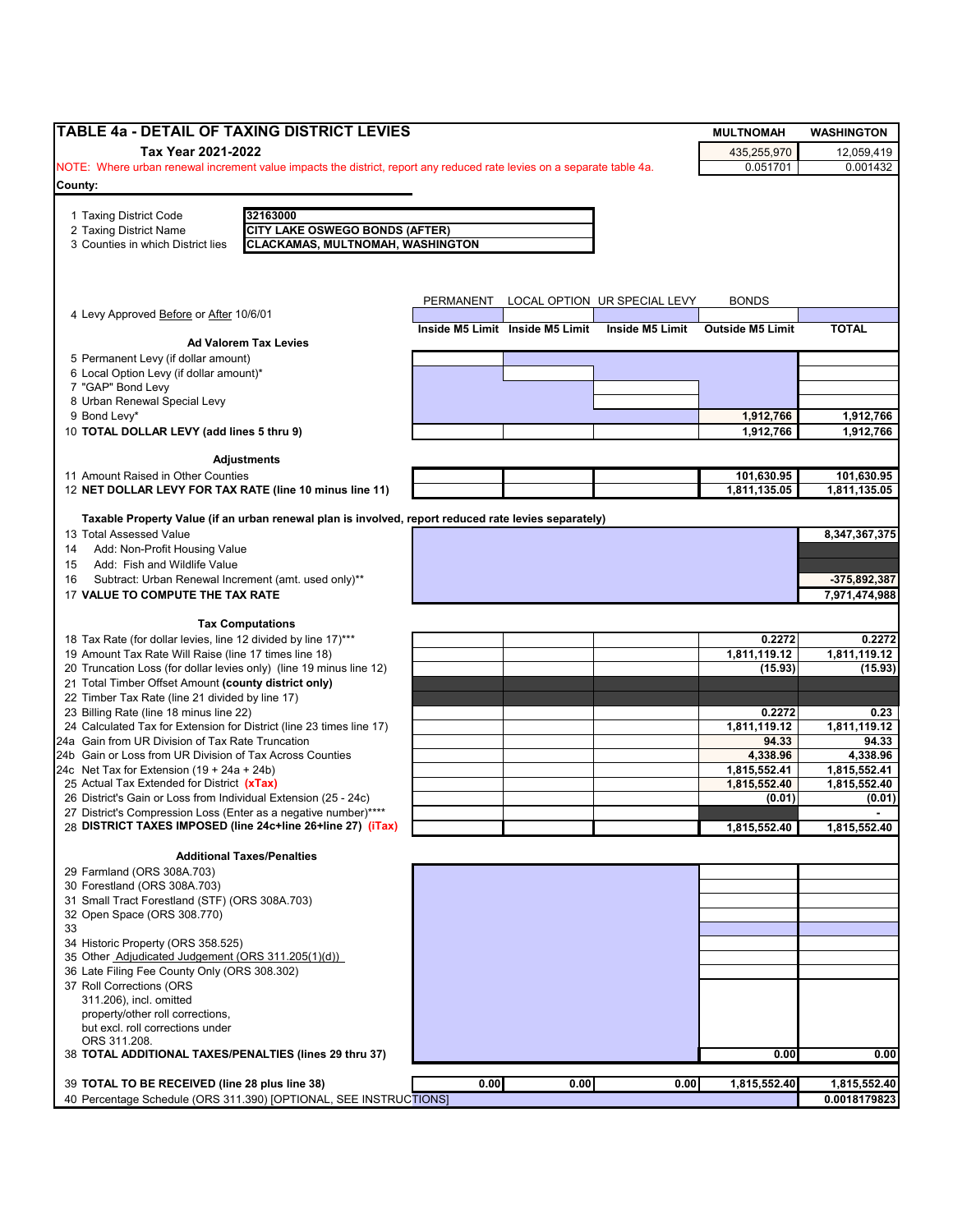| TABLE 4a - DETAIL OF TAXING DISTRICT LEVIES                                                                            |              |                                 |                              | <b>MULTNOMAH</b>        |                 |
|------------------------------------------------------------------------------------------------------------------------|--------------|---------------------------------|------------------------------|-------------------------|-----------------|
| Tax Year 2021-2022                                                                                                     |              |                                 |                              |                         |                 |
| NOTE: Where urban renewal increment value impacts the district, report any reduced rate levies on a separate table 4a. |              |                                 |                              | 30,733,540<br>0.013101  |                 |
|                                                                                                                        |              |                                 |                              |                         |                 |
| County:                                                                                                                |              |                                 |                              |                         |                 |
| 32390000<br>1 Taxing District Code                                                                                     |              |                                 |                              |                         |                 |
| <b>CITY MILWAUKIE</b><br>2 Taxing District Name                                                                        |              |                                 |                              |                         |                 |
| <b>CLACKAMAS, MULTNOMAH</b><br>3 Counties in which District lies                                                       |              |                                 |                              |                         |                 |
|                                                                                                                        |              |                                 |                              |                         |                 |
|                                                                                                                        |              |                                 |                              |                         |                 |
|                                                                                                                        |              |                                 |                              |                         |                 |
|                                                                                                                        | PERMANENT    |                                 | LOCAL OPTION UR SPECIAL LEVY | <b>BONDS</b>            |                 |
| 4 Levy Approved Before or After 10/6/01                                                                                |              |                                 |                              |                         |                 |
| <b>Ad Valorem Tax Levies</b>                                                                                           |              | Inside M5 Limit Inside M5 Limit | Inside M5 Limit              | <b>Outside M5 Limit</b> | <b>TOTAL</b>    |
| 5 Permanent Levy (if dollar amount)                                                                                    |              |                                 |                              |                         |                 |
| 6 Local Option Levy (if dollar amount)*                                                                                |              |                                 |                              |                         |                 |
| 7 "GAP" Bond Levy                                                                                                      |              |                                 |                              |                         |                 |
| 8 Urban Renewal Special Levy                                                                                           |              |                                 |                              |                         |                 |
| 9 Bond Levy*                                                                                                           |              |                                 |                              |                         |                 |
| 10 TOTAL DOLLAR LEVY (add lines 5 thru 9)                                                                              |              |                                 |                              |                         |                 |
|                                                                                                                        |              |                                 |                              |                         |                 |
| <b>Adjustments</b>                                                                                                     |              |                                 |                              |                         |                 |
| 11 Amount Raised in Other Counties                                                                                     |              |                                 |                              |                         |                 |
| 12 NET DOLLAR LEVY FOR TAX RATE (line 10 minus line 11)                                                                |              |                                 |                              |                         |                 |
|                                                                                                                        |              |                                 |                              |                         |                 |
| Taxable Property Value (if an urban renewal plan is involved, report reduced rate levies separately)                   |              |                                 |                              |                         |                 |
| 13 Total Assessed Value                                                                                                |              |                                 |                              |                         | 2,362,203,648   |
| Add: Non-Profit Housing Value<br>14                                                                                    |              |                                 |                              |                         |                 |
| Add: Fish and Wildlife Value<br>15                                                                                     |              |                                 |                              |                         |                 |
| Subtract: Urban Renewal Increment (amt. used only)**<br>16                                                             |              |                                 |                              |                         | $-47, 122, 959$ |
| 17 VALUE TO COMPUTE THE TAX RATE                                                                                       |              |                                 |                              |                         | 2,315,080,689   |
|                                                                                                                        |              |                                 |                              |                         |                 |
| <b>Tax Computations</b>                                                                                                |              |                                 |                              |                         |                 |
| 18 Tax Rate (for dollar levies, line 12 divided by line 17)***                                                         | 4.1367       |                                 |                              |                         | 4.1367          |
| 19 Amount Tax Rate Will Raise (line 17 times line 18)                                                                  | 9,576,794.29 |                                 |                              |                         | 9,576,794.29    |
| 20 Truncation Loss (for dollar levies only) (line 19 minus line 12)                                                    |              |                                 |                              |                         |                 |
| 21 Total Timber Offset Amount (county district only)                                                                   |              |                                 |                              |                         |                 |
| 22 Timber Tax Rate (line 21 divided by line 17)                                                                        |              |                                 |                              |                         |                 |
| 23 Billing Rate (line 18 minus line 22)                                                                                | 4.1367       |                                 |                              |                         | 4.1367          |
| 24 Calculated Tax for Extension for District (line 23 times line 17)                                                   | 9,576,794.29 |                                 |                              |                         | 9,576,794.29    |
| 24a Gain from UR Division of Tax Rate Truncation                                                                       | 85.02        |                                 |                              |                         | 85.02           |
| 24b Gain or Loss from UR Division of Tax Across Counties                                                               | 2,092.71     |                                 |                              |                         | 2,092.71        |
| 24c Net Tax for Extension $(19 + 24a + 24b)$                                                                           | 9,578,972.02 |                                 |                              |                         | 9,578,972.02    |
| 25 Actual Tax Extended for District (xTax)                                                                             | 9,578,972.01 |                                 |                              |                         | 9,578,972.01    |
| 26 District's Gain or Loss from Individual Extension (25 - 24c)                                                        | (0.01)       |                                 |                              |                         | (0.01)          |
| 27 District's Compression Loss (Enter as a negative number)****                                                        | (40, 572.99) |                                 |                              |                         | (40, 572.99)    |
| 28 DISTRICT TAXES IMPOSED (line 24c+line 26+line 27) (iTax)                                                            | 9,538,399.02 |                                 |                              |                         | 9,538,399.02    |
|                                                                                                                        |              |                                 |                              |                         |                 |
| <b>Additional Taxes/Penalties</b>                                                                                      |              |                                 |                              |                         |                 |
| 29 Farmland (ORS 308A.703)                                                                                             |              |                                 |                              |                         |                 |
| 30 Forestland (ORS 308A.703)                                                                                           |              |                                 |                              | 3,347.18                |                 |
| 31 Small Tract Forestland (STF) (ORS 308A.703)                                                                         |              |                                 |                              |                         |                 |
| 32 Open Space (ORS 308.770)                                                                                            |              |                                 |                              |                         |                 |
| 33                                                                                                                     |              |                                 |                              |                         |                 |
| 34 Historic Property (ORS 358.525)                                                                                     |              |                                 |                              |                         |                 |
| 35 Other Adjudicated Judgement (ORS 311.205(1)(d))                                                                     |              |                                 |                              |                         |                 |
| 36 Late Filing Fee County Only (ORS 308.302)                                                                           |              |                                 |                              |                         |                 |
| 37 Roll Corrections (ORS                                                                                               |              |                                 |                              |                         |                 |
| 311.206), incl. omitted                                                                                                |              |                                 |                              |                         |                 |
| property/other roll corrections,                                                                                       |              |                                 |                              |                         |                 |
| but excl. roll corrections under                                                                                       |              |                                 |                              | 3,999.54                |                 |
| ORS 311.208.<br>38 TOTAL ADDITIONAL TAXES/PENALTIES (lines 29 thru 37)                                                 |              |                                 |                              | 7,346.72                | 7,346.72        |
|                                                                                                                        |              |                                 |                              |                         |                 |
| 39 TOTAL TO BE RECEIVED (line 28 plus line 38)                                                                         | 9,538,399.02 | 0.00                            | 0.00                         | 7,346.72                | 9,545,745.74    |
| 40 Percentage Schedule (ORS 311.390) [OPTIONAL, SEE INSTRUCTIONS]                                                      |              |                                 |                              |                         | 0.0095585214    |
|                                                                                                                        |              |                                 |                              |                         |                 |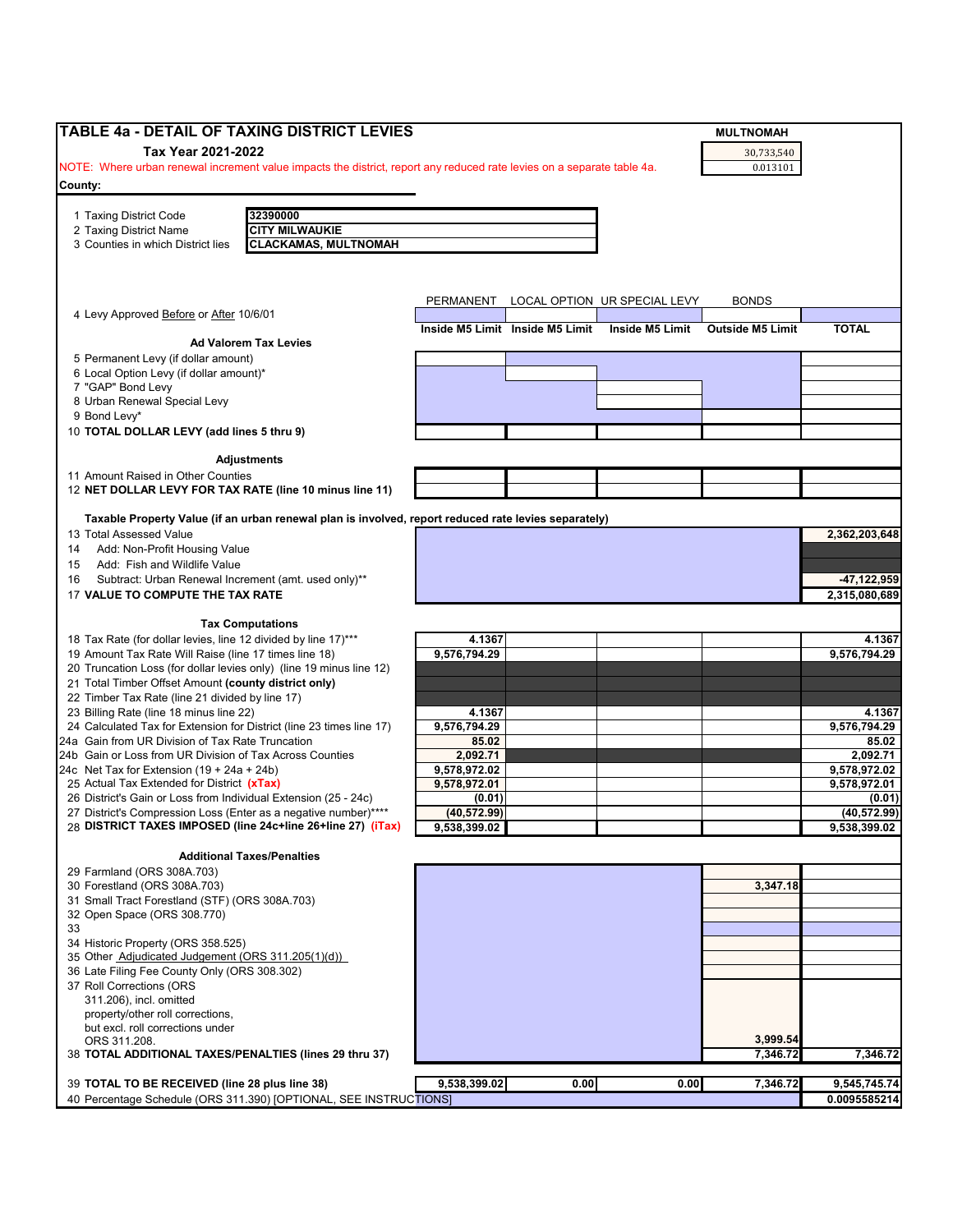| <b>TABLE 4a - DETAIL OF TAXING DISTRICT LEVIES</b>                                                                             |      |                                 |                                        | <b>MULTNOMAH</b>        |               |
|--------------------------------------------------------------------------------------------------------------------------------|------|---------------------------------|----------------------------------------|-------------------------|---------------|
| Tax Year 2021-2022                                                                                                             |      |                                 |                                        | 30,733,540              |               |
| NOTE: Where urban renewal increment value impacts the district, report any reduced rate levies on a separate table 4a.         |      |                                 |                                        | 0.012843                |               |
| County:                                                                                                                        |      |                                 |                                        |                         |               |
|                                                                                                                                |      |                                 |                                        |                         |               |
| 32390000<br>1 Taxing District Code                                                                                             |      |                                 |                                        |                         |               |
| 2 Taxing District Name<br><b>CITY MILWAUKIE BOND (AFTER)</b>                                                                   |      |                                 |                                        |                         |               |
| 3 Counties in which District lies<br><b>CLACKAMAS, MULTNOMAH</b>                                                               |      |                                 |                                        |                         |               |
|                                                                                                                                |      |                                 |                                        |                         |               |
|                                                                                                                                |      |                                 |                                        |                         |               |
| 4 Levy Approved Before or After 10/6/01                                                                                        |      |                                 | PERMANENT LOCAL OPTION UR SPECIAL LEVY | <b>BONDS</b>            |               |
|                                                                                                                                |      | Inside M5 Limit Inside M5 Limit | Inside M5 Limit                        | <b>Outside M5 Limit</b> | <b>TOTAL</b>  |
| <b>Ad Valorem Tax Levies</b>                                                                                                   |      |                                 |                                        |                         |               |
| 5 Permanent Levy (if dollar amount)                                                                                            |      |                                 |                                        |                         |               |
| 6 Local Option Levy (if dollar amount)*                                                                                        |      |                                 |                                        |                         |               |
| 7 "GAP" Bond Levy<br>8 Urban Renewal Special Levy                                                                              |      |                                 |                                        |                         |               |
| 9 Bond Levy*                                                                                                                   |      |                                 |                                        | 856,000                 | 856,000       |
| 10 TOTAL DOLLAR LEVY (add lines 5 thru 9)                                                                                      |      |                                 |                                        | 856,000                 | 856,000       |
|                                                                                                                                |      |                                 |                                        |                         |               |
| <b>Adjustments</b>                                                                                                             |      |                                 |                                        |                         |               |
| 11 Amount Raised in Other Counties                                                                                             |      |                                 |                                        | 10,993.98               | 10,993.98     |
| 12 NET DOLLAR LEVY FOR TAX RATE (line 10 minus line 11)                                                                        |      |                                 |                                        | 845,006.02              | 845,006.02    |
| Taxable Property Value (if an urban renewal plan is involved, report reduced rate levies separately)                           |      |                                 |                                        |                         |               |
| 13 Total Assessed Value                                                                                                        |      |                                 |                                        |                         | 2,362,203,648 |
| Add: Non-Profit Housing Value<br>14                                                                                            |      |                                 |                                        |                         |               |
| Add: Fish and Wildlife Value<br>15                                                                                             |      |                                 |                                        |                         |               |
| Subtract: Urban Renewal Increment (amt. used only)**<br>16                                                                     |      |                                 |                                        |                         |               |
| 17 VALUE TO COMPUTE THE TAX RATE                                                                                               |      |                                 |                                        |                         | 2,362,203,648 |
| <b>Tax Computations</b>                                                                                                        |      |                                 |                                        |                         |               |
| 18 Tax Rate (for dollar levies, line 12 divided by line 17)***                                                                 |      |                                 |                                        | 0.3577                  | 0.3577        |
| 19 Amount Tax Rate Will Raise (line 17 times line 18)                                                                          |      |                                 |                                        | 844,960.24              | 844,960.24    |
| 20 Truncation Loss (for dollar levies only) (line 19 minus line 12)                                                            |      |                                 |                                        | (45.78)                 | (45.78)       |
| 21 Total Timber Offset Amount (county district only)                                                                           |      |                                 |                                        |                         |               |
| 22 Timber Tax Rate (line 21 divided by line 17)                                                                                |      |                                 |                                        |                         |               |
| 23 Billing Rate (line 18 minus line 22)                                                                                        |      |                                 |                                        | 0.3577                  | 0.3577        |
| 24 Calculated Tax for Extension for District (line 23 times line 17)<br>24a Gain from UR Division of Tax Rate Truncation       |      |                                 |                                        | 844,960.24              | 844,960.24    |
| 24b Gain or Loss from UR Division of Tax Across Counties                                                                       |      |                                 |                                        |                         |               |
| 24c Net Tax for Extension $(19 + 24a + 24b)$                                                                                   |      |                                 |                                        | 844,960.24              | 844,960.24    |
| 25 Actual Tax Extended for District (xTax)                                                                                     |      |                                 |                                        | 844,960.24              | 844,960.24    |
| 26 District's Gain or Loss from Individual Extension (25 - 24c)                                                                |      |                                 |                                        | $\blacksquare$          |               |
| 27 District's Compression Loss (Enter as a negative number)****<br>28 DISTRICT TAXES IMPOSED (line 24c+line 26+line 27) (iTax) |      |                                 |                                        |                         |               |
|                                                                                                                                |      |                                 |                                        | 844,960.24              | 844,960.24    |
| <b>Additional Taxes/Penalties</b>                                                                                              |      |                                 |                                        |                         |               |
| 29 Farmland (ORS 308A.703)                                                                                                     |      |                                 |                                        |                         |               |
| 30 Forestland (ORS 308A.703)                                                                                                   |      |                                 |                                        |                         |               |
| 31 Small Tract Forestland (STF) (ORS 308A.703)                                                                                 |      |                                 |                                        |                         |               |
| 32 Open Space (ORS 308.770)<br>33                                                                                              |      |                                 |                                        |                         |               |
| 34 Historic Property (ORS 358.525)                                                                                             |      |                                 |                                        |                         |               |
| 35 Other Adjudicated Judgement (ORS 311.205(1)(d))                                                                             |      |                                 |                                        |                         |               |
| 36 Late Filing Fee County Only (ORS 308.302)                                                                                   |      |                                 |                                        |                         |               |
| 37 Roll Corrections (ORS                                                                                                       |      |                                 |                                        |                         |               |
| 311.206), incl. omitted                                                                                                        |      |                                 |                                        |                         |               |
| property/other roll corrections,<br>but excl. roll corrections under                                                           |      |                                 |                                        |                         |               |
| ORS 311.208.                                                                                                                   |      |                                 |                                        |                         |               |
| 38 TOTAL ADDITIONAL TAXES/PENALTIES (lines 29 thru 37)                                                                         |      |                                 |                                        | 0.00                    | 0.00          |
|                                                                                                                                |      |                                 |                                        |                         |               |
| 39 TOTAL TO BE RECEIVED (line 28 plus line 38)                                                                                 | 0.00 | 0.00                            | 0.00                                   | 844,960.24              | 844,960.24    |
| 40 Percentage Schedule (ORS 311.390) [OPTIONAL, SEE INSTRUCTIONS]                                                              |      |                                 |                                        |                         | 0.0008460911  |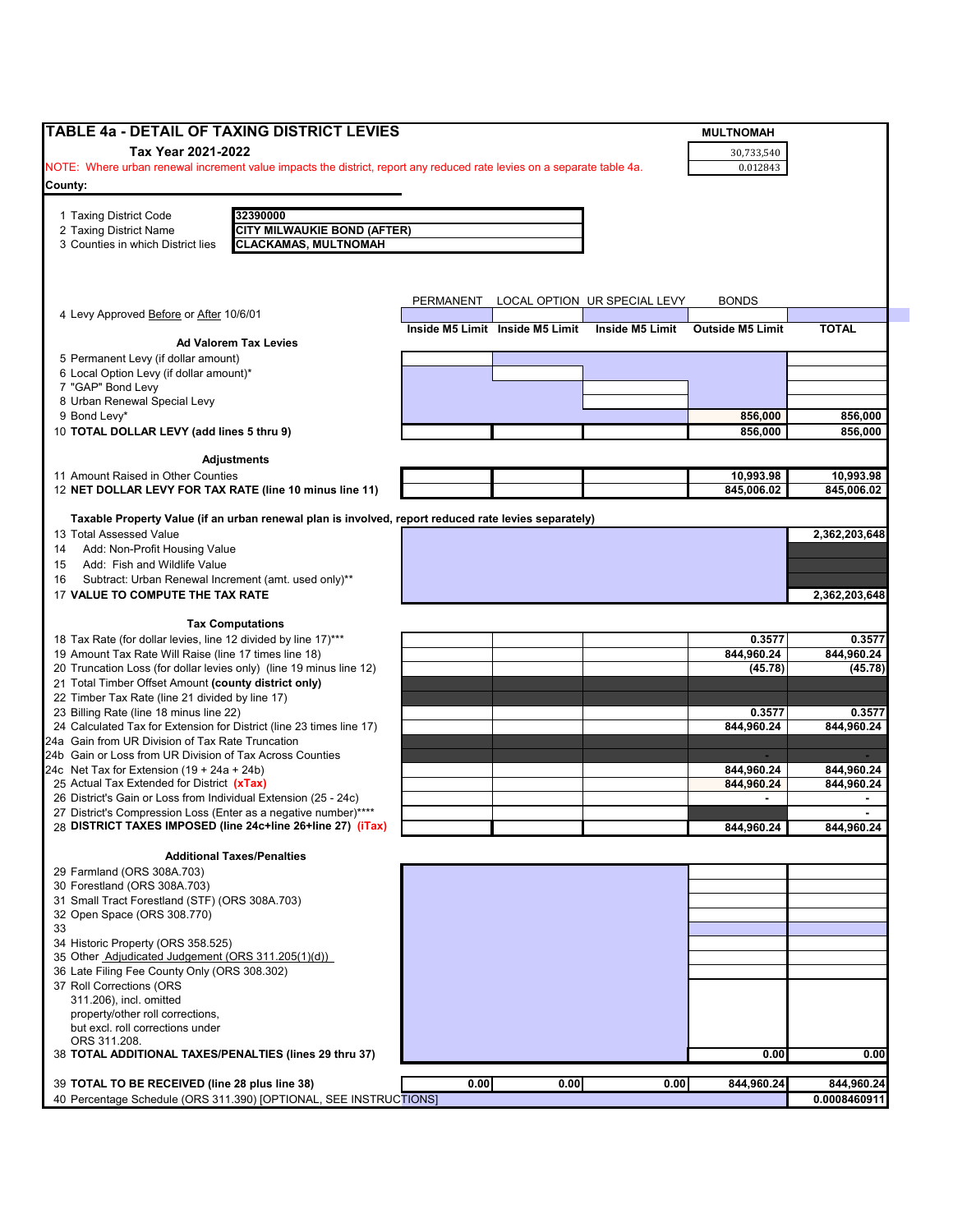| <b>TABLE 4a - DETAIL OF TAXING DISTRICT LEVIES</b>                                                                                                                            |                |                                 |                              | <b>MULTNOMAH</b>        |                      |
|-------------------------------------------------------------------------------------------------------------------------------------------------------------------------------|----------------|---------------------------------|------------------------------|-------------------------|----------------------|
| Tax Year 2021-2022                                                                                                                                                            |                |                                 |                              | 30,733,540              |                      |
| NOTE: Where urban renewal increment value impacts the district, report any reduced rate levies on a separate table 4a.                                                        |                |                                 |                              | 0.664363                |                      |
| County:                                                                                                                                                                       |                |                                 |                              |                         |                      |
| 32390000<br>1 Taxing District Code                                                                                                                                            |                |                                 |                              |                         |                      |
| 2 Taxing District Name<br>CITY MILWAUKIE & BOND (AFTER) Phase in                                                                                                              |                |                                 |                              |                         |                      |
| <b>CLACKAMAS, MULTNOMAH</b><br>3 Counties in which District lies                                                                                                              |                |                                 |                              |                         |                      |
|                                                                                                                                                                               |                |                                 |                              |                         |                      |
|                                                                                                                                                                               |                |                                 |                              |                         |                      |
|                                                                                                                                                                               | PERMANENT      |                                 | LOCAL OPTION UR SPECIAL LEVY | <b>BONDS</b>            |                      |
| 4 Levy Approved Before or After 10/6/01                                                                                                                                       |                | Inside M5 Limit Inside M5 Limit | Inside M5 Limit              | <b>Outside M5 Limit</b> | <b>TOTAL</b>         |
| <b>Ad Valorem Tax Levies</b>                                                                                                                                                  |                |                                 |                              |                         |                      |
| 5 Permanent Levy (if dollar amount)                                                                                                                                           |                |                                 |                              |                         |                      |
| 6 Local Option Levy (if dollar amount)*<br>7 "GAP" Bond Levy                                                                                                                  |                |                                 |                              |                         |                      |
| 8 Urban Renewal Special Levy                                                                                                                                                  |                |                                 |                              |                         |                      |
| 9 Bond Levy*                                                                                                                                                                  |                |                                 |                              |                         | $\sim$               |
| 10 TOTAL DOLLAR LEVY (add lines 5 thru 9)                                                                                                                                     |                |                                 |                              |                         |                      |
|                                                                                                                                                                               |                |                                 |                              |                         |                      |
| <b>Adjustments</b><br>11 Amount Raised in Other Counties                                                                                                                      |                |                                 |                              |                         |                      |
| 12 NET DOLLAR LEVY FOR TAX RATE (line 10 minus line 11)                                                                                                                       |                |                                 |                              |                         |                      |
|                                                                                                                                                                               |                |                                 |                              |                         |                      |
| Taxable Property Value (if an urban renewal plan is involved, report reduced rate levies separately)                                                                          |                |                                 |                              |                         |                      |
| 13 Total Assessed Value<br>Add: Non-Profit Housing Value<br>14                                                                                                                |                |                                 |                              |                         | 15,526,621           |
| Add: Fish and Wildlife Value<br>15                                                                                                                                            |                |                                 |                              |                         |                      |
| Subtract: Urban Renewal Increment (amt. used only)**<br>16                                                                                                                    |                |                                 |                              |                         |                      |
| 17 VALUE TO COMPUTE THE TAX RATE                                                                                                                                              |                |                                 |                              |                         | 15,526,621           |
| <b>Tax Computations</b>                                                                                                                                                       |                |                                 |                              |                         |                      |
| 18 Tax Rate (for dollar levies, line 12 divided by line 17)***                                                                                                                | 0.0000         |                                 |                              | 0.0000                  | 0.0000               |
| 19 Amount Tax Rate Will Raise (line 17 times line 18)                                                                                                                         | $\blacksquare$ |                                 |                              | $\sim$                  | $\sim$               |
| 20 Truncation Loss (for dollar levies only) (line 19 minus line 12)                                                                                                           |                |                                 |                              | $\blacksquare$          | $\sim$               |
| 21 Total Timber Offset Amount (county district only)                                                                                                                          |                |                                 |                              |                         |                      |
| 22 Timber Tax Rate (line 21 divided by line 17)<br>23 Billing Rate (line 18 minus line 22)                                                                                    | 0.0000         |                                 |                              | 0.0000                  | 0.0000               |
| 24 Calculated Tax for Extension for District (line 23 times line 17)                                                                                                          |                |                                 |                              |                         |                      |
| 24a Gain from UR Division of Tax Rate Truncation                                                                                                                              |                |                                 |                              |                         |                      |
| 24b Gain or Loss from UR Division of Tax Across Counties                                                                                                                      |                |                                 |                              |                         | $\sim$               |
| 24c Net Tax for Extension $(19 + 24a + 24b)$<br>25 Actual Tax Extended for District (xTax)                                                                                    | $\blacksquare$ |                                 |                              | $\blacksquare$          | $\sim$<br>$\sim$     |
| 26 District's Gain or Loss from Individual Extension (25 - 24c)                                                                                                               | $\blacksquare$ |                                 |                              | $\blacksquare$          | $\sim$               |
| 27 District's Compression Loss (Enter as a negative number)****                                                                                                               |                |                                 |                              |                         | $\blacksquare$       |
| 28 DISTRICT TAXES IMPOSED (line 24c+line 26+line 27) (iTax)                                                                                                                   |                |                                 |                              |                         |                      |
| <b>Additional Taxes/Penalties</b>                                                                                                                                             |                |                                 |                              |                         |                      |
| 29 Farmland (ORS 308A.703)                                                                                                                                                    |                |                                 |                              |                         |                      |
| 30 Forestland (ORS 308A.703)                                                                                                                                                  |                |                                 |                              |                         |                      |
| 31 Small Tract Forestland (STF) (ORS 308A.703)                                                                                                                                |                |                                 |                              |                         |                      |
| 32 Open Space (ORS 308.770)<br>33                                                                                                                                             |                |                                 |                              |                         |                      |
| 34 Historic Property (ORS 358.525)                                                                                                                                            |                |                                 |                              |                         |                      |
| 35 Other Adjudicated Judgement (ORS 311.205(1)(d))                                                                                                                            |                |                                 |                              |                         |                      |
| 36 Late Filing Fee County Only (ORS 308.302)                                                                                                                                  |                |                                 |                              |                         |                      |
| 37 Roll Corrections (ORS<br>311.206), incl. omitted                                                                                                                           |                |                                 |                              |                         |                      |
| property/other roll corrections,                                                                                                                                              |                |                                 |                              |                         |                      |
| but excl. roll corrections under                                                                                                                                              |                |                                 |                              |                         |                      |
| ORS 311.208.                                                                                                                                                                  |                |                                 |                              | 0.00                    | 0.00                 |
|                                                                                                                                                                               |                |                                 |                              |                         |                      |
|                                                                                                                                                                               |                |                                 |                              |                         |                      |
| 38 TOTAL ADDITIONAL TAXES/PENALTIES (lines 29 thru 37)<br>39 TOTAL TO BE RECEIVED (line 28 plus line 38)<br>40 Percentage Schedule (ORS 311.390) [OPTIONAL, SEE INSTRUCTIONS] | 0.00           | 0.00                            | 0.00                         | 0.00                    | 0.00<br>0.0000000000 |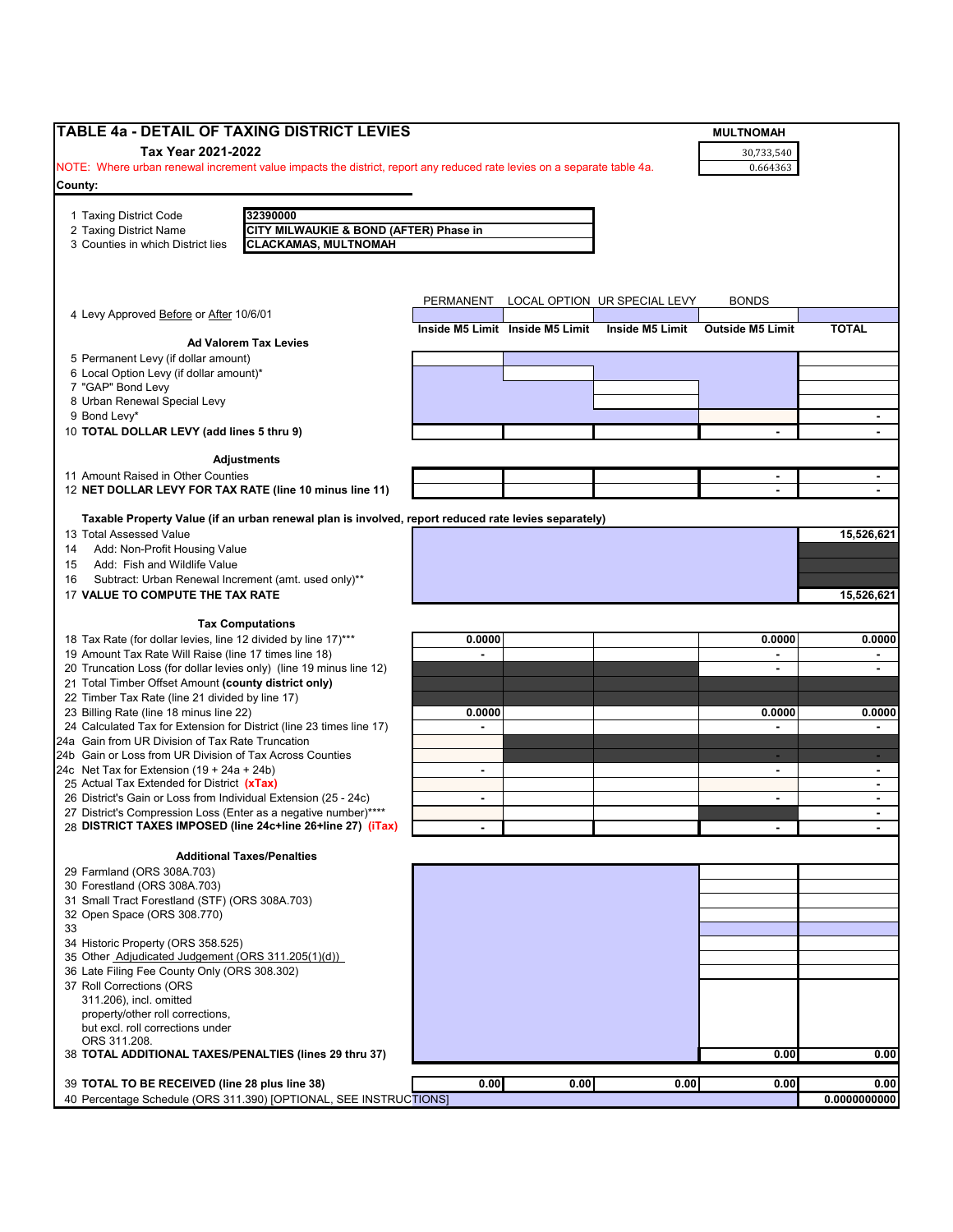| <b>TABLE 4a - DETAIL OF TAXING DISTRICT LEVIES</b>                                                                     |                              |                                 |                              |                         |                      |
|------------------------------------------------------------------------------------------------------------------------|------------------------------|---------------------------------|------------------------------|-------------------------|----------------------|
| Tax Year 2021-2022                                                                                                     |                              |                                 |                              |                         |                      |
| NOTE: Where urban renewal increment value impacts the district, report any reduced rate levies on a separate table 4a. |                              |                                 |                              |                         |                      |
| County:                                                                                                                |                              |                                 |                              |                         |                      |
| 1 Taxing District Code<br>32410000                                                                                     |                              |                                 |                              |                         |                      |
| <b>CITY MOLALLA</b><br>2 Taxing District Name                                                                          |                              |                                 |                              |                         |                      |
| 3 Counties in which District lies<br><b>CLACKAMAS</b>                                                                  |                              |                                 |                              |                         |                      |
|                                                                                                                        |                              |                                 |                              |                         |                      |
|                                                                                                                        |                              |                                 |                              |                         |                      |
|                                                                                                                        |                              |                                 |                              | <b>BONDS</b>            |                      |
| 4 Levy Approved Before or After 10/6/01                                                                                | PERMANENT                    |                                 | LOCAL OPTION UR SPECIAL LEVY |                         |                      |
|                                                                                                                        |                              | Inside M5 Limit Inside M5 Limit | Inside M5 Limit              | <b>Outside M5 Limit</b> | <b>TOTAL</b>         |
| <b>Ad Valorem Tax Levies</b>                                                                                           |                              |                                 |                              |                         |                      |
| 5 Permanent Levy (if dollar amount)                                                                                    |                              |                                 |                              |                         |                      |
| 6 Local Option Levy (if dollar amount)*<br>7 "GAP" Bond Levy                                                           |                              |                                 |                              |                         |                      |
| 8 Urban Renewal Special Levy                                                                                           |                              |                                 |                              |                         |                      |
| 9 Bond Levy*                                                                                                           |                              |                                 |                              |                         |                      |
| 10 TOTAL DOLLAR LEVY (add lines 5 thru 9)                                                                              |                              |                                 |                              |                         |                      |
|                                                                                                                        |                              |                                 |                              |                         |                      |
| Adjustments                                                                                                            |                              |                                 |                              |                         |                      |
| 11 Amount Raised in Other Counties                                                                                     |                              |                                 |                              |                         |                      |
| 12 NET DOLLAR LEVY FOR TAX RATE (line 10 minus line 11)                                                                |                              |                                 |                              |                         |                      |
| Taxable Property Value (if an urban renewal plan is involved, report reduced rate levies separately)                   |                              |                                 |                              |                         |                      |
| 13 Total Assessed Value                                                                                                |                              |                                 |                              |                         | 764,929,451          |
| Add: Non-Profit Housing Value<br>14                                                                                    |                              |                                 |                              |                         |                      |
| Add: Fish and Wildlife Value<br>15                                                                                     |                              |                                 |                              |                         |                      |
| Subtract: Urban Renewal Increment (amt. used only)**<br>16                                                             |                              |                                 |                              |                         | $-50, 162, 554$      |
| 17 VALUE TO COMPUTE THE TAX RATE                                                                                       |                              |                                 |                              |                         | 714,766,897          |
|                                                                                                                        |                              |                                 |                              |                         |                      |
| <b>Tax Computations</b>                                                                                                |                              |                                 |                              |                         |                      |
| 18 Tax Rate (for dollar levies, line 12 divided by line 17)***                                                         | 5.3058                       |                                 |                              |                         | 5.3058               |
| 19 Amount Tax Rate Will Raise (line 17 times line 18)                                                                  | 3,792,410.20                 |                                 |                              |                         | 3,792,410.20         |
| 20 Truncation Loss (for dollar levies only) (line 19 minus line 12)                                                    |                              |                                 |                              |                         |                      |
| 21 Total Timber Offset Amount (county district only)                                                                   |                              |                                 |                              |                         |                      |
| 22 Timber Tax Rate (line 21 divided by line 17)                                                                        |                              |                                 |                              |                         |                      |
| 23 Billing Rate (line 18 minus line 22)                                                                                | 5.3058                       |                                 |                              |                         | 5.3058               |
| 24 Calculated Tax for Extension for District (line 23 times line 17)                                                   | 3,792,410.20                 |                                 |                              |                         | 3,792,410.20         |
| 24a Gain from UR Division of Tax Rate Truncation                                                                       | 33.52                        |                                 |                              |                         | 33.52                |
| 24b Gain or Loss from UR Division of Tax Across Counties                                                               |                              |                                 |                              |                         |                      |
| 24c Net Tax for Extension $(19 + 24a + 24b)$<br>25 Actual Tax Extended for District (xTax)                             | 3,792,443.72<br>3,792,443.73 |                                 |                              |                         | 3,792,443.72         |
| 26 District's Gain or Loss from Individual Extension (25 - 24c)                                                        | 0.01                         |                                 |                              |                         | 3,792,443.73<br>0.01 |
| 27 District's Compression Loss (Enter as a negative number)****                                                        | (4.20)                       |                                 |                              |                         | (4.20)               |
| 28 DISTRICT TAXES IMPOSED (line 24c+line 26+line 27) (iTax)                                                            | 3,792,439.53                 |                                 |                              |                         | 3,792,439.53         |
|                                                                                                                        |                              |                                 |                              |                         |                      |
| <b>Additional Taxes/Penalties</b>                                                                                      |                              |                                 |                              |                         |                      |
| 29 Farmland (ORS 308A.703)                                                                                             |                              |                                 |                              | 2.645.32                |                      |
| 30 Forestland (ORS 308A.703)                                                                                           |                              |                                 |                              |                         |                      |
| 31 Small Tract Forestland (STF) (ORS 308A.703)                                                                         |                              |                                 |                              |                         |                      |
| 32 Open Space (ORS 308.770)                                                                                            |                              |                                 |                              |                         |                      |
| 33                                                                                                                     |                              |                                 |                              |                         |                      |
| 34 Historic Property (ORS 358.525)<br>35 Other Adjudicated Judgement (ORS 311.205(1)(d))                               |                              |                                 |                              |                         |                      |
| 36 Late Filing Fee County Only (ORS 308.302)                                                                           |                              |                                 |                              |                         |                      |
| 37 Roll Corrections (ORS                                                                                               |                              |                                 |                              |                         |                      |
| 311.206), incl. omitted                                                                                                |                              |                                 |                              |                         |                      |
| property/other roll corrections,                                                                                       |                              |                                 |                              |                         |                      |
| but excl. roll corrections under                                                                                       |                              |                                 |                              |                         |                      |
| ORS 311.208.                                                                                                           |                              |                                 |                              | 39.99                   |                      |
| 38 TOTAL ADDITIONAL TAXES/PENALTIES (lines 29 thru 37)                                                                 |                              |                                 |                              | 2,685.31                | 2,685.31             |
|                                                                                                                        |                              |                                 |                              |                         |                      |
| 39 TOTAL TO BE RECEIVED (line 28 plus line 38)                                                                         | 3,792,439.53                 | 0.00                            | 0.00                         | 2,685.31                | 3,795,124.84         |
| 40 Percentage Schedule (ORS 311.390) [OPTIONAL, SEE INSTRUCTIONS]                                                      |                              |                                 |                              |                         | 0.0038002041         |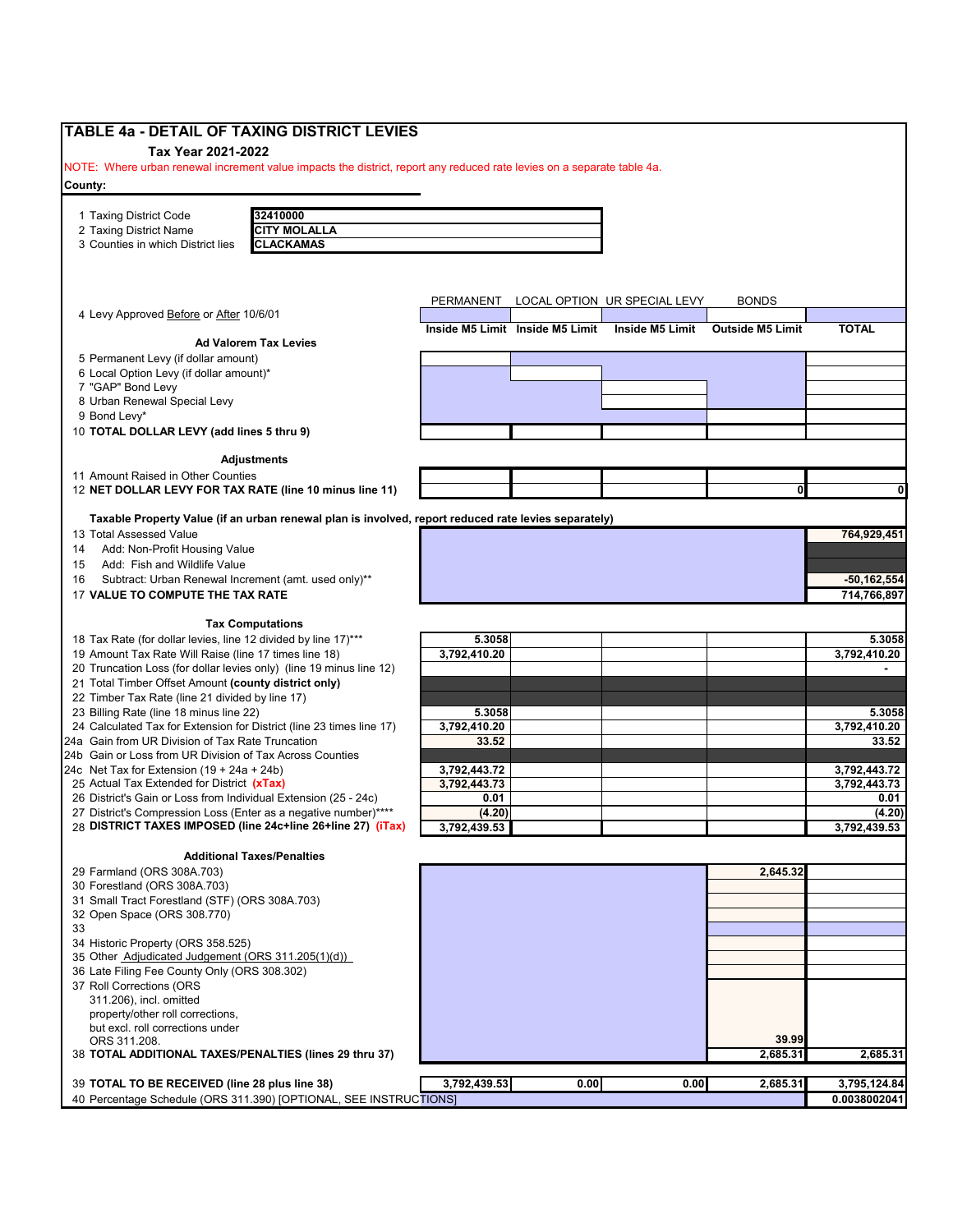| Tax Year 2021-2022<br>NOTE: Where urban renewal increment value impacts the district, report any reduced rate levies on a separate table 4a.<br>32610000<br>1 Taxing District Code<br><b>CITY OREGON CITY</b><br>2 Taxing District Name<br><b>CLACKAMAS</b><br>3 Counties in which District lies<br>PERMANENT LOCAL OPTION UR SPECIAL LEVY<br><b>BONDS</b><br>4 Levy Approved Before or After 10/6/01<br>Inside M5 Limit Inside M5 Limit<br><b>Inside M5 Limit</b><br><b>Outside M5 Limit</b><br><b>TOTAL</b><br><b>Ad Valorem Tax Levies</b><br>5 Permanent Levy (if dollar amount)<br>6 Local Option Levy (if dollar amount)*<br>7 "GAP" Bond Levy<br>8 Urban Renewal Special Levy<br>9 Bond Levy*<br>10 TOTAL DOLLAR LEVY (add lines 5 thru 9)<br><b>Adjustments</b><br>Taxable Property Value (if an urban renewal plan is involved, report reduced rate levies separately)<br>13 Total Assessed Value<br>3,689,012,464<br>Add: Non-Profit Housing Value<br>14<br>Add: Fish and Wildlife Value<br>15<br>Subtract: Urban Renewal Increment (amt. used only)**<br>-207,488,817<br>17 VALUE TO COMPUTE THE TAX RATE<br>3,481,523,647<br><b>Tax Computations</b><br>4.4090<br>19 Amount Tax Rate Will Raise (line 17 times line 18)<br>15,350,037.76<br>15,350,037.76<br>20 Truncation Loss (for dollar levies only) (line 19 minus line 12)<br>21 Total Timber Offset Amount (county district only)<br>22 Timber Tax Rate (line 21 divided by line 17)<br>23 Billing Rate (line 18 minus line 22)<br>4.4090<br>4.4090<br>24 Calculated Tax for Extension for District (line 23 times line 17)<br>15,350,037.76<br>15,350,037.76<br>312.00<br>15,350,349.76<br>15,350,349.76<br>27 District's Compression Loss (Enter as a negative number)****<br>(20, 722.25)<br>(20, 722.25)<br>28 DISTRICT TAXES IMPOSED (line 24c+line 26+line 27) (iTax)<br>15,329,627.51<br>15,329,627.51<br><b>Additional Taxes/Penalties</b><br>32 Open Space (ORS 308.770)<br>34 Historic Property (ORS 358.525)<br>35 Other Adjudicated Judgement (ORS 311.205(1)(d))<br>36 Late Filing Fee County Only (ORS 308.302)<br>311.206), incl. omitted<br>property/other roll corrections,<br>but excl. roll corrections under<br>6,868.76<br>ORS 311.208.<br>38 TOTAL ADDITIONAL TAXES/PENALTIES (lines 29 thru 37)<br>6,868.76<br>6,868.76<br>15,329,627.51<br>0.00<br>0.00<br>39 TOTAL TO BE RECEIVED (line 28 plus line 38)<br>6,868.76<br>15,336,496.27<br>40 Percentage Schedule (ORS 311.390) [OPTIONAL, SEE INSTRUCTIONS] | TABLE 4a - DETAIL OF TAXING DISTRICT LEVIES                     |  |  |               |
|--------------------------------------------------------------------------------------------------------------------------------------------------------------------------------------------------------------------------------------------------------------------------------------------------------------------------------------------------------------------------------------------------------------------------------------------------------------------------------------------------------------------------------------------------------------------------------------------------------------------------------------------------------------------------------------------------------------------------------------------------------------------------------------------------------------------------------------------------------------------------------------------------------------------------------------------------------------------------------------------------------------------------------------------------------------------------------------------------------------------------------------------------------------------------------------------------------------------------------------------------------------------------------------------------------------------------------------------------------------------------------------------------------------------------------------------------------------------------------------------------------------------------------------------------------------------------------------------------------------------------------------------------------------------------------------------------------------------------------------------------------------------------------------------------------------------------------------------------------------------------------------------------------------------------------------------------------------------------------------------------------------------------------------------------------------------------------------------------------------------------------------------------------------------------------------------------------------------------------------------------------------------------------------------------------------------------------------------------------------------------------------------------------------------------------------------------------------------------------------------------------|-----------------------------------------------------------------|--|--|---------------|
|                                                                                                                                                                                                                                                                                                                                                                                                                                                                                                                                                                                                                                                                                                                                                                                                                                                                                                                                                                                                                                                                                                                                                                                                                                                                                                                                                                                                                                                                                                                                                                                                                                                                                                                                                                                                                                                                                                                                                                                                                                                                                                                                                                                                                                                                                                                                                                                                                                                                                                        |                                                                 |  |  |               |
|                                                                                                                                                                                                                                                                                                                                                                                                                                                                                                                                                                                                                                                                                                                                                                                                                                                                                                                                                                                                                                                                                                                                                                                                                                                                                                                                                                                                                                                                                                                                                                                                                                                                                                                                                                                                                                                                                                                                                                                                                                                                                                                                                                                                                                                                                                                                                                                                                                                                                                        |                                                                 |  |  |               |
|                                                                                                                                                                                                                                                                                                                                                                                                                                                                                                                                                                                                                                                                                                                                                                                                                                                                                                                                                                                                                                                                                                                                                                                                                                                                                                                                                                                                                                                                                                                                                                                                                                                                                                                                                                                                                                                                                                                                                                                                                                                                                                                                                                                                                                                                                                                                                                                                                                                                                                        | County:                                                         |  |  |               |
|                                                                                                                                                                                                                                                                                                                                                                                                                                                                                                                                                                                                                                                                                                                                                                                                                                                                                                                                                                                                                                                                                                                                                                                                                                                                                                                                                                                                                                                                                                                                                                                                                                                                                                                                                                                                                                                                                                                                                                                                                                                                                                                                                                                                                                                                                                                                                                                                                                                                                                        |                                                                 |  |  |               |
|                                                                                                                                                                                                                                                                                                                                                                                                                                                                                                                                                                                                                                                                                                                                                                                                                                                                                                                                                                                                                                                                                                                                                                                                                                                                                                                                                                                                                                                                                                                                                                                                                                                                                                                                                                                                                                                                                                                                                                                                                                                                                                                                                                                                                                                                                                                                                                                                                                                                                                        |                                                                 |  |  |               |
|                                                                                                                                                                                                                                                                                                                                                                                                                                                                                                                                                                                                                                                                                                                                                                                                                                                                                                                                                                                                                                                                                                                                                                                                                                                                                                                                                                                                                                                                                                                                                                                                                                                                                                                                                                                                                                                                                                                                                                                                                                                                                                                                                                                                                                                                                                                                                                                                                                                                                                        |                                                                 |  |  |               |
|                                                                                                                                                                                                                                                                                                                                                                                                                                                                                                                                                                                                                                                                                                                                                                                                                                                                                                                                                                                                                                                                                                                                                                                                                                                                                                                                                                                                                                                                                                                                                                                                                                                                                                                                                                                                                                                                                                                                                                                                                                                                                                                                                                                                                                                                                                                                                                                                                                                                                                        |                                                                 |  |  |               |
|                                                                                                                                                                                                                                                                                                                                                                                                                                                                                                                                                                                                                                                                                                                                                                                                                                                                                                                                                                                                                                                                                                                                                                                                                                                                                                                                                                                                                                                                                                                                                                                                                                                                                                                                                                                                                                                                                                                                                                                                                                                                                                                                                                                                                                                                                                                                                                                                                                                                                                        |                                                                 |  |  |               |
|                                                                                                                                                                                                                                                                                                                                                                                                                                                                                                                                                                                                                                                                                                                                                                                                                                                                                                                                                                                                                                                                                                                                                                                                                                                                                                                                                                                                                                                                                                                                                                                                                                                                                                                                                                                                                                                                                                                                                                                                                                                                                                                                                                                                                                                                                                                                                                                                                                                                                                        |                                                                 |  |  |               |
|                                                                                                                                                                                                                                                                                                                                                                                                                                                                                                                                                                                                                                                                                                                                                                                                                                                                                                                                                                                                                                                                                                                                                                                                                                                                                                                                                                                                                                                                                                                                                                                                                                                                                                                                                                                                                                                                                                                                                                                                                                                                                                                                                                                                                                                                                                                                                                                                                                                                                                        |                                                                 |  |  |               |
|                                                                                                                                                                                                                                                                                                                                                                                                                                                                                                                                                                                                                                                                                                                                                                                                                                                                                                                                                                                                                                                                                                                                                                                                                                                                                                                                                                                                                                                                                                                                                                                                                                                                                                                                                                                                                                                                                                                                                                                                                                                                                                                                                                                                                                                                                                                                                                                                                                                                                                        |                                                                 |  |  |               |
|                                                                                                                                                                                                                                                                                                                                                                                                                                                                                                                                                                                                                                                                                                                                                                                                                                                                                                                                                                                                                                                                                                                                                                                                                                                                                                                                                                                                                                                                                                                                                                                                                                                                                                                                                                                                                                                                                                                                                                                                                                                                                                                                                                                                                                                                                                                                                                                                                                                                                                        |                                                                 |  |  |               |
|                                                                                                                                                                                                                                                                                                                                                                                                                                                                                                                                                                                                                                                                                                                                                                                                                                                                                                                                                                                                                                                                                                                                                                                                                                                                                                                                                                                                                                                                                                                                                                                                                                                                                                                                                                                                                                                                                                                                                                                                                                                                                                                                                                                                                                                                                                                                                                                                                                                                                                        |                                                                 |  |  |               |
|                                                                                                                                                                                                                                                                                                                                                                                                                                                                                                                                                                                                                                                                                                                                                                                                                                                                                                                                                                                                                                                                                                                                                                                                                                                                                                                                                                                                                                                                                                                                                                                                                                                                                                                                                                                                                                                                                                                                                                                                                                                                                                                                                                                                                                                                                                                                                                                                                                                                                                        |                                                                 |  |  |               |
|                                                                                                                                                                                                                                                                                                                                                                                                                                                                                                                                                                                                                                                                                                                                                                                                                                                                                                                                                                                                                                                                                                                                                                                                                                                                                                                                                                                                                                                                                                                                                                                                                                                                                                                                                                                                                                                                                                                                                                                                                                                                                                                                                                                                                                                                                                                                                                                                                                                                                                        |                                                                 |  |  |               |
|                                                                                                                                                                                                                                                                                                                                                                                                                                                                                                                                                                                                                                                                                                                                                                                                                                                                                                                                                                                                                                                                                                                                                                                                                                                                                                                                                                                                                                                                                                                                                                                                                                                                                                                                                                                                                                                                                                                                                                                                                                                                                                                                                                                                                                                                                                                                                                                                                                                                                                        |                                                                 |  |  |               |
|                                                                                                                                                                                                                                                                                                                                                                                                                                                                                                                                                                                                                                                                                                                                                                                                                                                                                                                                                                                                                                                                                                                                                                                                                                                                                                                                                                                                                                                                                                                                                                                                                                                                                                                                                                                                                                                                                                                                                                                                                                                                                                                                                                                                                                                                                                                                                                                                                                                                                                        |                                                                 |  |  |               |
|                                                                                                                                                                                                                                                                                                                                                                                                                                                                                                                                                                                                                                                                                                                                                                                                                                                                                                                                                                                                                                                                                                                                                                                                                                                                                                                                                                                                                                                                                                                                                                                                                                                                                                                                                                                                                                                                                                                                                                                                                                                                                                                                                                                                                                                                                                                                                                                                                                                                                                        |                                                                 |  |  |               |
|                                                                                                                                                                                                                                                                                                                                                                                                                                                                                                                                                                                                                                                                                                                                                                                                                                                                                                                                                                                                                                                                                                                                                                                                                                                                                                                                                                                                                                                                                                                                                                                                                                                                                                                                                                                                                                                                                                                                                                                                                                                                                                                                                                                                                                                                                                                                                                                                                                                                                                        |                                                                 |  |  |               |
|                                                                                                                                                                                                                                                                                                                                                                                                                                                                                                                                                                                                                                                                                                                                                                                                                                                                                                                                                                                                                                                                                                                                                                                                                                                                                                                                                                                                                                                                                                                                                                                                                                                                                                                                                                                                                                                                                                                                                                                                                                                                                                                                                                                                                                                                                                                                                                                                                                                                                                        | 11 Amount Raised in Other Counties                              |  |  |               |
|                                                                                                                                                                                                                                                                                                                                                                                                                                                                                                                                                                                                                                                                                                                                                                                                                                                                                                                                                                                                                                                                                                                                                                                                                                                                                                                                                                                                                                                                                                                                                                                                                                                                                                                                                                                                                                                                                                                                                                                                                                                                                                                                                                                                                                                                                                                                                                                                                                                                                                        | 12 NET DOLLAR LEVY FOR TAX RATE (line 10 minus line 11)         |  |  |               |
|                                                                                                                                                                                                                                                                                                                                                                                                                                                                                                                                                                                                                                                                                                                                                                                                                                                                                                                                                                                                                                                                                                                                                                                                                                                                                                                                                                                                                                                                                                                                                                                                                                                                                                                                                                                                                                                                                                                                                                                                                                                                                                                                                                                                                                                                                                                                                                                                                                                                                                        |                                                                 |  |  |               |
|                                                                                                                                                                                                                                                                                                                                                                                                                                                                                                                                                                                                                                                                                                                                                                                                                                                                                                                                                                                                                                                                                                                                                                                                                                                                                                                                                                                                                                                                                                                                                                                                                                                                                                                                                                                                                                                                                                                                                                                                                                                                                                                                                                                                                                                                                                                                                                                                                                                                                                        |                                                                 |  |  |               |
|                                                                                                                                                                                                                                                                                                                                                                                                                                                                                                                                                                                                                                                                                                                                                                                                                                                                                                                                                                                                                                                                                                                                                                                                                                                                                                                                                                                                                                                                                                                                                                                                                                                                                                                                                                                                                                                                                                                                                                                                                                                                                                                                                                                                                                                                                                                                                                                                                                                                                                        |                                                                 |  |  |               |
|                                                                                                                                                                                                                                                                                                                                                                                                                                                                                                                                                                                                                                                                                                                                                                                                                                                                                                                                                                                                                                                                                                                                                                                                                                                                                                                                                                                                                                                                                                                                                                                                                                                                                                                                                                                                                                                                                                                                                                                                                                                                                                                                                                                                                                                                                                                                                                                                                                                                                                        |                                                                 |  |  |               |
|                                                                                                                                                                                                                                                                                                                                                                                                                                                                                                                                                                                                                                                                                                                                                                                                                                                                                                                                                                                                                                                                                                                                                                                                                                                                                                                                                                                                                                                                                                                                                                                                                                                                                                                                                                                                                                                                                                                                                                                                                                                                                                                                                                                                                                                                                                                                                                                                                                                                                                        | 16                                                              |  |  |               |
|                                                                                                                                                                                                                                                                                                                                                                                                                                                                                                                                                                                                                                                                                                                                                                                                                                                                                                                                                                                                                                                                                                                                                                                                                                                                                                                                                                                                                                                                                                                                                                                                                                                                                                                                                                                                                                                                                                                                                                                                                                                                                                                                                                                                                                                                                                                                                                                                                                                                                                        |                                                                 |  |  |               |
|                                                                                                                                                                                                                                                                                                                                                                                                                                                                                                                                                                                                                                                                                                                                                                                                                                                                                                                                                                                                                                                                                                                                                                                                                                                                                                                                                                                                                                                                                                                                                                                                                                                                                                                                                                                                                                                                                                                                                                                                                                                                                                                                                                                                                                                                                                                                                                                                                                                                                                        |                                                                 |  |  |               |
|                                                                                                                                                                                                                                                                                                                                                                                                                                                                                                                                                                                                                                                                                                                                                                                                                                                                                                                                                                                                                                                                                                                                                                                                                                                                                                                                                                                                                                                                                                                                                                                                                                                                                                                                                                                                                                                                                                                                                                                                                                                                                                                                                                                                                                                                                                                                                                                                                                                                                                        |                                                                 |  |  |               |
|                                                                                                                                                                                                                                                                                                                                                                                                                                                                                                                                                                                                                                                                                                                                                                                                                                                                                                                                                                                                                                                                                                                                                                                                                                                                                                                                                                                                                                                                                                                                                                                                                                                                                                                                                                                                                                                                                                                                                                                                                                                                                                                                                                                                                                                                                                                                                                                                                                                                                                        | 18 Tax Rate (for dollar levies, line 12 divided by line 17)***  |  |  | 4.4090        |
|                                                                                                                                                                                                                                                                                                                                                                                                                                                                                                                                                                                                                                                                                                                                                                                                                                                                                                                                                                                                                                                                                                                                                                                                                                                                                                                                                                                                                                                                                                                                                                                                                                                                                                                                                                                                                                                                                                                                                                                                                                                                                                                                                                                                                                                                                                                                                                                                                                                                                                        |                                                                 |  |  |               |
|                                                                                                                                                                                                                                                                                                                                                                                                                                                                                                                                                                                                                                                                                                                                                                                                                                                                                                                                                                                                                                                                                                                                                                                                                                                                                                                                                                                                                                                                                                                                                                                                                                                                                                                                                                                                                                                                                                                                                                                                                                                                                                                                                                                                                                                                                                                                                                                                                                                                                                        |                                                                 |  |  |               |
|                                                                                                                                                                                                                                                                                                                                                                                                                                                                                                                                                                                                                                                                                                                                                                                                                                                                                                                                                                                                                                                                                                                                                                                                                                                                                                                                                                                                                                                                                                                                                                                                                                                                                                                                                                                                                                                                                                                                                                                                                                                                                                                                                                                                                                                                                                                                                                                                                                                                                                        |                                                                 |  |  |               |
|                                                                                                                                                                                                                                                                                                                                                                                                                                                                                                                                                                                                                                                                                                                                                                                                                                                                                                                                                                                                                                                                                                                                                                                                                                                                                                                                                                                                                                                                                                                                                                                                                                                                                                                                                                                                                                                                                                                                                                                                                                                                                                                                                                                                                                                                                                                                                                                                                                                                                                        |                                                                 |  |  |               |
|                                                                                                                                                                                                                                                                                                                                                                                                                                                                                                                                                                                                                                                                                                                                                                                                                                                                                                                                                                                                                                                                                                                                                                                                                                                                                                                                                                                                                                                                                                                                                                                                                                                                                                                                                                                                                                                                                                                                                                                                                                                                                                                                                                                                                                                                                                                                                                                                                                                                                                        |                                                                 |  |  |               |
|                                                                                                                                                                                                                                                                                                                                                                                                                                                                                                                                                                                                                                                                                                                                                                                                                                                                                                                                                                                                                                                                                                                                                                                                                                                                                                                                                                                                                                                                                                                                                                                                                                                                                                                                                                                                                                                                                                                                                                                                                                                                                                                                                                                                                                                                                                                                                                                                                                                                                                        | 24a Gain from UR Division of Tax Rate Truncation                |  |  | 312.00        |
|                                                                                                                                                                                                                                                                                                                                                                                                                                                                                                                                                                                                                                                                                                                                                                                                                                                                                                                                                                                                                                                                                                                                                                                                                                                                                                                                                                                                                                                                                                                                                                                                                                                                                                                                                                                                                                                                                                                                                                                                                                                                                                                                                                                                                                                                                                                                                                                                                                                                                                        | 24b Gain or Loss from UR Division of Tax Across Counties        |  |  |               |
|                                                                                                                                                                                                                                                                                                                                                                                                                                                                                                                                                                                                                                                                                                                                                                                                                                                                                                                                                                                                                                                                                                                                                                                                                                                                                                                                                                                                                                                                                                                                                                                                                                                                                                                                                                                                                                                                                                                                                                                                                                                                                                                                                                                                                                                                                                                                                                                                                                                                                                        | 24c Net Tax for Extension $(19 + 24a + 24b)$                    |  |  | 15,350,349.76 |
|                                                                                                                                                                                                                                                                                                                                                                                                                                                                                                                                                                                                                                                                                                                                                                                                                                                                                                                                                                                                                                                                                                                                                                                                                                                                                                                                                                                                                                                                                                                                                                                                                                                                                                                                                                                                                                                                                                                                                                                                                                                                                                                                                                                                                                                                                                                                                                                                                                                                                                        | 25 Actual Tax Extended for District (xTax)                      |  |  | 15,350,349.76 |
|                                                                                                                                                                                                                                                                                                                                                                                                                                                                                                                                                                                                                                                                                                                                                                                                                                                                                                                                                                                                                                                                                                                                                                                                                                                                                                                                                                                                                                                                                                                                                                                                                                                                                                                                                                                                                                                                                                                                                                                                                                                                                                                                                                                                                                                                                                                                                                                                                                                                                                        | 26 District's Gain or Loss from Individual Extension (25 - 24c) |  |  |               |
|                                                                                                                                                                                                                                                                                                                                                                                                                                                                                                                                                                                                                                                                                                                                                                                                                                                                                                                                                                                                                                                                                                                                                                                                                                                                                                                                                                                                                                                                                                                                                                                                                                                                                                                                                                                                                                                                                                                                                                                                                                                                                                                                                                                                                                                                                                                                                                                                                                                                                                        |                                                                 |  |  |               |
|                                                                                                                                                                                                                                                                                                                                                                                                                                                                                                                                                                                                                                                                                                                                                                                                                                                                                                                                                                                                                                                                                                                                                                                                                                                                                                                                                                                                                                                                                                                                                                                                                                                                                                                                                                                                                                                                                                                                                                                                                                                                                                                                                                                                                                                                                                                                                                                                                                                                                                        |                                                                 |  |  |               |
|                                                                                                                                                                                                                                                                                                                                                                                                                                                                                                                                                                                                                                                                                                                                                                                                                                                                                                                                                                                                                                                                                                                                                                                                                                                                                                                                                                                                                                                                                                                                                                                                                                                                                                                                                                                                                                                                                                                                                                                                                                                                                                                                                                                                                                                                                                                                                                                                                                                                                                        |                                                                 |  |  |               |
|                                                                                                                                                                                                                                                                                                                                                                                                                                                                                                                                                                                                                                                                                                                                                                                                                                                                                                                                                                                                                                                                                                                                                                                                                                                                                                                                                                                                                                                                                                                                                                                                                                                                                                                                                                                                                                                                                                                                                                                                                                                                                                                                                                                                                                                                                                                                                                                                                                                                                                        | 29 Farmland (ORS 308A.703)                                      |  |  |               |
|                                                                                                                                                                                                                                                                                                                                                                                                                                                                                                                                                                                                                                                                                                                                                                                                                                                                                                                                                                                                                                                                                                                                                                                                                                                                                                                                                                                                                                                                                                                                                                                                                                                                                                                                                                                                                                                                                                                                                                                                                                                                                                                                                                                                                                                                                                                                                                                                                                                                                                        | 30 Forestland (ORS 308A.703)                                    |  |  |               |
|                                                                                                                                                                                                                                                                                                                                                                                                                                                                                                                                                                                                                                                                                                                                                                                                                                                                                                                                                                                                                                                                                                                                                                                                                                                                                                                                                                                                                                                                                                                                                                                                                                                                                                                                                                                                                                                                                                                                                                                                                                                                                                                                                                                                                                                                                                                                                                                                                                                                                                        | 31 Small Tract Forestland (STF) (ORS 308A.703)                  |  |  |               |
|                                                                                                                                                                                                                                                                                                                                                                                                                                                                                                                                                                                                                                                                                                                                                                                                                                                                                                                                                                                                                                                                                                                                                                                                                                                                                                                                                                                                                                                                                                                                                                                                                                                                                                                                                                                                                                                                                                                                                                                                                                                                                                                                                                                                                                                                                                                                                                                                                                                                                                        |                                                                 |  |  |               |
|                                                                                                                                                                                                                                                                                                                                                                                                                                                                                                                                                                                                                                                                                                                                                                                                                                                                                                                                                                                                                                                                                                                                                                                                                                                                                                                                                                                                                                                                                                                                                                                                                                                                                                                                                                                                                                                                                                                                                                                                                                                                                                                                                                                                                                                                                                                                                                                                                                                                                                        | 33                                                              |  |  |               |
|                                                                                                                                                                                                                                                                                                                                                                                                                                                                                                                                                                                                                                                                                                                                                                                                                                                                                                                                                                                                                                                                                                                                                                                                                                                                                                                                                                                                                                                                                                                                                                                                                                                                                                                                                                                                                                                                                                                                                                                                                                                                                                                                                                                                                                                                                                                                                                                                                                                                                                        |                                                                 |  |  |               |
|                                                                                                                                                                                                                                                                                                                                                                                                                                                                                                                                                                                                                                                                                                                                                                                                                                                                                                                                                                                                                                                                                                                                                                                                                                                                                                                                                                                                                                                                                                                                                                                                                                                                                                                                                                                                                                                                                                                                                                                                                                                                                                                                                                                                                                                                                                                                                                                                                                                                                                        |                                                                 |  |  |               |
|                                                                                                                                                                                                                                                                                                                                                                                                                                                                                                                                                                                                                                                                                                                                                                                                                                                                                                                                                                                                                                                                                                                                                                                                                                                                                                                                                                                                                                                                                                                                                                                                                                                                                                                                                                                                                                                                                                                                                                                                                                                                                                                                                                                                                                                                                                                                                                                                                                                                                                        | 37 Roll Corrections (ORS                                        |  |  |               |
|                                                                                                                                                                                                                                                                                                                                                                                                                                                                                                                                                                                                                                                                                                                                                                                                                                                                                                                                                                                                                                                                                                                                                                                                                                                                                                                                                                                                                                                                                                                                                                                                                                                                                                                                                                                                                                                                                                                                                                                                                                                                                                                                                                                                                                                                                                                                                                                                                                                                                                        |                                                                 |  |  |               |
|                                                                                                                                                                                                                                                                                                                                                                                                                                                                                                                                                                                                                                                                                                                                                                                                                                                                                                                                                                                                                                                                                                                                                                                                                                                                                                                                                                                                                                                                                                                                                                                                                                                                                                                                                                                                                                                                                                                                                                                                                                                                                                                                                                                                                                                                                                                                                                                                                                                                                                        |                                                                 |  |  |               |
|                                                                                                                                                                                                                                                                                                                                                                                                                                                                                                                                                                                                                                                                                                                                                                                                                                                                                                                                                                                                                                                                                                                                                                                                                                                                                                                                                                                                                                                                                                                                                                                                                                                                                                                                                                                                                                                                                                                                                                                                                                                                                                                                                                                                                                                                                                                                                                                                                                                                                                        |                                                                 |  |  |               |
|                                                                                                                                                                                                                                                                                                                                                                                                                                                                                                                                                                                                                                                                                                                                                                                                                                                                                                                                                                                                                                                                                                                                                                                                                                                                                                                                                                                                                                                                                                                                                                                                                                                                                                                                                                                                                                                                                                                                                                                                                                                                                                                                                                                                                                                                                                                                                                                                                                                                                                        |                                                                 |  |  |               |
|                                                                                                                                                                                                                                                                                                                                                                                                                                                                                                                                                                                                                                                                                                                                                                                                                                                                                                                                                                                                                                                                                                                                                                                                                                                                                                                                                                                                                                                                                                                                                                                                                                                                                                                                                                                                                                                                                                                                                                                                                                                                                                                                                                                                                                                                                                                                                                                                                                                                                                        |                                                                 |  |  |               |
|                                                                                                                                                                                                                                                                                                                                                                                                                                                                                                                                                                                                                                                                                                                                                                                                                                                                                                                                                                                                                                                                                                                                                                                                                                                                                                                                                                                                                                                                                                                                                                                                                                                                                                                                                                                                                                                                                                                                                                                                                                                                                                                                                                                                                                                                                                                                                                                                                                                                                                        |                                                                 |  |  |               |
|                                                                                                                                                                                                                                                                                                                                                                                                                                                                                                                                                                                                                                                                                                                                                                                                                                                                                                                                                                                                                                                                                                                                                                                                                                                                                                                                                                                                                                                                                                                                                                                                                                                                                                                                                                                                                                                                                                                                                                                                                                                                                                                                                                                                                                                                                                                                                                                                                                                                                                        |                                                                 |  |  | 0.0153570220  |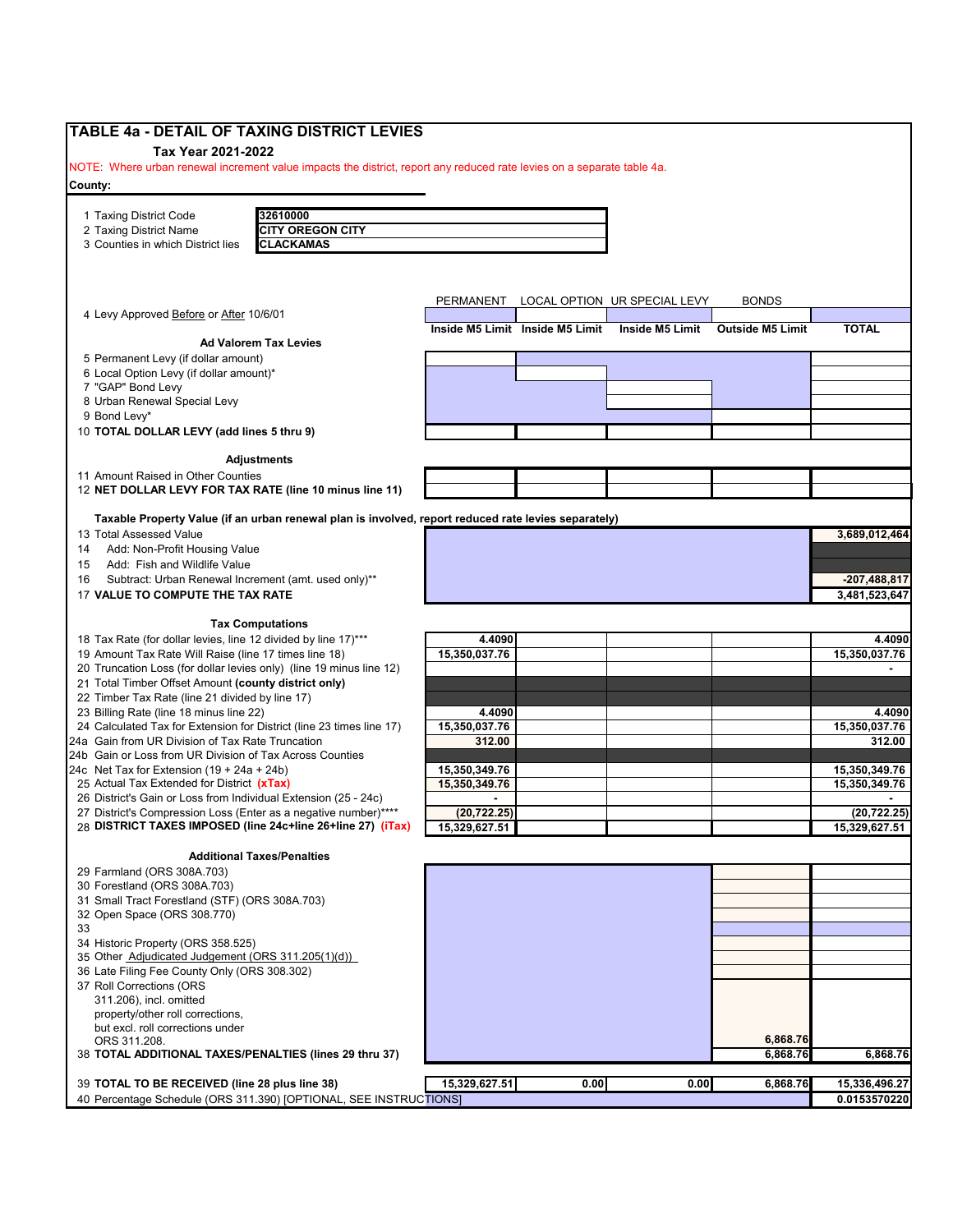| Tax Year 2021-2022<br>69,427,672,691<br>NOTE: Where urban renewal increment value impacts the district, report any reduced rate levies on a separate table 4a.<br>0.995434<br>32680000<br>1 Taxing District Code<br><b>CITY PORTLAND &amp; PENSION</b><br>2 Taxing District Name<br><b>CLACKAMAS, MULTNOMAH, WASHINGTON</b><br>3 Counties in which District lies<br><b>BONDS</b><br>PERMANENT<br>LOCAL OPTION UR SPECIAL LEVY<br>4 Levy Approved Before or After 10/6/01<br><b>TOTAL</b><br>Inside M5 Limit<br>Inside M5 Limit Inside M5 Limit<br><b>Outside M5 Limit</b><br><b>Ad Valorem Tax Levies</b><br>5 Permanent Levy (if dollar amount)<br>6 Local Option Levy (if dollar amount)*<br>7 "GAP" Bond Levy<br>209,860,034<br>8 Urban Renewal Special Levy<br>9 Bond Levy*<br>10 TOTAL DOLLAR LEVY (add lines 5 thru 9)<br>209,860,034<br><b>Adjustments</b><br>11 Amount Raised in Other Counties<br>209,458,483.85<br>209,458,483.85<br>12 NET DOLLAR LEVY FOR TAX RATE (line 10 minus line 11)<br>401,550.15<br>401,550.15<br>Taxable Property Value (if an urban renewal plan is involved, report reduced rate levies separately)<br>Add: Non-Profit Housing Value<br>Add: Fish and Wildlife Value<br>Subtract: Urban Renewal Increment (amt. used only)**<br>17 VALUE TO COMPUTE THE TAX RATE<br><b>Tax Computations</b><br>7.5859<br>18 Tax Rate (for dollar levies, line 12 divided by line 17)***<br>4.5770<br>3.0089<br>610,817.11<br>401,548.53<br>1,012,365.64<br>19 Amount Tax Rate Will Raise (line 17 times line 18)<br>20 Truncation Loss (for dollar levies only) (line 19 minus line 12)<br>(1.62)<br>(1.62)<br>21 Total Timber Offset Amount (county district only)<br>22 Timber Tax Rate (line 21 divided by line 17)<br>23 Billing Rate (line 18 minus line 22)<br>4.5770<br>3.0089<br>24 Calculated Tax for Extension for District (line 23 times line 17)<br>610,817.11<br>401,548.53<br>24a Gain from UR Division of Tax Rate Truncation<br>10.27<br>6.50<br>24b Gain or Loss from UR Division of Tax Across Counties<br>(53,600.33)<br>(35, 234.90)<br>557,227.05<br>366,320.13<br>24c Net Tax for Extension $(19 + 24a + 24b)$<br>25 Actual Tax Extended for District (xTax)<br>557,227.05<br>366,320.12<br>923,547.17<br>26 District's Gain or Loss from Individual Extension (25 - 24c)<br>(0.01)<br>(0.01)<br>27 District's Compression Loss (Enter as a negative number)****<br>(14, 724.42)<br>(8,884.14)<br>(5,840.28)<br>28 DISTRICT TAXES IMPOSED (line 24c+line 26+line 27) (iTax)<br>548,342.91<br>360,479.84<br>908,822.75<br><b>Additional Taxes/Penalties</b><br>31 Small Tract Forestland (STF) (ORS 308A.703)<br>32 Open Space (ORS 308.770)<br>33<br>34 Historic Property (ORS 358.525)<br>35 Other Adjudicated Judgement (ORS 311.205(1)(d))<br>36 Late Filing Fee County Only (ORS 308.302)<br>311.206), incl. omitted<br>property/other roll corrections,<br>but excl. roll corrections under<br>ORS 311.208.<br>0.00<br>38 TOTAL ADDITIONAL TAXES/PENALTIES (lines 29 thru 37)<br>548,342.91<br>0.00<br>360,479.84<br>39 TOTAL TO BE RECEIVED (line 28 plus line 38)<br>0.00<br>908,822.75<br>40 Percentage Schedule (ORS 311.390) [OPTIONAL, SEE INSTRUCTIONS] | TABLE 4a - DETAIL OF TAXING DISTRICT LEVIES |  |  | <b>MULTNOMAH</b> | <b>WASHINGTON</b> |
|-------------------------------------------------------------------------------------------------------------------------------------------------------------------------------------------------------------------------------------------------------------------------------------------------------------------------------------------------------------------------------------------------------------------------------------------------------------------------------------------------------------------------------------------------------------------------------------------------------------------------------------------------------------------------------------------------------------------------------------------------------------------------------------------------------------------------------------------------------------------------------------------------------------------------------------------------------------------------------------------------------------------------------------------------------------------------------------------------------------------------------------------------------------------------------------------------------------------------------------------------------------------------------------------------------------------------------------------------------------------------------------------------------------------------------------------------------------------------------------------------------------------------------------------------------------------------------------------------------------------------------------------------------------------------------------------------------------------------------------------------------------------------------------------------------------------------------------------------------------------------------------------------------------------------------------------------------------------------------------------------------------------------------------------------------------------------------------------------------------------------------------------------------------------------------------------------------------------------------------------------------------------------------------------------------------------------------------------------------------------------------------------------------------------------------------------------------------------------------------------------------------------------------------------------------------------------------------------------------------------------------------------------------------------------------------------------------------------------------------------------------------------------------------------------------------------------------------------------------------------------------------------------------------------------------------------------------------------------------------------------------------------------------------------------------------------------------------------------------------------------------------------------------------------------------------------------------------------|---------------------------------------------|--|--|------------------|-------------------|
|                                                                                                                                                                                                                                                                                                                                                                                                                                                                                                                                                                                                                                                                                                                                                                                                                                                                                                                                                                                                                                                                                                                                                                                                                                                                                                                                                                                                                                                                                                                                                                                                                                                                                                                                                                                                                                                                                                                                                                                                                                                                                                                                                                                                                                                                                                                                                                                                                                                                                                                                                                                                                                                                                                                                                                                                                                                                                                                                                                                                                                                                                                                                                                                                                   |                                             |  |  |                  | 185,022,192       |
|                                                                                                                                                                                                                                                                                                                                                                                                                                                                                                                                                                                                                                                                                                                                                                                                                                                                                                                                                                                                                                                                                                                                                                                                                                                                                                                                                                                                                                                                                                                                                                                                                                                                                                                                                                                                                                                                                                                                                                                                                                                                                                                                                                                                                                                                                                                                                                                                                                                                                                                                                                                                                                                                                                                                                                                                                                                                                                                                                                                                                                                                                                                                                                                                                   |                                             |  |  |                  | 0.002653          |
|                                                                                                                                                                                                                                                                                                                                                                                                                                                                                                                                                                                                                                                                                                                                                                                                                                                                                                                                                                                                                                                                                                                                                                                                                                                                                                                                                                                                                                                                                                                                                                                                                                                                                                                                                                                                                                                                                                                                                                                                                                                                                                                                                                                                                                                                                                                                                                                                                                                                                                                                                                                                                                                                                                                                                                                                                                                                                                                                                                                                                                                                                                                                                                                                                   | County:                                     |  |  |                  |                   |
|                                                                                                                                                                                                                                                                                                                                                                                                                                                                                                                                                                                                                                                                                                                                                                                                                                                                                                                                                                                                                                                                                                                                                                                                                                                                                                                                                                                                                                                                                                                                                                                                                                                                                                                                                                                                                                                                                                                                                                                                                                                                                                                                                                                                                                                                                                                                                                                                                                                                                                                                                                                                                                                                                                                                                                                                                                                                                                                                                                                                                                                                                                                                                                                                                   |                                             |  |  |                  |                   |
|                                                                                                                                                                                                                                                                                                                                                                                                                                                                                                                                                                                                                                                                                                                                                                                                                                                                                                                                                                                                                                                                                                                                                                                                                                                                                                                                                                                                                                                                                                                                                                                                                                                                                                                                                                                                                                                                                                                                                                                                                                                                                                                                                                                                                                                                                                                                                                                                                                                                                                                                                                                                                                                                                                                                                                                                                                                                                                                                                                                                                                                                                                                                                                                                                   |                                             |  |  |                  |                   |
|                                                                                                                                                                                                                                                                                                                                                                                                                                                                                                                                                                                                                                                                                                                                                                                                                                                                                                                                                                                                                                                                                                                                                                                                                                                                                                                                                                                                                                                                                                                                                                                                                                                                                                                                                                                                                                                                                                                                                                                                                                                                                                                                                                                                                                                                                                                                                                                                                                                                                                                                                                                                                                                                                                                                                                                                                                                                                                                                                                                                                                                                                                                                                                                                                   |                                             |  |  |                  |                   |
|                                                                                                                                                                                                                                                                                                                                                                                                                                                                                                                                                                                                                                                                                                                                                                                                                                                                                                                                                                                                                                                                                                                                                                                                                                                                                                                                                                                                                                                                                                                                                                                                                                                                                                                                                                                                                                                                                                                                                                                                                                                                                                                                                                                                                                                                                                                                                                                                                                                                                                                                                                                                                                                                                                                                                                                                                                                                                                                                                                                                                                                                                                                                                                                                                   |                                             |  |  |                  |                   |
|                                                                                                                                                                                                                                                                                                                                                                                                                                                                                                                                                                                                                                                                                                                                                                                                                                                                                                                                                                                                                                                                                                                                                                                                                                                                                                                                                                                                                                                                                                                                                                                                                                                                                                                                                                                                                                                                                                                                                                                                                                                                                                                                                                                                                                                                                                                                                                                                                                                                                                                                                                                                                                                                                                                                                                                                                                                                                                                                                                                                                                                                                                                                                                                                                   |                                             |  |  |                  |                   |
|                                                                                                                                                                                                                                                                                                                                                                                                                                                                                                                                                                                                                                                                                                                                                                                                                                                                                                                                                                                                                                                                                                                                                                                                                                                                                                                                                                                                                                                                                                                                                                                                                                                                                                                                                                                                                                                                                                                                                                                                                                                                                                                                                                                                                                                                                                                                                                                                                                                                                                                                                                                                                                                                                                                                                                                                                                                                                                                                                                                                                                                                                                                                                                                                                   |                                             |  |  |                  |                   |
|                                                                                                                                                                                                                                                                                                                                                                                                                                                                                                                                                                                                                                                                                                                                                                                                                                                                                                                                                                                                                                                                                                                                                                                                                                                                                                                                                                                                                                                                                                                                                                                                                                                                                                                                                                                                                                                                                                                                                                                                                                                                                                                                                                                                                                                                                                                                                                                                                                                                                                                                                                                                                                                                                                                                                                                                                                                                                                                                                                                                                                                                                                                                                                                                                   |                                             |  |  |                  |                   |
|                                                                                                                                                                                                                                                                                                                                                                                                                                                                                                                                                                                                                                                                                                                                                                                                                                                                                                                                                                                                                                                                                                                                                                                                                                                                                                                                                                                                                                                                                                                                                                                                                                                                                                                                                                                                                                                                                                                                                                                                                                                                                                                                                                                                                                                                                                                                                                                                                                                                                                                                                                                                                                                                                                                                                                                                                                                                                                                                                                                                                                                                                                                                                                                                                   |                                             |  |  |                  |                   |
|                                                                                                                                                                                                                                                                                                                                                                                                                                                                                                                                                                                                                                                                                                                                                                                                                                                                                                                                                                                                                                                                                                                                                                                                                                                                                                                                                                                                                                                                                                                                                                                                                                                                                                                                                                                                                                                                                                                                                                                                                                                                                                                                                                                                                                                                                                                                                                                                                                                                                                                                                                                                                                                                                                                                                                                                                                                                                                                                                                                                                                                                                                                                                                                                                   |                                             |  |  |                  |                   |
|                                                                                                                                                                                                                                                                                                                                                                                                                                                                                                                                                                                                                                                                                                                                                                                                                                                                                                                                                                                                                                                                                                                                                                                                                                                                                                                                                                                                                                                                                                                                                                                                                                                                                                                                                                                                                                                                                                                                                                                                                                                                                                                                                                                                                                                                                                                                                                                                                                                                                                                                                                                                                                                                                                                                                                                                                                                                                                                                                                                                                                                                                                                                                                                                                   |                                             |  |  |                  |                   |
|                                                                                                                                                                                                                                                                                                                                                                                                                                                                                                                                                                                                                                                                                                                                                                                                                                                                                                                                                                                                                                                                                                                                                                                                                                                                                                                                                                                                                                                                                                                                                                                                                                                                                                                                                                                                                                                                                                                                                                                                                                                                                                                                                                                                                                                                                                                                                                                                                                                                                                                                                                                                                                                                                                                                                                                                                                                                                                                                                                                                                                                                                                                                                                                                                   |                                             |  |  |                  |                   |
|                                                                                                                                                                                                                                                                                                                                                                                                                                                                                                                                                                                                                                                                                                                                                                                                                                                                                                                                                                                                                                                                                                                                                                                                                                                                                                                                                                                                                                                                                                                                                                                                                                                                                                                                                                                                                                                                                                                                                                                                                                                                                                                                                                                                                                                                                                                                                                                                                                                                                                                                                                                                                                                                                                                                                                                                                                                                                                                                                                                                                                                                                                                                                                                                                   |                                             |  |  |                  | 209,860,034       |
|                                                                                                                                                                                                                                                                                                                                                                                                                                                                                                                                                                                                                                                                                                                                                                                                                                                                                                                                                                                                                                                                                                                                                                                                                                                                                                                                                                                                                                                                                                                                                                                                                                                                                                                                                                                                                                                                                                                                                                                                                                                                                                                                                                                                                                                                                                                                                                                                                                                                                                                                                                                                                                                                                                                                                                                                                                                                                                                                                                                                                                                                                                                                                                                                                   |                                             |  |  |                  |                   |
|                                                                                                                                                                                                                                                                                                                                                                                                                                                                                                                                                                                                                                                                                                                                                                                                                                                                                                                                                                                                                                                                                                                                                                                                                                                                                                                                                                                                                                                                                                                                                                                                                                                                                                                                                                                                                                                                                                                                                                                                                                                                                                                                                                                                                                                                                                                                                                                                                                                                                                                                                                                                                                                                                                                                                                                                                                                                                                                                                                                                                                                                                                                                                                                                                   |                                             |  |  |                  |                   |
|                                                                                                                                                                                                                                                                                                                                                                                                                                                                                                                                                                                                                                                                                                                                                                                                                                                                                                                                                                                                                                                                                                                                                                                                                                                                                                                                                                                                                                                                                                                                                                                                                                                                                                                                                                                                                                                                                                                                                                                                                                                                                                                                                                                                                                                                                                                                                                                                                                                                                                                                                                                                                                                                                                                                                                                                                                                                                                                                                                                                                                                                                                                                                                                                                   |                                             |  |  |                  | 209,860,034       |
|                                                                                                                                                                                                                                                                                                                                                                                                                                                                                                                                                                                                                                                                                                                                                                                                                                                                                                                                                                                                                                                                                                                                                                                                                                                                                                                                                                                                                                                                                                                                                                                                                                                                                                                                                                                                                                                                                                                                                                                                                                                                                                                                                                                                                                                                                                                                                                                                                                                                                                                                                                                                                                                                                                                                                                                                                                                                                                                                                                                                                                                                                                                                                                                                                   |                                             |  |  |                  |                   |
|                                                                                                                                                                                                                                                                                                                                                                                                                                                                                                                                                                                                                                                                                                                                                                                                                                                                                                                                                                                                                                                                                                                                                                                                                                                                                                                                                                                                                                                                                                                                                                                                                                                                                                                                                                                                                                                                                                                                                                                                                                                                                                                                                                                                                                                                                                                                                                                                                                                                                                                                                                                                                                                                                                                                                                                                                                                                                                                                                                                                                                                                                                                                                                                                                   |                                             |  |  |                  |                   |
|                                                                                                                                                                                                                                                                                                                                                                                                                                                                                                                                                                                                                                                                                                                                                                                                                                                                                                                                                                                                                                                                                                                                                                                                                                                                                                                                                                                                                                                                                                                                                                                                                                                                                                                                                                                                                                                                                                                                                                                                                                                                                                                                                                                                                                                                                                                                                                                                                                                                                                                                                                                                                                                                                                                                                                                                                                                                                                                                                                                                                                                                                                                                                                                                                   |                                             |  |  |                  |                   |
|                                                                                                                                                                                                                                                                                                                                                                                                                                                                                                                                                                                                                                                                                                                                                                                                                                                                                                                                                                                                                                                                                                                                                                                                                                                                                                                                                                                                                                                                                                                                                                                                                                                                                                                                                                                                                                                                                                                                                                                                                                                                                                                                                                                                                                                                                                                                                                                                                                                                                                                                                                                                                                                                                                                                                                                                                                                                                                                                                                                                                                                                                                                                                                                                                   |                                             |  |  |                  |                   |
|                                                                                                                                                                                                                                                                                                                                                                                                                                                                                                                                                                                                                                                                                                                                                                                                                                                                                                                                                                                                                                                                                                                                                                                                                                                                                                                                                                                                                                                                                                                                                                                                                                                                                                                                                                                                                                                                                                                                                                                                                                                                                                                                                                                                                                                                                                                                                                                                                                                                                                                                                                                                                                                                                                                                                                                                                                                                                                                                                                                                                                                                                                                                                                                                                   |                                             |  |  |                  |                   |
|                                                                                                                                                                                                                                                                                                                                                                                                                                                                                                                                                                                                                                                                                                                                                                                                                                                                                                                                                                                                                                                                                                                                                                                                                                                                                                                                                                                                                                                                                                                                                                                                                                                                                                                                                                                                                                                                                                                                                                                                                                                                                                                                                                                                                                                                                                                                                                                                                                                                                                                                                                                                                                                                                                                                                                                                                                                                                                                                                                                                                                                                                                                                                                                                                   | 13 Total Assessed Value                     |  |  |                  | 133,566,733       |
|                                                                                                                                                                                                                                                                                                                                                                                                                                                                                                                                                                                                                                                                                                                                                                                                                                                                                                                                                                                                                                                                                                                                                                                                                                                                                                                                                                                                                                                                                                                                                                                                                                                                                                                                                                                                                                                                                                                                                                                                                                                                                                                                                                                                                                                                                                                                                                                                                                                                                                                                                                                                                                                                                                                                                                                                                                                                                                                                                                                                                                                                                                                                                                                                                   | 14                                          |  |  |                  |                   |
|                                                                                                                                                                                                                                                                                                                                                                                                                                                                                                                                                                                                                                                                                                                                                                                                                                                                                                                                                                                                                                                                                                                                                                                                                                                                                                                                                                                                                                                                                                                                                                                                                                                                                                                                                                                                                                                                                                                                                                                                                                                                                                                                                                                                                                                                                                                                                                                                                                                                                                                                                                                                                                                                                                                                                                                                                                                                                                                                                                                                                                                                                                                                                                                                                   | 15                                          |  |  |                  |                   |
|                                                                                                                                                                                                                                                                                                                                                                                                                                                                                                                                                                                                                                                                                                                                                                                                                                                                                                                                                                                                                                                                                                                                                                                                                                                                                                                                                                                                                                                                                                                                                                                                                                                                                                                                                                                                                                                                                                                                                                                                                                                                                                                                                                                                                                                                                                                                                                                                                                                                                                                                                                                                                                                                                                                                                                                                                                                                                                                                                                                                                                                                                                                                                                                                                   | 16                                          |  |  |                  | $-113,136$        |
|                                                                                                                                                                                                                                                                                                                                                                                                                                                                                                                                                                                                                                                                                                                                                                                                                                                                                                                                                                                                                                                                                                                                                                                                                                                                                                                                                                                                                                                                                                                                                                                                                                                                                                                                                                                                                                                                                                                                                                                                                                                                                                                                                                                                                                                                                                                                                                                                                                                                                                                                                                                                                                                                                                                                                                                                                                                                                                                                                                                                                                                                                                                                                                                                                   |                                             |  |  |                  | 133,453,597       |
|                                                                                                                                                                                                                                                                                                                                                                                                                                                                                                                                                                                                                                                                                                                                                                                                                                                                                                                                                                                                                                                                                                                                                                                                                                                                                                                                                                                                                                                                                                                                                                                                                                                                                                                                                                                                                                                                                                                                                                                                                                                                                                                                                                                                                                                                                                                                                                                                                                                                                                                                                                                                                                                                                                                                                                                                                                                                                                                                                                                                                                                                                                                                                                                                                   |                                             |  |  |                  |                   |
|                                                                                                                                                                                                                                                                                                                                                                                                                                                                                                                                                                                                                                                                                                                                                                                                                                                                                                                                                                                                                                                                                                                                                                                                                                                                                                                                                                                                                                                                                                                                                                                                                                                                                                                                                                                                                                                                                                                                                                                                                                                                                                                                                                                                                                                                                                                                                                                                                                                                                                                                                                                                                                                                                                                                                                                                                                                                                                                                                                                                                                                                                                                                                                                                                   |                                             |  |  |                  |                   |
|                                                                                                                                                                                                                                                                                                                                                                                                                                                                                                                                                                                                                                                                                                                                                                                                                                                                                                                                                                                                                                                                                                                                                                                                                                                                                                                                                                                                                                                                                                                                                                                                                                                                                                                                                                                                                                                                                                                                                                                                                                                                                                                                                                                                                                                                                                                                                                                                                                                                                                                                                                                                                                                                                                                                                                                                                                                                                                                                                                                                                                                                                                                                                                                                                   |                                             |  |  |                  |                   |
|                                                                                                                                                                                                                                                                                                                                                                                                                                                                                                                                                                                                                                                                                                                                                                                                                                                                                                                                                                                                                                                                                                                                                                                                                                                                                                                                                                                                                                                                                                                                                                                                                                                                                                                                                                                                                                                                                                                                                                                                                                                                                                                                                                                                                                                                                                                                                                                                                                                                                                                                                                                                                                                                                                                                                                                                                                                                                                                                                                                                                                                                                                                                                                                                                   |                                             |  |  |                  |                   |
|                                                                                                                                                                                                                                                                                                                                                                                                                                                                                                                                                                                                                                                                                                                                                                                                                                                                                                                                                                                                                                                                                                                                                                                                                                                                                                                                                                                                                                                                                                                                                                                                                                                                                                                                                                                                                                                                                                                                                                                                                                                                                                                                                                                                                                                                                                                                                                                                                                                                                                                                                                                                                                                                                                                                                                                                                                                                                                                                                                                                                                                                                                                                                                                                                   |                                             |  |  |                  |                   |
|                                                                                                                                                                                                                                                                                                                                                                                                                                                                                                                                                                                                                                                                                                                                                                                                                                                                                                                                                                                                                                                                                                                                                                                                                                                                                                                                                                                                                                                                                                                                                                                                                                                                                                                                                                                                                                                                                                                                                                                                                                                                                                                                                                                                                                                                                                                                                                                                                                                                                                                                                                                                                                                                                                                                                                                                                                                                                                                                                                                                                                                                                                                                                                                                                   |                                             |  |  |                  |                   |
|                                                                                                                                                                                                                                                                                                                                                                                                                                                                                                                                                                                                                                                                                                                                                                                                                                                                                                                                                                                                                                                                                                                                                                                                                                                                                                                                                                                                                                                                                                                                                                                                                                                                                                                                                                                                                                                                                                                                                                                                                                                                                                                                                                                                                                                                                                                                                                                                                                                                                                                                                                                                                                                                                                                                                                                                                                                                                                                                                                                                                                                                                                                                                                                                                   |                                             |  |  |                  | 7.5859            |
|                                                                                                                                                                                                                                                                                                                                                                                                                                                                                                                                                                                                                                                                                                                                                                                                                                                                                                                                                                                                                                                                                                                                                                                                                                                                                                                                                                                                                                                                                                                                                                                                                                                                                                                                                                                                                                                                                                                                                                                                                                                                                                                                                                                                                                                                                                                                                                                                                                                                                                                                                                                                                                                                                                                                                                                                                                                                                                                                                                                                                                                                                                                                                                                                                   |                                             |  |  |                  | 1,012,365.64      |
|                                                                                                                                                                                                                                                                                                                                                                                                                                                                                                                                                                                                                                                                                                                                                                                                                                                                                                                                                                                                                                                                                                                                                                                                                                                                                                                                                                                                                                                                                                                                                                                                                                                                                                                                                                                                                                                                                                                                                                                                                                                                                                                                                                                                                                                                                                                                                                                                                                                                                                                                                                                                                                                                                                                                                                                                                                                                                                                                                                                                                                                                                                                                                                                                                   |                                             |  |  |                  | 16.77             |
|                                                                                                                                                                                                                                                                                                                                                                                                                                                                                                                                                                                                                                                                                                                                                                                                                                                                                                                                                                                                                                                                                                                                                                                                                                                                                                                                                                                                                                                                                                                                                                                                                                                                                                                                                                                                                                                                                                                                                                                                                                                                                                                                                                                                                                                                                                                                                                                                                                                                                                                                                                                                                                                                                                                                                                                                                                                                                                                                                                                                                                                                                                                                                                                                                   |                                             |  |  |                  | (88, 835.23)      |
|                                                                                                                                                                                                                                                                                                                                                                                                                                                                                                                                                                                                                                                                                                                                                                                                                                                                                                                                                                                                                                                                                                                                                                                                                                                                                                                                                                                                                                                                                                                                                                                                                                                                                                                                                                                                                                                                                                                                                                                                                                                                                                                                                                                                                                                                                                                                                                                                                                                                                                                                                                                                                                                                                                                                                                                                                                                                                                                                                                                                                                                                                                                                                                                                                   |                                             |  |  |                  | 923,547.18        |
|                                                                                                                                                                                                                                                                                                                                                                                                                                                                                                                                                                                                                                                                                                                                                                                                                                                                                                                                                                                                                                                                                                                                                                                                                                                                                                                                                                                                                                                                                                                                                                                                                                                                                                                                                                                                                                                                                                                                                                                                                                                                                                                                                                                                                                                                                                                                                                                                                                                                                                                                                                                                                                                                                                                                                                                                                                                                                                                                                                                                                                                                                                                                                                                                                   |                                             |  |  |                  |                   |
|                                                                                                                                                                                                                                                                                                                                                                                                                                                                                                                                                                                                                                                                                                                                                                                                                                                                                                                                                                                                                                                                                                                                                                                                                                                                                                                                                                                                                                                                                                                                                                                                                                                                                                                                                                                                                                                                                                                                                                                                                                                                                                                                                                                                                                                                                                                                                                                                                                                                                                                                                                                                                                                                                                                                                                                                                                                                                                                                                                                                                                                                                                                                                                                                                   |                                             |  |  |                  |                   |
|                                                                                                                                                                                                                                                                                                                                                                                                                                                                                                                                                                                                                                                                                                                                                                                                                                                                                                                                                                                                                                                                                                                                                                                                                                                                                                                                                                                                                                                                                                                                                                                                                                                                                                                                                                                                                                                                                                                                                                                                                                                                                                                                                                                                                                                                                                                                                                                                                                                                                                                                                                                                                                                                                                                                                                                                                                                                                                                                                                                                                                                                                                                                                                                                                   |                                             |  |  |                  |                   |
|                                                                                                                                                                                                                                                                                                                                                                                                                                                                                                                                                                                                                                                                                                                                                                                                                                                                                                                                                                                                                                                                                                                                                                                                                                                                                                                                                                                                                                                                                                                                                                                                                                                                                                                                                                                                                                                                                                                                                                                                                                                                                                                                                                                                                                                                                                                                                                                                                                                                                                                                                                                                                                                                                                                                                                                                                                                                                                                                                                                                                                                                                                                                                                                                                   |                                             |  |  |                  |                   |
|                                                                                                                                                                                                                                                                                                                                                                                                                                                                                                                                                                                                                                                                                                                                                                                                                                                                                                                                                                                                                                                                                                                                                                                                                                                                                                                                                                                                                                                                                                                                                                                                                                                                                                                                                                                                                                                                                                                                                                                                                                                                                                                                                                                                                                                                                                                                                                                                                                                                                                                                                                                                                                                                                                                                                                                                                                                                                                                                                                                                                                                                                                                                                                                                                   |                                             |  |  |                  |                   |
|                                                                                                                                                                                                                                                                                                                                                                                                                                                                                                                                                                                                                                                                                                                                                                                                                                                                                                                                                                                                                                                                                                                                                                                                                                                                                                                                                                                                                                                                                                                                                                                                                                                                                                                                                                                                                                                                                                                                                                                                                                                                                                                                                                                                                                                                                                                                                                                                                                                                                                                                                                                                                                                                                                                                                                                                                                                                                                                                                                                                                                                                                                                                                                                                                   | 29 Farmland (ORS 308A.703)                  |  |  |                  |                   |
|                                                                                                                                                                                                                                                                                                                                                                                                                                                                                                                                                                                                                                                                                                                                                                                                                                                                                                                                                                                                                                                                                                                                                                                                                                                                                                                                                                                                                                                                                                                                                                                                                                                                                                                                                                                                                                                                                                                                                                                                                                                                                                                                                                                                                                                                                                                                                                                                                                                                                                                                                                                                                                                                                                                                                                                                                                                                                                                                                                                                                                                                                                                                                                                                                   | 30 Forestland (ORS 308A.703)                |  |  |                  |                   |
|                                                                                                                                                                                                                                                                                                                                                                                                                                                                                                                                                                                                                                                                                                                                                                                                                                                                                                                                                                                                                                                                                                                                                                                                                                                                                                                                                                                                                                                                                                                                                                                                                                                                                                                                                                                                                                                                                                                                                                                                                                                                                                                                                                                                                                                                                                                                                                                                                                                                                                                                                                                                                                                                                                                                                                                                                                                                                                                                                                                                                                                                                                                                                                                                                   |                                             |  |  |                  |                   |
|                                                                                                                                                                                                                                                                                                                                                                                                                                                                                                                                                                                                                                                                                                                                                                                                                                                                                                                                                                                                                                                                                                                                                                                                                                                                                                                                                                                                                                                                                                                                                                                                                                                                                                                                                                                                                                                                                                                                                                                                                                                                                                                                                                                                                                                                                                                                                                                                                                                                                                                                                                                                                                                                                                                                                                                                                                                                                                                                                                                                                                                                                                                                                                                                                   |                                             |  |  |                  |                   |
|                                                                                                                                                                                                                                                                                                                                                                                                                                                                                                                                                                                                                                                                                                                                                                                                                                                                                                                                                                                                                                                                                                                                                                                                                                                                                                                                                                                                                                                                                                                                                                                                                                                                                                                                                                                                                                                                                                                                                                                                                                                                                                                                                                                                                                                                                                                                                                                                                                                                                                                                                                                                                                                                                                                                                                                                                                                                                                                                                                                                                                                                                                                                                                                                                   |                                             |  |  |                  |                   |
|                                                                                                                                                                                                                                                                                                                                                                                                                                                                                                                                                                                                                                                                                                                                                                                                                                                                                                                                                                                                                                                                                                                                                                                                                                                                                                                                                                                                                                                                                                                                                                                                                                                                                                                                                                                                                                                                                                                                                                                                                                                                                                                                                                                                                                                                                                                                                                                                                                                                                                                                                                                                                                                                                                                                                                                                                                                                                                                                                                                                                                                                                                                                                                                                                   |                                             |  |  |                  |                   |
|                                                                                                                                                                                                                                                                                                                                                                                                                                                                                                                                                                                                                                                                                                                                                                                                                                                                                                                                                                                                                                                                                                                                                                                                                                                                                                                                                                                                                                                                                                                                                                                                                                                                                                                                                                                                                                                                                                                                                                                                                                                                                                                                                                                                                                                                                                                                                                                                                                                                                                                                                                                                                                                                                                                                                                                                                                                                                                                                                                                                                                                                                                                                                                                                                   |                                             |  |  |                  |                   |
|                                                                                                                                                                                                                                                                                                                                                                                                                                                                                                                                                                                                                                                                                                                                                                                                                                                                                                                                                                                                                                                                                                                                                                                                                                                                                                                                                                                                                                                                                                                                                                                                                                                                                                                                                                                                                                                                                                                                                                                                                                                                                                                                                                                                                                                                                                                                                                                                                                                                                                                                                                                                                                                                                                                                                                                                                                                                                                                                                                                                                                                                                                                                                                                                                   | 37 Roll Corrections (ORS                    |  |  |                  |                   |
|                                                                                                                                                                                                                                                                                                                                                                                                                                                                                                                                                                                                                                                                                                                                                                                                                                                                                                                                                                                                                                                                                                                                                                                                                                                                                                                                                                                                                                                                                                                                                                                                                                                                                                                                                                                                                                                                                                                                                                                                                                                                                                                                                                                                                                                                                                                                                                                                                                                                                                                                                                                                                                                                                                                                                                                                                                                                                                                                                                                                                                                                                                                                                                                                                   |                                             |  |  |                  |                   |
|                                                                                                                                                                                                                                                                                                                                                                                                                                                                                                                                                                                                                                                                                                                                                                                                                                                                                                                                                                                                                                                                                                                                                                                                                                                                                                                                                                                                                                                                                                                                                                                                                                                                                                                                                                                                                                                                                                                                                                                                                                                                                                                                                                                                                                                                                                                                                                                                                                                                                                                                                                                                                                                                                                                                                                                                                                                                                                                                                                                                                                                                                                                                                                                                                   |                                             |  |  |                  |                   |
|                                                                                                                                                                                                                                                                                                                                                                                                                                                                                                                                                                                                                                                                                                                                                                                                                                                                                                                                                                                                                                                                                                                                                                                                                                                                                                                                                                                                                                                                                                                                                                                                                                                                                                                                                                                                                                                                                                                                                                                                                                                                                                                                                                                                                                                                                                                                                                                                                                                                                                                                                                                                                                                                                                                                                                                                                                                                                                                                                                                                                                                                                                                                                                                                                   |                                             |  |  |                  |                   |
|                                                                                                                                                                                                                                                                                                                                                                                                                                                                                                                                                                                                                                                                                                                                                                                                                                                                                                                                                                                                                                                                                                                                                                                                                                                                                                                                                                                                                                                                                                                                                                                                                                                                                                                                                                                                                                                                                                                                                                                                                                                                                                                                                                                                                                                                                                                                                                                                                                                                                                                                                                                                                                                                                                                                                                                                                                                                                                                                                                                                                                                                                                                                                                                                                   |                                             |  |  |                  |                   |
|                                                                                                                                                                                                                                                                                                                                                                                                                                                                                                                                                                                                                                                                                                                                                                                                                                                                                                                                                                                                                                                                                                                                                                                                                                                                                                                                                                                                                                                                                                                                                                                                                                                                                                                                                                                                                                                                                                                                                                                                                                                                                                                                                                                                                                                                                                                                                                                                                                                                                                                                                                                                                                                                                                                                                                                                                                                                                                                                                                                                                                                                                                                                                                                                                   |                                             |  |  |                  | 0.00              |
|                                                                                                                                                                                                                                                                                                                                                                                                                                                                                                                                                                                                                                                                                                                                                                                                                                                                                                                                                                                                                                                                                                                                                                                                                                                                                                                                                                                                                                                                                                                                                                                                                                                                                                                                                                                                                                                                                                                                                                                                                                                                                                                                                                                                                                                                                                                                                                                                                                                                                                                                                                                                                                                                                                                                                                                                                                                                                                                                                                                                                                                                                                                                                                                                                   |                                             |  |  |                  |                   |
|                                                                                                                                                                                                                                                                                                                                                                                                                                                                                                                                                                                                                                                                                                                                                                                                                                                                                                                                                                                                                                                                                                                                                                                                                                                                                                                                                                                                                                                                                                                                                                                                                                                                                                                                                                                                                                                                                                                                                                                                                                                                                                                                                                                                                                                                                                                                                                                                                                                                                                                                                                                                                                                                                                                                                                                                                                                                                                                                                                                                                                                                                                                                                                                                                   |                                             |  |  |                  | 0.0009100391      |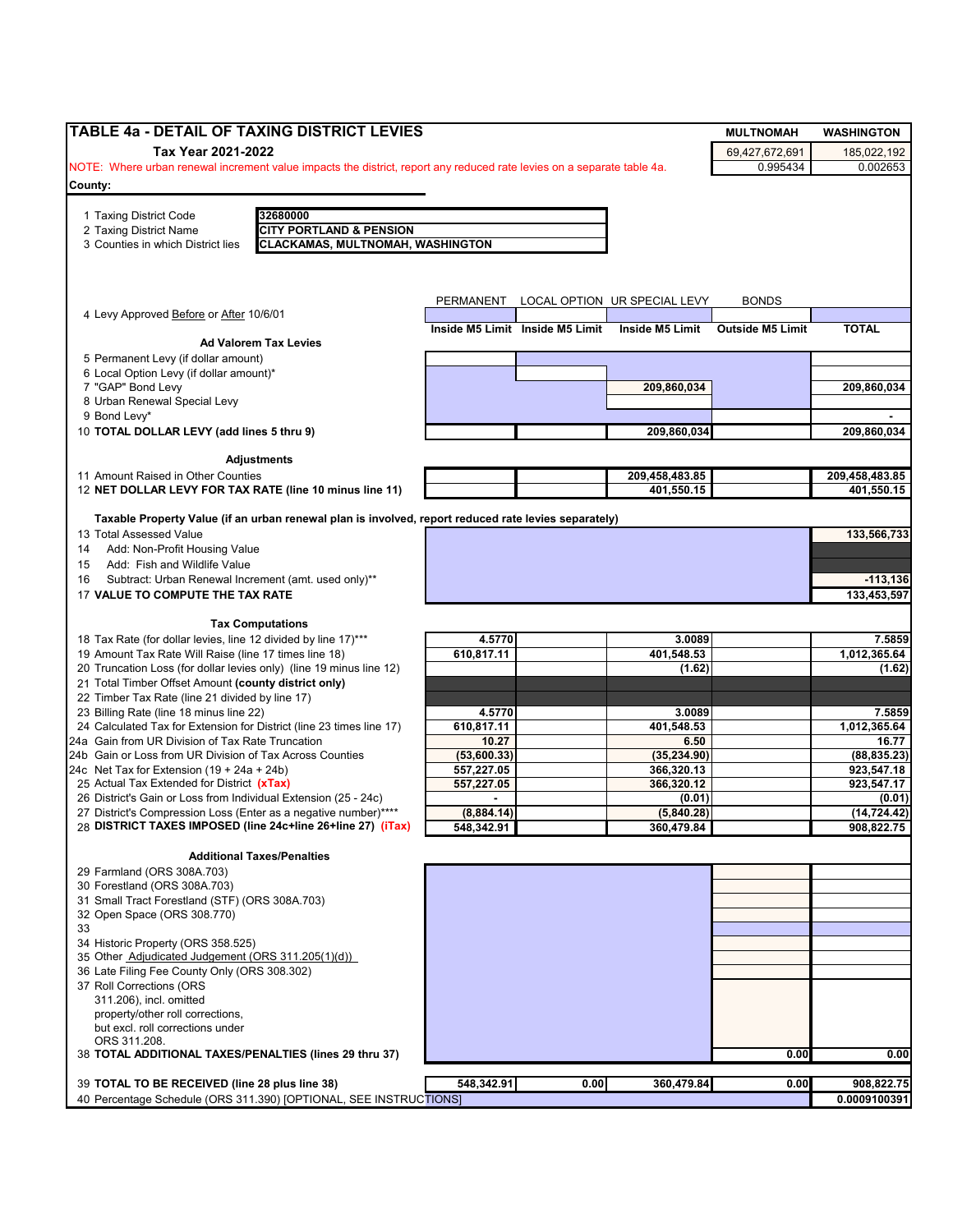| TABLE 4a - DETAIL OF TAXING DISTRICT LEVIES                                                                            |           |                                 |                              | <b>MULTNOMAH</b>        | <b>WASHINGTON</b> |
|------------------------------------------------------------------------------------------------------------------------|-----------|---------------------------------|------------------------------|-------------------------|-------------------|
| Tax Year 2021-2022                                                                                                     |           |                                 |                              | 71,808,163,444          | 185,022,192       |
| NOTE: Where urban renewal increment value impacts the district, report any reduced rate levies on a separate table 4a. |           |                                 |                              | 0.995584                | 0.002565          |
| County:                                                                                                                |           |                                 |                              |                         |                   |
|                                                                                                                        |           |                                 |                              |                         |                   |
| 1 Taxing District Code<br>32680000<br><b>CITY PORTLAND BOND</b><br>2 Taxing District Name                              |           |                                 |                              |                         |                   |
| <b>CLACKAMAS, MULTNOMAH, WASHINGTON</b><br>3 Counties in which District lies                                           |           |                                 |                              |                         |                   |
|                                                                                                                        |           |                                 |                              |                         |                   |
|                                                                                                                        |           |                                 |                              |                         |                   |
|                                                                                                                        |           |                                 |                              |                         |                   |
| 4 Levy Approved Before or After 10/6/01                                                                                | PERMANENT |                                 | LOCAL OPTION UR SPECIAL LEVY | <b>BONDS</b>            |                   |
|                                                                                                                        |           | Inside M5 Limit Inside M5 Limit | Inside M5 Limit              | <b>Outside M5 Limit</b> | <b>TOTAL</b>      |
| <b>Ad Valorem Tax Levies</b>                                                                                           |           |                                 |                              |                         |                   |
| 5 Permanent Levy (if dollar amount)                                                                                    |           |                                 |                              |                         |                   |
| 6 Local Option Levy (if dollar amount)*                                                                                |           |                                 |                              |                         |                   |
| 7 "GAP" Bond Levy                                                                                                      |           |                                 |                              |                         |                   |
| 8 Urban Renewal Special Levy<br>9 Bond Levy*                                                                           |           |                                 |                              | 2,065,632               | 2,065,632         |
| 10 TOTAL DOLLAR LEVY (add lines 5 thru 9)                                                                              |           |                                 |                              | 2,065,632               | 2,065,632         |
|                                                                                                                        |           |                                 |                              |                         |                   |
| <b>Adjustments</b>                                                                                                     |           |                                 |                              |                         |                   |
| 11 Amount Raised in Other Counties                                                                                     |           |                                 |                              | 2,061,810.03            | 2,061,810.03      |
| 12 NET DOLLAR LEVY FOR TAX RATE (line 10 minus line 11)                                                                |           |                                 |                              | 3,821.97                | 3.821.97          |
| Taxable Property Value (if an urban renewal plan is involved, report reduced rate levies separately)                   |           |                                 |                              |                         |                   |
| 13 Total Assessed Value                                                                                                |           |                                 |                              |                         | 133,566,733       |
| Add: Non-Profit Housing Value<br>14                                                                                    |           |                                 |                              |                         |                   |
| Add: Fish and Wildlife Value<br>15                                                                                     |           |                                 |                              |                         |                   |
| Subtract: Urban Renewal Increment (amt. used only)**<br>16                                                             |           |                                 |                              |                         | $-113,136$        |
| 17 VALUE TO COMPUTE THE TAX RATE                                                                                       |           |                                 |                              |                         | 133,453,597       |
|                                                                                                                        |           |                                 |                              |                         |                   |
| <b>Tax Computations</b>                                                                                                |           |                                 |                              |                         |                   |
| 18 Tax Rate (for dollar levies, line 12 divided by line 17)***                                                         |           |                                 |                              | 0.0286                  | 0.0286            |
| 19 Amount Tax Rate Will Raise (line 17 times line 18)                                                                  |           |                                 |                              | 3,816.77                | 3,816.77          |
| 20 Truncation Loss (for dollar levies only) (line 19 minus line 12)                                                    |           |                                 |                              | (5.20)                  | (5.20)            |
| 21 Total Timber Offset Amount (county district only)<br>22 Timber Tax Rate (line 21 divided by line 17)                |           |                                 |                              |                         |                   |
| 23 Billing Rate (line 18 minus line 22)                                                                                |           |                                 |                              | 0.0286                  | 0.0286            |
| 24 Calculated Tax for Extension for District (line 23 times line 17)                                                   |           |                                 |                              | 3,816.77                | 3,816.77          |
| 24a Gain from UR Division of Tax Rate Truncation                                                                       |           |                                 |                              | 3.24                    | 3.24              |
| 24b Gain or Loss from UR Division of Tax Across Counties                                                               |           |                                 |                              | (160.28)                | (160.28)          |
| 24c Net Tax for Extension $(19 + 24a + 24b)$                                                                           |           |                                 |                              | 3,659.73                | 3,659.73          |
| 25 Actual Tax Extended for District (xTax)                                                                             |           |                                 |                              | 3,659.73                | 3,659.73          |
| 26 District's Gain or Loss from Individual Extension (25 - 24c)                                                        |           |                                 |                              |                         | $\blacksquare$    |
| 27 District's Compression Loss (Enter as a negative number)****                                                        |           |                                 |                              |                         |                   |
| 28 DISTRICT TAXES IMPOSED (line 24c+line 26+line 27) (iTax)                                                            |           |                                 |                              | 3,659.73                | 3,659.73          |
| <b>Additional Taxes/Penalties</b>                                                                                      |           |                                 |                              |                         |                   |
| 29 Farmland (ORS 308A.703)                                                                                             |           |                                 |                              |                         |                   |
| 30 Forestland (ORS 308A.703)                                                                                           |           |                                 |                              |                         |                   |
| 31 Small Tract Forestland (STF) (ORS 308A.703)                                                                         |           |                                 |                              |                         |                   |
| 32 Open Space (ORS 308.770)                                                                                            |           |                                 |                              |                         |                   |
| 33                                                                                                                     |           |                                 |                              |                         |                   |
| 34 Historic Property (ORS 358.525)                                                                                     |           |                                 |                              |                         |                   |
| 35 Other Adjudicated Judgement (ORS 311.205(1)(d))                                                                     |           |                                 |                              |                         |                   |
| 36 Late Filing Fee County Only (ORS 308.302)<br>37 Roll Corrections (ORS                                               |           |                                 |                              |                         |                   |
| 311.206), incl. omitted                                                                                                |           |                                 |                              |                         |                   |
| property/other roll corrections,                                                                                       |           |                                 |                              |                         |                   |
| but excl. roll corrections under                                                                                       |           |                                 |                              |                         |                   |
| ORS 311.208.                                                                                                           |           |                                 |                              |                         |                   |
| 38 TOTAL ADDITIONAL TAXES/PENALTIES (lines 29 thru 37)                                                                 |           |                                 |                              | 0.00                    | 0.00              |
|                                                                                                                        |           |                                 |                              |                         |                   |
| 39 TOTAL TO BE RECEIVED (line 28 plus line 38)                                                                         | 0.00      | 0.00                            | 0.00                         | 3,659.73                | 3,659.73          |
| 40 Percentage Schedule (ORS 311.390) [OPTIONAL, SEE INSTRUCTIONS]                                                      |           |                                 |                              |                         | 0.0000036646      |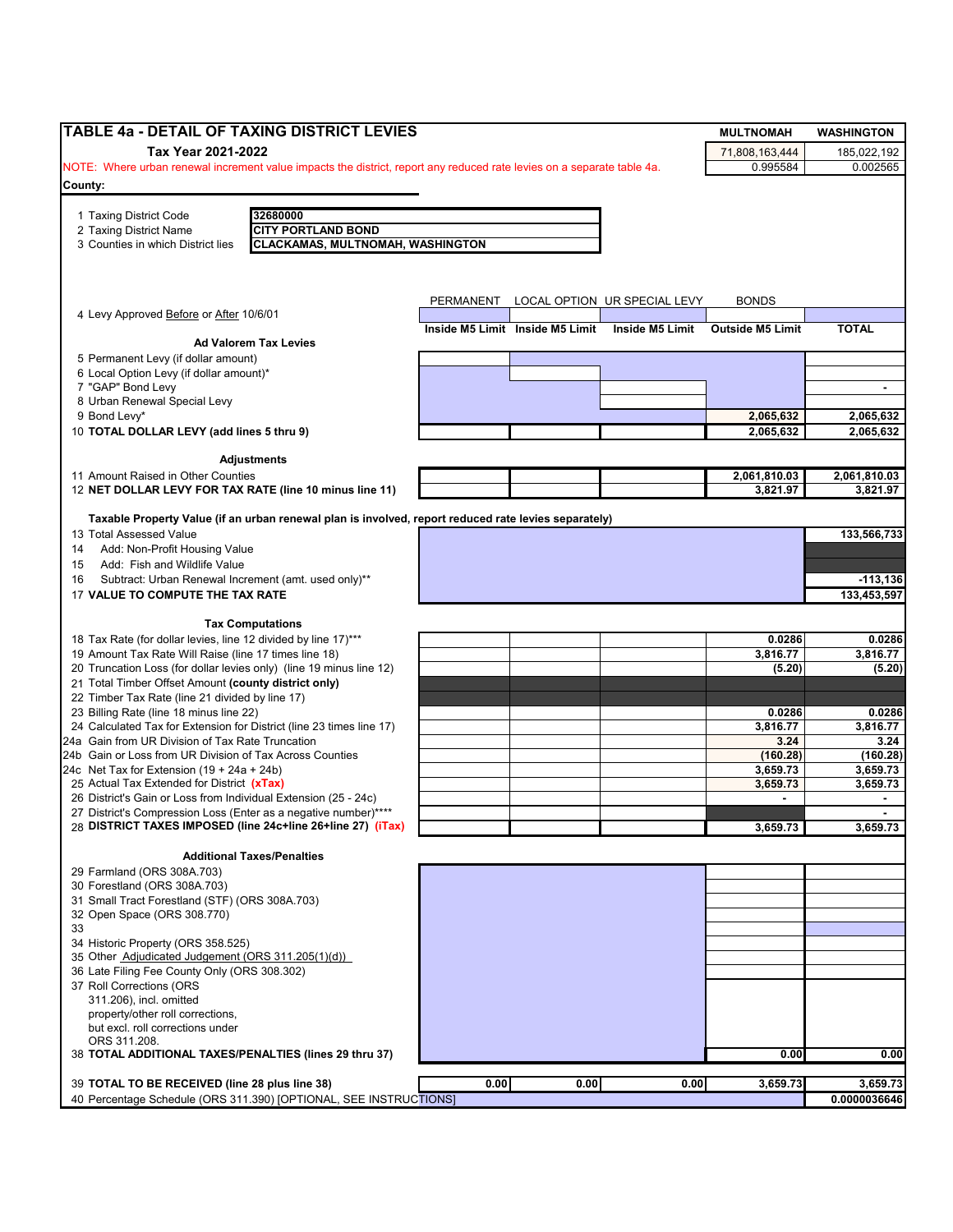| <b>TABLE 4a - DETAIL OF TAXING DISTRICT LEVIES</b>                                                                             |                                                                                                      |           |                                 |                              | <b>MULTNOMAH</b>        | <b>WASHINGTON</b>          |
|--------------------------------------------------------------------------------------------------------------------------------|------------------------------------------------------------------------------------------------------|-----------|---------------------------------|------------------------------|-------------------------|----------------------------|
| Tax Year 2021-2022                                                                                                             |                                                                                                      |           |                                 |                              | 76,142,269,310          | 185,022,192                |
| NOTE: Where urban renewal increment value impacts the district, report any reduced rate levies on a separate table 4a.         |                                                                                                      |           |                                 |                              | 0.995833                | 0.002420                   |
| County:                                                                                                                        |                                                                                                      |           |                                 |                              |                         |                            |
|                                                                                                                                | 32680010                                                                                             |           |                                 |                              |                         |                            |
| 1 Taxing District Code<br>2 Taxing District Name                                                                               | <b>CITY PORTLAND LOCAL OPTION</b>                                                                    |           |                                 |                              |                         |                            |
| 3 Counties in which District lies                                                                                              | <b>CLACKAMAS, MULTNOMAH, WASHINGTON</b>                                                              |           |                                 |                              |                         |                            |
|                                                                                                                                |                                                                                                      |           |                                 |                              |                         |                            |
|                                                                                                                                |                                                                                                      |           |                                 |                              |                         |                            |
|                                                                                                                                |                                                                                                      | PERMANENT |                                 | LOCAL OPTION UR SPECIAL LEVY | <b>BONDS</b>            |                            |
| 4 Levy Approved Before or After 10/6/01                                                                                        |                                                                                                      |           |                                 |                              |                         |                            |
|                                                                                                                                | <b>Ad Valorem Tax Levies</b>                                                                         |           | Inside M5 Limit Inside M5 Limit | Inside M5 Limit              | <b>Outside M5 Limit</b> | <b>TOTAL</b>               |
| 5 Permanent Levy (if dollar amount)                                                                                            |                                                                                                      |           |                                 |                              |                         |                            |
| 6 Local Option Levy (if dollar amount)*                                                                                        |                                                                                                      |           |                                 |                              |                         |                            |
| 7 "GAP" Bond Levy                                                                                                              |                                                                                                      |           |                                 |                              |                         |                            |
| 8 Urban Renewal Special Levy<br>9 Bond Levy*                                                                                   |                                                                                                      |           |                                 |                              |                         |                            |
| 10 TOTAL DOLLAR LEVY (add lines 5 thru 9)                                                                                      |                                                                                                      |           |                                 |                              |                         |                            |
|                                                                                                                                |                                                                                                      |           |                                 |                              |                         |                            |
|                                                                                                                                | <b>Adjustments</b>                                                                                   |           |                                 |                              |                         |                            |
| 11 Amount Raised in Other Counties                                                                                             |                                                                                                      |           |                                 |                              |                         |                            |
| 12 NET DOLLAR LEVY FOR TAX RATE (line 10 minus line 11)                                                                        |                                                                                                      |           |                                 |                              |                         |                            |
|                                                                                                                                | Taxable Property Value (if an urban renewal plan is involved, report reduced rate levies separately) |           |                                 |                              |                         |                            |
| 13 Total Assessed Value                                                                                                        |                                                                                                      |           |                                 |                              |                         | 133,566,733                |
| Add: Non-Profit Housing Value<br>14                                                                                            |                                                                                                      |           |                                 |                              |                         |                            |
| Add: Fish and Wildlife Value<br>15                                                                                             |                                                                                                      |           |                                 |                              |                         |                            |
| Subtract: Urban Renewal Increment (amt. used only)**<br>16<br>17 VALUE TO COMPUTE THE TAX RATE                                 |                                                                                                      |           |                                 |                              |                         | 133,566,733                |
|                                                                                                                                |                                                                                                      |           |                                 |                              |                         |                            |
|                                                                                                                                | <b>Tax Computations</b>                                                                              |           |                                 |                              |                         |                            |
| 18 Tax Rate (for dollar levies, line 12 divided by line 17)***                                                                 |                                                                                                      |           | 1.2026                          |                              |                         | 1.2026                     |
| 19 Amount Tax Rate Will Raise (line 17 times line 18)<br>20 Truncation Loss (for dollar levies only) (line 19 minus line 12)   |                                                                                                      |           | 160,627.35                      |                              |                         | 160,627.35                 |
| 21 Total Timber Offset Amount (county district only)                                                                           |                                                                                                      |           |                                 |                              |                         |                            |
| 22 Timber Tax Rate (line 21 divided by line 17)                                                                                |                                                                                                      |           |                                 |                              |                         |                            |
| 23 Billing Rate (line 18 minus line 22)                                                                                        |                                                                                                      |           | 1.2026                          |                              |                         | 1.2026                     |
| 24 Calculated Tax for Extension for District (line 23 times line 17)                                                           |                                                                                                      |           | 160,627.35                      |                              |                         | 160,627.35                 |
| 24a Gain from UR Division of Tax Rate Truncation<br>24b Gain or Loss from UR Division of Tax Across Counties                   |                                                                                                      |           |                                 |                              |                         |                            |
| 24c Net Tax for Extension $(19 + 24a + 24b)$                                                                                   |                                                                                                      |           | 160,627.35                      |                              |                         | 160,627.35                 |
| 25 Actual Tax Extended for District (xTax)                                                                                     |                                                                                                      |           | 160,627.35                      |                              |                         | 160,627.35                 |
| 26 District's Gain or Loss from Individual Extension (25 - 24c)                                                                |                                                                                                      |           |                                 |                              |                         |                            |
| 27 District's Compression Loss (Enter as a negative number)****<br>28 DISTRICT TAXES IMPOSED (line 24c+line 26+line 27) (iTax) |                                                                                                      |           | (28, 560.21)<br>132,067.14      |                              |                         | (28, 560.21)<br>132,067.14 |
|                                                                                                                                |                                                                                                      |           |                                 |                              |                         |                            |
|                                                                                                                                | <b>Additional Taxes/Penalties</b>                                                                    |           |                                 |                              |                         |                            |
| 29 Farmland (ORS 308A.703)                                                                                                     |                                                                                                      |           |                                 |                              |                         |                            |
| 30 Forestland (ORS 308A.703)<br>31 Small Tract Forestland (STF) (ORS 308A.703)                                                 |                                                                                                      |           |                                 |                              |                         |                            |
| 32 Open Space (ORS 308.770)                                                                                                    |                                                                                                      |           |                                 |                              |                         |                            |
| 33                                                                                                                             |                                                                                                      |           |                                 |                              |                         |                            |
| 34 Historic Property (ORS 358.525)                                                                                             |                                                                                                      |           |                                 |                              |                         |                            |
| 35 Other Adjudicated Judgement (ORS 311.205(1)(d))<br>36 Late Filing Fee County Only (ORS 308.302)                             |                                                                                                      |           |                                 |                              |                         |                            |
| 37 Roll Corrections (ORS                                                                                                       |                                                                                                      |           |                                 |                              |                         |                            |
| 311.206), incl. omitted                                                                                                        |                                                                                                      |           |                                 |                              |                         |                            |
| property/other roll corrections,                                                                                               |                                                                                                      |           |                                 |                              |                         |                            |
| but excl. roll corrections under<br>ORS 311.208.                                                                               |                                                                                                      |           |                                 |                              |                         |                            |
| 38 TOTAL ADDITIONAL TAXES/PENALTIES (lines 29 thru 37)                                                                         |                                                                                                      |           |                                 |                              | 0.00                    | 0.00                       |
|                                                                                                                                |                                                                                                      |           |                                 |                              |                         |                            |
| 39 TOTAL TO BE RECEIVED (line 28 plus line 38)                                                                                 |                                                                                                      | 0.00      | 132,067.14                      | 0.00                         | 0.00                    | 132,067.14                 |
|                                                                                                                                | 40 Percentage Schedule (ORS 311.390) [OPTIONAL, SEE INSTRUCTIONS]                                    |           |                                 |                              |                         | 0.0001322439               |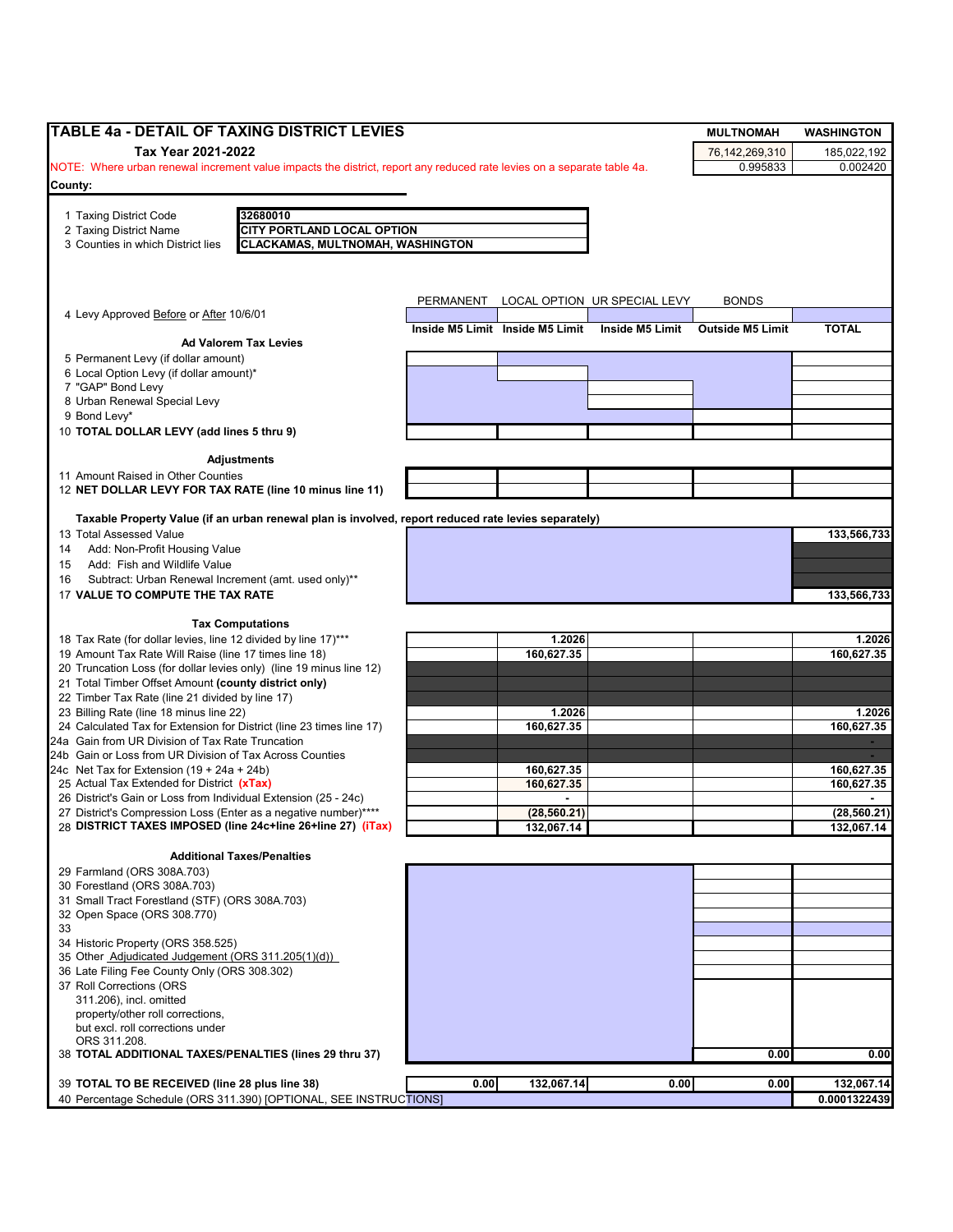| TABLE 4a - DETAIL OF TAXING DISTRICT LEVIES                                                                                    |           |                                 |                              | <b>MULTNOMAH</b>           | <b>WASHINGTON</b>   |
|--------------------------------------------------------------------------------------------------------------------------------|-----------|---------------------------------|------------------------------|----------------------------|---------------------|
| Tax Year 2021-2022                                                                                                             |           |                                 |                              | 72,384,361,497             | 185,022,192         |
| NOTE: Where urban renewal increment value impacts the district, report any reduced rate levies on a separate table 4a.         |           |                                 |                              | 0.995618                   | 0.002545            |
| County:                                                                                                                        |           |                                 |                              |                            |                     |
|                                                                                                                                |           |                                 |                              |                            |                     |
| 1 Taxing District Code<br>32680000<br><b>CITY PORTLAND BOND (AFTER)</b><br>2 Taxing District Name                              |           |                                 |                              |                            |                     |
| <b>CLACKAMAS, MULTNOMAH, WASHINGTON</b><br>3 Counties in which District lies                                                   |           |                                 |                              |                            |                     |
|                                                                                                                                |           |                                 |                              |                            |                     |
|                                                                                                                                |           |                                 |                              |                            |                     |
|                                                                                                                                |           |                                 |                              |                            |                     |
| 4 Levy Approved Before or After 10/6/01                                                                                        | PERMANENT |                                 | LOCAL OPTION UR SPECIAL LEVY | <b>BONDS</b>               |                     |
|                                                                                                                                |           | Inside M5 Limit Inside M5 Limit | Inside M5 Limit              | <b>Outside M5 Limit</b>    | <b>TOTAL</b>        |
| <b>Ad Valorem Tax Levies</b>                                                                                                   |           |                                 |                              |                            |                     |
| 5 Permanent Levy (if dollar amount)                                                                                            |           |                                 |                              |                            |                     |
| 6 Local Option Levy (if dollar amount)*                                                                                        |           |                                 |                              |                            |                     |
| 7 "GAP" Bond Levy<br>8 Urban Renewal Special Levy                                                                              |           |                                 |                              |                            |                     |
| 9 Bond Levy*                                                                                                                   |           |                                 |                              | 25,698,236                 | 25,698,236          |
| 10 TOTAL DOLLAR LEVY (add lines 5 thru 9)                                                                                      |           |                                 |                              | 25,698,236                 | 25,698,236          |
|                                                                                                                                |           |                                 |                              |                            |                     |
| <b>Adjustments</b>                                                                                                             |           |                                 |                              |                            |                     |
| 11 Amount Raised in Other Counties                                                                                             |           |                                 |                              | 25,651,024.31<br>47,211.69 | 25,651,024.31       |
| 12 NET DOLLAR LEVY FOR TAX RATE (line 10 minus line 11)                                                                        |           |                                 |                              |                            | 47,211.69           |
| Taxable Property Value (if an urban renewal plan is involved, report reduced rate levies separately)                           |           |                                 |                              |                            |                     |
| 13 Total Assessed Value                                                                                                        |           |                                 |                              |                            | 133,566,733         |
| Add: Non-Profit Housing Value<br>14                                                                                            |           |                                 |                              |                            |                     |
| Add: Fish and Wildlife Value<br>15                                                                                             |           |                                 |                              |                            |                     |
| Subtract: Urban Renewal Increment (amt. used only)**<br>16                                                                     |           |                                 |                              |                            |                     |
| 17 VALUE TO COMPUTE THE TAX RATE                                                                                               |           |                                 |                              |                            | 133,566,733         |
| <b>Tax Computations</b>                                                                                                        |           |                                 |                              |                            |                     |
| 18 Tax Rate (for dollar levies, line 12 divided by line 17)***                                                                 |           |                                 |                              | 0.3534                     | 0.3534              |
| 19 Amount Tax Rate Will Raise (line 17 times line 18)                                                                          |           |                                 |                              | 47,202.48                  | 47,202.48           |
| 20 Truncation Loss (for dollar levies only) (line 19 minus line 12)                                                            |           |                                 |                              | (9.21)                     | (9.21)              |
| 21 Total Timber Offset Amount (county district only)                                                                           |           |                                 |                              |                            |                     |
| 22 Timber Tax Rate (line 21 divided by line 17)                                                                                |           |                                 |                              |                            |                     |
| 23 Billing Rate (line 18 minus line 22)<br>24 Calculated Tax for Extension for District (line 23 times line 17)                |           |                                 |                              | 0.3534<br>47,202.48        | 0.3534<br>47,202.48 |
| 24a Gain from UR Division of Tax Rate Truncation                                                                               |           |                                 |                              |                            |                     |
| 24b Gain or Loss from UR Division of Tax Across Counties                                                                       |           |                                 |                              | (2, 283.99)                | (2, 283.99)         |
| 24c Net Tax for Extension $(19 + 24a + 24b)$                                                                                   |           |                                 |                              | 44,918.49                  | 44,918.49           |
| 25 Actual Tax Extended for District (xTax)                                                                                     |           |                                 |                              | 44,918.49                  | 44,918.49           |
| 26 District's Gain or Loss from Individual Extension (25 - 24c)                                                                |           |                                 |                              |                            |                     |
| 27 District's Compression Loss (Enter as a negative number)****<br>28 DISTRICT TAXES IMPOSED (line 24c+line 26+line 27) (iTax) |           |                                 |                              | 44,918.49                  | 44,918.49           |
|                                                                                                                                |           |                                 |                              |                            |                     |
| <b>Additional Taxes/Penalties</b>                                                                                              |           |                                 |                              |                            |                     |
| 29 Farmland (ORS 308A.703)                                                                                                     |           |                                 |                              |                            |                     |
| 30 Forestland (ORS 308A.703)                                                                                                   |           |                                 |                              |                            |                     |
| 31 Small Tract Forestland (STF) (ORS 308A.703)<br>32 Open Space (ORS 308.770)                                                  |           |                                 |                              |                            |                     |
| 33                                                                                                                             |           |                                 |                              |                            |                     |
| 34 Historic Property (ORS 358.525)                                                                                             |           |                                 |                              |                            |                     |
| 35 Other Adjudicated Judgement (ORS 311.205(1)(d))                                                                             |           |                                 |                              |                            |                     |
| 36 Late Filing Fee County Only (ORS 308.302)                                                                                   |           |                                 |                              |                            |                     |
| 37 Roll Corrections (ORS                                                                                                       |           |                                 |                              |                            |                     |
| 311.206), incl. omitted                                                                                                        |           |                                 |                              |                            |                     |
| property/other roll corrections,                                                                                               |           |                                 |                              |                            |                     |
| but excl. roll corrections under<br>ORS 311.208.                                                                               |           |                                 |                              |                            |                     |
| 38 TOTAL ADDITIONAL TAXES/PENALTIES (lines 29 thru 37)                                                                         |           |                                 |                              | 0.00                       | 0.00                |
|                                                                                                                                |           |                                 |                              |                            |                     |
| 39 TOTAL TO BE RECEIVED (line 28 plus line 38)                                                                                 | 0.00      | 0.00                            | 0.00                         | 44,918.49                  | 44,918.49           |
| 40 Percentage Schedule (ORS 311.390) [OPTIONAL, SEE INSTRUCTIONS]                                                              |           |                                 |                              |                            | 0.0000449786        |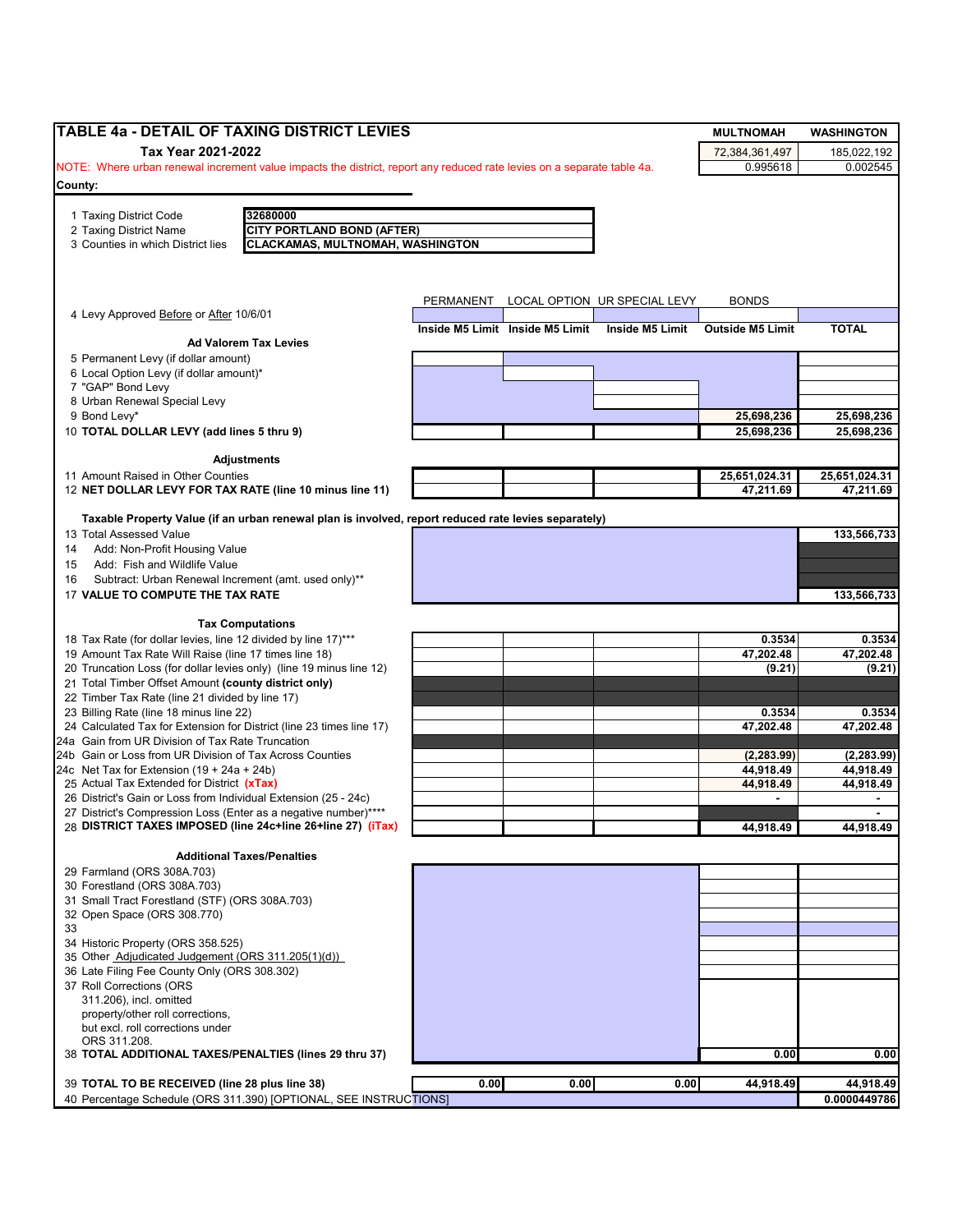| TABLE 4a - DETAIL OF TAXING DISTRICT LEVIES                                                                                        |                      |                                 |                              |                         |                      |
|------------------------------------------------------------------------------------------------------------------------------------|----------------------|---------------------------------|------------------------------|-------------------------|----------------------|
| Tax Year 2021-2022                                                                                                                 |                      |                                 |                              |                         |                      |
| NOTE: Where urban renewal increment value impacts the district, report any reduced rate levies on a separate table 4a.             |                      |                                 |                              |                         |                      |
| County:                                                                                                                            |                      |                                 |                              |                         |                      |
|                                                                                                                                    |                      |                                 |                              |                         |                      |
| 32860000<br>1 Taxing District Code                                                                                                 |                      |                                 |                              |                         |                      |
| <b>CITY SANDY</b><br>2 Taxing District Name                                                                                        |                      |                                 |                              |                         |                      |
| 3 Counties in which District lies<br><b>CLACKAMAS</b>                                                                              |                      |                                 |                              |                         |                      |
|                                                                                                                                    |                      |                                 |                              |                         |                      |
|                                                                                                                                    |                      |                                 |                              |                         |                      |
|                                                                                                                                    | PERMANENT            |                                 | LOCAL OPTION UR SPECIAL LEVY | <b>BONDS</b>            |                      |
| 4 Levy Approved Before or After 10/6/01                                                                                            |                      |                                 |                              |                         |                      |
|                                                                                                                                    |                      | Inside M5 Limit Inside M5 Limit | Inside M5 Limit              | <b>Outside M5 Limit</b> | <b>TOTAL</b>         |
| <b>Ad Valorem Tax Levies</b>                                                                                                       |                      |                                 |                              |                         |                      |
| 5 Permanent Levy (if dollar amount)                                                                                                |                      |                                 |                              |                         |                      |
| 6 Local Option Levy (if dollar amount)*                                                                                            |                      |                                 |                              |                         |                      |
| 7 "GAP" Bond Levy                                                                                                                  |                      |                                 |                              |                         |                      |
| 8 Urban Renewal Special Levy                                                                                                       |                      |                                 |                              |                         |                      |
| 9 Bond Levy*                                                                                                                       |                      |                                 |                              |                         |                      |
| 10 TOTAL DOLLAR LEVY (add lines 5 thru 9)                                                                                          |                      |                                 |                              |                         |                      |
|                                                                                                                                    |                      |                                 |                              |                         |                      |
| <b>Adjustments</b>                                                                                                                 |                      |                                 |                              |                         |                      |
| 11 Amount Raised in Other Counties<br>12 NET DOLLAR LEVY FOR TAX RATE (line 10 minus line 11)                                      |                      |                                 |                              |                         |                      |
|                                                                                                                                    |                      |                                 |                              |                         |                      |
| Taxable Property Value (if an urban renewal plan is involved, report reduced rate levies separately)                               |                      |                                 |                              |                         |                      |
| 13 Total Assessed Value                                                                                                            |                      |                                 |                              |                         | 1,136,209,719        |
| Add: Non-Profit Housing Value<br>14                                                                                                |                      |                                 |                              |                         |                      |
| Add: Fish and Wildlife Value<br>15                                                                                                 |                      |                                 |                              |                         |                      |
| Subtract: Urban Renewal Increment (amt. used only)**<br>16                                                                         |                      |                                 |                              |                         | -124,199,866         |
| 17 VALUE TO COMPUTE THE TAX RATE                                                                                                   |                      |                                 |                              |                         | 1,012,009,853        |
|                                                                                                                                    |                      |                                 |                              |                         |                      |
| <b>Tax Computations</b>                                                                                                            |                      |                                 |                              |                         |                      |
| 18 Tax Rate (for dollar levies, line 12 divided by line 17)***                                                                     | 4.1152               |                                 |                              |                         | 4.1152               |
| 19 Amount Tax Rate Will Raise (line 17 times line 18)                                                                              | 4,164,622.95         |                                 |                              |                         | 4,164,622.95         |
| 20 Truncation Loss (for dollar levies only) (line 19 minus line 12)                                                                |                      |                                 |                              |                         |                      |
| 21 Total Timber Offset Amount (county district only)                                                                               |                      |                                 |                              |                         |                      |
| 22 Timber Tax Rate (line 21 divided by line 17)                                                                                    |                      |                                 |                              |                         |                      |
| 23 Billing Rate (line 18 minus line 22)                                                                                            | 4.1152               |                                 |                              |                         | 4.1152               |
| 24 Calculated Tax for Extension for District (line 23 times line 17)                                                               | 4,164,622.95         |                                 |                              |                         | 4,164,622.95         |
| 24a Gain from UR Division of Tax Rate Truncation                                                                                   | 40.16                |                                 |                              |                         | 40.16                |
| 24b Gain or Loss from UR Division of Tax Across Counties                                                                           |                      |                                 |                              |                         |                      |
| 24c Net Tax for Extension $(19 + 24a + 24b)$                                                                                       | 4,164,663.11         |                                 |                              |                         | 4,164,663.11         |
| 25 Actual Tax Extended for District (xTax)                                                                                         | 4,164,663.10         |                                 |                              |                         | 4, 164, 663. 10      |
| 26 District's Gain or Loss from Individual Extension (25 - 24c)<br>27 District's Compression Loss (Enter as a negative number)**** | (0.01)<br>(1.998.36) |                                 |                              |                         | (0.01)<br>(1,998.36) |
| 28 DISTRICT TAXES IMPOSED (line 24c+line 26+line 27) (iTax)                                                                        | 4, 162, 664. 74      |                                 |                              |                         | 4,162,664.74         |
|                                                                                                                                    |                      |                                 |                              |                         |                      |
| <b>Additional Taxes/Penalties</b>                                                                                                  |                      |                                 |                              |                         |                      |
| 29 Farmland (ORS 308A.703)                                                                                                         |                      |                                 |                              |                         |                      |
| 30 Forestland (ORS 308A.703)                                                                                                       |                      |                                 |                              |                         |                      |
| 31 Small Tract Forestland (STF) (ORS 308A.703)                                                                                     |                      |                                 |                              |                         |                      |
| 32 Open Space (ORS 308.770)                                                                                                        |                      |                                 |                              |                         |                      |
| 33                                                                                                                                 |                      |                                 |                              |                         |                      |
| 34 Historic Property (ORS 358.525)                                                                                                 |                      |                                 |                              |                         |                      |
| 35 Other Adjudicated Judgement (ORS 311.205(1)(d))                                                                                 |                      |                                 |                              |                         |                      |
| 36 Late Filing Fee County Only (ORS 308.302)                                                                                       |                      |                                 |                              |                         |                      |
| 37 Roll Corrections (ORS                                                                                                           |                      |                                 |                              |                         |                      |
| 311.206), incl. omitted                                                                                                            |                      |                                 |                              |                         |                      |
| property/other roll corrections,                                                                                                   |                      |                                 |                              |                         |                      |
| but excl. roll corrections under<br>ORS 311.208.                                                                                   |                      |                                 |                              |                         |                      |
| 38 TOTAL ADDITIONAL TAXES/PENALTIES (lines 29 thru 37)                                                                             |                      |                                 |                              | 0.00                    | 0.00                 |
|                                                                                                                                    |                      |                                 |                              |                         |                      |
|                                                                                                                                    |                      |                                 |                              |                         |                      |
| 39 TOTAL TO BE RECEIVED (line 28 plus line 38)                                                                                     | 4,162,664.74         | 0.00                            | 0.00                         | 0.00                    | 4,162,664.74         |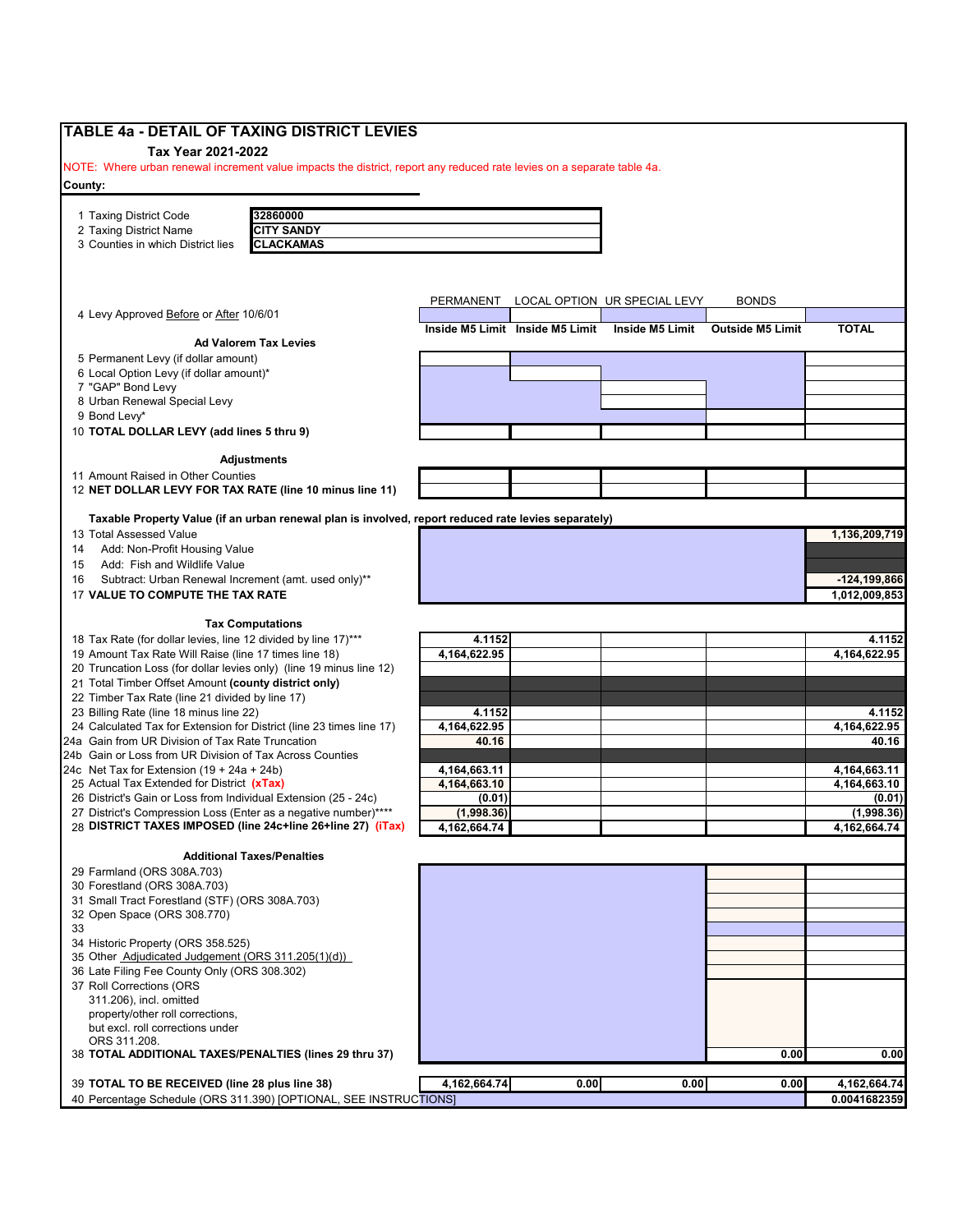| Tax Year 2021-2022<br>4,611,249,565<br>NOTE: Where urban renewal increment value impacts the district, report any reduced rate levies on a separate table 4a.<br>0.890508<br>33160000<br>1 Taxing District Code<br>2 Taxing District Name<br><b>CITY TUALATIN &amp; BOND (AFTER)</b><br><b>CLACKAMAS, WASHINGTON</b><br><b>BONDS</b><br>PERMANENT<br>LOCAL OPTION UR SPECIAL LEVY<br>4 Levy Approved Before or After 10/6/01<br><b>TOTAL</b><br>Inside M5 Limit Inside M5 Limit<br><b>Inside M5 Limit</b><br><b>Outside M5 Limit</b><br><b>Ad Valorem Tax Levies</b><br>5 Permanent Levy (if dollar amount)<br>6 Local Option Levy (if dollar amount)*<br>3,096,850<br>3,096,850<br><b>Adjustments</b><br>2,757,770.71<br>2,757,770.71<br>339,079.29<br>12 NET DOLLAR LEVY FOR TAX RATE (line 10 minus line 11)<br>339,079.29<br>Taxable Property Value (if an urban renewal plan is involved, report reduced rate levies separately)<br>13 Total Assessed Value<br>566.972.158<br>Add: Non-Profit Housing Value<br>Add: Fish and Wildlife Value<br>Subtract: Urban Renewal Increment (amt. used only)**<br>17 VALUE TO COMPUTE THE TAX RATE<br>566,972,158<br><b>Tax Computations</b><br>2.2665<br>0.5980<br>1,285,042.40<br>339,049.35<br>(29.94)<br>2.2665<br>0.5980<br>24 Calculated Tax for Extension for District (line 23 times line 17)<br>1.285.042.40<br>1,624,091.75<br>339,049.35<br>24a Gain from UR Division of Tax Rate Truncation<br>24b Gain or Loss from UR Division of Tax Across Counties<br>24c Net Tax for Extension $(19 + 24a + 24b)$<br>1,285,042.40<br>339,049.35<br>1,624,091.75<br>25 Actual Tax Extended for District (xTax)<br>1,285,042.40<br>339,049.35<br>1,624,091.75<br>26 District's Gain or Loss from Individual Extension (25 - 24c)<br>$\blacksquare$<br>27 District's Compression Loss (Enter as a negative number)****<br>1,285,042.40<br>339,049.35<br>1,624,091.75<br><b>Additional Taxes/Penalties</b><br>34 Historic Property (ORS 358.525)<br>35 Other Adjudicated Judgement (ORS 311.205(1)(d))<br>36 Late Filing Fee County Only (ORS 308.302)<br>37 Roll Corrections (ORS<br>311.206), incl. omitted<br>property/other roll corrections,<br>but excl. roll corrections under<br>337.24<br>ORS 311.208.<br>337.24<br>1,285,042.40<br>0.00<br>0.00<br>339,386.59<br>40 Percentage Schedule (ORS 311.390) [OPTIONAL, SEE INSTRUCTIONS] | TABLE 4a - DETAIL OF TAXING DISTRICT LEVIES                         |  | <b>WASHINGTON</b> |              |
|--------------------------------------------------------------------------------------------------------------------------------------------------------------------------------------------------------------------------------------------------------------------------------------------------------------------------------------------------------------------------------------------------------------------------------------------------------------------------------------------------------------------------------------------------------------------------------------------------------------------------------------------------------------------------------------------------------------------------------------------------------------------------------------------------------------------------------------------------------------------------------------------------------------------------------------------------------------------------------------------------------------------------------------------------------------------------------------------------------------------------------------------------------------------------------------------------------------------------------------------------------------------------------------------------------------------------------------------------------------------------------------------------------------------------------------------------------------------------------------------------------------------------------------------------------------------------------------------------------------------------------------------------------------------------------------------------------------------------------------------------------------------------------------------------------------------------------------------------------------------------------------------------------------------------------------------------------------------------------------------------------------------------------------------------------------------------------------------------------------------------------------------------------------------------------------------------------------------------------------------------------------------------------------------------------------------------------------------------------------------------------------|---------------------------------------------------------------------|--|-------------------|--------------|
|                                                                                                                                                                                                                                                                                                                                                                                                                                                                                                                                                                                                                                                                                                                                                                                                                                                                                                                                                                                                                                                                                                                                                                                                                                                                                                                                                                                                                                                                                                                                                                                                                                                                                                                                                                                                                                                                                                                                                                                                                                                                                                                                                                                                                                                                                                                                                                                      |                                                                     |  |                   |              |
|                                                                                                                                                                                                                                                                                                                                                                                                                                                                                                                                                                                                                                                                                                                                                                                                                                                                                                                                                                                                                                                                                                                                                                                                                                                                                                                                                                                                                                                                                                                                                                                                                                                                                                                                                                                                                                                                                                                                                                                                                                                                                                                                                                                                                                                                                                                                                                                      |                                                                     |  |                   |              |
|                                                                                                                                                                                                                                                                                                                                                                                                                                                                                                                                                                                                                                                                                                                                                                                                                                                                                                                                                                                                                                                                                                                                                                                                                                                                                                                                                                                                                                                                                                                                                                                                                                                                                                                                                                                                                                                                                                                                                                                                                                                                                                                                                                                                                                                                                                                                                                                      |                                                                     |  |                   |              |
|                                                                                                                                                                                                                                                                                                                                                                                                                                                                                                                                                                                                                                                                                                                                                                                                                                                                                                                                                                                                                                                                                                                                                                                                                                                                                                                                                                                                                                                                                                                                                                                                                                                                                                                                                                                                                                                                                                                                                                                                                                                                                                                                                                                                                                                                                                                                                                                      | County:                                                             |  |                   |              |
|                                                                                                                                                                                                                                                                                                                                                                                                                                                                                                                                                                                                                                                                                                                                                                                                                                                                                                                                                                                                                                                                                                                                                                                                                                                                                                                                                                                                                                                                                                                                                                                                                                                                                                                                                                                                                                                                                                                                                                                                                                                                                                                                                                                                                                                                                                                                                                                      |                                                                     |  |                   |              |
|                                                                                                                                                                                                                                                                                                                                                                                                                                                                                                                                                                                                                                                                                                                                                                                                                                                                                                                                                                                                                                                                                                                                                                                                                                                                                                                                                                                                                                                                                                                                                                                                                                                                                                                                                                                                                                                                                                                                                                                                                                                                                                                                                                                                                                                                                                                                                                                      |                                                                     |  |                   |              |
|                                                                                                                                                                                                                                                                                                                                                                                                                                                                                                                                                                                                                                                                                                                                                                                                                                                                                                                                                                                                                                                                                                                                                                                                                                                                                                                                                                                                                                                                                                                                                                                                                                                                                                                                                                                                                                                                                                                                                                                                                                                                                                                                                                                                                                                                                                                                                                                      | 3 Counties in which District lies                                   |  |                   |              |
|                                                                                                                                                                                                                                                                                                                                                                                                                                                                                                                                                                                                                                                                                                                                                                                                                                                                                                                                                                                                                                                                                                                                                                                                                                                                                                                                                                                                                                                                                                                                                                                                                                                                                                                                                                                                                                                                                                                                                                                                                                                                                                                                                                                                                                                                                                                                                                                      |                                                                     |  |                   |              |
|                                                                                                                                                                                                                                                                                                                                                                                                                                                                                                                                                                                                                                                                                                                                                                                                                                                                                                                                                                                                                                                                                                                                                                                                                                                                                                                                                                                                                                                                                                                                                                                                                                                                                                                                                                                                                                                                                                                                                                                                                                                                                                                                                                                                                                                                                                                                                                                      |                                                                     |  |                   |              |
|                                                                                                                                                                                                                                                                                                                                                                                                                                                                                                                                                                                                                                                                                                                                                                                                                                                                                                                                                                                                                                                                                                                                                                                                                                                                                                                                                                                                                                                                                                                                                                                                                                                                                                                                                                                                                                                                                                                                                                                                                                                                                                                                                                                                                                                                                                                                                                                      |                                                                     |  |                   |              |
|                                                                                                                                                                                                                                                                                                                                                                                                                                                                                                                                                                                                                                                                                                                                                                                                                                                                                                                                                                                                                                                                                                                                                                                                                                                                                                                                                                                                                                                                                                                                                                                                                                                                                                                                                                                                                                                                                                                                                                                                                                                                                                                                                                                                                                                                                                                                                                                      |                                                                     |  |                   |              |
|                                                                                                                                                                                                                                                                                                                                                                                                                                                                                                                                                                                                                                                                                                                                                                                                                                                                                                                                                                                                                                                                                                                                                                                                                                                                                                                                                                                                                                                                                                                                                                                                                                                                                                                                                                                                                                                                                                                                                                                                                                                                                                                                                                                                                                                                                                                                                                                      |                                                                     |  |                   |              |
|                                                                                                                                                                                                                                                                                                                                                                                                                                                                                                                                                                                                                                                                                                                                                                                                                                                                                                                                                                                                                                                                                                                                                                                                                                                                                                                                                                                                                                                                                                                                                                                                                                                                                                                                                                                                                                                                                                                                                                                                                                                                                                                                                                                                                                                                                                                                                                                      |                                                                     |  |                   |              |
|                                                                                                                                                                                                                                                                                                                                                                                                                                                                                                                                                                                                                                                                                                                                                                                                                                                                                                                                                                                                                                                                                                                                                                                                                                                                                                                                                                                                                                                                                                                                                                                                                                                                                                                                                                                                                                                                                                                                                                                                                                                                                                                                                                                                                                                                                                                                                                                      |                                                                     |  |                   |              |
|                                                                                                                                                                                                                                                                                                                                                                                                                                                                                                                                                                                                                                                                                                                                                                                                                                                                                                                                                                                                                                                                                                                                                                                                                                                                                                                                                                                                                                                                                                                                                                                                                                                                                                                                                                                                                                                                                                                                                                                                                                                                                                                                                                                                                                                                                                                                                                                      |                                                                     |  |                   |              |
|                                                                                                                                                                                                                                                                                                                                                                                                                                                                                                                                                                                                                                                                                                                                                                                                                                                                                                                                                                                                                                                                                                                                                                                                                                                                                                                                                                                                                                                                                                                                                                                                                                                                                                                                                                                                                                                                                                                                                                                                                                                                                                                                                                                                                                                                                                                                                                                      | 7 "GAP" Bond Levy                                                   |  |                   |              |
|                                                                                                                                                                                                                                                                                                                                                                                                                                                                                                                                                                                                                                                                                                                                                                                                                                                                                                                                                                                                                                                                                                                                                                                                                                                                                                                                                                                                                                                                                                                                                                                                                                                                                                                                                                                                                                                                                                                                                                                                                                                                                                                                                                                                                                                                                                                                                                                      | 8 Urban Renewal Special Levy                                        |  |                   |              |
|                                                                                                                                                                                                                                                                                                                                                                                                                                                                                                                                                                                                                                                                                                                                                                                                                                                                                                                                                                                                                                                                                                                                                                                                                                                                                                                                                                                                                                                                                                                                                                                                                                                                                                                                                                                                                                                                                                                                                                                                                                                                                                                                                                                                                                                                                                                                                                                      | 9 Bond Levy*                                                        |  |                   | 3,096,850    |
|                                                                                                                                                                                                                                                                                                                                                                                                                                                                                                                                                                                                                                                                                                                                                                                                                                                                                                                                                                                                                                                                                                                                                                                                                                                                                                                                                                                                                                                                                                                                                                                                                                                                                                                                                                                                                                                                                                                                                                                                                                                                                                                                                                                                                                                                                                                                                                                      | 10 TOTAL DOLLAR LEVY (add lines 5 thru 9)                           |  |                   | 3,096,850    |
|                                                                                                                                                                                                                                                                                                                                                                                                                                                                                                                                                                                                                                                                                                                                                                                                                                                                                                                                                                                                                                                                                                                                                                                                                                                                                                                                                                                                                                                                                                                                                                                                                                                                                                                                                                                                                                                                                                                                                                                                                                                                                                                                                                                                                                                                                                                                                                                      |                                                                     |  |                   |              |
|                                                                                                                                                                                                                                                                                                                                                                                                                                                                                                                                                                                                                                                                                                                                                                                                                                                                                                                                                                                                                                                                                                                                                                                                                                                                                                                                                                                                                                                                                                                                                                                                                                                                                                                                                                                                                                                                                                                                                                                                                                                                                                                                                                                                                                                                                                                                                                                      |                                                                     |  |                   |              |
|                                                                                                                                                                                                                                                                                                                                                                                                                                                                                                                                                                                                                                                                                                                                                                                                                                                                                                                                                                                                                                                                                                                                                                                                                                                                                                                                                                                                                                                                                                                                                                                                                                                                                                                                                                                                                                                                                                                                                                                                                                                                                                                                                                                                                                                                                                                                                                                      | 11 Amount Raised in Other Counties                                  |  |                   |              |
|                                                                                                                                                                                                                                                                                                                                                                                                                                                                                                                                                                                                                                                                                                                                                                                                                                                                                                                                                                                                                                                                                                                                                                                                                                                                                                                                                                                                                                                                                                                                                                                                                                                                                                                                                                                                                                                                                                                                                                                                                                                                                                                                                                                                                                                                                                                                                                                      |                                                                     |  |                   |              |
|                                                                                                                                                                                                                                                                                                                                                                                                                                                                                                                                                                                                                                                                                                                                                                                                                                                                                                                                                                                                                                                                                                                                                                                                                                                                                                                                                                                                                                                                                                                                                                                                                                                                                                                                                                                                                                                                                                                                                                                                                                                                                                                                                                                                                                                                                                                                                                                      |                                                                     |  |                   |              |
|                                                                                                                                                                                                                                                                                                                                                                                                                                                                                                                                                                                                                                                                                                                                                                                                                                                                                                                                                                                                                                                                                                                                                                                                                                                                                                                                                                                                                                                                                                                                                                                                                                                                                                                                                                                                                                                                                                                                                                                                                                                                                                                                                                                                                                                                                                                                                                                      |                                                                     |  |                   |              |
|                                                                                                                                                                                                                                                                                                                                                                                                                                                                                                                                                                                                                                                                                                                                                                                                                                                                                                                                                                                                                                                                                                                                                                                                                                                                                                                                                                                                                                                                                                                                                                                                                                                                                                                                                                                                                                                                                                                                                                                                                                                                                                                                                                                                                                                                                                                                                                                      |                                                                     |  |                   |              |
|                                                                                                                                                                                                                                                                                                                                                                                                                                                                                                                                                                                                                                                                                                                                                                                                                                                                                                                                                                                                                                                                                                                                                                                                                                                                                                                                                                                                                                                                                                                                                                                                                                                                                                                                                                                                                                                                                                                                                                                                                                                                                                                                                                                                                                                                                                                                                                                      | 14<br>15                                                            |  |                   |              |
|                                                                                                                                                                                                                                                                                                                                                                                                                                                                                                                                                                                                                                                                                                                                                                                                                                                                                                                                                                                                                                                                                                                                                                                                                                                                                                                                                                                                                                                                                                                                                                                                                                                                                                                                                                                                                                                                                                                                                                                                                                                                                                                                                                                                                                                                                                                                                                                      | 16                                                                  |  |                   |              |
|                                                                                                                                                                                                                                                                                                                                                                                                                                                                                                                                                                                                                                                                                                                                                                                                                                                                                                                                                                                                                                                                                                                                                                                                                                                                                                                                                                                                                                                                                                                                                                                                                                                                                                                                                                                                                                                                                                                                                                                                                                                                                                                                                                                                                                                                                                                                                                                      |                                                                     |  |                   |              |
|                                                                                                                                                                                                                                                                                                                                                                                                                                                                                                                                                                                                                                                                                                                                                                                                                                                                                                                                                                                                                                                                                                                                                                                                                                                                                                                                                                                                                                                                                                                                                                                                                                                                                                                                                                                                                                                                                                                                                                                                                                                                                                                                                                                                                                                                                                                                                                                      |                                                                     |  |                   |              |
|                                                                                                                                                                                                                                                                                                                                                                                                                                                                                                                                                                                                                                                                                                                                                                                                                                                                                                                                                                                                                                                                                                                                                                                                                                                                                                                                                                                                                                                                                                                                                                                                                                                                                                                                                                                                                                                                                                                                                                                                                                                                                                                                                                                                                                                                                                                                                                                      |                                                                     |  |                   |              |
|                                                                                                                                                                                                                                                                                                                                                                                                                                                                                                                                                                                                                                                                                                                                                                                                                                                                                                                                                                                                                                                                                                                                                                                                                                                                                                                                                                                                                                                                                                                                                                                                                                                                                                                                                                                                                                                                                                                                                                                                                                                                                                                                                                                                                                                                                                                                                                                      | 18 Tax Rate (for dollar levies, line 12 divided by line 17)***      |  |                   | 2.8645       |
|                                                                                                                                                                                                                                                                                                                                                                                                                                                                                                                                                                                                                                                                                                                                                                                                                                                                                                                                                                                                                                                                                                                                                                                                                                                                                                                                                                                                                                                                                                                                                                                                                                                                                                                                                                                                                                                                                                                                                                                                                                                                                                                                                                                                                                                                                                                                                                                      | 19 Amount Tax Rate Will Raise (line 17 times line 18)               |  |                   | 1,624,091.75 |
|                                                                                                                                                                                                                                                                                                                                                                                                                                                                                                                                                                                                                                                                                                                                                                                                                                                                                                                                                                                                                                                                                                                                                                                                                                                                                                                                                                                                                                                                                                                                                                                                                                                                                                                                                                                                                                                                                                                                                                                                                                                                                                                                                                                                                                                                                                                                                                                      | 20 Truncation Loss (for dollar levies only) (line 19 minus line 12) |  |                   | (29.94)      |
|                                                                                                                                                                                                                                                                                                                                                                                                                                                                                                                                                                                                                                                                                                                                                                                                                                                                                                                                                                                                                                                                                                                                                                                                                                                                                                                                                                                                                                                                                                                                                                                                                                                                                                                                                                                                                                                                                                                                                                                                                                                                                                                                                                                                                                                                                                                                                                                      | 21 Total Timber Offset Amount (county district only)                |  |                   |              |
|                                                                                                                                                                                                                                                                                                                                                                                                                                                                                                                                                                                                                                                                                                                                                                                                                                                                                                                                                                                                                                                                                                                                                                                                                                                                                                                                                                                                                                                                                                                                                                                                                                                                                                                                                                                                                                                                                                                                                                                                                                                                                                                                                                                                                                                                                                                                                                                      | 22 Timber Tax Rate (line 21 divided by line 17)                     |  |                   |              |
|                                                                                                                                                                                                                                                                                                                                                                                                                                                                                                                                                                                                                                                                                                                                                                                                                                                                                                                                                                                                                                                                                                                                                                                                                                                                                                                                                                                                                                                                                                                                                                                                                                                                                                                                                                                                                                                                                                                                                                                                                                                                                                                                                                                                                                                                                                                                                                                      | 23 Billing Rate (line 18 minus line 22)                             |  |                   | 2.8645       |
|                                                                                                                                                                                                                                                                                                                                                                                                                                                                                                                                                                                                                                                                                                                                                                                                                                                                                                                                                                                                                                                                                                                                                                                                                                                                                                                                                                                                                                                                                                                                                                                                                                                                                                                                                                                                                                                                                                                                                                                                                                                                                                                                                                                                                                                                                                                                                                                      |                                                                     |  |                   |              |
|                                                                                                                                                                                                                                                                                                                                                                                                                                                                                                                                                                                                                                                                                                                                                                                                                                                                                                                                                                                                                                                                                                                                                                                                                                                                                                                                                                                                                                                                                                                                                                                                                                                                                                                                                                                                                                                                                                                                                                                                                                                                                                                                                                                                                                                                                                                                                                                      |                                                                     |  |                   |              |
|                                                                                                                                                                                                                                                                                                                                                                                                                                                                                                                                                                                                                                                                                                                                                                                                                                                                                                                                                                                                                                                                                                                                                                                                                                                                                                                                                                                                                                                                                                                                                                                                                                                                                                                                                                                                                                                                                                                                                                                                                                                                                                                                                                                                                                                                                                                                                                                      |                                                                     |  |                   |              |
|                                                                                                                                                                                                                                                                                                                                                                                                                                                                                                                                                                                                                                                                                                                                                                                                                                                                                                                                                                                                                                                                                                                                                                                                                                                                                                                                                                                                                                                                                                                                                                                                                                                                                                                                                                                                                                                                                                                                                                                                                                                                                                                                                                                                                                                                                                                                                                                      |                                                                     |  |                   |              |
|                                                                                                                                                                                                                                                                                                                                                                                                                                                                                                                                                                                                                                                                                                                                                                                                                                                                                                                                                                                                                                                                                                                                                                                                                                                                                                                                                                                                                                                                                                                                                                                                                                                                                                                                                                                                                                                                                                                                                                                                                                                                                                                                                                                                                                                                                                                                                                                      |                                                                     |  |                   |              |
|                                                                                                                                                                                                                                                                                                                                                                                                                                                                                                                                                                                                                                                                                                                                                                                                                                                                                                                                                                                                                                                                                                                                                                                                                                                                                                                                                                                                                                                                                                                                                                                                                                                                                                                                                                                                                                                                                                                                                                                                                                                                                                                                                                                                                                                                                                                                                                                      |                                                                     |  |                   |              |
|                                                                                                                                                                                                                                                                                                                                                                                                                                                                                                                                                                                                                                                                                                                                                                                                                                                                                                                                                                                                                                                                                                                                                                                                                                                                                                                                                                                                                                                                                                                                                                                                                                                                                                                                                                                                                                                                                                                                                                                                                                                                                                                                                                                                                                                                                                                                                                                      | 28 DISTRICT TAXES IMPOSED (line 24c+line 26+line 27) (iTax)         |  |                   |              |
|                                                                                                                                                                                                                                                                                                                                                                                                                                                                                                                                                                                                                                                                                                                                                                                                                                                                                                                                                                                                                                                                                                                                                                                                                                                                                                                                                                                                                                                                                                                                                                                                                                                                                                                                                                                                                                                                                                                                                                                                                                                                                                                                                                                                                                                                                                                                                                                      |                                                                     |  |                   |              |
|                                                                                                                                                                                                                                                                                                                                                                                                                                                                                                                                                                                                                                                                                                                                                                                                                                                                                                                                                                                                                                                                                                                                                                                                                                                                                                                                                                                                                                                                                                                                                                                                                                                                                                                                                                                                                                                                                                                                                                                                                                                                                                                                                                                                                                                                                                                                                                                      |                                                                     |  |                   |              |
|                                                                                                                                                                                                                                                                                                                                                                                                                                                                                                                                                                                                                                                                                                                                                                                                                                                                                                                                                                                                                                                                                                                                                                                                                                                                                                                                                                                                                                                                                                                                                                                                                                                                                                                                                                                                                                                                                                                                                                                                                                                                                                                                                                                                                                                                                                                                                                                      | 29 Farmland (ORS 308A.703)                                          |  |                   |              |
|                                                                                                                                                                                                                                                                                                                                                                                                                                                                                                                                                                                                                                                                                                                                                                                                                                                                                                                                                                                                                                                                                                                                                                                                                                                                                                                                                                                                                                                                                                                                                                                                                                                                                                                                                                                                                                                                                                                                                                                                                                                                                                                                                                                                                                                                                                                                                                                      | 30 Forestland (ORS 308A.703)                                        |  |                   |              |
|                                                                                                                                                                                                                                                                                                                                                                                                                                                                                                                                                                                                                                                                                                                                                                                                                                                                                                                                                                                                                                                                                                                                                                                                                                                                                                                                                                                                                                                                                                                                                                                                                                                                                                                                                                                                                                                                                                                                                                                                                                                                                                                                                                                                                                                                                                                                                                                      | 31 Small Tract Forestland (STF) (ORS 308A.703)                      |  |                   |              |
|                                                                                                                                                                                                                                                                                                                                                                                                                                                                                                                                                                                                                                                                                                                                                                                                                                                                                                                                                                                                                                                                                                                                                                                                                                                                                                                                                                                                                                                                                                                                                                                                                                                                                                                                                                                                                                                                                                                                                                                                                                                                                                                                                                                                                                                                                                                                                                                      | 32 Open Space (ORS 308.770)                                         |  |                   |              |
|                                                                                                                                                                                                                                                                                                                                                                                                                                                                                                                                                                                                                                                                                                                                                                                                                                                                                                                                                                                                                                                                                                                                                                                                                                                                                                                                                                                                                                                                                                                                                                                                                                                                                                                                                                                                                                                                                                                                                                                                                                                                                                                                                                                                                                                                                                                                                                                      | 33                                                                  |  |                   |              |
|                                                                                                                                                                                                                                                                                                                                                                                                                                                                                                                                                                                                                                                                                                                                                                                                                                                                                                                                                                                                                                                                                                                                                                                                                                                                                                                                                                                                                                                                                                                                                                                                                                                                                                                                                                                                                                                                                                                                                                                                                                                                                                                                                                                                                                                                                                                                                                                      |                                                                     |  |                   |              |
|                                                                                                                                                                                                                                                                                                                                                                                                                                                                                                                                                                                                                                                                                                                                                                                                                                                                                                                                                                                                                                                                                                                                                                                                                                                                                                                                                                                                                                                                                                                                                                                                                                                                                                                                                                                                                                                                                                                                                                                                                                                                                                                                                                                                                                                                                                                                                                                      |                                                                     |  |                   |              |
|                                                                                                                                                                                                                                                                                                                                                                                                                                                                                                                                                                                                                                                                                                                                                                                                                                                                                                                                                                                                                                                                                                                                                                                                                                                                                                                                                                                                                                                                                                                                                                                                                                                                                                                                                                                                                                                                                                                                                                                                                                                                                                                                                                                                                                                                                                                                                                                      |                                                                     |  |                   |              |
|                                                                                                                                                                                                                                                                                                                                                                                                                                                                                                                                                                                                                                                                                                                                                                                                                                                                                                                                                                                                                                                                                                                                                                                                                                                                                                                                                                                                                                                                                                                                                                                                                                                                                                                                                                                                                                                                                                                                                                                                                                                                                                                                                                                                                                                                                                                                                                                      |                                                                     |  |                   |              |
|                                                                                                                                                                                                                                                                                                                                                                                                                                                                                                                                                                                                                                                                                                                                                                                                                                                                                                                                                                                                                                                                                                                                                                                                                                                                                                                                                                                                                                                                                                                                                                                                                                                                                                                                                                                                                                                                                                                                                                                                                                                                                                                                                                                                                                                                                                                                                                                      |                                                                     |  |                   |              |
|                                                                                                                                                                                                                                                                                                                                                                                                                                                                                                                                                                                                                                                                                                                                                                                                                                                                                                                                                                                                                                                                                                                                                                                                                                                                                                                                                                                                                                                                                                                                                                                                                                                                                                                                                                                                                                                                                                                                                                                                                                                                                                                                                                                                                                                                                                                                                                                      |                                                                     |  |                   |              |
|                                                                                                                                                                                                                                                                                                                                                                                                                                                                                                                                                                                                                                                                                                                                                                                                                                                                                                                                                                                                                                                                                                                                                                                                                                                                                                                                                                                                                                                                                                                                                                                                                                                                                                                                                                                                                                                                                                                                                                                                                                                                                                                                                                                                                                                                                                                                                                                      |                                                                     |  |                   |              |
|                                                                                                                                                                                                                                                                                                                                                                                                                                                                                                                                                                                                                                                                                                                                                                                                                                                                                                                                                                                                                                                                                                                                                                                                                                                                                                                                                                                                                                                                                                                                                                                                                                                                                                                                                                                                                                                                                                                                                                                                                                                                                                                                                                                                                                                                                                                                                                                      | 38 TOTAL ADDITIONAL TAXES/PENALTIES (lines 29 thru 37)              |  |                   | 337.24       |
|                                                                                                                                                                                                                                                                                                                                                                                                                                                                                                                                                                                                                                                                                                                                                                                                                                                                                                                                                                                                                                                                                                                                                                                                                                                                                                                                                                                                                                                                                                                                                                                                                                                                                                                                                                                                                                                                                                                                                                                                                                                                                                                                                                                                                                                                                                                                                                                      |                                                                     |  |                   |              |
|                                                                                                                                                                                                                                                                                                                                                                                                                                                                                                                                                                                                                                                                                                                                                                                                                                                                                                                                                                                                                                                                                                                                                                                                                                                                                                                                                                                                                                                                                                                                                                                                                                                                                                                                                                                                                                                                                                                                                                                                                                                                                                                                                                                                                                                                                                                                                                                      | 39 TOTAL TO BE RECEIVED (line 28 plus line 38)                      |  |                   | 1,624,428.99 |
|                                                                                                                                                                                                                                                                                                                                                                                                                                                                                                                                                                                                                                                                                                                                                                                                                                                                                                                                                                                                                                                                                                                                                                                                                                                                                                                                                                                                                                                                                                                                                                                                                                                                                                                                                                                                                                                                                                                                                                                                                                                                                                                                                                                                                                                                                                                                                                                      |                                                                     |  |                   | 0.0016266031 |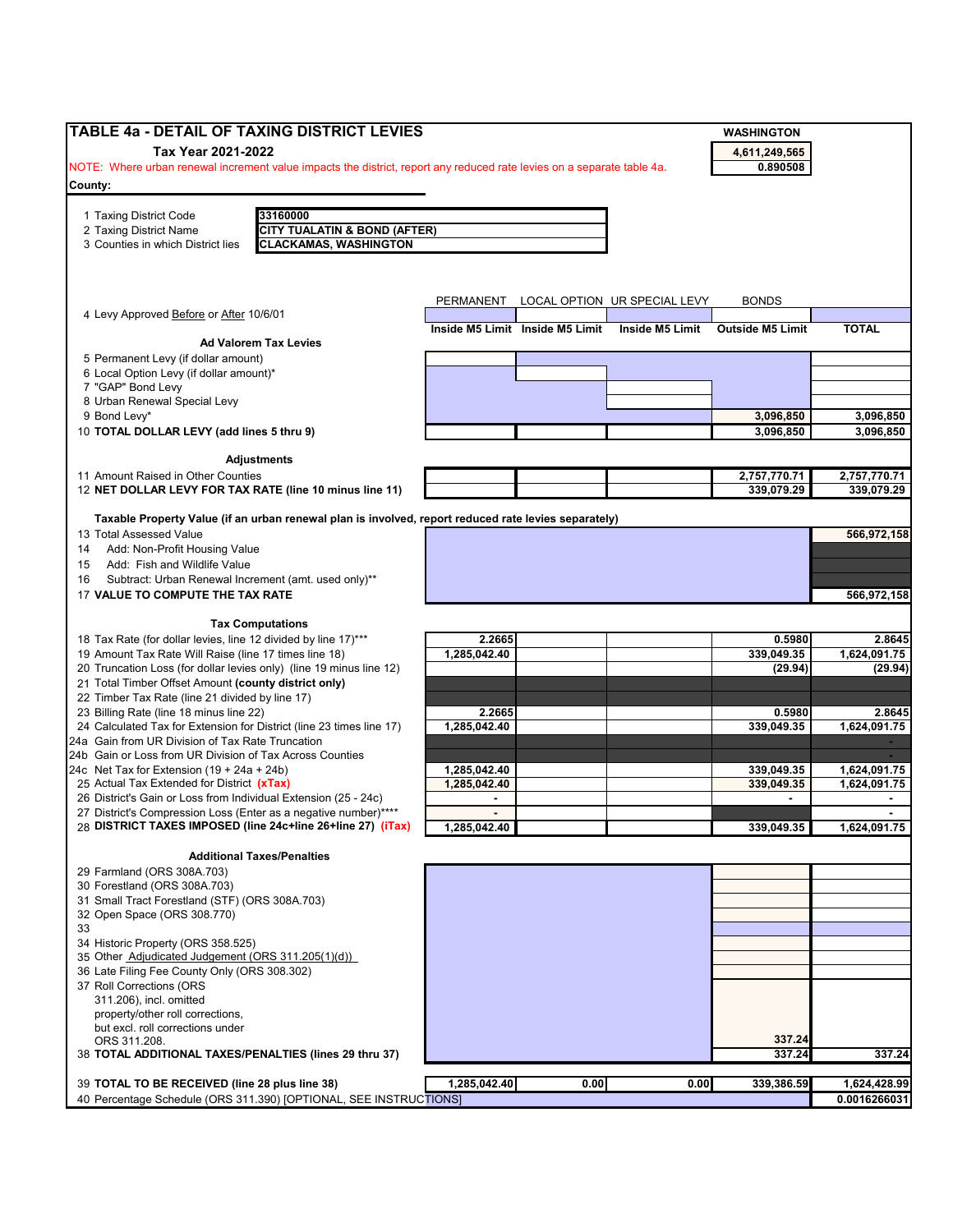| Tax Year 2021-2022<br>NOTE: Where urban renewal increment value impacts the district, report any reduced rate levies on a separate table 4a.<br>33300000<br>1 Taxing District Code<br><b>CITY WEST LINN &amp; BONDS</b><br>2 Taxing District Name<br>3 Counties in which District lies<br><b>CLACKAMAS</b><br>LOCAL OPTION UR SPECIAL LEVY<br><b>BONDS</b><br>PERMANENT<br>4 Levy Approved Before or After 10/6/01<br>Inside M5 Limit Inside M5 Limit<br>Inside M5 Limit<br><b>TOTAL</b><br><b>Outside M5 Limit</b><br><b>Ad Valorem Tax Levies</b><br>6 Local Option Levy (if dollar amount)*<br>7 "GAP" Bond Levy<br>8 Urban Renewal Special Levy<br>9 Bond Levy*<br>1,734,000<br>1,734,000<br>10 TOTAL DOLLAR LEVY (add lines 5 thru 9)<br>1,734,000<br>1,734,000<br><b>Adjustments</b><br>1,734,000<br>Taxable Property Value (if an urban renewal plan is involved, report reduced rate levies separately)<br>13 Total Assessed Value<br>4,159,558,660<br>Add: Non-Profit Housing Value<br>Add: Fish and Wildlife Value<br>Subtract: Urban Renewal Increment (amt. used only)**<br>17 VALUE TO COMPUTE THE TAX RATE<br>4,159,558,660<br><b>Tax Computations</b><br>2.1200<br>0.4168<br>8,818,264.36<br>1,733,704.05<br>(295.95)<br>21 Total Timber Offset Amount (county district only)<br>22 Timber Tax Rate (line 21 divided by line 17)<br>23 Billing Rate (line 18 minus line 22)<br>2.1200<br>0.4168<br>2.5368<br>10.551.968.41<br>24 Calculated Tax for Extension for District (line 23 times line 17)<br>8.818.264.36<br>1,733,704.05<br>24a Gain from UR Division of Tax Rate Truncation<br>24b Gain or Loss from UR Division of Tax Across Counties<br>8,818,264.36<br>1,733,704.05<br>24c Net Tax for Extension $(19 + 24a + 24b)$<br>10,551,968.41<br>8,818,264.36<br>1,733,704.05<br>10,551,968.41<br>8,818,264.36<br>1,733,704.05<br><b>Additional Taxes/Penalties</b><br>29 Farmland (ORS 308A.703)<br>30 Forestland (ORS 308A.703)<br>31 Small Tract Forestland (STF) (ORS 308A.703)<br>311.206), incl. omitted<br>property/other roll corrections,<br>but excl. roll corrections under<br>7,402.53<br>ORS 311.208.<br>7,402.53<br>7,402.53<br>38 TOTAL ADDITIONAL TAXES/PENALTIES (lines 29 thru 37)<br>8,818,264.36<br>0.00<br>1,741,106.58<br>0.00<br>40 Percentage Schedule (ORS 311.390) [OPTIONAL, SEE INSTRUCTIONS] | TABLE 4a - DETAIL OF TAXING DISTRICT LEVIES                         |  |  |               |
|------------------------------------------------------------------------------------------------------------------------------------------------------------------------------------------------------------------------------------------------------------------------------------------------------------------------------------------------------------------------------------------------------------------------------------------------------------------------------------------------------------------------------------------------------------------------------------------------------------------------------------------------------------------------------------------------------------------------------------------------------------------------------------------------------------------------------------------------------------------------------------------------------------------------------------------------------------------------------------------------------------------------------------------------------------------------------------------------------------------------------------------------------------------------------------------------------------------------------------------------------------------------------------------------------------------------------------------------------------------------------------------------------------------------------------------------------------------------------------------------------------------------------------------------------------------------------------------------------------------------------------------------------------------------------------------------------------------------------------------------------------------------------------------------------------------------------------------------------------------------------------------------------------------------------------------------------------------------------------------------------------------------------------------------------------------------------------------------------------------------------------------------------------------------------------------------------------------------------------------------------------------------------------------------------------------------------------------------|---------------------------------------------------------------------|--|--|---------------|
|                                                                                                                                                                                                                                                                                                                                                                                                                                                                                                                                                                                                                                                                                                                                                                                                                                                                                                                                                                                                                                                                                                                                                                                                                                                                                                                                                                                                                                                                                                                                                                                                                                                                                                                                                                                                                                                                                                                                                                                                                                                                                                                                                                                                                                                                                                                                                |                                                                     |  |  |               |
|                                                                                                                                                                                                                                                                                                                                                                                                                                                                                                                                                                                                                                                                                                                                                                                                                                                                                                                                                                                                                                                                                                                                                                                                                                                                                                                                                                                                                                                                                                                                                                                                                                                                                                                                                                                                                                                                                                                                                                                                                                                                                                                                                                                                                                                                                                                                                |                                                                     |  |  |               |
|                                                                                                                                                                                                                                                                                                                                                                                                                                                                                                                                                                                                                                                                                                                                                                                                                                                                                                                                                                                                                                                                                                                                                                                                                                                                                                                                                                                                                                                                                                                                                                                                                                                                                                                                                                                                                                                                                                                                                                                                                                                                                                                                                                                                                                                                                                                                                | County:                                                             |  |  |               |
|                                                                                                                                                                                                                                                                                                                                                                                                                                                                                                                                                                                                                                                                                                                                                                                                                                                                                                                                                                                                                                                                                                                                                                                                                                                                                                                                                                                                                                                                                                                                                                                                                                                                                                                                                                                                                                                                                                                                                                                                                                                                                                                                                                                                                                                                                                                                                |                                                                     |  |  |               |
|                                                                                                                                                                                                                                                                                                                                                                                                                                                                                                                                                                                                                                                                                                                                                                                                                                                                                                                                                                                                                                                                                                                                                                                                                                                                                                                                                                                                                                                                                                                                                                                                                                                                                                                                                                                                                                                                                                                                                                                                                                                                                                                                                                                                                                                                                                                                                |                                                                     |  |  |               |
|                                                                                                                                                                                                                                                                                                                                                                                                                                                                                                                                                                                                                                                                                                                                                                                                                                                                                                                                                                                                                                                                                                                                                                                                                                                                                                                                                                                                                                                                                                                                                                                                                                                                                                                                                                                                                                                                                                                                                                                                                                                                                                                                                                                                                                                                                                                                                |                                                                     |  |  |               |
|                                                                                                                                                                                                                                                                                                                                                                                                                                                                                                                                                                                                                                                                                                                                                                                                                                                                                                                                                                                                                                                                                                                                                                                                                                                                                                                                                                                                                                                                                                                                                                                                                                                                                                                                                                                                                                                                                                                                                                                                                                                                                                                                                                                                                                                                                                                                                |                                                                     |  |  |               |
|                                                                                                                                                                                                                                                                                                                                                                                                                                                                                                                                                                                                                                                                                                                                                                                                                                                                                                                                                                                                                                                                                                                                                                                                                                                                                                                                                                                                                                                                                                                                                                                                                                                                                                                                                                                                                                                                                                                                                                                                                                                                                                                                                                                                                                                                                                                                                |                                                                     |  |  |               |
|                                                                                                                                                                                                                                                                                                                                                                                                                                                                                                                                                                                                                                                                                                                                                                                                                                                                                                                                                                                                                                                                                                                                                                                                                                                                                                                                                                                                                                                                                                                                                                                                                                                                                                                                                                                                                                                                                                                                                                                                                                                                                                                                                                                                                                                                                                                                                |                                                                     |  |  |               |
|                                                                                                                                                                                                                                                                                                                                                                                                                                                                                                                                                                                                                                                                                                                                                                                                                                                                                                                                                                                                                                                                                                                                                                                                                                                                                                                                                                                                                                                                                                                                                                                                                                                                                                                                                                                                                                                                                                                                                                                                                                                                                                                                                                                                                                                                                                                                                |                                                                     |  |  |               |
|                                                                                                                                                                                                                                                                                                                                                                                                                                                                                                                                                                                                                                                                                                                                                                                                                                                                                                                                                                                                                                                                                                                                                                                                                                                                                                                                                                                                                                                                                                                                                                                                                                                                                                                                                                                                                                                                                                                                                                                                                                                                                                                                                                                                                                                                                                                                                |                                                                     |  |  |               |
|                                                                                                                                                                                                                                                                                                                                                                                                                                                                                                                                                                                                                                                                                                                                                                                                                                                                                                                                                                                                                                                                                                                                                                                                                                                                                                                                                                                                                                                                                                                                                                                                                                                                                                                                                                                                                                                                                                                                                                                                                                                                                                                                                                                                                                                                                                                                                |                                                                     |  |  |               |
|                                                                                                                                                                                                                                                                                                                                                                                                                                                                                                                                                                                                                                                                                                                                                                                                                                                                                                                                                                                                                                                                                                                                                                                                                                                                                                                                                                                                                                                                                                                                                                                                                                                                                                                                                                                                                                                                                                                                                                                                                                                                                                                                                                                                                                                                                                                                                | 5 Permanent Levy (if dollar amount)                                 |  |  |               |
|                                                                                                                                                                                                                                                                                                                                                                                                                                                                                                                                                                                                                                                                                                                                                                                                                                                                                                                                                                                                                                                                                                                                                                                                                                                                                                                                                                                                                                                                                                                                                                                                                                                                                                                                                                                                                                                                                                                                                                                                                                                                                                                                                                                                                                                                                                                                                |                                                                     |  |  |               |
|                                                                                                                                                                                                                                                                                                                                                                                                                                                                                                                                                                                                                                                                                                                                                                                                                                                                                                                                                                                                                                                                                                                                                                                                                                                                                                                                                                                                                                                                                                                                                                                                                                                                                                                                                                                                                                                                                                                                                                                                                                                                                                                                                                                                                                                                                                                                                |                                                                     |  |  |               |
|                                                                                                                                                                                                                                                                                                                                                                                                                                                                                                                                                                                                                                                                                                                                                                                                                                                                                                                                                                                                                                                                                                                                                                                                                                                                                                                                                                                                                                                                                                                                                                                                                                                                                                                                                                                                                                                                                                                                                                                                                                                                                                                                                                                                                                                                                                                                                |                                                                     |  |  |               |
|                                                                                                                                                                                                                                                                                                                                                                                                                                                                                                                                                                                                                                                                                                                                                                                                                                                                                                                                                                                                                                                                                                                                                                                                                                                                                                                                                                                                                                                                                                                                                                                                                                                                                                                                                                                                                                                                                                                                                                                                                                                                                                                                                                                                                                                                                                                                                |                                                                     |  |  |               |
|                                                                                                                                                                                                                                                                                                                                                                                                                                                                                                                                                                                                                                                                                                                                                                                                                                                                                                                                                                                                                                                                                                                                                                                                                                                                                                                                                                                                                                                                                                                                                                                                                                                                                                                                                                                                                                                                                                                                                                                                                                                                                                                                                                                                                                                                                                                                                |                                                                     |  |  |               |
|                                                                                                                                                                                                                                                                                                                                                                                                                                                                                                                                                                                                                                                                                                                                                                                                                                                                                                                                                                                                                                                                                                                                                                                                                                                                                                                                                                                                                                                                                                                                                                                                                                                                                                                                                                                                                                                                                                                                                                                                                                                                                                                                                                                                                                                                                                                                                |                                                                     |  |  |               |
|                                                                                                                                                                                                                                                                                                                                                                                                                                                                                                                                                                                                                                                                                                                                                                                                                                                                                                                                                                                                                                                                                                                                                                                                                                                                                                                                                                                                                                                                                                                                                                                                                                                                                                                                                                                                                                                                                                                                                                                                                                                                                                                                                                                                                                                                                                                                                | 11 Amount Raised in Other Counties                                  |  |  |               |
|                                                                                                                                                                                                                                                                                                                                                                                                                                                                                                                                                                                                                                                                                                                                                                                                                                                                                                                                                                                                                                                                                                                                                                                                                                                                                                                                                                                                                                                                                                                                                                                                                                                                                                                                                                                                                                                                                                                                                                                                                                                                                                                                                                                                                                                                                                                                                | 12 NET DOLLAR LEVY FOR TAX RATE (line 10 minus line 11)             |  |  | 1,734,000     |
|                                                                                                                                                                                                                                                                                                                                                                                                                                                                                                                                                                                                                                                                                                                                                                                                                                                                                                                                                                                                                                                                                                                                                                                                                                                                                                                                                                                                                                                                                                                                                                                                                                                                                                                                                                                                                                                                                                                                                                                                                                                                                                                                                                                                                                                                                                                                                |                                                                     |  |  |               |
|                                                                                                                                                                                                                                                                                                                                                                                                                                                                                                                                                                                                                                                                                                                                                                                                                                                                                                                                                                                                                                                                                                                                                                                                                                                                                                                                                                                                                                                                                                                                                                                                                                                                                                                                                                                                                                                                                                                                                                                                                                                                                                                                                                                                                                                                                                                                                |                                                                     |  |  |               |
|                                                                                                                                                                                                                                                                                                                                                                                                                                                                                                                                                                                                                                                                                                                                                                                                                                                                                                                                                                                                                                                                                                                                                                                                                                                                                                                                                                                                                                                                                                                                                                                                                                                                                                                                                                                                                                                                                                                                                                                                                                                                                                                                                                                                                                                                                                                                                |                                                                     |  |  |               |
|                                                                                                                                                                                                                                                                                                                                                                                                                                                                                                                                                                                                                                                                                                                                                                                                                                                                                                                                                                                                                                                                                                                                                                                                                                                                                                                                                                                                                                                                                                                                                                                                                                                                                                                                                                                                                                                                                                                                                                                                                                                                                                                                                                                                                                                                                                                                                | 14                                                                  |  |  |               |
|                                                                                                                                                                                                                                                                                                                                                                                                                                                                                                                                                                                                                                                                                                                                                                                                                                                                                                                                                                                                                                                                                                                                                                                                                                                                                                                                                                                                                                                                                                                                                                                                                                                                                                                                                                                                                                                                                                                                                                                                                                                                                                                                                                                                                                                                                                                                                | 15<br>16                                                            |  |  |               |
|                                                                                                                                                                                                                                                                                                                                                                                                                                                                                                                                                                                                                                                                                                                                                                                                                                                                                                                                                                                                                                                                                                                                                                                                                                                                                                                                                                                                                                                                                                                                                                                                                                                                                                                                                                                                                                                                                                                                                                                                                                                                                                                                                                                                                                                                                                                                                |                                                                     |  |  |               |
|                                                                                                                                                                                                                                                                                                                                                                                                                                                                                                                                                                                                                                                                                                                                                                                                                                                                                                                                                                                                                                                                                                                                                                                                                                                                                                                                                                                                                                                                                                                                                                                                                                                                                                                                                                                                                                                                                                                                                                                                                                                                                                                                                                                                                                                                                                                                                |                                                                     |  |  |               |
|                                                                                                                                                                                                                                                                                                                                                                                                                                                                                                                                                                                                                                                                                                                                                                                                                                                                                                                                                                                                                                                                                                                                                                                                                                                                                                                                                                                                                                                                                                                                                                                                                                                                                                                                                                                                                                                                                                                                                                                                                                                                                                                                                                                                                                                                                                                                                |                                                                     |  |  |               |
|                                                                                                                                                                                                                                                                                                                                                                                                                                                                                                                                                                                                                                                                                                                                                                                                                                                                                                                                                                                                                                                                                                                                                                                                                                                                                                                                                                                                                                                                                                                                                                                                                                                                                                                                                                                                                                                                                                                                                                                                                                                                                                                                                                                                                                                                                                                                                | 18 Tax Rate (for dollar levies, line 12 divided by line 17)***      |  |  | 2.5368        |
|                                                                                                                                                                                                                                                                                                                                                                                                                                                                                                                                                                                                                                                                                                                                                                                                                                                                                                                                                                                                                                                                                                                                                                                                                                                                                                                                                                                                                                                                                                                                                                                                                                                                                                                                                                                                                                                                                                                                                                                                                                                                                                                                                                                                                                                                                                                                                | 19 Amount Tax Rate Will Raise (line 17 times line 18)               |  |  | 10,551,968.41 |
|                                                                                                                                                                                                                                                                                                                                                                                                                                                                                                                                                                                                                                                                                                                                                                                                                                                                                                                                                                                                                                                                                                                                                                                                                                                                                                                                                                                                                                                                                                                                                                                                                                                                                                                                                                                                                                                                                                                                                                                                                                                                                                                                                                                                                                                                                                                                                | 20 Truncation Loss (for dollar levies only) (line 19 minus line 12) |  |  | (295.95)      |
|                                                                                                                                                                                                                                                                                                                                                                                                                                                                                                                                                                                                                                                                                                                                                                                                                                                                                                                                                                                                                                                                                                                                                                                                                                                                                                                                                                                                                                                                                                                                                                                                                                                                                                                                                                                                                                                                                                                                                                                                                                                                                                                                                                                                                                                                                                                                                |                                                                     |  |  |               |
|                                                                                                                                                                                                                                                                                                                                                                                                                                                                                                                                                                                                                                                                                                                                                                                                                                                                                                                                                                                                                                                                                                                                                                                                                                                                                                                                                                                                                                                                                                                                                                                                                                                                                                                                                                                                                                                                                                                                                                                                                                                                                                                                                                                                                                                                                                                                                |                                                                     |  |  |               |
|                                                                                                                                                                                                                                                                                                                                                                                                                                                                                                                                                                                                                                                                                                                                                                                                                                                                                                                                                                                                                                                                                                                                                                                                                                                                                                                                                                                                                                                                                                                                                                                                                                                                                                                                                                                                                                                                                                                                                                                                                                                                                                                                                                                                                                                                                                                                                |                                                                     |  |  |               |
|                                                                                                                                                                                                                                                                                                                                                                                                                                                                                                                                                                                                                                                                                                                                                                                                                                                                                                                                                                                                                                                                                                                                                                                                                                                                                                                                                                                                                                                                                                                                                                                                                                                                                                                                                                                                                                                                                                                                                                                                                                                                                                                                                                                                                                                                                                                                                |                                                                     |  |  |               |
|                                                                                                                                                                                                                                                                                                                                                                                                                                                                                                                                                                                                                                                                                                                                                                                                                                                                                                                                                                                                                                                                                                                                                                                                                                                                                                                                                                                                                                                                                                                                                                                                                                                                                                                                                                                                                                                                                                                                                                                                                                                                                                                                                                                                                                                                                                                                                |                                                                     |  |  |               |
|                                                                                                                                                                                                                                                                                                                                                                                                                                                                                                                                                                                                                                                                                                                                                                                                                                                                                                                                                                                                                                                                                                                                                                                                                                                                                                                                                                                                                                                                                                                                                                                                                                                                                                                                                                                                                                                                                                                                                                                                                                                                                                                                                                                                                                                                                                                                                |                                                                     |  |  |               |
|                                                                                                                                                                                                                                                                                                                                                                                                                                                                                                                                                                                                                                                                                                                                                                                                                                                                                                                                                                                                                                                                                                                                                                                                                                                                                                                                                                                                                                                                                                                                                                                                                                                                                                                                                                                                                                                                                                                                                                                                                                                                                                                                                                                                                                                                                                                                                | 25 Actual Tax Extended for District (xTax)                          |  |  |               |
|                                                                                                                                                                                                                                                                                                                                                                                                                                                                                                                                                                                                                                                                                                                                                                                                                                                                                                                                                                                                                                                                                                                                                                                                                                                                                                                                                                                                                                                                                                                                                                                                                                                                                                                                                                                                                                                                                                                                                                                                                                                                                                                                                                                                                                                                                                                                                | 26 District's Gain or Loss from Individual Extension (25 - 24c)     |  |  |               |
|                                                                                                                                                                                                                                                                                                                                                                                                                                                                                                                                                                                                                                                                                                                                                                                                                                                                                                                                                                                                                                                                                                                                                                                                                                                                                                                                                                                                                                                                                                                                                                                                                                                                                                                                                                                                                                                                                                                                                                                                                                                                                                                                                                                                                                                                                                                                                | 27 District's Compression Loss (Enter as a negative number)****     |  |  |               |
|                                                                                                                                                                                                                                                                                                                                                                                                                                                                                                                                                                                                                                                                                                                                                                                                                                                                                                                                                                                                                                                                                                                                                                                                                                                                                                                                                                                                                                                                                                                                                                                                                                                                                                                                                                                                                                                                                                                                                                                                                                                                                                                                                                                                                                                                                                                                                | 28 DISTRICT TAXES IMPOSED (line 24c+line 26+line 27) (iTax)         |  |  | 10,551,968.41 |
|                                                                                                                                                                                                                                                                                                                                                                                                                                                                                                                                                                                                                                                                                                                                                                                                                                                                                                                                                                                                                                                                                                                                                                                                                                                                                                                                                                                                                                                                                                                                                                                                                                                                                                                                                                                                                                                                                                                                                                                                                                                                                                                                                                                                                                                                                                                                                |                                                                     |  |  |               |
|                                                                                                                                                                                                                                                                                                                                                                                                                                                                                                                                                                                                                                                                                                                                                                                                                                                                                                                                                                                                                                                                                                                                                                                                                                                                                                                                                                                                                                                                                                                                                                                                                                                                                                                                                                                                                                                                                                                                                                                                                                                                                                                                                                                                                                                                                                                                                |                                                                     |  |  |               |
|                                                                                                                                                                                                                                                                                                                                                                                                                                                                                                                                                                                                                                                                                                                                                                                                                                                                                                                                                                                                                                                                                                                                                                                                                                                                                                                                                                                                                                                                                                                                                                                                                                                                                                                                                                                                                                                                                                                                                                                                                                                                                                                                                                                                                                                                                                                                                |                                                                     |  |  |               |
|                                                                                                                                                                                                                                                                                                                                                                                                                                                                                                                                                                                                                                                                                                                                                                                                                                                                                                                                                                                                                                                                                                                                                                                                                                                                                                                                                                                                                                                                                                                                                                                                                                                                                                                                                                                                                                                                                                                                                                                                                                                                                                                                                                                                                                                                                                                                                |                                                                     |  |  |               |
|                                                                                                                                                                                                                                                                                                                                                                                                                                                                                                                                                                                                                                                                                                                                                                                                                                                                                                                                                                                                                                                                                                                                                                                                                                                                                                                                                                                                                                                                                                                                                                                                                                                                                                                                                                                                                                                                                                                                                                                                                                                                                                                                                                                                                                                                                                                                                | 32 Open Space (ORS 308.770)                                         |  |  |               |
|                                                                                                                                                                                                                                                                                                                                                                                                                                                                                                                                                                                                                                                                                                                                                                                                                                                                                                                                                                                                                                                                                                                                                                                                                                                                                                                                                                                                                                                                                                                                                                                                                                                                                                                                                                                                                                                                                                                                                                                                                                                                                                                                                                                                                                                                                                                                                | 33                                                                  |  |  |               |
|                                                                                                                                                                                                                                                                                                                                                                                                                                                                                                                                                                                                                                                                                                                                                                                                                                                                                                                                                                                                                                                                                                                                                                                                                                                                                                                                                                                                                                                                                                                                                                                                                                                                                                                                                                                                                                                                                                                                                                                                                                                                                                                                                                                                                                                                                                                                                | 34 Historic Property (ORS 358.525)                                  |  |  |               |
|                                                                                                                                                                                                                                                                                                                                                                                                                                                                                                                                                                                                                                                                                                                                                                                                                                                                                                                                                                                                                                                                                                                                                                                                                                                                                                                                                                                                                                                                                                                                                                                                                                                                                                                                                                                                                                                                                                                                                                                                                                                                                                                                                                                                                                                                                                                                                | 35 Other Adjudicated Judgement (ORS 311.205(1)(d))                  |  |  |               |
|                                                                                                                                                                                                                                                                                                                                                                                                                                                                                                                                                                                                                                                                                                                                                                                                                                                                                                                                                                                                                                                                                                                                                                                                                                                                                                                                                                                                                                                                                                                                                                                                                                                                                                                                                                                                                                                                                                                                                                                                                                                                                                                                                                                                                                                                                                                                                | 36 Late Filing Fee County Only (ORS 308.302)                        |  |  |               |
|                                                                                                                                                                                                                                                                                                                                                                                                                                                                                                                                                                                                                                                                                                                                                                                                                                                                                                                                                                                                                                                                                                                                                                                                                                                                                                                                                                                                                                                                                                                                                                                                                                                                                                                                                                                                                                                                                                                                                                                                                                                                                                                                                                                                                                                                                                                                                | 37 Roll Corrections (ORS                                            |  |  |               |
|                                                                                                                                                                                                                                                                                                                                                                                                                                                                                                                                                                                                                                                                                                                                                                                                                                                                                                                                                                                                                                                                                                                                                                                                                                                                                                                                                                                                                                                                                                                                                                                                                                                                                                                                                                                                                                                                                                                                                                                                                                                                                                                                                                                                                                                                                                                                                |                                                                     |  |  |               |
|                                                                                                                                                                                                                                                                                                                                                                                                                                                                                                                                                                                                                                                                                                                                                                                                                                                                                                                                                                                                                                                                                                                                                                                                                                                                                                                                                                                                                                                                                                                                                                                                                                                                                                                                                                                                                                                                                                                                                                                                                                                                                                                                                                                                                                                                                                                                                |                                                                     |  |  |               |
|                                                                                                                                                                                                                                                                                                                                                                                                                                                                                                                                                                                                                                                                                                                                                                                                                                                                                                                                                                                                                                                                                                                                                                                                                                                                                                                                                                                                                                                                                                                                                                                                                                                                                                                                                                                                                                                                                                                                                                                                                                                                                                                                                                                                                                                                                                                                                |                                                                     |  |  |               |
|                                                                                                                                                                                                                                                                                                                                                                                                                                                                                                                                                                                                                                                                                                                                                                                                                                                                                                                                                                                                                                                                                                                                                                                                                                                                                                                                                                                                                                                                                                                                                                                                                                                                                                                                                                                                                                                                                                                                                                                                                                                                                                                                                                                                                                                                                                                                                |                                                                     |  |  |               |
|                                                                                                                                                                                                                                                                                                                                                                                                                                                                                                                                                                                                                                                                                                                                                                                                                                                                                                                                                                                                                                                                                                                                                                                                                                                                                                                                                                                                                                                                                                                                                                                                                                                                                                                                                                                                                                                                                                                                                                                                                                                                                                                                                                                                                                                                                                                                                |                                                                     |  |  |               |
|                                                                                                                                                                                                                                                                                                                                                                                                                                                                                                                                                                                                                                                                                                                                                                                                                                                                                                                                                                                                                                                                                                                                                                                                                                                                                                                                                                                                                                                                                                                                                                                                                                                                                                                                                                                                                                                                                                                                                                                                                                                                                                                                                                                                                                                                                                                                                | 39 TOTAL TO BE RECEIVED (line 28 plus line 38)                      |  |  | 10,559,370.94 |
|                                                                                                                                                                                                                                                                                                                                                                                                                                                                                                                                                                                                                                                                                                                                                                                                                                                                                                                                                                                                                                                                                                                                                                                                                                                                                                                                                                                                                                                                                                                                                                                                                                                                                                                                                                                                                                                                                                                                                                                                                                                                                                                                                                                                                                                                                                                                                |                                                                     |  |  | 0.0105735032  |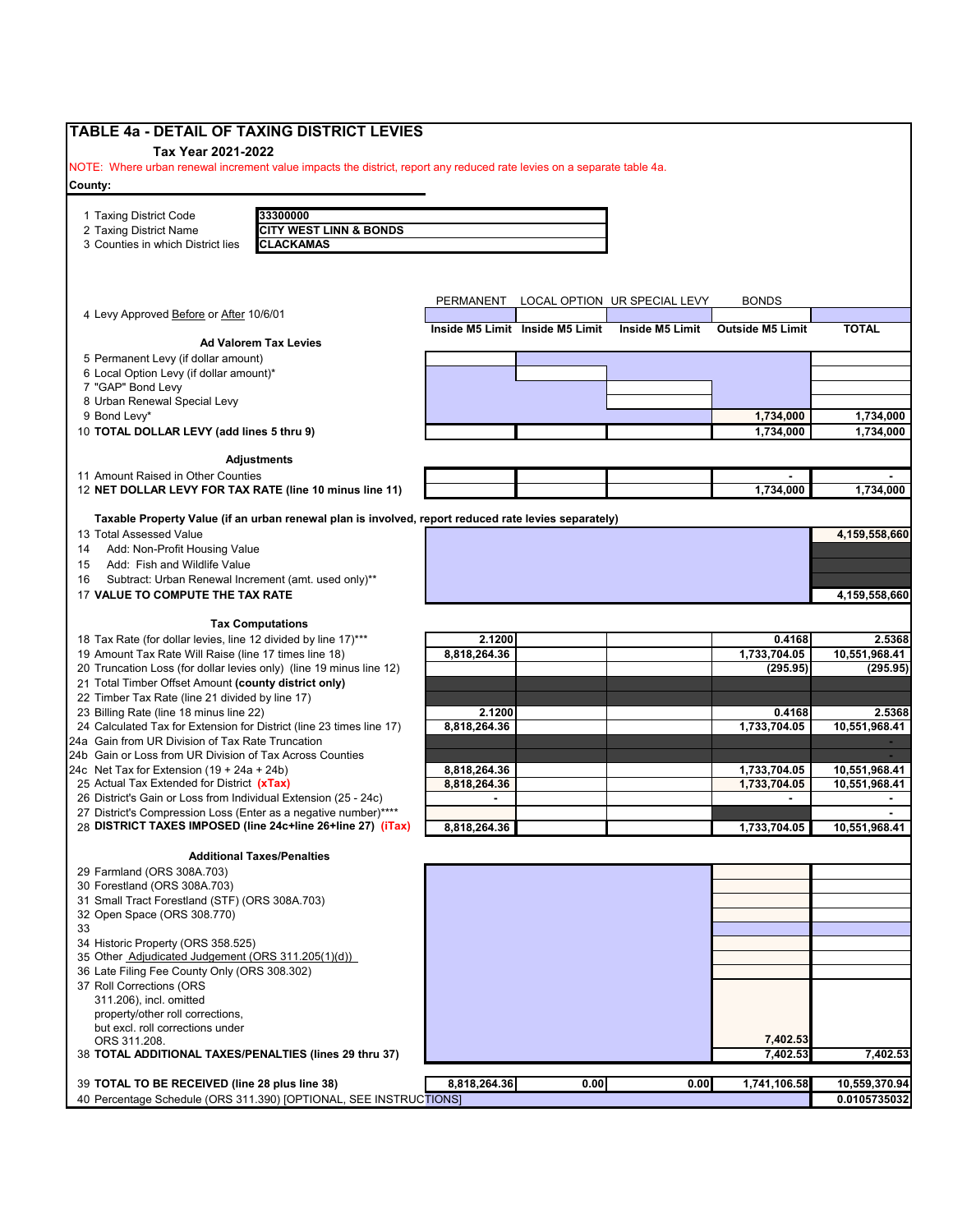| <b>TABLE 4a - DETAIL OF TAXING DISTRICT LEVIES</b>                                                                     |                        |                                 |                              | <b>WASHINGTON</b>       |                        |
|------------------------------------------------------------------------------------------------------------------------|------------------------|---------------------------------|------------------------------|-------------------------|------------------------|
| Tax Year 2021-2022                                                                                                     |                        |                                 |                              | 340,940,136             |                        |
| NOTE: Where urban renewal increment value impacts the district, report any reduced rate levies on a separate table 4a. |                        |                                 |                              | 0.093413                |                        |
| County:                                                                                                                |                        |                                 |                              |                         |                        |
| 33340000<br>1 Taxing District Code                                                                                     |                        |                                 |                              |                         |                        |
| <b>CITY WILSONVILLE</b><br>2 Taxing District Name                                                                      |                        |                                 |                              |                         |                        |
| <b>CLACKAMAS, WASHINGTON</b><br>3 Counties in which District lies                                                      |                        |                                 |                              |                         |                        |
|                                                                                                                        |                        |                                 |                              |                         |                        |
|                                                                                                                        |                        |                                 |                              |                         |                        |
|                                                                                                                        | <b>PERMANENT</b>       |                                 | LOCAL OPTION UR SPECIAL LEVY | <b>BONDS</b>            |                        |
| 4 Levy Approved Before or After 10/6/01                                                                                |                        |                                 |                              |                         |                        |
| <b>Ad Valorem Tax Levies</b>                                                                                           |                        | Inside M5 Limit Inside M5 Limit | Inside M5 Limit              | <b>Outside M5 Limit</b> | <b>TOTAL</b>           |
| 5 Permanent Levy (if dollar amount)                                                                                    |                        |                                 |                              |                         |                        |
| 6 Local Option Levy (if dollar amount)*                                                                                |                        |                                 |                              |                         |                        |
| 7 "GAP" Bond Levy                                                                                                      |                        |                                 |                              |                         |                        |
| 8 Urban Renewal Special Levy                                                                                           |                        |                                 |                              |                         |                        |
| 9 Bond Levy*                                                                                                           |                        |                                 |                              |                         |                        |
| 10 TOTAL DOLLAR LEVY (add lines 5 thru 9)                                                                              |                        |                                 |                              |                         |                        |
| <b>Adjustments</b>                                                                                                     |                        |                                 |                              |                         |                        |
| 11 Amount Raised in Other Counties                                                                                     |                        |                                 |                              |                         |                        |
| 12 NET DOLLAR LEVY FOR TAX RATE (line 10 minus line 11)                                                                |                        |                                 |                              |                         |                        |
|                                                                                                                        |                        |                                 |                              |                         |                        |
| Taxable Property Value (if an urban renewal plan is involved, report reduced rate levies separately)                   |                        |                                 |                              |                         |                        |
| 13 Total Assessed Value                                                                                                |                        |                                 |                              |                         | 4,032,065,970          |
| Add: Non-Profit Housing Value<br>14                                                                                    |                        |                                 |                              |                         |                        |
| Add: Fish and Wildlife Value<br>15<br>Subtract: Urban Renewal Increment (amt. used only)**<br>16                       |                        |                                 |                              |                         | $-723,210,000$         |
| 17 VALUE TO COMPUTE THE TAX RATE                                                                                       |                        |                                 |                              |                         | 3,308,855,970          |
|                                                                                                                        |                        |                                 |                              |                         |                        |
| <b>Tax Computations</b>                                                                                                |                        |                                 |                              |                         |                        |
| 18 Tax Rate (for dollar levies, line 12 divided by line 17)***                                                         | 2.5206                 |                                 |                              |                         | 2.5206                 |
| 19 Amount Tax Rate Will Raise (line 17 times line 18)                                                                  | 8,340,302.36           |                                 |                              |                         | 8,340,302.36           |
| 20 Truncation Loss (for dollar levies only) (line 19 minus line 12)                                                    |                        |                                 |                              |                         |                        |
| 21 Total Timber Offset Amount (county district only)<br>22 Timber Tax Rate (line 21 divided by line 17)                |                        |                                 |                              |                         |                        |
| 23 Billing Rate (line 18 minus line 22)                                                                                | 2.5206                 |                                 |                              |                         | 2.5206                 |
| 24 Calculated Tax for Extension for District (line 23 times line 17)                                                   | 8,340,302.36           |                                 |                              |                         | 8,340,302.36           |
| 24a Gain from UR Division of Tax Rate Truncation                                                                       | 373.08                 |                                 |                              |                         | 373.08                 |
| 24b Gain or Loss from UR Division of Tax Across Counties                                                               | 94,003.37              |                                 |                              |                         | 94,003.37              |
| 24c Net Tax for Extension $(19 + 24a + 24b)$                                                                           | 8,434,678.81           |                                 |                              |                         | 8,434,678.81           |
| 25 Actual Tax Extended for District (xTax)<br>26 District's Gain or Loss from Individual Extension (25 - 24c)          | 8,434,678.80<br>(0.01) |                                 |                              |                         | 8,434,678.80<br>(0.01) |
| 27 District's Compression Loss (Enter as a negative number)****                                                        | (1.44)                 |                                 |                              |                         | (1.44)                 |
| 28 DISTRICT TAXES IMPOSED (line 24c+line 26+line 27) (iTax)                                                            | 8,434,677.36           |                                 |                              |                         | 8,434,677.36           |
|                                                                                                                        |                        |                                 |                              |                         |                        |
| <b>Additional Taxes/Penalties</b>                                                                                      |                        |                                 |                              |                         |                        |
| 29 Farmland (ORS 308A.703)                                                                                             |                        |                                 |                              | 4,067.27                |                        |
| 30 Forestland (ORS 308A.703)<br>31 Small Tract Forestland (STF) (ORS 308A.703)                                         |                        |                                 |                              |                         |                        |
| 32 Open Space (ORS 308.770)                                                                                            |                        |                                 |                              |                         |                        |
| 33                                                                                                                     |                        |                                 |                              |                         |                        |
| 34 Historic Property (ORS 358.525)                                                                                     |                        |                                 |                              |                         |                        |
| 35 Other Adjudicated Judgement (ORS 311.205(1)(d))                                                                     |                        |                                 |                              |                         |                        |
| 36 Late Filing Fee County Only (ORS 308.302)                                                                           |                        |                                 |                              |                         |                        |
| 37 Roll Corrections (ORS                                                                                               |                        |                                 |                              |                         |                        |
| 311.206), incl. omitted<br>property/other roll corrections,                                                            |                        |                                 |                              |                         |                        |
| but excl. roll corrections under                                                                                       |                        |                                 |                              |                         |                        |
| ORS 311.208.                                                                                                           |                        |                                 |                              | 5,471.48                |                        |
| 38 TOTAL ADDITIONAL TAXES/PENALTIES (lines 29 thru 37)                                                                 |                        |                                 |                              | 9,538.75                | 9,538.75               |
|                                                                                                                        |                        |                                 |                              |                         |                        |
| 39 TOTAL TO BE RECEIVED (line 28 plus line 38)                                                                         | 8,434,677.36           | 0.00                            | 0.00                         | 9,538.75                | 8,444,216.11           |
| 40 Percentage Schedule (ORS 311.390) [OPTIONAL, SEE INSTRUCTIONS]                                                      |                        |                                 |                              |                         | 0.0084555175           |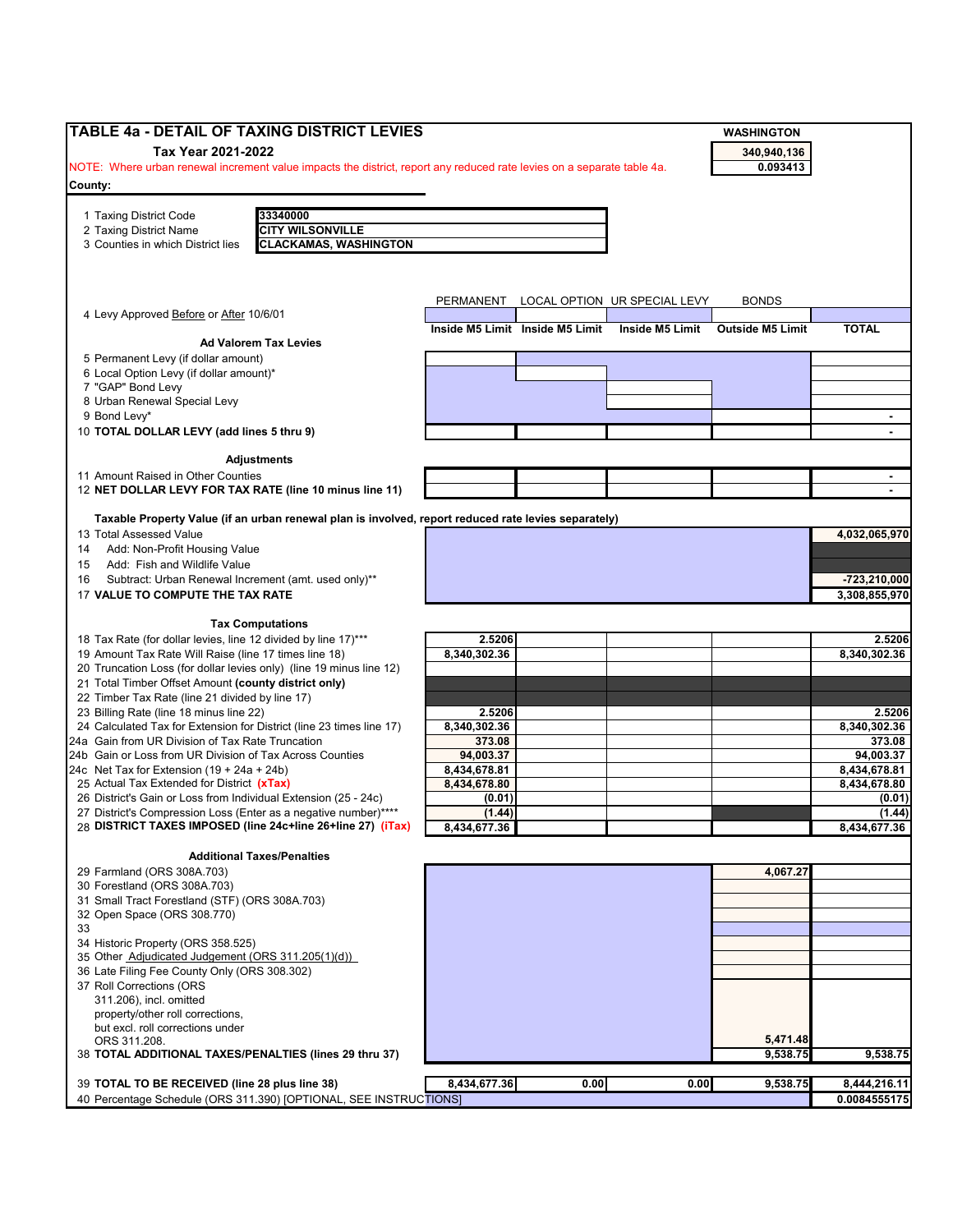| NOTE: Where urban renewal increment value impacts the district, report any reduced rate levies on a separate table 4a.<br>300000032<br><b>CLACKAMAS COUNTY CITY</b><br><b>CLACKAMAS</b><br>LOCAL OPTION UR SPECIAL LEVY<br><b>BONDS</b><br>PERMANENT<br>4 Levy Approved Before or After 10/6/01<br><b>TOTAL</b><br>Inside M5 Limit Inside M5 Limit Inside M5 Limit Outside M5 Limit<br><b>Ad Valorem Tax Levies</b><br>10 TOTAL DOLLAR LEVY (add lines 5 thru 9)<br><b>Adjustments</b><br>12 NET DOLLAR LEVY FOR TAX RATE (line 10 minus line 11)<br>Taxable Property Value (if an urban renewal plan is involved, report reduced rate levies separately)<br>Subtract: Urban Renewal Increment (amt. used only)**<br>$-2,148,237,165$<br>29,751,232,071<br>17 VALUE TO COMPUTE THE TAX RATE<br><b>Tax Computations</b><br>18 Tax Rate (for dollar levies, line 12 divided by line 17)***<br>2.4042<br>2.4042<br>71,527,912.15<br>71,527,912.15<br>19 Amount Tax Rate Will Raise (line 17 times line 18)<br>20 Truncation Loss (for dollar levies only) (line 19 minus line 12)<br>21 Total Timber Offset Amount (county district only)<br>22 Timber Tax Rate (line 21 divided by line 17)<br>2.4042<br>2.4042<br>71,527,912.15<br>71,527,912.15<br>24 Calculated Tax for Extension for District (line 23 times line 17)<br>24a Gain from UR Division of Tax Rate Truncation<br>4,683.10<br>4,683.10<br>24b Gain or Loss from UR Division of Tax Across Counties<br>24c Net Tax for Extension $(19 + 24a + 24b)$<br>71,532,595.25<br>25 Actual Tax Extended for District (xTax)<br>71,532,595.23<br>71,532,595.23<br>26 District's Gain or Loss from Individual Extension (25 - 24c)<br>(0.02)<br>(0.02)<br>27 District's Compression Loss (Enter as a negative number)****<br>(41, 487.78)<br>(41, 487.78)<br>28 DISTRICT TAXES IMPOSED (line 24c+line 26+line 27) (iTax)<br>71,491,107.45<br>71,491,107.45<br><b>Additional Taxes/Penalties</b><br>82,193.83<br>1,790.52<br>31 Small Tract Forestland (STF) (ORS 308A.703)<br>34 Historic Property (ORS 358.525)<br>35 Other Adjudicated Judgement (ORS 311.205(1)(d))<br>36 Late Filing Fee County Only (ORS 308.302)<br>37 Roll Corrections (ORS<br>37,092.49<br>121,076.84<br>38 TOTAL ADDITIONAL TAXES/PENALTIES (lines 29 thru 37)<br>71,491,107.45<br>39 TOTAL TO BE RECEIVED (line 28 plus line 38)<br>0.00<br>71,612,184.29<br>0.00<br>121,076.84<br>40 Percentage Schedule (ORS 311.390) [OPTIONAL, SEE INSTRUCTIONS] | Tax Year 2021-2022                      |  |  |                |
|---------------------------------------------------------------------------------------------------------------------------------------------------------------------------------------------------------------------------------------------------------------------------------------------------------------------------------------------------------------------------------------------------------------------------------------------------------------------------------------------------------------------------------------------------------------------------------------------------------------------------------------------------------------------------------------------------------------------------------------------------------------------------------------------------------------------------------------------------------------------------------------------------------------------------------------------------------------------------------------------------------------------------------------------------------------------------------------------------------------------------------------------------------------------------------------------------------------------------------------------------------------------------------------------------------------------------------------------------------------------------------------------------------------------------------------------------------------------------------------------------------------------------------------------------------------------------------------------------------------------------------------------------------------------------------------------------------------------------------------------------------------------------------------------------------------------------------------------------------------------------------------------------------------------------------------------------------------------------------------------------------------------------------------------------------------------------------------------------------------------------------------------------------------------------------------------------------------------------------------------------------------------------------------------------------------------------------------------------------------------------------------------------------------------------------------------------------------------------------|-----------------------------------------|--|--|----------------|
|                                                                                                                                                                                                                                                                                                                                                                                                                                                                                                                                                                                                                                                                                                                                                                                                                                                                                                                                                                                                                                                                                                                                                                                                                                                                                                                                                                                                                                                                                                                                                                                                                                                                                                                                                                                                                                                                                                                                                                                                                                                                                                                                                                                                                                                                                                                                                                                                                                                                                 |                                         |  |  |                |
|                                                                                                                                                                                                                                                                                                                                                                                                                                                                                                                                                                                                                                                                                                                                                                                                                                                                                                                                                                                                                                                                                                                                                                                                                                                                                                                                                                                                                                                                                                                                                                                                                                                                                                                                                                                                                                                                                                                                                                                                                                                                                                                                                                                                                                                                                                                                                                                                                                                                                 | County:                                 |  |  |                |
|                                                                                                                                                                                                                                                                                                                                                                                                                                                                                                                                                                                                                                                                                                                                                                                                                                                                                                                                                                                                                                                                                                                                                                                                                                                                                                                                                                                                                                                                                                                                                                                                                                                                                                                                                                                                                                                                                                                                                                                                                                                                                                                                                                                                                                                                                                                                                                                                                                                                                 | 1 Taxing District Code                  |  |  |                |
|                                                                                                                                                                                                                                                                                                                                                                                                                                                                                                                                                                                                                                                                                                                                                                                                                                                                                                                                                                                                                                                                                                                                                                                                                                                                                                                                                                                                                                                                                                                                                                                                                                                                                                                                                                                                                                                                                                                                                                                                                                                                                                                                                                                                                                                                                                                                                                                                                                                                                 | 2 Taxing District Name                  |  |  |                |
|                                                                                                                                                                                                                                                                                                                                                                                                                                                                                                                                                                                                                                                                                                                                                                                                                                                                                                                                                                                                                                                                                                                                                                                                                                                                                                                                                                                                                                                                                                                                                                                                                                                                                                                                                                                                                                                                                                                                                                                                                                                                                                                                                                                                                                                                                                                                                                                                                                                                                 | 3 Counties in which District lies       |  |  |                |
|                                                                                                                                                                                                                                                                                                                                                                                                                                                                                                                                                                                                                                                                                                                                                                                                                                                                                                                                                                                                                                                                                                                                                                                                                                                                                                                                                                                                                                                                                                                                                                                                                                                                                                                                                                                                                                                                                                                                                                                                                                                                                                                                                                                                                                                                                                                                                                                                                                                                                 |                                         |  |  |                |
|                                                                                                                                                                                                                                                                                                                                                                                                                                                                                                                                                                                                                                                                                                                                                                                                                                                                                                                                                                                                                                                                                                                                                                                                                                                                                                                                                                                                                                                                                                                                                                                                                                                                                                                                                                                                                                                                                                                                                                                                                                                                                                                                                                                                                                                                                                                                                                                                                                                                                 |                                         |  |  |                |
|                                                                                                                                                                                                                                                                                                                                                                                                                                                                                                                                                                                                                                                                                                                                                                                                                                                                                                                                                                                                                                                                                                                                                                                                                                                                                                                                                                                                                                                                                                                                                                                                                                                                                                                                                                                                                                                                                                                                                                                                                                                                                                                                                                                                                                                                                                                                                                                                                                                                                 |                                         |  |  |                |
|                                                                                                                                                                                                                                                                                                                                                                                                                                                                                                                                                                                                                                                                                                                                                                                                                                                                                                                                                                                                                                                                                                                                                                                                                                                                                                                                                                                                                                                                                                                                                                                                                                                                                                                                                                                                                                                                                                                                                                                                                                                                                                                                                                                                                                                                                                                                                                                                                                                                                 |                                         |  |  |                |
|                                                                                                                                                                                                                                                                                                                                                                                                                                                                                                                                                                                                                                                                                                                                                                                                                                                                                                                                                                                                                                                                                                                                                                                                                                                                                                                                                                                                                                                                                                                                                                                                                                                                                                                                                                                                                                                                                                                                                                                                                                                                                                                                                                                                                                                                                                                                                                                                                                                                                 |                                         |  |  |                |
|                                                                                                                                                                                                                                                                                                                                                                                                                                                                                                                                                                                                                                                                                                                                                                                                                                                                                                                                                                                                                                                                                                                                                                                                                                                                                                                                                                                                                                                                                                                                                                                                                                                                                                                                                                                                                                                                                                                                                                                                                                                                                                                                                                                                                                                                                                                                                                                                                                                                                 | 5 Permanent Levy (if dollar amount)     |  |  |                |
|                                                                                                                                                                                                                                                                                                                                                                                                                                                                                                                                                                                                                                                                                                                                                                                                                                                                                                                                                                                                                                                                                                                                                                                                                                                                                                                                                                                                                                                                                                                                                                                                                                                                                                                                                                                                                                                                                                                                                                                                                                                                                                                                                                                                                                                                                                                                                                                                                                                                                 | 6 Local Option Levy (if dollar amount)* |  |  |                |
|                                                                                                                                                                                                                                                                                                                                                                                                                                                                                                                                                                                                                                                                                                                                                                                                                                                                                                                                                                                                                                                                                                                                                                                                                                                                                                                                                                                                                                                                                                                                                                                                                                                                                                                                                                                                                                                                                                                                                                                                                                                                                                                                                                                                                                                                                                                                                                                                                                                                                 | 7 "GAP" Bond Levy                       |  |  |                |
|                                                                                                                                                                                                                                                                                                                                                                                                                                                                                                                                                                                                                                                                                                                                                                                                                                                                                                                                                                                                                                                                                                                                                                                                                                                                                                                                                                                                                                                                                                                                                                                                                                                                                                                                                                                                                                                                                                                                                                                                                                                                                                                                                                                                                                                                                                                                                                                                                                                                                 | 8 Urban Renewal Special Levy            |  |  |                |
|                                                                                                                                                                                                                                                                                                                                                                                                                                                                                                                                                                                                                                                                                                                                                                                                                                                                                                                                                                                                                                                                                                                                                                                                                                                                                                                                                                                                                                                                                                                                                                                                                                                                                                                                                                                                                                                                                                                                                                                                                                                                                                                                                                                                                                                                                                                                                                                                                                                                                 | 9 Bond Levy*                            |  |  |                |
|                                                                                                                                                                                                                                                                                                                                                                                                                                                                                                                                                                                                                                                                                                                                                                                                                                                                                                                                                                                                                                                                                                                                                                                                                                                                                                                                                                                                                                                                                                                                                                                                                                                                                                                                                                                                                                                                                                                                                                                                                                                                                                                                                                                                                                                                                                                                                                                                                                                                                 |                                         |  |  |                |
|                                                                                                                                                                                                                                                                                                                                                                                                                                                                                                                                                                                                                                                                                                                                                                                                                                                                                                                                                                                                                                                                                                                                                                                                                                                                                                                                                                                                                                                                                                                                                                                                                                                                                                                                                                                                                                                                                                                                                                                                                                                                                                                                                                                                                                                                                                                                                                                                                                                                                 |                                         |  |  |                |
|                                                                                                                                                                                                                                                                                                                                                                                                                                                                                                                                                                                                                                                                                                                                                                                                                                                                                                                                                                                                                                                                                                                                                                                                                                                                                                                                                                                                                                                                                                                                                                                                                                                                                                                                                                                                                                                                                                                                                                                                                                                                                                                                                                                                                                                                                                                                                                                                                                                                                 | 11 Amount Raised in Other Counties      |  |  |                |
|                                                                                                                                                                                                                                                                                                                                                                                                                                                                                                                                                                                                                                                                                                                                                                                                                                                                                                                                                                                                                                                                                                                                                                                                                                                                                                                                                                                                                                                                                                                                                                                                                                                                                                                                                                                                                                                                                                                                                                                                                                                                                                                                                                                                                                                                                                                                                                                                                                                                                 |                                         |  |  |                |
|                                                                                                                                                                                                                                                                                                                                                                                                                                                                                                                                                                                                                                                                                                                                                                                                                                                                                                                                                                                                                                                                                                                                                                                                                                                                                                                                                                                                                                                                                                                                                                                                                                                                                                                                                                                                                                                                                                                                                                                                                                                                                                                                                                                                                                                                                                                                                                                                                                                                                 |                                         |  |  |                |
|                                                                                                                                                                                                                                                                                                                                                                                                                                                                                                                                                                                                                                                                                                                                                                                                                                                                                                                                                                                                                                                                                                                                                                                                                                                                                                                                                                                                                                                                                                                                                                                                                                                                                                                                                                                                                                                                                                                                                                                                                                                                                                                                                                                                                                                                                                                                                                                                                                                                                 | 13 Total Assessed Value                 |  |  | 31,899,469,236 |
|                                                                                                                                                                                                                                                                                                                                                                                                                                                                                                                                                                                                                                                                                                                                                                                                                                                                                                                                                                                                                                                                                                                                                                                                                                                                                                                                                                                                                                                                                                                                                                                                                                                                                                                                                                                                                                                                                                                                                                                                                                                                                                                                                                                                                                                                                                                                                                                                                                                                                 | Add: Non-Profit Housing Value           |  |  |                |
|                                                                                                                                                                                                                                                                                                                                                                                                                                                                                                                                                                                                                                                                                                                                                                                                                                                                                                                                                                                                                                                                                                                                                                                                                                                                                                                                                                                                                                                                                                                                                                                                                                                                                                                                                                                                                                                                                                                                                                                                                                                                                                                                                                                                                                                                                                                                                                                                                                                                                 | Add: Fish and Wildlife Value            |  |  |                |
|                                                                                                                                                                                                                                                                                                                                                                                                                                                                                                                                                                                                                                                                                                                                                                                                                                                                                                                                                                                                                                                                                                                                                                                                                                                                                                                                                                                                                                                                                                                                                                                                                                                                                                                                                                                                                                                                                                                                                                                                                                                                                                                                                                                                                                                                                                                                                                                                                                                                                 |                                         |  |  |                |
|                                                                                                                                                                                                                                                                                                                                                                                                                                                                                                                                                                                                                                                                                                                                                                                                                                                                                                                                                                                                                                                                                                                                                                                                                                                                                                                                                                                                                                                                                                                                                                                                                                                                                                                                                                                                                                                                                                                                                                                                                                                                                                                                                                                                                                                                                                                                                                                                                                                                                 |                                         |  |  |                |
|                                                                                                                                                                                                                                                                                                                                                                                                                                                                                                                                                                                                                                                                                                                                                                                                                                                                                                                                                                                                                                                                                                                                                                                                                                                                                                                                                                                                                                                                                                                                                                                                                                                                                                                                                                                                                                                                                                                                                                                                                                                                                                                                                                                                                                                                                                                                                                                                                                                                                 |                                         |  |  |                |
|                                                                                                                                                                                                                                                                                                                                                                                                                                                                                                                                                                                                                                                                                                                                                                                                                                                                                                                                                                                                                                                                                                                                                                                                                                                                                                                                                                                                                                                                                                                                                                                                                                                                                                                                                                                                                                                                                                                                                                                                                                                                                                                                                                                                                                                                                                                                                                                                                                                                                 |                                         |  |  |                |
|                                                                                                                                                                                                                                                                                                                                                                                                                                                                                                                                                                                                                                                                                                                                                                                                                                                                                                                                                                                                                                                                                                                                                                                                                                                                                                                                                                                                                                                                                                                                                                                                                                                                                                                                                                                                                                                                                                                                                                                                                                                                                                                                                                                                                                                                                                                                                                                                                                                                                 |                                         |  |  |                |
|                                                                                                                                                                                                                                                                                                                                                                                                                                                                                                                                                                                                                                                                                                                                                                                                                                                                                                                                                                                                                                                                                                                                                                                                                                                                                                                                                                                                                                                                                                                                                                                                                                                                                                                                                                                                                                                                                                                                                                                                                                                                                                                                                                                                                                                                                                                                                                                                                                                                                 |                                         |  |  |                |
|                                                                                                                                                                                                                                                                                                                                                                                                                                                                                                                                                                                                                                                                                                                                                                                                                                                                                                                                                                                                                                                                                                                                                                                                                                                                                                                                                                                                                                                                                                                                                                                                                                                                                                                                                                                                                                                                                                                                                                                                                                                                                                                                                                                                                                                                                                                                                                                                                                                                                 |                                         |  |  |                |
|                                                                                                                                                                                                                                                                                                                                                                                                                                                                                                                                                                                                                                                                                                                                                                                                                                                                                                                                                                                                                                                                                                                                                                                                                                                                                                                                                                                                                                                                                                                                                                                                                                                                                                                                                                                                                                                                                                                                                                                                                                                                                                                                                                                                                                                                                                                                                                                                                                                                                 |                                         |  |  |                |
|                                                                                                                                                                                                                                                                                                                                                                                                                                                                                                                                                                                                                                                                                                                                                                                                                                                                                                                                                                                                                                                                                                                                                                                                                                                                                                                                                                                                                                                                                                                                                                                                                                                                                                                                                                                                                                                                                                                                                                                                                                                                                                                                                                                                                                                                                                                                                                                                                                                                                 | 23 Billing Rate (line 18 minus line 22) |  |  |                |
|                                                                                                                                                                                                                                                                                                                                                                                                                                                                                                                                                                                                                                                                                                                                                                                                                                                                                                                                                                                                                                                                                                                                                                                                                                                                                                                                                                                                                                                                                                                                                                                                                                                                                                                                                                                                                                                                                                                                                                                                                                                                                                                                                                                                                                                                                                                                                                                                                                                                                 |                                         |  |  |                |
|                                                                                                                                                                                                                                                                                                                                                                                                                                                                                                                                                                                                                                                                                                                                                                                                                                                                                                                                                                                                                                                                                                                                                                                                                                                                                                                                                                                                                                                                                                                                                                                                                                                                                                                                                                                                                                                                                                                                                                                                                                                                                                                                                                                                                                                                                                                                                                                                                                                                                 |                                         |  |  |                |
|                                                                                                                                                                                                                                                                                                                                                                                                                                                                                                                                                                                                                                                                                                                                                                                                                                                                                                                                                                                                                                                                                                                                                                                                                                                                                                                                                                                                                                                                                                                                                                                                                                                                                                                                                                                                                                                                                                                                                                                                                                                                                                                                                                                                                                                                                                                                                                                                                                                                                 |                                         |  |  |                |
|                                                                                                                                                                                                                                                                                                                                                                                                                                                                                                                                                                                                                                                                                                                                                                                                                                                                                                                                                                                                                                                                                                                                                                                                                                                                                                                                                                                                                                                                                                                                                                                                                                                                                                                                                                                                                                                                                                                                                                                                                                                                                                                                                                                                                                                                                                                                                                                                                                                                                 |                                         |  |  | 71,532,595.25  |
|                                                                                                                                                                                                                                                                                                                                                                                                                                                                                                                                                                                                                                                                                                                                                                                                                                                                                                                                                                                                                                                                                                                                                                                                                                                                                                                                                                                                                                                                                                                                                                                                                                                                                                                                                                                                                                                                                                                                                                                                                                                                                                                                                                                                                                                                                                                                                                                                                                                                                 |                                         |  |  |                |
|                                                                                                                                                                                                                                                                                                                                                                                                                                                                                                                                                                                                                                                                                                                                                                                                                                                                                                                                                                                                                                                                                                                                                                                                                                                                                                                                                                                                                                                                                                                                                                                                                                                                                                                                                                                                                                                                                                                                                                                                                                                                                                                                                                                                                                                                                                                                                                                                                                                                                 |                                         |  |  |                |
|                                                                                                                                                                                                                                                                                                                                                                                                                                                                                                                                                                                                                                                                                                                                                                                                                                                                                                                                                                                                                                                                                                                                                                                                                                                                                                                                                                                                                                                                                                                                                                                                                                                                                                                                                                                                                                                                                                                                                                                                                                                                                                                                                                                                                                                                                                                                                                                                                                                                                 |                                         |  |  |                |
|                                                                                                                                                                                                                                                                                                                                                                                                                                                                                                                                                                                                                                                                                                                                                                                                                                                                                                                                                                                                                                                                                                                                                                                                                                                                                                                                                                                                                                                                                                                                                                                                                                                                                                                                                                                                                                                                                                                                                                                                                                                                                                                                                                                                                                                                                                                                                                                                                                                                                 |                                         |  |  |                |
|                                                                                                                                                                                                                                                                                                                                                                                                                                                                                                                                                                                                                                                                                                                                                                                                                                                                                                                                                                                                                                                                                                                                                                                                                                                                                                                                                                                                                                                                                                                                                                                                                                                                                                                                                                                                                                                                                                                                                                                                                                                                                                                                                                                                                                                                                                                                                                                                                                                                                 |                                         |  |  |                |
|                                                                                                                                                                                                                                                                                                                                                                                                                                                                                                                                                                                                                                                                                                                                                                                                                                                                                                                                                                                                                                                                                                                                                                                                                                                                                                                                                                                                                                                                                                                                                                                                                                                                                                                                                                                                                                                                                                                                                                                                                                                                                                                                                                                                                                                                                                                                                                                                                                                                                 | 29 Farmland (ORS 308A.703)              |  |  |                |
|                                                                                                                                                                                                                                                                                                                                                                                                                                                                                                                                                                                                                                                                                                                                                                                                                                                                                                                                                                                                                                                                                                                                                                                                                                                                                                                                                                                                                                                                                                                                                                                                                                                                                                                                                                                                                                                                                                                                                                                                                                                                                                                                                                                                                                                                                                                                                                                                                                                                                 | 30 Forestland (ORS 308A.703)            |  |  |                |
|                                                                                                                                                                                                                                                                                                                                                                                                                                                                                                                                                                                                                                                                                                                                                                                                                                                                                                                                                                                                                                                                                                                                                                                                                                                                                                                                                                                                                                                                                                                                                                                                                                                                                                                                                                                                                                                                                                                                                                                                                                                                                                                                                                                                                                                                                                                                                                                                                                                                                 |                                         |  |  |                |
|                                                                                                                                                                                                                                                                                                                                                                                                                                                                                                                                                                                                                                                                                                                                                                                                                                                                                                                                                                                                                                                                                                                                                                                                                                                                                                                                                                                                                                                                                                                                                                                                                                                                                                                                                                                                                                                                                                                                                                                                                                                                                                                                                                                                                                                                                                                                                                                                                                                                                 | 32 Open Space (ORS 308.770)             |  |  |                |
|                                                                                                                                                                                                                                                                                                                                                                                                                                                                                                                                                                                                                                                                                                                                                                                                                                                                                                                                                                                                                                                                                                                                                                                                                                                                                                                                                                                                                                                                                                                                                                                                                                                                                                                                                                                                                                                                                                                                                                                                                                                                                                                                                                                                                                                                                                                                                                                                                                                                                 |                                         |  |  |                |
|                                                                                                                                                                                                                                                                                                                                                                                                                                                                                                                                                                                                                                                                                                                                                                                                                                                                                                                                                                                                                                                                                                                                                                                                                                                                                                                                                                                                                                                                                                                                                                                                                                                                                                                                                                                                                                                                                                                                                                                                                                                                                                                                                                                                                                                                                                                                                                                                                                                                                 |                                         |  |  |                |
|                                                                                                                                                                                                                                                                                                                                                                                                                                                                                                                                                                                                                                                                                                                                                                                                                                                                                                                                                                                                                                                                                                                                                                                                                                                                                                                                                                                                                                                                                                                                                                                                                                                                                                                                                                                                                                                                                                                                                                                                                                                                                                                                                                                                                                                                                                                                                                                                                                                                                 |                                         |  |  |                |
|                                                                                                                                                                                                                                                                                                                                                                                                                                                                                                                                                                                                                                                                                                                                                                                                                                                                                                                                                                                                                                                                                                                                                                                                                                                                                                                                                                                                                                                                                                                                                                                                                                                                                                                                                                                                                                                                                                                                                                                                                                                                                                                                                                                                                                                                                                                                                                                                                                                                                 |                                         |  |  |                |
|                                                                                                                                                                                                                                                                                                                                                                                                                                                                                                                                                                                                                                                                                                                                                                                                                                                                                                                                                                                                                                                                                                                                                                                                                                                                                                                                                                                                                                                                                                                                                                                                                                                                                                                                                                                                                                                                                                                                                                                                                                                                                                                                                                                                                                                                                                                                                                                                                                                                                 | 311.206), incl. omitted                 |  |  |                |
|                                                                                                                                                                                                                                                                                                                                                                                                                                                                                                                                                                                                                                                                                                                                                                                                                                                                                                                                                                                                                                                                                                                                                                                                                                                                                                                                                                                                                                                                                                                                                                                                                                                                                                                                                                                                                                                                                                                                                                                                                                                                                                                                                                                                                                                                                                                                                                                                                                                                                 | property/other roll corrections,        |  |  |                |
|                                                                                                                                                                                                                                                                                                                                                                                                                                                                                                                                                                                                                                                                                                                                                                                                                                                                                                                                                                                                                                                                                                                                                                                                                                                                                                                                                                                                                                                                                                                                                                                                                                                                                                                                                                                                                                                                                                                                                                                                                                                                                                                                                                                                                                                                                                                                                                                                                                                                                 | but excl. roll corrections under        |  |  |                |
|                                                                                                                                                                                                                                                                                                                                                                                                                                                                                                                                                                                                                                                                                                                                                                                                                                                                                                                                                                                                                                                                                                                                                                                                                                                                                                                                                                                                                                                                                                                                                                                                                                                                                                                                                                                                                                                                                                                                                                                                                                                                                                                                                                                                                                                                                                                                                                                                                                                                                 | ORS 311.208.                            |  |  |                |
|                                                                                                                                                                                                                                                                                                                                                                                                                                                                                                                                                                                                                                                                                                                                                                                                                                                                                                                                                                                                                                                                                                                                                                                                                                                                                                                                                                                                                                                                                                                                                                                                                                                                                                                                                                                                                                                                                                                                                                                                                                                                                                                                                                                                                                                                                                                                                                                                                                                                                 |                                         |  |  | 121,076.84     |
|                                                                                                                                                                                                                                                                                                                                                                                                                                                                                                                                                                                                                                                                                                                                                                                                                                                                                                                                                                                                                                                                                                                                                                                                                                                                                                                                                                                                                                                                                                                                                                                                                                                                                                                                                                                                                                                                                                                                                                                                                                                                                                                                                                                                                                                                                                                                                                                                                                                                                 |                                         |  |  |                |
|                                                                                                                                                                                                                                                                                                                                                                                                                                                                                                                                                                                                                                                                                                                                                                                                                                                                                                                                                                                                                                                                                                                                                                                                                                                                                                                                                                                                                                                                                                                                                                                                                                                                                                                                                                                                                                                                                                                                                                                                                                                                                                                                                                                                                                                                                                                                                                                                                                                                                 |                                         |  |  | 0.0717080270   |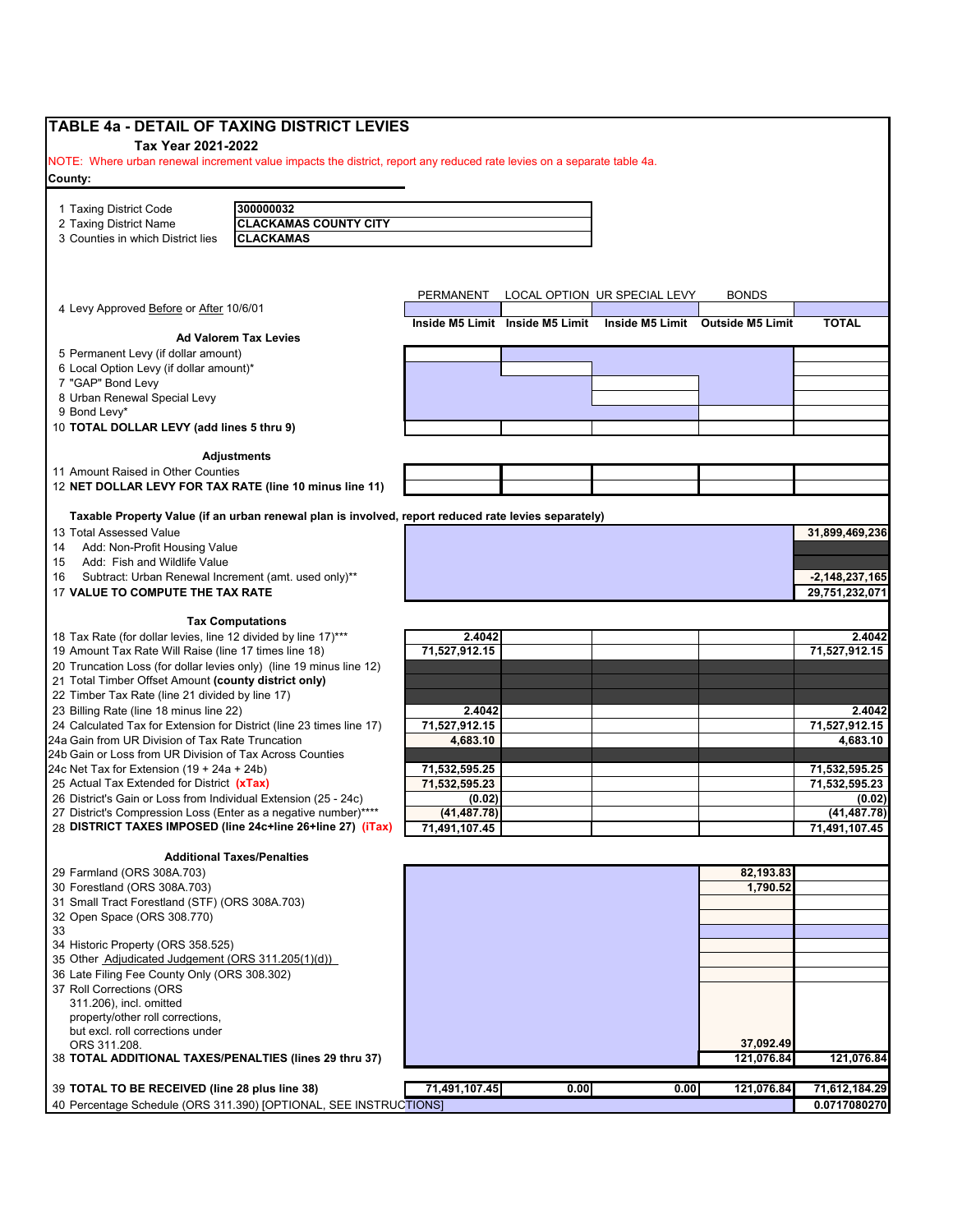| TABLE 4a - DETAIL OF TAXING DISTRICT LEVIES                                                                                                  |                                                                                                      |               |      |                                                                  |                          |                               |
|----------------------------------------------------------------------------------------------------------------------------------------------|------------------------------------------------------------------------------------------------------|---------------|------|------------------------------------------------------------------|--------------------------|-------------------------------|
| Tax Year 2021-2022<br>NOTE: Where urban renewal increment value impacts the district, report any reduced rate levies on a separate table 4a. |                                                                                                      |               |      |                                                                  |                          |                               |
| County:                                                                                                                                      |                                                                                                      |               |      |                                                                  |                          |                               |
|                                                                                                                                              |                                                                                                      |               |      |                                                                  |                          |                               |
| 1 Taxing District Code                                                                                                                       | 30000031                                                                                             |               |      |                                                                  |                          |                               |
| 2 Taxing District Name                                                                                                                       | <b>CLACKAMAS COUNTY RURAL</b>                                                                        |               |      |                                                                  |                          |                               |
| 3 Counties in which District lies                                                                                                            | <b>CLACKAMAS</b>                                                                                     |               |      |                                                                  |                          |                               |
|                                                                                                                                              |                                                                                                      |               |      |                                                                  |                          |                               |
|                                                                                                                                              |                                                                                                      |               |      |                                                                  |                          |                               |
|                                                                                                                                              |                                                                                                      | PERMANENT     |      | LOCAL OPTION UR SPECIAL LEVY                                     | <b>BONDS</b>             |                               |
| 4 Levy Approved Before or After 10/6/01                                                                                                      |                                                                                                      |               |      |                                                                  |                          |                               |
|                                                                                                                                              |                                                                                                      |               |      | Inside M5 Limit Inside M5 Limit Inside M5 Limit Outside M5 Limit |                          | <b>TOTAL</b>                  |
|                                                                                                                                              | <b>Ad Valorem Tax Levies</b>                                                                         |               |      |                                                                  |                          |                               |
| 5 Permanent Levy (if dollar amount)                                                                                                          |                                                                                                      |               |      |                                                                  |                          |                               |
| 6 Local Option Levy (if dollar amount)*                                                                                                      |                                                                                                      |               |      |                                                                  |                          |                               |
| 7 "GAP" Bond Levy<br>8 Urban Renewal Special Levy                                                                                            |                                                                                                      |               |      |                                                                  |                          |                               |
| 9 Bond Levy*                                                                                                                                 |                                                                                                      |               |      |                                                                  |                          |                               |
| 10 TOTAL DOLLAR LEVY (add lines 5 thru 9)                                                                                                    |                                                                                                      |               |      |                                                                  |                          |                               |
|                                                                                                                                              |                                                                                                      |               |      |                                                                  |                          |                               |
|                                                                                                                                              | <b>Adjustments</b>                                                                                   |               |      |                                                                  |                          |                               |
| 11 Amount Raised in Other Counties                                                                                                           |                                                                                                      |               |      |                                                                  |                          |                               |
| 12 NET DOLLAR LEVY FOR TAX RATE (line 10 minus line 11)                                                                                      |                                                                                                      |               |      |                                                                  |                          |                               |
|                                                                                                                                              |                                                                                                      |               |      |                                                                  |                          |                               |
| 13 Total Assessed Value                                                                                                                      | Taxable Property Value (if an urban renewal plan is involved, report reduced rate levies separately) |               |      |                                                                  |                          |                               |
| Add: Non-Profit Housing Value<br>14                                                                                                          |                                                                                                      |               |      |                                                                  |                          | 26,294,443,989<br>4,774,787   |
| Add: Fish and Wildlife Value<br>15                                                                                                           |                                                                                                      |               |      |                                                                  |                          |                               |
| Subtract: Urban Renewal Increment (amt. used only)**<br>16                                                                                   |                                                                                                      |               |      |                                                                  |                          | $-353, 147, 562$              |
| 17 VALUE TO COMPUTE THE TAX RATE                                                                                                             |                                                                                                      |               |      |                                                                  |                          | 25,946,071,214                |
|                                                                                                                                              |                                                                                                      |               |      |                                                                  |                          |                               |
|                                                                                                                                              | <b>Tax Computations</b>                                                                              |               |      |                                                                  |                          |                               |
| 18 Tax Rate (for dollar levies, line 12 divided by line 17)***                                                                               |                                                                                                      | 2.9766        |      |                                                                  |                          | 2.9766                        |
| 19 Amount Tax Rate Will Raise (line 17 times line 18)                                                                                        |                                                                                                      | 77,231,075.58 |      |                                                                  |                          | 77,231,075.58                 |
| 20 Truncation Loss (for dollar levies only) (line 19 minus line 12)                                                                          |                                                                                                      |               |      |                                                                  |                          |                               |
| 21 Total Timber Offset Amount (county district only)                                                                                         |                                                                                                      |               |      |                                                                  |                          |                               |
| 22 Timber Tax Rate (line 21 divided by line 17)<br>23 Billing Rate (line 18 minus line 22)                                                   |                                                                                                      | 2.9766        |      |                                                                  |                          | 2.9766                        |
| 24 Calculated Tax for Extension for District (line 23 times line 17)                                                                         |                                                                                                      | 77,231,075.58 |      |                                                                  |                          | 77,231,075.58                 |
| 24a Gain from UR Division of Tax Rate Truncation                                                                                             |                                                                                                      | 1,478.60      |      |                                                                  |                          | 1,478.60                      |
| 24b Gain or Loss from UR Division of Tax Across Counties                                                                                     |                                                                                                      |               |      |                                                                  |                          |                               |
| 24c Net Tax for Extension (19 + 24a + 24b)                                                                                                   |                                                                                                      | 77,232,554.18 |      |                                                                  |                          | 77,232,554.18                 |
| 25 Actual Tax Extended for District (xTax)                                                                                                   |                                                                                                      | 77,232,554.18 |      |                                                                  |                          | 77,232,554.18                 |
| 26 District's Gain or Loss from Individual Extension (25 - 24c)                                                                              |                                                                                                      |               |      |                                                                  |                          |                               |
| 27 District's Compression Loss (Enter as a negative number)****                                                                              |                                                                                                      | (281.81)      |      |                                                                  |                          | (281.81)                      |
|                                                                                                                                              | 28 DISTRICT TAXES IMPOSED (line 24c+line 26+line 27) (iTax)                                          | 77,232,272.37 |      |                                                                  |                          | 77,232,272.37                 |
|                                                                                                                                              | <b>Additional Taxes/Penalties</b>                                                                    |               |      |                                                                  |                          |                               |
| 29 Farmland (ORS 308A.703)                                                                                                                   |                                                                                                      |               |      |                                                                  | 105,114.51               |                               |
| 30 Forestland (ORS 308A.703)                                                                                                                 |                                                                                                      |               |      |                                                                  | 18,269.21                |                               |
| 31 Small Tract Forestland (STF) (ORS 308A.703)                                                                                               |                                                                                                      |               |      |                                                                  | 4,521.00                 |                               |
| 32 Open Space (ORS 308.770)                                                                                                                  |                                                                                                      |               |      |                                                                  | 513.71                   |                               |
|                                                                                                                                              |                                                                                                      |               |      |                                                                  |                          |                               |
| 34 Historic Property (ORS 358.525)                                                                                                           |                                                                                                      |               |      |                                                                  |                          |                               |
| 35 Other Adjudicated Judgement (ORS 311.205(1)(d))<br>36 Late Filing Fee County Only (ORS 308.302)                                           |                                                                                                      |               |      |                                                                  | 2,209.14<br>1,040,218.84 |                               |
| 37 Roll Corrections (ORS                                                                                                                     |                                                                                                      |               |      |                                                                  |                          |                               |
| 311.206), incl. omitted                                                                                                                      |                                                                                                      |               |      |                                                                  |                          |                               |
| property/other roll corrections,                                                                                                             |                                                                                                      |               |      |                                                                  |                          |                               |
| but excl. roll corrections under                                                                                                             |                                                                                                      |               |      |                                                                  |                          |                               |
| ORS 311.208.                                                                                                                                 |                                                                                                      |               |      |                                                                  | 57,816.50                |                               |
| 38 TOTAL ADDITIONAL TAXES/PENALTIES (lines 29 thru 37)                                                                                       |                                                                                                      |               |      |                                                                  | 1,228,662.91             | 1,228,662.91                  |
|                                                                                                                                              |                                                                                                      |               |      |                                                                  |                          |                               |
| 39 TOTAL TO BE RECEIVED (line 28 plus line 38)                                                                                               |                                                                                                      | 77,232,272.37 | 0.00 | 0.00                                                             | 1,228,662.91             | 78,460,935.28<br>0.0785659441 |
|                                                                                                                                              | 40 Percentage Schedule (ORS 311.390) [OPTIONAL, SEE INSTRUCTIONS]                                    |               |      |                                                                  |                          |                               |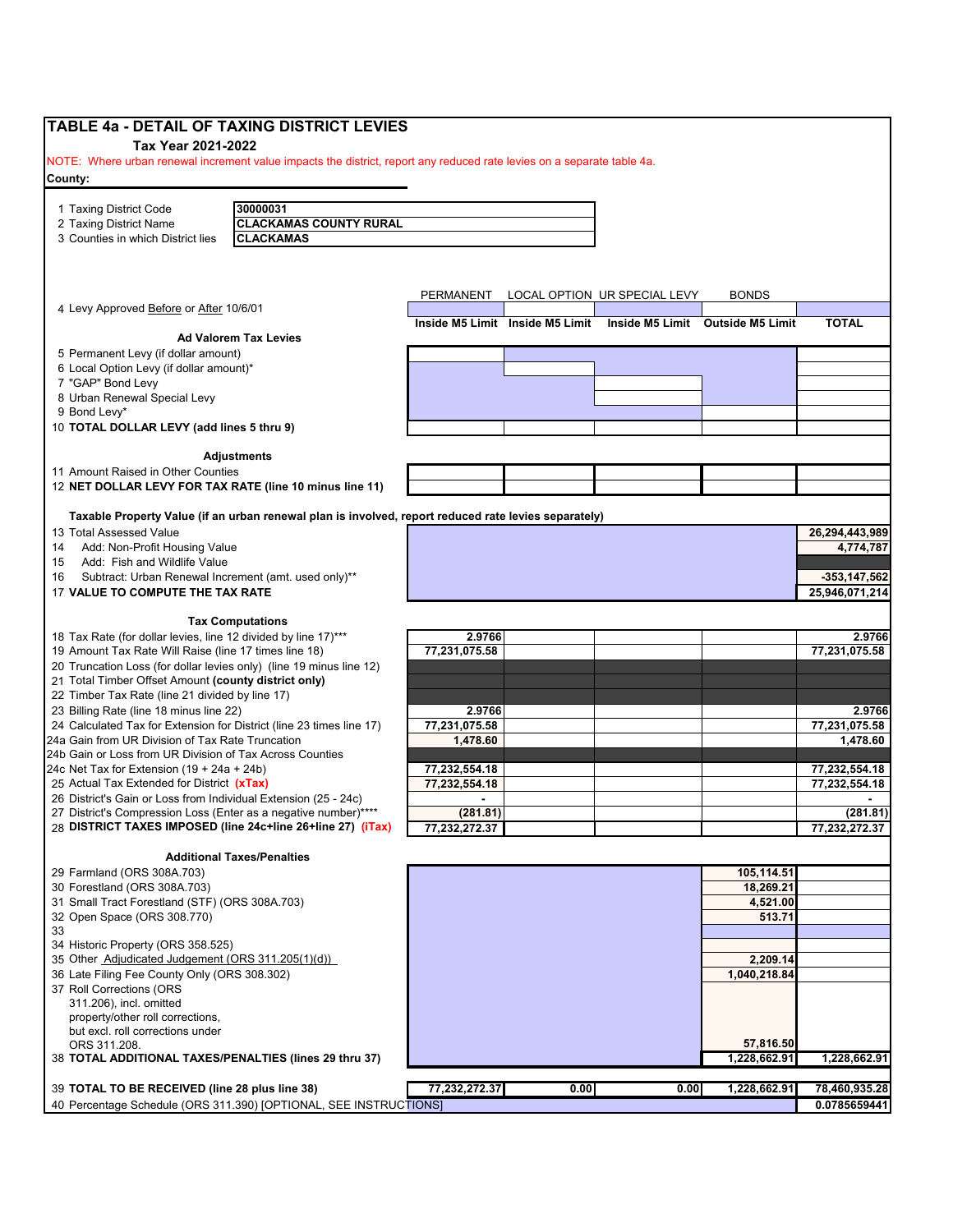| <b>TABLE 4a - DETAIL OF TAXING DISTRICT LEVIES</b><br>Tax Year 2021-2022                                                       |                                                                                                      |           |                                 |                              |                                  |                |
|--------------------------------------------------------------------------------------------------------------------------------|------------------------------------------------------------------------------------------------------|-----------|---------------------------------|------------------------------|----------------------------------|----------------|
| NOTE: Where urban renewal increment value impacts the district, report any reduced rate levies on a separate table 4a.         |                                                                                                      |           |                                 |                              |                                  |                |
| County:                                                                                                                        |                                                                                                      |           |                                 |                              |                                  |                |
| 1 Taxing District Code                                                                                                         | 30000034                                                                                             |           |                                 |                              |                                  |                |
| 2 Taxing District Name                                                                                                         | <b>COUNTY EMERGENCY RADIO BOND AFTER</b>                                                             |           |                                 |                              |                                  |                |
| 3 Counties in which District lies                                                                                              | <b>CLACKAMAS</b>                                                                                     |           |                                 |                              |                                  |                |
|                                                                                                                                |                                                                                                      |           |                                 |                              |                                  |                |
|                                                                                                                                |                                                                                                      | PERMANENT |                                 | LOCAL OPTION UR SPECIAL LEVY | <b>BONDS</b>                     |                |
| 4 Levy Approved Before or After 10/6/01                                                                                        |                                                                                                      |           | Inside M5 Limit Inside M5 Limit |                              | Inside M5 Limit Outside M5 Limit | <b>TOTAL</b>   |
|                                                                                                                                | <b>Ad Valorem Tax Levies</b>                                                                         |           |                                 |                              |                                  |                |
| 5 Permanent Levy (if dollar amount)                                                                                            |                                                                                                      |           |                                 |                              |                                  |                |
| 6 Local Option Levy (if dollar amount)*                                                                                        |                                                                                                      |           |                                 |                              |                                  |                |
| 7 "GAP" Bond Levy                                                                                                              |                                                                                                      |           |                                 |                              |                                  |                |
| 8 Urban Renewal Special Levy                                                                                                   |                                                                                                      |           |                                 |                              |                                  |                |
| 9 Bond Levy*                                                                                                                   |                                                                                                      |           |                                 |                              | 5,562,566                        |                |
| 10 TOTAL DOLLAR LEVY (add lines 5 thru 9)                                                                                      |                                                                                                      |           |                                 |                              | 5,562,566                        |                |
|                                                                                                                                | <b>Adjustments</b>                                                                                   |           |                                 |                              |                                  |                |
| 11 Amount Raised in Other Counties<br>12 NET DOLLAR LEVY FOR TAX RATE (line 10 minus line 11)                                  |                                                                                                      |           |                                 |                              | 5,562,566<br>5,562,566           |                |
|                                                                                                                                | Taxable Property Value (if an urban renewal plan is involved, report reduced rate levies separately) |           |                                 |                              |                                  |                |
| 13 Total Assessed Value                                                                                                        |                                                                                                      |           |                                 |                              |                                  | 58,193,913,225 |
| 14<br>Add: Non-Profit Housing Value                                                                                            |                                                                                                      |           |                                 |                              |                                  | 4,774,787      |
| Add: Fish and Wildlife Value<br>15                                                                                             |                                                                                                      |           |                                 |                              |                                  |                |
| Subtract: Urban Renewal Increment (amt. used only)**<br>16                                                                     |                                                                                                      |           |                                 |                              |                                  | -782,666,925   |
| 17 VALUE TO COMPUTE THE TAX RATE                                                                                               |                                                                                                      |           |                                 |                              |                                  | 57,416,021,087 |
|                                                                                                                                | <b>Tax Computations</b>                                                                              |           |                                 |                              |                                  |                |
| 18 Tax Rate (for dollar levies, line 12 divided by line 17)***                                                                 |                                                                                                      |           |                                 |                              | 0.0968                           | 0.0968         |
| 19 Amount Tax Rate Will Raise (line 17 times line 18)                                                                          |                                                                                                      |           |                                 |                              | 5,557,870.84                     | 5,557,870.84   |
| 20 Truncation Loss (for dollar levies only) (line 19 minus line 12)                                                            |                                                                                                      |           |                                 |                              | (4,695.16)                       | (4,695.16)     |
| 21 Total Timber Offset Amount (county district only)                                                                           |                                                                                                      |           |                                 |                              |                                  |                |
| 22 Timber Tax Rate (line 21 divided by line 17)                                                                                |                                                                                                      |           |                                 |                              |                                  |                |
| 23 Billing Rate (line 18 minus line 22)                                                                                        |                                                                                                      |           |                                 |                              | 0.0968                           | 0.0968         |
| 24 Calculated Tax for Extension for District (line 23 times line 17)                                                           |                                                                                                      |           |                                 |                              | 5,557,870.84                     | 5,557,870.84   |
| 24a Gain from UR Division of Tax Rate Truncation                                                                               |                                                                                                      |           |                                 |                              | 621.15                           | 621.15         |
| 24b Gain or Loss from UR Division of Tax Across Counties                                                                       |                                                                                                      |           |                                 |                              |                                  |                |
| 24c Net Tax for Extension $(19 + 24a + 24b)$                                                                                   |                                                                                                      |           |                                 |                              | 5,558,491.99                     | 5,558,491.99   |
| 25 Actual Tax Extended for District (xTax)                                                                                     |                                                                                                      |           |                                 |                              | 5,558,492.00                     | 5,558,492.00   |
| 26 District's Gain or Loss from Individual Extension (25 - 24c)                                                                |                                                                                                      |           |                                 |                              | 0.01                             | 0.01           |
| 27 District's Compression Loss (Enter as a negative number)****<br>28 DISTRICT TAXES IMPOSED (line 24c+line 26+line 27) (iTax) |                                                                                                      |           |                                 |                              |                                  |                |
|                                                                                                                                |                                                                                                      |           |                                 |                              | 5,558,492.00                     | 5,558,492.00   |
|                                                                                                                                | <b>Additional Taxes/Penalties</b>                                                                    |           |                                 |                              |                                  |                |
| 29 Farmland (ORS 308A.703)                                                                                                     |                                                                                                      |           |                                 |                              | 6,727.71                         |                |
| 30 Forestland (ORS 308A.703)<br>31 Small Tract Forestland (STF) (ORS 308A.703)                                                 |                                                                                                      |           |                                 |                              | 666.20<br>147.03                 |                |
|                                                                                                                                |                                                                                                      |           |                                 |                              | 16.71                            |                |
| 32 Open Space (ORS 308.770)<br>33                                                                                              |                                                                                                      |           |                                 |                              |                                  |                |
| 34 Historic Property (ORS 358.525)                                                                                             |                                                                                                      |           |                                 |                              |                                  |                |
| 35 Other Adjudicated Judgement (ORS 311.205(1)(d))                                                                             |                                                                                                      |           |                                 |                              | 71.84                            |                |
| 36 Late Filing Fee County Only (ORS 308.302)                                                                                   |                                                                                                      |           |                                 |                              |                                  |                |
| 37 Roll Corrections (ORS                                                                                                       |                                                                                                      |           |                                 |                              |                                  |                |
| 311.206), incl. omitted                                                                                                        |                                                                                                      |           |                                 |                              |                                  |                |
| property/other roll corrections,                                                                                               |                                                                                                      |           |                                 |                              |                                  |                |
| but excl. roll corrections under                                                                                               |                                                                                                      |           |                                 |                              |                                  |                |
| ORS 311.208.                                                                                                                   |                                                                                                      |           |                                 |                              | 3,373.67                         |                |
| 38 TOTAL ADDITIONAL TAXES/PENALTIES (lines 29 thru 37)                                                                         |                                                                                                      |           |                                 |                              | 11,003.16                        | 11,003.16      |
| 39 TOTAL TO BE RECEIVED (line 28 plus line 38)                                                                                 |                                                                                                      | 0.00      | 0.00                            | 0.00                         | 5,569,495.16                     | 5,569,495.16   |
| 40 Percentage Schedule (ORS 311.390) [OPTIONAL, SEE INSTRUCTIONS]                                                              |                                                                                                      |           |                                 |                              |                                  | 0.0055769491   |
|                                                                                                                                |                                                                                                      |           |                                 |                              |                                  |                |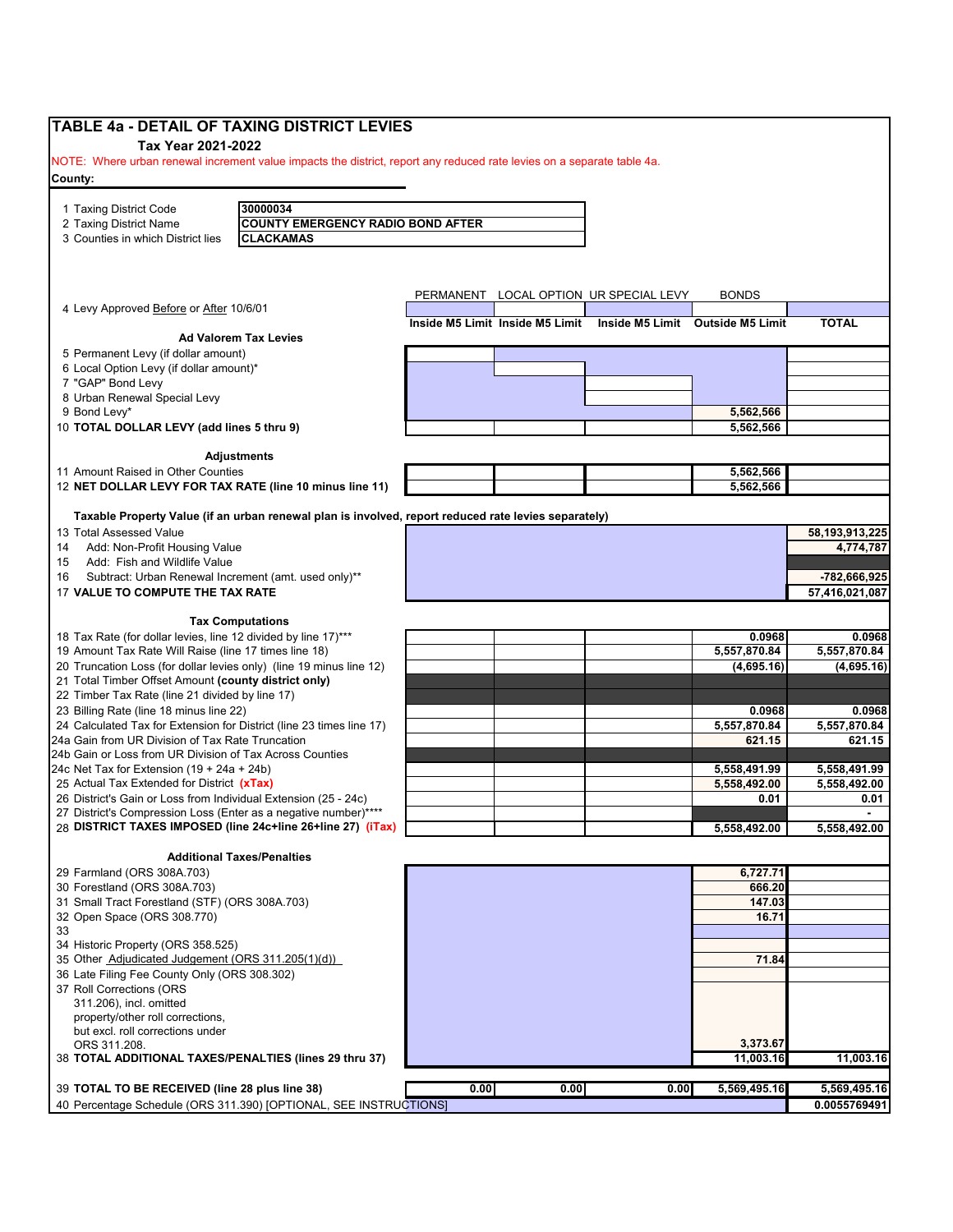| Tax Year 2021-2022<br>NOTE: Where urban renewal increment value impacts the district, report any reduced rate levies on a separate table 4a.<br>30009212<br><b>COUNTY ENHANCED LAW</b><br>2 Taxing District Name<br>3 Counties in which District lies<br><b>CLACKAMAS</b><br>PERMANENT LOCAL OPTION UR SPECIAL LEVY<br><b>BONDS</b><br><b>TOTAL</b><br>Inside M5 Limit Inside M5 Limit<br>Inside M5 Limit Outside M5 Limit<br><b>Ad Valorem Tax Levies</b><br>5 Permanent Levy (if dollar amount)<br>6 Local Option Levy (if dollar amount)*<br>7 "GAP" Bond Levy<br>8 Urban Renewal Special Levy<br><b>Adjustments</b><br>11 Amount Raised in Other Counties<br>12 NET DOLLAR LEVY FOR TAX RATE (line 10 minus line 11)<br>Taxable Property Value (if an urban renewal plan is involved, report reduced rate levies separately)<br>11,529,096,846<br>Add: Fish and Wildlife Value<br>Subtract: Urban Renewal Increment (amt. used only)**<br>$-311,490,675$<br>17 VALUE TO COMPUTE THE TAX RATE<br>11,217,606,171<br><b>Tax Computations</b><br>0.7198<br>0.7198<br>8,074,432.92<br>19 Amount Tax Rate Will Raise (line 17 times line 18)<br>8,074,432.92<br>20 Truncation Loss (for dollar levies only) (line 19 minus line 12)<br>21 Total Timber Offset Amount (county district only)<br>22 Timber Tax Rate (line 21 divided by line 17)<br>23 Billing Rate (line 18 minus line 22)<br>0.7198<br>0.7198<br>24 Calculated Tax for Extension for District (line 23 times line 17)<br>8,074,432.92<br>8,074,432.92<br>546.51<br>546.51<br>8,074,979.43<br>8,074,979.43<br>8,074,979.43<br>8,074,979.43<br>$\overline{a}$<br>$\blacksquare$<br>(64.17)<br>27 District's Compression Loss (Enter as a negative number)****<br>(64.17)<br>28 DISTRICT TAXES IMPOSED (line 24c+line 26+line 27) (iTax)<br>8,074,915.26<br>8,074,915.26<br>34 Historic Property (ORS 358.525)<br>35 Other Adjudicated Judgement (ORS 311.205(1)(d))<br>534.21<br>36 Late Filing Fee County Only (ORS 308.302)<br>3,684.00<br>38 TOTAL ADDITIONAL TAXES/PENALTIES (lines 29 thru 37)<br>4,218.21<br>4,218.21<br>8,074,915.26<br>39 TOTAL TO BE RECEIVED (line 28 plus line 38)<br>0.00<br>0.00<br>4,218.21<br>8,079,133.47<br>40 Percentage Schedule (ORS 311.390) [OPTIONAL, SEE INSTRUCTIONS] | TABLE 4a - DETAIL OF TAXING DISTRICT LEVIES                     |  |  |              |
|----------------------------------------------------------------------------------------------------------------------------------------------------------------------------------------------------------------------------------------------------------------------------------------------------------------------------------------------------------------------------------------------------------------------------------------------------------------------------------------------------------------------------------------------------------------------------------------------------------------------------------------------------------------------------------------------------------------------------------------------------------------------------------------------------------------------------------------------------------------------------------------------------------------------------------------------------------------------------------------------------------------------------------------------------------------------------------------------------------------------------------------------------------------------------------------------------------------------------------------------------------------------------------------------------------------------------------------------------------------------------------------------------------------------------------------------------------------------------------------------------------------------------------------------------------------------------------------------------------------------------------------------------------------------------------------------------------------------------------------------------------------------------------------------------------------------------------------------------------------------------------------------------------------------------------------------------------------------------------------------------------------------------------------------------------------------------------------------------------------------------------------------------------------------------------------------------------------------------------------------------------------------------|-----------------------------------------------------------------|--|--|--------------|
|                                                                                                                                                                                                                                                                                                                                                                                                                                                                                                                                                                                                                                                                                                                                                                                                                                                                                                                                                                                                                                                                                                                                                                                                                                                                                                                                                                                                                                                                                                                                                                                                                                                                                                                                                                                                                                                                                                                                                                                                                                                                                                                                                                                                                                                                            |                                                                 |  |  |              |
|                                                                                                                                                                                                                                                                                                                                                                                                                                                                                                                                                                                                                                                                                                                                                                                                                                                                                                                                                                                                                                                                                                                                                                                                                                                                                                                                                                                                                                                                                                                                                                                                                                                                                                                                                                                                                                                                                                                                                                                                                                                                                                                                                                                                                                                                            |                                                                 |  |  |              |
|                                                                                                                                                                                                                                                                                                                                                                                                                                                                                                                                                                                                                                                                                                                                                                                                                                                                                                                                                                                                                                                                                                                                                                                                                                                                                                                                                                                                                                                                                                                                                                                                                                                                                                                                                                                                                                                                                                                                                                                                                                                                                                                                                                                                                                                                            | County:                                                         |  |  |              |
|                                                                                                                                                                                                                                                                                                                                                                                                                                                                                                                                                                                                                                                                                                                                                                                                                                                                                                                                                                                                                                                                                                                                                                                                                                                                                                                                                                                                                                                                                                                                                                                                                                                                                                                                                                                                                                                                                                                                                                                                                                                                                                                                                                                                                                                                            |                                                                 |  |  |              |
|                                                                                                                                                                                                                                                                                                                                                                                                                                                                                                                                                                                                                                                                                                                                                                                                                                                                                                                                                                                                                                                                                                                                                                                                                                                                                                                                                                                                                                                                                                                                                                                                                                                                                                                                                                                                                                                                                                                                                                                                                                                                                                                                                                                                                                                                            | 1 Taxing District Code                                          |  |  |              |
|                                                                                                                                                                                                                                                                                                                                                                                                                                                                                                                                                                                                                                                                                                                                                                                                                                                                                                                                                                                                                                                                                                                                                                                                                                                                                                                                                                                                                                                                                                                                                                                                                                                                                                                                                                                                                                                                                                                                                                                                                                                                                                                                                                                                                                                                            |                                                                 |  |  |              |
|                                                                                                                                                                                                                                                                                                                                                                                                                                                                                                                                                                                                                                                                                                                                                                                                                                                                                                                                                                                                                                                                                                                                                                                                                                                                                                                                                                                                                                                                                                                                                                                                                                                                                                                                                                                                                                                                                                                                                                                                                                                                                                                                                                                                                                                                            |                                                                 |  |  |              |
|                                                                                                                                                                                                                                                                                                                                                                                                                                                                                                                                                                                                                                                                                                                                                                                                                                                                                                                                                                                                                                                                                                                                                                                                                                                                                                                                                                                                                                                                                                                                                                                                                                                                                                                                                                                                                                                                                                                                                                                                                                                                                                                                                                                                                                                                            |                                                                 |  |  |              |
|                                                                                                                                                                                                                                                                                                                                                                                                                                                                                                                                                                                                                                                                                                                                                                                                                                                                                                                                                                                                                                                                                                                                                                                                                                                                                                                                                                                                                                                                                                                                                                                                                                                                                                                                                                                                                                                                                                                                                                                                                                                                                                                                                                                                                                                                            |                                                                 |  |  |              |
|                                                                                                                                                                                                                                                                                                                                                                                                                                                                                                                                                                                                                                                                                                                                                                                                                                                                                                                                                                                                                                                                                                                                                                                                                                                                                                                                                                                                                                                                                                                                                                                                                                                                                                                                                                                                                                                                                                                                                                                                                                                                                                                                                                                                                                                                            | 4 Levy Approved Before or After 10/6/01                         |  |  |              |
|                                                                                                                                                                                                                                                                                                                                                                                                                                                                                                                                                                                                                                                                                                                                                                                                                                                                                                                                                                                                                                                                                                                                                                                                                                                                                                                                                                                                                                                                                                                                                                                                                                                                                                                                                                                                                                                                                                                                                                                                                                                                                                                                                                                                                                                                            |                                                                 |  |  |              |
|                                                                                                                                                                                                                                                                                                                                                                                                                                                                                                                                                                                                                                                                                                                                                                                                                                                                                                                                                                                                                                                                                                                                                                                                                                                                                                                                                                                                                                                                                                                                                                                                                                                                                                                                                                                                                                                                                                                                                                                                                                                                                                                                                                                                                                                                            |                                                                 |  |  |              |
|                                                                                                                                                                                                                                                                                                                                                                                                                                                                                                                                                                                                                                                                                                                                                                                                                                                                                                                                                                                                                                                                                                                                                                                                                                                                                                                                                                                                                                                                                                                                                                                                                                                                                                                                                                                                                                                                                                                                                                                                                                                                                                                                                                                                                                                                            |                                                                 |  |  |              |
|                                                                                                                                                                                                                                                                                                                                                                                                                                                                                                                                                                                                                                                                                                                                                                                                                                                                                                                                                                                                                                                                                                                                                                                                                                                                                                                                                                                                                                                                                                                                                                                                                                                                                                                                                                                                                                                                                                                                                                                                                                                                                                                                                                                                                                                                            |                                                                 |  |  |              |
|                                                                                                                                                                                                                                                                                                                                                                                                                                                                                                                                                                                                                                                                                                                                                                                                                                                                                                                                                                                                                                                                                                                                                                                                                                                                                                                                                                                                                                                                                                                                                                                                                                                                                                                                                                                                                                                                                                                                                                                                                                                                                                                                                                                                                                                                            |                                                                 |  |  |              |
|                                                                                                                                                                                                                                                                                                                                                                                                                                                                                                                                                                                                                                                                                                                                                                                                                                                                                                                                                                                                                                                                                                                                                                                                                                                                                                                                                                                                                                                                                                                                                                                                                                                                                                                                                                                                                                                                                                                                                                                                                                                                                                                                                                                                                                                                            | 9 Bond Levy*                                                    |  |  |              |
|                                                                                                                                                                                                                                                                                                                                                                                                                                                                                                                                                                                                                                                                                                                                                                                                                                                                                                                                                                                                                                                                                                                                                                                                                                                                                                                                                                                                                                                                                                                                                                                                                                                                                                                                                                                                                                                                                                                                                                                                                                                                                                                                                                                                                                                                            | 10 TOTAL DOLLAR LEVY (add lines 5 thru 9)                       |  |  |              |
|                                                                                                                                                                                                                                                                                                                                                                                                                                                                                                                                                                                                                                                                                                                                                                                                                                                                                                                                                                                                                                                                                                                                                                                                                                                                                                                                                                                                                                                                                                                                                                                                                                                                                                                                                                                                                                                                                                                                                                                                                                                                                                                                                                                                                                                                            |                                                                 |  |  |              |
|                                                                                                                                                                                                                                                                                                                                                                                                                                                                                                                                                                                                                                                                                                                                                                                                                                                                                                                                                                                                                                                                                                                                                                                                                                                                                                                                                                                                                                                                                                                                                                                                                                                                                                                                                                                                                                                                                                                                                                                                                                                                                                                                                                                                                                                                            |                                                                 |  |  |              |
|                                                                                                                                                                                                                                                                                                                                                                                                                                                                                                                                                                                                                                                                                                                                                                                                                                                                                                                                                                                                                                                                                                                                                                                                                                                                                                                                                                                                                                                                                                                                                                                                                                                                                                                                                                                                                                                                                                                                                                                                                                                                                                                                                                                                                                                                            |                                                                 |  |  |              |
|                                                                                                                                                                                                                                                                                                                                                                                                                                                                                                                                                                                                                                                                                                                                                                                                                                                                                                                                                                                                                                                                                                                                                                                                                                                                                                                                                                                                                                                                                                                                                                                                                                                                                                                                                                                                                                                                                                                                                                                                                                                                                                                                                                                                                                                                            |                                                                 |  |  |              |
|                                                                                                                                                                                                                                                                                                                                                                                                                                                                                                                                                                                                                                                                                                                                                                                                                                                                                                                                                                                                                                                                                                                                                                                                                                                                                                                                                                                                                                                                                                                                                                                                                                                                                                                                                                                                                                                                                                                                                                                                                                                                                                                                                                                                                                                                            |                                                                 |  |  |              |
|                                                                                                                                                                                                                                                                                                                                                                                                                                                                                                                                                                                                                                                                                                                                                                                                                                                                                                                                                                                                                                                                                                                                                                                                                                                                                                                                                                                                                                                                                                                                                                                                                                                                                                                                                                                                                                                                                                                                                                                                                                                                                                                                                                                                                                                                            | 13 Total Assessed Value                                         |  |  |              |
|                                                                                                                                                                                                                                                                                                                                                                                                                                                                                                                                                                                                                                                                                                                                                                                                                                                                                                                                                                                                                                                                                                                                                                                                                                                                                                                                                                                                                                                                                                                                                                                                                                                                                                                                                                                                                                                                                                                                                                                                                                                                                                                                                                                                                                                                            | Add: Non-Profit Housing Value                                   |  |  |              |
|                                                                                                                                                                                                                                                                                                                                                                                                                                                                                                                                                                                                                                                                                                                                                                                                                                                                                                                                                                                                                                                                                                                                                                                                                                                                                                                                                                                                                                                                                                                                                                                                                                                                                                                                                                                                                                                                                                                                                                                                                                                                                                                                                                                                                                                                            |                                                                 |  |  |              |
|                                                                                                                                                                                                                                                                                                                                                                                                                                                                                                                                                                                                                                                                                                                                                                                                                                                                                                                                                                                                                                                                                                                                                                                                                                                                                                                                                                                                                                                                                                                                                                                                                                                                                                                                                                                                                                                                                                                                                                                                                                                                                                                                                                                                                                                                            |                                                                 |  |  |              |
|                                                                                                                                                                                                                                                                                                                                                                                                                                                                                                                                                                                                                                                                                                                                                                                                                                                                                                                                                                                                                                                                                                                                                                                                                                                                                                                                                                                                                                                                                                                                                                                                                                                                                                                                                                                                                                                                                                                                                                                                                                                                                                                                                                                                                                                                            |                                                                 |  |  |              |
|                                                                                                                                                                                                                                                                                                                                                                                                                                                                                                                                                                                                                                                                                                                                                                                                                                                                                                                                                                                                                                                                                                                                                                                                                                                                                                                                                                                                                                                                                                                                                                                                                                                                                                                                                                                                                                                                                                                                                                                                                                                                                                                                                                                                                                                                            |                                                                 |  |  |              |
|                                                                                                                                                                                                                                                                                                                                                                                                                                                                                                                                                                                                                                                                                                                                                                                                                                                                                                                                                                                                                                                                                                                                                                                                                                                                                                                                                                                                                                                                                                                                                                                                                                                                                                                                                                                                                                                                                                                                                                                                                                                                                                                                                                                                                                                                            | 18 Tax Rate (for dollar levies, line 12 divided by line 17)***  |  |  |              |
|                                                                                                                                                                                                                                                                                                                                                                                                                                                                                                                                                                                                                                                                                                                                                                                                                                                                                                                                                                                                                                                                                                                                                                                                                                                                                                                                                                                                                                                                                                                                                                                                                                                                                                                                                                                                                                                                                                                                                                                                                                                                                                                                                                                                                                                                            |                                                                 |  |  |              |
|                                                                                                                                                                                                                                                                                                                                                                                                                                                                                                                                                                                                                                                                                                                                                                                                                                                                                                                                                                                                                                                                                                                                                                                                                                                                                                                                                                                                                                                                                                                                                                                                                                                                                                                                                                                                                                                                                                                                                                                                                                                                                                                                                                                                                                                                            |                                                                 |  |  |              |
|                                                                                                                                                                                                                                                                                                                                                                                                                                                                                                                                                                                                                                                                                                                                                                                                                                                                                                                                                                                                                                                                                                                                                                                                                                                                                                                                                                                                                                                                                                                                                                                                                                                                                                                                                                                                                                                                                                                                                                                                                                                                                                                                                                                                                                                                            |                                                                 |  |  |              |
|                                                                                                                                                                                                                                                                                                                                                                                                                                                                                                                                                                                                                                                                                                                                                                                                                                                                                                                                                                                                                                                                                                                                                                                                                                                                                                                                                                                                                                                                                                                                                                                                                                                                                                                                                                                                                                                                                                                                                                                                                                                                                                                                                                                                                                                                            |                                                                 |  |  |              |
|                                                                                                                                                                                                                                                                                                                                                                                                                                                                                                                                                                                                                                                                                                                                                                                                                                                                                                                                                                                                                                                                                                                                                                                                                                                                                                                                                                                                                                                                                                                                                                                                                                                                                                                                                                                                                                                                                                                                                                                                                                                                                                                                                                                                                                                                            |                                                                 |  |  |              |
|                                                                                                                                                                                                                                                                                                                                                                                                                                                                                                                                                                                                                                                                                                                                                                                                                                                                                                                                                                                                                                                                                                                                                                                                                                                                                                                                                                                                                                                                                                                                                                                                                                                                                                                                                                                                                                                                                                                                                                                                                                                                                                                                                                                                                                                                            | 24a Gain from UR Division of Tax Rate Truncation                |  |  |              |
|                                                                                                                                                                                                                                                                                                                                                                                                                                                                                                                                                                                                                                                                                                                                                                                                                                                                                                                                                                                                                                                                                                                                                                                                                                                                                                                                                                                                                                                                                                                                                                                                                                                                                                                                                                                                                                                                                                                                                                                                                                                                                                                                                                                                                                                                            | 24b Gain or Loss from UR Division of Tax Across Counties        |  |  |              |
|                                                                                                                                                                                                                                                                                                                                                                                                                                                                                                                                                                                                                                                                                                                                                                                                                                                                                                                                                                                                                                                                                                                                                                                                                                                                                                                                                                                                                                                                                                                                                                                                                                                                                                                                                                                                                                                                                                                                                                                                                                                                                                                                                                                                                                                                            | 24c Net Tax for Extension $(19 + 24a + 24b)$                    |  |  |              |
|                                                                                                                                                                                                                                                                                                                                                                                                                                                                                                                                                                                                                                                                                                                                                                                                                                                                                                                                                                                                                                                                                                                                                                                                                                                                                                                                                                                                                                                                                                                                                                                                                                                                                                                                                                                                                                                                                                                                                                                                                                                                                                                                                                                                                                                                            | 25 Actual Tax Extended for District (xTax)                      |  |  |              |
|                                                                                                                                                                                                                                                                                                                                                                                                                                                                                                                                                                                                                                                                                                                                                                                                                                                                                                                                                                                                                                                                                                                                                                                                                                                                                                                                                                                                                                                                                                                                                                                                                                                                                                                                                                                                                                                                                                                                                                                                                                                                                                                                                                                                                                                                            | 26 District's Gain or Loss from Individual Extension (25 - 24c) |  |  |              |
|                                                                                                                                                                                                                                                                                                                                                                                                                                                                                                                                                                                                                                                                                                                                                                                                                                                                                                                                                                                                                                                                                                                                                                                                                                                                                                                                                                                                                                                                                                                                                                                                                                                                                                                                                                                                                                                                                                                                                                                                                                                                                                                                                                                                                                                                            |                                                                 |  |  |              |
|                                                                                                                                                                                                                                                                                                                                                                                                                                                                                                                                                                                                                                                                                                                                                                                                                                                                                                                                                                                                                                                                                                                                                                                                                                                                                                                                                                                                                                                                                                                                                                                                                                                                                                                                                                                                                                                                                                                                                                                                                                                                                                                                                                                                                                                                            |                                                                 |  |  |              |
|                                                                                                                                                                                                                                                                                                                                                                                                                                                                                                                                                                                                                                                                                                                                                                                                                                                                                                                                                                                                                                                                                                                                                                                                                                                                                                                                                                                                                                                                                                                                                                                                                                                                                                                                                                                                                                                                                                                                                                                                                                                                                                                                                                                                                                                                            | <b>Additional Taxes/Penalties</b>                               |  |  |              |
|                                                                                                                                                                                                                                                                                                                                                                                                                                                                                                                                                                                                                                                                                                                                                                                                                                                                                                                                                                                                                                                                                                                                                                                                                                                                                                                                                                                                                                                                                                                                                                                                                                                                                                                                                                                                                                                                                                                                                                                                                                                                                                                                                                                                                                                                            | 29 Farmland (ORS 308A.703)                                      |  |  |              |
|                                                                                                                                                                                                                                                                                                                                                                                                                                                                                                                                                                                                                                                                                                                                                                                                                                                                                                                                                                                                                                                                                                                                                                                                                                                                                                                                                                                                                                                                                                                                                                                                                                                                                                                                                                                                                                                                                                                                                                                                                                                                                                                                                                                                                                                                            | 30 Forestland (ORS 308A.703)                                    |  |  |              |
|                                                                                                                                                                                                                                                                                                                                                                                                                                                                                                                                                                                                                                                                                                                                                                                                                                                                                                                                                                                                                                                                                                                                                                                                                                                                                                                                                                                                                                                                                                                                                                                                                                                                                                                                                                                                                                                                                                                                                                                                                                                                                                                                                                                                                                                                            | 31 Small Tract Forestland (STF) (ORS 308A.703)                  |  |  |              |
|                                                                                                                                                                                                                                                                                                                                                                                                                                                                                                                                                                                                                                                                                                                                                                                                                                                                                                                                                                                                                                                                                                                                                                                                                                                                                                                                                                                                                                                                                                                                                                                                                                                                                                                                                                                                                                                                                                                                                                                                                                                                                                                                                                                                                                                                            | 32 Open Space (ORS 308.770)                                     |  |  |              |
|                                                                                                                                                                                                                                                                                                                                                                                                                                                                                                                                                                                                                                                                                                                                                                                                                                                                                                                                                                                                                                                                                                                                                                                                                                                                                                                                                                                                                                                                                                                                                                                                                                                                                                                                                                                                                                                                                                                                                                                                                                                                                                                                                                                                                                                                            |                                                                 |  |  |              |
|                                                                                                                                                                                                                                                                                                                                                                                                                                                                                                                                                                                                                                                                                                                                                                                                                                                                                                                                                                                                                                                                                                                                                                                                                                                                                                                                                                                                                                                                                                                                                                                                                                                                                                                                                                                                                                                                                                                                                                                                                                                                                                                                                                                                                                                                            |                                                                 |  |  |              |
|                                                                                                                                                                                                                                                                                                                                                                                                                                                                                                                                                                                                                                                                                                                                                                                                                                                                                                                                                                                                                                                                                                                                                                                                                                                                                                                                                                                                                                                                                                                                                                                                                                                                                                                                                                                                                                                                                                                                                                                                                                                                                                                                                                                                                                                                            |                                                                 |  |  |              |
|                                                                                                                                                                                                                                                                                                                                                                                                                                                                                                                                                                                                                                                                                                                                                                                                                                                                                                                                                                                                                                                                                                                                                                                                                                                                                                                                                                                                                                                                                                                                                                                                                                                                                                                                                                                                                                                                                                                                                                                                                                                                                                                                                                                                                                                                            | 37 Roll Corrections (ORS                                        |  |  |              |
|                                                                                                                                                                                                                                                                                                                                                                                                                                                                                                                                                                                                                                                                                                                                                                                                                                                                                                                                                                                                                                                                                                                                                                                                                                                                                                                                                                                                                                                                                                                                                                                                                                                                                                                                                                                                                                                                                                                                                                                                                                                                                                                                                                                                                                                                            | 311.206), incl. omitted                                         |  |  |              |
|                                                                                                                                                                                                                                                                                                                                                                                                                                                                                                                                                                                                                                                                                                                                                                                                                                                                                                                                                                                                                                                                                                                                                                                                                                                                                                                                                                                                                                                                                                                                                                                                                                                                                                                                                                                                                                                                                                                                                                                                                                                                                                                                                                                                                                                                            | property/other roll corrections,                                |  |  |              |
|                                                                                                                                                                                                                                                                                                                                                                                                                                                                                                                                                                                                                                                                                                                                                                                                                                                                                                                                                                                                                                                                                                                                                                                                                                                                                                                                                                                                                                                                                                                                                                                                                                                                                                                                                                                                                                                                                                                                                                                                                                                                                                                                                                                                                                                                            | but excl. roll corrections under                                |  |  |              |
|                                                                                                                                                                                                                                                                                                                                                                                                                                                                                                                                                                                                                                                                                                                                                                                                                                                                                                                                                                                                                                                                                                                                                                                                                                                                                                                                                                                                                                                                                                                                                                                                                                                                                                                                                                                                                                                                                                                                                                                                                                                                                                                                                                                                                                                                            | ORS 311.208.                                                    |  |  |              |
|                                                                                                                                                                                                                                                                                                                                                                                                                                                                                                                                                                                                                                                                                                                                                                                                                                                                                                                                                                                                                                                                                                                                                                                                                                                                                                                                                                                                                                                                                                                                                                                                                                                                                                                                                                                                                                                                                                                                                                                                                                                                                                                                                                                                                                                                            |                                                                 |  |  |              |
|                                                                                                                                                                                                                                                                                                                                                                                                                                                                                                                                                                                                                                                                                                                                                                                                                                                                                                                                                                                                                                                                                                                                                                                                                                                                                                                                                                                                                                                                                                                                                                                                                                                                                                                                                                                                                                                                                                                                                                                                                                                                                                                                                                                                                                                                            |                                                                 |  |  |              |
|                                                                                                                                                                                                                                                                                                                                                                                                                                                                                                                                                                                                                                                                                                                                                                                                                                                                                                                                                                                                                                                                                                                                                                                                                                                                                                                                                                                                                                                                                                                                                                                                                                                                                                                                                                                                                                                                                                                                                                                                                                                                                                                                                                                                                                                                            |                                                                 |  |  | 0.0080899462 |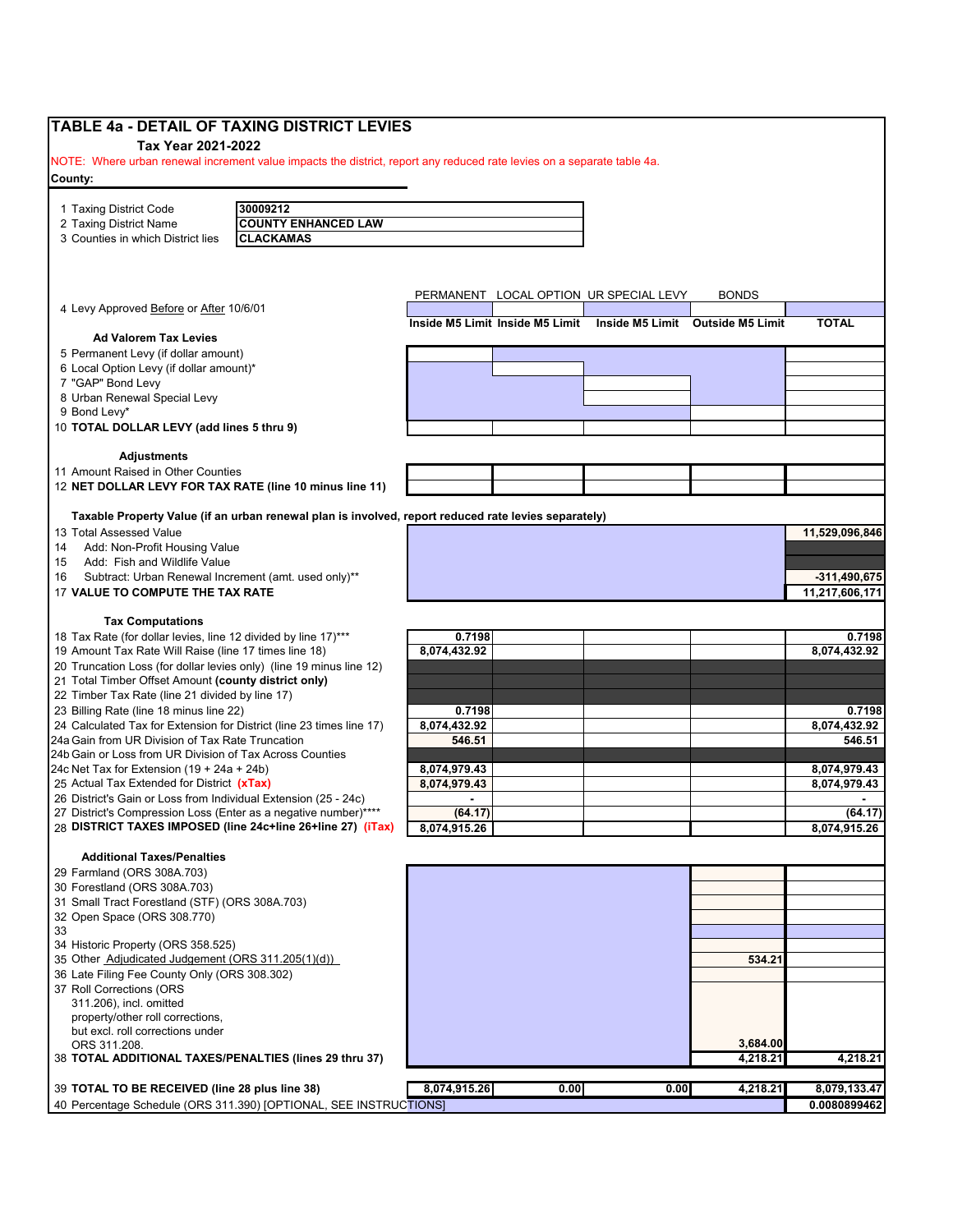| Tax Year 2021-2022                                              | TABLE 4a - DETAIL OF TAXING DISTRICT LEVIES                                                                            |                                                                  |      |      |              |                  |
|-----------------------------------------------------------------|------------------------------------------------------------------------------------------------------------------------|------------------------------------------------------------------|------|------|--------------|------------------|
|                                                                 | NOTE: Where urban renewal increment value impacts the district, report any reduced rate levies on a separate table 4a. |                                                                  |      |      |              |                  |
| County:                                                         |                                                                                                                        |                                                                  |      |      |              |                  |
|                                                                 |                                                                                                                        |                                                                  |      |      |              |                  |
| 1 Taxing District Code                                          | 30008091                                                                                                               |                                                                  |      |      |              |                  |
| 2 Taxing District Name                                          | <b>CLACKAMAS COUNTY EXTENSION &amp; 4H</b>                                                                             |                                                                  |      |      |              |                  |
| 3 Counties in which District lies                               | <b>CLACKAMAS</b>                                                                                                       |                                                                  |      |      |              |                  |
|                                                                 |                                                                                                                        |                                                                  |      |      |              |                  |
|                                                                 |                                                                                                                        | PERMANENT LOCAL OPTION UR SPECIAL LEVY                           |      |      | <b>BONDS</b> |                  |
| 4 Levy Approved Before or After 10/6/01                         |                                                                                                                        |                                                                  |      |      |              |                  |
|                                                                 | <b>Ad Valorem Tax Levies</b>                                                                                           | Inside M5 Limit Inside M5 Limit Inside M5 Limit Outside M5 Limit |      |      |              | <b>TOTAL</b>     |
| 5 Permanent Levy (if dollar amount)                             |                                                                                                                        |                                                                  |      |      |              |                  |
| 6 Local Option Levy (if dollar amount)*                         |                                                                                                                        |                                                                  |      |      |              |                  |
| 7 "GAP" Bond Levy                                               |                                                                                                                        |                                                                  |      |      |              |                  |
| 8 Urban Renewal Special Levy                                    |                                                                                                                        |                                                                  |      |      |              |                  |
| 9 Bond Levy*                                                    |                                                                                                                        |                                                                  |      |      |              |                  |
| 10 TOTAL DOLLAR LEVY (add lines 5 thru 9)                       |                                                                                                                        |                                                                  |      |      |              |                  |
|                                                                 | <b>Adjustments</b>                                                                                                     |                                                                  |      |      |              |                  |
| 11 Amount Raised in Other Counties                              |                                                                                                                        |                                                                  |      |      |              |                  |
|                                                                 | 12 NET DOLLAR LEVY FOR TAX RATE (line 10 minus line 11)                                                                |                                                                  |      |      |              |                  |
|                                                                 | Taxable Property Value (if an urban renewal plan is involved, report reduced rate levies separately)                   |                                                                  |      |      |              |                  |
| 13 Total Assessed Value                                         |                                                                                                                        |                                                                  |      |      |              | 58,178,055,216   |
| Add: Non-Profit Housing Value                                   |                                                                                                                        |                                                                  |      |      |              | 4,774,787        |
| Add: Fish and Wildlife Value                                    |                                                                                                                        |                                                                  |      |      |              |                  |
| Subtract: Urban Renewal Increment (amt. used only)**            |                                                                                                                        |                                                                  |      |      |              | $-2,501,384,727$ |
| 17 VALUE TO COMPUTE THE TAX RATE                                |                                                                                                                        |                                                                  |      |      |              | 55,681,445,276   |
|                                                                 | <b>Tax Computations</b>                                                                                                |                                                                  |      |      |              |                  |
| 18 Tax Rate (for dollar levies, line 12 divided by line 17)***  |                                                                                                                        | 0.0500                                                           |      |      |              | 0.0500           |
| 19 Amount Tax Rate Will Raise (line 17 times line 18)           |                                                                                                                        | 2,784,072.26                                                     |      |      |              | 2,784,072.26     |
|                                                                 | 20 Truncation Loss (for dollar levies only) (line 19 minus line 12)                                                    |                                                                  |      |      |              |                  |
| 21 Total Timber Offset Amount (county district only)            |                                                                                                                        |                                                                  |      |      |              |                  |
| 22 Timber Tax Rate (line 21 divided by line 17)                 |                                                                                                                        |                                                                  |      |      |              |                  |
| 23 Billing Rate (line 18 minus line 22)                         |                                                                                                                        | 0.0500                                                           |      |      |              | 0.0500           |
|                                                                 | 24 Calculated Tax for Extension for District (line 23 times line 17)                                                   | 2,784,072.26                                                     |      |      |              | 2,784,072.26     |
| 24a Gain from UR Division of Tax Rate Truncation                |                                                                                                                        | 6,549.41                                                         |      |      |              | 6,549.41         |
| 24b Gain or Loss from UR Division of Tax Across Counties        |                                                                                                                        |                                                                  |      |      |              |                  |
| 24c Net Tax for Extension $(19 + 24a + 24b)$                    |                                                                                                                        | 2,790,621.67                                                     |      |      |              | 2,790,621.67     |
| 25 Actual Tax Extended for District (xTax)                      |                                                                                                                        | 2,790,621.67                                                     |      |      |              | 2,790,621.67     |
| 26 District's Gain or Loss from Individual Extension (25 - 24c) |                                                                                                                        |                                                                  |      |      |              |                  |
|                                                                 | 27 District's Compression Loss (Enter as a negative number)****                                                        | (864.28)                                                         |      |      |              | (864.28)         |
|                                                                 | 28 DISTRICT TAXES IMPOSED (line 24c+line 26+line 27) (iTax)                                                            | 2,789,757.39                                                     |      |      |              | 2,789,757.39     |
|                                                                 | <b>Additional Taxes/Penalties</b>                                                                                      |                                                                  |      |      |              |                  |
| 29 Farmland (ORS 308A.703)                                      |                                                                                                                        |                                                                  |      |      | 3,475.01     |                  |
| 30 Forestland (ORS 308A.703)                                    |                                                                                                                        |                                                                  |      |      | 344.11       |                  |
| 31 Small Tract Forestland (STF) (ORS 308A.703)                  |                                                                                                                        |                                                                  |      |      | 75.94        |                  |
| 32 Open Space (ORS 308.770)                                     |                                                                                                                        |                                                                  |      |      | 8.63         |                  |
|                                                                 |                                                                                                                        |                                                                  |      |      |              |                  |
| 34 Historic Property (ORS 358.525)                              |                                                                                                                        |                                                                  |      |      |              |                  |
| 35 Other Adjudicated Judgement (ORS 311.205(1)(d))              |                                                                                                                        |                                                                  |      |      | 37.11        |                  |
| 36 Late Filing Fee County Only (ORS 308.302)                    |                                                                                                                        |                                                                  |      |      |              |                  |
| 37 Roll Corrections (ORS                                        |                                                                                                                        |                                                                  |      |      |              |                  |
| 311.206), incl. omitted<br>property/other roll corrections,     |                                                                                                                        |                                                                  |      |      |              |                  |
| but excl. roll corrections under                                |                                                                                                                        |                                                                  |      |      |              |                  |
| ORS 311.208.                                                    |                                                                                                                        |                                                                  |      |      | 1,742.61     |                  |
|                                                                 | 38 TOTAL ADDITIONAL TAXES/PENALTIES (lines 29 thru 37)                                                                 |                                                                  |      |      | 5,683.41     | 5,683.41         |
|                                                                 |                                                                                                                        |                                                                  |      |      |              |                  |
| 39 TOTAL TO BE RECEIVED (line 28 plus line 38)                  |                                                                                                                        | 2,789,757.39                                                     | 0.00 | 0.00 | 5,683.41     | 2,795,440.80     |
|                                                                 | 40 Percentage Schedule (ORS 311.390) [OPTIONAL, SEE INSTRUCTIONS]                                                      |                                                                  |      |      |              | 0.0027991821     |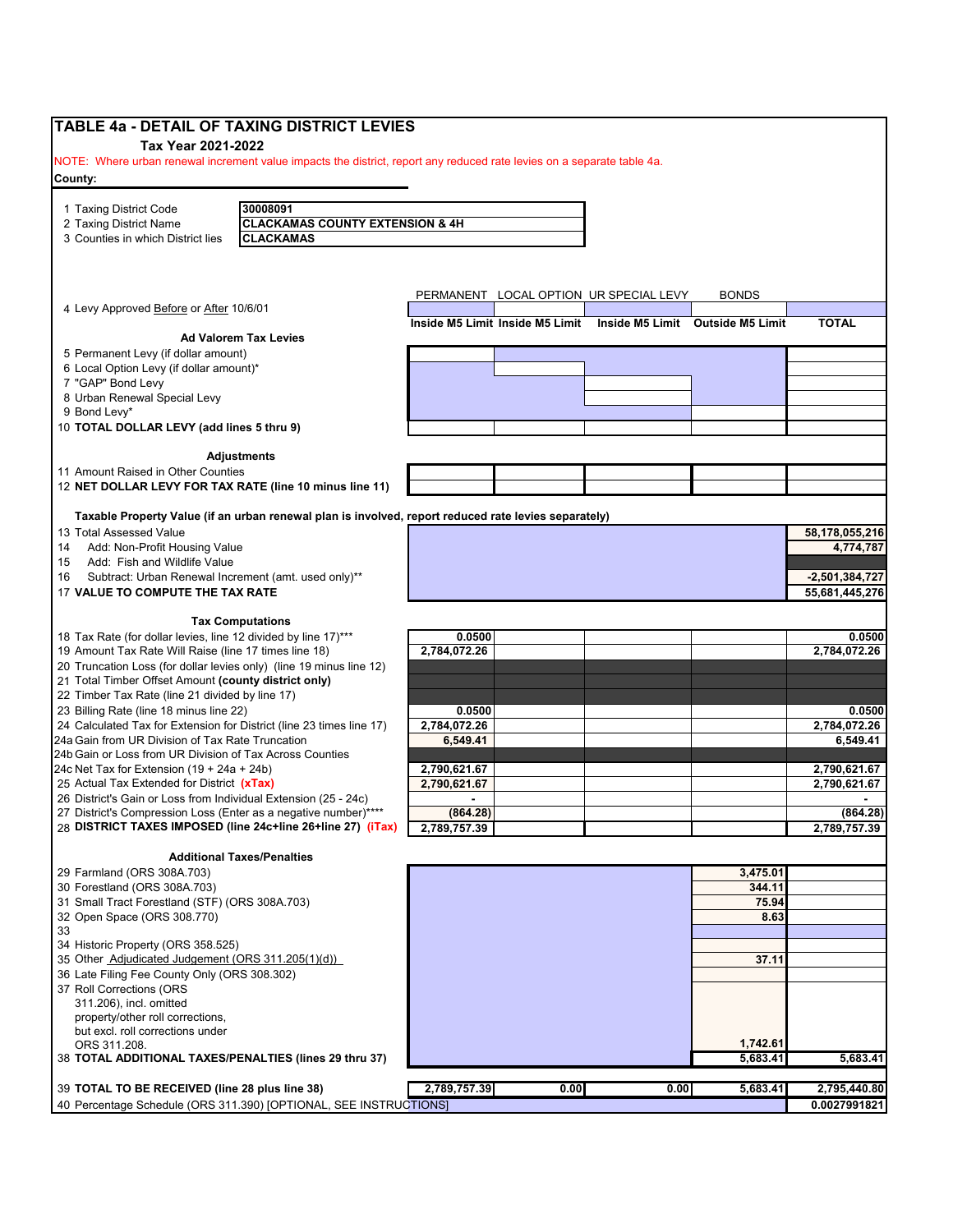| <b>TABLE 4a - DETAIL OF TAXING DISTRICT LEVIES</b><br>Tax Year 2021-2022                                  |                                                                                                                        |                  |      |                                                                  |              |                  |
|-----------------------------------------------------------------------------------------------------------|------------------------------------------------------------------------------------------------------------------------|------------------|------|------------------------------------------------------------------|--------------|------------------|
|                                                                                                           | NOTE: Where urban renewal increment value impacts the district, report any reduced rate levies on a separate table 4a. |                  |      |                                                                  |              |                  |
| County:                                                                                                   |                                                                                                                        |                  |      |                                                                  |              |                  |
| 1 Taxing District Code                                                                                    | 30009121                                                                                                               |                  |      |                                                                  |              |                  |
| 2 Taxing District Name                                                                                    | <b>CLACKAMAS COUNTY LIBRARY SRV</b>                                                                                    |                  |      |                                                                  |              |                  |
| 3 Counties in which District lies                                                                         | <b>CLACKAMAS</b>                                                                                                       |                  |      |                                                                  |              |                  |
|                                                                                                           |                                                                                                                        |                  |      |                                                                  |              |                  |
|                                                                                                           |                                                                                                                        | <b>PERMANENT</b> |      | LOCAL OPTION UR SPECIAL LEVY                                     | <b>BONDS</b> |                  |
| 4 Levy Approved Before or After 10/6/01                                                                   |                                                                                                                        |                  |      | Inside M5 Limit Inside M5 Limit Inside M5 Limit Outside M5 Limit |              | <b>TOTAL</b>     |
|                                                                                                           | <b>Ad Valorem Tax Levies</b>                                                                                           |                  |      |                                                                  |              |                  |
| 5 Permanent Levy (if dollar amount)                                                                       |                                                                                                                        |                  |      |                                                                  |              |                  |
| 6 Local Option Levy (if dollar amount)*                                                                   |                                                                                                                        |                  |      |                                                                  |              |                  |
| 7 "GAP" Bond Levy                                                                                         |                                                                                                                        |                  |      |                                                                  |              |                  |
| 8 Urban Renewal Special Levy<br>9 Bond Levy*                                                              |                                                                                                                        |                  |      |                                                                  |              |                  |
| 10 TOTAL DOLLAR LEVY (add lines 5 thru 9)                                                                 |                                                                                                                        |                  |      |                                                                  |              |                  |
|                                                                                                           |                                                                                                                        |                  |      |                                                                  |              |                  |
| 11 Amount Raised in Other Counties                                                                        | <b>Adjustments</b>                                                                                                     |                  |      |                                                                  |              |                  |
| 12 NET DOLLAR LEVY FOR TAX RATE (line 10 minus line 11)                                                   |                                                                                                                        |                  |      |                                                                  |              |                  |
|                                                                                                           | Taxable Property Value (if an urban renewal plan is involved, report reduced rate levies separately)                   |                  |      |                                                                  |              |                  |
| 13 Total Assessed Value                                                                                   |                                                                                                                        |                  |      |                                                                  |              | 58,178,055,216   |
| Add: Non-Profit Housing Value                                                                             |                                                                                                                        |                  |      |                                                                  |              | 4,774,787        |
| Add: Fish and Wildlife Value                                                                              |                                                                                                                        |                  |      |                                                                  |              |                  |
| Subtract: Urban Renewal Increment (amt. used only)**                                                      |                                                                                                                        |                  |      |                                                                  |              | $-2,501,384,727$ |
| 17 VALUE TO COMPUTE THE TAX RATE                                                                          |                                                                                                                        |                  |      |                                                                  |              | 55,681,445,276   |
|                                                                                                           | <b>Tax Computations</b>                                                                                                |                  |      |                                                                  |              |                  |
| 18 Tax Rate (for dollar levies, line 12 divided by line 17)***                                            |                                                                                                                        | 0.3974           |      |                                                                  |              | 0.3974           |
| 19 Amount Tax Rate Will Raise (line 17 times line 18)                                                     |                                                                                                                        | 22,127,806.35    |      |                                                                  |              | 22,127,806.35    |
| 20 Truncation Loss (for dollar levies only) (line 19 minus line 12)                                       |                                                                                                                        |                  |      |                                                                  |              |                  |
| 21 Total Timber Offset Amount (county district only)                                                      |                                                                                                                        |                  |      |                                                                  |              |                  |
| 22 Timber Tax Rate (line 21 divided by line 17)                                                           |                                                                                                                        |                  |      |                                                                  |              |                  |
| 23 Billing Rate (line 18 minus line 22)                                                                   |                                                                                                                        | 0.3974           |      |                                                                  |              | 0.3974           |
| 24 Calculated Tax for Extension for District (line 23 times line 17)                                      |                                                                                                                        | 22,127,806.35    |      |                                                                  |              | 22,127,806.35    |
| 24: Gain from UR Division of Tax Rate Truncation                                                          |                                                                                                                        | 4,677.98         |      |                                                                  |              | 4,677.98         |
| 24 Gain or Loss from UR Division of Tax Across Counties<br>24 (Net Tax for Extension $(19 + 24a + 24b)$ ) |                                                                                                                        | 22, 132, 484. 33 |      |                                                                  |              | 22, 132, 484. 33 |
| 25 Actual Tax Extended for District (xTax)                                                                |                                                                                                                        | 22,132,484.30    |      |                                                                  |              | 22,132,484.30    |
| 26 District's Gain or Loss from Individual Extension (25 - 24c)                                           |                                                                                                                        | (0.03)           |      |                                                                  |              | (0.03)           |
| 27 District's Compression Loss (Enter as a negative number)****                                           |                                                                                                                        | (6,859.96)       |      |                                                                  |              | (6, 859.96)      |
|                                                                                                           | 28 DISTRICT TAXES IMPOSED (line 24c+line 26+line 27) (iTax)                                                            | 22,125,624.34    |      |                                                                  |              | 22,125,624.34    |
|                                                                                                           | <b>Additional Taxes/Penalties</b>                                                                                      |                  |      |                                                                  |              |                  |
| 29 Farmland (ORS 308A.703)                                                                                |                                                                                                                        |                  |      |                                                                  | 27,619.80    |                  |
| 30 Forestland (ORS 308A.703)                                                                              |                                                                                                                        |                  |      |                                                                  | 2,735.00     |                  |
| 31 Small Tract Forestland (STF) (ORS 308A.703)                                                            |                                                                                                                        |                  |      |                                                                  | 603.58       |                  |
| 32 Open Space (ORS 308.770)                                                                               |                                                                                                                        |                  |      |                                                                  | 68.59        |                  |
|                                                                                                           |                                                                                                                        |                  |      |                                                                  |              |                  |
| 34 Historic Property (ORS 358.525)                                                                        |                                                                                                                        |                  |      |                                                                  |              |                  |
| 35 Other Adjudicated Judgement (ORS 311.205(1)(d))                                                        |                                                                                                                        |                  |      |                                                                  | 294.94       |                  |
| 36 Late Filing Fee County Only (ORS 308.302)<br>37 Roll Corrections (ORS                                  |                                                                                                                        |                  |      |                                                                  |              |                  |
| 311.206), incl. omitted                                                                                   |                                                                                                                        |                  |      |                                                                  |              |                  |
| property/other roll corrections,                                                                          |                                                                                                                        |                  |      |                                                                  |              |                  |
| but excl. roll corrections under                                                                          |                                                                                                                        |                  |      |                                                                  |              |                  |
| ORS 311.208.                                                                                              |                                                                                                                        |                  |      |                                                                  | 13,850.16    |                  |
| 38 TOTAL ADDITIONAL TAXES/PENALTIES (lines 29 thru 37)                                                    |                                                                                                                        |                  |      |                                                                  | 45,172.07    | 45,172.07        |
| 39 TOTAL TO BE RECEIVED (line 28 plus line 38)                                                            |                                                                                                                        | 22,125,624.34    | 0.00 | 0.00                                                             | 45,172.07    | 22,170,796.41    |
|                                                                                                           | 40 Percentage Schedule (ORS 311.390) [OPTIONAL, SEE INSTRUCTIONS]                                                      |                  |      |                                                                  |              | 0.0222004689     |
|                                                                                                           |                                                                                                                        |                  |      |                                                                  |              |                  |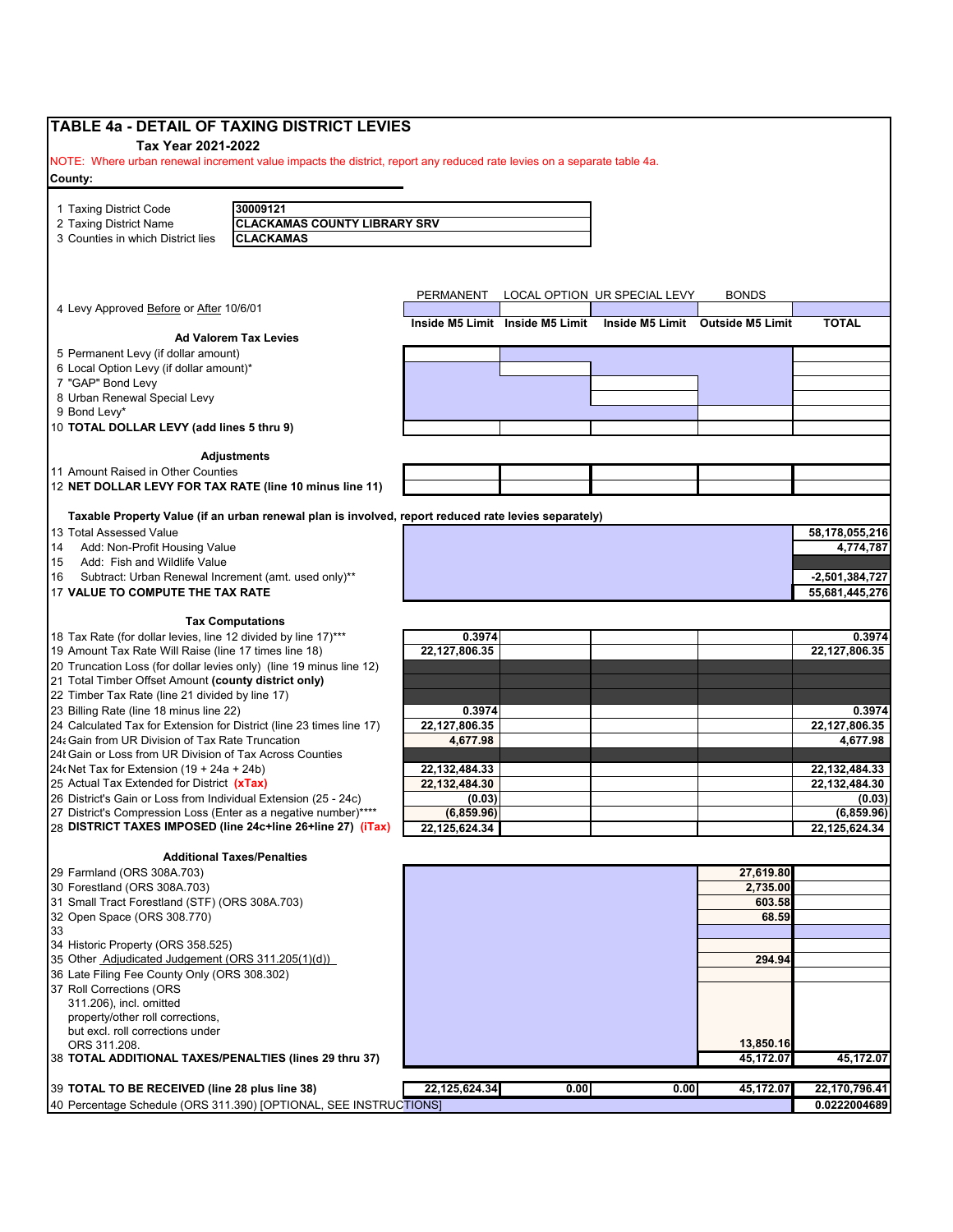| TABLE 4a - DETAIL OF TAXING DISTRICT LEVIES                                                                                                                                   |           |                                 |                              |                                  |                                |
|-------------------------------------------------------------------------------------------------------------------------------------------------------------------------------|-----------|---------------------------------|------------------------------|----------------------------------|--------------------------------|
| Tax Year 2021-2022                                                                                                                                                            |           |                                 |                              |                                  |                                |
| NOTE: Where urban renewal increment value impacts the district, report any reduced rate levies on a separate table 4a.                                                        |           |                                 |                              |                                  |                                |
| County:                                                                                                                                                                       |           |                                 |                              |                                  |                                |
|                                                                                                                                                                               |           |                                 |                              |                                  |                                |
| 30000034<br>1 Taxing District Code<br><b>CLACKAMAS COUNTY PUBLIC SAFETY LOCAL OPTION 2017</b><br>2 Taxing District Name                                                       |           |                                 |                              |                                  |                                |
| 3 Counties in which District lies<br><b>CLACKAMAS</b>                                                                                                                         |           |                                 |                              |                                  |                                |
|                                                                                                                                                                               |           |                                 |                              |                                  |                                |
|                                                                                                                                                                               |           |                                 |                              |                                  |                                |
|                                                                                                                                                                               |           |                                 |                              |                                  |                                |
| 4 Levy Approved Before or After 10/6/01                                                                                                                                       | PERMANENT |                                 | LOCAL OPTION UR SPECIAL LEVY | <b>BONDS</b>                     |                                |
|                                                                                                                                                                               |           | Inside M5 Limit Inside M5 Limit |                              | Inside M5 Limit Outside M5 Limit | <b>TOTAL</b>                   |
| <b>Ad Valorem Tax Levies</b>                                                                                                                                                  |           |                                 |                              |                                  |                                |
| 5 Permanent Levy (if dollar amount)<br>6 Local Option Levy (if dollar amount)*                                                                                                |           |                                 |                              |                                  |                                |
| 7 "GAP" Bond Levy                                                                                                                                                             |           |                                 |                              |                                  |                                |
| 8 Urban Renewal Special Levy                                                                                                                                                  |           |                                 |                              |                                  |                                |
| 9 Bond Levy*                                                                                                                                                                  |           |                                 |                              |                                  |                                |
| 10 TOTAL DOLLAR LEVY (add lines 5 thru 9)                                                                                                                                     |           |                                 |                              |                                  |                                |
| <b>Adjustments</b>                                                                                                                                                            |           |                                 |                              |                                  |                                |
| 11 Amount Raised in Other Counties                                                                                                                                            |           |                                 |                              |                                  |                                |
| 12 NET DOLLAR LEVY FOR TAX RATE (line 10 minus line 11)                                                                                                                       |           |                                 |                              |                                  |                                |
|                                                                                                                                                                               |           |                                 |                              |                                  |                                |
| Taxable Property Value (if an urban renewal plan is involved, report reduced rate levies separately)                                                                          |           |                                 |                              |                                  |                                |
| 13 Total Assessed Value                                                                                                                                                       |           |                                 |                              |                                  | 58,193,913,225                 |
| Add: Non-Profit Housing Value                                                                                                                                                 |           |                                 |                              |                                  | 4,774,787                      |
| Add: Fish and Wildlife Value<br>Subtract: Urban Renewal Increment (amt. used only)**                                                                                          |           |                                 |                              |                                  |                                |
| 17 VALUE TO COMPUTE THE TAX RATE                                                                                                                                              |           |                                 |                              |                                  | 58,198,688,012                 |
|                                                                                                                                                                               |           |                                 |                              |                                  |                                |
| <b>Tax Computations</b>                                                                                                                                                       |           |                                 |                              |                                  |                                |
| 18 Tax Rate (for dollar levies, line 12 divided by line 17)***                                                                                                                |           | 0.2480                          |                              |                                  | 0.2480                         |
| 19 Amount Tax Rate Will Raise (line 17 times line 18)<br>20 Truncation Loss (for dollar levies only) (line 19 minus line 12)                                                  |           | 14,433,274.63                   |                              |                                  | 14,433,274.63                  |
| 21 Total Timber Offset Amount (county district only)                                                                                                                          |           |                                 |                              |                                  |                                |
| 22 Timber Tax Rate (line 21 divided by line 17)                                                                                                                               |           |                                 |                              |                                  |                                |
| 23 Billing Rate (line 18 minus line 22)                                                                                                                                       |           | 0.2480                          |                              |                                  | 0.2480                         |
| 24 Calculated Tax for Extension for District (line 23 times line 17)                                                                                                          |           | 14.433.274.63                   |                              |                                  | 14,433,274.63                  |
| 24a Gain from UR Division of Tax Rate Truncation                                                                                                                              |           |                                 |                              |                                  |                                |
| 24b Gain or Loss from UR Division of Tax Across Counties                                                                                                                      |           |                                 |                              |                                  |                                |
| 24c Net Tax for Extension $(19 + 24a + 24b)$<br>25 Actual Tax Extended for District (xTax)                                                                                    |           | 14,433,274.63<br>14,433,274.63  |                              |                                  | 14,433,274.63<br>14,433,274.63 |
| 26 District's Gain or Loss from Individual Extension (25 - 24c)                                                                                                               |           |                                 |                              |                                  |                                |
| 27 District's Compression Loss (Enter as a negative number)****                                                                                                               |           | (187,883.78)                    |                              |                                  | (187, 883.78)                  |
| 28 DISTRICT TAXES IMPOSED (line 24c+line 26+line 27) (iTax)                                                                                                                   |           | 14,245,390.85                   |                              |                                  | 14,245,390.85                  |
|                                                                                                                                                                               |           |                                 |                              |                                  |                                |
| <b>Additional Taxes/Penalties</b><br>29 Farmland (ORS 308A.703)                                                                                                               |           |                                 |                              | 17,236.27                        |                                |
| 30 Forestland (ORS 308A.703)                                                                                                                                                  |           |                                 |                              | 1,706.79                         |                                |
| 31 Small Tract Forestland (STF) (ORS 308A.703)                                                                                                                                |           |                                 |                              | 376.67                           |                                |
| 32 Open Space (ORS 308.770)                                                                                                                                                   |           |                                 |                              | 42.80                            |                                |
|                                                                                                                                                                               |           |                                 |                              |                                  |                                |
| 34 Historic Property (ORS 358.525)<br>35 Other Adjudicated Judgement (ORS 311.205(1)(d))                                                                                      |           |                                 |                              | 184.06                           |                                |
| 36 Late Filing Fee County Only (ORS 308.302)                                                                                                                                  |           |                                 |                              |                                  |                                |
|                                                                                                                                                                               |           |                                 |                              |                                  |                                |
| 37 Roll Corrections (ORS                                                                                                                                                      |           |                                 |                              |                                  |                                |
|                                                                                                                                                                               |           |                                 |                              |                                  |                                |
|                                                                                                                                                                               |           |                                 |                              |                                  |                                |
|                                                                                                                                                                               |           |                                 |                              |                                  |                                |
| 311.206), incl. omitted<br>property/other roll corrections,<br>but excl. roll corrections under<br>ORS 311.208.                                                               |           |                                 |                              | 8,643.25                         |                                |
|                                                                                                                                                                               |           |                                 |                              | 28,189.84                        | 28,189.84                      |
| 38 TOTAL ADDITIONAL TAXES/PENALTIES (lines 29 thru 37)<br>39 TOTAL TO BE RECEIVED (line 28 plus line 38)<br>40 Percentage Schedule (ORS 311.390) [OPTIONAL, SEE INSTRUCTIONS] | 0.00      | 14,245,390.85                   | 0.00                         | 28,189.84                        | 14,273,580.69                  |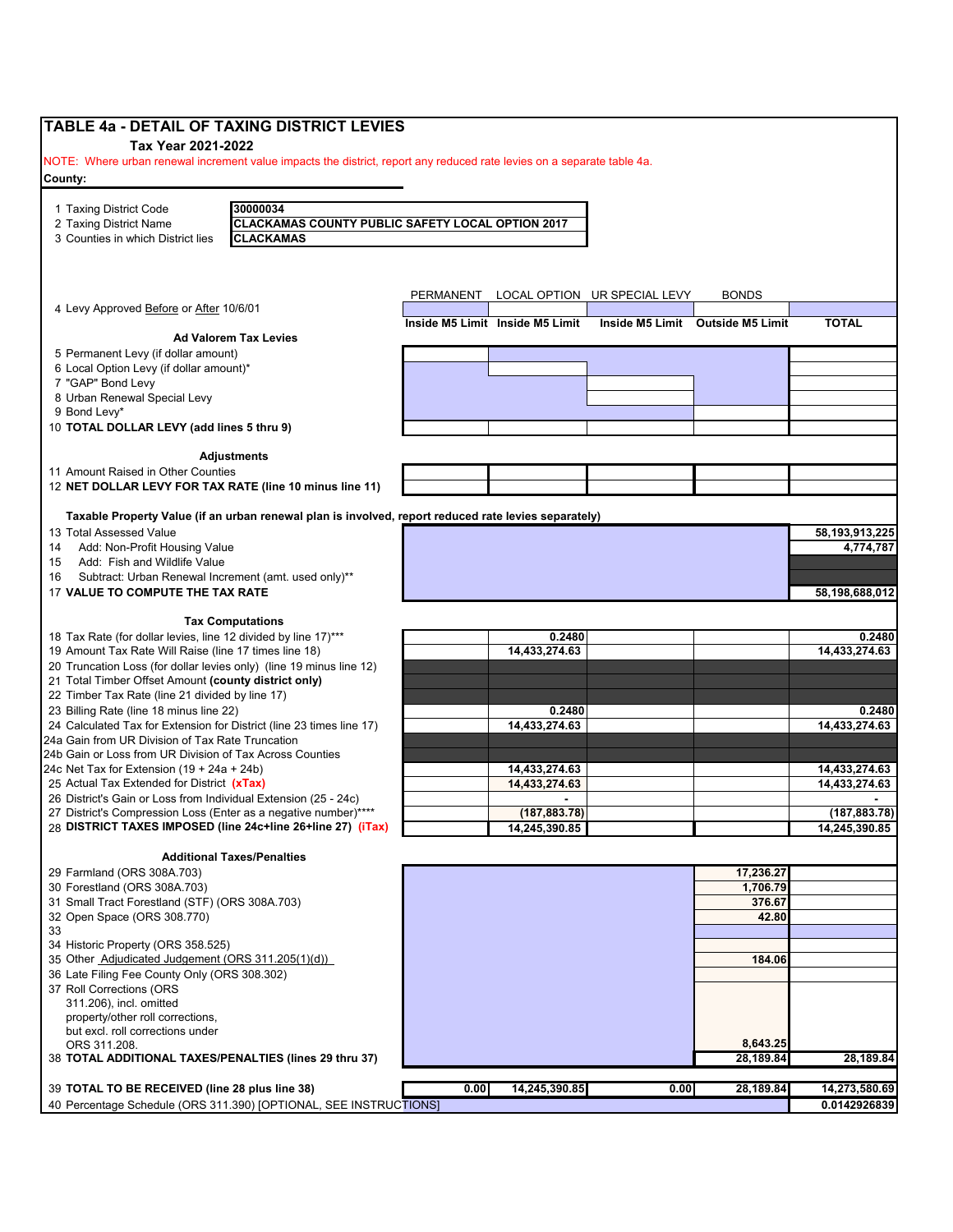| TABLE 4a - DETAIL OF TAXING DISTRICT LEVIES<br>Tax Year 2021-2022                                                      |                                                                                                      |              |      |                                                                  |              |                   |
|------------------------------------------------------------------------------------------------------------------------|------------------------------------------------------------------------------------------------------|--------------|------|------------------------------------------------------------------|--------------|-------------------|
| NOTE: Where urban renewal increment value impacts the district, report any reduced rate levies on a separate table 4a. |                                                                                                      |              |      |                                                                  |              |                   |
| County:                                                                                                                |                                                                                                      |              |      |                                                                  |              |                   |
|                                                                                                                        |                                                                                                      |              |      |                                                                  |              |                   |
| 1 Taxing District Code                                                                                                 | 30008060                                                                                             |              |      |                                                                  |              |                   |
| 2 Taxing District Name                                                                                                 | <b>CLACKAMAS SOIL &amp; WATER CONSERVATION</b>                                                       |              |      |                                                                  |              |                   |
| 3 Counties in which District lies                                                                                      | <b>CLACKAMAS</b>                                                                                     |              |      |                                                                  |              |                   |
|                                                                                                                        |                                                                                                      |              |      |                                                                  |              |                   |
|                                                                                                                        |                                                                                                      |              |      |                                                                  |              |                   |
| 4 Levy Approved Before or After 10/6/01                                                                                |                                                                                                      |              |      | PERMANENT LOCAL OPTION UR SPECIAL LEVY                           | <b>BONDS</b> |                   |
|                                                                                                                        |                                                                                                      |              |      | Inside M5 Limit Inside M5 Limit Inside M5 Limit Outside M5 Limit |              | <b>TOTAL</b>      |
|                                                                                                                        | <b>Ad Valorem Tax Levies</b>                                                                         |              |      |                                                                  |              |                   |
| 5 Permanent Levy (if dollar amount)<br>6 Local Option Levy (if dollar amount)*                                         |                                                                                                      |              |      |                                                                  |              |                   |
| 7 "GAP" Bond Levy                                                                                                      |                                                                                                      |              |      |                                                                  |              |                   |
| 8 Urban Renewal Special Levy                                                                                           |                                                                                                      |              |      |                                                                  |              |                   |
| 9 Bond Levy*                                                                                                           |                                                                                                      |              |      |                                                                  |              |                   |
| 10 TOTAL DOLLAR LEVY (add lines 5 thru 9)                                                                              |                                                                                                      |              |      |                                                                  |              |                   |
|                                                                                                                        |                                                                                                      |              |      |                                                                  |              |                   |
| 11 Amount Raised in Other Counties                                                                                     | Adjustments                                                                                          |              |      |                                                                  |              |                   |
|                                                                                                                        | 12 NET DOLLAR LEVY FOR TAX RATE (line 10 minus line 11)                                              |              |      |                                                                  |              |                   |
|                                                                                                                        |                                                                                                      |              |      |                                                                  |              |                   |
|                                                                                                                        | Taxable Property Value (if an urban renewal plan is involved, report reduced rate levies separately) |              |      |                                                                  |              |                   |
| 13 Total Assessed Value<br>Add: Non-Profit Housing Value                                                               |                                                                                                      |              |      |                                                                  |              | 58, 193, 913, 225 |
| 14<br>Add: Fish and Wildlife Value<br>15                                                                               |                                                                                                      |              |      |                                                                  |              | 4,774,787         |
| Subtract: Urban Renewal Increment (amt. used only)**<br>16                                                             |                                                                                                      |              |      |                                                                  |              | $-2,501,384,727$  |
| 17 VALUE TO COMPUTE THE TAX RATE                                                                                       |                                                                                                      |              |      |                                                                  |              | 55,697,303,285    |
|                                                                                                                        |                                                                                                      |              |      |                                                                  |              |                   |
| 18 Tax Rate (for dollar levies, line 12 divided by line 17)***                                                         | <b>Tax Computations</b>                                                                              | 0.0500       |      |                                                                  |              | 0.0500            |
| 19 Amount Tax Rate Will Raise (line 17 times line 18)                                                                  |                                                                                                      | 2,784,865.16 |      |                                                                  |              | 2,784,865.16      |
| 20 Truncation Loss (for dollar levies only) (line 19 minus line 12)                                                    |                                                                                                      |              |      |                                                                  |              |                   |
| 21 Total Timber Offset Amount (county district only)                                                                   |                                                                                                      |              |      |                                                                  |              |                   |
| 22 Timber Tax Rate (line 21 divided by line 17)                                                                        |                                                                                                      |              |      |                                                                  |              |                   |
| 23 Billing Rate (line 18 minus line 22)                                                                                |                                                                                                      | 0.0500       |      |                                                                  |              | 0.0500            |
| 24 Calculated Tax for Extension for District (line 23 times line 17)                                                   |                                                                                                      | 2,784,865.16 |      |                                                                  |              | 2,784,865.16      |
| 24a Gain from UR Division of Tax Rate Truncation<br>24b Gain or Loss from UR Division of Tax Across Counties           |                                                                                                      | 6,546.24     |      |                                                                  |              |                   |
| 24c Net Tax for Extension $(19 + 24a + 24b)$                                                                           |                                                                                                      | 2,791,411.40 |      |                                                                  |              | 2,791,411.40      |
| 25 Actual Tax Extended for District (xTax)                                                                             |                                                                                                      | 2,791,411.39 |      |                                                                  |              | 2,791,411.39      |
| 26 District's Gain or Loss from Individual Extension (25 - 24c)                                                        |                                                                                                      | (0.01)       |      |                                                                  |              | (0.01)            |
| 27 District's Compression Loss (Enter as a negative number)****                                                        |                                                                                                      | (864.28)     |      |                                                                  |              | (864.28)          |
|                                                                                                                        | 28 DISTRICT TAXES IMPOSED (line 24c+line 26+line 27) (iTax)                                          | 2,790,547.11 |      |                                                                  |              | 2,790,547.11      |
|                                                                                                                        | <b>Additional Taxes/Penalties</b>                                                                    |              |      |                                                                  |              |                   |
| 29 Farmland (ORS 308A.703)                                                                                             |                                                                                                      |              |      |                                                                  | 3,475.01     |                   |
| 30 Forestland (ORS 308A.703)                                                                                           |                                                                                                      |              |      |                                                                  | 344.11       |                   |
| 31 Small Tract Forestland (STF) (ORS 308A.703)                                                                         |                                                                                                      |              |      |                                                                  | 75.94        |                   |
| 32 Open Space (ORS 308.770)                                                                                            |                                                                                                      |              |      |                                                                  | 8.63         |                   |
| 34 Historic Property (ORS 358.525)                                                                                     |                                                                                                      |              |      |                                                                  |              |                   |
| 35 Other Adjudicated Judgement (ORS 311.205(1)(d))                                                                     |                                                                                                      |              |      |                                                                  | 37.11        |                   |
| 36 Late Filing Fee County Only (ORS 308.302)                                                                           |                                                                                                      |              |      |                                                                  |              |                   |
| 37 Roll Corrections (ORS                                                                                               |                                                                                                      |              |      |                                                                  |              |                   |
| 311.206), incl. omitted                                                                                                |                                                                                                      |              |      |                                                                  |              |                   |
| property/other roll corrections,                                                                                       |                                                                                                      |              |      |                                                                  |              |                   |
| but excl. roll corrections under<br>ORS 311.208.                                                                       |                                                                                                      |              |      |                                                                  | 1,742.61     |                   |
| 38 TOTAL ADDITIONAL TAXES/PENALTIES (lines 29 thru 37)                                                                 |                                                                                                      |              |      |                                                                  | 5,683.41     | 5,683.41          |
|                                                                                                                        |                                                                                                      |              |      |                                                                  |              |                   |
| 39 TOTAL TO BE RECEIVED (line 28 plus line 38)                                                                         |                                                                                                      | 2,790,547.11 | 0.00 | 0.00                                                             | 5,683.41     | 2,796,230.52      |
|                                                                                                                        | 40 Percentage Schedule (ORS 311.390) [OPTIONAL, SEE INSTRUCTIONS]                                    |              |      |                                                                  |              | 0.0027999729      |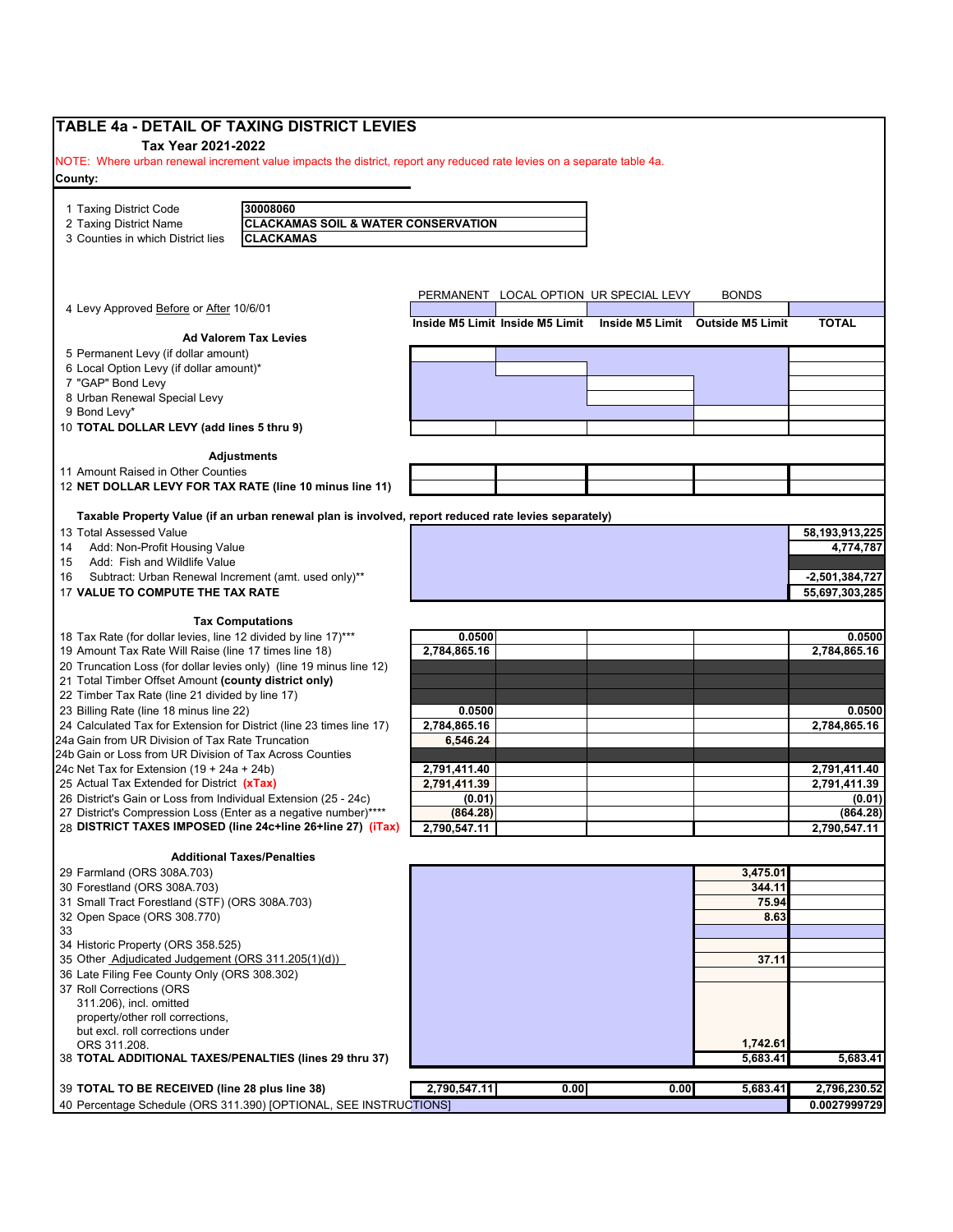|                                                                 | TABLE 4a - DETAIL OF TAXING DISTRICT LEVIES                                                                            |                                                                  |                                        |                  |                   |
|-----------------------------------------------------------------|------------------------------------------------------------------------------------------------------------------------|------------------------------------------------------------------|----------------------------------------|------------------|-------------------|
| Tax Year 2021-2022                                              |                                                                                                                        |                                                                  |                                        |                  |                   |
|                                                                 | NOTE: Where urban renewal increment value impacts the district, report any reduced rate levies on a separate table 4a. |                                                                  |                                        |                  |                   |
| County:                                                         |                                                                                                                        |                                                                  |                                        |                  |                   |
| 1 Taxing District Code                                          | 30007510                                                                                                               |                                                                  |                                        |                  |                   |
|                                                                 | <b>CLACKAMAS VECTOR CONTROL</b>                                                                                        |                                                                  |                                        |                  |                   |
| 2 Taxing District Name<br>3 Counties in which District lies     | <b>CLACKAMAS</b>                                                                                                       |                                                                  |                                        |                  |                   |
|                                                                 |                                                                                                                        |                                                                  |                                        |                  |                   |
|                                                                 |                                                                                                                        |                                                                  | PERMANENT LOCAL OPTION UR SPECIAL LEVY | <b>BONDS</b>     |                   |
| 4 Levy Approved Before or After 10/6/01                         |                                                                                                                        | Inside M5 Limit Inside M5 Limit Inside M5 Limit Outside M5 Limit |                                        |                  | <b>TOTAL</b>      |
|                                                                 | <b>Ad Valorem Tax Levies</b>                                                                                           |                                                                  |                                        |                  |                   |
| 5 Permanent Levy (if dollar amount)                             |                                                                                                                        |                                                                  |                                        |                  |                   |
| 6 Local Option Levy (if dollar amount)*                         |                                                                                                                        |                                                                  |                                        |                  |                   |
| 7 "GAP" Bond Levy                                               |                                                                                                                        |                                                                  |                                        |                  |                   |
| 8 Urban Renewal Special Levy                                    |                                                                                                                        |                                                                  |                                        |                  |                   |
| 9 Bond Levy*                                                    |                                                                                                                        |                                                                  |                                        |                  |                   |
| 10 TOTAL DOLLAR LEVY (add lines 5 thru 9)                       |                                                                                                                        |                                                                  |                                        |                  |                   |
|                                                                 | <b>Adjustments</b>                                                                                                     |                                                                  |                                        |                  |                   |
| 11 Amount Raised in Other Counties                              |                                                                                                                        |                                                                  |                                        |                  |                   |
|                                                                 | 12 NET DOLLAR LEVY FOR TAX RATE (line 10 minus line 11)                                                                |                                                                  |                                        |                  |                   |
|                                                                 | Taxable Property Value (if an urban renewal plan is involved, report reduced rate levies separately)                   |                                                                  |                                        |                  |                   |
| 13 Total Assessed Value                                         |                                                                                                                        |                                                                  |                                        |                  | 58, 193, 913, 225 |
| Add: Non-Profit Housing Value                                   |                                                                                                                        |                                                                  |                                        |                  | 4,774,787         |
| Add: Fish and Wildlife Value                                    |                                                                                                                        |                                                                  |                                        |                  |                   |
| Subtract: Urban Renewal Increment (amt. used only)**            |                                                                                                                        |                                                                  |                                        |                  | $-2,501,384,727$  |
| 17 VALUE TO COMPUTE THE TAX RATE                                |                                                                                                                        |                                                                  |                                        |                  | 55,697,303,285    |
|                                                                 |                                                                                                                        |                                                                  |                                        |                  |                   |
| 18 Tax Rate (for dollar levies, line 12 divided by line 17)***  | <b>Tax Computations</b>                                                                                                | 0.0065                                                           |                                        |                  | 0.0065            |
| 19 Amount Tax Rate Will Raise (line 17 times line 18)           |                                                                                                                        | 362,032.47                                                       |                                        |                  | 362,032.47        |
|                                                                 | 20 Truncation Loss (for dollar levies only) (line 19 minus line 12)                                                    |                                                                  |                                        |                  |                   |
| 21 Total Timber Offset Amount (county district only)            |                                                                                                                        |                                                                  |                                        |                  |                   |
| 22 Timber Tax Rate (line 21 divided by line 17)                 |                                                                                                                        |                                                                  |                                        |                  |                   |
| 23 Billing Rate (line 18 minus line 22)                         |                                                                                                                        | 0.0065                                                           |                                        |                  | 0.0065            |
|                                                                 | 24 Calculated Tax for Extension for District (line 23 times line 17)                                                   | 362,032.47                                                       |                                        |                  | 362,032.47        |
| 24: Gain from UR Division of Tax Rate Truncation                |                                                                                                                        | 3,959.33                                                         |                                        |                  | 3.959.33          |
| 24I Gain or Loss from UR Division of Tax Across Counties        |                                                                                                                        |                                                                  |                                        |                  |                   |
| 24 (Net Tax for Extension $(19 + 24a + 24b)$ )                  |                                                                                                                        | 365,991.80                                                       |                                        |                  | 365,991.80        |
| 25 Actual Tax Extended for District (xTax)                      |                                                                                                                        | 365,991.84                                                       |                                        |                  | 365,991.84        |
| 26 District's Gain or Loss from Individual Extension (25 - 24c) |                                                                                                                        | 0.04                                                             |                                        |                  | 0.04              |
| 27 District's Compression Loss (Enter as a negative number)**** |                                                                                                                        | (113.06)                                                         |                                        |                  | (113.06)          |
|                                                                 | 28 DISTRICT TAXES IMPOSED (line 24c+line 26+line 27) (iTax)                                                            | 365,878.78                                                       |                                        |                  | 365,878.78        |
|                                                                 | <b>Additional Taxes/Penalties</b>                                                                                      |                                                                  |                                        |                  |                   |
| 29 Farmland (ORS 308A.703)                                      |                                                                                                                        |                                                                  |                                        | 2,189.32         |                   |
| 30 Forestland (ORS 308A.703)                                    |                                                                                                                        |                                                                  |                                        | 216.82           |                   |
| 31 Small Tract Forestland (STF) (ORS 308A.703)                  |                                                                                                                        |                                                                  |                                        | 47.84            |                   |
| 32 Open Space (ORS 308.770)                                     |                                                                                                                        |                                                                  |                                        | 5.44             |                   |
|                                                                 |                                                                                                                        |                                                                  |                                        |                  |                   |
| 34 Historic Property (ORS 358.525)                              |                                                                                                                        |                                                                  |                                        |                  |                   |
| 35 Other Adjudicated Judgement (ORS 311.205(1)(d))              |                                                                                                                        |                                                                  |                                        | 23.38            |                   |
| 36 Late Filing Fee County Only (ORS 308.302)                    |                                                                                                                        |                                                                  |                                        |                  |                   |
| 37 Roll Corrections (ORS                                        |                                                                                                                        |                                                                  |                                        |                  |                   |
| 311.206), incl. omitted                                         |                                                                                                                        |                                                                  |                                        |                  |                   |
| property/other roll corrections,                                |                                                                                                                        |                                                                  |                                        |                  |                   |
| but excl. roll corrections under                                |                                                                                                                        |                                                                  |                                        |                  |                   |
| ORS 311.208.                                                    |                                                                                                                        |                                                                  |                                        | 1,097.79         |                   |
|                                                                 | 38 TOTAL ADDITIONAL TAXES/PENALTIES (lines 29 thru 37)                                                                 |                                                                  |                                        | 3,580.59         | 3,580.59          |
| 39 TOTAL TO BE RECEIVED (line 28 plus line 38)                  |                                                                                                                        | 365,878.78                                                       | 0.00                                   | 0.00<br>3,580.59 | 369,459.37        |
|                                                                 | 40 Percentage Schedule (ORS 311.390) [OPTIONAL, SEE INSTRUCTIONS]                                                      |                                                                  |                                        |                  | 0.0003699538      |
|                                                                 |                                                                                                                        |                                                                  |                                        |                  |                   |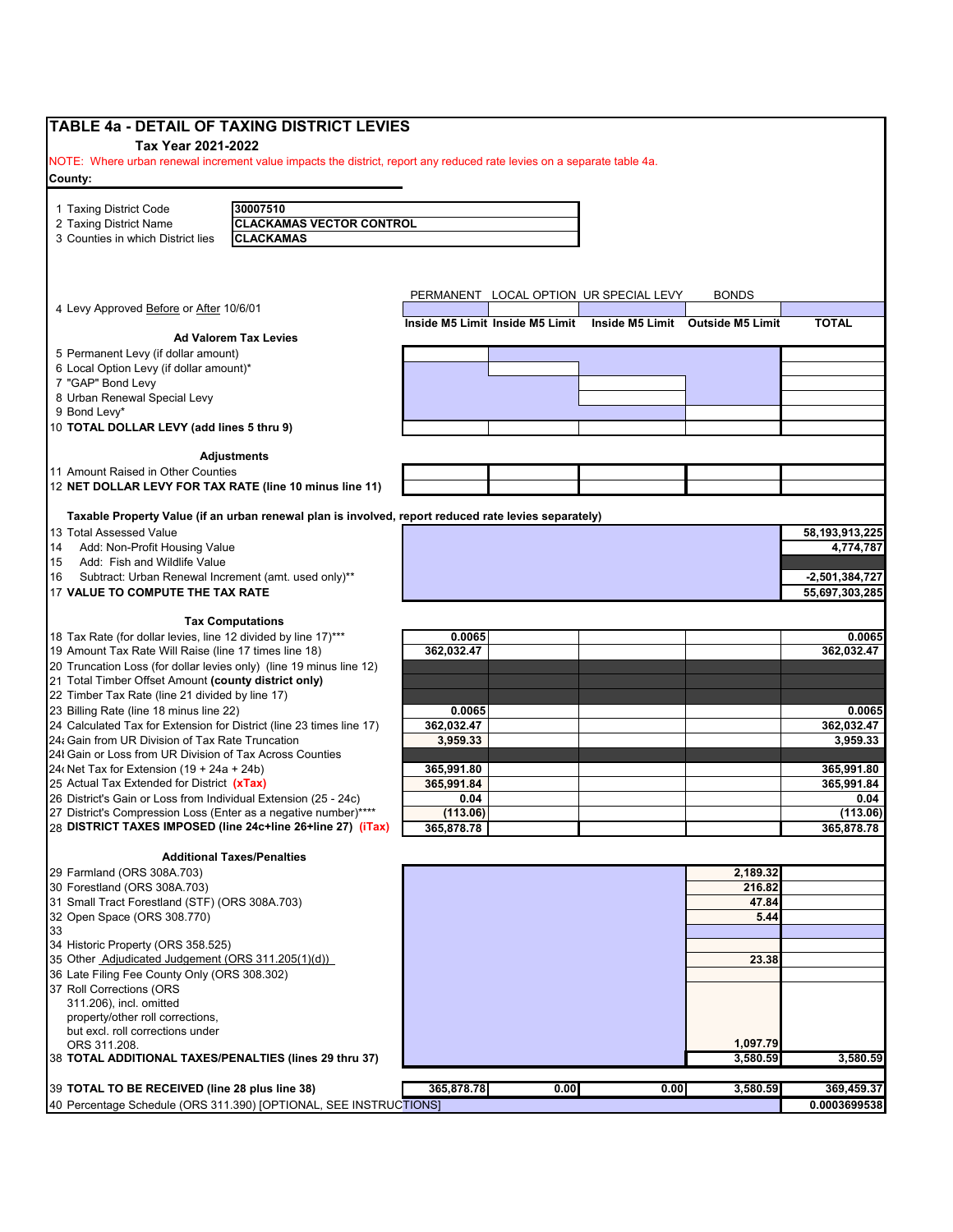| TABLE 4a - DETAIL OF TAXING DISTRICT LEVIES                                                                            |                  |                                            |              |                                                                  |              |                              |
|------------------------------------------------------------------------------------------------------------------------|------------------|--------------------------------------------|--------------|------------------------------------------------------------------|--------------|------------------------------|
| Tax Year 2021-2022                                                                                                     |                  |                                            |              |                                                                  |              |                              |
| NOTE: Where urban renewal increment value impacts the district, report any reduced rate levies on a separate table 4a. |                  |                                            |              |                                                                  |              |                              |
| County:                                                                                                                |                  |                                            |              |                                                                  |              |                              |
|                                                                                                                        |                  |                                            |              |                                                                  |              |                              |
| 1 Taxing District Code                                                                                                 | 30007510         |                                            |              |                                                                  |              |                              |
| 2 Taxing District Name                                                                                                 |                  | CLACKAMAS VECTOR CONTROL LOCAL OPTION 2015 |              |                                                                  |              |                              |
| 3 Counties in which District lies                                                                                      | <b>CLACKAMAS</b> |                                            |              |                                                                  |              |                              |
|                                                                                                                        |                  |                                            |              |                                                                  |              |                              |
|                                                                                                                        |                  |                                            |              |                                                                  |              |                              |
| 4 Levy Approved Before or After 10/6/01                                                                                |                  |                                            |              | PERMANENT LOCAL OPTION UR SPECIAL LEVY                           | <b>BONDS</b> |                              |
|                                                                                                                        |                  |                                            |              | Inside M5 Limit Inside M5 Limit Inside M5 Limit Outside M5 Limit |              | <b>TOTAL</b>                 |
| <b>Ad Valorem Tax Levies</b>                                                                                           |                  |                                            |              |                                                                  |              |                              |
| 5 Permanent Levy (if dollar amount)                                                                                    |                  |                                            |              |                                                                  |              |                              |
| 6 Local Option Levy (if dollar amount)*                                                                                |                  |                                            |              |                                                                  |              |                              |
| 7 "GAP" Bond Levy                                                                                                      |                  |                                            |              |                                                                  |              |                              |
| 8 Urban Renewal Special Levy                                                                                           |                  |                                            |              |                                                                  |              |                              |
| 9 Bond Levy*<br>10 TOTAL DOLLAR LEVY (add lines 5 thru 9)                                                              |                  |                                            |              |                                                                  |              |                              |
|                                                                                                                        |                  |                                            |              |                                                                  |              |                              |
| <b>Adjustments</b>                                                                                                     |                  |                                            |              |                                                                  |              |                              |
| 11 Amount Raised in Other Counties                                                                                     |                  |                                            |              |                                                                  |              |                              |
| 12 NET DOLLAR LEVY FOR TAX RATE (line 10 minus line 11)                                                                |                  |                                            |              |                                                                  |              |                              |
| Taxable Property Value (if an urban renewal plan is involved, report reduced rate levies separately)                   |                  |                                            |              |                                                                  |              |                              |
| 13 Total Assessed Value                                                                                                |                  |                                            |              |                                                                  |              | 58,193,913,225               |
| Add: Non-Profit Housing Value<br>14                                                                                    |                  |                                            |              |                                                                  |              | 4,774,787                    |
| Add: Fish and Wildlife Value<br>15                                                                                     |                  |                                            |              |                                                                  |              |                              |
| Subtract: Urban Renewal Increment (amt. used only)**<br>16                                                             |                  |                                            |              |                                                                  |              |                              |
| 17 VALUE TO COMPUTE THE TAX RATE                                                                                       |                  |                                            |              |                                                                  |              | 58,198,688,012               |
|                                                                                                                        |                  |                                            |              |                                                                  |              |                              |
| <b>Tax Computations</b>                                                                                                |                  |                                            |              |                                                                  |              |                              |
| 18 Tax Rate (for dollar levies, line 12 divided by line 17)***                                                         |                  |                                            | 0.0250       |                                                                  |              | 0.0250                       |
| 19 Amount Tax Rate Will Raise (line 17 times line 18)                                                                  |                  |                                            | 1,454,967.20 |                                                                  |              | 1,454,967.20                 |
| 20 Truncation Loss (for dollar levies only) (line 19 minus line 12)                                                    |                  |                                            |              |                                                                  |              |                              |
| 21 Total Timber Offset Amount (county district only)                                                                   |                  |                                            |              |                                                                  |              |                              |
| 22 Timber Tax Rate (line 21 divided by line 17)<br>23 Billing Rate (line 18 minus line 22)                             |                  |                                            | 0.0250       |                                                                  |              |                              |
| 24 Calculated Tax for Extension for District (line 23 times line 17)                                                   |                  |                                            | 1,454,967.20 |                                                                  |              | 0.0250<br>1,454,967.20       |
| 24a Gain from UR Division of Tax Rate Truncation                                                                       |                  |                                            |              |                                                                  |              |                              |
| 24b Gain or Loss from UR Division of Tax Across Counties                                                               |                  |                                            |              |                                                                  |              |                              |
| 24c Net Tax for Extension $(19 + 24a + 24b)$                                                                           |                  |                                            | 1,454,967.20 |                                                                  |              | 1,454,967.20                 |
| 25 Actual Tax Extended for District (xTax)                                                                             |                  |                                            | 1,454,967.20 |                                                                  |              | 1,454,967.20                 |
| 26 District's Gain or Loss from Individual Extension (25 - 24c)                                                        |                  |                                            |              |                                                                  |              |                              |
| 27 District's Compression Loss (Enter as a negative number)****                                                        |                  |                                            | (18,940.69)  |                                                                  |              | (18,940.69)                  |
| 28 DISTRICT TAXES IMPOSED (line 24c+line 26+line 27) (iTax)                                                            |                  |                                            | 1,436,026.51 |                                                                  |              | 1,436,026.51                 |
|                                                                                                                        |                  |                                            |              |                                                                  |              |                              |
| <b>Additional Taxes/Penalties</b>                                                                                      |                  |                                            |              |                                                                  |              |                              |
| 29 Farmland (ORS 308A.703)                                                                                             |                  |                                            |              |                                                                  |              |                              |
| 30 Forestland (ORS 308A.703)                                                                                           |                  |                                            |              |                                                                  |              |                              |
| 31 Small Tract Forestland (STF) (ORS 308A.703)                                                                         |                  |                                            |              |                                                                  |              |                              |
| 32 Open Space (ORS 308.770)                                                                                            |                  |                                            |              |                                                                  |              |                              |
| 33<br>34 Historic Property (ORS 358.525)                                                                               |                  |                                            |              |                                                                  |              |                              |
| 35 Other Adjudicated Judgement (ORS 311.205(1)(d))                                                                     |                  |                                            |              |                                                                  |              |                              |
| 36 Late Filing Fee County Only (ORS 308.302)                                                                           |                  |                                            |              |                                                                  |              |                              |
| 37 Roll Corrections (ORS 311.206), incl. omitted                                                                       |                  |                                            |              |                                                                  |              |                              |
| property/other roll corrections, but excl. roll                                                                        |                  |                                            |              |                                                                  |              |                              |
| corrections under ORS 311.208.                                                                                         |                  |                                            |              |                                                                  |              |                              |
|                                                                                                                        |                  |                                            |              |                                                                  |              |                              |
|                                                                                                                        |                  |                                            |              |                                                                  |              |                              |
| 38 TOTAL ADDITIONAL TAXES/PENALTIES (lines 29 thru 37)                                                                 |                  |                                            |              |                                                                  | 0.00         | 0.00                         |
|                                                                                                                        |                  |                                            |              |                                                                  |              |                              |
| 39 TOTAL TO BE RECEIVED (line 28 plus line 38)<br>40 Percentage Schedule (ORS 311.390) [OPTIONAL, SEE INSTRUCTIONS]    |                  | 0.00                                       | 1,436,026.51 | 0.00                                                             | 0.00         | 1,436,026.51<br>0.0014379484 |
|                                                                                                                        |                  |                                            |              |                                                                  |              |                              |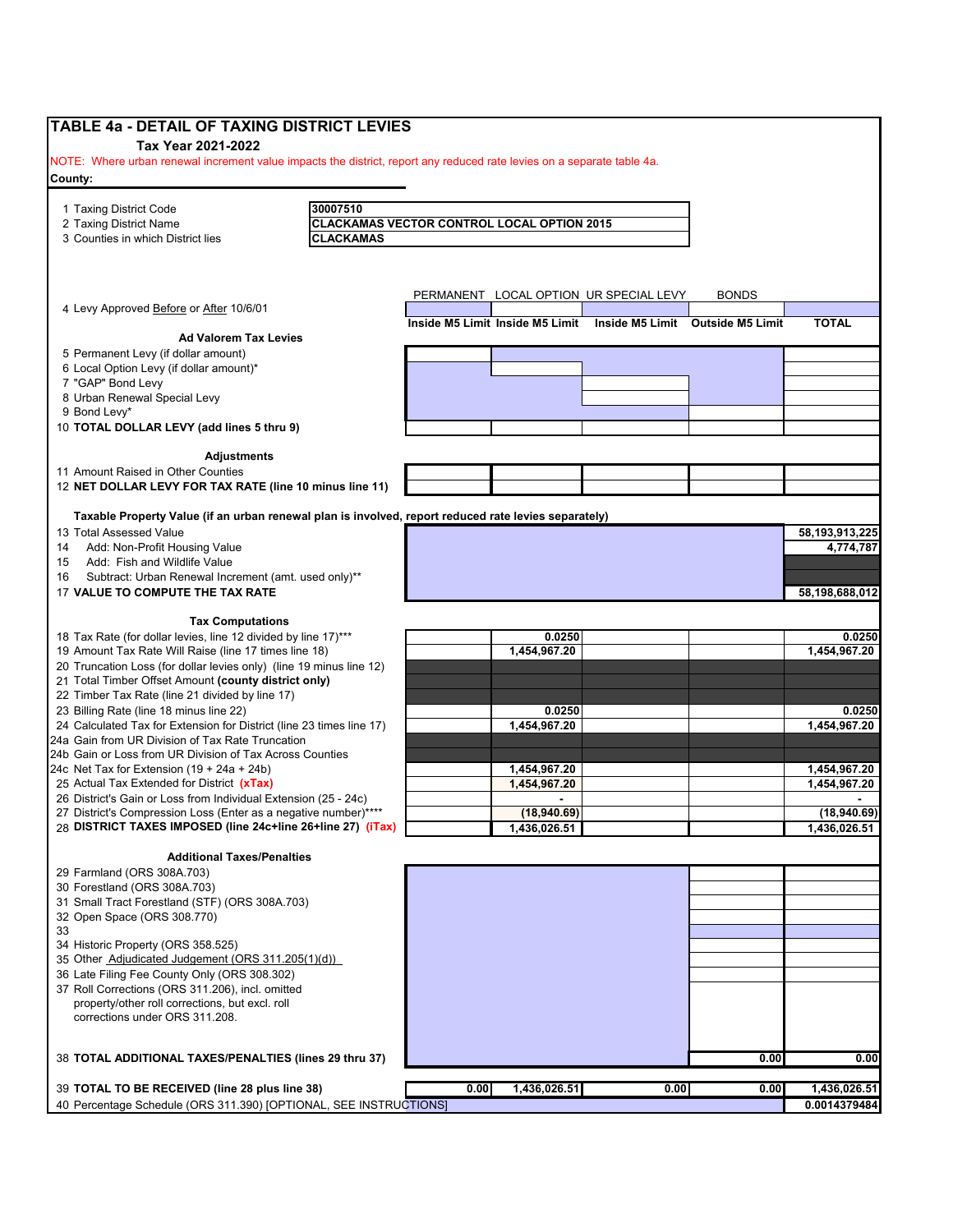| <b>TABLE 4a - DETAIL OF TAXING DISTRICT LEVIES</b>                                                                     |            |                                 |                              |                         | <b>MARION</b> |
|------------------------------------------------------------------------------------------------------------------------|------------|---------------------------------|------------------------------|-------------------------|---------------|
| Tax Year 2021-2022                                                                                                     |            |                                 |                              |                         | 780,712,640   |
| NOTE: Where urban renewal increment value impacts the district, report any reduced rate levies on a separate table 4a. |            |                                 |                              |                         | 0.718333      |
| County:                                                                                                                |            |                                 |                              |                         |               |
|                                                                                                                        |            |                                 |                              |                         |               |
| 30035200<br>1 Taxing District Code                                                                                     |            |                                 |                              |                         |               |
| 2 Taxing District Name<br><b>FD63 AURORA &amp; LOCAL OPTION</b>                                                        |            |                                 |                              |                         |               |
| <b>CLACKAMAS, MARION</b><br>3 Counties in which District lies                                                          |            |                                 |                              |                         |               |
|                                                                                                                        |            |                                 |                              |                         |               |
|                                                                                                                        |            |                                 |                              |                         |               |
|                                                                                                                        |            |                                 |                              | <b>BONDS</b>            |               |
| 4 Levy Approved Before or After 10/6/01                                                                                | PERMANENT  |                                 | LOCAL OPTION UR SPECIAL LEVY |                         |               |
|                                                                                                                        |            | Inside M5 Limit Inside M5 Limit | Inside M5 Limit              | <b>Outside M5 Limit</b> | <b>TOTAL</b>  |
| <b>Ad Valorem Tax Levies</b>                                                                                           |            |                                 |                              |                         |               |
| 5 Permanent Levy (if dollar amount)                                                                                    |            |                                 |                              |                         |               |
| 6 Local Option Levy (if dollar amount)*                                                                                |            |                                 |                              |                         |               |
| 7 "GAP" Bond Levy<br>8 Urban Renewal Special Levy                                                                      |            |                                 |                              |                         |               |
| 9 Bond Levy*                                                                                                           |            |                                 |                              |                         |               |
| 10 TOTAL DOLLAR LEVY (add lines 5 thru 9)                                                                              |            |                                 |                              |                         |               |
|                                                                                                                        |            |                                 |                              |                         |               |
| <b>Adjustments</b>                                                                                                     |            |                                 |                              |                         |               |
| 11 Amount Raised in Other Counties                                                                                     |            |                                 |                              |                         |               |
| 12 NET DOLLAR LEVY FOR TAX RATE (line 10 minus line 11)                                                                |            |                                 |                              |                         |               |
|                                                                                                                        |            |                                 |                              |                         |               |
| Taxable Property Value (if an urban renewal plan is involved, report reduced rate levies separately)                   |            |                                 |                              |                         |               |
| 13 Total Assessed Value                                                                                                |            |                                 |                              |                         | 306,126,330   |
| Add: Non-Profit Housing Value<br>14                                                                                    |            |                                 |                              |                         |               |
| Add: Fish and Wildlife Value<br>15                                                                                     |            |                                 |                              |                         |               |
| Subtract: Urban Renewal Increment (amt. used only)**<br>16                                                             |            |                                 |                              |                         |               |
| 17 VALUE TO COMPUTE THE TAX RATE                                                                                       |            |                                 |                              |                         | 306,126,330   |
| <b>Tax Computations</b>                                                                                                |            |                                 |                              |                         |               |
| 18 Tax Rate (for dollar levies, line 12 divided by line 17)***                                                         | 0.8443     | 0.9900                          |                              |                         | 1.8343        |
| 19 Amount Tax Rate Will Raise (line 17 times line 18)                                                                  | 258,462.46 | 303.065.07                      |                              |                         | 561,527.53    |
| 20 Truncation Loss (for dollar levies only) (line 19 minus line 12)                                                    |            |                                 |                              |                         |               |
| 21 Total Timber Offset Amount (county district only)                                                                   |            |                                 |                              |                         |               |
| 22 Timber Tax Rate (line 21 divided by line 17)                                                                        |            |                                 |                              |                         |               |
| 23 Billing Rate (line 18 minus line 22)                                                                                | 0.8443     | 0.9900                          |                              |                         | 1.8343        |
| 24 Calculated Tax for Extension for District (line 23 times line 17)                                                   | 258,462.46 | 303,065.07                      |                              |                         | 561,527.53    |
| 24a Gain from UR Division of Tax Rate Truncation                                                                       |            |                                 |                              |                         |               |
| 24b Gain or Loss from UR Division of Tax Across Counties<br>24c Net Tax for Extension $(19 + 24a + 24b)$               | 258,462.46 | 303,065.07                      |                              |                         | 561,527.53    |
| 25 Actual Tax Extended for District (xTax)                                                                             | 258,462.46 | 303,065.07                      |                              |                         | 561,527.53    |
| 26 District's Gain or Loss from Individual Extension (25 - 24c)                                                        |            |                                 |                              |                         |               |
| 27 District's Compression Loss (Enter as a negative number)****                                                        |            |                                 |                              |                         |               |
| 28 DISTRICT TAXES IMPOSED (line 24c+line 26+line 27) (iTax)                                                            | 258,462.46 | 303,065.07                      |                              |                         | 561,527.53    |
|                                                                                                                        |            |                                 |                              |                         |               |
| <b>Additional Taxes/Penalties</b>                                                                                      |            |                                 |                              |                         |               |
| 29 Farmland (ORS 308A.703)                                                                                             |            |                                 |                              | 233.31                  |               |
| 30 Forestland (ORS 308A.703)                                                                                           |            |                                 |                              |                         |               |
| 31 Small Tract Forestland (STF) (ORS 308A.703)                                                                         |            |                                 |                              |                         |               |
| 32 Open Space (ORS 308.770)                                                                                            |            |                                 |                              |                         |               |
| 33                                                                                                                     |            |                                 |                              |                         |               |
| 34 Historic Property (ORS 358.525)                                                                                     |            |                                 |                              |                         |               |
| 35 Other Adjudicated Judgement (ORS 311.205(1)(d))<br>36 Late Filing Fee County Only (ORS 308.302)                     |            |                                 |                              |                         |               |
| 37 Roll Corrections (ORS                                                                                               |            |                                 |                              |                         |               |
| 311.206), incl. omitted                                                                                                |            |                                 |                              |                         |               |
| property/other roll corrections,                                                                                       |            |                                 |                              |                         |               |
| but excl. roll corrections under                                                                                       |            |                                 |                              |                         |               |
| ORS 311.208.                                                                                                           |            |                                 |                              |                         |               |
| 38 TOTAL ADDITIONAL TAXES/PENALTIES (lines 29 thru 37)                                                                 |            |                                 |                              | 233.31                  | 233.31        |
|                                                                                                                        |            |                                 |                              |                         |               |
| 39 TOTAL TO BE RECEIVED (line 28 plus line 38)                                                                         | 258,462.46 | 303,065.07                      | 0.00                         | 233.31                  | 561,760.84    |
| 40 Percentage Schedule (ORS 311.390) [OPTIONAL, SEE INSTRUCTIONS]                                                      |            |                                 |                              |                         | 0.0005625127  |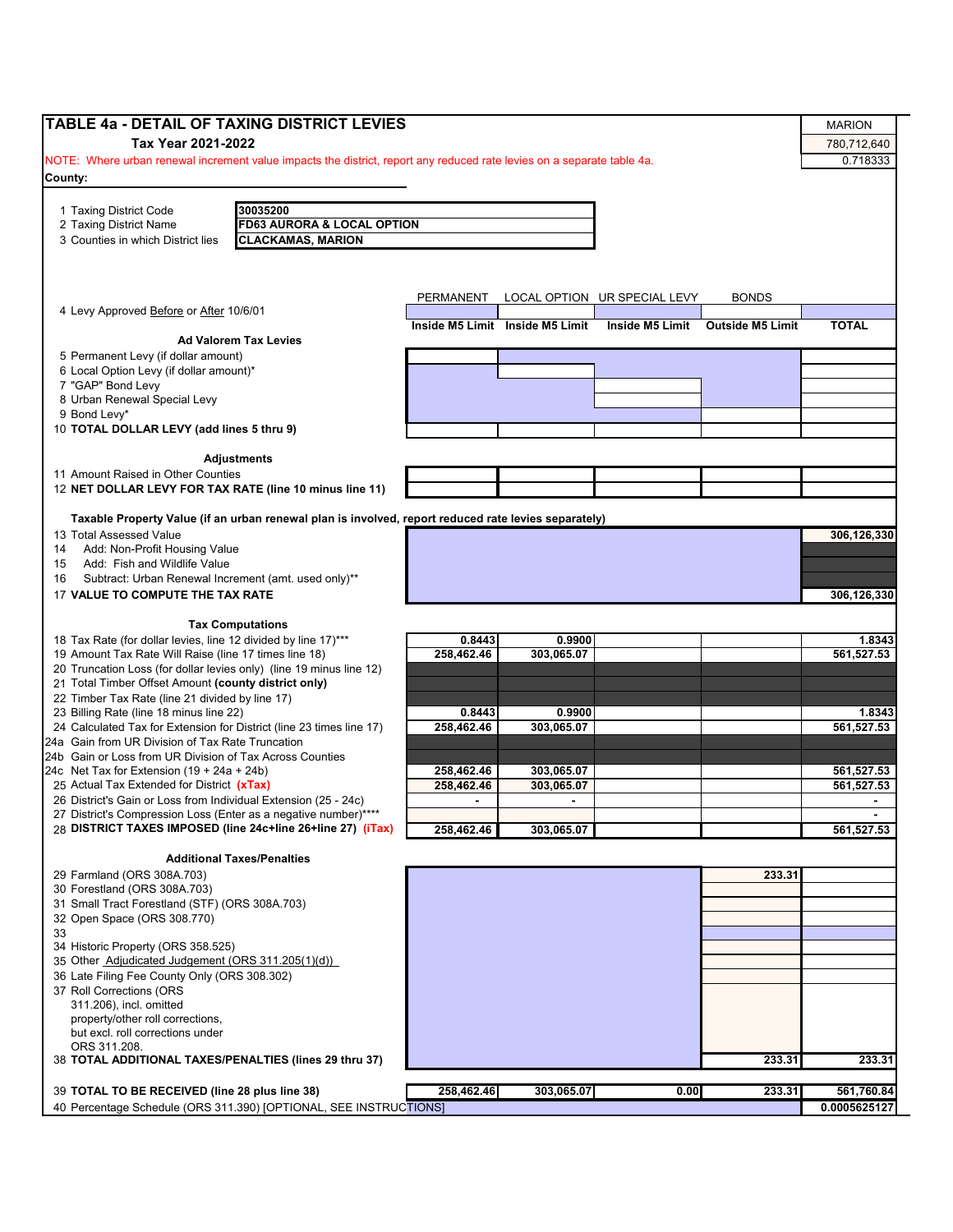| TABLE 4a - DETAIL OF TAXING DISTRICT LEVIES                                                                                        |                      |                                 |                                        |                         |                      |
|------------------------------------------------------------------------------------------------------------------------------------|----------------------|---------------------------------|----------------------------------------|-------------------------|----------------------|
| Tax Year 2021-2022                                                                                                                 |                      |                                 |                                        |                         |                      |
| NOTE: Where urban renewal increment value impacts the district, report any reduced rate levies on a separate table 4a.             |                      |                                 |                                        |                         |                      |
| County:                                                                                                                            |                      |                                 |                                        |                         |                      |
|                                                                                                                                    |                      |                                 |                                        |                         |                      |
| 30021500<br>1 Taxing District Code                                                                                                 |                      |                                 |                                        |                         |                      |
| FD 62 CANBY & BONDS (AFTER)<br>2 Taxing District Name<br>3 Counties in which District lies<br><b>CLACKAMAS</b>                     |                      |                                 |                                        |                         |                      |
|                                                                                                                                    |                      |                                 |                                        |                         |                      |
|                                                                                                                                    |                      |                                 |                                        |                         |                      |
|                                                                                                                                    |                      |                                 |                                        |                         |                      |
|                                                                                                                                    |                      |                                 | PERMANENT LOCAL OPTION UR SPECIAL LEVY | <b>BONDS</b>            |                      |
| 4 Levy Approved Before or After 10/6/01                                                                                            |                      | Inside M5 Limit Inside M5 Limit | Inside M5 Limit                        | <b>Outside M5 Limit</b> | <b>TOTAL</b>         |
| <b>Ad Valorem Tax Levies</b>                                                                                                       |                      |                                 |                                        |                         |                      |
| 5 Permanent Levy (if dollar amount)                                                                                                |                      |                                 |                                        |                         |                      |
| 6 Local Option Levy (if dollar amount)*                                                                                            |                      |                                 |                                        |                         |                      |
| 7 "GAP" Bond Levy                                                                                                                  |                      |                                 |                                        |                         |                      |
| 8 Urban Renewal Special Levy                                                                                                       |                      |                                 |                                        |                         |                      |
| 9 Bond Levy*                                                                                                                       |                      |                                 |                                        | 562,531                 | 562,531.00           |
| 10 TOTAL DOLLAR LEVY (add lines 5 thru 9)                                                                                          |                      |                                 |                                        | 562,531.00              | 562,531.00           |
| <b>Adjustments</b>                                                                                                                 |                      |                                 |                                        |                         |                      |
| 11 Amount Raised in Other Counties                                                                                                 |                      |                                 |                                        |                         |                      |
| 12 NET DOLLAR LEVY FOR TAX RATE (line 10 minus line 11)                                                                            |                      |                                 |                                        | 562,531.00              | 562,531.00           |
|                                                                                                                                    |                      |                                 |                                        |                         |                      |
| Taxable Property Value (if an urban renewal plan is involved, report reduced rate levies separately)                               |                      |                                 |                                        |                         |                      |
| 13 Total Assessed Value                                                                                                            |                      |                                 |                                        |                         | 2,727,755,820        |
| Add: Non-Profit Housing Value<br>14                                                                                                |                      |                                 |                                        |                         |                      |
| Add: Fish and Wildlife Value<br>15                                                                                                 |                      |                                 |                                        |                         |                      |
| Subtract: Urban Renewal Increment (amt. used only)**<br>16                                                                         |                      |                                 |                                        |                         | $-282,574,672$       |
| 17 VALUE TO COMPUTE THE TAX RATE                                                                                                   |                      |                                 |                                        |                         | 2,445,181,148        |
| <b>Tax Computations</b>                                                                                                            |                      |                                 |                                        |                         |                      |
| 18 Tax Rate (for dollar levies, line 12 divided by line 17)***                                                                     | 1.5456               |                                 |                                        | 0.2300                  | 1.7756               |
| 19 Amount Tax Rate Will Raise (line 17 times line 18)                                                                              | 3,779,271.98         |                                 |                                        | 562,391.66              | 4,341,663.64         |
| 20 Truncation Loss (for dollar levies only) (line 19 minus line 12)                                                                |                      |                                 |                                        | (139.34)                | (139.34)             |
| 21 Total Timber Offset Amount (county district only)                                                                               |                      |                                 |                                        |                         |                      |
| 22 Timber Tax Rate (line 21 divided by line 17)                                                                                    |                      |                                 |                                        |                         |                      |
| 23 Billing Rate (line 18 minus line 22)                                                                                            | 1.5456               |                                 |                                        | 0.2300                  | 1.7756               |
| 24 Calculated Tax for Extension for District (line 23 times line 17)                                                               | 3,779,271.98         |                                 |                                        | 562,391.66              | 4,341,663.64         |
| 24a Gain from UR Division of Tax Rate Truncation                                                                                   | 75.19                |                                 |                                        | 114.01                  | 189.20               |
| 24b Gain or Loss from UR Division of Tax Across Counties                                                                           |                      |                                 |                                        |                         |                      |
| 24c Net Tax for Extension $(19 + 24a + 24b)$                                                                                       | 3,779,347.17         |                                 |                                        | 562.505.67              | 4,341,852.84         |
| 25 Actual Tax Extended for District (xTax)                                                                                         | 3,779,347.18<br>0.01 |                                 |                                        | 562,505.67              | 4,341,852.85<br>0.01 |
| 26 District's Gain or Loss from Individual Extension (25 - 24c)<br>27 District's Compression Loss (Enter as a negative number)**** | (1.05)               |                                 |                                        |                         | (1.05)               |
| 28 DISTRICT TAXES IMPOSED (line 24c+line 26+line 27) (iTax)                                                                        | 3,779,346.13         |                                 |                                        | 562,505.67              | 4,341,851.80         |
|                                                                                                                                    |                      |                                 |                                        |                         |                      |
| <b>Additional Taxes/Penalties</b>                                                                                                  |                      |                                 |                                        |                         |                      |
| 29 Farmland (ORS 308A.703)                                                                                                         |                      |                                 |                                        | 50,130.45               |                      |
| 30 Forestland (ORS 308A.703)                                                                                                       |                      |                                 |                                        |                         |                      |
| 31 Small Tract Forestland (STF) (ORS 308A.703)                                                                                     |                      |                                 |                                        |                         |                      |
| 32 Open Space (ORS 308.770)                                                                                                        |                      |                                 |                                        |                         |                      |
| 33                                                                                                                                 |                      |                                 |                                        |                         |                      |
| 34 Historic Property (ORS 358.525)<br>35 Other Adjudicated Judgement (ORS 311.205(1)(d))                                           |                      |                                 |                                        |                         |                      |
| 36 Late Filing Fee County Only (ORS 308.302)                                                                                       |                      |                                 |                                        |                         |                      |
| 37 Roll Corrections (ORS                                                                                                           |                      |                                 |                                        |                         |                      |
| 311.206), incl. omitted                                                                                                            |                      |                                 |                                        |                         |                      |
| property/other roll corrections,                                                                                                   |                      |                                 |                                        |                         |                      |
| but excl. roll corrections under                                                                                                   |                      |                                 |                                        |                         |                      |
| ORS 311.208.                                                                                                                       |                      |                                 |                                        | 2,196.92                |                      |
| 38 TOTAL ADDITIONAL TAXES/PENALTIES (lines 29 thru 37)                                                                             |                      |                                 |                                        | 52,327.37               | 52,327.37            |
|                                                                                                                                    |                      |                                 |                                        |                         |                      |
| 39 TOTAL TO BE RECEIVED (line 28 plus line 38)                                                                                     | 3,779,346.13         | 0.00                            | 0.00                                   | 614,833.04              | 4,394,179.17         |
| 40 Percentage Schedule (ORS 311.390) [OPTIONAL, SEE INSTRUCTIONS]                                                                  |                      |                                 |                                        |                         | 0.0044000602         |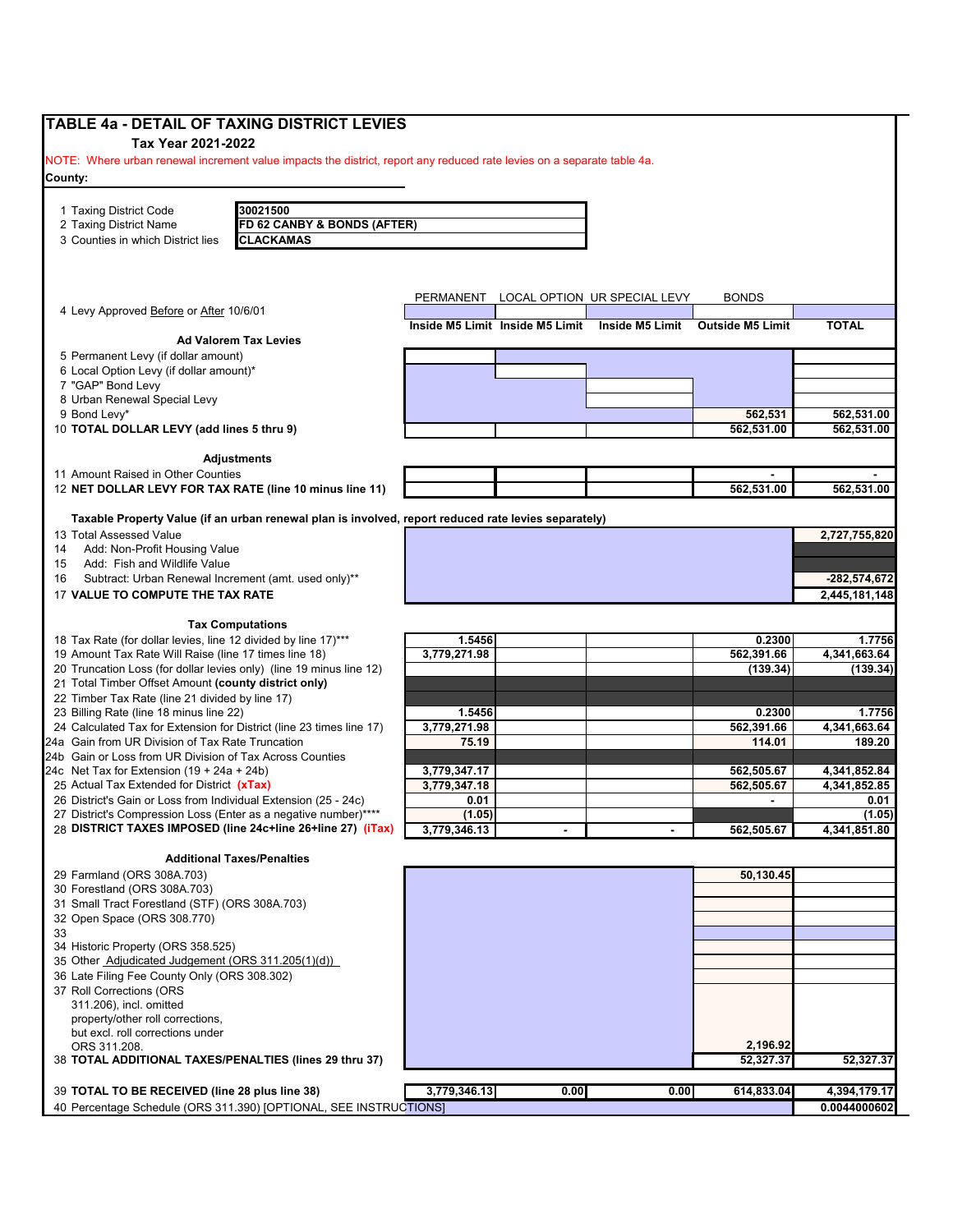| <b>TABLE 4a - DETAIL OF TAXING DISTRICT LEVIES</b>                                                                             |      |                                 |                                        |                                  |                               |
|--------------------------------------------------------------------------------------------------------------------------------|------|---------------------------------|----------------------------------------|----------------------------------|-------------------------------|
| Tax Year 2021-2022                                                                                                             |      |                                 |                                        |                                  |                               |
| NOTE: Where urban renewal increment value impacts the district, report any reduced rate levies on a separate table 4a.         |      |                                 |                                        |                                  |                               |
| County:                                                                                                                        |      |                                 |                                        |                                  |                               |
|                                                                                                                                |      |                                 |                                        |                                  |                               |
| 1 Taxing District Code<br>30021500                                                                                             |      |                                 |                                        |                                  |                               |
| FD 62 CANBY LOCAL OPTION<br>2 Taxing District Name                                                                             |      |                                 |                                        |                                  |                               |
| 3 Counties in which District lies<br><b>CLACKAMAS</b>                                                                          |      |                                 |                                        |                                  |                               |
|                                                                                                                                |      |                                 |                                        |                                  |                               |
|                                                                                                                                |      |                                 |                                        |                                  |                               |
| 4 Levy Approved Before or After 10/6/01                                                                                        |      |                                 | PERMANENT LOCAL OPTION UR SPECIAL LEVY | <b>BONDS</b>                     |                               |
|                                                                                                                                |      | Inside M5 Limit Inside M5 Limit |                                        | Inside M5 Limit Outside M5 Limit | <b>TOTAL</b>                  |
| <b>Ad Valorem Tax Levies</b>                                                                                                   |      |                                 |                                        |                                  |                               |
| 5 Permanent Levy (if dollar amount)                                                                                            |      |                                 |                                        |                                  |                               |
| 6 Local Option Levy (if dollar amount)*                                                                                        |      |                                 |                                        |                                  |                               |
| 7 "GAP" Bond Levy<br>8 Urban Renewal Special Levy                                                                              |      |                                 |                                        |                                  |                               |
| 9 Bond Levy*                                                                                                                   |      |                                 |                                        |                                  |                               |
| 10 TOTAL DOLLAR LEVY (add lines 5 thru 9)                                                                                      |      |                                 |                                        |                                  |                               |
|                                                                                                                                |      |                                 |                                        |                                  |                               |
| <b>Adjustments</b>                                                                                                             |      |                                 |                                        |                                  |                               |
| 11 Amount Raised in Other Counties                                                                                             |      |                                 |                                        |                                  |                               |
| 12 NET DOLLAR LEVY FOR TAX RATE (line 10 minus line 11)                                                                        |      |                                 |                                        |                                  |                               |
| Taxable Property Value (if an urban renewal plan is involved, report reduced rate levies separately)                           |      |                                 |                                        |                                  |                               |
| 13 Total Assessed Value                                                                                                        |      |                                 |                                        |                                  | 2,727,755,820                 |
| Add: Non-Profit Housing Value<br>14                                                                                            |      |                                 |                                        |                                  |                               |
| Add: Fish and Wildlife Value<br>15                                                                                             |      |                                 |                                        |                                  |                               |
| Subtract: Urban Renewal Increment (amt. used only)**<br>16                                                                     |      |                                 |                                        |                                  |                               |
| 17 VALUE TO COMPUTE THE TAX RATE                                                                                               |      |                                 |                                        |                                  | 2,727,755,820                 |
|                                                                                                                                |      |                                 |                                        |                                  |                               |
| <b>Tax Computations</b>                                                                                                        |      |                                 |                                        |                                  |                               |
| 18 Tax Rate (for dollar levies, line 12 divided by line 17)***<br>19 Amount Tax Rate Will Raise (line 17 times line 18)        |      | 0.4500<br>1,227,490.12          |                                        |                                  | 0.4500<br>1,227,490.12        |
| 20 Truncation Loss (for dollar levies only) (line 19 minus line 12)                                                            |      |                                 |                                        |                                  |                               |
| 21 Total Timber Offset Amount (county district only)                                                                           |      |                                 |                                        |                                  |                               |
| 22 Timber Tax Rate (line 21 divided by line 17)                                                                                |      |                                 |                                        |                                  |                               |
| 23 Billing Rate (line 18 minus line 22)                                                                                        |      | 0.4500                          |                                        |                                  | 0.4500                        |
| 24 Calculated Tax for Extension for District (line 23 times line 17)                                                           |      | 1,227,490.12                    |                                        |                                  | 1,227,490.12                  |
| 24a Gain from UR Division of Tax Rate Truncation                                                                               |      |                                 |                                        |                                  |                               |
| 24b Gain or Loss from UR Division of Tax Across Counties                                                                       |      |                                 |                                        |                                  |                               |
| 24c Net Tax for Extension (19 + 24a + 24b)                                                                                     |      | 1,227,490.12                    |                                        |                                  | 1,227,490.12                  |
| 25 Actual Tax Extended for District (xTax)                                                                                     |      | 1,227,490.12                    |                                        |                                  | 1,227,490.12                  |
| 26 District's Gain or Loss from Individual Extension (25 - 24c)<br>27 District's Compression Loss (Enter as a negative number) |      | $\blacksquare$<br>(23, 668.50)  |                                        |                                  | $\blacksquare$<br>(23,668.50) |
| 28 DISTRICT TAXES IMPOSED (line 24c+line 26+line 27) (iTax)                                                                    |      | 1,203,821.62                    |                                        |                                  | 1,203,821.62                  |
|                                                                                                                                |      |                                 |                                        |                                  |                               |
| <b>Additional Taxes/Penalties</b>                                                                                              |      |                                 |                                        |                                  |                               |
| 29 Farmland (ORS 308A.703)                                                                                                     |      |                                 |                                        |                                  |                               |
| 30 Forestland (ORS 308A.703)                                                                                                   |      |                                 |                                        |                                  |                               |
| 31 Small Tract Forestland (STF) (ORS 308A.703)                                                                                 |      |                                 |                                        |                                  |                               |
| 32 Open Space (ORS 308.770)                                                                                                    |      |                                 |                                        |                                  |                               |
| 33                                                                                                                             |      |                                 |                                        |                                  |                               |
| 34 Historic Property (ORS 358.525)<br>35 Other Adjudicated Judgement (ORS 311.205(1)(d))                                       |      |                                 |                                        |                                  |                               |
| 36 Late Filing Fee County Only (ORS 308.302)                                                                                   |      |                                 |                                        |                                  |                               |
| 37 Roll Corrections (ORS                                                                                                       |      |                                 |                                        |                                  |                               |
| 311.206), incl. omitted                                                                                                        |      |                                 |                                        |                                  |                               |
| property/other roll corrections,                                                                                               |      |                                 |                                        |                                  |                               |
| but excl. roll corrections under                                                                                               |      |                                 |                                        |                                  |                               |
| ORS 311.208.                                                                                                                   |      |                                 |                                        |                                  |                               |
| 38 TOTAL ADDITIONAL TAXES/PENALTIES (lines 29 thru 37)                                                                         |      |                                 |                                        | 0.00                             | 0.00                          |
| 39 TOTAL TO BE RECEIVED (line 28 plus line 38)                                                                                 | 0.00 | 1,203,821.62                    | 0.00                                   | 0.00                             | 1,203,821.62                  |
| 40 Percentage Schedule (ORS 311.390) [OPTIONAL, SEE INSTRUCTIONS]                                                              |      |                                 |                                        |                                  | 0.0012054328                  |
|                                                                                                                                |      |                                 |                                        |                                  |                               |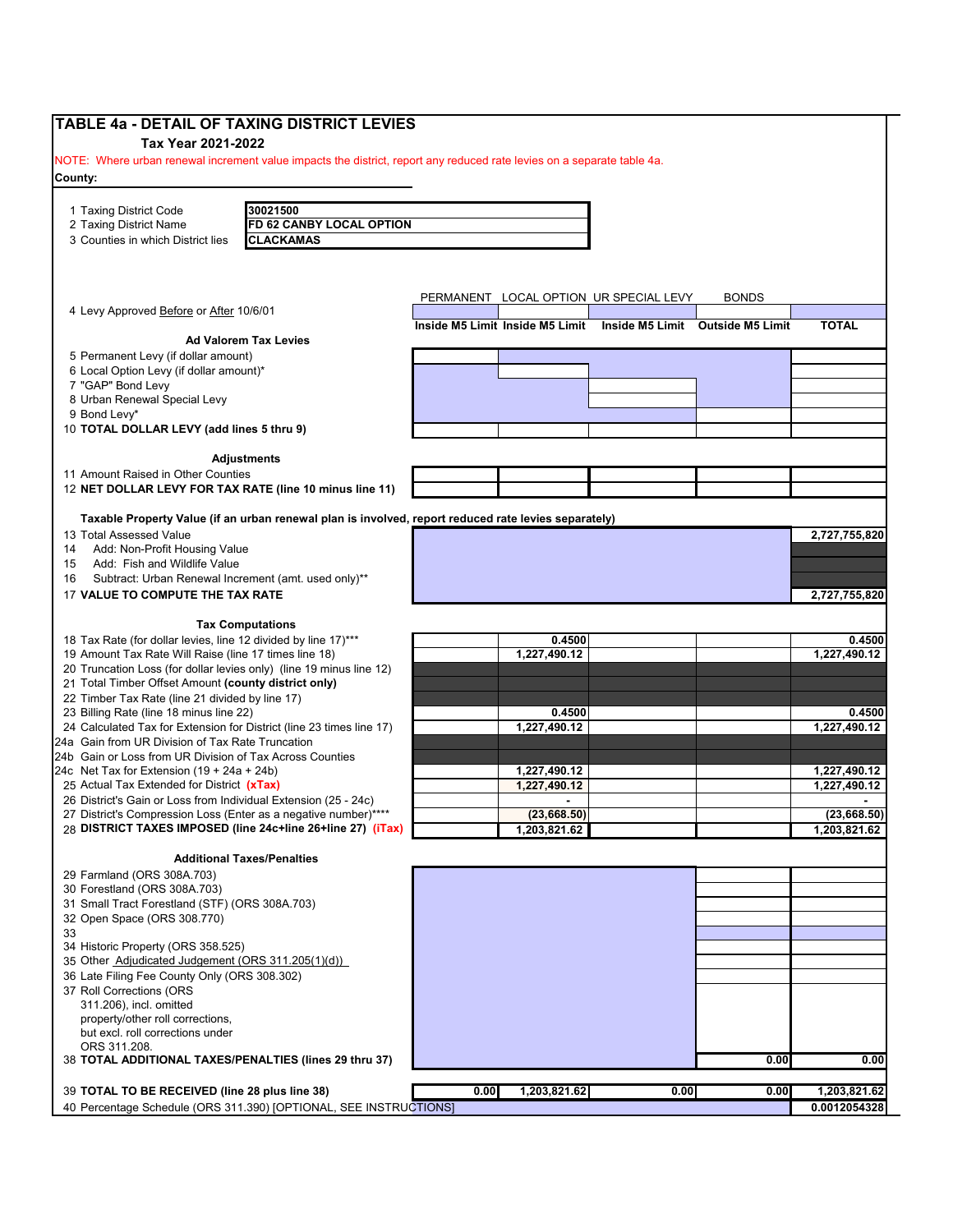| <b>TABLE 4a - DETAIL OF TAXING DISTRICT LEVIES</b>                                                                             |                |                                 |                              | <b>MULTNOMAH</b>                 |                |
|--------------------------------------------------------------------------------------------------------------------------------|----------------|---------------------------------|------------------------------|----------------------------------|----------------|
| Tax Year 2021-2022                                                                                                             |                |                                 |                              | 36,279,780                       |                |
| NOTE: Where urban renewal increment value impacts the district, report any reduced rate levies on a separate table 4a.         |                |                                 |                              | 0.001430                         |                |
| County:                                                                                                                        |                |                                 |                              |                                  |                |
|                                                                                                                                |                |                                 |                              |                                  |                |
| 30020800<br>1 Taxing District Code                                                                                             |                |                                 |                              |                                  |                |
| <b>FD 1 CLACKAMAS CO</b><br>2 Taxing District Name                                                                             |                |                                 |                              |                                  |                |
| <b>CLACKAMAS, MULTNOMAH</b><br>3 Counties in which District lies                                                               |                |                                 |                              |                                  |                |
|                                                                                                                                |                |                                 |                              |                                  |                |
|                                                                                                                                |                |                                 |                              |                                  |                |
|                                                                                                                                |                |                                 |                              |                                  |                |
|                                                                                                                                | PERMANENT      |                                 | LOCAL OPTION UR SPECIAL LEVY | <b>BONDS</b>                     |                |
| 4 Levy Approved Before or After 10/6/01                                                                                        |                | Inside M5 Limit Inside M5 Limit |                              | Inside M5 Limit Outside M5 Limit | <b>TOTAL</b>   |
| <b>Ad Valorem Tax Levies</b>                                                                                                   |                |                                 |                              |                                  |                |
| 5 Permanent Levy (if dollar amount)                                                                                            |                |                                 |                              |                                  |                |
| 6 Local Option Levy (if dollar amount)*                                                                                        |                |                                 |                              |                                  |                |
| 7 "GAP" Bond Levy                                                                                                              |                |                                 |                              |                                  |                |
| 8 Urban Renewal Special Levy                                                                                                   |                |                                 |                              |                                  |                |
| 9 Bond Levy*                                                                                                                   |                |                                 |                              |                                  |                |
| 10 TOTAL DOLLAR LEVY (add lines 5 thru 9)                                                                                      |                |                                 |                              |                                  |                |
|                                                                                                                                |                |                                 |                              |                                  |                |
| <b>Adjustments</b>                                                                                                             |                |                                 |                              |                                  |                |
| 11 Amount Raised in Other Counties                                                                                             |                |                                 |                              |                                  |                |
| 12 NET DOLLAR LEVY FOR TAX RATE (line 10 minus line 11)                                                                        |                |                                 |                              |                                  |                |
|                                                                                                                                |                |                                 |                              |                                  |                |
| Taxable Property Value (if an urban renewal plan is involved, report reduced rate levies separately)                           |                |                                 |                              |                                  |                |
| 13 Total Assessed Value                                                                                                        |                |                                 |                              |                                  | 26,023,410,841 |
| Add: Non-Profit Housing Value<br>14                                                                                            |                |                                 |                              |                                  |                |
| Add: Fish and Wildlife Value<br>15                                                                                             |                |                                 |                              |                                  | -695,097,698   |
| Subtract: Urban Renewal Increment (amt. used only)**<br>16<br>17 VALUE TO COMPUTE THE TAX RATE                                 |                |                                 |                              |                                  |                |
|                                                                                                                                |                |                                 |                              |                                  | 25,328,313,143 |
| <b>Tax Computations</b>                                                                                                        |                |                                 |                              |                                  |                |
| 18 Tax Rate (for dollar levies, line 12 divided by line 17)***                                                                 | 2.4012         |                                 |                              |                                  | 2.4012         |
| 19 Amount Tax Rate Will Raise (line 17 times line 18)                                                                          | 60,818,345.52  |                                 |                              |                                  | 60,818,345.52  |
| 20 Truncation Loss (for dollar levies only) (line 19 minus line 12)                                                            |                |                                 |                              |                                  |                |
| 21 Total Timber Offset Amount (county district only)                                                                           |                |                                 |                              |                                  |                |
| 22 Timber Tax Rate (line 21 divided by line 17)                                                                                |                |                                 |                              |                                  |                |
| 23 Billing Rate (line 18 minus line 22)                                                                                        | 2.4012         |                                 |                              |                                  | 2.4012         |
| 24 Calculated Tax for Extension for District (line 23 times line 17)                                                           | 60,818,345.52  |                                 |                              |                                  | 60,818,345.52  |
| 24a Gain from UR Division of Tax Rate Truncation                                                                               | 2.855.13       |                                 |                              |                                  | 2,855.13       |
| 24b Gain or Loss from UR Division of Tax Across Counties                                                                       | 1,318.47       |                                 |                              |                                  | 1,318.47       |
| 24c Net Tax for Extension $(19 + 24a + 24b)$                                                                                   | 60,822,519.12  |                                 |                              |                                  | 60,822,519.12  |
| 25 Actual Tax Extended for District (xTax)                                                                                     | 60,822,519.12  |                                 |                              |                                  | 60,822,519.12  |
| 26 District's Gain or Loss from Individual Extension (25 - 24c)                                                                | $\blacksquare$ |                                 |                              |                                  | $\blacksquare$ |
| 27 District's Compression Loss (Enter as a negative number)****<br>28 DISTRICT TAXES IMPOSED (line 24c+line 26+line 27) (iTax) | (34, 835.83)   |                                 |                              |                                  | (34, 835.83)   |
|                                                                                                                                | 60,787,683.29  |                                 |                              |                                  | 60,787,683.29  |
| <b>Additional Taxes/Penalties</b>                                                                                              |                |                                 |                              |                                  |                |
| 29 Farmland (ORS 308A.703)                                                                                                     |                |                                 |                              | 72,386.39                        |                |
| 30 Forestland (ORS 308A.703)                                                                                                   |                |                                 |                              | 7,026.83                         |                |
| 31 Small Tract Forestland (STF) (ORS 308A.703)                                                                                 |                |                                 |                              |                                  |                |
| 32 Open Space (ORS 308.770)                                                                                                    |                |                                 |                              | 428.05                           |                |
| 33                                                                                                                             |                |                                 |                              |                                  |                |
| 34 Historic Property (ORS 358.525)                                                                                             |                |                                 |                              |                                  |                |
| 35 Other Adjudicated Judgement (ORS 311.205(1)(d))                                                                             |                |                                 |                              | 1,840.73                         |                |
| 36 Late Filing Fee County Only (ORS 308.302)                                                                                   |                |                                 |                              |                                  |                |
| 37 Roll Corrections (ORS                                                                                                       |                |                                 |                              |                                  |                |
| 311.206), incl. omitted                                                                                                        |                |                                 |                              |                                  |                |
| property/other roll corrections,                                                                                               |                |                                 |                              |                                  |                |
| but excl. roll corrections under                                                                                               |                |                                 |                              |                                  |                |
| ORS 311.208.                                                                                                                   |                |                                 |                              | 26,705.40                        |                |
| 38 TOTAL ADDITIONAL TAXES/PENALTIES (lines 29 thru 37)                                                                         |                |                                 |                              | 108,387.40                       | 108,387.40     |
|                                                                                                                                |                |                                 |                              |                                  |                |
| 39 TOTAL TO BE RECEIVED (line 28 plus line 38)                                                                                 | 60,787,683.29  | 0.00                            | 0.00                         | 108,387.40                       | 60,896,070.69  |
| 40 Percentage Schedule (ORS 311.390) [OPTIONAL, SEE INSTRUCTIONS]                                                              |                |                                 |                              |                                  | 0.0609775714   |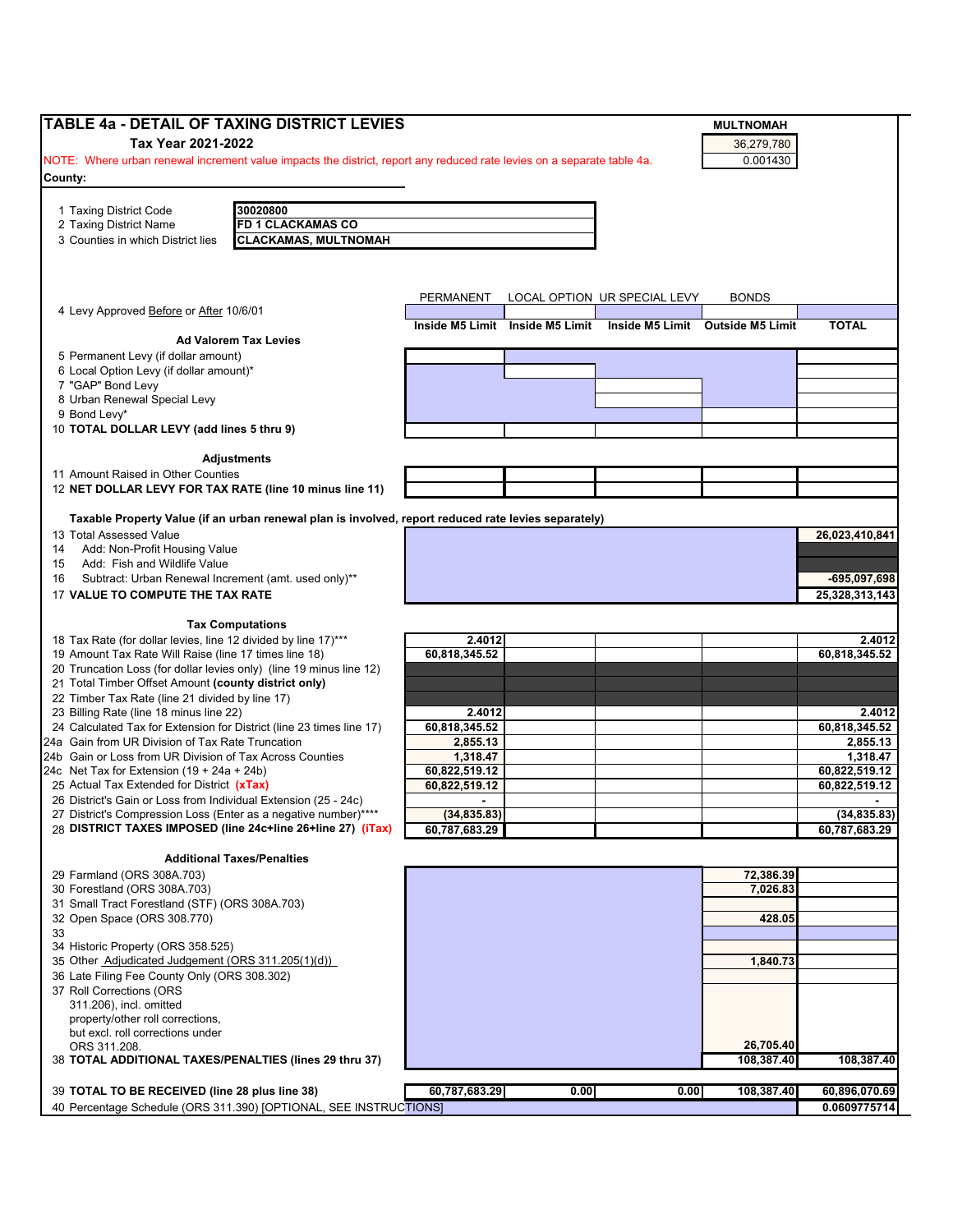| Tax Year 2021-2022<br>36,279,780<br>0.001392<br>NOTE: Where urban renewal increment value impacts the district, report any reduced rate levies on a separate table 4a.<br>30020800<br>2 Taxing District Name<br>FD 1 CLACKAMAS CO BOND (AFTER)<br><b>CLACKAMAS, MULTNOMAH</b><br>3 Counties in which District lies<br>PERMANENT LOCAL OPTION UR SPECIAL LEVY<br><b>BONDS</b><br>4 Levy Approved Before or After 10/6/01<br><b>TOTAL</b><br>Inside M5 Limit Inside M5 Limit<br>Inside M5 Limit Outside M5 Limit<br><b>Ad Valorem Tax Levies</b><br>5 Permanent Levy (if dollar amount)<br>6 Local Option Levy (if dollar amount)*<br>2,059,409<br>2,059,409<br>2,059,409<br>2,059,409<br><b>Adjustments</b><br>11 Amount Raised in Other Counties<br>2,867.07<br>2.867.07<br>12 NET DOLLAR LEVY FOR TAX RATE (line 10 minus line 11)<br>2,056,541.93<br>2,056,541.93<br>Taxable Property Value (if an urban renewal plan is involved, report reduced rate levies separately)<br>26,023,410,841<br>Add: Non-Profit Housing Value<br>Add: Fish and Wildlife Value<br>Subtract: Urban Renewal Increment (amt. used only)**<br>26,023,410,841<br><b>Tax Computations</b><br>18 Tax Rate (for dollar levies, line 12 divided by line 17)***<br>0.0790<br>0.0790<br>19 Amount Tax Rate Will Raise (line 17 times line 18)<br>2,055,849.46<br>2,055,849.46<br>20 Truncation Loss (for dollar levies only) (line 19 minus line 12)<br>(692.47)<br>(692.47)<br>21 Total Timber Offset Amount (county district only)<br>22 Timber Tax Rate (line 21 divided by line 17)<br>0.0790<br>0.0790<br>2,055,849.46<br>2,055,849.46<br>2,055,849.46<br>2,055,849.46<br>25 Actual Tax Extended for District (xTax)<br>2,055,849.46<br>2,055,849.46<br>26 District's Gain or Loss from Individual Extension (25 - 24c)<br>$\blacksquare$<br>$\blacksquare$<br>27 District's Compression Loss (Enter as a negative number)*<br>28 DISTRICT TAXES IMPOSED (line 24c+line 26+line 27) (iTax)<br>2,055,849.46<br>2,055,849.46<br><b>Additional Taxes/Penalties</b><br>31 Small Tract Forestland (STF) (ORS 308A.703)<br>32 Open Space (ORS 308.770)<br>34 Historic Property (ORS 358.525)<br>35 Other Adjudicated Judgement (ORS 311.205(1)(d))<br>36 Late Filing Fee County Only (ORS 308.302)<br>37 Roll Corrections (ORS<br>0.00<br>38 TOTAL ADDITIONAL TAXES/PENALTIES (lines 29 thru 37)<br>0.00<br>39 TOTAL TO BE RECEIVED (line 28 plus line 38)<br>0.00<br>2,055,849.46<br>0.00<br>0.00<br>2,055,849.46<br>40 Percentage Schedule (ORS 311.390) [OPTIONAL, SEE INSTRUCTIONS]<br>0.0020586009 | TABLE 4a - DETAIL OF TAXING DISTRICT LEVIES                          |  | <b>MULTNOMAH</b> |  |
|-----------------------------------------------------------------------------------------------------------------------------------------------------------------------------------------------------------------------------------------------------------------------------------------------------------------------------------------------------------------------------------------------------------------------------------------------------------------------------------------------------------------------------------------------------------------------------------------------------------------------------------------------------------------------------------------------------------------------------------------------------------------------------------------------------------------------------------------------------------------------------------------------------------------------------------------------------------------------------------------------------------------------------------------------------------------------------------------------------------------------------------------------------------------------------------------------------------------------------------------------------------------------------------------------------------------------------------------------------------------------------------------------------------------------------------------------------------------------------------------------------------------------------------------------------------------------------------------------------------------------------------------------------------------------------------------------------------------------------------------------------------------------------------------------------------------------------------------------------------------------------------------------------------------------------------------------------------------------------------------------------------------------------------------------------------------------------------------------------------------------------------------------------------------------------------------------------------------------------------------------------------------------------------------------------------------------------------------------------------------------------------------------------------------------------------------------------------------------------------------------------------------------------------------------------------------------------|----------------------------------------------------------------------|--|------------------|--|
|                                                                                                                                                                                                                                                                                                                                                                                                                                                                                                                                                                                                                                                                                                                                                                                                                                                                                                                                                                                                                                                                                                                                                                                                                                                                                                                                                                                                                                                                                                                                                                                                                                                                                                                                                                                                                                                                                                                                                                                                                                                                                                                                                                                                                                                                                                                                                                                                                                                                                                                                                                             |                                                                      |  |                  |  |
|                                                                                                                                                                                                                                                                                                                                                                                                                                                                                                                                                                                                                                                                                                                                                                                                                                                                                                                                                                                                                                                                                                                                                                                                                                                                                                                                                                                                                                                                                                                                                                                                                                                                                                                                                                                                                                                                                                                                                                                                                                                                                                                                                                                                                                                                                                                                                                                                                                                                                                                                                                             |                                                                      |  |                  |  |
|                                                                                                                                                                                                                                                                                                                                                                                                                                                                                                                                                                                                                                                                                                                                                                                                                                                                                                                                                                                                                                                                                                                                                                                                                                                                                                                                                                                                                                                                                                                                                                                                                                                                                                                                                                                                                                                                                                                                                                                                                                                                                                                                                                                                                                                                                                                                                                                                                                                                                                                                                                             | County:                                                              |  |                  |  |
|                                                                                                                                                                                                                                                                                                                                                                                                                                                                                                                                                                                                                                                                                                                                                                                                                                                                                                                                                                                                                                                                                                                                                                                                                                                                                                                                                                                                                                                                                                                                                                                                                                                                                                                                                                                                                                                                                                                                                                                                                                                                                                                                                                                                                                                                                                                                                                                                                                                                                                                                                                             |                                                                      |  |                  |  |
|                                                                                                                                                                                                                                                                                                                                                                                                                                                                                                                                                                                                                                                                                                                                                                                                                                                                                                                                                                                                                                                                                                                                                                                                                                                                                                                                                                                                                                                                                                                                                                                                                                                                                                                                                                                                                                                                                                                                                                                                                                                                                                                                                                                                                                                                                                                                                                                                                                                                                                                                                                             | 1 Taxing District Code                                               |  |                  |  |
|                                                                                                                                                                                                                                                                                                                                                                                                                                                                                                                                                                                                                                                                                                                                                                                                                                                                                                                                                                                                                                                                                                                                                                                                                                                                                                                                                                                                                                                                                                                                                                                                                                                                                                                                                                                                                                                                                                                                                                                                                                                                                                                                                                                                                                                                                                                                                                                                                                                                                                                                                                             |                                                                      |  |                  |  |
|                                                                                                                                                                                                                                                                                                                                                                                                                                                                                                                                                                                                                                                                                                                                                                                                                                                                                                                                                                                                                                                                                                                                                                                                                                                                                                                                                                                                                                                                                                                                                                                                                                                                                                                                                                                                                                                                                                                                                                                                                                                                                                                                                                                                                                                                                                                                                                                                                                                                                                                                                                             |                                                                      |  |                  |  |
|                                                                                                                                                                                                                                                                                                                                                                                                                                                                                                                                                                                                                                                                                                                                                                                                                                                                                                                                                                                                                                                                                                                                                                                                                                                                                                                                                                                                                                                                                                                                                                                                                                                                                                                                                                                                                                                                                                                                                                                                                                                                                                                                                                                                                                                                                                                                                                                                                                                                                                                                                                             |                                                                      |  |                  |  |
|                                                                                                                                                                                                                                                                                                                                                                                                                                                                                                                                                                                                                                                                                                                                                                                                                                                                                                                                                                                                                                                                                                                                                                                                                                                                                                                                                                                                                                                                                                                                                                                                                                                                                                                                                                                                                                                                                                                                                                                                                                                                                                                                                                                                                                                                                                                                                                                                                                                                                                                                                                             |                                                                      |  |                  |  |
|                                                                                                                                                                                                                                                                                                                                                                                                                                                                                                                                                                                                                                                                                                                                                                                                                                                                                                                                                                                                                                                                                                                                                                                                                                                                                                                                                                                                                                                                                                                                                                                                                                                                                                                                                                                                                                                                                                                                                                                                                                                                                                                                                                                                                                                                                                                                                                                                                                                                                                                                                                             |                                                                      |  |                  |  |
|                                                                                                                                                                                                                                                                                                                                                                                                                                                                                                                                                                                                                                                                                                                                                                                                                                                                                                                                                                                                                                                                                                                                                                                                                                                                                                                                                                                                                                                                                                                                                                                                                                                                                                                                                                                                                                                                                                                                                                                                                                                                                                                                                                                                                                                                                                                                                                                                                                                                                                                                                                             |                                                                      |  |                  |  |
|                                                                                                                                                                                                                                                                                                                                                                                                                                                                                                                                                                                                                                                                                                                                                                                                                                                                                                                                                                                                                                                                                                                                                                                                                                                                                                                                                                                                                                                                                                                                                                                                                                                                                                                                                                                                                                                                                                                                                                                                                                                                                                                                                                                                                                                                                                                                                                                                                                                                                                                                                                             |                                                                      |  |                  |  |
|                                                                                                                                                                                                                                                                                                                                                                                                                                                                                                                                                                                                                                                                                                                                                                                                                                                                                                                                                                                                                                                                                                                                                                                                                                                                                                                                                                                                                                                                                                                                                                                                                                                                                                                                                                                                                                                                                                                                                                                                                                                                                                                                                                                                                                                                                                                                                                                                                                                                                                                                                                             |                                                                      |  |                  |  |
|                                                                                                                                                                                                                                                                                                                                                                                                                                                                                                                                                                                                                                                                                                                                                                                                                                                                                                                                                                                                                                                                                                                                                                                                                                                                                                                                                                                                                                                                                                                                                                                                                                                                                                                                                                                                                                                                                                                                                                                                                                                                                                                                                                                                                                                                                                                                                                                                                                                                                                                                                                             |                                                                      |  |                  |  |
|                                                                                                                                                                                                                                                                                                                                                                                                                                                                                                                                                                                                                                                                                                                                                                                                                                                                                                                                                                                                                                                                                                                                                                                                                                                                                                                                                                                                                                                                                                                                                                                                                                                                                                                                                                                                                                                                                                                                                                                                                                                                                                                                                                                                                                                                                                                                                                                                                                                                                                                                                                             | 7 "GAP" Bond Levy                                                    |  |                  |  |
|                                                                                                                                                                                                                                                                                                                                                                                                                                                                                                                                                                                                                                                                                                                                                                                                                                                                                                                                                                                                                                                                                                                                                                                                                                                                                                                                                                                                                                                                                                                                                                                                                                                                                                                                                                                                                                                                                                                                                                                                                                                                                                                                                                                                                                                                                                                                                                                                                                                                                                                                                                             | 8 Urban Renewal Special Levy                                         |  |                  |  |
|                                                                                                                                                                                                                                                                                                                                                                                                                                                                                                                                                                                                                                                                                                                                                                                                                                                                                                                                                                                                                                                                                                                                                                                                                                                                                                                                                                                                                                                                                                                                                                                                                                                                                                                                                                                                                                                                                                                                                                                                                                                                                                                                                                                                                                                                                                                                                                                                                                                                                                                                                                             | 9 Bond Levy*                                                         |  |                  |  |
|                                                                                                                                                                                                                                                                                                                                                                                                                                                                                                                                                                                                                                                                                                                                                                                                                                                                                                                                                                                                                                                                                                                                                                                                                                                                                                                                                                                                                                                                                                                                                                                                                                                                                                                                                                                                                                                                                                                                                                                                                                                                                                                                                                                                                                                                                                                                                                                                                                                                                                                                                                             | 10 TOTAL DOLLAR LEVY (add lines 5 thru 9)                            |  |                  |  |
|                                                                                                                                                                                                                                                                                                                                                                                                                                                                                                                                                                                                                                                                                                                                                                                                                                                                                                                                                                                                                                                                                                                                                                                                                                                                                                                                                                                                                                                                                                                                                                                                                                                                                                                                                                                                                                                                                                                                                                                                                                                                                                                                                                                                                                                                                                                                                                                                                                                                                                                                                                             |                                                                      |  |                  |  |
|                                                                                                                                                                                                                                                                                                                                                                                                                                                                                                                                                                                                                                                                                                                                                                                                                                                                                                                                                                                                                                                                                                                                                                                                                                                                                                                                                                                                                                                                                                                                                                                                                                                                                                                                                                                                                                                                                                                                                                                                                                                                                                                                                                                                                                                                                                                                                                                                                                                                                                                                                                             |                                                                      |  |                  |  |
|                                                                                                                                                                                                                                                                                                                                                                                                                                                                                                                                                                                                                                                                                                                                                                                                                                                                                                                                                                                                                                                                                                                                                                                                                                                                                                                                                                                                                                                                                                                                                                                                                                                                                                                                                                                                                                                                                                                                                                                                                                                                                                                                                                                                                                                                                                                                                                                                                                                                                                                                                                             |                                                                      |  |                  |  |
|                                                                                                                                                                                                                                                                                                                                                                                                                                                                                                                                                                                                                                                                                                                                                                                                                                                                                                                                                                                                                                                                                                                                                                                                                                                                                                                                                                                                                                                                                                                                                                                                                                                                                                                                                                                                                                                                                                                                                                                                                                                                                                                                                                                                                                                                                                                                                                                                                                                                                                                                                                             |                                                                      |  |                  |  |
|                                                                                                                                                                                                                                                                                                                                                                                                                                                                                                                                                                                                                                                                                                                                                                                                                                                                                                                                                                                                                                                                                                                                                                                                                                                                                                                                                                                                                                                                                                                                                                                                                                                                                                                                                                                                                                                                                                                                                                                                                                                                                                                                                                                                                                                                                                                                                                                                                                                                                                                                                                             |                                                                      |  |                  |  |
|                                                                                                                                                                                                                                                                                                                                                                                                                                                                                                                                                                                                                                                                                                                                                                                                                                                                                                                                                                                                                                                                                                                                                                                                                                                                                                                                                                                                                                                                                                                                                                                                                                                                                                                                                                                                                                                                                                                                                                                                                                                                                                                                                                                                                                                                                                                                                                                                                                                                                                                                                                             | 13 Total Assessed Value                                              |  |                  |  |
|                                                                                                                                                                                                                                                                                                                                                                                                                                                                                                                                                                                                                                                                                                                                                                                                                                                                                                                                                                                                                                                                                                                                                                                                                                                                                                                                                                                                                                                                                                                                                                                                                                                                                                                                                                                                                                                                                                                                                                                                                                                                                                                                                                                                                                                                                                                                                                                                                                                                                                                                                                             | 14                                                                   |  |                  |  |
|                                                                                                                                                                                                                                                                                                                                                                                                                                                                                                                                                                                                                                                                                                                                                                                                                                                                                                                                                                                                                                                                                                                                                                                                                                                                                                                                                                                                                                                                                                                                                                                                                                                                                                                                                                                                                                                                                                                                                                                                                                                                                                                                                                                                                                                                                                                                                                                                                                                                                                                                                                             | 15                                                                   |  |                  |  |
|                                                                                                                                                                                                                                                                                                                                                                                                                                                                                                                                                                                                                                                                                                                                                                                                                                                                                                                                                                                                                                                                                                                                                                                                                                                                                                                                                                                                                                                                                                                                                                                                                                                                                                                                                                                                                                                                                                                                                                                                                                                                                                                                                                                                                                                                                                                                                                                                                                                                                                                                                                             | 16                                                                   |  |                  |  |
|                                                                                                                                                                                                                                                                                                                                                                                                                                                                                                                                                                                                                                                                                                                                                                                                                                                                                                                                                                                                                                                                                                                                                                                                                                                                                                                                                                                                                                                                                                                                                                                                                                                                                                                                                                                                                                                                                                                                                                                                                                                                                                                                                                                                                                                                                                                                                                                                                                                                                                                                                                             | 17 VALUE TO COMPUTE THE TAX RATE                                     |  |                  |  |
|                                                                                                                                                                                                                                                                                                                                                                                                                                                                                                                                                                                                                                                                                                                                                                                                                                                                                                                                                                                                                                                                                                                                                                                                                                                                                                                                                                                                                                                                                                                                                                                                                                                                                                                                                                                                                                                                                                                                                                                                                                                                                                                                                                                                                                                                                                                                                                                                                                                                                                                                                                             |                                                                      |  |                  |  |
|                                                                                                                                                                                                                                                                                                                                                                                                                                                                                                                                                                                                                                                                                                                                                                                                                                                                                                                                                                                                                                                                                                                                                                                                                                                                                                                                                                                                                                                                                                                                                                                                                                                                                                                                                                                                                                                                                                                                                                                                                                                                                                                                                                                                                                                                                                                                                                                                                                                                                                                                                                             |                                                                      |  |                  |  |
|                                                                                                                                                                                                                                                                                                                                                                                                                                                                                                                                                                                                                                                                                                                                                                                                                                                                                                                                                                                                                                                                                                                                                                                                                                                                                                                                                                                                                                                                                                                                                                                                                                                                                                                                                                                                                                                                                                                                                                                                                                                                                                                                                                                                                                                                                                                                                                                                                                                                                                                                                                             |                                                                      |  |                  |  |
|                                                                                                                                                                                                                                                                                                                                                                                                                                                                                                                                                                                                                                                                                                                                                                                                                                                                                                                                                                                                                                                                                                                                                                                                                                                                                                                                                                                                                                                                                                                                                                                                                                                                                                                                                                                                                                                                                                                                                                                                                                                                                                                                                                                                                                                                                                                                                                                                                                                                                                                                                                             |                                                                      |  |                  |  |
|                                                                                                                                                                                                                                                                                                                                                                                                                                                                                                                                                                                                                                                                                                                                                                                                                                                                                                                                                                                                                                                                                                                                                                                                                                                                                                                                                                                                                                                                                                                                                                                                                                                                                                                                                                                                                                                                                                                                                                                                                                                                                                                                                                                                                                                                                                                                                                                                                                                                                                                                                                             |                                                                      |  |                  |  |
|                                                                                                                                                                                                                                                                                                                                                                                                                                                                                                                                                                                                                                                                                                                                                                                                                                                                                                                                                                                                                                                                                                                                                                                                                                                                                                                                                                                                                                                                                                                                                                                                                                                                                                                                                                                                                                                                                                                                                                                                                                                                                                                                                                                                                                                                                                                                                                                                                                                                                                                                                                             |                                                                      |  |                  |  |
|                                                                                                                                                                                                                                                                                                                                                                                                                                                                                                                                                                                                                                                                                                                                                                                                                                                                                                                                                                                                                                                                                                                                                                                                                                                                                                                                                                                                                                                                                                                                                                                                                                                                                                                                                                                                                                                                                                                                                                                                                                                                                                                                                                                                                                                                                                                                                                                                                                                                                                                                                                             | 23 Billing Rate (line 18 minus line 22)                              |  |                  |  |
|                                                                                                                                                                                                                                                                                                                                                                                                                                                                                                                                                                                                                                                                                                                                                                                                                                                                                                                                                                                                                                                                                                                                                                                                                                                                                                                                                                                                                                                                                                                                                                                                                                                                                                                                                                                                                                                                                                                                                                                                                                                                                                                                                                                                                                                                                                                                                                                                                                                                                                                                                                             | 24 Calculated Tax for Extension for District (line 23 times line 17) |  |                  |  |
|                                                                                                                                                                                                                                                                                                                                                                                                                                                                                                                                                                                                                                                                                                                                                                                                                                                                                                                                                                                                                                                                                                                                                                                                                                                                                                                                                                                                                                                                                                                                                                                                                                                                                                                                                                                                                                                                                                                                                                                                                                                                                                                                                                                                                                                                                                                                                                                                                                                                                                                                                                             | 24a Gain from UR Division of Tax Rate Truncation                     |  |                  |  |
|                                                                                                                                                                                                                                                                                                                                                                                                                                                                                                                                                                                                                                                                                                                                                                                                                                                                                                                                                                                                                                                                                                                                                                                                                                                                                                                                                                                                                                                                                                                                                                                                                                                                                                                                                                                                                                                                                                                                                                                                                                                                                                                                                                                                                                                                                                                                                                                                                                                                                                                                                                             | 24b Gain or Loss from UR Division of Tax Across Counties             |  |                  |  |
|                                                                                                                                                                                                                                                                                                                                                                                                                                                                                                                                                                                                                                                                                                                                                                                                                                                                                                                                                                                                                                                                                                                                                                                                                                                                                                                                                                                                                                                                                                                                                                                                                                                                                                                                                                                                                                                                                                                                                                                                                                                                                                                                                                                                                                                                                                                                                                                                                                                                                                                                                                             | 24c Net Tax for Extension $(19 + 24a + 24b)$                         |  |                  |  |
|                                                                                                                                                                                                                                                                                                                                                                                                                                                                                                                                                                                                                                                                                                                                                                                                                                                                                                                                                                                                                                                                                                                                                                                                                                                                                                                                                                                                                                                                                                                                                                                                                                                                                                                                                                                                                                                                                                                                                                                                                                                                                                                                                                                                                                                                                                                                                                                                                                                                                                                                                                             |                                                                      |  |                  |  |
|                                                                                                                                                                                                                                                                                                                                                                                                                                                                                                                                                                                                                                                                                                                                                                                                                                                                                                                                                                                                                                                                                                                                                                                                                                                                                                                                                                                                                                                                                                                                                                                                                                                                                                                                                                                                                                                                                                                                                                                                                                                                                                                                                                                                                                                                                                                                                                                                                                                                                                                                                                             |                                                                      |  |                  |  |
|                                                                                                                                                                                                                                                                                                                                                                                                                                                                                                                                                                                                                                                                                                                                                                                                                                                                                                                                                                                                                                                                                                                                                                                                                                                                                                                                                                                                                                                                                                                                                                                                                                                                                                                                                                                                                                                                                                                                                                                                                                                                                                                                                                                                                                                                                                                                                                                                                                                                                                                                                                             |                                                                      |  |                  |  |
|                                                                                                                                                                                                                                                                                                                                                                                                                                                                                                                                                                                                                                                                                                                                                                                                                                                                                                                                                                                                                                                                                                                                                                                                                                                                                                                                                                                                                                                                                                                                                                                                                                                                                                                                                                                                                                                                                                                                                                                                                                                                                                                                                                                                                                                                                                                                                                                                                                                                                                                                                                             |                                                                      |  |                  |  |
|                                                                                                                                                                                                                                                                                                                                                                                                                                                                                                                                                                                                                                                                                                                                                                                                                                                                                                                                                                                                                                                                                                                                                                                                                                                                                                                                                                                                                                                                                                                                                                                                                                                                                                                                                                                                                                                                                                                                                                                                                                                                                                                                                                                                                                                                                                                                                                                                                                                                                                                                                                             |                                                                      |  |                  |  |
|                                                                                                                                                                                                                                                                                                                                                                                                                                                                                                                                                                                                                                                                                                                                                                                                                                                                                                                                                                                                                                                                                                                                                                                                                                                                                                                                                                                                                                                                                                                                                                                                                                                                                                                                                                                                                                                                                                                                                                                                                                                                                                                                                                                                                                                                                                                                                                                                                                                                                                                                                                             | 29 Farmland (ORS 308A.703)                                           |  |                  |  |
|                                                                                                                                                                                                                                                                                                                                                                                                                                                                                                                                                                                                                                                                                                                                                                                                                                                                                                                                                                                                                                                                                                                                                                                                                                                                                                                                                                                                                                                                                                                                                                                                                                                                                                                                                                                                                                                                                                                                                                                                                                                                                                                                                                                                                                                                                                                                                                                                                                                                                                                                                                             | 30 Forestland (ORS 308A.703)                                         |  |                  |  |
|                                                                                                                                                                                                                                                                                                                                                                                                                                                                                                                                                                                                                                                                                                                                                                                                                                                                                                                                                                                                                                                                                                                                                                                                                                                                                                                                                                                                                                                                                                                                                                                                                                                                                                                                                                                                                                                                                                                                                                                                                                                                                                                                                                                                                                                                                                                                                                                                                                                                                                                                                                             |                                                                      |  |                  |  |
|                                                                                                                                                                                                                                                                                                                                                                                                                                                                                                                                                                                                                                                                                                                                                                                                                                                                                                                                                                                                                                                                                                                                                                                                                                                                                                                                                                                                                                                                                                                                                                                                                                                                                                                                                                                                                                                                                                                                                                                                                                                                                                                                                                                                                                                                                                                                                                                                                                                                                                                                                                             |                                                                      |  |                  |  |
|                                                                                                                                                                                                                                                                                                                                                                                                                                                                                                                                                                                                                                                                                                                                                                                                                                                                                                                                                                                                                                                                                                                                                                                                                                                                                                                                                                                                                                                                                                                                                                                                                                                                                                                                                                                                                                                                                                                                                                                                                                                                                                                                                                                                                                                                                                                                                                                                                                                                                                                                                                             | 33                                                                   |  |                  |  |
|                                                                                                                                                                                                                                                                                                                                                                                                                                                                                                                                                                                                                                                                                                                                                                                                                                                                                                                                                                                                                                                                                                                                                                                                                                                                                                                                                                                                                                                                                                                                                                                                                                                                                                                                                                                                                                                                                                                                                                                                                                                                                                                                                                                                                                                                                                                                                                                                                                                                                                                                                                             |                                                                      |  |                  |  |
|                                                                                                                                                                                                                                                                                                                                                                                                                                                                                                                                                                                                                                                                                                                                                                                                                                                                                                                                                                                                                                                                                                                                                                                                                                                                                                                                                                                                                                                                                                                                                                                                                                                                                                                                                                                                                                                                                                                                                                                                                                                                                                                                                                                                                                                                                                                                                                                                                                                                                                                                                                             |                                                                      |  |                  |  |
|                                                                                                                                                                                                                                                                                                                                                                                                                                                                                                                                                                                                                                                                                                                                                                                                                                                                                                                                                                                                                                                                                                                                                                                                                                                                                                                                                                                                                                                                                                                                                                                                                                                                                                                                                                                                                                                                                                                                                                                                                                                                                                                                                                                                                                                                                                                                                                                                                                                                                                                                                                             |                                                                      |  |                  |  |
|                                                                                                                                                                                                                                                                                                                                                                                                                                                                                                                                                                                                                                                                                                                                                                                                                                                                                                                                                                                                                                                                                                                                                                                                                                                                                                                                                                                                                                                                                                                                                                                                                                                                                                                                                                                                                                                                                                                                                                                                                                                                                                                                                                                                                                                                                                                                                                                                                                                                                                                                                                             | 311.206), incl. omitted                                              |  |                  |  |
|                                                                                                                                                                                                                                                                                                                                                                                                                                                                                                                                                                                                                                                                                                                                                                                                                                                                                                                                                                                                                                                                                                                                                                                                                                                                                                                                                                                                                                                                                                                                                                                                                                                                                                                                                                                                                                                                                                                                                                                                                                                                                                                                                                                                                                                                                                                                                                                                                                                                                                                                                                             | property/other roll corrections,                                     |  |                  |  |
|                                                                                                                                                                                                                                                                                                                                                                                                                                                                                                                                                                                                                                                                                                                                                                                                                                                                                                                                                                                                                                                                                                                                                                                                                                                                                                                                                                                                                                                                                                                                                                                                                                                                                                                                                                                                                                                                                                                                                                                                                                                                                                                                                                                                                                                                                                                                                                                                                                                                                                                                                                             | but excl. roll corrections under                                     |  |                  |  |
|                                                                                                                                                                                                                                                                                                                                                                                                                                                                                                                                                                                                                                                                                                                                                                                                                                                                                                                                                                                                                                                                                                                                                                                                                                                                                                                                                                                                                                                                                                                                                                                                                                                                                                                                                                                                                                                                                                                                                                                                                                                                                                                                                                                                                                                                                                                                                                                                                                                                                                                                                                             | ORS 311.208.                                                         |  |                  |  |
|                                                                                                                                                                                                                                                                                                                                                                                                                                                                                                                                                                                                                                                                                                                                                                                                                                                                                                                                                                                                                                                                                                                                                                                                                                                                                                                                                                                                                                                                                                                                                                                                                                                                                                                                                                                                                                                                                                                                                                                                                                                                                                                                                                                                                                                                                                                                                                                                                                                                                                                                                                             |                                                                      |  |                  |  |
|                                                                                                                                                                                                                                                                                                                                                                                                                                                                                                                                                                                                                                                                                                                                                                                                                                                                                                                                                                                                                                                                                                                                                                                                                                                                                                                                                                                                                                                                                                                                                                                                                                                                                                                                                                                                                                                                                                                                                                                                                                                                                                                                                                                                                                                                                                                                                                                                                                                                                                                                                                             |                                                                      |  |                  |  |
|                                                                                                                                                                                                                                                                                                                                                                                                                                                                                                                                                                                                                                                                                                                                                                                                                                                                                                                                                                                                                                                                                                                                                                                                                                                                                                                                                                                                                                                                                                                                                                                                                                                                                                                                                                                                                                                                                                                                                                                                                                                                                                                                                                                                                                                                                                                                                                                                                                                                                                                                                                             |                                                                      |  |                  |  |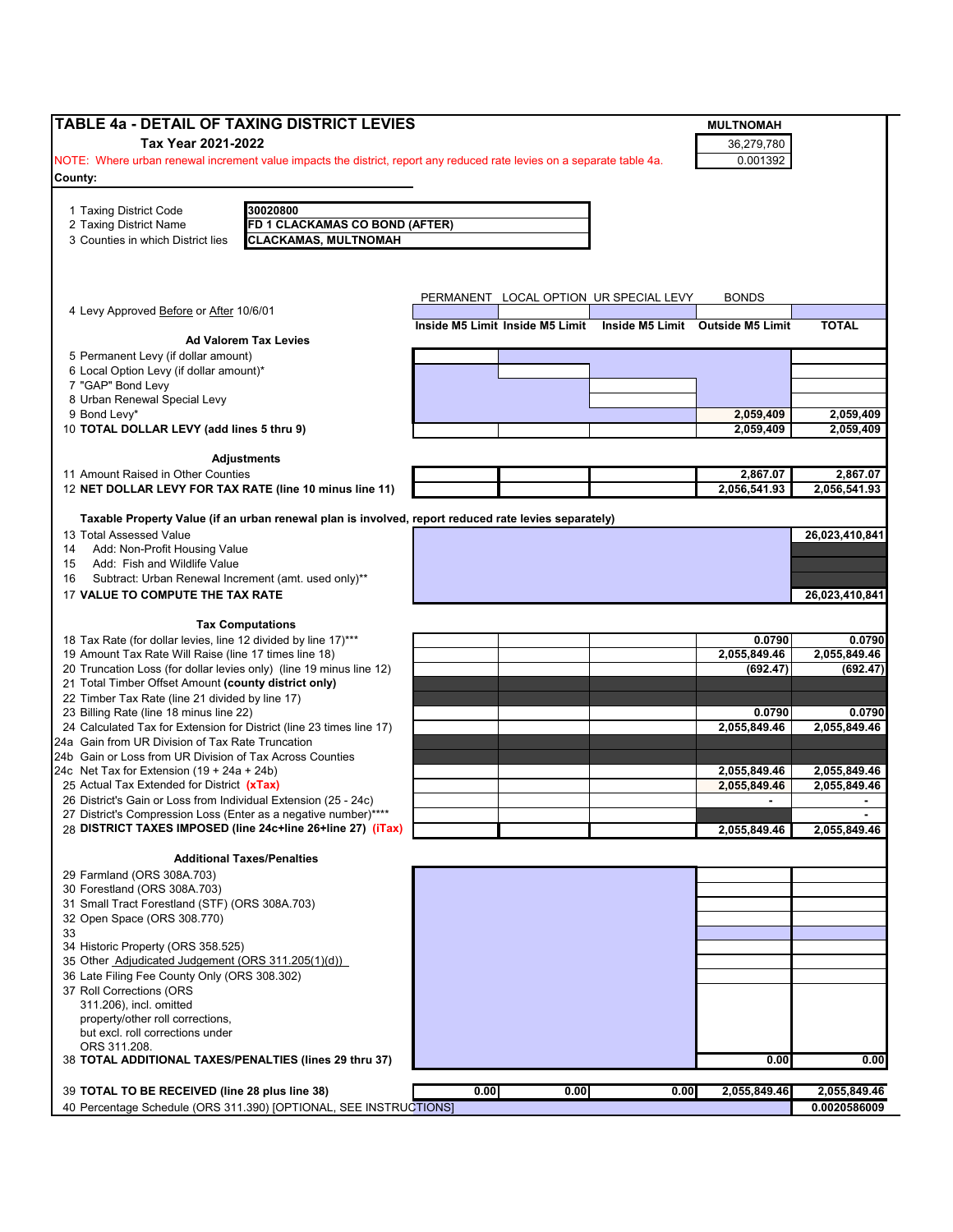| <b>TABLE 4a - DETAIL OF TAXING DISTRICT LEVIES</b>                                                                     |                |                                 |                                        |                                  |                            |
|------------------------------------------------------------------------------------------------------------------------|----------------|---------------------------------|----------------------------------------|----------------------------------|----------------------------|
| Tax Year 2021-2022                                                                                                     |                |                                 |                                        |                                  |                            |
| NOTE: Where urban renewal increment value impacts the district, report any reduced rate levies on a separate table 4a. |                |                                 |                                        |                                  |                            |
| County:                                                                                                                |                |                                 |                                        |                                  |                            |
|                                                                                                                        |                |                                 |                                        |                                  |                            |
| 30022100<br>1 Taxing District Code                                                                                     |                |                                 |                                        |                                  |                            |
| FD 70 COLTON<br>2 Taxing District Name                                                                                 |                |                                 |                                        |                                  |                            |
| 3 Counties in which District lies<br><b>CLACKAMAS</b>                                                                  |                |                                 |                                        |                                  |                            |
|                                                                                                                        |                |                                 |                                        |                                  |                            |
|                                                                                                                        |                |                                 |                                        |                                  |                            |
|                                                                                                                        |                |                                 | PERMANENT LOCAL OPTION UR SPECIAL LEVY | <b>BONDS</b>                     |                            |
| 4 Levy Approved Before or After 10/6/01                                                                                |                | Inside M5 Limit Inside M5 Limit |                                        | Inside M5 Limit Outside M5 Limit | <b>TOTAL</b>               |
| <b>Ad Valorem Tax Levies</b>                                                                                           |                |                                 |                                        |                                  |                            |
| 5 Permanent Levy (if dollar amount)                                                                                    |                |                                 |                                        |                                  |                            |
| 6 Local Option Levy (if dollar amount)*                                                                                |                |                                 |                                        |                                  |                            |
| 7 "GAP" Bond Levy                                                                                                      |                |                                 |                                        |                                  |                            |
| 8 Urban Renewal Special Levy                                                                                           |                |                                 |                                        |                                  |                            |
| 9 Bond Levy*                                                                                                           |                |                                 |                                        |                                  |                            |
| 10 TOTAL DOLLAR LEVY (add lines 5 thru 9)                                                                              |                |                                 |                                        |                                  |                            |
| <b>Adjustments</b>                                                                                                     |                |                                 |                                        |                                  |                            |
| 11 Amount Raised in Other Counties                                                                                     |                |                                 |                                        |                                  |                            |
| 12 NET DOLLAR LEVY FOR TAX RATE (line 10 minus line 11)                                                                |                |                                 |                                        |                                  |                            |
|                                                                                                                        |                |                                 |                                        |                                  |                            |
| Taxable Property Value (if an urban renewal plan is involved, report reduced rate levies separately)                   |                |                                 |                                        |                                  |                            |
| 13 Total Assessed Value                                                                                                |                |                                 |                                        |                                  | 301,905,100                |
| Add: Non-Profit Housing Value<br>14                                                                                    |                |                                 |                                        |                                  |                            |
| Add: Fish and Wildlife Value<br>15                                                                                     |                |                                 |                                        |                                  |                            |
| Subtract: Urban Renewal Increment (amt. used only)**<br>16                                                             |                |                                 |                                        |                                  |                            |
| 17 VALUE TO COMPUTE THE TAX RATE                                                                                       |                |                                 |                                        |                                  | 301,905,100                |
| <b>Tax Computations</b>                                                                                                |                |                                 |                                        |                                  |                            |
| 18 Tax Rate (for dollar levies, line 12 divided by line 17)***                                                         | 1.5601         |                                 |                                        |                                  | 1.5601                     |
| 19 Amount Tax Rate Will Raise (line 17 times line 18)                                                                  | 471,002.15     |                                 |                                        |                                  | 471,002.15                 |
| 20 Truncation Loss (for dollar levies only) (line 19 minus line 12)                                                    |                |                                 |                                        |                                  |                            |
| 21 Total Timber Offset Amount (county district only)                                                                   |                |                                 |                                        |                                  |                            |
| 22 Timber Tax Rate (line 21 divided by line 17)                                                                        |                |                                 |                                        |                                  |                            |
| 23 Billing Rate (line 18 minus line 22)                                                                                | 1.5601         |                                 |                                        |                                  | 1.5601                     |
| 24 Calculated Tax for Extension for District (line 23 times line 17)                                                   | 471,002.15     |                                 |                                        |                                  | 471,002.15                 |
| 24a Gain from UR Division of Tax Rate Truncation<br>24b Gain or Loss from UR Division of Tax Across Counties           |                |                                 |                                        |                                  |                            |
| 24c Net Tax for Extension $(19 + 24a + 24b)$                                                                           | 471,002.15     |                                 |                                        |                                  | 471,002.15                 |
| 25 Actual Tax Extended for District (xTax)                                                                             | 471.002.15     |                                 |                                        |                                  | 471,002.15                 |
| 26 District's Gain or Loss from Individual Extension (25 - 24c)                                                        | $\blacksquare$ |                                 |                                        |                                  | $\blacksquare$             |
| 27 District's Compression Loss (Enter as a negative number)****                                                        |                |                                 |                                        |                                  |                            |
| 28 DISTRICT TAXES IMPOSED (line 24c+line 26+line 27) (iTax)                                                            | 471,002.15     |                                 |                                        |                                  | 471,002.15                 |
|                                                                                                                        |                |                                 |                                        |                                  |                            |
| <b>Additional Taxes/Penalties</b>                                                                                      |                |                                 |                                        |                                  |                            |
| 29 Farmland (ORS 308A.703)<br>30 Forestland (ORS 308A.703)                                                             |                |                                 |                                        | 457.83<br>513.41                 |                            |
| 31 Small Tract Forestland (STF) (ORS 308A.703)                                                                         |                |                                 |                                        |                                  |                            |
| 32 Open Space (ORS 308.770)                                                                                            |                |                                 |                                        |                                  |                            |
| 33                                                                                                                     |                |                                 |                                        |                                  |                            |
| 34 Historic Property (ORS 358.525)                                                                                     |                |                                 |                                        |                                  |                            |
| 35 Other Adjudicated Judgement (ORS 311.205(1)(d))                                                                     |                |                                 |                                        |                                  |                            |
| 36 Late Filing Fee County Only (ORS 308.302)                                                                           |                |                                 |                                        |                                  |                            |
| 37 Roll Corrections (ORS                                                                                               |                |                                 |                                        |                                  |                            |
| 311.206), incl. omitted<br>property/other roll corrections,                                                            |                |                                 |                                        |                                  |                            |
| but excl. roll corrections under                                                                                       |                |                                 |                                        |                                  |                            |
|                                                                                                                        |                |                                 |                                        |                                  |                            |
| ORS 311.208.                                                                                                           |                |                                 |                                        | 399.10                           |                            |
| 38 TOTAL ADDITIONAL TAXES/PENALTIES (lines 29 thru 37)                                                                 |                |                                 |                                        | 1,370.34                         | 1,370.34                   |
|                                                                                                                        |                |                                 |                                        |                                  |                            |
| 39 TOTAL TO BE RECEIVED (line 28 plus line 38)<br>40 Percentage Schedule (ORS 311.390) [OPTIONAL, SEE INSTRUCTIONS]    | 471,002.15     | 0.00                            | 0.00                                   | 1,370.34                         | 472,372.49<br>0.0004730047 |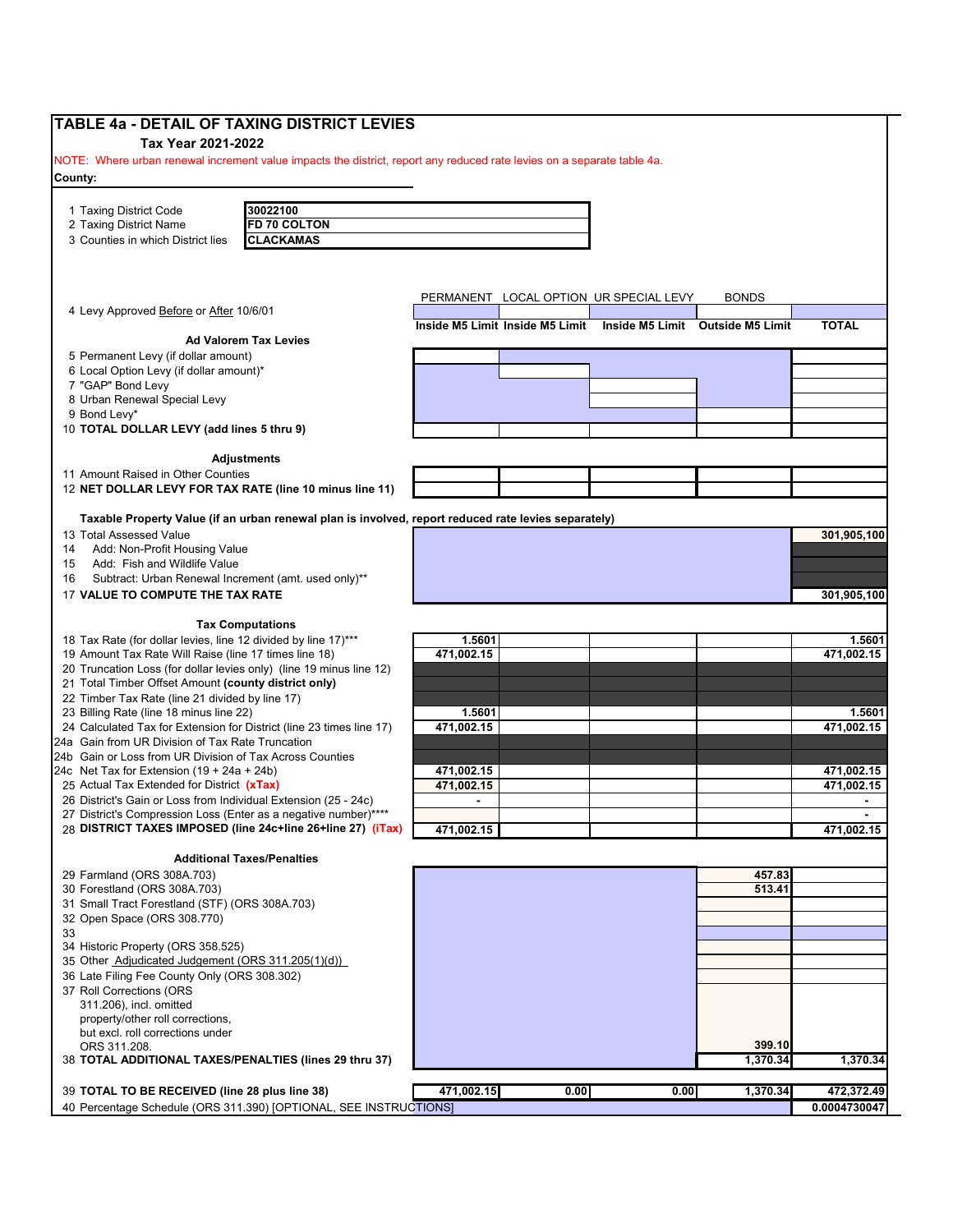| <b>TABLE 4a - DETAIL OF TAXING DISTRICT LEVIES</b>                                                                              |                                 |      |                              |                         |               |
|---------------------------------------------------------------------------------------------------------------------------------|---------------------------------|------|------------------------------|-------------------------|---------------|
| Tax Year 2021-2022                                                                                                              |                                 |      |                              |                         |               |
| NOTE: Where urban renewal increment value impacts the district, report any reduced rate levies on a separate table 4a.          |                                 |      |                              |                         |               |
| County:                                                                                                                         |                                 |      |                              |                         |               |
|                                                                                                                                 |                                 |      |                              |                         |               |
| 30022000<br>1 Taxing District Code                                                                                              |                                 |      |                              |                         |               |
| <b>FD 69 ESTACADA</b><br>2 Taxing District Name                                                                                 |                                 |      |                              |                         |               |
| 3 Counties in which District lies<br><b>CLACKAMAS</b>                                                                           |                                 |      |                              |                         |               |
|                                                                                                                                 |                                 |      |                              |                         |               |
|                                                                                                                                 |                                 |      |                              |                         |               |
| 4 Levy Approved Before or After 10/6/01                                                                                         | PERMANENT                       |      | LOCAL OPTION UR SPECIAL LEVY | <b>BONDS</b>            |               |
|                                                                                                                                 | Inside M5 Limit Inside M5 Limit |      | Inside M5 Limit              | <b>Outside M5 Limit</b> | <b>TOTAL</b>  |
| <b>Ad Valorem Tax Levies</b>                                                                                                    |                                 |      |                              |                         |               |
| 5 Permanent Levy (if dollar amount)                                                                                             |                                 |      |                              |                         |               |
| 6 Local Option Levy (if dollar amount)*                                                                                         |                                 |      |                              |                         |               |
| 7 "GAP" Bond Levy                                                                                                               |                                 |      |                              |                         |               |
| 8 Urban Renewal Special Levy                                                                                                    |                                 |      |                              |                         |               |
| 9 Bond Levy*                                                                                                                    |                                 |      |                              |                         |               |
| 10 TOTAL DOLLAR LEVY (add lines 5 thru 9)                                                                                       |                                 |      |                              |                         |               |
| <b>Adjustments</b>                                                                                                              |                                 |      |                              |                         |               |
| 11 Amount Raised in Other Counties                                                                                              |                                 |      |                              |                         |               |
| 12 NET DOLLAR LEVY FOR TAX RATE (line 10 minus line 11)                                                                         |                                 |      |                              |                         |               |
|                                                                                                                                 |                                 |      |                              |                         |               |
| Taxable Property Value (if an urban renewal plan is involved, report reduced rate levies separately)<br>13 Total Assessed Value |                                 |      |                              |                         | 1,551,819,155 |
| Add: Non-Profit Housing Value<br>14                                                                                             |                                 |      |                              |                         | 4,774,787     |
| Add: Fish and Wildlife Value<br>15                                                                                              |                                 |      |                              |                         |               |
| Subtract: Urban Renewal Increment (amt. used only)**<br>16                                                                      |                                 |      |                              |                         | $-31,818,961$ |
| 17 VALUE TO COMPUTE THE TAX RATE                                                                                                |                                 |      |                              |                         | 1,524,774,981 |
|                                                                                                                                 |                                 |      |                              |                         |               |
| <b>Tax Computations</b>                                                                                                         |                                 |      |                              |                         |               |
| 18 Tax Rate (for dollar levies, line 12 divided by line 17)***                                                                  | 2.4029                          |      |                              |                         | 2.4029        |
| 19 Amount Tax Rate Will Raise (line 17 times line 18)                                                                           | 3,663,881.80                    |      |                              |                         | 3,663,881.80  |
| 20 Truncation Loss (for dollar levies only) (line 19 minus line 12)                                                             |                                 |      |                              |                         |               |
| 21 Total Timber Offset Amount (county district only)                                                                            |                                 |      |                              |                         |               |
| 22 Timber Tax Rate (line 21 divided by line 17)                                                                                 |                                 |      |                              |                         |               |
| 23 Billing Rate (line 18 minus line 22)                                                                                         | 2.4029                          |      |                              |                         | 2.4029        |
| 24 Calculated Tax for Extension for District (line 23 times line 17)                                                            | 3.663.881.80                    |      |                              |                         | 3,663,881.80  |
| 24a Gain from UR Division of Tax Rate Truncation                                                                                | 30.70                           |      |                              |                         | 30.70         |
| 24b Gain or Loss from UR Division of Tax Across Counties<br>24c Net Tax for Extension $(19 + 24a + 24b)$                        | 3,663,912.50                    |      |                              |                         | 3,663,912.50  |
| 25 Actual Tax Extended for District (xTax)                                                                                      | 3,663,912.51                    |      |                              |                         | 3,663,912.51  |
| 26 District's Gain or Loss from Individual Extension (25 - 24c)                                                                 | 0.01                            |      |                              |                         | 0.01          |
| 27 District's Compression Loss (Enter as a negative number)*                                                                    | (2.73)                          |      |                              |                         | (2.73)        |
| 28 DISTRICT TAXES IMPOSED (line 24c+line 26+line 27) (iTax)                                                                     | 3,663,909.78                    |      |                              |                         | 3,663,909.78  |
|                                                                                                                                 |                                 |      |                              |                         |               |
| <b>Additional Taxes/Penalties</b>                                                                                               |                                 |      |                              |                         |               |
| 29 Farmland (ORS 308A.703)                                                                                                      |                                 |      |                              | 18,613.03               |               |
| 30 Forestland (ORS 308A.703)                                                                                                    |                                 |      |                              | 1,535.92                |               |
| 31 Small Tract Forestland (STF) (ORS 308A.703)<br>32 Open Space (ORS 308.770)                                                   |                                 |      |                              | 3,390.40                |               |
| 33                                                                                                                              |                                 |      |                              |                         |               |
| 34 Historic Property (ORS 358.525)                                                                                              |                                 |      |                              |                         |               |
| 35 Other Adjudicated Judgement (ORS 311.205(1)(d))                                                                              |                                 |      |                              |                         |               |
| 36 Late Filing Fee County Only (ORS 308.302)                                                                                    |                                 |      |                              |                         |               |
| 37 Roll Corrections (ORS                                                                                                        |                                 |      |                              |                         |               |
| 311.206), incl. omitted                                                                                                         |                                 |      |                              |                         |               |
| property/other roll corrections,                                                                                                |                                 |      |                              |                         |               |
| but excl. roll corrections under                                                                                                |                                 |      |                              |                         |               |
| ORS 311.208.                                                                                                                    |                                 |      |                              | 8,393.78                |               |
| 38 TOTAL ADDITIONAL TAXES/PENALTIES (lines 29 thru 37)                                                                          |                                 |      |                              | 31,933.13               | 31,933.13     |
|                                                                                                                                 |                                 |      |                              |                         |               |
| 39 TOTAL TO BE RECEIVED (line 28 plus line 38)                                                                                  | 3,663,909.78                    | 0.00 | 0.00                         | 31,933.13               | 3,695,842.91  |
| 40 Percentage Schedule (ORS 311.390) [OPTIONAL, SEE INSTRUCTIONS]                                                               |                                 |      |                              |                         | 0.0037007893  |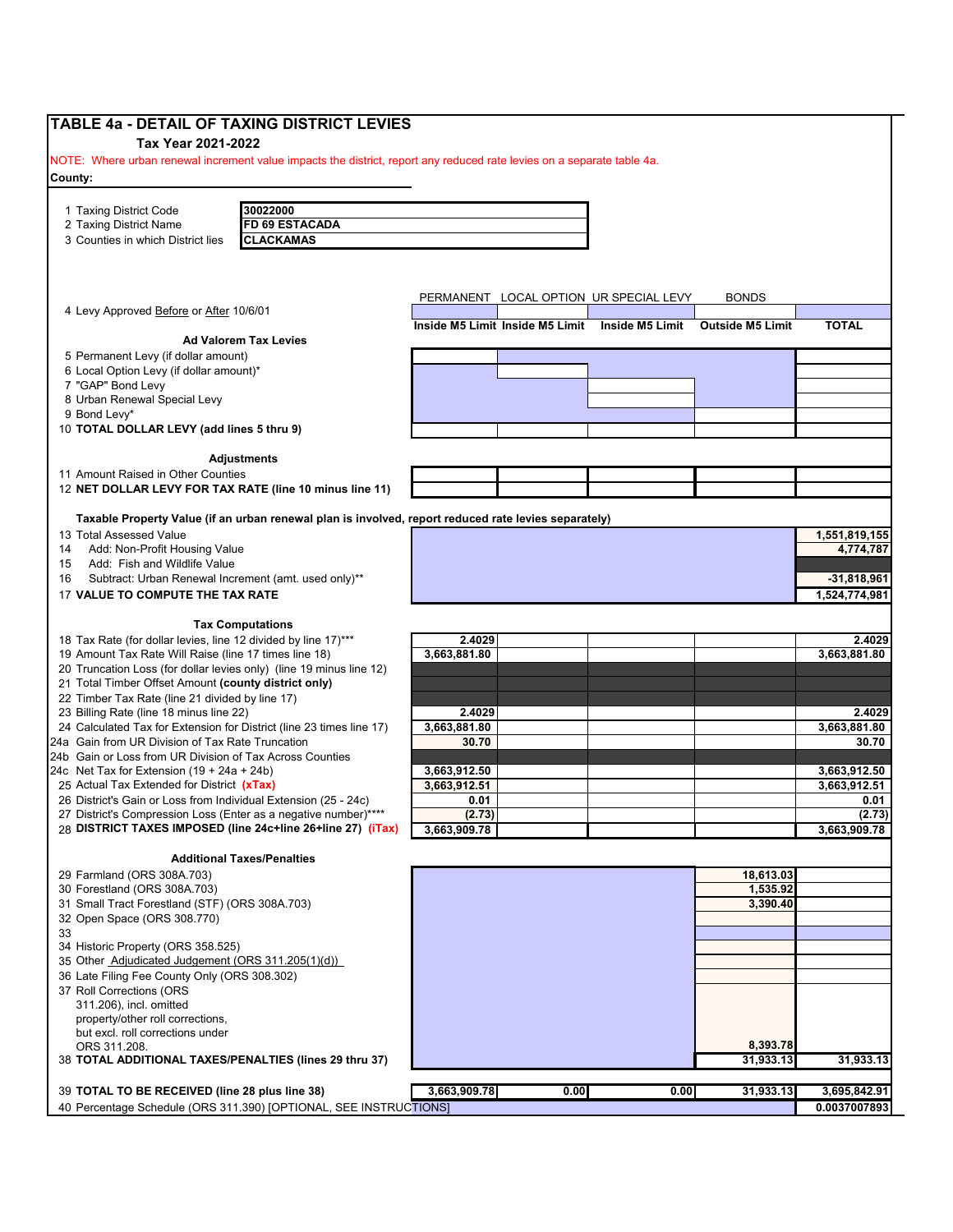| <b>TABLE 4a - DETAIL OF TAXING DISTRICT LEVIES</b>                                                                                 |              |                                 |                                        |                                  |               |
|------------------------------------------------------------------------------------------------------------------------------------|--------------|---------------------------------|----------------------------------------|----------------------------------|---------------|
| Tax Year 2021-2022                                                                                                                 |              |                                 |                                        |                                  |               |
| NOTE: Where urban renewal increment value impacts the district, report any reduced rate levies on a separate table 4a.             |              |                                 |                                        |                                  |               |
| County:                                                                                                                            |              |                                 |                                        |                                  |               |
|                                                                                                                                    |              |                                 |                                        |                                  |               |
| 30022500<br>1 Taxing District Code                                                                                                 |              |                                 |                                        |                                  |               |
| 2 Taxing District Name<br>FD 74 HOODLAND & LOCAL OPTION                                                                            |              |                                 |                                        |                                  |               |
| 3 Counties in which District lies<br><b>CLACKAMAS</b>                                                                              |              |                                 |                                        |                                  |               |
|                                                                                                                                    |              |                                 |                                        |                                  |               |
|                                                                                                                                    |              |                                 |                                        |                                  |               |
|                                                                                                                                    |              |                                 | PERMANENT LOCAL OPTION UR SPECIAL LEVY | <b>BONDS</b>                     |               |
| 4 Levy Approved Before or After 10/6/01                                                                                            |              | Inside M5 Limit Inside M5 Limit |                                        | Inside M5 Limit Outside M5 Limit | <b>TOTAL</b>  |
| <b>Ad Valorem Tax Levies</b>                                                                                                       |              |                                 |                                        |                                  |               |
| 5 Permanent Levy (if dollar amount)                                                                                                |              |                                 |                                        |                                  |               |
| 6 Local Option Levy (if dollar amount)*                                                                                            |              |                                 |                                        |                                  |               |
| 7 "GAP" Bond Levy                                                                                                                  |              |                                 |                                        |                                  |               |
| 8 Urban Renewal Special Levy                                                                                                       |              |                                 |                                        |                                  |               |
| 9 Bond Levy*                                                                                                                       |              |                                 |                                        |                                  |               |
| 10 TOTAL DOLLAR LEVY (add lines 5 thru 9)                                                                                          |              |                                 |                                        |                                  |               |
| <b>Adjustments</b>                                                                                                                 |              |                                 |                                        |                                  |               |
| 11 Amount Raised in Other Counties                                                                                                 |              |                                 |                                        |                                  |               |
| 12 NET DOLLAR LEVY FOR TAX RATE (line 10 minus line 11)                                                                            |              |                                 |                                        |                                  |               |
|                                                                                                                                    |              |                                 |                                        |                                  |               |
| Taxable Property Value (if an urban renewal plan is involved, report reduced rate levies separately)                               |              |                                 |                                        |                                  |               |
| 13 Total Assessed Value                                                                                                            |              |                                 |                                        |                                  | 1,145,520,791 |
| Add: Non-Profit Housing Value<br>14                                                                                                |              |                                 |                                        |                                  |               |
| Add: Fish and Wildlife Value<br>15                                                                                                 |              |                                 |                                        |                                  |               |
| Subtract: Urban Renewal Increment (amt. used only)**<br>16                                                                         |              |                                 |                                        |                                  |               |
| 17 VALUE TO COMPUTE THE TAX RATE                                                                                                   |              |                                 |                                        |                                  | 1,145,520,791 |
| <b>Tax Computations</b>                                                                                                            |              |                                 |                                        |                                  |               |
| 18 Tax Rate (for dollar levies, line 12 divided by line 17)***                                                                     | 2.6385       | 0.2500                          |                                        |                                  | 2.8885        |
| 19 Amount Tax Rate Will Raise (line 17 times line 18)                                                                              | 3,022,456.61 | 286,380.20                      |                                        |                                  | 3,308,836.81  |
| 20 Truncation Loss (for dollar levies only) (line 19 minus line 12)                                                                |              |                                 |                                        |                                  |               |
| 21 Total Timber Offset Amount (county district only)                                                                               |              |                                 |                                        |                                  |               |
| 22 Timber Tax Rate (line 21 divided by line 17)                                                                                    |              |                                 |                                        |                                  |               |
| 23 Billing Rate (line 18 minus line 22)                                                                                            | 2.6385       | 0.2500                          |                                        |                                  | 2.8885        |
| 24 Calculated Tax for Extension for District (line 23 times line 17)                                                               | 3.022.456.61 | 286,380.20                      |                                        |                                  | 3,308,836.81  |
| 24a Gain from UR Division of Tax Rate Truncation                                                                                   |              |                                 |                                        |                                  |               |
| 24b Gain or Loss from UR Division of Tax Across Counties                                                                           |              |                                 |                                        |                                  |               |
| 24c Net Tax for Extension $(19 + 24a + 24b)$                                                                                       | 3,022,456.61 | 286,380.20                      |                                        |                                  | 3,308,836.81  |
| 25 Actual Tax Extended for District (xTax)                                                                                         | 3,022,456.61 | 286,380.20                      |                                        |                                  | 3.308.836.81  |
| 26 District's Gain or Loss from Individual Extension (25 - 24c)<br>27 District's Compression Loss (Enter as a negative number)**** |              |                                 |                                        |                                  |               |
| 28 DISTRICT TAXES IMPOSED (line 24c+line 26+line 27) (iTax)                                                                        | 3,022,456.61 | 286,380.20                      |                                        |                                  | 3,308,836.81  |
|                                                                                                                                    |              |                                 |                                        |                                  |               |
| <b>Additional Taxes/Penalties</b>                                                                                                  |              |                                 |                                        |                                  |               |
| 29 Farmland (ORS 308A.703)                                                                                                         |              |                                 |                                        |                                  |               |
| 30 Forestland (ORS 308A.703)                                                                                                       |              |                                 |                                        | 479.60                           |               |
| 31 Small Tract Forestland (STF) (ORS 308A.703)                                                                                     |              |                                 |                                        |                                  |               |
| 32 Open Space (ORS 308.770)                                                                                                        |              |                                 |                                        |                                  |               |
| 33                                                                                                                                 |              |                                 |                                        |                                  |               |
| 34 Historic Property (ORS 358.525)                                                                                                 |              |                                 |                                        |                                  |               |
| 35 Other Adjudicated Judgement (ORS 311.205(1)(d))<br>36 Late Filing Fee County Only (ORS 308.302)                                 |              |                                 |                                        |                                  |               |
| 37 Roll Corrections (ORS                                                                                                           |              |                                 |                                        |                                  |               |
| 311.206), incl. omitted                                                                                                            |              |                                 |                                        |                                  |               |
| property/other roll corrections,                                                                                                   |              |                                 |                                        |                                  |               |
| but excl. roll corrections under                                                                                                   |              |                                 |                                        |                                  |               |
| ORS 311.208.                                                                                                                       |              |                                 |                                        | 4,637.49                         |               |
| 38 TOTAL ADDITIONAL TAXES/PENALTIES (lines 29 thru 37)                                                                             |              |                                 |                                        | 5,117.09                         | 5,117.09      |
|                                                                                                                                    |              |                                 |                                        |                                  |               |
| 39 TOTAL TO BE RECEIVED (line 28 plus line 38)                                                                                     | 3,022,456.61 | 286,380.20                      | 0.00                                   | 5,117.09                         | 3,313,953.90  |
| 40 Percentage Schedule (ORS 311.390) [OPTIONAL, SEE INSTRUCTIONS]                                                                  |              |                                 |                                        |                                  | 0.0033183892  |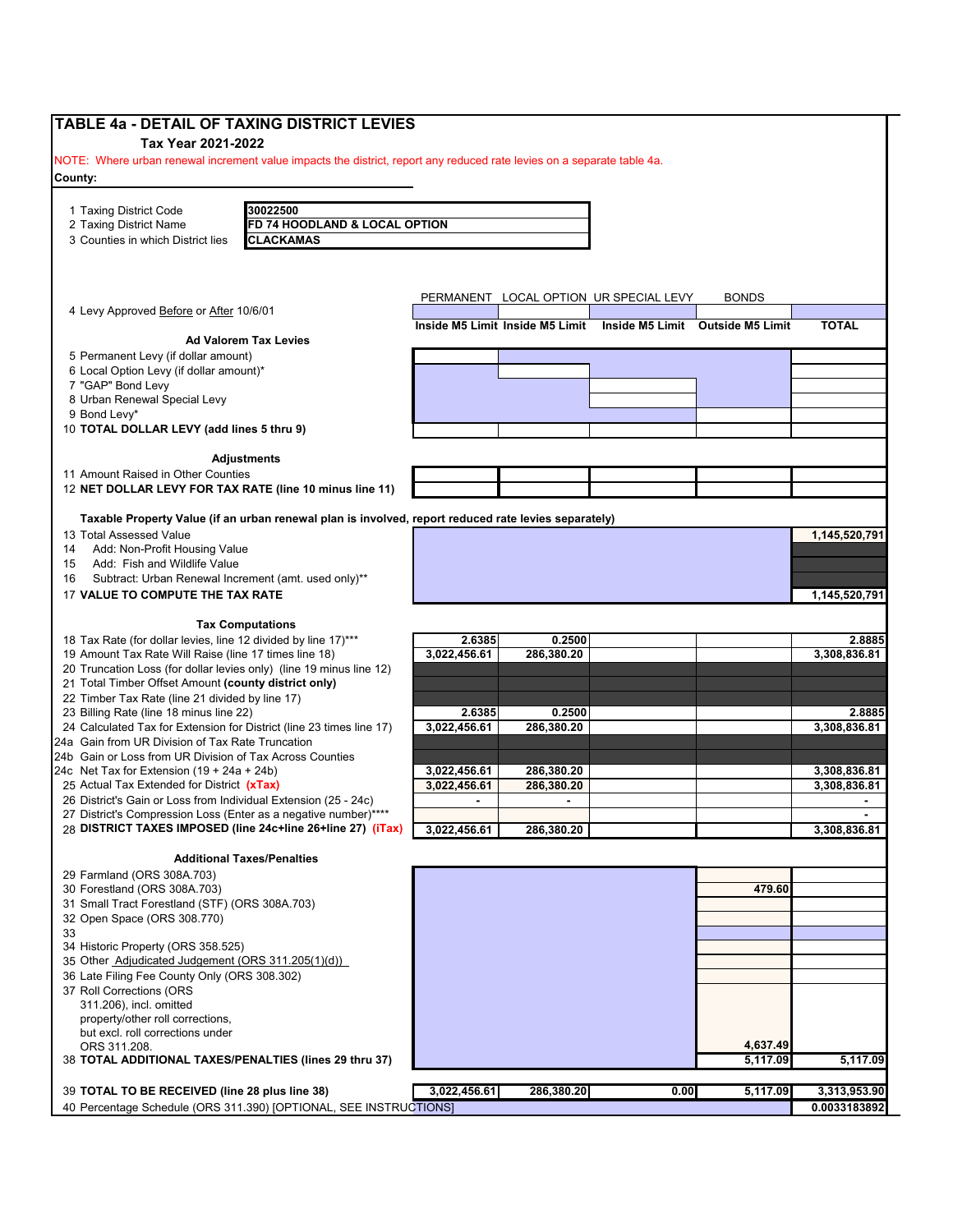| <b>TABLE 4a - DETAIL OF TAXING DISTRICT LEVIES</b>                                                                     |                |                                 |                                        |                                  |                              |
|------------------------------------------------------------------------------------------------------------------------|----------------|---------------------------------|----------------------------------------|----------------------------------|------------------------------|
| Tax Year 2021-2022                                                                                                     |                |                                 |                                        |                                  |                              |
| NOTE: Where urban renewal increment value impacts the district, report any reduced rate levies on a separate table 4a. |                |                                 |                                        |                                  |                              |
| County:                                                                                                                |                |                                 |                                        |                                  |                              |
|                                                                                                                        |                |                                 |                                        |                                  |                              |
| 30021200<br>1 Taxing District Code<br>2 Taxing District Name<br>FD 57 LAKE GROVE & LOCAL OPTION                        |                |                                 |                                        |                                  |                              |
| <b>CLACKAMAS</b><br>3 Counties in which District lies                                                                  |                |                                 |                                        |                                  |                              |
|                                                                                                                        |                |                                 |                                        |                                  |                              |
|                                                                                                                        |                |                                 |                                        |                                  |                              |
|                                                                                                                        |                |                                 | PERMANENT LOCAL OPTION UR SPECIAL LEVY | <b>BONDS</b>                     |                              |
| 4 Levy Approved Before or After 10/6/01                                                                                |                |                                 |                                        |                                  |                              |
|                                                                                                                        |                | Inside M5 Limit Inside M5 Limit |                                        | Inside M5 Limit Outside M5 Limit | <b>TOTAL</b>                 |
| <b>Ad Valorem Tax Levies</b><br>5 Permanent Levy (if dollar amount)                                                    |                |                                 |                                        |                                  |                              |
| 6 Local Option Levy (if dollar amount)*                                                                                |                |                                 |                                        |                                  |                              |
| 7 "GAP" Bond Levy                                                                                                      |                |                                 |                                        |                                  |                              |
| 8 Urban Renewal Special Levy                                                                                           |                |                                 |                                        |                                  |                              |
| 9 Bond Levy*<br>10 TOTAL DOLLAR LEVY (add lines 5 thru 9)                                                              |                |                                 |                                        |                                  |                              |
|                                                                                                                        |                |                                 |                                        |                                  |                              |
| <b>Adjustments</b>                                                                                                     |                |                                 |                                        |                                  |                              |
| 11 Amount Raised in Other Counties                                                                                     |                |                                 |                                        |                                  |                              |
| 12 NET DOLLAR LEVY FOR TAX RATE (line 10 minus line 11)                                                                |                |                                 |                                        |                                  |                              |
| Taxable Property Value (if an urban renewal plan is involved, report reduced rate levies separately)                   |                |                                 |                                        |                                  |                              |
| 13 Total Assessed Value                                                                                                |                |                                 |                                        |                                  | 522,753,802                  |
| Add: Non-Profit Housing Value<br>14                                                                                    |                |                                 |                                        |                                  |                              |
| Add: Fish and Wildlife Value<br>15                                                                                     |                |                                 |                                        |                                  |                              |
| Subtract: Urban Renewal Increment (amt. used only)**<br>16                                                             |                |                                 |                                        |                                  |                              |
| 17 VALUE TO COMPUTE THE TAX RATE                                                                                       |                |                                 |                                        |                                  | 522,753,802                  |
| <b>Tax Computations</b>                                                                                                |                |                                 |                                        |                                  |                              |
| 18 Tax Rate (for dollar levies, line 12 divided by line 17)***                                                         | 1.9092         | 0.1500                          |                                        |                                  | 2.0592                       |
| 19 Amount Tax Rate Will Raise (line 17 times line 18)                                                                  | 998,041.56     | 78,413.07                       |                                        |                                  | 1,076,454.63                 |
| 20 Truncation Loss (for dollar levies only) (line 19 minus line 12)                                                    |                |                                 |                                        |                                  |                              |
| 21 Total Timber Offset Amount (county district only)<br>22 Timber Tax Rate (line 21 divided by line 17)                |                |                                 |                                        |                                  |                              |
| 23 Billing Rate (line 18 minus line 22)                                                                                | 1.9092         | 0.1500                          |                                        |                                  | 2.0592                       |
| 24 Calculated Tax for Extension for District (line 23 times line 17)                                                   | 998,041.56     | 78,413.07                       |                                        |                                  | 1,076,454.63                 |
| 24a Gain from UR Division of Tax Rate Truncation                                                                       |                |                                 |                                        |                                  |                              |
| 24b Gain or Loss from UR Division of Tax Across Counties<br>24c Net Tax for Extension $(19 + 24a + 24b)$               | 998,041.56     | 78,413.07                       |                                        |                                  |                              |
| 25 Actual Tax Extended for District (xTax)                                                                             | 998,041.56     | 78,413.07                       |                                        |                                  | 1,076,454.63<br>1,076,454.63 |
| 26 District's Gain or Loss from Individual Extension (25 - 24c)                                                        | $\blacksquare$ | $\blacksquare$                  |                                        |                                  | $\blacksquare$               |
| 27 District's Compression Loss (Enter as a negative number)**                                                          |                |                                 |                                        |                                  |                              |
| 28 DISTRICT TAXES IMPOSED (line 24c+line 26+line 27) (iTax)                                                            | 998,041.56     | 78,413.07                       |                                        |                                  | 1,076,454.63                 |
| <b>Additional Taxes/Penalties</b>                                                                                      |                |                                 |                                        |                                  |                              |
| 29 Farmland (ORS 308A.703)                                                                                             |                |                                 |                                        |                                  |                              |
| 30 Forestland (ORS 308A.703)                                                                                           |                |                                 |                                        |                                  |                              |
| 31 Small Tract Forestland (STF) (ORS 308A.703)                                                                         |                |                                 |                                        |                                  |                              |
| 32 Open Space (ORS 308.770)<br>33                                                                                      |                |                                 |                                        |                                  |                              |
| 34 Historic Property (ORS 358.525)                                                                                     |                |                                 |                                        |                                  |                              |
| 35 Other Adjudicated Judgement (ORS 311.205(1)(d))                                                                     |                |                                 |                                        |                                  |                              |
| 36 Late Filing Fee County Only (ORS 308.302)                                                                           |                |                                 |                                        |                                  |                              |
| 37 Roll Corrections (ORS<br>311.206), incl. omitted                                                                    |                |                                 |                                        |                                  |                              |
| property/other roll corrections,                                                                                       |                |                                 |                                        |                                  |                              |
| but excl. roll corrections under                                                                                       |                |                                 |                                        |                                  |                              |
| ORS 311.208.                                                                                                           |                |                                 |                                        | 527.95                           |                              |
| 38 TOTAL ADDITIONAL TAXES/PENALTIES (lines 29 thru 37)                                                                 |                |                                 |                                        | 527.95                           | 527.95                       |
| 39 TOTAL TO BE RECEIVED (line 28 plus line 38)                                                                         | 998,041.56     | 78,413.07                       | 0.00                                   | 527.95                           | 1,076,982.58                 |
| 40 Percentage Schedule (ORS 311.390) [OPTIONAL, SEE INSTRUCTIONS]                                                      |                |                                 |                                        |                                  | 0.0010784240                 |
|                                                                                                                        |                |                                 |                                        |                                  |                              |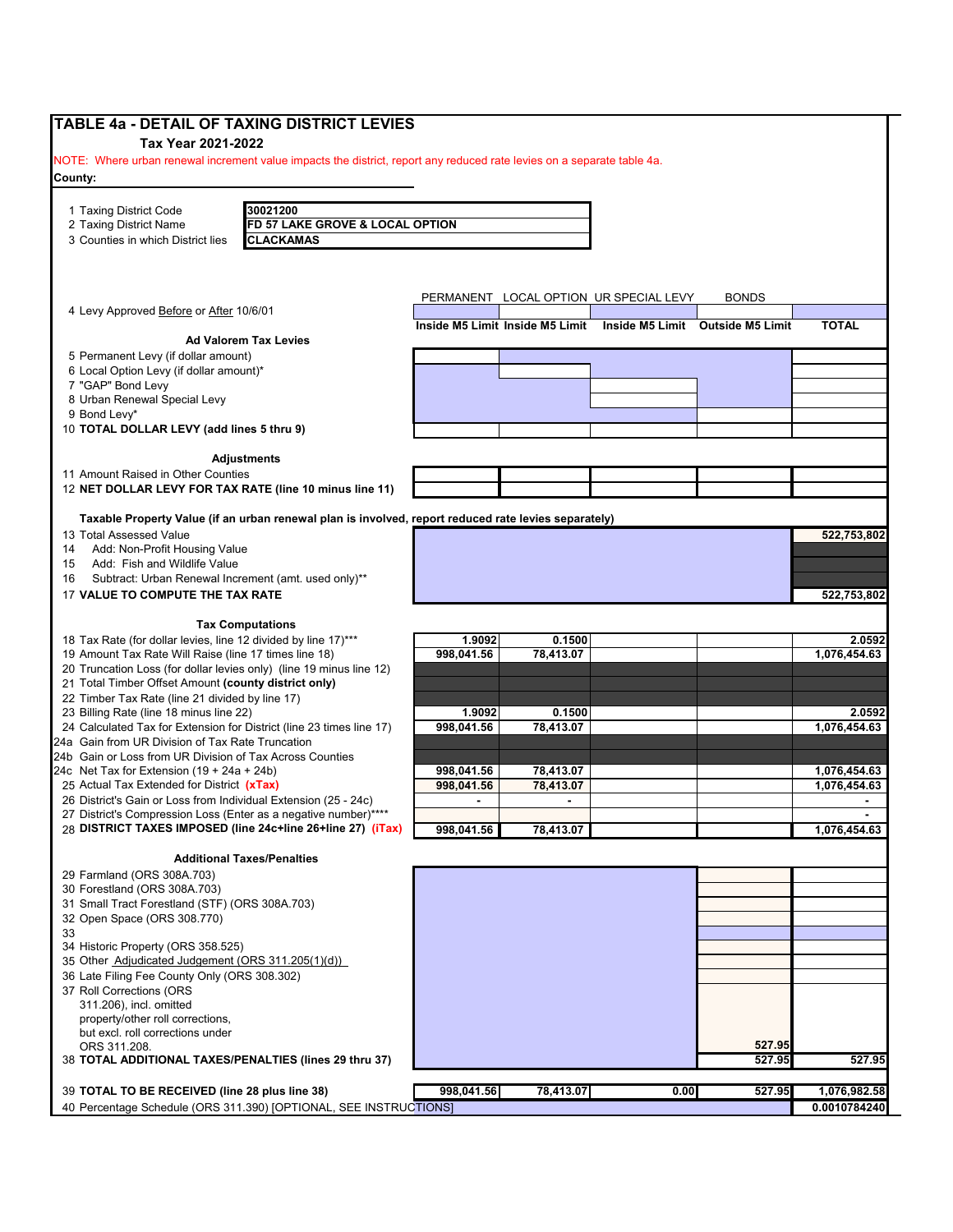| Tax Year 2021-2022<br>NOTE: Where urban renewal increment value impacts the district, report any reduced rate levies on a separate table 4a.<br>30022400<br>FD 73 MOLALLA<br><b>CLACKAMAS</b><br>PERMANENT LOCAL OPTION UR SPECIAL LEVY<br><b>BONDS</b><br><b>TOTAL</b><br>Inside M5 Limit Inside M5 Limit<br>Inside M5 Limit Outside M5 Limit<br><b>Ad Valorem Tax Levies</b><br>5 Permanent Levy (if dollar amount)<br>6 Local Option Levy (if dollar amount)*<br><b>Adjustments</b><br>11 Amount Raised in Other Counties<br>12 NET DOLLAR LEVY FOR TAX RATE (line 10 minus line 11)<br>Taxable Property Value (if an urban renewal plan is involved, report reduced rate levies separately)<br>13 Total Assessed Value<br>1,839,747,957<br>Add: Non-Profit Housing Value<br>Add: Fish and Wildlife Value<br>$-50,510,490$<br>Subtract: Urban Renewal Increment (amt. used only)**<br>17 VALUE TO COMPUTE THE TAX RATE<br>1,789,237,467<br><b>Tax Computations</b><br>0.7833<br>1,401,509.71<br>21 Total Timber Offset Amount (county district only)<br>0.7833<br>24 Calculated Tax for Extension for District (line 23 times line 17)<br>1,401,509.71<br>1,401,509.71<br>24a Gain from UR Division of Tax Rate Truncation<br>28.47<br>28.47<br>24b Gain or Loss from UR Division of Tax Across Counties<br>1,401,538.18<br>1,401,538.18<br>24c Net Tax for Extension $(19 + 24a + 24b)$<br>25 Actual Tax Extended for District (xTax)<br>1,401,538.18<br>1,401,538.18<br>26 District's Gain or Loss from Individual Extension (25 - 24c)<br>$\blacksquare$<br>$\blacksquare$<br>(0.61)<br>(0.61)<br>27 District's Compression Loss (Enter as a negative number) <sup>®</sup><br>28 DISTRICT TAXES IMPOSED (line 24c+line 26+line 27) (iTax)<br>1,401,537.57<br>1,401,537.57<br><b>Additional Taxes/Penalties</b><br>4,741.07<br>1,962.40<br>188.38<br>34 Historic Property (ORS 358.525)<br>35 Other Adjudicated Judgement (ORS 311.205(1)(d))<br>36 Late Filing Fee County Only (ORS 308.302)<br>37 Roll Corrections (ORS<br>311.206), incl. omitted<br>property/other roll corrections,<br>but excl. roll corrections under<br>978.34<br>ORS 311.208.<br>38 TOTAL ADDITIONAL TAXES/PENALTIES (lines 29 thru 37)<br>7,870.19<br>7,870.19<br>1,401,537.57<br>0.00<br>0.00<br>7,870.19<br>39 TOTAL TO BE RECEIVED (line 28 plus line 38) | TABLE 4a - DETAIL OF TAXING DISTRICT LEVIES                         |  |  |              |
|---------------------------------------------------------------------------------------------------------------------------------------------------------------------------------------------------------------------------------------------------------------------------------------------------------------------------------------------------------------------------------------------------------------------------------------------------------------------------------------------------------------------------------------------------------------------------------------------------------------------------------------------------------------------------------------------------------------------------------------------------------------------------------------------------------------------------------------------------------------------------------------------------------------------------------------------------------------------------------------------------------------------------------------------------------------------------------------------------------------------------------------------------------------------------------------------------------------------------------------------------------------------------------------------------------------------------------------------------------------------------------------------------------------------------------------------------------------------------------------------------------------------------------------------------------------------------------------------------------------------------------------------------------------------------------------------------------------------------------------------------------------------------------------------------------------------------------------------------------------------------------------------------------------------------------------------------------------------------------------------------------------------------------------------------------------------------------------------------------------------------------------------------------------------------------------------------------------------------------------------------------------------------------------------------------------------------------------------|---------------------------------------------------------------------|--|--|--------------|
|                                                                                                                                                                                                                                                                                                                                                                                                                                                                                                                                                                                                                                                                                                                                                                                                                                                                                                                                                                                                                                                                                                                                                                                                                                                                                                                                                                                                                                                                                                                                                                                                                                                                                                                                                                                                                                                                                                                                                                                                                                                                                                                                                                                                                                                                                                                                             |                                                                     |  |  |              |
|                                                                                                                                                                                                                                                                                                                                                                                                                                                                                                                                                                                                                                                                                                                                                                                                                                                                                                                                                                                                                                                                                                                                                                                                                                                                                                                                                                                                                                                                                                                                                                                                                                                                                                                                                                                                                                                                                                                                                                                                                                                                                                                                                                                                                                                                                                                                             |                                                                     |  |  |              |
|                                                                                                                                                                                                                                                                                                                                                                                                                                                                                                                                                                                                                                                                                                                                                                                                                                                                                                                                                                                                                                                                                                                                                                                                                                                                                                                                                                                                                                                                                                                                                                                                                                                                                                                                                                                                                                                                                                                                                                                                                                                                                                                                                                                                                                                                                                                                             | County:                                                             |  |  |              |
|                                                                                                                                                                                                                                                                                                                                                                                                                                                                                                                                                                                                                                                                                                                                                                                                                                                                                                                                                                                                                                                                                                                                                                                                                                                                                                                                                                                                                                                                                                                                                                                                                                                                                                                                                                                                                                                                                                                                                                                                                                                                                                                                                                                                                                                                                                                                             |                                                                     |  |  |              |
|                                                                                                                                                                                                                                                                                                                                                                                                                                                                                                                                                                                                                                                                                                                                                                                                                                                                                                                                                                                                                                                                                                                                                                                                                                                                                                                                                                                                                                                                                                                                                                                                                                                                                                                                                                                                                                                                                                                                                                                                                                                                                                                                                                                                                                                                                                                                             | 1 Taxing District Code                                              |  |  |              |
|                                                                                                                                                                                                                                                                                                                                                                                                                                                                                                                                                                                                                                                                                                                                                                                                                                                                                                                                                                                                                                                                                                                                                                                                                                                                                                                                                                                                                                                                                                                                                                                                                                                                                                                                                                                                                                                                                                                                                                                                                                                                                                                                                                                                                                                                                                                                             | 2 Taxing District Name                                              |  |  |              |
|                                                                                                                                                                                                                                                                                                                                                                                                                                                                                                                                                                                                                                                                                                                                                                                                                                                                                                                                                                                                                                                                                                                                                                                                                                                                                                                                                                                                                                                                                                                                                                                                                                                                                                                                                                                                                                                                                                                                                                                                                                                                                                                                                                                                                                                                                                                                             | 3 Counties in which District lies                                   |  |  |              |
|                                                                                                                                                                                                                                                                                                                                                                                                                                                                                                                                                                                                                                                                                                                                                                                                                                                                                                                                                                                                                                                                                                                                                                                                                                                                                                                                                                                                                                                                                                                                                                                                                                                                                                                                                                                                                                                                                                                                                                                                                                                                                                                                                                                                                                                                                                                                             |                                                                     |  |  |              |
|                                                                                                                                                                                                                                                                                                                                                                                                                                                                                                                                                                                                                                                                                                                                                                                                                                                                                                                                                                                                                                                                                                                                                                                                                                                                                                                                                                                                                                                                                                                                                                                                                                                                                                                                                                                                                                                                                                                                                                                                                                                                                                                                                                                                                                                                                                                                             |                                                                     |  |  |              |
|                                                                                                                                                                                                                                                                                                                                                                                                                                                                                                                                                                                                                                                                                                                                                                                                                                                                                                                                                                                                                                                                                                                                                                                                                                                                                                                                                                                                                                                                                                                                                                                                                                                                                                                                                                                                                                                                                                                                                                                                                                                                                                                                                                                                                                                                                                                                             |                                                                     |  |  |              |
|                                                                                                                                                                                                                                                                                                                                                                                                                                                                                                                                                                                                                                                                                                                                                                                                                                                                                                                                                                                                                                                                                                                                                                                                                                                                                                                                                                                                                                                                                                                                                                                                                                                                                                                                                                                                                                                                                                                                                                                                                                                                                                                                                                                                                                                                                                                                             | 4 Levy Approved Before or After 10/6/01                             |  |  |              |
|                                                                                                                                                                                                                                                                                                                                                                                                                                                                                                                                                                                                                                                                                                                                                                                                                                                                                                                                                                                                                                                                                                                                                                                                                                                                                                                                                                                                                                                                                                                                                                                                                                                                                                                                                                                                                                                                                                                                                                                                                                                                                                                                                                                                                                                                                                                                             |                                                                     |  |  |              |
|                                                                                                                                                                                                                                                                                                                                                                                                                                                                                                                                                                                                                                                                                                                                                                                                                                                                                                                                                                                                                                                                                                                                                                                                                                                                                                                                                                                                                                                                                                                                                                                                                                                                                                                                                                                                                                                                                                                                                                                                                                                                                                                                                                                                                                                                                                                                             |                                                                     |  |  |              |
|                                                                                                                                                                                                                                                                                                                                                                                                                                                                                                                                                                                                                                                                                                                                                                                                                                                                                                                                                                                                                                                                                                                                                                                                                                                                                                                                                                                                                                                                                                                                                                                                                                                                                                                                                                                                                                                                                                                                                                                                                                                                                                                                                                                                                                                                                                                                             |                                                                     |  |  |              |
|                                                                                                                                                                                                                                                                                                                                                                                                                                                                                                                                                                                                                                                                                                                                                                                                                                                                                                                                                                                                                                                                                                                                                                                                                                                                                                                                                                                                                                                                                                                                                                                                                                                                                                                                                                                                                                                                                                                                                                                                                                                                                                                                                                                                                                                                                                                                             | 7 "GAP" Bond Levy                                                   |  |  |              |
|                                                                                                                                                                                                                                                                                                                                                                                                                                                                                                                                                                                                                                                                                                                                                                                                                                                                                                                                                                                                                                                                                                                                                                                                                                                                                                                                                                                                                                                                                                                                                                                                                                                                                                                                                                                                                                                                                                                                                                                                                                                                                                                                                                                                                                                                                                                                             | 8 Urban Renewal Special Levy                                        |  |  |              |
|                                                                                                                                                                                                                                                                                                                                                                                                                                                                                                                                                                                                                                                                                                                                                                                                                                                                                                                                                                                                                                                                                                                                                                                                                                                                                                                                                                                                                                                                                                                                                                                                                                                                                                                                                                                                                                                                                                                                                                                                                                                                                                                                                                                                                                                                                                                                             | 9 Bond Levy*                                                        |  |  |              |
|                                                                                                                                                                                                                                                                                                                                                                                                                                                                                                                                                                                                                                                                                                                                                                                                                                                                                                                                                                                                                                                                                                                                                                                                                                                                                                                                                                                                                                                                                                                                                                                                                                                                                                                                                                                                                                                                                                                                                                                                                                                                                                                                                                                                                                                                                                                                             | 10 TOTAL DOLLAR LEVY (add lines 5 thru 9)                           |  |  |              |
|                                                                                                                                                                                                                                                                                                                                                                                                                                                                                                                                                                                                                                                                                                                                                                                                                                                                                                                                                                                                                                                                                                                                                                                                                                                                                                                                                                                                                                                                                                                                                                                                                                                                                                                                                                                                                                                                                                                                                                                                                                                                                                                                                                                                                                                                                                                                             |                                                                     |  |  |              |
|                                                                                                                                                                                                                                                                                                                                                                                                                                                                                                                                                                                                                                                                                                                                                                                                                                                                                                                                                                                                                                                                                                                                                                                                                                                                                                                                                                                                                                                                                                                                                                                                                                                                                                                                                                                                                                                                                                                                                                                                                                                                                                                                                                                                                                                                                                                                             |                                                                     |  |  |              |
|                                                                                                                                                                                                                                                                                                                                                                                                                                                                                                                                                                                                                                                                                                                                                                                                                                                                                                                                                                                                                                                                                                                                                                                                                                                                                                                                                                                                                                                                                                                                                                                                                                                                                                                                                                                                                                                                                                                                                                                                                                                                                                                                                                                                                                                                                                                                             |                                                                     |  |  |              |
|                                                                                                                                                                                                                                                                                                                                                                                                                                                                                                                                                                                                                                                                                                                                                                                                                                                                                                                                                                                                                                                                                                                                                                                                                                                                                                                                                                                                                                                                                                                                                                                                                                                                                                                                                                                                                                                                                                                                                                                                                                                                                                                                                                                                                                                                                                                                             |                                                                     |  |  |              |
|                                                                                                                                                                                                                                                                                                                                                                                                                                                                                                                                                                                                                                                                                                                                                                                                                                                                                                                                                                                                                                                                                                                                                                                                                                                                                                                                                                                                                                                                                                                                                                                                                                                                                                                                                                                                                                                                                                                                                                                                                                                                                                                                                                                                                                                                                                                                             |                                                                     |  |  |              |
|                                                                                                                                                                                                                                                                                                                                                                                                                                                                                                                                                                                                                                                                                                                                                                                                                                                                                                                                                                                                                                                                                                                                                                                                                                                                                                                                                                                                                                                                                                                                                                                                                                                                                                                                                                                                                                                                                                                                                                                                                                                                                                                                                                                                                                                                                                                                             |                                                                     |  |  |              |
|                                                                                                                                                                                                                                                                                                                                                                                                                                                                                                                                                                                                                                                                                                                                                                                                                                                                                                                                                                                                                                                                                                                                                                                                                                                                                                                                                                                                                                                                                                                                                                                                                                                                                                                                                                                                                                                                                                                                                                                                                                                                                                                                                                                                                                                                                                                                             | 14                                                                  |  |  |              |
|                                                                                                                                                                                                                                                                                                                                                                                                                                                                                                                                                                                                                                                                                                                                                                                                                                                                                                                                                                                                                                                                                                                                                                                                                                                                                                                                                                                                                                                                                                                                                                                                                                                                                                                                                                                                                                                                                                                                                                                                                                                                                                                                                                                                                                                                                                                                             | 15                                                                  |  |  |              |
|                                                                                                                                                                                                                                                                                                                                                                                                                                                                                                                                                                                                                                                                                                                                                                                                                                                                                                                                                                                                                                                                                                                                                                                                                                                                                                                                                                                                                                                                                                                                                                                                                                                                                                                                                                                                                                                                                                                                                                                                                                                                                                                                                                                                                                                                                                                                             | 16                                                                  |  |  |              |
|                                                                                                                                                                                                                                                                                                                                                                                                                                                                                                                                                                                                                                                                                                                                                                                                                                                                                                                                                                                                                                                                                                                                                                                                                                                                                                                                                                                                                                                                                                                                                                                                                                                                                                                                                                                                                                                                                                                                                                                                                                                                                                                                                                                                                                                                                                                                             |                                                                     |  |  |              |
|                                                                                                                                                                                                                                                                                                                                                                                                                                                                                                                                                                                                                                                                                                                                                                                                                                                                                                                                                                                                                                                                                                                                                                                                                                                                                                                                                                                                                                                                                                                                                                                                                                                                                                                                                                                                                                                                                                                                                                                                                                                                                                                                                                                                                                                                                                                                             |                                                                     |  |  |              |
|                                                                                                                                                                                                                                                                                                                                                                                                                                                                                                                                                                                                                                                                                                                                                                                                                                                                                                                                                                                                                                                                                                                                                                                                                                                                                                                                                                                                                                                                                                                                                                                                                                                                                                                                                                                                                                                                                                                                                                                                                                                                                                                                                                                                                                                                                                                                             |                                                                     |  |  |              |
|                                                                                                                                                                                                                                                                                                                                                                                                                                                                                                                                                                                                                                                                                                                                                                                                                                                                                                                                                                                                                                                                                                                                                                                                                                                                                                                                                                                                                                                                                                                                                                                                                                                                                                                                                                                                                                                                                                                                                                                                                                                                                                                                                                                                                                                                                                                                             | 18 Tax Rate (for dollar levies, line 12 divided by line 17)***      |  |  | 0.7833       |
|                                                                                                                                                                                                                                                                                                                                                                                                                                                                                                                                                                                                                                                                                                                                                                                                                                                                                                                                                                                                                                                                                                                                                                                                                                                                                                                                                                                                                                                                                                                                                                                                                                                                                                                                                                                                                                                                                                                                                                                                                                                                                                                                                                                                                                                                                                                                             | 19 Amount Tax Rate Will Raise (line 17 times line 18)               |  |  | 1,401,509.71 |
|                                                                                                                                                                                                                                                                                                                                                                                                                                                                                                                                                                                                                                                                                                                                                                                                                                                                                                                                                                                                                                                                                                                                                                                                                                                                                                                                                                                                                                                                                                                                                                                                                                                                                                                                                                                                                                                                                                                                                                                                                                                                                                                                                                                                                                                                                                                                             | 20 Truncation Loss (for dollar levies only) (line 19 minus line 12) |  |  |              |
|                                                                                                                                                                                                                                                                                                                                                                                                                                                                                                                                                                                                                                                                                                                                                                                                                                                                                                                                                                                                                                                                                                                                                                                                                                                                                                                                                                                                                                                                                                                                                                                                                                                                                                                                                                                                                                                                                                                                                                                                                                                                                                                                                                                                                                                                                                                                             |                                                                     |  |  |              |
|                                                                                                                                                                                                                                                                                                                                                                                                                                                                                                                                                                                                                                                                                                                                                                                                                                                                                                                                                                                                                                                                                                                                                                                                                                                                                                                                                                                                                                                                                                                                                                                                                                                                                                                                                                                                                                                                                                                                                                                                                                                                                                                                                                                                                                                                                                                                             | 22 Timber Tax Rate (line 21 divided by line 17)                     |  |  |              |
|                                                                                                                                                                                                                                                                                                                                                                                                                                                                                                                                                                                                                                                                                                                                                                                                                                                                                                                                                                                                                                                                                                                                                                                                                                                                                                                                                                                                                                                                                                                                                                                                                                                                                                                                                                                                                                                                                                                                                                                                                                                                                                                                                                                                                                                                                                                                             | 23 Billing Rate (line 18 minus line 22)                             |  |  | 0.7833       |
|                                                                                                                                                                                                                                                                                                                                                                                                                                                                                                                                                                                                                                                                                                                                                                                                                                                                                                                                                                                                                                                                                                                                                                                                                                                                                                                                                                                                                                                                                                                                                                                                                                                                                                                                                                                                                                                                                                                                                                                                                                                                                                                                                                                                                                                                                                                                             |                                                                     |  |  |              |
|                                                                                                                                                                                                                                                                                                                                                                                                                                                                                                                                                                                                                                                                                                                                                                                                                                                                                                                                                                                                                                                                                                                                                                                                                                                                                                                                                                                                                                                                                                                                                                                                                                                                                                                                                                                                                                                                                                                                                                                                                                                                                                                                                                                                                                                                                                                                             |                                                                     |  |  |              |
|                                                                                                                                                                                                                                                                                                                                                                                                                                                                                                                                                                                                                                                                                                                                                                                                                                                                                                                                                                                                                                                                                                                                                                                                                                                                                                                                                                                                                                                                                                                                                                                                                                                                                                                                                                                                                                                                                                                                                                                                                                                                                                                                                                                                                                                                                                                                             |                                                                     |  |  |              |
|                                                                                                                                                                                                                                                                                                                                                                                                                                                                                                                                                                                                                                                                                                                                                                                                                                                                                                                                                                                                                                                                                                                                                                                                                                                                                                                                                                                                                                                                                                                                                                                                                                                                                                                                                                                                                                                                                                                                                                                                                                                                                                                                                                                                                                                                                                                                             |                                                                     |  |  |              |
|                                                                                                                                                                                                                                                                                                                                                                                                                                                                                                                                                                                                                                                                                                                                                                                                                                                                                                                                                                                                                                                                                                                                                                                                                                                                                                                                                                                                                                                                                                                                                                                                                                                                                                                                                                                                                                                                                                                                                                                                                                                                                                                                                                                                                                                                                                                                             |                                                                     |  |  |              |
|                                                                                                                                                                                                                                                                                                                                                                                                                                                                                                                                                                                                                                                                                                                                                                                                                                                                                                                                                                                                                                                                                                                                                                                                                                                                                                                                                                                                                                                                                                                                                                                                                                                                                                                                                                                                                                                                                                                                                                                                                                                                                                                                                                                                                                                                                                                                             |                                                                     |  |  |              |
|                                                                                                                                                                                                                                                                                                                                                                                                                                                                                                                                                                                                                                                                                                                                                                                                                                                                                                                                                                                                                                                                                                                                                                                                                                                                                                                                                                                                                                                                                                                                                                                                                                                                                                                                                                                                                                                                                                                                                                                                                                                                                                                                                                                                                                                                                                                                             |                                                                     |  |  |              |
|                                                                                                                                                                                                                                                                                                                                                                                                                                                                                                                                                                                                                                                                                                                                                                                                                                                                                                                                                                                                                                                                                                                                                                                                                                                                                                                                                                                                                                                                                                                                                                                                                                                                                                                                                                                                                                                                                                                                                                                                                                                                                                                                                                                                                                                                                                                                             |                                                                     |  |  |              |
|                                                                                                                                                                                                                                                                                                                                                                                                                                                                                                                                                                                                                                                                                                                                                                                                                                                                                                                                                                                                                                                                                                                                                                                                                                                                                                                                                                                                                                                                                                                                                                                                                                                                                                                                                                                                                                                                                                                                                                                                                                                                                                                                                                                                                                                                                                                                             |                                                                     |  |  |              |
|                                                                                                                                                                                                                                                                                                                                                                                                                                                                                                                                                                                                                                                                                                                                                                                                                                                                                                                                                                                                                                                                                                                                                                                                                                                                                                                                                                                                                                                                                                                                                                                                                                                                                                                                                                                                                                                                                                                                                                                                                                                                                                                                                                                                                                                                                                                                             | 29 Farmland (ORS 308A.703)                                          |  |  |              |
|                                                                                                                                                                                                                                                                                                                                                                                                                                                                                                                                                                                                                                                                                                                                                                                                                                                                                                                                                                                                                                                                                                                                                                                                                                                                                                                                                                                                                                                                                                                                                                                                                                                                                                                                                                                                                                                                                                                                                                                                                                                                                                                                                                                                                                                                                                                                             | 30 Forestland (ORS 308A.703)                                        |  |  |              |
|                                                                                                                                                                                                                                                                                                                                                                                                                                                                                                                                                                                                                                                                                                                                                                                                                                                                                                                                                                                                                                                                                                                                                                                                                                                                                                                                                                                                                                                                                                                                                                                                                                                                                                                                                                                                                                                                                                                                                                                                                                                                                                                                                                                                                                                                                                                                             | 31 Small Tract Forestland (STF) (ORS 308A.703)                      |  |  |              |
|                                                                                                                                                                                                                                                                                                                                                                                                                                                                                                                                                                                                                                                                                                                                                                                                                                                                                                                                                                                                                                                                                                                                                                                                                                                                                                                                                                                                                                                                                                                                                                                                                                                                                                                                                                                                                                                                                                                                                                                                                                                                                                                                                                                                                                                                                                                                             | 32 Open Space (ORS 308.770)                                         |  |  |              |
|                                                                                                                                                                                                                                                                                                                                                                                                                                                                                                                                                                                                                                                                                                                                                                                                                                                                                                                                                                                                                                                                                                                                                                                                                                                                                                                                                                                                                                                                                                                                                                                                                                                                                                                                                                                                                                                                                                                                                                                                                                                                                                                                                                                                                                                                                                                                             | 33                                                                  |  |  |              |
|                                                                                                                                                                                                                                                                                                                                                                                                                                                                                                                                                                                                                                                                                                                                                                                                                                                                                                                                                                                                                                                                                                                                                                                                                                                                                                                                                                                                                                                                                                                                                                                                                                                                                                                                                                                                                                                                                                                                                                                                                                                                                                                                                                                                                                                                                                                                             |                                                                     |  |  |              |
|                                                                                                                                                                                                                                                                                                                                                                                                                                                                                                                                                                                                                                                                                                                                                                                                                                                                                                                                                                                                                                                                                                                                                                                                                                                                                                                                                                                                                                                                                                                                                                                                                                                                                                                                                                                                                                                                                                                                                                                                                                                                                                                                                                                                                                                                                                                                             |                                                                     |  |  |              |
|                                                                                                                                                                                                                                                                                                                                                                                                                                                                                                                                                                                                                                                                                                                                                                                                                                                                                                                                                                                                                                                                                                                                                                                                                                                                                                                                                                                                                                                                                                                                                                                                                                                                                                                                                                                                                                                                                                                                                                                                                                                                                                                                                                                                                                                                                                                                             |                                                                     |  |  |              |
|                                                                                                                                                                                                                                                                                                                                                                                                                                                                                                                                                                                                                                                                                                                                                                                                                                                                                                                                                                                                                                                                                                                                                                                                                                                                                                                                                                                                                                                                                                                                                                                                                                                                                                                                                                                                                                                                                                                                                                                                                                                                                                                                                                                                                                                                                                                                             |                                                                     |  |  |              |
|                                                                                                                                                                                                                                                                                                                                                                                                                                                                                                                                                                                                                                                                                                                                                                                                                                                                                                                                                                                                                                                                                                                                                                                                                                                                                                                                                                                                                                                                                                                                                                                                                                                                                                                                                                                                                                                                                                                                                                                                                                                                                                                                                                                                                                                                                                                                             |                                                                     |  |  |              |
|                                                                                                                                                                                                                                                                                                                                                                                                                                                                                                                                                                                                                                                                                                                                                                                                                                                                                                                                                                                                                                                                                                                                                                                                                                                                                                                                                                                                                                                                                                                                                                                                                                                                                                                                                                                                                                                                                                                                                                                                                                                                                                                                                                                                                                                                                                                                             |                                                                     |  |  |              |
|                                                                                                                                                                                                                                                                                                                                                                                                                                                                                                                                                                                                                                                                                                                                                                                                                                                                                                                                                                                                                                                                                                                                                                                                                                                                                                                                                                                                                                                                                                                                                                                                                                                                                                                                                                                                                                                                                                                                                                                                                                                                                                                                                                                                                                                                                                                                             |                                                                     |  |  |              |
|                                                                                                                                                                                                                                                                                                                                                                                                                                                                                                                                                                                                                                                                                                                                                                                                                                                                                                                                                                                                                                                                                                                                                                                                                                                                                                                                                                                                                                                                                                                                                                                                                                                                                                                                                                                                                                                                                                                                                                                                                                                                                                                                                                                                                                                                                                                                             |                                                                     |  |  |              |
|                                                                                                                                                                                                                                                                                                                                                                                                                                                                                                                                                                                                                                                                                                                                                                                                                                                                                                                                                                                                                                                                                                                                                                                                                                                                                                                                                                                                                                                                                                                                                                                                                                                                                                                                                                                                                                                                                                                                                                                                                                                                                                                                                                                                                                                                                                                                             |                                                                     |  |  |              |
|                                                                                                                                                                                                                                                                                                                                                                                                                                                                                                                                                                                                                                                                                                                                                                                                                                                                                                                                                                                                                                                                                                                                                                                                                                                                                                                                                                                                                                                                                                                                                                                                                                                                                                                                                                                                                                                                                                                                                                                                                                                                                                                                                                                                                                                                                                                                             |                                                                     |  |  | 1,409,407.76 |
| 40 Percentage Schedule (ORS 311.390) [OPTIONAL, SEE INSTRUCTIONS]                                                                                                                                                                                                                                                                                                                                                                                                                                                                                                                                                                                                                                                                                                                                                                                                                                                                                                                                                                                                                                                                                                                                                                                                                                                                                                                                                                                                                                                                                                                                                                                                                                                                                                                                                                                                                                                                                                                                                                                                                                                                                                                                                                                                                                                                           |                                                                     |  |  | 0.0014112941 |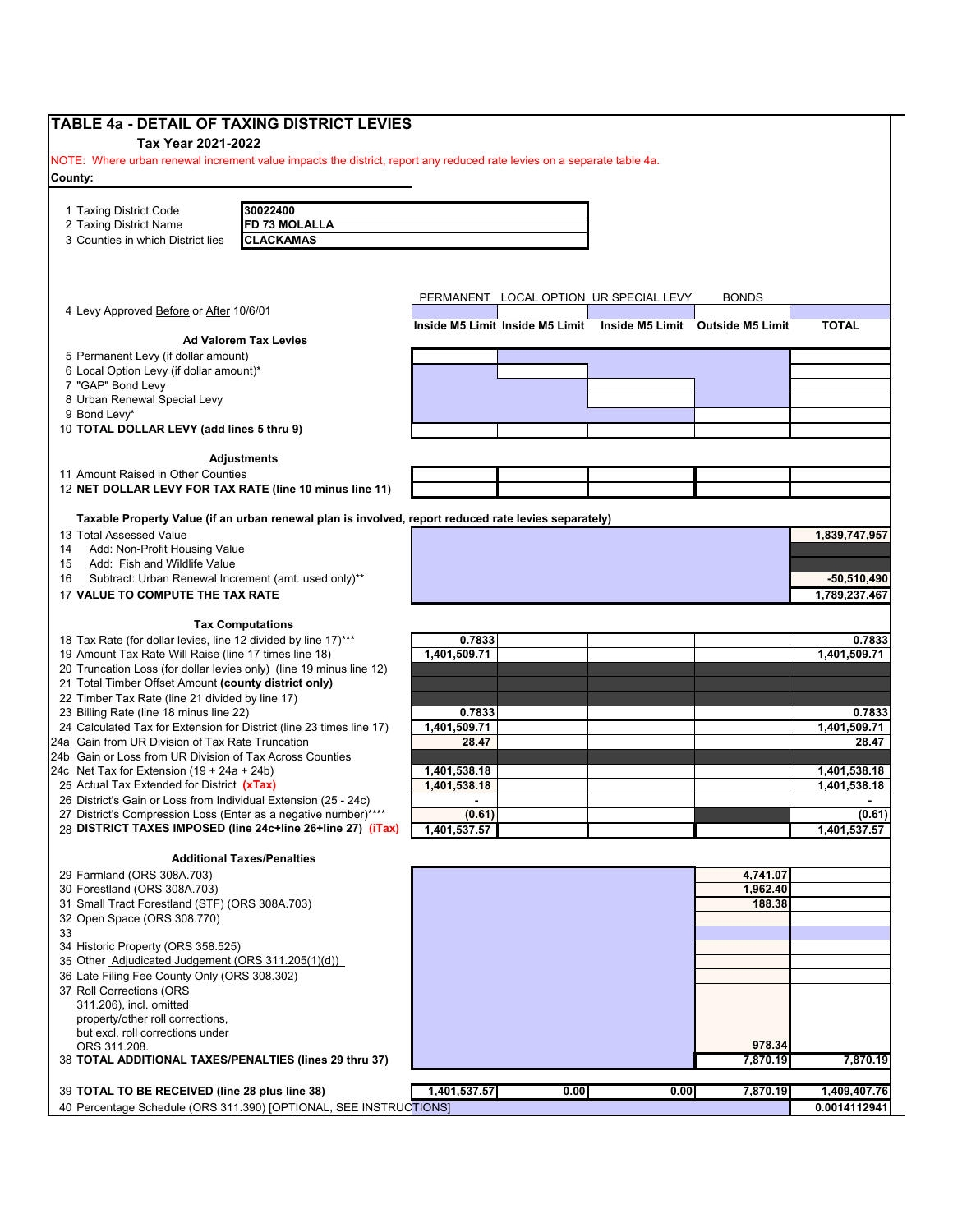| <b>TABLE 4a - DETAIL OF TAXING DISTRICT LEVIES</b>                                                                                           |                                                                                                      |      |                              |                                                                  |                      |                              |
|----------------------------------------------------------------------------------------------------------------------------------------------|------------------------------------------------------------------------------------------------------|------|------------------------------|------------------------------------------------------------------|----------------------|------------------------------|
| Tax Year 2021-2022<br>NOTE: Where urban renewal increment value impacts the district, report any reduced rate levies on a separate table 4a. |                                                                                                      |      |                              |                                                                  |                      |                              |
| County:                                                                                                                                      |                                                                                                      |      |                              |                                                                  |                      |                              |
|                                                                                                                                              |                                                                                                      |      |                              |                                                                  |                      |                              |
| 1 Taxing District Code                                                                                                                       | 30022400                                                                                             |      |                              |                                                                  |                      |                              |
| 2 Taxing District Name                                                                                                                       | FD 73 MOLALLA LOCAL OPTION & BOND (AFTER)                                                            |      |                              |                                                                  |                      |                              |
| 3 Counties in which District lies                                                                                                            | <b>CLACKAMAS</b>                                                                                     |      |                              |                                                                  |                      |                              |
|                                                                                                                                              |                                                                                                      |      |                              |                                                                  |                      |                              |
|                                                                                                                                              |                                                                                                      |      |                              | PERMANENT LOCAL OPTION UR SPECIAL LEVY                           | <b>BONDS</b>         |                              |
| 4 Levy Approved Before or After 10/6/01                                                                                                      |                                                                                                      |      |                              |                                                                  |                      |                              |
|                                                                                                                                              |                                                                                                      |      |                              | Inside M5 Limit Inside M5 Limit Inside M5 Limit Outside M5 Limit |                      | <b>TOTAL</b>                 |
|                                                                                                                                              | <b>Ad Valorem Tax Levies</b>                                                                         |      |                              |                                                                  |                      |                              |
| 5 Permanent Levy (if dollar amount)<br>6 Local Option Levy (if dollar amount)*                                                               |                                                                                                      |      |                              |                                                                  |                      |                              |
| 7 "GAP" Bond Levy                                                                                                                            |                                                                                                      |      |                              |                                                                  |                      |                              |
| 8 Urban Renewal Special Levy                                                                                                                 |                                                                                                      |      |                              |                                                                  |                      |                              |
| 9 Bond Levy*<br>10 TOTAL DOLLAR LEVY (add lines 5 thru 9)                                                                                    |                                                                                                      |      |                              |                                                                  | 373,400<br>373,400   | 373,400<br>373,400           |
|                                                                                                                                              |                                                                                                      |      |                              |                                                                  |                      |                              |
|                                                                                                                                              | Adjustments                                                                                          |      |                              |                                                                  |                      |                              |
| 11 Amount Raised in Other Counties                                                                                                           |                                                                                                      |      |                              |                                                                  |                      |                              |
| 12 NET DOLLAR LEVY FOR TAX RATE (line 10 minus line 11)                                                                                      |                                                                                                      |      |                              |                                                                  | 373,400              | 373,400                      |
|                                                                                                                                              | Taxable Property Value (if an urban renewal plan is involved, report reduced rate levies separately) |      |                              |                                                                  |                      |                              |
| 13 Total Assessed Value                                                                                                                      |                                                                                                      |      |                              |                                                                  |                      | 1,839,747,957                |
| Add: Non-Profit Housing Value<br>14                                                                                                          |                                                                                                      |      |                              |                                                                  |                      |                              |
| Add: Fish and Wildlife Value<br>15<br>Subtract: Urban Renewal Increment (amt. used only)**<br>16                                             |                                                                                                      |      |                              |                                                                  |                      |                              |
| 17 VALUE TO COMPUTE THE TAX RATE                                                                                                             |                                                                                                      |      |                              |                                                                  |                      | 1,839,747,957                |
|                                                                                                                                              |                                                                                                      |      |                              |                                                                  |                      |                              |
|                                                                                                                                              | <b>Tax Computations</b>                                                                              |      |                              |                                                                  |                      |                              |
| 18 Tax Rate (for dollar levies, line 12 divided by line 17)***<br>19 Amount Tax Rate Will Raise (line 17 times line 18)                      |                                                                                                      |      | 0.7600<br>1,398,208.45       |                                                                  | 0.2029<br>373,284.86 | 0.9629<br>1,771,493.31       |
| 20 Truncation Loss (for dollar levies only) (line 19 minus line 12)                                                                          |                                                                                                      |      |                              |                                                                  | (115.14)             | (115.14)                     |
| 21 Total Timber Offset Amount (county district only)                                                                                         |                                                                                                      |      |                              |                                                                  |                      |                              |
| 22 Timber Tax Rate (line 21 divided by line 17)<br>23 Billing Rate (line 18 minus line 22)                                                   |                                                                                                      |      | 0.7600                       |                                                                  | 0.2029               | 0.9629                       |
| 24 Calculated Tax for Extension for District (line 23 times line 17)                                                                         |                                                                                                      |      | 1,398,208.45                 |                                                                  | 373,284.86           | 1,771,493.31                 |
| 24a Gain from UR Division of Tax Rate Truncation                                                                                             |                                                                                                      |      |                              |                                                                  |                      |                              |
| 24b Gain or Loss from UR Division of Tax Across Counties                                                                                     |                                                                                                      |      |                              |                                                                  | 373.284.86           |                              |
| 24c Net Tax for Extension $(19 + 24a + 24b)$<br>25 Actual Tax Extended for District (xTax)                                                   |                                                                                                      |      | 1,398,208.45<br>1,398,208.45 |                                                                  | 373.284.86           | 1,771,493.31<br>1,771,493.31 |
| 26 District's Gain or Loss from Individual Extension (25 - 24c)                                                                              |                                                                                                      |      |                              |                                                                  |                      |                              |
| 27 District's Compression Loss (Enter as a negative number)****<br>28 DISTRICT TAXES IMPOSED (line 24c+line 26+line 27) (iTax)               |                                                                                                      |      | (45,992.45)                  |                                                                  |                      | (45,992.45)                  |
|                                                                                                                                              |                                                                                                      |      | 1,352,216.00                 |                                                                  | 373,284.86           | 1,725,500.86                 |
|                                                                                                                                              | <b>Additional Taxes/Penalties</b>                                                                    |      |                              |                                                                  |                      |                              |
| 29 Farmland (ORS 308A.703)                                                                                                                   |                                                                                                      |      |                              |                                                                  |                      |                              |
| 30 Forestland (ORS 308A.703)<br>31 Small Tract Forestland (STF) (ORS 308A.703)                                                               |                                                                                                      |      |                              |                                                                  |                      |                              |
| 32 Open Space (ORS 308.770)                                                                                                                  |                                                                                                      |      |                              |                                                                  |                      |                              |
| 33                                                                                                                                           |                                                                                                      |      |                              |                                                                  |                      |                              |
| 34 Historic Property (ORS 358.525)<br>35 Other Adjudicated Judgement (ORS 311.205(1)(d))                                                     |                                                                                                      |      |                              |                                                                  |                      |                              |
| 36 Late Filing Fee County Only (ORS 308.302)                                                                                                 |                                                                                                      |      |                              |                                                                  |                      |                              |
| 37 Roll Corrections (ORS                                                                                                                     |                                                                                                      |      |                              |                                                                  |                      |                              |
| 311.206), incl. omitted                                                                                                                      |                                                                                                      |      |                              |                                                                  |                      |                              |
| property/other roll corrections,<br>but excl. roll corrections under                                                                         |                                                                                                      |      |                              |                                                                  |                      |                              |
| ORS 311.208.                                                                                                                                 |                                                                                                      |      |                              |                                                                  |                      |                              |
| 38 TOTAL ADDITIONAL TAXES/PENALTIES (lines 29 thru 37)                                                                                       |                                                                                                      |      |                              |                                                                  | 0.00                 | 0.00                         |
| 39 TOTAL TO BE RECEIVED (line 28 plus line 38)                                                                                               |                                                                                                      | 0.00 | 1,352,216.00                 | 0.00                                                             | 373,284.86           | 1,725,500.86                 |
|                                                                                                                                              | 40 Percentage Schedule (ORS 311.390) [OPTIONAL, SEE INSTRUCTIONS]                                    |      |                              |                                                                  |                      | 0.0017278102                 |
|                                                                                                                                              |                                                                                                      |      |                              |                                                                  |                      |                              |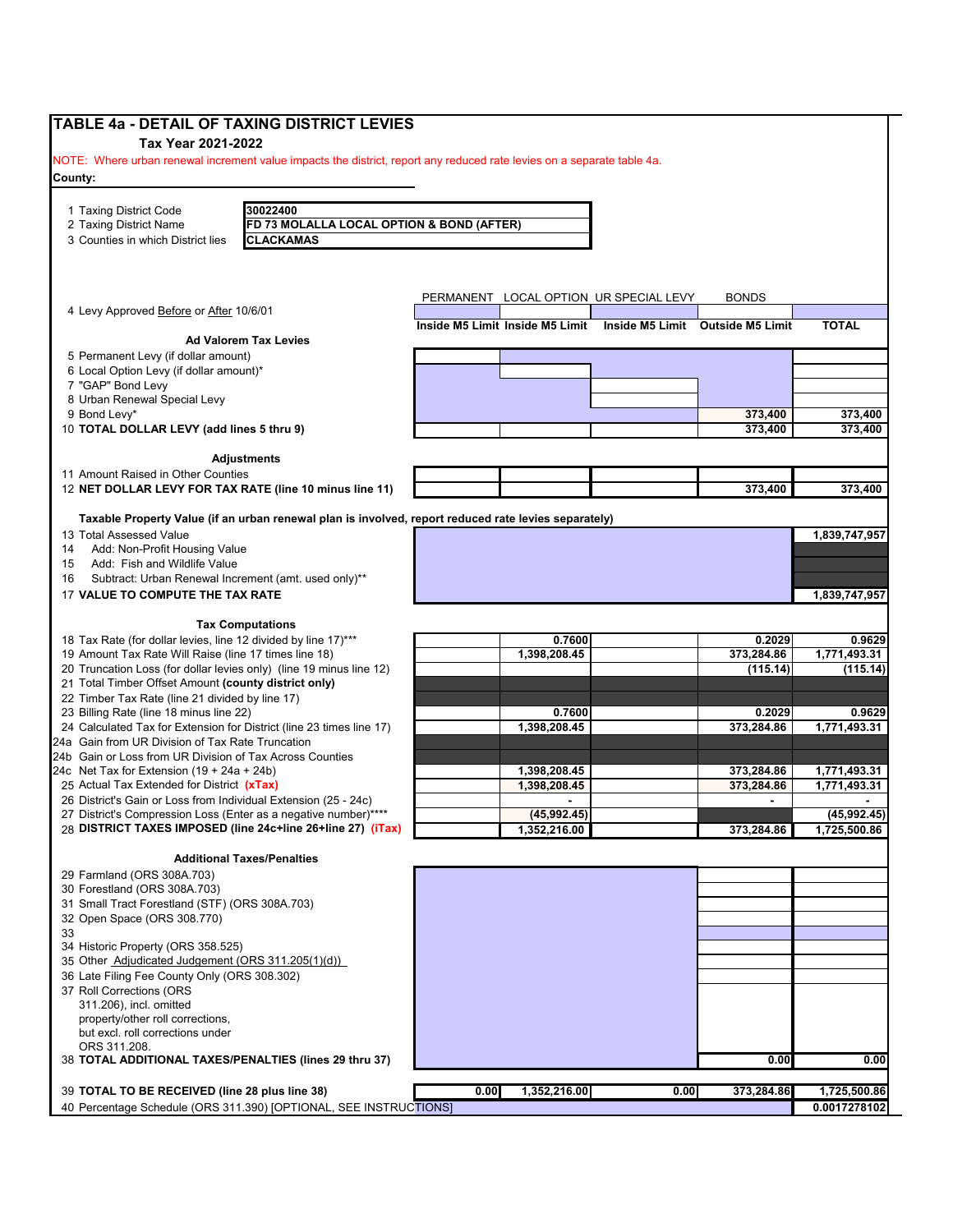| <b>TABLE 4a - DETAIL OF TAXING DISTRICT LEVIES</b>                                                                                 |                |                                 |                                        |                                  | <b>MARION</b>  |
|------------------------------------------------------------------------------------------------------------------------------------|----------------|---------------------------------|----------------------------------------|----------------------------------|----------------|
|                                                                                                                                    |                |                                 |                                        |                                  |                |
| Tax Year 2021-2022                                                                                                                 |                |                                 |                                        |                                  | 35,757,160     |
| NOTE: Where urban renewal increment value impacts the district, report any reduced rate levies on a separate table 4a.             |                |                                 |                                        |                                  | 0.115097       |
| County:                                                                                                                            |                |                                 |                                        |                                  |                |
|                                                                                                                                    |                |                                 |                                        |                                  |                |
| 30021300<br>1 Taxing District Code<br><b>FD 58 MONITOR</b><br>2 Taxing District Name                                               |                |                                 |                                        |                                  |                |
| <b>CLACKAMAS, MARION</b><br>3 Counties in which District lies                                                                      |                |                                 |                                        |                                  |                |
|                                                                                                                                    |                |                                 |                                        |                                  |                |
|                                                                                                                                    |                |                                 |                                        |                                  |                |
|                                                                                                                                    |                |                                 |                                        |                                  |                |
|                                                                                                                                    |                |                                 | PERMANENT LOCAL OPTION UR SPECIAL LEVY | <b>BONDS</b>                     |                |
| 4 Levy Approved Before or After 10/6/01                                                                                            |                |                                 |                                        |                                  |                |
|                                                                                                                                    |                | Inside M5 Limit Inside M5 Limit |                                        | Inside M5 Limit Outside M5 Limit | <b>TOTAL</b>   |
| <b>Ad Valorem Tax Levies</b>                                                                                                       |                |                                 |                                        |                                  |                |
| 5 Permanent Levy (if dollar amount)                                                                                                |                |                                 |                                        |                                  |                |
| 6 Local Option Levy (if dollar amount)*                                                                                            |                |                                 |                                        |                                  |                |
| 7 "GAP" Bond Levy                                                                                                                  |                |                                 |                                        |                                  |                |
| 8 Urban Renewal Special Levy<br>9 Bond Levy*                                                                                       |                |                                 |                                        |                                  |                |
| 10 TOTAL DOLLAR LEVY (add lines 5 thru 9)                                                                                          |                |                                 |                                        |                                  |                |
|                                                                                                                                    |                |                                 |                                        |                                  |                |
| <b>Adjustments</b>                                                                                                                 |                |                                 |                                        |                                  |                |
| 11 Amount Raised in Other Counties                                                                                                 |                |                                 |                                        |                                  |                |
| 12 NET DOLLAR LEVY FOR TAX RATE (line 10 minus line 11)                                                                            |                |                                 |                                        |                                  |                |
|                                                                                                                                    |                |                                 |                                        |                                  |                |
| Taxable Property Value (if an urban renewal plan is involved, report reduced rate levies separately)                               |                |                                 |                                        |                                  |                |
| 13 Total Assessed Value                                                                                                            |                |                                 |                                        |                                  | 274.912.673    |
| Add: Non-Profit Housing Value<br>14                                                                                                |                |                                 |                                        |                                  |                |
| Add: Fish and Wildlife Value<br>15                                                                                                 |                |                                 |                                        |                                  |                |
| Subtract: Urban Renewal Increment (amt. used only)**<br>16                                                                         |                |                                 |                                        |                                  |                |
| 17 VALUE TO COMPUTE THE TAX RATE                                                                                                   |                |                                 |                                        |                                  | 274,912,673    |
|                                                                                                                                    |                |                                 |                                        |                                  |                |
| <b>Tax Computations</b>                                                                                                            |                |                                 |                                        |                                  |                |
| 18 Tax Rate (for dollar levies, line 12 divided by line 17)***                                                                     | 0.5341         |                                 |                                        |                                  | 0.5341         |
| 19 Amount Tax Rate Will Raise (line 17 times line 18)                                                                              | 146,830.86     |                                 |                                        |                                  | 146,830.86     |
| 20 Truncation Loss (for dollar levies only) (line 19 minus line 12)                                                                |                |                                 |                                        |                                  |                |
| 21 Total Timber Offset Amount (county district only)                                                                               |                |                                 |                                        |                                  |                |
| 22 Timber Tax Rate (line 21 divided by line 17)                                                                                    |                |                                 |                                        |                                  |                |
| 23 Billing Rate (line 18 minus line 22)                                                                                            | 0.5341         |                                 |                                        |                                  | 0.5341         |
| 24 Calculated Tax for Extension for District (line 23 times line 17)                                                               | 146,830.86     |                                 |                                        |                                  | 146,830.86     |
| 24a Gain from UR Division of Tax Rate Truncation                                                                                   |                |                                 |                                        |                                  |                |
| 24b Gain or Loss from UR Division of Tax Across Counties                                                                           |                |                                 |                                        |                                  |                |
| 24c Net Tax for Extension $(19 + 24a + 24b)$                                                                                       | 146,830.86     |                                 |                                        |                                  | 146,830.86     |
| 25 Actual Tax Extended for District (xTax)                                                                                         | 146,830.86     |                                 |                                        |                                  | 146,830.86     |
| 26 District's Gain or Loss from Individual Extension (25 - 24c)<br>27 District's Compression Loss (Enter as a negative number)**** | $\blacksquare$ |                                 |                                        |                                  | $\blacksquare$ |
| 28 DISTRICT TAXES IMPOSED (line 24c+line 26+line 27) (iTax)                                                                        | 146,830.86     |                                 |                                        |                                  | 146,830.86     |
|                                                                                                                                    |                |                                 |                                        |                                  |                |
| <b>Additional Taxes/Penalties</b>                                                                                                  |                |                                 |                                        |                                  |                |
| 29 Farmland (ORS 308A.703)                                                                                                         |                |                                 |                                        | 411.67                           |                |
| 30 Forestland (ORS 308A.703)                                                                                                       |                |                                 |                                        |                                  |                |
| 31 Small Tract Forestland (STF) (ORS 308A.703)                                                                                     |                |                                 |                                        |                                  |                |
| 32 Open Space (ORS 308.770)                                                                                                        |                |                                 |                                        |                                  |                |
| 33                                                                                                                                 |                |                                 |                                        |                                  |                |
| 34 Historic Property (ORS 358.525)                                                                                                 |                |                                 |                                        |                                  |                |
| 35 Other Adjudicated Judgement (ORS 311.205(1)(d))                                                                                 |                |                                 |                                        |                                  |                |
| 36 Late Filing Fee County Only (ORS 308.302)                                                                                       |                |                                 |                                        |                                  |                |
| 37 Roll Corrections (ORS                                                                                                           |                |                                 |                                        |                                  |                |
| 311.206), incl. omitted                                                                                                            |                |                                 |                                        |                                  |                |
| property/other roll corrections,                                                                                                   |                |                                 |                                        |                                  |                |
| but excl. roll corrections under                                                                                                   |                |                                 |                                        |                                  |                |
| ORS 311.208.                                                                                                                       |                |                                 |                                        | 106.20                           |                |
| 38 TOTAL ADDITIONAL TAXES/PENALTIES (lines 29 thru 37)                                                                             |                |                                 |                                        | 517.87                           | 517.87         |
|                                                                                                                                    |                |                                 |                                        |                                  |                |
| 39 TOTAL TO BE RECEIVED (line 28 plus line 38)                                                                                     | 146,830.86     | 0.00                            | 0.00                                   | 517.87                           | 147,348.73     |
| 40 Percentage Schedule (ORS 311.390) [OPTIONAL, SEE INSTRUCTIONS]                                                                  |                |                                 |                                        |                                  | 0.0001475459   |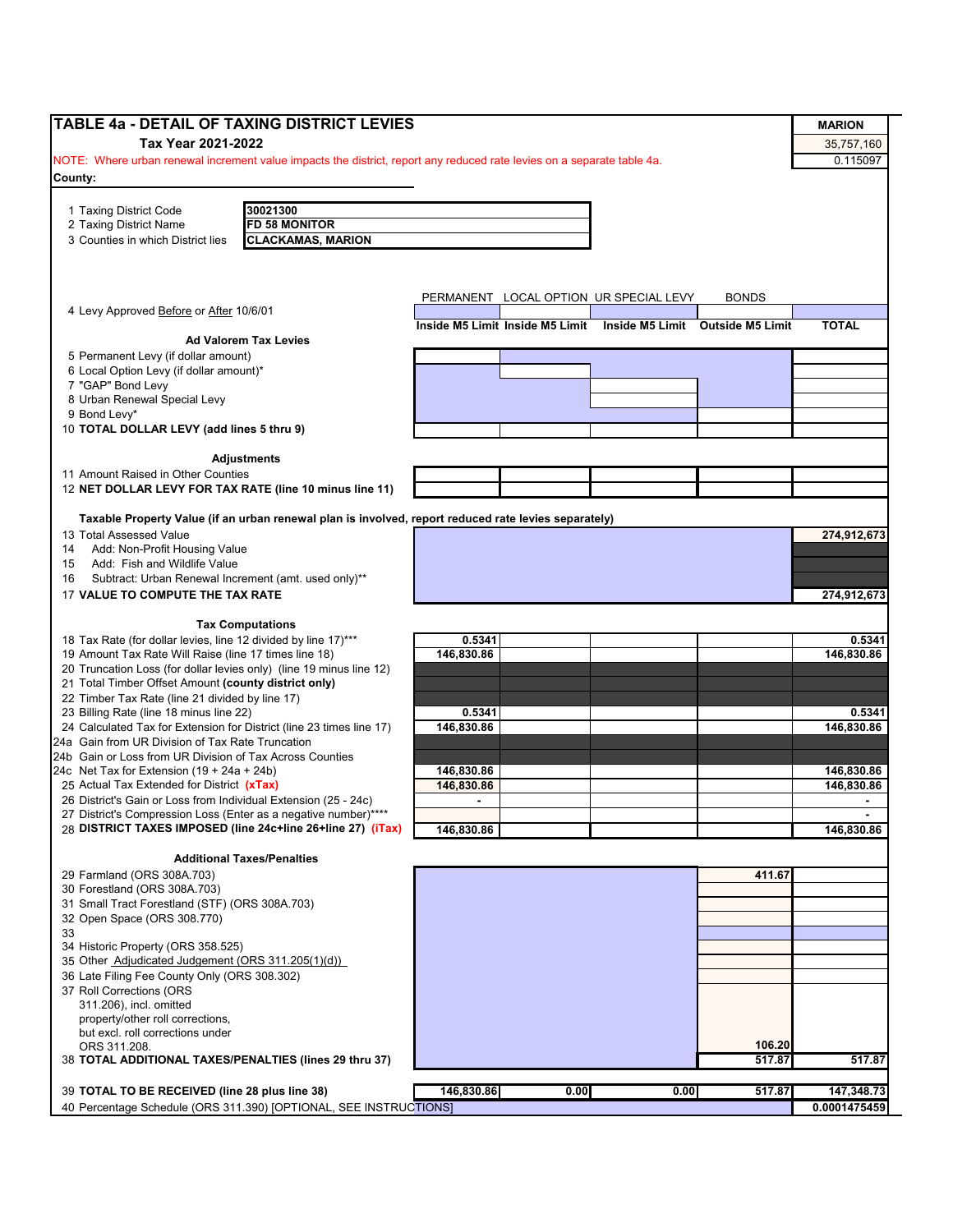| <b>TABLE 4a - DETAIL OF TAXING DISTRICT LEVIES</b>                                                                     |                                 |                     |                                        |                                  | <b>MULTNOMAH</b>         |
|------------------------------------------------------------------------------------------------------------------------|---------------------------------|---------------------|----------------------------------------|----------------------------------|--------------------------|
| Tax Year 2021-2022                                                                                                     |                                 |                     |                                        |                                  | 706,814,320              |
| NOTE: Where urban renewal increment value impacts the district, report any reduced rate levies on a separate table 4a. |                                 |                     |                                        |                                  | 0.837033                 |
| County:                                                                                                                |                                 |                     |                                        |                                  |                          |
|                                                                                                                        |                                 |                     |                                        |                                  |                          |
| 30037600<br>1 Taxing District Code                                                                                     |                                 |                     |                                        |                                  |                          |
| 2 Taxing District Name<br>FD 60 RIVERDALE & LOCAL OPTION                                                               |                                 |                     |                                        |                                  |                          |
| 3 Counties in which District lies<br><b>CLACKAMAS, MULTNOMAH</b>                                                       |                                 |                     |                                        |                                  |                          |
|                                                                                                                        |                                 |                     |                                        |                                  |                          |
|                                                                                                                        |                                 |                     |                                        |                                  |                          |
|                                                                                                                        |                                 |                     | PERMANENT LOCAL OPTION UR SPECIAL LEVY | <b>BONDS</b>                     |                          |
| 4 Levy Approved Before or After 10/6/01                                                                                |                                 |                     |                                        |                                  |                          |
|                                                                                                                        | Inside M5 Limit Inside M5 Limit |                     |                                        | Inside M5 Limit Outside M5 Limit | <b>TOTAL</b>             |
| <b>Ad Valorem Tax Levies</b><br>5 Permanent Levy (if dollar amount)                                                    |                                 |                     |                                        |                                  |                          |
| 6 Local Option Levy (if dollar amount)*                                                                                |                                 |                     |                                        |                                  |                          |
| 7 "GAP" Bond Levy                                                                                                      |                                 |                     |                                        |                                  |                          |
| 8 Urban Renewal Special Levy                                                                                           |                                 |                     |                                        |                                  |                          |
| 9 Bond Levv*                                                                                                           |                                 |                     |                                        |                                  |                          |
| 10 TOTAL DOLLAR LEVY (add lines 5 thru 9)                                                                              |                                 |                     |                                        |                                  |                          |
|                                                                                                                        |                                 |                     |                                        |                                  |                          |
| <b>Adjustments</b>                                                                                                     |                                 |                     |                                        |                                  |                          |
| 11 Amount Raised in Other Counties                                                                                     |                                 |                     |                                        |                                  |                          |
| 12 NET DOLLAR LEVY FOR TAX RATE (line 10 minus line 11)                                                                |                                 |                     |                                        |                                  |                          |
|                                                                                                                        |                                 |                     |                                        |                                  |                          |
| Taxable Property Value (if an urban renewal plan is involved, report reduced rate levies separately)                   |                                 |                     |                                        |                                  |                          |
| 13 Total Assessed Value                                                                                                |                                 |                     |                                        |                                  | 137,613,705              |
| Add: Non-Profit Housing Value<br>14<br>Add: Fish and Wildlife Value<br>15                                              |                                 |                     |                                        |                                  |                          |
| Subtract: Urban Renewal Increment (amt. used only)**<br>16                                                             |                                 |                     |                                        |                                  |                          |
| 17 VALUE TO COMPUTE THE TAX RATE                                                                                       |                                 |                     |                                        |                                  | 137,613,705              |
|                                                                                                                        |                                 |                     |                                        |                                  |                          |
| <b>Tax Computations</b>                                                                                                |                                 |                     |                                        |                                  |                          |
| 18 Tax Rate (for dollar levies, line 12 divided by line 17)***                                                         | 1.2361                          | 0.2500              |                                        |                                  | 1.4861                   |
| 19 Amount Tax Rate Will Raise (line 17 times line 18)                                                                  | 170,104.30                      | 34,403.43           |                                        |                                  | 204,507.73               |
| 20 Truncation Loss (for dollar levies only) (line 19 minus line 12)                                                    |                                 |                     |                                        |                                  |                          |
| 21 Total Timber Offset Amount (county district only)                                                                   |                                 |                     |                                        |                                  |                          |
| 22 Timber Tax Rate (line 21 divided by line 17)                                                                        |                                 |                     |                                        |                                  |                          |
| 23 Billing Rate (line 18 minus line 22)<br>24 Calculated Tax for Extension for District (line 23 times line 17)        | 1.2361                          | 0.2500<br>34.403.43 |                                        |                                  | 1.4861                   |
| 24a Gain from UR Division of Tax Rate Truncation                                                                       | 170,104.30                      |                     |                                        |                                  | 204,507.73               |
| 24b Gain or Loss from UR Division of Tax Across Counties                                                               |                                 |                     |                                        |                                  |                          |
| 24c Net Tax for Extension $(19 + 24a + 24b)$                                                                           | 170,104.30                      | 34,403.43           |                                        |                                  | 204,507.73               |
| 25 Actual Tax Extended for District (xTax)                                                                             | 170,104.30                      | 34.403.43           |                                        |                                  | 204,507.73               |
| 26 District's Gain or Loss from Individual Extension (25 - 24c)                                                        | $\blacksquare$                  | $\blacksquare$      |                                        |                                  | $\overline{\phantom{a}}$ |
| 27 District's Compression Loss (Enter as a negative number)****                                                        |                                 |                     |                                        |                                  |                          |
| 28 DISTRICT TAXES IMPOSED (line 24c+line 26+line 27) (iTax)                                                            | 170,104.30                      | 34,403.43           |                                        |                                  | 204,507.73               |
|                                                                                                                        |                                 |                     |                                        |                                  |                          |
| <b>Additional Taxes/Penalties</b>                                                                                      |                                 |                     |                                        |                                  |                          |
| 29 Farmland (ORS 308A.703)                                                                                             |                                 |                     |                                        |                                  |                          |
| 30 Forestland (ORS 308A.703)                                                                                           |                                 |                     |                                        |                                  |                          |
| 31 Small Tract Forestland (STF) (ORS 308A.703)                                                                         |                                 |                     |                                        |                                  |                          |
| 32 Open Space (ORS 308.770)<br>33                                                                                      |                                 |                     |                                        |                                  |                          |
| 34 Historic Property (ORS 358.525)                                                                                     |                                 |                     |                                        |                                  |                          |
| 35 Other Adjudicated Judgement (ORS 311.205(1)(d))                                                                     |                                 |                     |                                        |                                  |                          |
| 36 Late Filing Fee County Only (ORS 308.302)                                                                           |                                 |                     |                                        |                                  |                          |
| 37 Roll Corrections (ORS                                                                                               |                                 |                     |                                        |                                  |                          |
| 311.206), incl. omitted                                                                                                |                                 |                     |                                        |                                  |                          |
| property/other roll corrections,                                                                                       |                                 |                     |                                        |                                  |                          |
| but excl. roll corrections under                                                                                       |                                 |                     |                                        |                                  |                          |
| ORS 311.208.                                                                                                           |                                 |                     |                                        |                                  |                          |
| 38 TOTAL ADDITIONAL TAXES/PENALTIES (lines 29 thru 37)                                                                 |                                 |                     |                                        | 0.00                             | 0.00                     |
| 39 TOTAL TO BE RECEIVED (line 28 plus line 38)                                                                         | 170,104.30                      | 34,403.43           | 0.00                                   | 0.00                             | 204,507.73               |
| 40 Percentage Schedule (ORS 311.390) [OPTIONAL, SEE INSTRUCTIONS]                                                      |                                 |                     |                                        |                                  | 0.0002047814             |
|                                                                                                                        |                                 |                     |                                        |                                  |                          |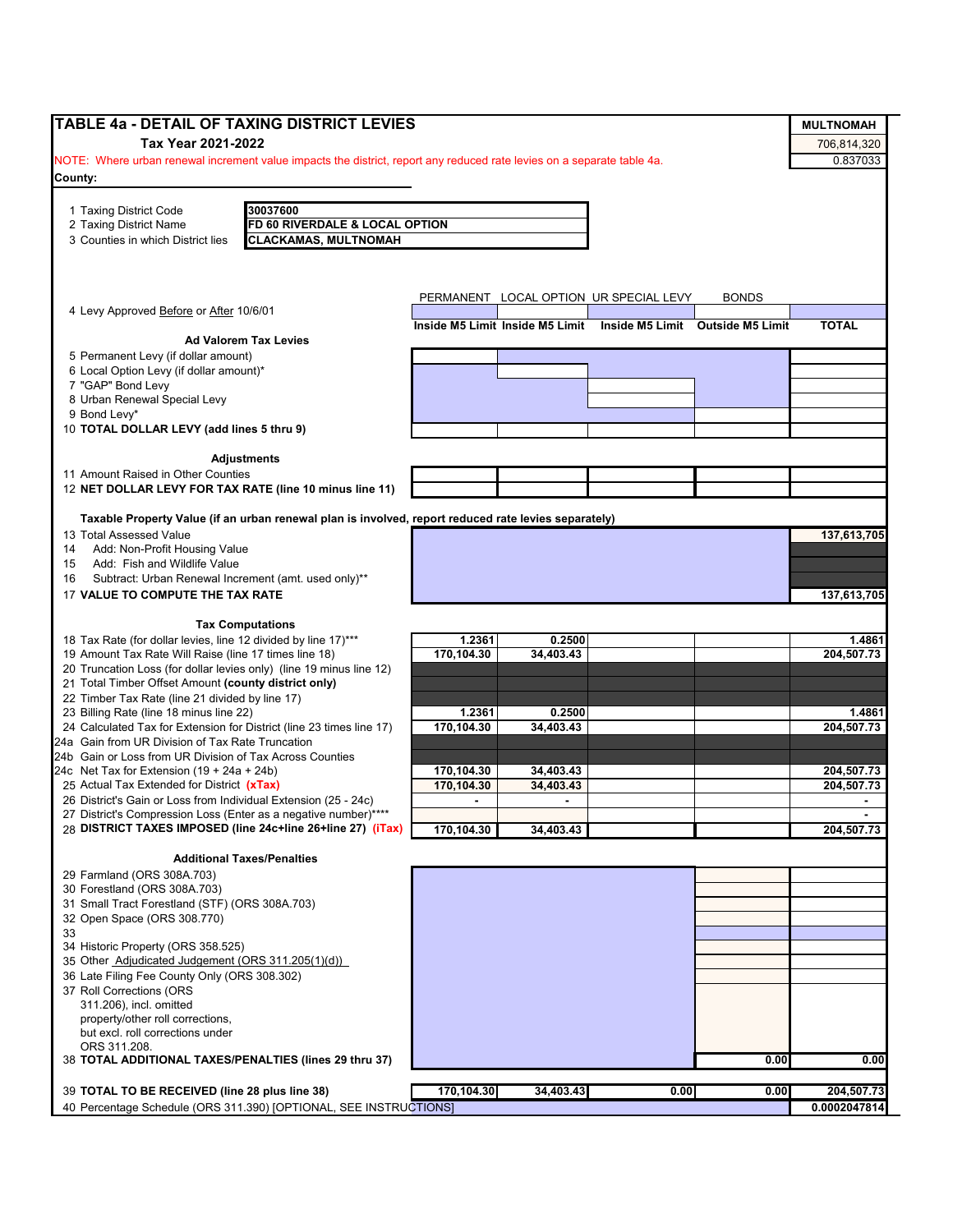| <b>TABLE 4a - DETAIL OF TAXING DISTRICT LEVIES</b>                                                                                                                                                                                                                          |              |                                 |                                        |                                  |                              |
|-----------------------------------------------------------------------------------------------------------------------------------------------------------------------------------------------------------------------------------------------------------------------------|--------------|---------------------------------|----------------------------------------|----------------------------------|------------------------------|
| Tax Year 2021-2022                                                                                                                                                                                                                                                          |              |                                 |                                        |                                  |                              |
| NOTE: Where urban renewal increment value impacts the district, report any reduced rate levies on a separate table 4a.                                                                                                                                                      |              |                                 |                                        |                                  |                              |
| County:                                                                                                                                                                                                                                                                     |              |                                 |                                        |                                  |                              |
|                                                                                                                                                                                                                                                                             |              |                                 |                                        |                                  |                              |
| 1 Taxing District Code<br>3022300                                                                                                                                                                                                                                           |              |                                 |                                        |                                  |                              |
| <b>FD 72 SANDY</b><br>2 Taxing District Name                                                                                                                                                                                                                                |              |                                 |                                        |                                  |                              |
| <b>CLACKAMAS</b><br>3 Counties in which District lies                                                                                                                                                                                                                       |              |                                 |                                        |                                  |                              |
|                                                                                                                                                                                                                                                                             |              |                                 |                                        |                                  |                              |
|                                                                                                                                                                                                                                                                             |              |                                 |                                        |                                  |                              |
|                                                                                                                                                                                                                                                                             |              |                                 |                                        |                                  |                              |
|                                                                                                                                                                                                                                                                             |              |                                 | PERMANENT LOCAL OPTION UR SPECIAL LEVY | <b>BONDS</b>                     |                              |
| 4 Levy Approved Before or After 10/6/01                                                                                                                                                                                                                                     |              |                                 |                                        |                                  |                              |
| <b>Ad Valorem Tax Levies</b>                                                                                                                                                                                                                                                |              | Inside M5 Limit Inside M5 Limit |                                        | Inside M5 Limit Outside M5 Limit | <b>TOTAL</b>                 |
|                                                                                                                                                                                                                                                                             |              |                                 |                                        |                                  |                              |
| 5 Permanent Levy (if dollar amount)<br>6 Local Option Levy (if dollar amount)*                                                                                                                                                                                              |              |                                 |                                        |                                  |                              |
| 7 "GAP" Bond Levy                                                                                                                                                                                                                                                           |              |                                 |                                        |                                  |                              |
| 8 Urban Renewal Special Levy                                                                                                                                                                                                                                                |              |                                 |                                        |                                  |                              |
| 9 Bond Levy*                                                                                                                                                                                                                                                                |              |                                 |                                        |                                  |                              |
| 10 TOTAL DOLLAR LEVY (add lines 5 thru 9)                                                                                                                                                                                                                                   |              |                                 |                                        |                                  |                              |
|                                                                                                                                                                                                                                                                             |              |                                 |                                        |                                  |                              |
| <b>Adjustments</b>                                                                                                                                                                                                                                                          |              |                                 |                                        |                                  |                              |
| 11 Amount Raised in Other Counties                                                                                                                                                                                                                                          |              |                                 |                                        |                                  |                              |
| 12 NET DOLLAR LEVY FOR TAX RATE (line 10 minus line 11)                                                                                                                                                                                                                     |              |                                 |                                        |                                  |                              |
|                                                                                                                                                                                                                                                                             |              |                                 |                                        |                                  |                              |
| Taxable Property Value (if an urban renewal plan is involved, report reduced rate levies separately)                                                                                                                                                                        |              |                                 |                                        |                                  |                              |
| 13 Total Assessed Value                                                                                                                                                                                                                                                     |              |                                 |                                        |                                  | 2,180,421,951                |
| Add: Non-Profit Housing Value<br>14                                                                                                                                                                                                                                         |              |                                 |                                        |                                  |                              |
| Add: Fish and Wildlife Value<br>15                                                                                                                                                                                                                                          |              |                                 |                                        |                                  |                              |
| Subtract: Urban Renewal Increment (amt. used only)**<br>16                                                                                                                                                                                                                  |              |                                 |                                        |                                  | $-124, 199, 866$             |
| 17 VALUE TO COMPUTE THE TAX RATE                                                                                                                                                                                                                                            |              |                                 |                                        |                                  | 2,056,222,085                |
|                                                                                                                                                                                                                                                                             |              |                                 |                                        |                                  |                              |
| <b>Tax Computations</b>                                                                                                                                                                                                                                                     |              |                                 |                                        |                                  |                              |
| 18 Tax Rate (for dollar levies, line 12 divided by line 17)***                                                                                                                                                                                                              | 2.1775       |                                 |                                        |                                  | 2.1775                       |
| 19 Amount Tax Rate Will Raise (line 17 times line 18)                                                                                                                                                                                                                       | 4,477,423.59 |                                 |                                        |                                  | 4,477,423.59                 |
| 20 Truncation Loss (for dollar levies only) (line 19 minus line 12)                                                                                                                                                                                                         |              |                                 |                                        |                                  |                              |
| 21 Total Timber Offset Amount (county district only)                                                                                                                                                                                                                        |              |                                 |                                        |                                  |                              |
| 22 Timber Tax Rate (line 21 divided by line 17)                                                                                                                                                                                                                             |              |                                 |                                        |                                  |                              |
| 23 Billing Rate (line 18 minus line 22)                                                                                                                                                                                                                                     | 2.1775       |                                 |                                        |                                  | 2.1775                       |
| 24 Calculated Tax for Extension for District (line 23 times line 17)                                                                                                                                                                                                        | 4,477,423.59 |                                 |                                        |                                  | 4,477,423.59                 |
| 24a Gain from UR Division of Tax Rate Truncation                                                                                                                                                                                                                            | 30.77        |                                 |                                        |                                  | 30.77                        |
| 24b Gain or Loss from UR Division of Tax Across Counties                                                                                                                                                                                                                    |              |                                 |                                        |                                  |                              |
| 24c Net Tax for Extension $(19 + 24a + 24b)$                                                                                                                                                                                                                                | 4,477,454.36 |                                 |                                        |                                  | 4,477,454.36                 |
| 25 Actual Tax Extended for District (xTax)                                                                                                                                                                                                                                  | 4,477,454.35 |                                 |                                        |                                  | 4,477,454.35                 |
| 26 District's Gain or Loss from Individual Extension (25 - 24c)                                                                                                                                                                                                             | (0.01)       |                                 |                                        |                                  | (0.01)                       |
| 27 District's Compression Loss (Enter as a negative number)<br>28 DISTRICT TAXES IMPOSED (line 24c+line 26+line 27) (iTax)                                                                                                                                                  | (1,051.80)   |                                 |                                        |                                  | (1,051.80)                   |
|                                                                                                                                                                                                                                                                             | 4,476,402.55 |                                 |                                        |                                  | 4,476,402.55                 |
| <b>Additional Taxes/Penalties</b>                                                                                                                                                                                                                                           |              |                                 |                                        |                                  |                              |
| 29 Farmland (ORS 308A.703)                                                                                                                                                                                                                                                  |              |                                 |                                        | 7,563.71                         |                              |
| 30 Forestland (ORS 308A.703)                                                                                                                                                                                                                                                |              |                                 |                                        | 648.44                           |                              |
|                                                                                                                                                                                                                                                                             |              |                                 |                                        |                                  |                              |
|                                                                                                                                                                                                                                                                             |              |                                 |                                        |                                  |                              |
|                                                                                                                                                                                                                                                                             |              |                                 |                                        |                                  |                              |
|                                                                                                                                                                                                                                                                             |              |                                 |                                        |                                  |                              |
|                                                                                                                                                                                                                                                                             |              |                                 |                                        |                                  |                              |
|                                                                                                                                                                                                                                                                             |              |                                 |                                        |                                  |                              |
|                                                                                                                                                                                                                                                                             |              |                                 |                                        |                                  |                              |
|                                                                                                                                                                                                                                                                             |              |                                 |                                        |                                  |                              |
| 311.206), incl. omitted                                                                                                                                                                                                                                                     |              |                                 |                                        |                                  |                              |
| property/other roll corrections,                                                                                                                                                                                                                                            |              |                                 |                                        |                                  |                              |
| but excl. roll corrections under                                                                                                                                                                                                                                            |              |                                 |                                        |                                  |                              |
| 31 Small Tract Forestland (STF) (ORS 308A.703)<br>32 Open Space (ORS 308.770)<br>33<br>34 Historic Property (ORS 358.525)<br>35 Other Adjudicated Judgement (ORS 311.205(1)(d))<br>36 Late Filing Fee County Only (ORS 308.302)<br>37 Roll Corrections (ORS<br>ORS 311.208. |              |                                 |                                        | 5,932.83                         |                              |
| 38 TOTAL ADDITIONAL TAXES/PENALTIES (lines 29 thru 37)                                                                                                                                                                                                                      |              |                                 |                                        | 14,144.98                        | 14,144.98                    |
|                                                                                                                                                                                                                                                                             |              |                                 |                                        |                                  |                              |
| 39 TOTAL TO BE RECEIVED (line 28 plus line 38)<br>40 Percentage Schedule (ORS 311.390) [OPTIONAL, SEE INSTRUCTIONS]                                                                                                                                                         | 4,476,402.55 | 0.00                            | 0.00                                   | 14,144.98                        | 4,490,547.53<br>0.0044965575 |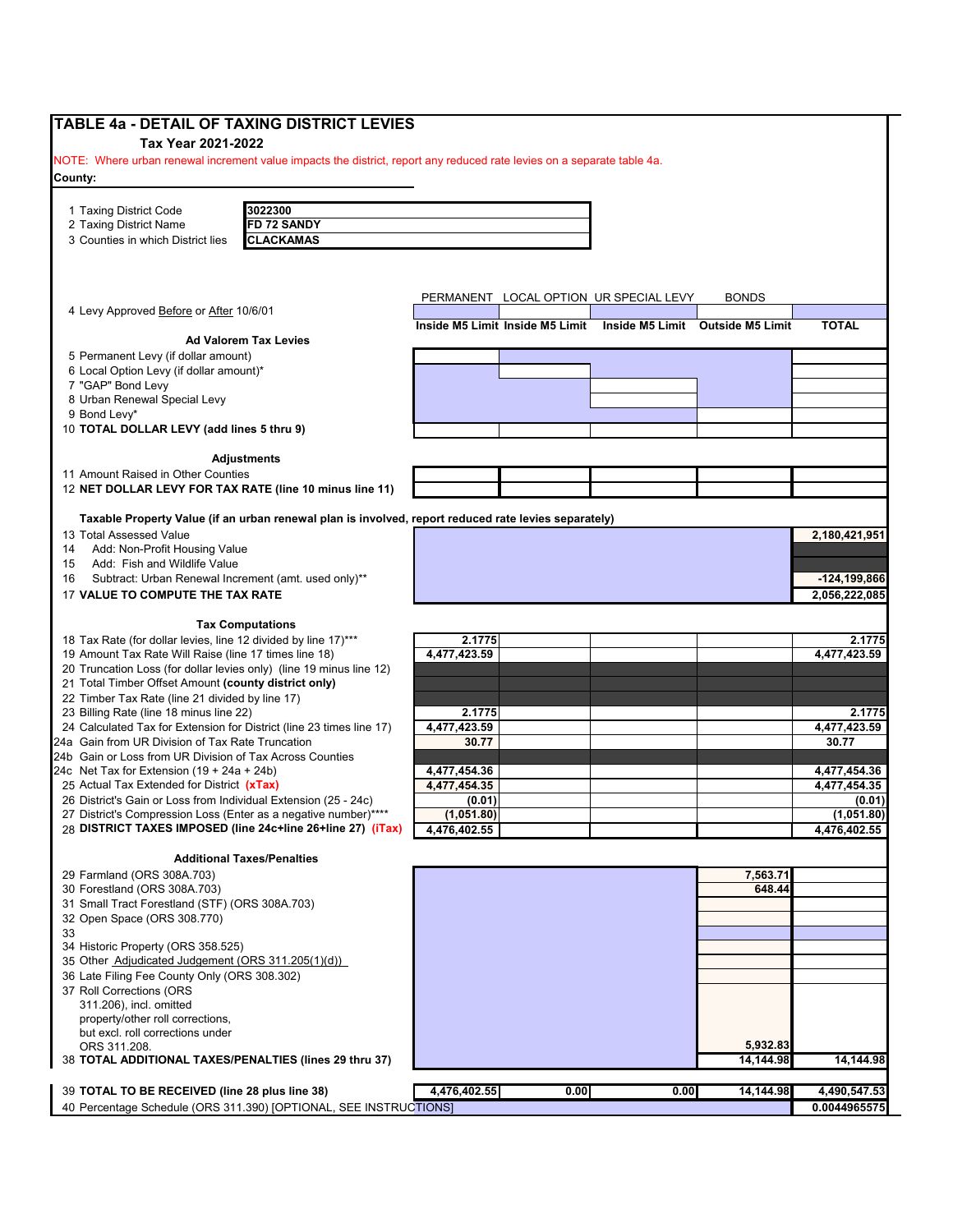| <b>TABLE 4a - DETAIL OF TAXING DISTRICT LEVIES</b>                                                                             |                |                                 |                                        | <b>MARION</b>                    |              |
|--------------------------------------------------------------------------------------------------------------------------------|----------------|---------------------------------|----------------------------------------|----------------------------------|--------------|
| Tax Year 2021-2022                                                                                                             |                |                                 |                                        | 1,549,297,524                    |              |
| NOTE: Where urban renewal increment value impacts the district, report any reduced rate levies on a separate table 4a.         |                |                                 |                                        | 0.954718                         |              |
| County:                                                                                                                        |                |                                 |                                        |                                  |              |
|                                                                                                                                |                |                                 |                                        |                                  |              |
| 30036500<br>1 Taxing District Code<br>2 Taxing District Name<br><b>FD 2 SILVERTON</b>                                          |                |                                 |                                        |                                  |              |
| <b>CLACKAMAS, MARION</b><br>3 Counties in which District lies                                                                  |                |                                 |                                        |                                  |              |
|                                                                                                                                |                |                                 |                                        |                                  |              |
|                                                                                                                                |                |                                 |                                        |                                  |              |
|                                                                                                                                |                |                                 | PERMANENT LOCAL OPTION UR SPECIAL LEVY | <b>BONDS</b>                     |              |
| 4 Levy Approved Before or After 10/6/01                                                                                        |                |                                 |                                        |                                  |              |
| <b>Ad Valorem Tax Levies</b>                                                                                                   |                | Inside M5 Limit Inside M5 Limit |                                        | Inside M5 Limit Outside M5 Limit | <b>TOTAL</b> |
| 5 Permanent Levy (if dollar amount)                                                                                            |                |                                 |                                        |                                  |              |
| 6 Local Option Levy (if dollar amount)*                                                                                        |                |                                 |                                        |                                  |              |
| 7 "GAP" Bond Levy                                                                                                              |                |                                 |                                        |                                  |              |
| 8 Urban Renewal Special Levy<br>9 Bond Levy*                                                                                   |                |                                 |                                        |                                  |              |
| 10 TOTAL DOLLAR LEVY (add lines 5 thru 9)                                                                                      |                |                                 |                                        |                                  |              |
|                                                                                                                                |                |                                 |                                        |                                  |              |
| <b>Adjustments</b>                                                                                                             |                |                                 |                                        |                                  |              |
| 11 Amount Raised in Other Counties<br>12 NET DOLLAR LEVY FOR TAX RATE (line 10 minus line 11)                                  |                |                                 |                                        |                                  |              |
|                                                                                                                                |                |                                 |                                        |                                  |              |
| Taxable Property Value (if an urban renewal plan is involved, report reduced rate levies separately)                           |                |                                 |                                        |                                  |              |
| 13 Total Assessed Value                                                                                                        |                |                                 |                                        |                                  | 73,482,027   |
| Add: Non-Profit Housing Value<br>14                                                                                            |                |                                 |                                        |                                  |              |
| Add: Fish and Wildlife Value<br>15                                                                                             |                |                                 |                                        |                                  |              |
| Subtract: Urban Renewal Increment (amt. used only)**<br>16                                                                     |                |                                 |                                        |                                  |              |
| 17 VALUE TO COMPUTE THE TAX RATE                                                                                               |                |                                 |                                        |                                  | 73,482,027   |
| <b>Tax Computations</b>                                                                                                        |                |                                 |                                        |                                  |              |
| 18 Tax Rate (for dollar levies, line 12 divided by line 17)***                                                                 | 1.0397         |                                 |                                        |                                  | 1.0397       |
| 19 Amount Tax Rate Will Raise (line 17 times line 18)                                                                          | 76,399.26      |                                 |                                        |                                  | 76,399.26    |
| 20 Truncation Loss (for dollar levies only) (line 19 minus line 12)<br>21 Total Timber Offset Amount (county district only)    |                |                                 |                                        |                                  |              |
| 22 Timber Tax Rate (line 21 divided by line 17)                                                                                |                |                                 |                                        |                                  |              |
| 23 Billing Rate (line 18 minus line 22)                                                                                        | 1.0397         |                                 |                                        |                                  | 1.0397       |
| 24 Calculated Tax for Extension for District (line 23 times line 17)                                                           | 76,399.26      |                                 |                                        |                                  | 76,399.26    |
| 24a Gain from UR Division of Tax Rate Truncation                                                                               |                |                                 |                                        |                                  |              |
| 24b Gain or Loss from UR Division of Tax Across Counties                                                                       |                |                                 |                                        |                                  |              |
| 24c Net Tax for Extension $(19 + 24a + 24b)$                                                                                   | 76,399.26      |                                 |                                        |                                  | 76,399.26    |
| 25 Actual Tax Extended for District (xTax)                                                                                     | 76,399.26      |                                 |                                        |                                  | 76,399.26    |
| 26 District's Gain or Loss from Individual Extension (25 - 24c)                                                                | $\blacksquare$ |                                 |                                        |                                  | ٠            |
| 27 District's Compression Loss (Enter as a negative number)****<br>28 DISTRICT TAXES IMPOSED (line 24c+line 26+line 27) (iTax) | 76,399.26      |                                 |                                        |                                  | 76,399.26    |
|                                                                                                                                |                |                                 |                                        |                                  |              |
| <b>Additional Taxes/Penalties</b>                                                                                              |                |                                 |                                        |                                  |              |
| 29 Farmland (ORS 308A.703)<br>30 Forestland (ORS 308A.703)                                                                     |                |                                 |                                        | 878.64                           |              |
| 31 Small Tract Forestland (STF) (ORS 308A.703)                                                                                 |                |                                 |                                        |                                  |              |
| 32 Open Space (ORS 308.770)                                                                                                    |                |                                 |                                        |                                  |              |
| 33                                                                                                                             |                |                                 |                                        |                                  |              |
| 34 Historic Property (ORS 358.525)                                                                                             |                |                                 |                                        |                                  |              |
| 35 Other Adjudicated Judgement (ORS 311.205(1)(d))                                                                             |                |                                 |                                        |                                  |              |
| 36 Late Filing Fee County Only (ORS 308.302)                                                                                   |                |                                 |                                        |                                  |              |
| 37 Roll Corrections (ORS                                                                                                       |                |                                 |                                        |                                  |              |
| 311.206), incl. omitted                                                                                                        |                |                                 |                                        |                                  |              |
| property/other roll corrections,                                                                                               |                |                                 |                                        |                                  |              |
| but excl. roll corrections under<br>ORS 311.208.                                                                               |                |                                 |                                        |                                  |              |
| 38 TOTAL ADDITIONAL TAXES/PENALTIES (lines 29 thru 37)                                                                         |                |                                 |                                        | 878.64                           | 878.64       |
|                                                                                                                                |                |                                 |                                        |                                  |              |
| 39 TOTAL TO BE RECEIVED (line 28 plus line 38)                                                                                 | 76,399.26      | 0.00                            | 0.00                                   | 878.64                           | 77,277.90    |
| 40 Percentage Schedule (ORS 311.390) [OPTIONAL, SEE INSTRUCTIONS]                                                              |                |                                 |                                        |                                  | 0.0000773813 |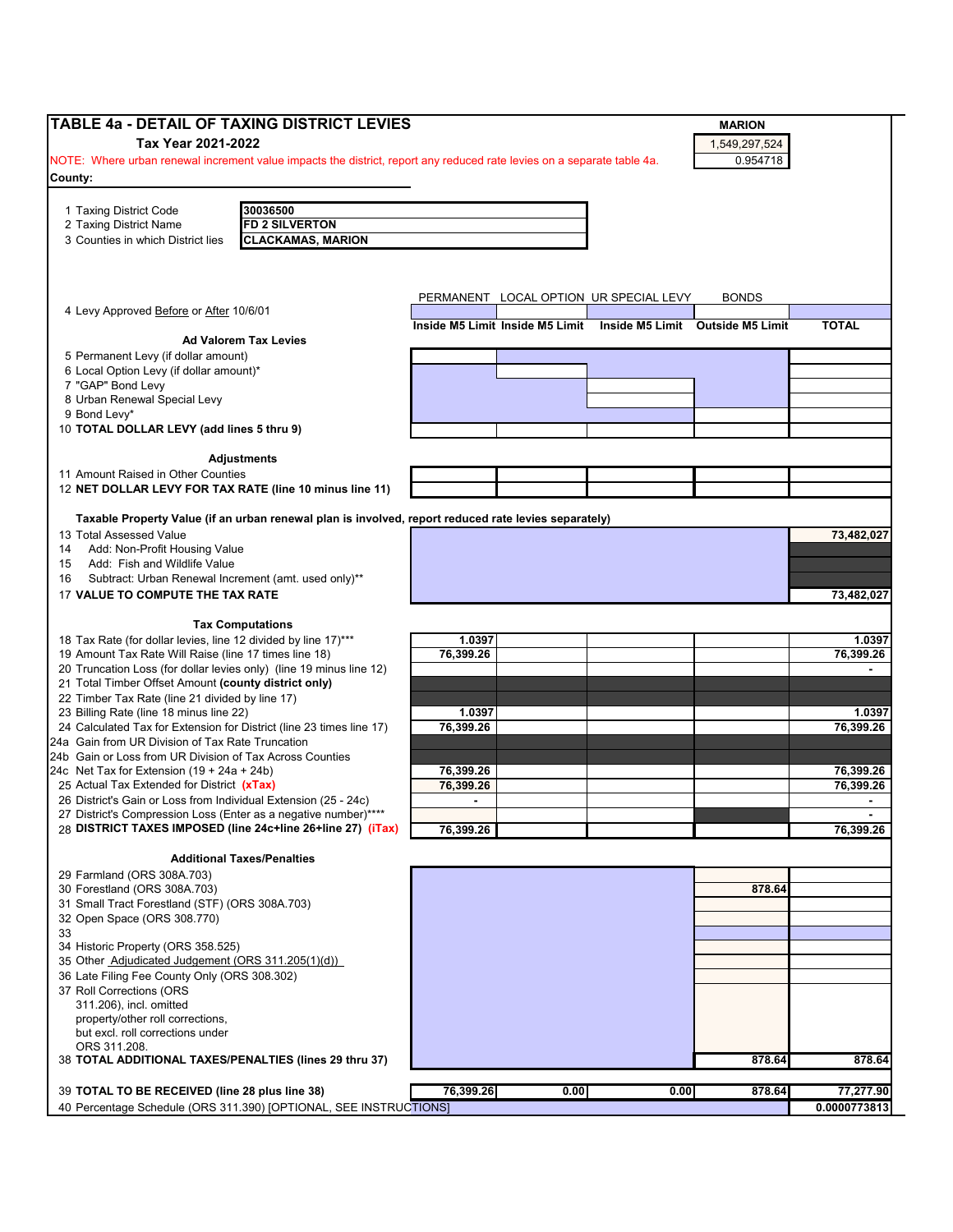| Tax Year 2021-2022<br>1,620,473,921<br>NOTE: Where urban renewal increment value impacts the district, report any reduced rate levies on a separate table 4a.<br>0.956621<br>30036500<br>1 Taxing District Code<br><b>FD 2 SILVERTON BOND (AFTER)</b><br><b>CLACKAMAS, MARION</b><br>PERMANENT LOCAL OPTION UR SPECIAL LEVY<br><b>BONDS</b><br><b>TOTAL</b><br>Inside M5 Limit Inside M5 Limit<br>Inside M5 Limit Outside M5 Limit<br><b>Ad Valorem Tax Levies</b><br>5 Permanent Levy (if dollar amount)<br>6 Local Option Levy (if dollar amount)*<br>7 "GAP" Bond Levy<br>8 Urban Renewal Special Levy<br>357,743<br>10 TOTAL DOLLAR LEVY (add lines 5 thru 9)<br>357,743<br><b>Adjustments</b><br>342,224.49<br>15,518.51<br>Taxable Property Value (if an urban renewal plan is involved, report reduced rate levies separately)<br><b>Tax Computations</b><br>0.2111<br>15,512.06<br>20 Truncation Loss (for dollar levies only) (line 19 minus line 12)<br>(6.45)<br>21 Total Timber Offset Amount (county district only)<br>22 Timber Tax Rate (line 21 divided by line 17)<br>23 Billing Rate (line 18 minus line 22)<br>0.2111<br>24 Calculated Tax for Extension for District (line 23 times line 17)<br>64,623.27<br>$\blacksquare$<br>24a Gain from UR Division of Tax Rate Truncation<br>$\sim$<br>24b Gain or Loss from UR Division of Tax Across Counties<br>÷<br>24c Net Tax for Extension $(19 + 24a + 24b)$<br>15,512.06<br>15,512.06<br>$\blacksquare$<br>$\blacksquare$<br>15,512.06<br><b>Additional Taxes/Penalties</b><br>35 Other Adjudicated Judgement (ORS 311.205(1)(d))<br>36 Late Filing Fee County Only (ORS 308.302)<br>37 Roll Corrections (ORS<br>311.206), incl. omitted<br>property/other roll corrections,<br>but excl. roll corrections under<br>0.00<br>0.00<br>0.00<br>0.00<br>15,512.06 | <b>TABLE 4a - DETAIL OF TAXING DISTRICT LEVIES</b>              |  | <b>MARION</b> |                |
|----------------------------------------------------------------------------------------------------------------------------------------------------------------------------------------------------------------------------------------------------------------------------------------------------------------------------------------------------------------------------------------------------------------------------------------------------------------------------------------------------------------------------------------------------------------------------------------------------------------------------------------------------------------------------------------------------------------------------------------------------------------------------------------------------------------------------------------------------------------------------------------------------------------------------------------------------------------------------------------------------------------------------------------------------------------------------------------------------------------------------------------------------------------------------------------------------------------------------------------------------------------------------------------------------------------------------------------------------------------------------------------------------------------------------------------------------------------------------------------------------------------------------------------------------------------------------------------------------------------------------------------------------------------------------------------------------------------------------------------------------------------------------------------------------------------------------------|-----------------------------------------------------------------|--|---------------|----------------|
|                                                                                                                                                                                                                                                                                                                                                                                                                                                                                                                                                                                                                                                                                                                                                                                                                                                                                                                                                                                                                                                                                                                                                                                                                                                                                                                                                                                                                                                                                                                                                                                                                                                                                                                                                                                                                                  |                                                                 |  |               |                |
|                                                                                                                                                                                                                                                                                                                                                                                                                                                                                                                                                                                                                                                                                                                                                                                                                                                                                                                                                                                                                                                                                                                                                                                                                                                                                                                                                                                                                                                                                                                                                                                                                                                                                                                                                                                                                                  |                                                                 |  |               |                |
|                                                                                                                                                                                                                                                                                                                                                                                                                                                                                                                                                                                                                                                                                                                                                                                                                                                                                                                                                                                                                                                                                                                                                                                                                                                                                                                                                                                                                                                                                                                                                                                                                                                                                                                                                                                                                                  |                                                                 |  |               |                |
|                                                                                                                                                                                                                                                                                                                                                                                                                                                                                                                                                                                                                                                                                                                                                                                                                                                                                                                                                                                                                                                                                                                                                                                                                                                                                                                                                                                                                                                                                                                                                                                                                                                                                                                                                                                                                                  | County:                                                         |  |               |                |
|                                                                                                                                                                                                                                                                                                                                                                                                                                                                                                                                                                                                                                                                                                                                                                                                                                                                                                                                                                                                                                                                                                                                                                                                                                                                                                                                                                                                                                                                                                                                                                                                                                                                                                                                                                                                                                  |                                                                 |  |               |                |
|                                                                                                                                                                                                                                                                                                                                                                                                                                                                                                                                                                                                                                                                                                                                                                                                                                                                                                                                                                                                                                                                                                                                                                                                                                                                                                                                                                                                                                                                                                                                                                                                                                                                                                                                                                                                                                  | 2 Taxing District Name                                          |  |               |                |
|                                                                                                                                                                                                                                                                                                                                                                                                                                                                                                                                                                                                                                                                                                                                                                                                                                                                                                                                                                                                                                                                                                                                                                                                                                                                                                                                                                                                                                                                                                                                                                                                                                                                                                                                                                                                                                  | 3 Counties in which District lies                               |  |               |                |
|                                                                                                                                                                                                                                                                                                                                                                                                                                                                                                                                                                                                                                                                                                                                                                                                                                                                                                                                                                                                                                                                                                                                                                                                                                                                                                                                                                                                                                                                                                                                                                                                                                                                                                                                                                                                                                  |                                                                 |  |               |                |
|                                                                                                                                                                                                                                                                                                                                                                                                                                                                                                                                                                                                                                                                                                                                                                                                                                                                                                                                                                                                                                                                                                                                                                                                                                                                                                                                                                                                                                                                                                                                                                                                                                                                                                                                                                                                                                  |                                                                 |  |               |                |
|                                                                                                                                                                                                                                                                                                                                                                                                                                                                                                                                                                                                                                                                                                                                                                                                                                                                                                                                                                                                                                                                                                                                                                                                                                                                                                                                                                                                                                                                                                                                                                                                                                                                                                                                                                                                                                  |                                                                 |  |               |                |
|                                                                                                                                                                                                                                                                                                                                                                                                                                                                                                                                                                                                                                                                                                                                                                                                                                                                                                                                                                                                                                                                                                                                                                                                                                                                                                                                                                                                                                                                                                                                                                                                                                                                                                                                                                                                                                  |                                                                 |  |               |                |
|                                                                                                                                                                                                                                                                                                                                                                                                                                                                                                                                                                                                                                                                                                                                                                                                                                                                                                                                                                                                                                                                                                                                                                                                                                                                                                                                                                                                                                                                                                                                                                                                                                                                                                                                                                                                                                  | 4 Levy Approved Before or After 10/6/01                         |  |               |                |
|                                                                                                                                                                                                                                                                                                                                                                                                                                                                                                                                                                                                                                                                                                                                                                                                                                                                                                                                                                                                                                                                                                                                                                                                                                                                                                                                                                                                                                                                                                                                                                                                                                                                                                                                                                                                                                  |                                                                 |  |               |                |
|                                                                                                                                                                                                                                                                                                                                                                                                                                                                                                                                                                                                                                                                                                                                                                                                                                                                                                                                                                                                                                                                                                                                                                                                                                                                                                                                                                                                                                                                                                                                                                                                                                                                                                                                                                                                                                  |                                                                 |  |               |                |
|                                                                                                                                                                                                                                                                                                                                                                                                                                                                                                                                                                                                                                                                                                                                                                                                                                                                                                                                                                                                                                                                                                                                                                                                                                                                                                                                                                                                                                                                                                                                                                                                                                                                                                                                                                                                                                  |                                                                 |  |               |                |
|                                                                                                                                                                                                                                                                                                                                                                                                                                                                                                                                                                                                                                                                                                                                                                                                                                                                                                                                                                                                                                                                                                                                                                                                                                                                                                                                                                                                                                                                                                                                                                                                                                                                                                                                                                                                                                  |                                                                 |  |               |                |
|                                                                                                                                                                                                                                                                                                                                                                                                                                                                                                                                                                                                                                                                                                                                                                                                                                                                                                                                                                                                                                                                                                                                                                                                                                                                                                                                                                                                                                                                                                                                                                                                                                                                                                                                                                                                                                  |                                                                 |  |               |                |
|                                                                                                                                                                                                                                                                                                                                                                                                                                                                                                                                                                                                                                                                                                                                                                                                                                                                                                                                                                                                                                                                                                                                                                                                                                                                                                                                                                                                                                                                                                                                                                                                                                                                                                                                                                                                                                  | 9 Bond Levy*                                                    |  |               | 357,743        |
|                                                                                                                                                                                                                                                                                                                                                                                                                                                                                                                                                                                                                                                                                                                                                                                                                                                                                                                                                                                                                                                                                                                                                                                                                                                                                                                                                                                                                                                                                                                                                                                                                                                                                                                                                                                                                                  |                                                                 |  |               | 357,743        |
|                                                                                                                                                                                                                                                                                                                                                                                                                                                                                                                                                                                                                                                                                                                                                                                                                                                                                                                                                                                                                                                                                                                                                                                                                                                                                                                                                                                                                                                                                                                                                                                                                                                                                                                                                                                                                                  |                                                                 |  |               |                |
|                                                                                                                                                                                                                                                                                                                                                                                                                                                                                                                                                                                                                                                                                                                                                                                                                                                                                                                                                                                                                                                                                                                                                                                                                                                                                                                                                                                                                                                                                                                                                                                                                                                                                                                                                                                                                                  |                                                                 |  |               |                |
|                                                                                                                                                                                                                                                                                                                                                                                                                                                                                                                                                                                                                                                                                                                                                                                                                                                                                                                                                                                                                                                                                                                                                                                                                                                                                                                                                                                                                                                                                                                                                                                                                                                                                                                                                                                                                                  | 11 Amount Raised in Other Counties                              |  |               | 342,224.49     |
|                                                                                                                                                                                                                                                                                                                                                                                                                                                                                                                                                                                                                                                                                                                                                                                                                                                                                                                                                                                                                                                                                                                                                                                                                                                                                                                                                                                                                                                                                                                                                                                                                                                                                                                                                                                                                                  | 12 NET DOLLAR LEVY FOR TAX RATE (line 10 minus line 11)         |  |               | 15,518.51      |
|                                                                                                                                                                                                                                                                                                                                                                                                                                                                                                                                                                                                                                                                                                                                                                                                                                                                                                                                                                                                                                                                                                                                                                                                                                                                                                                                                                                                                                                                                                                                                                                                                                                                                                                                                                                                                                  |                                                                 |  |               |                |
|                                                                                                                                                                                                                                                                                                                                                                                                                                                                                                                                                                                                                                                                                                                                                                                                                                                                                                                                                                                                                                                                                                                                                                                                                                                                                                                                                                                                                                                                                                                                                                                                                                                                                                                                                                                                                                  |                                                                 |  |               |                |
|                                                                                                                                                                                                                                                                                                                                                                                                                                                                                                                                                                                                                                                                                                                                                                                                                                                                                                                                                                                                                                                                                                                                                                                                                                                                                                                                                                                                                                                                                                                                                                                                                                                                                                                                                                                                                                  | 13 Total Assessed Value                                         |  |               | 73.482.027     |
|                                                                                                                                                                                                                                                                                                                                                                                                                                                                                                                                                                                                                                                                                                                                                                                                                                                                                                                                                                                                                                                                                                                                                                                                                                                                                                                                                                                                                                                                                                                                                                                                                                                                                                                                                                                                                                  | Add: Non-Profit Housing Value<br>14                             |  |               |                |
|                                                                                                                                                                                                                                                                                                                                                                                                                                                                                                                                                                                                                                                                                                                                                                                                                                                                                                                                                                                                                                                                                                                                                                                                                                                                                                                                                                                                                                                                                                                                                                                                                                                                                                                                                                                                                                  | Add: Fish and Wildlife Value<br>15                              |  |               |                |
|                                                                                                                                                                                                                                                                                                                                                                                                                                                                                                                                                                                                                                                                                                                                                                                                                                                                                                                                                                                                                                                                                                                                                                                                                                                                                                                                                                                                                                                                                                                                                                                                                                                                                                                                                                                                                                  | Subtract: Urban Renewal Increment (amt. used only)**<br>16      |  |               |                |
|                                                                                                                                                                                                                                                                                                                                                                                                                                                                                                                                                                                                                                                                                                                                                                                                                                                                                                                                                                                                                                                                                                                                                                                                                                                                                                                                                                                                                                                                                                                                                                                                                                                                                                                                                                                                                                  | 17 VALUE TO COMPUTE THE TAX RATE                                |  |               | 73,482,027     |
|                                                                                                                                                                                                                                                                                                                                                                                                                                                                                                                                                                                                                                                                                                                                                                                                                                                                                                                                                                                                                                                                                                                                                                                                                                                                                                                                                                                                                                                                                                                                                                                                                                                                                                                                                                                                                                  |                                                                 |  |               |                |
|                                                                                                                                                                                                                                                                                                                                                                                                                                                                                                                                                                                                                                                                                                                                                                                                                                                                                                                                                                                                                                                                                                                                                                                                                                                                                                                                                                                                                                                                                                                                                                                                                                                                                                                                                                                                                                  |                                                                 |  |               |                |
|                                                                                                                                                                                                                                                                                                                                                                                                                                                                                                                                                                                                                                                                                                                                                                                                                                                                                                                                                                                                                                                                                                                                                                                                                                                                                                                                                                                                                                                                                                                                                                                                                                                                                                                                                                                                                                  | 18 Tax Rate (for dollar levies, line 12 divided by line 17)***  |  |               | 0.2111         |
|                                                                                                                                                                                                                                                                                                                                                                                                                                                                                                                                                                                                                                                                                                                                                                                                                                                                                                                                                                                                                                                                                                                                                                                                                                                                                                                                                                                                                                                                                                                                                                                                                                                                                                                                                                                                                                  | 19 Amount Tax Rate Will Raise (line 17 times line 18)           |  |               | $\blacksquare$ |
|                                                                                                                                                                                                                                                                                                                                                                                                                                                                                                                                                                                                                                                                                                                                                                                                                                                                                                                                                                                                                                                                                                                                                                                                                                                                                                                                                                                                                                                                                                                                                                                                                                                                                                                                                                                                                                  |                                                                 |  |               | (6.45)         |
|                                                                                                                                                                                                                                                                                                                                                                                                                                                                                                                                                                                                                                                                                                                                                                                                                                                                                                                                                                                                                                                                                                                                                                                                                                                                                                                                                                                                                                                                                                                                                                                                                                                                                                                                                                                                                                  |                                                                 |  |               |                |
|                                                                                                                                                                                                                                                                                                                                                                                                                                                                                                                                                                                                                                                                                                                                                                                                                                                                                                                                                                                                                                                                                                                                                                                                                                                                                                                                                                                                                                                                                                                                                                                                                                                                                                                                                                                                                                  |                                                                 |  |               |                |
|                                                                                                                                                                                                                                                                                                                                                                                                                                                                                                                                                                                                                                                                                                                                                                                                                                                                                                                                                                                                                                                                                                                                                                                                                                                                                                                                                                                                                                                                                                                                                                                                                                                                                                                                                                                                                                  |                                                                 |  |               | 0.2111         |
|                                                                                                                                                                                                                                                                                                                                                                                                                                                                                                                                                                                                                                                                                                                                                                                                                                                                                                                                                                                                                                                                                                                                                                                                                                                                                                                                                                                                                                                                                                                                                                                                                                                                                                                                                                                                                                  |                                                                 |  |               |                |
|                                                                                                                                                                                                                                                                                                                                                                                                                                                                                                                                                                                                                                                                                                                                                                                                                                                                                                                                                                                                                                                                                                                                                                                                                                                                                                                                                                                                                                                                                                                                                                                                                                                                                                                                                                                                                                  |                                                                 |  |               |                |
|                                                                                                                                                                                                                                                                                                                                                                                                                                                                                                                                                                                                                                                                                                                                                                                                                                                                                                                                                                                                                                                                                                                                                                                                                                                                                                                                                                                                                                                                                                                                                                                                                                                                                                                                                                                                                                  |                                                                 |  |               | $\blacksquare$ |
|                                                                                                                                                                                                                                                                                                                                                                                                                                                                                                                                                                                                                                                                                                                                                                                                                                                                                                                                                                                                                                                                                                                                                                                                                                                                                                                                                                                                                                                                                                                                                                                                                                                                                                                                                                                                                                  | 25 Actual Tax Extended for District (xTax)                      |  |               | 15.512.06      |
|                                                                                                                                                                                                                                                                                                                                                                                                                                                                                                                                                                                                                                                                                                                                                                                                                                                                                                                                                                                                                                                                                                                                                                                                                                                                                                                                                                                                                                                                                                                                                                                                                                                                                                                                                                                                                                  | 26 District's Gain or Loss from Individual Extension (25 - 24c) |  |               | $\blacksquare$ |
|                                                                                                                                                                                                                                                                                                                                                                                                                                                                                                                                                                                                                                                                                                                                                                                                                                                                                                                                                                                                                                                                                                                                                                                                                                                                                                                                                                                                                                                                                                                                                                                                                                                                                                                                                                                                                                  | 27 District's Compression Loss (Enter as a negative number)**** |  |               |                |
|                                                                                                                                                                                                                                                                                                                                                                                                                                                                                                                                                                                                                                                                                                                                                                                                                                                                                                                                                                                                                                                                                                                                                                                                                                                                                                                                                                                                                                                                                                                                                                                                                                                                                                                                                                                                                                  | 28 DISTRICT TAXES IMPOSED (line 24c+line 26+line 27) (iTax)     |  |               | 15,512.06      |
|                                                                                                                                                                                                                                                                                                                                                                                                                                                                                                                                                                                                                                                                                                                                                                                                                                                                                                                                                                                                                                                                                                                                                                                                                                                                                                                                                                                                                                                                                                                                                                                                                                                                                                                                                                                                                                  |                                                                 |  |               |                |
|                                                                                                                                                                                                                                                                                                                                                                                                                                                                                                                                                                                                                                                                                                                                                                                                                                                                                                                                                                                                                                                                                                                                                                                                                                                                                                                                                                                                                                                                                                                                                                                                                                                                                                                                                                                                                                  |                                                                 |  |               |                |
|                                                                                                                                                                                                                                                                                                                                                                                                                                                                                                                                                                                                                                                                                                                                                                                                                                                                                                                                                                                                                                                                                                                                                                                                                                                                                                                                                                                                                                                                                                                                                                                                                                                                                                                                                                                                                                  | 29 Farmland (ORS 308A.703)                                      |  |               |                |
|                                                                                                                                                                                                                                                                                                                                                                                                                                                                                                                                                                                                                                                                                                                                                                                                                                                                                                                                                                                                                                                                                                                                                                                                                                                                                                                                                                                                                                                                                                                                                                                                                                                                                                                                                                                                                                  | 30 Forestland (ORS 308A.703)                                    |  |               |                |
|                                                                                                                                                                                                                                                                                                                                                                                                                                                                                                                                                                                                                                                                                                                                                                                                                                                                                                                                                                                                                                                                                                                                                                                                                                                                                                                                                                                                                                                                                                                                                                                                                                                                                                                                                                                                                                  | 31 Small Tract Forestland (STF) (ORS 308A.703)                  |  |               |                |
|                                                                                                                                                                                                                                                                                                                                                                                                                                                                                                                                                                                                                                                                                                                                                                                                                                                                                                                                                                                                                                                                                                                                                                                                                                                                                                                                                                                                                                                                                                                                                                                                                                                                                                                                                                                                                                  | 32 Open Space (ORS 308.770)                                     |  |               |                |
|                                                                                                                                                                                                                                                                                                                                                                                                                                                                                                                                                                                                                                                                                                                                                                                                                                                                                                                                                                                                                                                                                                                                                                                                                                                                                                                                                                                                                                                                                                                                                                                                                                                                                                                                                                                                                                  | 33                                                              |  |               |                |
|                                                                                                                                                                                                                                                                                                                                                                                                                                                                                                                                                                                                                                                                                                                                                                                                                                                                                                                                                                                                                                                                                                                                                                                                                                                                                                                                                                                                                                                                                                                                                                                                                                                                                                                                                                                                                                  | 34 Historic Property (ORS 358.525)                              |  |               |                |
|                                                                                                                                                                                                                                                                                                                                                                                                                                                                                                                                                                                                                                                                                                                                                                                                                                                                                                                                                                                                                                                                                                                                                                                                                                                                                                                                                                                                                                                                                                                                                                                                                                                                                                                                                                                                                                  |                                                                 |  |               |                |
|                                                                                                                                                                                                                                                                                                                                                                                                                                                                                                                                                                                                                                                                                                                                                                                                                                                                                                                                                                                                                                                                                                                                                                                                                                                                                                                                                                                                                                                                                                                                                                                                                                                                                                                                                                                                                                  |                                                                 |  |               |                |
|                                                                                                                                                                                                                                                                                                                                                                                                                                                                                                                                                                                                                                                                                                                                                                                                                                                                                                                                                                                                                                                                                                                                                                                                                                                                                                                                                                                                                                                                                                                                                                                                                                                                                                                                                                                                                                  |                                                                 |  |               |                |
|                                                                                                                                                                                                                                                                                                                                                                                                                                                                                                                                                                                                                                                                                                                                                                                                                                                                                                                                                                                                                                                                                                                                                                                                                                                                                                                                                                                                                                                                                                                                                                                                                                                                                                                                                                                                                                  |                                                                 |  |               |                |
|                                                                                                                                                                                                                                                                                                                                                                                                                                                                                                                                                                                                                                                                                                                                                                                                                                                                                                                                                                                                                                                                                                                                                                                                                                                                                                                                                                                                                                                                                                                                                                                                                                                                                                                                                                                                                                  |                                                                 |  |               |                |
|                                                                                                                                                                                                                                                                                                                                                                                                                                                                                                                                                                                                                                                                                                                                                                                                                                                                                                                                                                                                                                                                                                                                                                                                                                                                                                                                                                                                                                                                                                                                                                                                                                                                                                                                                                                                                                  | ORS 311.208.                                                    |  |               |                |
|                                                                                                                                                                                                                                                                                                                                                                                                                                                                                                                                                                                                                                                                                                                                                                                                                                                                                                                                                                                                                                                                                                                                                                                                                                                                                                                                                                                                                                                                                                                                                                                                                                                                                                                                                                                                                                  | 38 TOTAL ADDITIONAL TAXES/PENALTIES (lines 29 thru 37)          |  |               | 0.00           |
|                                                                                                                                                                                                                                                                                                                                                                                                                                                                                                                                                                                                                                                                                                                                                                                                                                                                                                                                                                                                                                                                                                                                                                                                                                                                                                                                                                                                                                                                                                                                                                                                                                                                                                                                                                                                                                  |                                                                 |  |               |                |
|                                                                                                                                                                                                                                                                                                                                                                                                                                                                                                                                                                                                                                                                                                                                                                                                                                                                                                                                                                                                                                                                                                                                                                                                                                                                                                                                                                                                                                                                                                                                                                                                                                                                                                                                                                                                                                  | 39 TOTAL TO BE RECEIVED (line 28 plus line 38)                  |  |               | 15,512.06      |
| 40 Percentage Schedule (ORS 311.390) [OPTIONAL, SEE INSTRUCTIONS]                                                                                                                                                                                                                                                                                                                                                                                                                                                                                                                                                                                                                                                                                                                                                                                                                                                                                                                                                                                                                                                                                                                                                                                                                                                                                                                                                                                                                                                                                                                                                                                                                                                                                                                                                                |                                                                 |  |               | 0.0000155328   |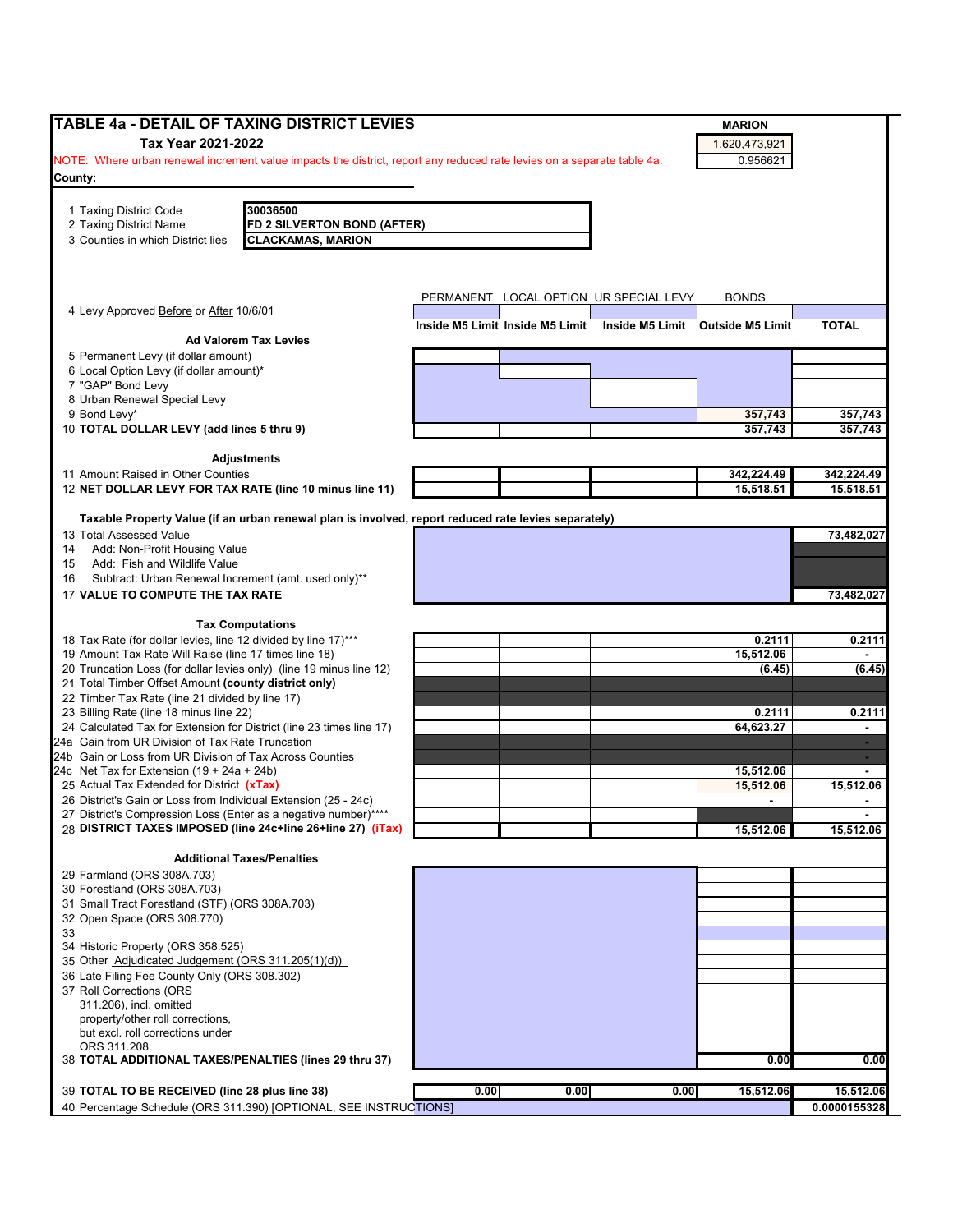| Tax Year 2021-2022<br>1,008,246,590<br>53,642,486,926<br>0.014718<br>0.783038<br>NOTE: Where urban renewal increment value impacts the district, report any reduced rate levies on a separate table 4a.<br>YAMHILL<br>30041400<br>1 Taxing District Code<br>3,396,903,938<br>FD 64 TUALATIN<br>0.049586<br>2 Taxing District Name<br><b>CLACKAMAS, MULTNOMAH, WASHINGTON</b><br>3 Counties in which District lies<br>LOCAL OPTION UR SPECIAL LEVY<br>PERMANENT<br><b>BONDS</b><br>4 Levy Approved Before or After 10/6/01<br><b>TOTAL</b><br>Inside M5 Limit Inside M5 Limit<br>Inside M5 Limit Outside M5 Limit<br><b>Ad Valorem Tax Levies</b><br>5 Permanent Levy (if dollar amount)<br>6 Local Option Levy (if dollar amount)*<br>9 Bond Levy*<br>10 TOTAL DOLLAR LEVY (add lines 5 thru 9)<br><b>Adjustments</b><br>11 Amount Raised in Other Counties<br>12 NET DOLLAR LEVY FOR TAX RATE (line 10 minus line 11)<br>Taxable Property Value (if an urban renewal plan is involved, report reduced rate levies separately)<br>13 Total Assessed Value<br>11, 181, 135, 285<br>Add: Non-Profit Housing Value<br>14<br>Add: Fish and Wildlife Value<br>15<br>Subtract: Urban Renewal Increment (amt. used only)**<br>$-723,210,000$<br>16<br>17 VALUE TO COMPUTE THE TAX RATE<br>10,457,925,285<br><b>Tax Computations</b><br>18 Tax Rate (for dollar levies, line 12 divided by line 17)***<br>1.5252<br>1.5252<br>15,950,427.64<br>19 Amount Tax Rate Will Raise (line 17 times line 18)<br>15,950,427.64<br>20 Truncation Loss (for dollar levies only) (line 19 minus line 12)<br>21 Total Timber Offset Amount (county district only)<br>22 Timber Tax Rate (line 21 divided by line 17)<br>23 Billing Rate (line 18 minus line 22)<br>1.5252<br>1.5252<br>15,950,427.64<br>15,950,427.64<br>24 Calculated Tax for Extension for District (line 23 times line 17)<br>24a Gain from UR Division of Tax Rate Truncation<br>429.45<br>429.45<br>24b Gain or Loss from UR Division of Tax Across Counties<br>51,027.19<br>51,027.19<br>16,001,884.28<br>24c Net Tax for Extension $(19 + 24a + 24b)$<br>16,001,884.28<br>25 Actual Tax Extended for District (xTax)<br>16,001,884.30<br>16,001,884.30<br>26 District's Gain or Loss from Individual Extension (25 - 24c)<br>0.02<br>0.02<br>(0.87)<br>(0.87)<br>27 District's Compression Loss (Enter as a negative number)****<br>28 DISTRICT TAXES IMPOSED (line 24c+line 26+line 27) (iTax)<br>16,001,883.43<br>16,001,883.43<br><b>Additional Taxes/Penalties</b><br>29 Farmland (ORS 308A.703)<br>5,639.74<br>1,673.51<br>30 Forestland (ORS 308A.703)<br>31 Small Tract Forestland (STF) (ORS 308A.703)<br>32 Open Space (ORS 308.770)<br>33<br>34 Historic Property (ORS 358.525)<br>35 Other Adjudicated Judgement (ORS 311.205(1)(d))<br>36 Late Filing Fee County Only (ORS 308.302)<br>37 Roll Corrections (ORS<br>311.206), incl. omitted<br>property/other roll corrections,<br>but excl. roll corrections under<br>15,468.77<br>ORS 311.208.<br>22,782.02<br>38 TOTAL ADDITIONAL TAXES/PENALTIES (lines 29 thru 37)<br>22,782.02<br>16,001,883.43<br>0.00<br>0.00<br>39 TOTAL TO BE RECEIVED (line 28 plus line 38)<br>22,782.02<br>16,024,665.45<br>40 Percentage Schedule (ORS 311.390) [OPTIONAL, SEE INSTRUCTIONS] | TABLE 4a - DETAIL OF TAXING DISTRICT LEVIES |  |  | <b>MULTNOMAH</b> | <b>WASHINGTON</b> |
|-----------------------------------------------------------------------------------------------------------------------------------------------------------------------------------------------------------------------------------------------------------------------------------------------------------------------------------------------------------------------------------------------------------------------------------------------------------------------------------------------------------------------------------------------------------------------------------------------------------------------------------------------------------------------------------------------------------------------------------------------------------------------------------------------------------------------------------------------------------------------------------------------------------------------------------------------------------------------------------------------------------------------------------------------------------------------------------------------------------------------------------------------------------------------------------------------------------------------------------------------------------------------------------------------------------------------------------------------------------------------------------------------------------------------------------------------------------------------------------------------------------------------------------------------------------------------------------------------------------------------------------------------------------------------------------------------------------------------------------------------------------------------------------------------------------------------------------------------------------------------------------------------------------------------------------------------------------------------------------------------------------------------------------------------------------------------------------------------------------------------------------------------------------------------------------------------------------------------------------------------------------------------------------------------------------------------------------------------------------------------------------------------------------------------------------------------------------------------------------------------------------------------------------------------------------------------------------------------------------------------------------------------------------------------------------------------------------------------------------------------------------------------------------------------------------------------------------------------------------------------------------------------------------------------------------------------------------------------------------------------------------------------------------------------------------------------------------------------------------------------------------------------------------------------------------------------------------------------------------------------------------------------------------------|---------------------------------------------|--|--|------------------|-------------------|
|                                                                                                                                                                                                                                                                                                                                                                                                                                                                                                                                                                                                                                                                                                                                                                                                                                                                                                                                                                                                                                                                                                                                                                                                                                                                                                                                                                                                                                                                                                                                                                                                                                                                                                                                                                                                                                                                                                                                                                                                                                                                                                                                                                                                                                                                                                                                                                                                                                                                                                                                                                                                                                                                                                                                                                                                                                                                                                                                                                                                                                                                                                                                                                                                                                                                                         |                                             |  |  |                  |                   |
|                                                                                                                                                                                                                                                                                                                                                                                                                                                                                                                                                                                                                                                                                                                                                                                                                                                                                                                                                                                                                                                                                                                                                                                                                                                                                                                                                                                                                                                                                                                                                                                                                                                                                                                                                                                                                                                                                                                                                                                                                                                                                                                                                                                                                                                                                                                                                                                                                                                                                                                                                                                                                                                                                                                                                                                                                                                                                                                                                                                                                                                                                                                                                                                                                                                                                         |                                             |  |  |                  |                   |
|                                                                                                                                                                                                                                                                                                                                                                                                                                                                                                                                                                                                                                                                                                                                                                                                                                                                                                                                                                                                                                                                                                                                                                                                                                                                                                                                                                                                                                                                                                                                                                                                                                                                                                                                                                                                                                                                                                                                                                                                                                                                                                                                                                                                                                                                                                                                                                                                                                                                                                                                                                                                                                                                                                                                                                                                                                                                                                                                                                                                                                                                                                                                                                                                                                                                                         | County:                                     |  |  |                  |                   |
|                                                                                                                                                                                                                                                                                                                                                                                                                                                                                                                                                                                                                                                                                                                                                                                                                                                                                                                                                                                                                                                                                                                                                                                                                                                                                                                                                                                                                                                                                                                                                                                                                                                                                                                                                                                                                                                                                                                                                                                                                                                                                                                                                                                                                                                                                                                                                                                                                                                                                                                                                                                                                                                                                                                                                                                                                                                                                                                                                                                                                                                                                                                                                                                                                                                                                         |                                             |  |  |                  |                   |
|                                                                                                                                                                                                                                                                                                                                                                                                                                                                                                                                                                                                                                                                                                                                                                                                                                                                                                                                                                                                                                                                                                                                                                                                                                                                                                                                                                                                                                                                                                                                                                                                                                                                                                                                                                                                                                                                                                                                                                                                                                                                                                                                                                                                                                                                                                                                                                                                                                                                                                                                                                                                                                                                                                                                                                                                                                                                                                                                                                                                                                                                                                                                                                                                                                                                                         |                                             |  |  |                  |                   |
|                                                                                                                                                                                                                                                                                                                                                                                                                                                                                                                                                                                                                                                                                                                                                                                                                                                                                                                                                                                                                                                                                                                                                                                                                                                                                                                                                                                                                                                                                                                                                                                                                                                                                                                                                                                                                                                                                                                                                                                                                                                                                                                                                                                                                                                                                                                                                                                                                                                                                                                                                                                                                                                                                                                                                                                                                                                                                                                                                                                                                                                                                                                                                                                                                                                                                         |                                             |  |  |                  |                   |
|                                                                                                                                                                                                                                                                                                                                                                                                                                                                                                                                                                                                                                                                                                                                                                                                                                                                                                                                                                                                                                                                                                                                                                                                                                                                                                                                                                                                                                                                                                                                                                                                                                                                                                                                                                                                                                                                                                                                                                                                                                                                                                                                                                                                                                                                                                                                                                                                                                                                                                                                                                                                                                                                                                                                                                                                                                                                                                                                                                                                                                                                                                                                                                                                                                                                                         |                                             |  |  |                  |                   |
|                                                                                                                                                                                                                                                                                                                                                                                                                                                                                                                                                                                                                                                                                                                                                                                                                                                                                                                                                                                                                                                                                                                                                                                                                                                                                                                                                                                                                                                                                                                                                                                                                                                                                                                                                                                                                                                                                                                                                                                                                                                                                                                                                                                                                                                                                                                                                                                                                                                                                                                                                                                                                                                                                                                                                                                                                                                                                                                                                                                                                                                                                                                                                                                                                                                                                         |                                             |  |  |                  |                   |
|                                                                                                                                                                                                                                                                                                                                                                                                                                                                                                                                                                                                                                                                                                                                                                                                                                                                                                                                                                                                                                                                                                                                                                                                                                                                                                                                                                                                                                                                                                                                                                                                                                                                                                                                                                                                                                                                                                                                                                                                                                                                                                                                                                                                                                                                                                                                                                                                                                                                                                                                                                                                                                                                                                                                                                                                                                                                                                                                                                                                                                                                                                                                                                                                                                                                                         |                                             |  |  |                  |                   |
|                                                                                                                                                                                                                                                                                                                                                                                                                                                                                                                                                                                                                                                                                                                                                                                                                                                                                                                                                                                                                                                                                                                                                                                                                                                                                                                                                                                                                                                                                                                                                                                                                                                                                                                                                                                                                                                                                                                                                                                                                                                                                                                                                                                                                                                                                                                                                                                                                                                                                                                                                                                                                                                                                                                                                                                                                                                                                                                                                                                                                                                                                                                                                                                                                                                                                         |                                             |  |  |                  |                   |
|                                                                                                                                                                                                                                                                                                                                                                                                                                                                                                                                                                                                                                                                                                                                                                                                                                                                                                                                                                                                                                                                                                                                                                                                                                                                                                                                                                                                                                                                                                                                                                                                                                                                                                                                                                                                                                                                                                                                                                                                                                                                                                                                                                                                                                                                                                                                                                                                                                                                                                                                                                                                                                                                                                                                                                                                                                                                                                                                                                                                                                                                                                                                                                                                                                                                                         |                                             |  |  |                  |                   |
|                                                                                                                                                                                                                                                                                                                                                                                                                                                                                                                                                                                                                                                                                                                                                                                                                                                                                                                                                                                                                                                                                                                                                                                                                                                                                                                                                                                                                                                                                                                                                                                                                                                                                                                                                                                                                                                                                                                                                                                                                                                                                                                                                                                                                                                                                                                                                                                                                                                                                                                                                                                                                                                                                                                                                                                                                                                                                                                                                                                                                                                                                                                                                                                                                                                                                         |                                             |  |  |                  |                   |
|                                                                                                                                                                                                                                                                                                                                                                                                                                                                                                                                                                                                                                                                                                                                                                                                                                                                                                                                                                                                                                                                                                                                                                                                                                                                                                                                                                                                                                                                                                                                                                                                                                                                                                                                                                                                                                                                                                                                                                                                                                                                                                                                                                                                                                                                                                                                                                                                                                                                                                                                                                                                                                                                                                                                                                                                                                                                                                                                                                                                                                                                                                                                                                                                                                                                                         | 7 "GAP" Bond Levy                           |  |  |                  |                   |
|                                                                                                                                                                                                                                                                                                                                                                                                                                                                                                                                                                                                                                                                                                                                                                                                                                                                                                                                                                                                                                                                                                                                                                                                                                                                                                                                                                                                                                                                                                                                                                                                                                                                                                                                                                                                                                                                                                                                                                                                                                                                                                                                                                                                                                                                                                                                                                                                                                                                                                                                                                                                                                                                                                                                                                                                                                                                                                                                                                                                                                                                                                                                                                                                                                                                                         | 8 Urban Renewal Special Levy                |  |  |                  |                   |
|                                                                                                                                                                                                                                                                                                                                                                                                                                                                                                                                                                                                                                                                                                                                                                                                                                                                                                                                                                                                                                                                                                                                                                                                                                                                                                                                                                                                                                                                                                                                                                                                                                                                                                                                                                                                                                                                                                                                                                                                                                                                                                                                                                                                                                                                                                                                                                                                                                                                                                                                                                                                                                                                                                                                                                                                                                                                                                                                                                                                                                                                                                                                                                                                                                                                                         |                                             |  |  |                  |                   |
|                                                                                                                                                                                                                                                                                                                                                                                                                                                                                                                                                                                                                                                                                                                                                                                                                                                                                                                                                                                                                                                                                                                                                                                                                                                                                                                                                                                                                                                                                                                                                                                                                                                                                                                                                                                                                                                                                                                                                                                                                                                                                                                                                                                                                                                                                                                                                                                                                                                                                                                                                                                                                                                                                                                                                                                                                                                                                                                                                                                                                                                                                                                                                                                                                                                                                         |                                             |  |  |                  |                   |
|                                                                                                                                                                                                                                                                                                                                                                                                                                                                                                                                                                                                                                                                                                                                                                                                                                                                                                                                                                                                                                                                                                                                                                                                                                                                                                                                                                                                                                                                                                                                                                                                                                                                                                                                                                                                                                                                                                                                                                                                                                                                                                                                                                                                                                                                                                                                                                                                                                                                                                                                                                                                                                                                                                                                                                                                                                                                                                                                                                                                                                                                                                                                                                                                                                                                                         |                                             |  |  |                  |                   |
|                                                                                                                                                                                                                                                                                                                                                                                                                                                                                                                                                                                                                                                                                                                                                                                                                                                                                                                                                                                                                                                                                                                                                                                                                                                                                                                                                                                                                                                                                                                                                                                                                                                                                                                                                                                                                                                                                                                                                                                                                                                                                                                                                                                                                                                                                                                                                                                                                                                                                                                                                                                                                                                                                                                                                                                                                                                                                                                                                                                                                                                                                                                                                                                                                                                                                         |                                             |  |  |                  |                   |
|                                                                                                                                                                                                                                                                                                                                                                                                                                                                                                                                                                                                                                                                                                                                                                                                                                                                                                                                                                                                                                                                                                                                                                                                                                                                                                                                                                                                                                                                                                                                                                                                                                                                                                                                                                                                                                                                                                                                                                                                                                                                                                                                                                                                                                                                                                                                                                                                                                                                                                                                                                                                                                                                                                                                                                                                                                                                                                                                                                                                                                                                                                                                                                                                                                                                                         |                                             |  |  |                  |                   |
|                                                                                                                                                                                                                                                                                                                                                                                                                                                                                                                                                                                                                                                                                                                                                                                                                                                                                                                                                                                                                                                                                                                                                                                                                                                                                                                                                                                                                                                                                                                                                                                                                                                                                                                                                                                                                                                                                                                                                                                                                                                                                                                                                                                                                                                                                                                                                                                                                                                                                                                                                                                                                                                                                                                                                                                                                                                                                                                                                                                                                                                                                                                                                                                                                                                                                         |                                             |  |  |                  |                   |
|                                                                                                                                                                                                                                                                                                                                                                                                                                                                                                                                                                                                                                                                                                                                                                                                                                                                                                                                                                                                                                                                                                                                                                                                                                                                                                                                                                                                                                                                                                                                                                                                                                                                                                                                                                                                                                                                                                                                                                                                                                                                                                                                                                                                                                                                                                                                                                                                                                                                                                                                                                                                                                                                                                                                                                                                                                                                                                                                                                                                                                                                                                                                                                                                                                                                                         |                                             |  |  |                  |                   |
|                                                                                                                                                                                                                                                                                                                                                                                                                                                                                                                                                                                                                                                                                                                                                                                                                                                                                                                                                                                                                                                                                                                                                                                                                                                                                                                                                                                                                                                                                                                                                                                                                                                                                                                                                                                                                                                                                                                                                                                                                                                                                                                                                                                                                                                                                                                                                                                                                                                                                                                                                                                                                                                                                                                                                                                                                                                                                                                                                                                                                                                                                                                                                                                                                                                                                         |                                             |  |  |                  |                   |
|                                                                                                                                                                                                                                                                                                                                                                                                                                                                                                                                                                                                                                                                                                                                                                                                                                                                                                                                                                                                                                                                                                                                                                                                                                                                                                                                                                                                                                                                                                                                                                                                                                                                                                                                                                                                                                                                                                                                                                                                                                                                                                                                                                                                                                                                                                                                                                                                                                                                                                                                                                                                                                                                                                                                                                                                                                                                                                                                                                                                                                                                                                                                                                                                                                                                                         |                                             |  |  |                  |                   |
|                                                                                                                                                                                                                                                                                                                                                                                                                                                                                                                                                                                                                                                                                                                                                                                                                                                                                                                                                                                                                                                                                                                                                                                                                                                                                                                                                                                                                                                                                                                                                                                                                                                                                                                                                                                                                                                                                                                                                                                                                                                                                                                                                                                                                                                                                                                                                                                                                                                                                                                                                                                                                                                                                                                                                                                                                                                                                                                                                                                                                                                                                                                                                                                                                                                                                         |                                             |  |  |                  |                   |
|                                                                                                                                                                                                                                                                                                                                                                                                                                                                                                                                                                                                                                                                                                                                                                                                                                                                                                                                                                                                                                                                                                                                                                                                                                                                                                                                                                                                                                                                                                                                                                                                                                                                                                                                                                                                                                                                                                                                                                                                                                                                                                                                                                                                                                                                                                                                                                                                                                                                                                                                                                                                                                                                                                                                                                                                                                                                                                                                                                                                                                                                                                                                                                                                                                                                                         |                                             |  |  |                  |                   |
|                                                                                                                                                                                                                                                                                                                                                                                                                                                                                                                                                                                                                                                                                                                                                                                                                                                                                                                                                                                                                                                                                                                                                                                                                                                                                                                                                                                                                                                                                                                                                                                                                                                                                                                                                                                                                                                                                                                                                                                                                                                                                                                                                                                                                                                                                                                                                                                                                                                                                                                                                                                                                                                                                                                                                                                                                                                                                                                                                                                                                                                                                                                                                                                                                                                                                         |                                             |  |  |                  |                   |
|                                                                                                                                                                                                                                                                                                                                                                                                                                                                                                                                                                                                                                                                                                                                                                                                                                                                                                                                                                                                                                                                                                                                                                                                                                                                                                                                                                                                                                                                                                                                                                                                                                                                                                                                                                                                                                                                                                                                                                                                                                                                                                                                                                                                                                                                                                                                                                                                                                                                                                                                                                                                                                                                                                                                                                                                                                                                                                                                                                                                                                                                                                                                                                                                                                                                                         |                                             |  |  |                  |                   |
|                                                                                                                                                                                                                                                                                                                                                                                                                                                                                                                                                                                                                                                                                                                                                                                                                                                                                                                                                                                                                                                                                                                                                                                                                                                                                                                                                                                                                                                                                                                                                                                                                                                                                                                                                                                                                                                                                                                                                                                                                                                                                                                                                                                                                                                                                                                                                                                                                                                                                                                                                                                                                                                                                                                                                                                                                                                                                                                                                                                                                                                                                                                                                                                                                                                                                         |                                             |  |  |                  |                   |
|                                                                                                                                                                                                                                                                                                                                                                                                                                                                                                                                                                                                                                                                                                                                                                                                                                                                                                                                                                                                                                                                                                                                                                                                                                                                                                                                                                                                                                                                                                                                                                                                                                                                                                                                                                                                                                                                                                                                                                                                                                                                                                                                                                                                                                                                                                                                                                                                                                                                                                                                                                                                                                                                                                                                                                                                                                                                                                                                                                                                                                                                                                                                                                                                                                                                                         |                                             |  |  |                  |                   |
|                                                                                                                                                                                                                                                                                                                                                                                                                                                                                                                                                                                                                                                                                                                                                                                                                                                                                                                                                                                                                                                                                                                                                                                                                                                                                                                                                                                                                                                                                                                                                                                                                                                                                                                                                                                                                                                                                                                                                                                                                                                                                                                                                                                                                                                                                                                                                                                                                                                                                                                                                                                                                                                                                                                                                                                                                                                                                                                                                                                                                                                                                                                                                                                                                                                                                         |                                             |  |  |                  |                   |
|                                                                                                                                                                                                                                                                                                                                                                                                                                                                                                                                                                                                                                                                                                                                                                                                                                                                                                                                                                                                                                                                                                                                                                                                                                                                                                                                                                                                                                                                                                                                                                                                                                                                                                                                                                                                                                                                                                                                                                                                                                                                                                                                                                                                                                                                                                                                                                                                                                                                                                                                                                                                                                                                                                                                                                                                                                                                                                                                                                                                                                                                                                                                                                                                                                                                                         |                                             |  |  |                  |                   |
|                                                                                                                                                                                                                                                                                                                                                                                                                                                                                                                                                                                                                                                                                                                                                                                                                                                                                                                                                                                                                                                                                                                                                                                                                                                                                                                                                                                                                                                                                                                                                                                                                                                                                                                                                                                                                                                                                                                                                                                                                                                                                                                                                                                                                                                                                                                                                                                                                                                                                                                                                                                                                                                                                                                                                                                                                                                                                                                                                                                                                                                                                                                                                                                                                                                                                         |                                             |  |  |                  |                   |
|                                                                                                                                                                                                                                                                                                                                                                                                                                                                                                                                                                                                                                                                                                                                                                                                                                                                                                                                                                                                                                                                                                                                                                                                                                                                                                                                                                                                                                                                                                                                                                                                                                                                                                                                                                                                                                                                                                                                                                                                                                                                                                                                                                                                                                                                                                                                                                                                                                                                                                                                                                                                                                                                                                                                                                                                                                                                                                                                                                                                                                                                                                                                                                                                                                                                                         |                                             |  |  |                  |                   |
|                                                                                                                                                                                                                                                                                                                                                                                                                                                                                                                                                                                                                                                                                                                                                                                                                                                                                                                                                                                                                                                                                                                                                                                                                                                                                                                                                                                                                                                                                                                                                                                                                                                                                                                                                                                                                                                                                                                                                                                                                                                                                                                                                                                                                                                                                                                                                                                                                                                                                                                                                                                                                                                                                                                                                                                                                                                                                                                                                                                                                                                                                                                                                                                                                                                                                         |                                             |  |  |                  |                   |
|                                                                                                                                                                                                                                                                                                                                                                                                                                                                                                                                                                                                                                                                                                                                                                                                                                                                                                                                                                                                                                                                                                                                                                                                                                                                                                                                                                                                                                                                                                                                                                                                                                                                                                                                                                                                                                                                                                                                                                                                                                                                                                                                                                                                                                                                                                                                                                                                                                                                                                                                                                                                                                                                                                                                                                                                                                                                                                                                                                                                                                                                                                                                                                                                                                                                                         |                                             |  |  |                  |                   |
|                                                                                                                                                                                                                                                                                                                                                                                                                                                                                                                                                                                                                                                                                                                                                                                                                                                                                                                                                                                                                                                                                                                                                                                                                                                                                                                                                                                                                                                                                                                                                                                                                                                                                                                                                                                                                                                                                                                                                                                                                                                                                                                                                                                                                                                                                                                                                                                                                                                                                                                                                                                                                                                                                                                                                                                                                                                                                                                                                                                                                                                                                                                                                                                                                                                                                         |                                             |  |  |                  |                   |
|                                                                                                                                                                                                                                                                                                                                                                                                                                                                                                                                                                                                                                                                                                                                                                                                                                                                                                                                                                                                                                                                                                                                                                                                                                                                                                                                                                                                                                                                                                                                                                                                                                                                                                                                                                                                                                                                                                                                                                                                                                                                                                                                                                                                                                                                                                                                                                                                                                                                                                                                                                                                                                                                                                                                                                                                                                                                                                                                                                                                                                                                                                                                                                                                                                                                                         |                                             |  |  |                  |                   |
|                                                                                                                                                                                                                                                                                                                                                                                                                                                                                                                                                                                                                                                                                                                                                                                                                                                                                                                                                                                                                                                                                                                                                                                                                                                                                                                                                                                                                                                                                                                                                                                                                                                                                                                                                                                                                                                                                                                                                                                                                                                                                                                                                                                                                                                                                                                                                                                                                                                                                                                                                                                                                                                                                                                                                                                                                                                                                                                                                                                                                                                                                                                                                                                                                                                                                         |                                             |  |  |                  |                   |
|                                                                                                                                                                                                                                                                                                                                                                                                                                                                                                                                                                                                                                                                                                                                                                                                                                                                                                                                                                                                                                                                                                                                                                                                                                                                                                                                                                                                                                                                                                                                                                                                                                                                                                                                                                                                                                                                                                                                                                                                                                                                                                                                                                                                                                                                                                                                                                                                                                                                                                                                                                                                                                                                                                                                                                                                                                                                                                                                                                                                                                                                                                                                                                                                                                                                                         |                                             |  |  |                  |                   |
|                                                                                                                                                                                                                                                                                                                                                                                                                                                                                                                                                                                                                                                                                                                                                                                                                                                                                                                                                                                                                                                                                                                                                                                                                                                                                                                                                                                                                                                                                                                                                                                                                                                                                                                                                                                                                                                                                                                                                                                                                                                                                                                                                                                                                                                                                                                                                                                                                                                                                                                                                                                                                                                                                                                                                                                                                                                                                                                                                                                                                                                                                                                                                                                                                                                                                         |                                             |  |  |                  |                   |
|                                                                                                                                                                                                                                                                                                                                                                                                                                                                                                                                                                                                                                                                                                                                                                                                                                                                                                                                                                                                                                                                                                                                                                                                                                                                                                                                                                                                                                                                                                                                                                                                                                                                                                                                                                                                                                                                                                                                                                                                                                                                                                                                                                                                                                                                                                                                                                                                                                                                                                                                                                                                                                                                                                                                                                                                                                                                                                                                                                                                                                                                                                                                                                                                                                                                                         |                                             |  |  |                  |                   |
|                                                                                                                                                                                                                                                                                                                                                                                                                                                                                                                                                                                                                                                                                                                                                                                                                                                                                                                                                                                                                                                                                                                                                                                                                                                                                                                                                                                                                                                                                                                                                                                                                                                                                                                                                                                                                                                                                                                                                                                                                                                                                                                                                                                                                                                                                                                                                                                                                                                                                                                                                                                                                                                                                                                                                                                                                                                                                                                                                                                                                                                                                                                                                                                                                                                                                         |                                             |  |  |                  |                   |
|                                                                                                                                                                                                                                                                                                                                                                                                                                                                                                                                                                                                                                                                                                                                                                                                                                                                                                                                                                                                                                                                                                                                                                                                                                                                                                                                                                                                                                                                                                                                                                                                                                                                                                                                                                                                                                                                                                                                                                                                                                                                                                                                                                                                                                                                                                                                                                                                                                                                                                                                                                                                                                                                                                                                                                                                                                                                                                                                                                                                                                                                                                                                                                                                                                                                                         |                                             |  |  |                  |                   |
|                                                                                                                                                                                                                                                                                                                                                                                                                                                                                                                                                                                                                                                                                                                                                                                                                                                                                                                                                                                                                                                                                                                                                                                                                                                                                                                                                                                                                                                                                                                                                                                                                                                                                                                                                                                                                                                                                                                                                                                                                                                                                                                                                                                                                                                                                                                                                                                                                                                                                                                                                                                                                                                                                                                                                                                                                                                                                                                                                                                                                                                                                                                                                                                                                                                                                         |                                             |  |  |                  |                   |
|                                                                                                                                                                                                                                                                                                                                                                                                                                                                                                                                                                                                                                                                                                                                                                                                                                                                                                                                                                                                                                                                                                                                                                                                                                                                                                                                                                                                                                                                                                                                                                                                                                                                                                                                                                                                                                                                                                                                                                                                                                                                                                                                                                                                                                                                                                                                                                                                                                                                                                                                                                                                                                                                                                                                                                                                                                                                                                                                                                                                                                                                                                                                                                                                                                                                                         |                                             |  |  |                  |                   |
|                                                                                                                                                                                                                                                                                                                                                                                                                                                                                                                                                                                                                                                                                                                                                                                                                                                                                                                                                                                                                                                                                                                                                                                                                                                                                                                                                                                                                                                                                                                                                                                                                                                                                                                                                                                                                                                                                                                                                                                                                                                                                                                                                                                                                                                                                                                                                                                                                                                                                                                                                                                                                                                                                                                                                                                                                                                                                                                                                                                                                                                                                                                                                                                                                                                                                         |                                             |  |  |                  |                   |
|                                                                                                                                                                                                                                                                                                                                                                                                                                                                                                                                                                                                                                                                                                                                                                                                                                                                                                                                                                                                                                                                                                                                                                                                                                                                                                                                                                                                                                                                                                                                                                                                                                                                                                                                                                                                                                                                                                                                                                                                                                                                                                                                                                                                                                                                                                                                                                                                                                                                                                                                                                                                                                                                                                                                                                                                                                                                                                                                                                                                                                                                                                                                                                                                                                                                                         |                                             |  |  |                  |                   |
|                                                                                                                                                                                                                                                                                                                                                                                                                                                                                                                                                                                                                                                                                                                                                                                                                                                                                                                                                                                                                                                                                                                                                                                                                                                                                                                                                                                                                                                                                                                                                                                                                                                                                                                                                                                                                                                                                                                                                                                                                                                                                                                                                                                                                                                                                                                                                                                                                                                                                                                                                                                                                                                                                                                                                                                                                                                                                                                                                                                                                                                                                                                                                                                                                                                                                         |                                             |  |  |                  |                   |
|                                                                                                                                                                                                                                                                                                                                                                                                                                                                                                                                                                                                                                                                                                                                                                                                                                                                                                                                                                                                                                                                                                                                                                                                                                                                                                                                                                                                                                                                                                                                                                                                                                                                                                                                                                                                                                                                                                                                                                                                                                                                                                                                                                                                                                                                                                                                                                                                                                                                                                                                                                                                                                                                                                                                                                                                                                                                                                                                                                                                                                                                                                                                                                                                                                                                                         |                                             |  |  |                  |                   |
|                                                                                                                                                                                                                                                                                                                                                                                                                                                                                                                                                                                                                                                                                                                                                                                                                                                                                                                                                                                                                                                                                                                                                                                                                                                                                                                                                                                                                                                                                                                                                                                                                                                                                                                                                                                                                                                                                                                                                                                                                                                                                                                                                                                                                                                                                                                                                                                                                                                                                                                                                                                                                                                                                                                                                                                                                                                                                                                                                                                                                                                                                                                                                                                                                                                                                         |                                             |  |  |                  |                   |
|                                                                                                                                                                                                                                                                                                                                                                                                                                                                                                                                                                                                                                                                                                                                                                                                                                                                                                                                                                                                                                                                                                                                                                                                                                                                                                                                                                                                                                                                                                                                                                                                                                                                                                                                                                                                                                                                                                                                                                                                                                                                                                                                                                                                                                                                                                                                                                                                                                                                                                                                                                                                                                                                                                                                                                                                                                                                                                                                                                                                                                                                                                                                                                                                                                                                                         |                                             |  |  |                  |                   |
|                                                                                                                                                                                                                                                                                                                                                                                                                                                                                                                                                                                                                                                                                                                                                                                                                                                                                                                                                                                                                                                                                                                                                                                                                                                                                                                                                                                                                                                                                                                                                                                                                                                                                                                                                                                                                                                                                                                                                                                                                                                                                                                                                                                                                                                                                                                                                                                                                                                                                                                                                                                                                                                                                                                                                                                                                                                                                                                                                                                                                                                                                                                                                                                                                                                                                         |                                             |  |  |                  |                   |
|                                                                                                                                                                                                                                                                                                                                                                                                                                                                                                                                                                                                                                                                                                                                                                                                                                                                                                                                                                                                                                                                                                                                                                                                                                                                                                                                                                                                                                                                                                                                                                                                                                                                                                                                                                                                                                                                                                                                                                                                                                                                                                                                                                                                                                                                                                                                                                                                                                                                                                                                                                                                                                                                                                                                                                                                                                                                                                                                                                                                                                                                                                                                                                                                                                                                                         |                                             |  |  |                  |                   |
|                                                                                                                                                                                                                                                                                                                                                                                                                                                                                                                                                                                                                                                                                                                                                                                                                                                                                                                                                                                                                                                                                                                                                                                                                                                                                                                                                                                                                                                                                                                                                                                                                                                                                                                                                                                                                                                                                                                                                                                                                                                                                                                                                                                                                                                                                                                                                                                                                                                                                                                                                                                                                                                                                                                                                                                                                                                                                                                                                                                                                                                                                                                                                                                                                                                                                         |                                             |  |  |                  |                   |
|                                                                                                                                                                                                                                                                                                                                                                                                                                                                                                                                                                                                                                                                                                                                                                                                                                                                                                                                                                                                                                                                                                                                                                                                                                                                                                                                                                                                                                                                                                                                                                                                                                                                                                                                                                                                                                                                                                                                                                                                                                                                                                                                                                                                                                                                                                                                                                                                                                                                                                                                                                                                                                                                                                                                                                                                                                                                                                                                                                                                                                                                                                                                                                                                                                                                                         |                                             |  |  |                  |                   |
|                                                                                                                                                                                                                                                                                                                                                                                                                                                                                                                                                                                                                                                                                                                                                                                                                                                                                                                                                                                                                                                                                                                                                                                                                                                                                                                                                                                                                                                                                                                                                                                                                                                                                                                                                                                                                                                                                                                                                                                                                                                                                                                                                                                                                                                                                                                                                                                                                                                                                                                                                                                                                                                                                                                                                                                                                                                                                                                                                                                                                                                                                                                                                                                                                                                                                         |                                             |  |  |                  |                   |
|                                                                                                                                                                                                                                                                                                                                                                                                                                                                                                                                                                                                                                                                                                                                                                                                                                                                                                                                                                                                                                                                                                                                                                                                                                                                                                                                                                                                                                                                                                                                                                                                                                                                                                                                                                                                                                                                                                                                                                                                                                                                                                                                                                                                                                                                                                                                                                                                                                                                                                                                                                                                                                                                                                                                                                                                                                                                                                                                                                                                                                                                                                                                                                                                                                                                                         |                                             |  |  |                  | 0.0160461122      |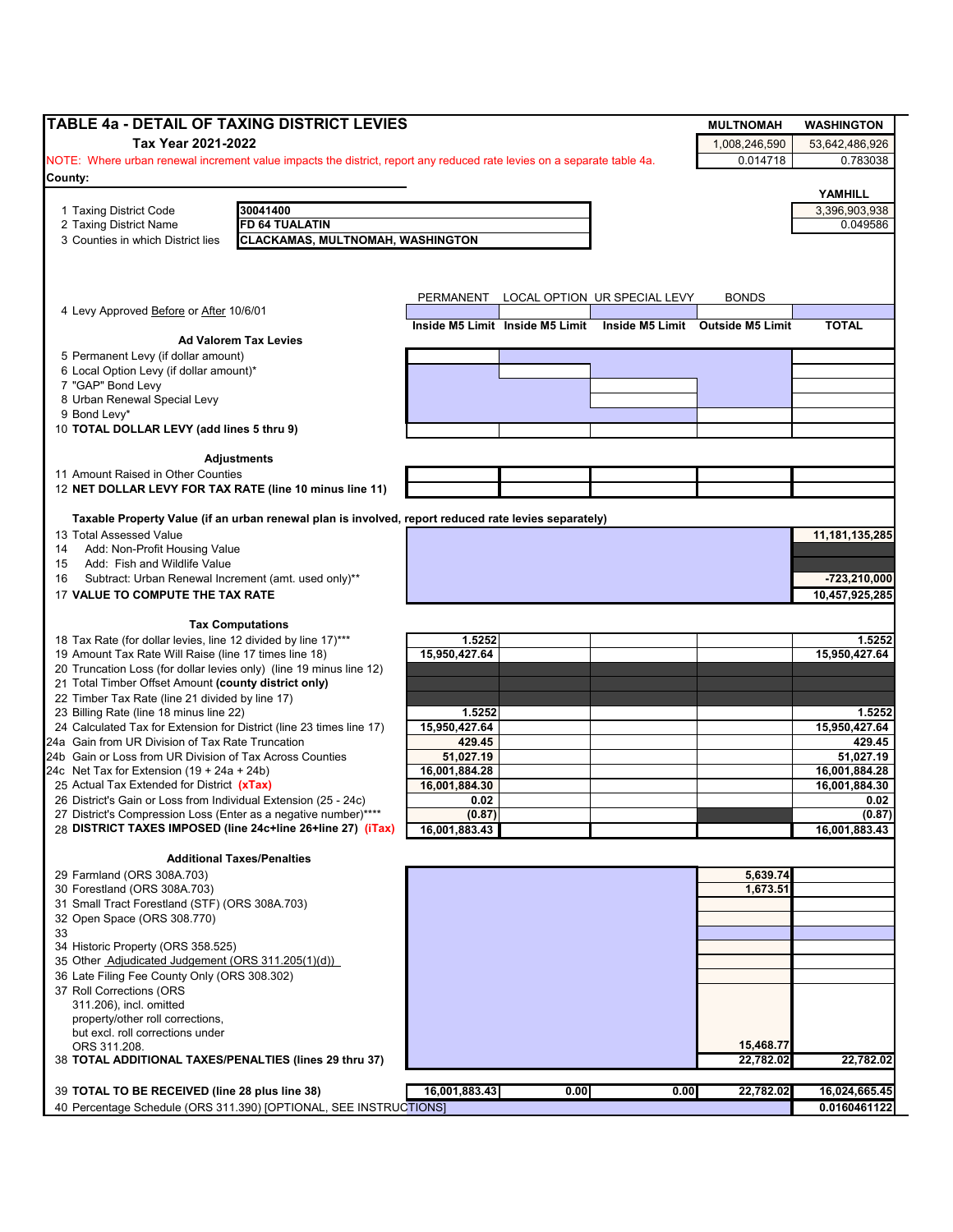|                                                                                                                                | TABLE 4a - DETAIL OF TAXING DISTRICT LEVIES                                                          |      |                                 |                                        | <b>MULTNOMAH</b>                 | <b>WASHINGTON</b> |
|--------------------------------------------------------------------------------------------------------------------------------|------------------------------------------------------------------------------------------------------|------|---------------------------------|----------------------------------------|----------------------------------|-------------------|
| Tax Year 2021-2022                                                                                                             |                                                                                                      |      |                                 |                                        | 1,008,246,590                    | 54,263,108,441    |
| NOTE: Where urban renewal increment value impacts the district, report any reduced rate levies on a separate table 4a.         |                                                                                                      |      |                                 |                                        | 0.014435                         | 0.776859          |
| County:                                                                                                                        |                                                                                                      |      |                                 |                                        |                                  |                   |
|                                                                                                                                |                                                                                                      |      |                                 |                                        |                                  | YAMHILL           |
| 1 Taxing District Code                                                                                                         | 30041420                                                                                             |      |                                 |                                        |                                  | 3,396,903,938     |
| 2 Taxing District Name                                                                                                         | FD 64 TUALATIN BOND (AFTER)                                                                          |      |                                 |                                        |                                  | 0.048632          |
| 3 Counties in which District lies                                                                                              | <b>CLACKAMAS, MULTNOMAH, WASHINGTON</b>                                                              |      |                                 |                                        |                                  |                   |
|                                                                                                                                |                                                                                                      |      |                                 |                                        |                                  |                   |
|                                                                                                                                |                                                                                                      |      |                                 |                                        |                                  |                   |
| 4 Levy Approved Before or After 10/6/01                                                                                        |                                                                                                      |      |                                 | PERMANENT LOCAL OPTION UR SPECIAL LEVY | <b>BONDS</b>                     |                   |
|                                                                                                                                |                                                                                                      |      | Inside M5 Limit Inside M5 Limit |                                        | Inside M5 Limit Outside M5 Limit | <b>TOTAL</b>      |
| 5 Permanent Levy (if dollar amount)                                                                                            | <b>Ad Valorem Tax Levies</b>                                                                         |      |                                 |                                        |                                  |                   |
| 6 Local Option Levy (if dollar amount)*                                                                                        |                                                                                                      |      |                                 |                                        |                                  |                   |
| 7 "GAP" Bond Levy                                                                                                              |                                                                                                      |      |                                 |                                        |                                  |                   |
| 8 Urban Renewal Special Levy                                                                                                   |                                                                                                      |      |                                 |                                        |                                  |                   |
| 9 Bond Levy*                                                                                                                   |                                                                                                      |      |                                 |                                        | 9,861,372                        | 9,861,372         |
| 10 TOTAL DOLLAR LEVY (add lines 5 thru 9)                                                                                      |                                                                                                      |      |                                 |                                        | 9,861,372                        | 9,861,372         |
|                                                                                                                                | <b>Adjustments</b>                                                                                   |      |                                 |                                        |                                  |                   |
| 11 Amount Raised in Other Counties                                                                                             |                                                                                                      |      |                                 |                                        | 8,282,813.79                     | 8,282,813.79      |
| 12 NET DOLLAR LEVY FOR TAX RATE (line 10 minus line 11)                                                                        |                                                                                                      |      |                                 |                                        | 1,578,558.21                     | 1,578,558.21      |
|                                                                                                                                |                                                                                                      |      |                                 |                                        |                                  |                   |
|                                                                                                                                | Taxable Property Value (if an urban renewal plan is involved, report reduced rate levies separately) |      |                                 |                                        |                                  |                   |
| 13 Total Assessed Value<br>Add: Non-Profit Housing Value                                                                       |                                                                                                      |      |                                 |                                        |                                  | 11,181,135,285    |
| 14<br>Add: Fish and Wildlife Value<br>15                                                                                       |                                                                                                      |      |                                 |                                        |                                  |                   |
| Subtract: Urban Renewal Increment (amt. used only)**                                                                           |                                                                                                      |      |                                 |                                        |                                  |                   |
| 16<br>17 VALUE TO COMPUTE THE TAX RATE                                                                                         |                                                                                                      |      |                                 |                                        |                                  | 11, 181, 135, 285 |
|                                                                                                                                |                                                                                                      |      |                                 |                                        |                                  |                   |
|                                                                                                                                | <b>Tax Computations</b>                                                                              |      |                                 |                                        |                                  |                   |
| 18 Tax Rate (for dollar levies, line 12 divided by line 17)***                                                                 |                                                                                                      |      |                                 |                                        | 0.1411                           | 0.1411            |
| 19 Amount Tax Rate Will Raise (line 17 times line 18)                                                                          |                                                                                                      |      |                                 |                                        | 1,577,658.19                     | 1,577,658.19      |
| 20 Truncation Loss (for dollar levies only) (line 19 minus line 12)<br>21 Total Timber Offset Amount (county district only)    |                                                                                                      |      |                                 |                                        | (900.02)                         | (900.02)          |
| 22 Timber Tax Rate (line 21 divided by line 17)                                                                                |                                                                                                      |      |                                 |                                        |                                  |                   |
| 23 Billing Rate (line 18 minus line 22)                                                                                        |                                                                                                      |      |                                 |                                        | 0.1411                           | 0.1411            |
| 24 Calculated Tax for Extension for District (line 23 times line 17)                                                           |                                                                                                      |      |                                 |                                        | 1,577,658.19                     | 1,577,658.19      |
| 24a Gain from UR Division of Tax Rate Truncation                                                                               |                                                                                                      |      |                                 |                                        |                                  |                   |
| 24b Gain or Loss from UR Division of Tax Across Counties                                                                       |                                                                                                      |      |                                 |                                        |                                  |                   |
| 24c Net Tax for Extension $(19 + 24a + 24b)$                                                                                   |                                                                                                      |      |                                 |                                        | 1.577.658.19                     | 1,577,658.19      |
| 25 Actual Tax Extended for District (xTax)                                                                                     |                                                                                                      |      |                                 |                                        | 1,577,658.19                     | 1,577,658.19      |
| 26 District's Gain or Loss from Individual Extension (25 - 24c)                                                                |                                                                                                      |      |                                 |                                        |                                  |                   |
| 27 District's Compression Loss (Enter as a negative number)****<br>28 DISTRICT TAXES IMPOSED (line 24c+line 26+line 27) (iTax) |                                                                                                      |      |                                 |                                        | 1,577,658.19                     | 1,577,658.19      |
|                                                                                                                                |                                                                                                      |      |                                 |                                        |                                  |                   |
|                                                                                                                                | <b>Additional Taxes/Penalties</b>                                                                    |      |                                 |                                        |                                  |                   |
| 29 Farmland (ORS 308A.703)                                                                                                     |                                                                                                      |      |                                 |                                        |                                  |                   |
| 30 Forestland (ORS 308A.703)                                                                                                   |                                                                                                      |      |                                 |                                        |                                  |                   |
| 31 Small Tract Forestland (STF) (ORS 308A.703)<br>32 Open Space (ORS 308.770)                                                  |                                                                                                      |      |                                 |                                        |                                  |                   |
|                                                                                                                                |                                                                                                      |      |                                 |                                        |                                  |                   |
| 34 Historic Property (ORS 358.525)                                                                                             |                                                                                                      |      |                                 |                                        |                                  |                   |
| 35 Other Adjudicated Judgement (ORS 311.205(1)(d))                                                                             |                                                                                                      |      |                                 |                                        |                                  |                   |
| 36 Late Filing Fee County Only (ORS 308.302)                                                                                   |                                                                                                      |      |                                 |                                        |                                  |                   |
| 37 Roll Corrections (ORS                                                                                                       |                                                                                                      |      |                                 |                                        |                                  |                   |
| 311.206), incl. omitted                                                                                                        |                                                                                                      |      |                                 |                                        |                                  |                   |
| property/other roll corrections,                                                                                               |                                                                                                      |      |                                 |                                        |                                  |                   |
| but excl. roll corrections under                                                                                               |                                                                                                      |      |                                 |                                        |                                  |                   |
| ORS 311.208.                                                                                                                   |                                                                                                      |      |                                 |                                        |                                  |                   |
| 38 TOTAL ADDITIONAL TAXES/PENALTIES (lines 29 thru 37)                                                                         |                                                                                                      |      |                                 |                                        | 0.00                             | 0.00              |
|                                                                                                                                |                                                                                                      |      |                                 |                                        |                                  |                   |
| 39 TOTAL TO BE RECEIVED (line 28 plus line 38)                                                                                 |                                                                                                      | 0.00 | 0.00                            | 0.00                                   | 1,577,658.19                     | 1,577,658.19      |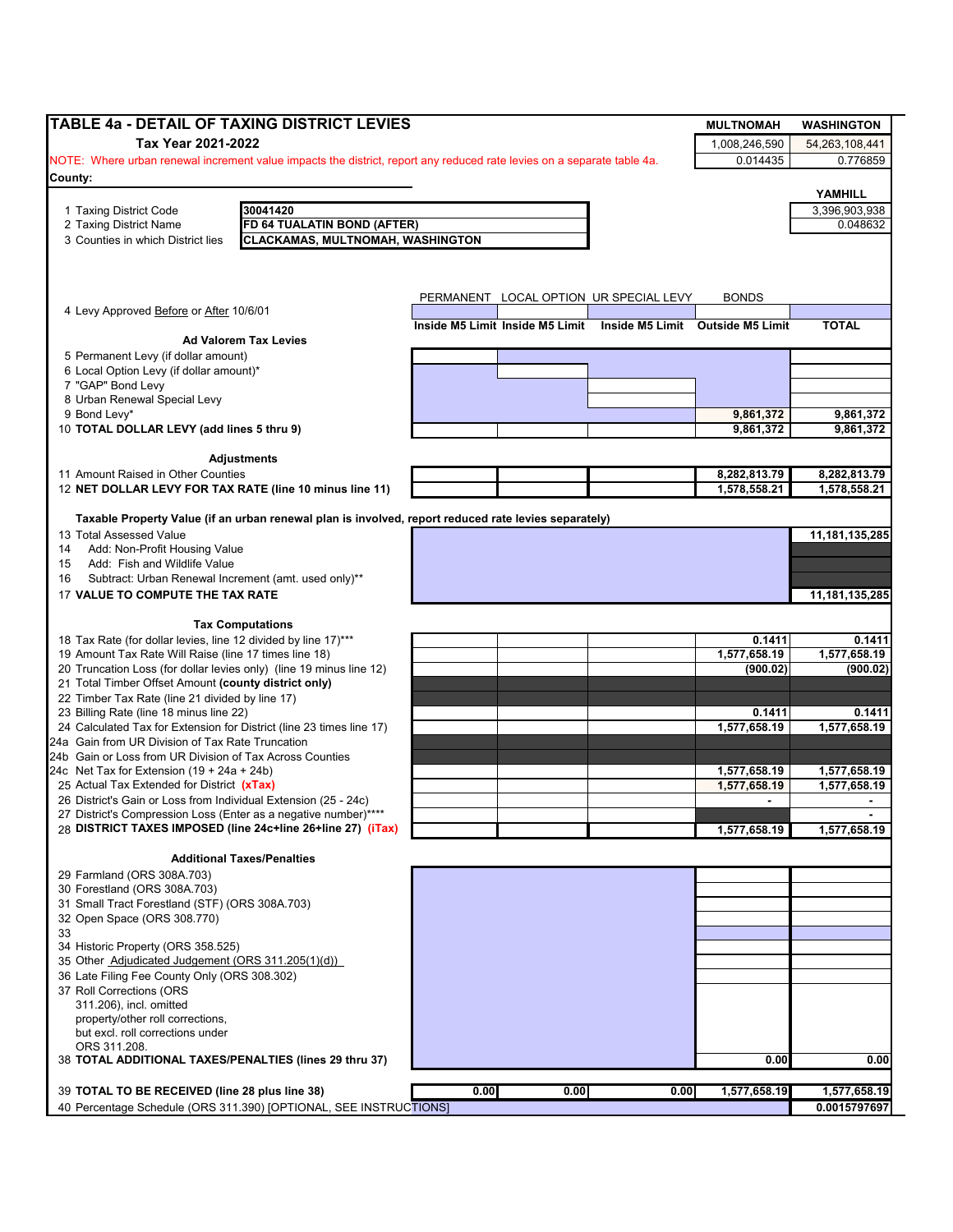| <b>TABLE 4a - DETAIL OF TAXING DISTRICT LEVIES</b>                                                                             |                                                                                                      |      |              |                                                                  | <b>MULTNOMAH</b> | <b>WASHINGTON</b> |
|--------------------------------------------------------------------------------------------------------------------------------|------------------------------------------------------------------------------------------------------|------|--------------|------------------------------------------------------------------|------------------|-------------------|
| Tax Year 2021-2022                                                                                                             |                                                                                                      |      |              |                                                                  | 1,008,246,590    | 54,472,141,184    |
| NOTE: Where urban renewal increment value impacts the district, report any reduced rate levies on a separate table 4a.         |                                                                                                      |      |              |                                                                  | 0.014392         | 0.777524          |
| County:                                                                                                                        |                                                                                                      |      |              |                                                                  |                  |                   |
|                                                                                                                                |                                                                                                      |      |              |                                                                  |                  | YAMHILL           |
| 1 Taxing District Code                                                                                                         | 30041410                                                                                             |      |              |                                                                  |                  | 3,396,903,938     |
| 2 Taxing District Name                                                                                                         | FD 64 TUALATIN LOCAL OPTION                                                                          |      |              |                                                                  |                  | 0.048487          |
| 3 Counties in which District lies                                                                                              | <b>CLACKAMAS, MULTNOMAH, WASHINGTON</b>                                                              |      |              |                                                                  |                  |                   |
|                                                                                                                                |                                                                                                      |      |              |                                                                  |                  |                   |
|                                                                                                                                |                                                                                                      |      |              |                                                                  |                  |                   |
|                                                                                                                                |                                                                                                      |      |              | PERMANENT LOCAL OPTION UR SPECIAL LEVY                           | <b>BONDS</b>     |                   |
| 4 Levy Approved Before or After 10/6/01                                                                                        |                                                                                                      |      |              |                                                                  |                  |                   |
|                                                                                                                                |                                                                                                      |      |              | Inside M5 Limit Inside M5 Limit Inside M5 Limit Outside M5 Limit |                  | <b>TOTAL</b>      |
|                                                                                                                                | <b>Ad Valorem Tax Levies</b>                                                                         |      |              |                                                                  |                  |                   |
| 5 Permanent Levy (if dollar amount)<br>6 Local Option Levy (if dollar amount)*                                                 |                                                                                                      |      |              |                                                                  |                  |                   |
| 7 "GAP" Bond Levy                                                                                                              |                                                                                                      |      |              |                                                                  |                  |                   |
| 8 Urban Renewal Special Levy                                                                                                   |                                                                                                      |      |              |                                                                  |                  |                   |
| 9 Bond Levy*                                                                                                                   |                                                                                                      |      |              |                                                                  |                  |                   |
| 10 TOTAL DOLLAR LEVY (add lines 5 thru 9)                                                                                      |                                                                                                      |      |              |                                                                  |                  |                   |
|                                                                                                                                |                                                                                                      |      |              |                                                                  |                  |                   |
|                                                                                                                                | Adjustments                                                                                          |      |              |                                                                  |                  |                   |
| 11 Amount Raised in Other Counties                                                                                             |                                                                                                      |      |              |                                                                  |                  |                   |
| 12 NET DOLLAR LEVY FOR TAX RATE (line 10 minus line 11)                                                                        |                                                                                                      |      |              |                                                                  |                  |                   |
|                                                                                                                                | Taxable Property Value (if an urban renewal plan is involved, report reduced rate levies separately) |      |              |                                                                  |                  |                   |
| 13 Total Assessed Value                                                                                                        |                                                                                                      |      |              |                                                                  |                  | 11, 181, 135, 285 |
| Add: Non-Profit Housing Value<br>14                                                                                            |                                                                                                      |      |              |                                                                  |                  |                   |
| Add: Fish and Wildlife Value<br>15                                                                                             |                                                                                                      |      |              |                                                                  |                  |                   |
| Subtract: Urban Renewal Increment (amt. used only)**<br>16                                                                     |                                                                                                      |      |              |                                                                  |                  |                   |
| 17 VALUE TO COMPUTE THE TAX RATE                                                                                               |                                                                                                      |      |              |                                                                  |                  | 11, 181, 135, 285 |
|                                                                                                                                |                                                                                                      |      |              |                                                                  |                  |                   |
|                                                                                                                                | <b>Tax Computations</b>                                                                              |      |              |                                                                  |                  |                   |
| 18 Tax Rate (for dollar levies, line 12 divided by line 17)***                                                                 |                                                                                                      |      | 0.4500       |                                                                  |                  | 0.4500            |
| 19 Amount Tax Rate Will Raise (line 17 times line 18)                                                                          |                                                                                                      |      | 5,031,510.88 |                                                                  |                  | 5,031,510.88      |
| 20 Truncation Loss (for dollar levies only) (line 19 minus line 12)<br>21 Total Timber Offset Amount (county district only)    |                                                                                                      |      |              |                                                                  |                  |                   |
| 22 Timber Tax Rate (line 21 divided by line 17)                                                                                |                                                                                                      |      |              |                                                                  |                  |                   |
| 23 Billing Rate (line 18 minus line 22)                                                                                        |                                                                                                      |      | 0.4500       |                                                                  |                  | 0.4500            |
| 24 Calculated Tax for Extension for District (line 23 times line 17)                                                           |                                                                                                      |      | 5,031,510.88 |                                                                  |                  | 5,031,510.88      |
| 24a Gain from UR Division of Tax Rate Truncation                                                                               |                                                                                                      |      |              |                                                                  |                  |                   |
| 24b Gain or Loss from UR Division of Tax Across Counties                                                                       |                                                                                                      |      |              |                                                                  |                  |                   |
| 24c Net Tax for Extension $(19 + 24a + 24b)$                                                                                   |                                                                                                      |      | 5,031,510.88 |                                                                  |                  | 5,031,510.88      |
| 25 Actual Tax Extended for District (xTax)                                                                                     |                                                                                                      |      | 5,031,510.88 |                                                                  |                  | 5,031,510.88      |
| 26 District's Gain or Loss from Individual Extension (25 - 24c)                                                                |                                                                                                      |      |              |                                                                  |                  |                   |
| 27 District's Compression Loss (Enter as a negative number)****<br>28 DISTRICT TAXES IMPOSED (line 24c+line 26+line 27) (iTax) |                                                                                                      |      | (7.32)       |                                                                  |                  | (7.32)            |
|                                                                                                                                |                                                                                                      |      | 5,031,503.56 |                                                                  |                  | 5,031,503.56      |
|                                                                                                                                | <b>Additional Taxes/Penalties</b>                                                                    |      |              |                                                                  |                  |                   |
| 29 Farmland (ORS 308A.703)                                                                                                     |                                                                                                      |      |              |                                                                  |                  |                   |
| 30 Forestland (ORS 308A.703)                                                                                                   |                                                                                                      |      |              |                                                                  |                  |                   |
| 31 Small Tract Forestland (STF) (ORS 308A.703)                                                                                 |                                                                                                      |      |              |                                                                  |                  |                   |
| 32 Open Space (ORS 308.770)                                                                                                    |                                                                                                      |      |              |                                                                  |                  |                   |
| 33                                                                                                                             |                                                                                                      |      |              |                                                                  |                  |                   |
| 34 Historic Property (ORS 358.525)<br>35 Other Adjudicated Judgement (ORS 311.205(1)(d))                                       |                                                                                                      |      |              |                                                                  |                  |                   |
| 36 Late Filing Fee County Only (ORS 308.302)                                                                                   |                                                                                                      |      |              |                                                                  |                  |                   |
| 37 Roll Corrections (ORS                                                                                                       |                                                                                                      |      |              |                                                                  |                  |                   |
| 311.206), incl. omitted                                                                                                        |                                                                                                      |      |              |                                                                  |                  |                   |
| property/other roll corrections,                                                                                               |                                                                                                      |      |              |                                                                  |                  |                   |
| but excl. roll corrections under                                                                                               |                                                                                                      |      |              |                                                                  |                  |                   |
| ORS 311.208.                                                                                                                   |                                                                                                      |      |              |                                                                  |                  |                   |
| 38 TOTAL ADDITIONAL TAXES/PENALTIES (lines 29 thru 37)                                                                         |                                                                                                      |      |              |                                                                  | 0.00             | 0.00              |
|                                                                                                                                |                                                                                                      |      |              |                                                                  |                  |                   |
| 39 TOTAL TO BE RECEIVED (line 28 plus line 38)                                                                                 |                                                                                                      | 0.00 | 5,031,503.56 | 0.00                                                             | 0.00             | 5,031,503.56      |
| 40 Percentage Schedule (ORS 311.390) [OPTIONAL, SEE INSTRUCTIONS]                                                              |                                                                                                      |      |              |                                                                  |                  | 0.0050382375      |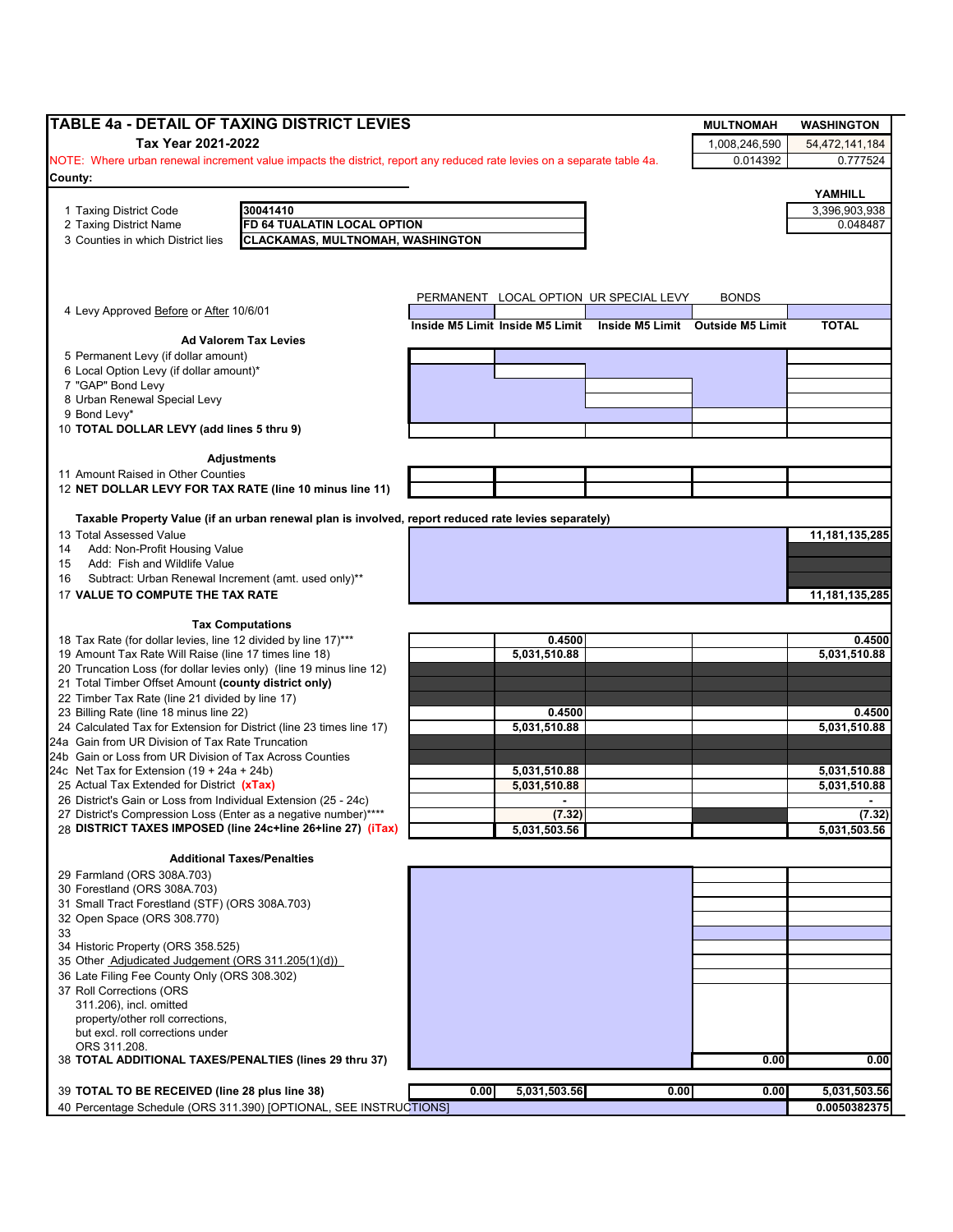| TABLE 4a - DETAIL OF TAXING DISTRICT LEVIES                                                                                        |                      |                                 |                                        |                                  |                      |
|------------------------------------------------------------------------------------------------------------------------------------|----------------------|---------------------------------|----------------------------------------|----------------------------------|----------------------|
| Tax Year 2021-2022                                                                                                                 |                      |                                 |                                        |                                  |                      |
| NOTE: Where urban renewal increment value impacts the district, report any reduced rate levies on a separate table 4a.             |                      |                                 |                                        |                                  |                      |
| County:                                                                                                                            |                      |                                 |                                        |                                  |                      |
| 30001010<br>1 Taxing District Code                                                                                                 |                      |                                 |                                        |                                  |                      |
| <b>PARK LAKE GROVE</b><br>2 Taxing District Name                                                                                   |                      |                                 |                                        |                                  |                      |
| 3 Counties in which District lies<br><b>CLACKAMAS</b>                                                                              |                      |                                 |                                        |                                  |                      |
|                                                                                                                                    |                      |                                 |                                        |                                  |                      |
|                                                                                                                                    |                      |                                 |                                        |                                  |                      |
|                                                                                                                                    |                      |                                 | PERMANENT LOCAL OPTION UR SPECIAL LEVY | <b>BONDS</b>                     |                      |
| 4 Levy Approved Before or After 10/6/01                                                                                            |                      |                                 |                                        |                                  |                      |
| <b>Ad Valorem Tax Levies</b>                                                                                                       |                      | Inside M5 Limit Inside M5 Limit |                                        | Inside M5 Limit Outside M5 Limit | <b>TOTAL</b>         |
| 5 Permanent Levy (if dollar amount)                                                                                                |                      |                                 |                                        |                                  |                      |
| 6 Local Option Levy (if dollar amount)*                                                                                            |                      |                                 |                                        |                                  |                      |
| 7 "GAP" Bond Levy                                                                                                                  |                      |                                 |                                        |                                  |                      |
| 8 Urban Renewal Special Levy                                                                                                       |                      |                                 |                                        |                                  |                      |
| 9 Bond Levy*                                                                                                                       |                      |                                 |                                        |                                  |                      |
| 10 TOTAL DOLLAR LEVY (add lines 5 thru 9)                                                                                          |                      |                                 |                                        |                                  |                      |
| <b>Adjustments</b>                                                                                                                 |                      |                                 |                                        |                                  |                      |
| 11 Amount Raised in Other Counties                                                                                                 |                      |                                 |                                        |                                  |                      |
| 12 NET DOLLAR LEVY FOR TAX RATE (line 10 minus line 11)                                                                            |                      |                                 |                                        |                                  |                      |
|                                                                                                                                    |                      |                                 |                                        |                                  |                      |
| Taxable Property Value (if an urban renewal plan is involved, report reduced rate levies separately)                               |                      |                                 |                                        |                                  |                      |
| 13 Total Assessed Value                                                                                                            |                      |                                 |                                        |                                  | 5,925,985,584        |
| Add: Non-Profit Housing Value<br>14                                                                                                |                      |                                 |                                        |                                  |                      |
| Add: Fish and Wildlife Value<br>15<br>Subtract: Urban Renewal Increment (amt. used only)**<br>16                                   |                      |                                 |                                        |                                  | $-153, 121, 778$     |
| 17 VALUE TO COMPUTE THE TAX RATE                                                                                                   |                      |                                 |                                        |                                  | 5,772,863,806        |
|                                                                                                                                    |                      |                                 |                                        |                                  |                      |
| <b>Tax Computations</b>                                                                                                            |                      |                                 |                                        |                                  |                      |
| 18 Tax Rate (for dollar levies, line 12 divided by line 17)***                                                                     | 0.0420               |                                 |                                        |                                  | 0.0420               |
| 19 Amount Tax Rate Will Raise (line 17 times line 18)                                                                              | 242,460.28           |                                 |                                        |                                  | 242,460.28           |
| 20 Truncation Loss (for dollar levies only) (line 19 minus line 12)<br>21 Total Timber Offset Amount (county district only)        |                      |                                 |                                        |                                  |                      |
| 22 Timber Tax Rate (line 21 divided by line 17)                                                                                    |                      |                                 |                                        |                                  |                      |
| 23 Billing Rate (line 18 minus line 22)                                                                                            | 0.0420               |                                 |                                        |                                  | 0.0420               |
| 24 Calculated Tax for Extension for District (line 23 times line 17)                                                               | 242,460.28           |                                 |                                        |                                  | 242,460.28           |
| 24a Gain from UR Division of Tax Rate Truncation                                                                                   | 291.21               |                                 |                                        |                                  | 291.21               |
| 24b Gain or Loss from UR Division of Tax Across Counties                                                                           |                      |                                 |                                        |                                  |                      |
| 24c Net Tax for Extension $(19 + 24a + 24b)$                                                                                       | 242,751.49           |                                 |                                        |                                  | 242,751.49           |
| 25 Actual Tax Extended for District (xTax)                                                                                         | 242,751.48           |                                 |                                        |                                  | 242,751.48           |
| 26 District's Gain or Loss from Individual Extension (25 - 24c)<br>27 District's Compression Loss (Enter as a negative number)**** | (0.01)               |                                 |                                        |                                  | (0.01)               |
| 28 DISTRICT TAXES IMPOSED (line 24c+line 26+line 27) (iTax)                                                                        | (0.48)<br>242,751.00 |                                 |                                        |                                  | (0.48)<br>242,751.00 |
|                                                                                                                                    |                      |                                 |                                        |                                  |                      |
| <b>Additional Taxes/Penalties</b>                                                                                                  |                      |                                 |                                        |                                  |                      |
| 29 Farmland (ORS 308A.703)                                                                                                         |                      |                                 |                                        |                                  |                      |
| 30 Forestland (ORS 308A.703)                                                                                                       |                      |                                 |                                        |                                  |                      |
| 31 Small Tract Forestland (STF) (ORS 308A.703)                                                                                     |                      |                                 |                                        |                                  |                      |
| 32 Open Space (ORS 308.770)<br>33                                                                                                  |                      |                                 |                                        |                                  |                      |
| 34 Historic Property (ORS 358.525)                                                                                                 |                      |                                 |                                        |                                  |                      |
| 35 Other Adjudicated Judgement (ORS 311.205(1)(d))                                                                                 |                      |                                 |                                        |                                  |                      |
| 36 Late Filing Fee County Only (ORS 308.302)                                                                                       |                      |                                 |                                        |                                  |                      |
| 37 Roll Corrections (ORS                                                                                                           |                      |                                 |                                        |                                  |                      |
| 311.206), incl. omitted                                                                                                            |                      |                                 |                                        |                                  |                      |
| property/other roll corrections,                                                                                                   |                      |                                 |                                        |                                  |                      |
| but excl. roll corrections under                                                                                                   |                      |                                 |                                        |                                  |                      |
| ORS 311.208.<br>38 TOTAL ADDITIONAL TAXES/PENALTIES (lines 29 thru 37)                                                             |                      |                                 |                                        | 179.97<br>179.97                 | 179.97               |
|                                                                                                                                    |                      |                                 |                                        |                                  |                      |
|                                                                                                                                    |                      |                                 |                                        |                                  |                      |
| 39 TOTAL TO BE RECEIVED (line 28 plus line 38)                                                                                     | 242,751.00           | 0.00                            | 0.00                                   | 179.97                           | 242,930.97           |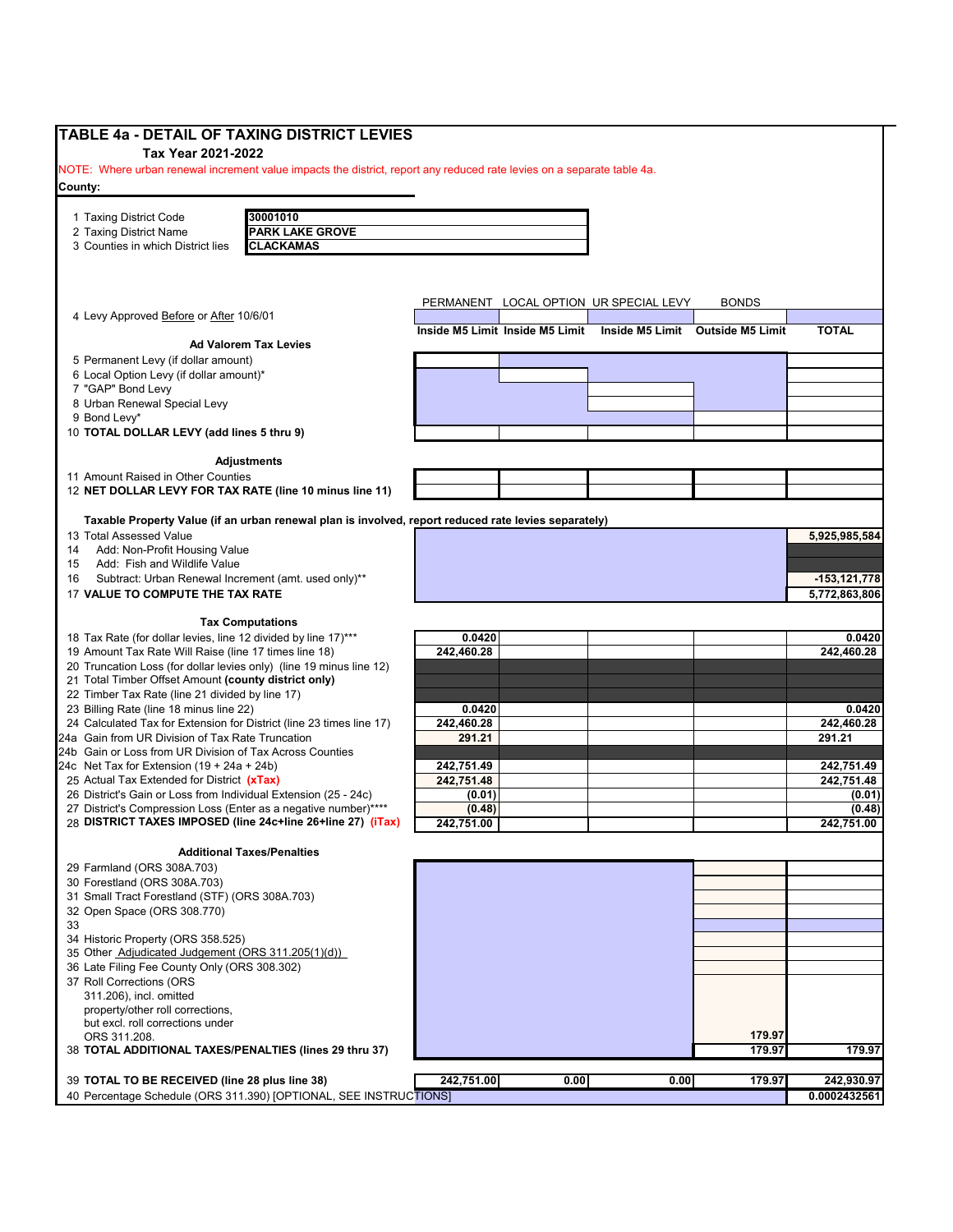| TABLE 4a - DETAIL OF TAXING DISTRICT LEVIES                                                                                                  |                                                                                                      |                                 |      |                                        |                         |                            |
|----------------------------------------------------------------------------------------------------------------------------------------------|------------------------------------------------------------------------------------------------------|---------------------------------|------|----------------------------------------|-------------------------|----------------------------|
| Tax Year 2021-2022<br>NOTE: Where urban renewal increment value impacts the district, report any reduced rate levies on a separate table 4a. |                                                                                                      |                                 |      |                                        |                         |                            |
| County:                                                                                                                                      |                                                                                                      |                                 |      |                                        |                         |                            |
|                                                                                                                                              | 30001570                                                                                             |                                 |      |                                        |                         |                            |
| 1 Taxing District Code<br>2 Taxing District Name                                                                                             | PK MOLALLA AQUATIC DISTRICT                                                                          |                                 |      |                                        |                         |                            |
| 3 Counties in which District lies                                                                                                            | <b>CLACKAMAS</b>                                                                                     |                                 |      |                                        |                         |                            |
|                                                                                                                                              |                                                                                                      |                                 |      |                                        |                         |                            |
|                                                                                                                                              |                                                                                                      |                                 |      |                                        |                         |                            |
|                                                                                                                                              |                                                                                                      |                                 |      | PERMANENT LOCAL OPTION UR SPECIAL LEVY | <b>BONDS</b>            |                            |
| 4 Levy Approved Before or After 10/6/01                                                                                                      |                                                                                                      |                                 |      |                                        |                         |                            |
|                                                                                                                                              | <b>Ad Valorem Tax Levies</b>                                                                         | Inside M5 Limit Inside M5 Limit |      | Inside M5 Limit                        | <b>Outside M5 Limit</b> | <b>TOTAL</b>               |
| 5 Permanent Levy (if dollar amount)                                                                                                          |                                                                                                      |                                 |      |                                        |                         |                            |
| 6 Local Option Levy (if dollar amount)*                                                                                                      |                                                                                                      |                                 |      |                                        |                         |                            |
| 7 "GAP" Bond Levy                                                                                                                            |                                                                                                      |                                 |      |                                        |                         |                            |
| 8 Urban Renewal Special Levy<br>9 Bond Levy*                                                                                                 |                                                                                                      |                                 |      |                                        |                         |                            |
| 10 TOTAL DOLLAR LEVY (add lines 5 thru 9)                                                                                                    |                                                                                                      |                                 |      |                                        |                         |                            |
|                                                                                                                                              |                                                                                                      |                                 |      |                                        |                         |                            |
|                                                                                                                                              | <b>Adjustments</b>                                                                                   |                                 |      |                                        |                         |                            |
| 11 Amount Raised in Other Counties<br>12 NET DOLLAR LEVY FOR TAX RATE (line 10 minus line 11)                                                |                                                                                                      |                                 |      |                                        |                         |                            |
|                                                                                                                                              |                                                                                                      |                                 |      |                                        |                         |                            |
|                                                                                                                                              | Taxable Property Value (if an urban renewal plan is involved, report reduced rate levies separately) |                                 |      |                                        |                         |                            |
| 13 Total Assessed Value                                                                                                                      |                                                                                                      |                                 |      |                                        |                         | 2.198.636.562              |
| Add: Non-Profit Housing Value<br>14                                                                                                          |                                                                                                      |                                 |      |                                        |                         |                            |
| Add: Fish and Wildlife Value<br>15<br>Subtract: Urban Renewal Increment (amt. used only)**<br>16                                             |                                                                                                      |                                 |      |                                        |                         | $-50,510,490$              |
| 17 VALUE TO COMPUTE THE TAX RATE                                                                                                             |                                                                                                      |                                 |      |                                        |                         | 2,148,126,072              |
|                                                                                                                                              |                                                                                                      |                                 |      |                                        |                         |                            |
|                                                                                                                                              | <b>Tax Computations</b>                                                                              |                                 |      |                                        |                         |                            |
| 18 Tax Rate (for dollar levies, line 12 divided by line 17)***                                                                               |                                                                                                      | 0.2900                          |      |                                        |                         | 0.2900                     |
| 19 Amount Tax Rate Will Raise (line 17 times line 18)<br>20 Truncation Loss (for dollar levies only) (line 19 minus line 12)                 |                                                                                                      | 622,956.56                      |      |                                        |                         | 622,956.56                 |
| 21 Total Timber Offset Amount (county district only)                                                                                         |                                                                                                      |                                 |      |                                        |                         |                            |
| 22 Timber Tax Rate (line 21 divided by line 17)                                                                                              |                                                                                                      |                                 |      |                                        |                         |                            |
| 23 Billing Rate (line 18 minus line 22)                                                                                                      |                                                                                                      | 0.2900                          |      |                                        |                         | 0.2900                     |
| 24 Calculated Tax for Extension for District (line 23 times line 17)                                                                         |                                                                                                      | 622,956.56                      |      |                                        |                         | 622,956.56                 |
| 24a Gain from UR Division of Tax Rate Truncation                                                                                             |                                                                                                      | 13.41                           |      |                                        |                         | 13.41                      |
| 24b Gain or Loss from UR Division of Tax Across Counties<br>24c Net Tax for Extension $(19 + 24a + 24b)$                                     |                                                                                                      | 622,969.97                      |      |                                        |                         | 622,969.97                 |
| 25 Actual Tax Extended for District (xTax)                                                                                                   |                                                                                                      | 622,969.97                      |      |                                        |                         | 622,969.97                 |
| 26 District's Gain or Loss from Individual Extension (25 - 24c)                                                                              |                                                                                                      |                                 |      |                                        |                         |                            |
| 27 District's Compression Loss (Enter as a negative number)****                                                                              |                                                                                                      | (0.23)                          |      |                                        |                         | (0.23)                     |
| 28 DISTRICT TAXES IMPOSED (line 24c+line 26+line 27) (iTax)                                                                                  |                                                                                                      | 622.969.74                      |      |                                        |                         | 622.969.74                 |
|                                                                                                                                              | <b>Additional Taxes/Penalties</b>                                                                    |                                 |      |                                        |                         |                            |
| 29 Farmland (ORS 308A.703)                                                                                                                   |                                                                                                      |                                 |      |                                        | 1,498.20                |                            |
| 30 Forestland (ORS 308A.703)                                                                                                                 |                                                                                                      |                                 |      |                                        | 355.32                  |                            |
| 31 Small Tract Forestland (STF) (ORS 308A.703)                                                                                               |                                                                                                      |                                 |      |                                        |                         |                            |
| 32 Open Space (ORS 308.770)<br>33                                                                                                            |                                                                                                      |                                 |      |                                        |                         |                            |
| 34 Historic Property (ORS 358.525)                                                                                                           |                                                                                                      |                                 |      |                                        |                         |                            |
| 35 Other Adjudicated Judgement (ORS 311.205(1)(d))                                                                                           |                                                                                                      |                                 |      |                                        |                         |                            |
| 36 Late Filing Fee County Only (ORS 308.302)                                                                                                 |                                                                                                      |                                 |      |                                        |                         |                            |
| 37 Roll Corrections (ORS                                                                                                                     |                                                                                                      |                                 |      |                                        |                         |                            |
| 311.206), incl. omitted                                                                                                                      |                                                                                                      |                                 |      |                                        |                         |                            |
| property/other roll corrections,<br>but excl. roll corrections under                                                                         |                                                                                                      |                                 |      |                                        |                         |                            |
| ORS 311.208.                                                                                                                                 |                                                                                                      |                                 |      |                                        | 237.29                  |                            |
| 38 TOTAL ADDITIONAL TAXES/PENALTIES (lines 29 thru 37)                                                                                       |                                                                                                      |                                 |      |                                        | 2,090.81                | 2,090.81                   |
|                                                                                                                                              |                                                                                                      |                                 |      |                                        |                         |                            |
| 39 TOTAL TO BE RECEIVED (line 28 plus line 38)<br>40 Percentage Schedule (ORS 311.390) [OPTIONAL, SEE INSTRUCTIONS]                          |                                                                                                      | 622,969.74                      | 0.00 | 0.00                                   | 2,090.81                | 625,060.55<br>0.0006258971 |
|                                                                                                                                              |                                                                                                      |                                 |      |                                        |                         |                            |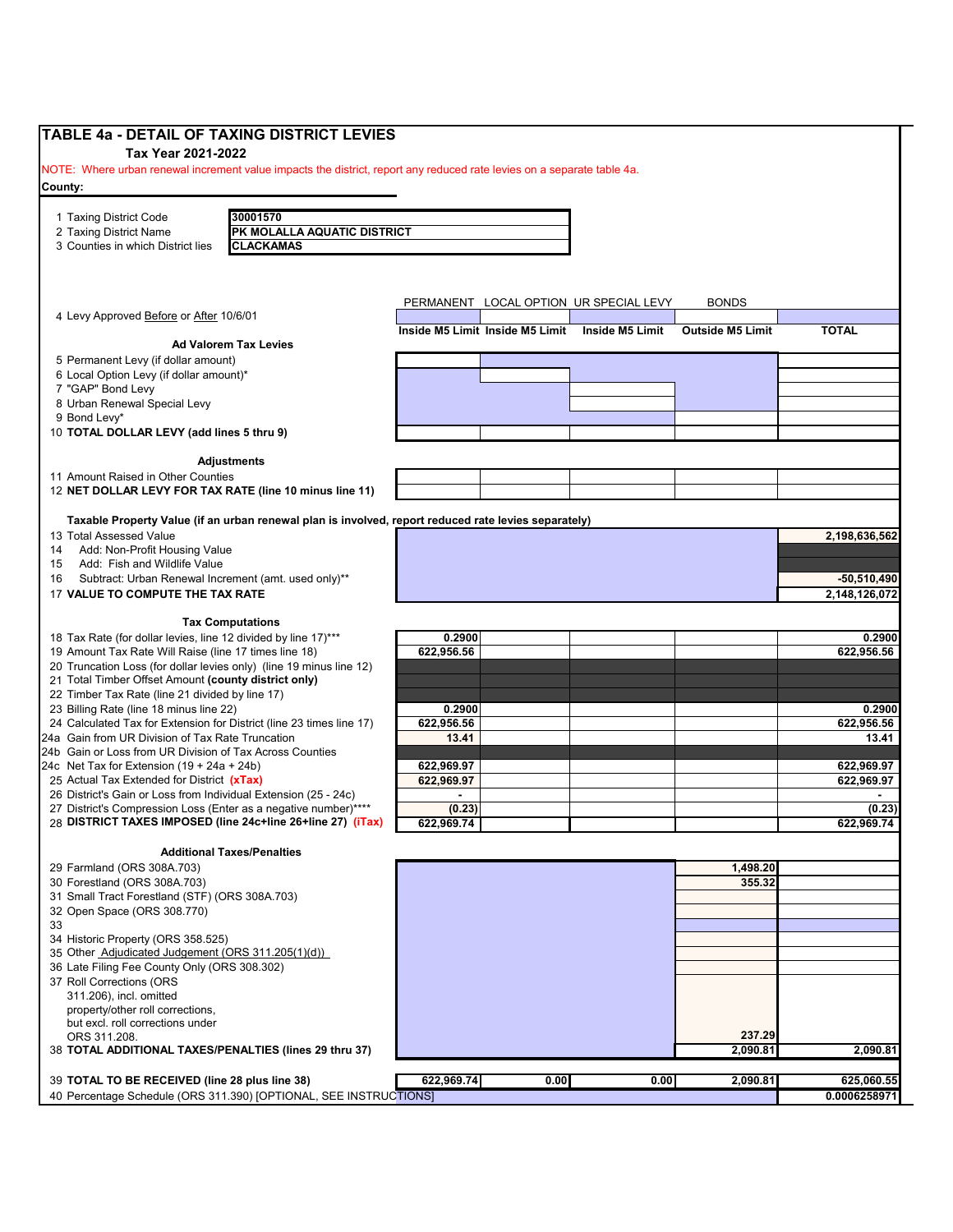| NOTE: Where urban renewal increment value impacts the district, report any reduced rate levies on a separate table 4a.<br>30001380<br><b>NORTH CLACKAMAS PARK</b><br>2 Taxing District Name<br>3 Counties in which District lies<br><b>CLACKAMAS</b><br>PERMANENT LOCAL OPTION UR SPECIAL LEVY<br><b>BONDS</b><br>4 Levy Approved Before or After 10/6/01<br><b>TOTAL</b><br>Inside M5 Limit Inside M5 Limit<br>Inside M5 Limit Outside M5 Limit<br><b>Ad Valorem Tax Levies</b><br>8 Urban Renewal Special Levy<br>9 Bond Levy*<br>10 TOTAL DOLLAR LEVY (add lines 5 thru 9)<br><b>Adjustments</b><br>12 NET DOLLAR LEVY FOR TAX RATE (line 10 minus line 11)<br>Taxable Property Value (if an urban renewal plan is involved, report reduced rate levies separately)<br>Add: Non-Profit Housing Value<br>Add: Fish and Wildlife Value<br>Subtract: Urban Renewal Increment (amt. used only)**<br>$-358,613,634$<br>17 VALUE TO COMPUTE THE TAX RATE<br>12,721,736,420<br><b>Tax Computations</b><br>18 Tax Rate (for dollar levies, line 12 divided by line 17)***<br>0.5382<br>0.5382<br>6,846,838.54<br>6,846,838.54<br>19 Amount Tax Rate Will Raise (line 17 times line 18)<br>20 Truncation Loss (for dollar levies only) (line 19 minus line 12)<br>21 Total Timber Offset Amount (county district only)<br>22 Timber Tax Rate (line 21 divided by line 17)<br>0.5382<br>6,846,838.54<br>24 Calculated Tax for Extension for District (line 23 times line 17)<br>24a Gain from UR Division of Tax Rate Truncation<br>847.29<br>847.29<br>24b Gain or Loss from UR Division of Tax Across Counties<br>24c Net Tax for Extension $(19 + 24a + 24b)$<br>6,847,685.83<br>6,847,685.83<br>25 Actual Tax Extended for District (xTax)<br>6,847,685.82<br>26 District's Gain or Loss from Individual Extension (25 - 24c)<br>(0.01)<br>27 District's Compression Loss (Enter as a negative number)****<br>(5,227.04)<br>28 DISTRICT TAXES IMPOSED (line 24c+line 26+line 27) (iTax)<br>6,842,458.78<br><b>Additional Taxes/Penalties</b><br>400.82<br>31 Small Tract Forestland (STF) (ORS 308A.703)<br>32 Open Space (ORS 308.770)<br>34 Historic Property (ORS 358.525)<br>35 Other Adjudicated Judgement (ORS 311.205(1)(d))<br>399.43<br>36 Late Filing Fee County Only (ORS 308.302)<br>but excl. roll corrections under<br>2,858.64<br>ORS 311.208.<br>38 TOTAL ADDITIONAL TAXES/PENALTIES (lines 29 thru 37)<br>3,658.89<br>3,658.89<br>6,842,458.78<br>0.00<br>0.00<br>39 TOTAL TO BE RECEIVED (line 28 plus line 38)<br>3,658.89<br>40 Percentage Schedule (ORS 311.390) [OPTIONAL, SEE INSTRUCTIONS] | TABLE 4a - DETAIL OF TAXING DISTRICT LEVIES |  |  |                |
|-----------------------------------------------------------------------------------------------------------------------------------------------------------------------------------------------------------------------------------------------------------------------------------------------------------------------------------------------------------------------------------------------------------------------------------------------------------------------------------------------------------------------------------------------------------------------------------------------------------------------------------------------------------------------------------------------------------------------------------------------------------------------------------------------------------------------------------------------------------------------------------------------------------------------------------------------------------------------------------------------------------------------------------------------------------------------------------------------------------------------------------------------------------------------------------------------------------------------------------------------------------------------------------------------------------------------------------------------------------------------------------------------------------------------------------------------------------------------------------------------------------------------------------------------------------------------------------------------------------------------------------------------------------------------------------------------------------------------------------------------------------------------------------------------------------------------------------------------------------------------------------------------------------------------------------------------------------------------------------------------------------------------------------------------------------------------------------------------------------------------------------------------------------------------------------------------------------------------------------------------------------------------------------------------------------------------------------------------------------------------------------------------------------------------------------------------------------------------------------------------------------------------------------------------------------------------------------------------------------------|---------------------------------------------|--|--|----------------|
|                                                                                                                                                                                                                                                                                                                                                                                                                                                                                                                                                                                                                                                                                                                                                                                                                                                                                                                                                                                                                                                                                                                                                                                                                                                                                                                                                                                                                                                                                                                                                                                                                                                                                                                                                                                                                                                                                                                                                                                                                                                                                                                                                                                                                                                                                                                                                                                                                                                                                                                                                                                                                 | Tax Year 2021-2022                          |  |  |                |
|                                                                                                                                                                                                                                                                                                                                                                                                                                                                                                                                                                                                                                                                                                                                                                                                                                                                                                                                                                                                                                                                                                                                                                                                                                                                                                                                                                                                                                                                                                                                                                                                                                                                                                                                                                                                                                                                                                                                                                                                                                                                                                                                                                                                                                                                                                                                                                                                                                                                                                                                                                                                                 | County:                                     |  |  |                |
|                                                                                                                                                                                                                                                                                                                                                                                                                                                                                                                                                                                                                                                                                                                                                                                                                                                                                                                                                                                                                                                                                                                                                                                                                                                                                                                                                                                                                                                                                                                                                                                                                                                                                                                                                                                                                                                                                                                                                                                                                                                                                                                                                                                                                                                                                                                                                                                                                                                                                                                                                                                                                 |                                             |  |  |                |
|                                                                                                                                                                                                                                                                                                                                                                                                                                                                                                                                                                                                                                                                                                                                                                                                                                                                                                                                                                                                                                                                                                                                                                                                                                                                                                                                                                                                                                                                                                                                                                                                                                                                                                                                                                                                                                                                                                                                                                                                                                                                                                                                                                                                                                                                                                                                                                                                                                                                                                                                                                                                                 | 1 Taxing District Code                      |  |  |                |
|                                                                                                                                                                                                                                                                                                                                                                                                                                                                                                                                                                                                                                                                                                                                                                                                                                                                                                                                                                                                                                                                                                                                                                                                                                                                                                                                                                                                                                                                                                                                                                                                                                                                                                                                                                                                                                                                                                                                                                                                                                                                                                                                                                                                                                                                                                                                                                                                                                                                                                                                                                                                                 |                                             |  |  |                |
|                                                                                                                                                                                                                                                                                                                                                                                                                                                                                                                                                                                                                                                                                                                                                                                                                                                                                                                                                                                                                                                                                                                                                                                                                                                                                                                                                                                                                                                                                                                                                                                                                                                                                                                                                                                                                                                                                                                                                                                                                                                                                                                                                                                                                                                                                                                                                                                                                                                                                                                                                                                                                 |                                             |  |  |                |
|                                                                                                                                                                                                                                                                                                                                                                                                                                                                                                                                                                                                                                                                                                                                                                                                                                                                                                                                                                                                                                                                                                                                                                                                                                                                                                                                                                                                                                                                                                                                                                                                                                                                                                                                                                                                                                                                                                                                                                                                                                                                                                                                                                                                                                                                                                                                                                                                                                                                                                                                                                                                                 |                                             |  |  |                |
|                                                                                                                                                                                                                                                                                                                                                                                                                                                                                                                                                                                                                                                                                                                                                                                                                                                                                                                                                                                                                                                                                                                                                                                                                                                                                                                                                                                                                                                                                                                                                                                                                                                                                                                                                                                                                                                                                                                                                                                                                                                                                                                                                                                                                                                                                                                                                                                                                                                                                                                                                                                                                 |                                             |  |  |                |
|                                                                                                                                                                                                                                                                                                                                                                                                                                                                                                                                                                                                                                                                                                                                                                                                                                                                                                                                                                                                                                                                                                                                                                                                                                                                                                                                                                                                                                                                                                                                                                                                                                                                                                                                                                                                                                                                                                                                                                                                                                                                                                                                                                                                                                                                                                                                                                                                                                                                                                                                                                                                                 |                                             |  |  |                |
|                                                                                                                                                                                                                                                                                                                                                                                                                                                                                                                                                                                                                                                                                                                                                                                                                                                                                                                                                                                                                                                                                                                                                                                                                                                                                                                                                                                                                                                                                                                                                                                                                                                                                                                                                                                                                                                                                                                                                                                                                                                                                                                                                                                                                                                                                                                                                                                                                                                                                                                                                                                                                 |                                             |  |  |                |
|                                                                                                                                                                                                                                                                                                                                                                                                                                                                                                                                                                                                                                                                                                                                                                                                                                                                                                                                                                                                                                                                                                                                                                                                                                                                                                                                                                                                                                                                                                                                                                                                                                                                                                                                                                                                                                                                                                                                                                                                                                                                                                                                                                                                                                                                                                                                                                                                                                                                                                                                                                                                                 | 5 Permanent Levy (if dollar amount)         |  |  |                |
|                                                                                                                                                                                                                                                                                                                                                                                                                                                                                                                                                                                                                                                                                                                                                                                                                                                                                                                                                                                                                                                                                                                                                                                                                                                                                                                                                                                                                                                                                                                                                                                                                                                                                                                                                                                                                                                                                                                                                                                                                                                                                                                                                                                                                                                                                                                                                                                                                                                                                                                                                                                                                 | 6 Local Option Levy (if dollar amount)*     |  |  |                |
|                                                                                                                                                                                                                                                                                                                                                                                                                                                                                                                                                                                                                                                                                                                                                                                                                                                                                                                                                                                                                                                                                                                                                                                                                                                                                                                                                                                                                                                                                                                                                                                                                                                                                                                                                                                                                                                                                                                                                                                                                                                                                                                                                                                                                                                                                                                                                                                                                                                                                                                                                                                                                 | 7 "GAP" Bond Levy                           |  |  |                |
|                                                                                                                                                                                                                                                                                                                                                                                                                                                                                                                                                                                                                                                                                                                                                                                                                                                                                                                                                                                                                                                                                                                                                                                                                                                                                                                                                                                                                                                                                                                                                                                                                                                                                                                                                                                                                                                                                                                                                                                                                                                                                                                                                                                                                                                                                                                                                                                                                                                                                                                                                                                                                 |                                             |  |  |                |
|                                                                                                                                                                                                                                                                                                                                                                                                                                                                                                                                                                                                                                                                                                                                                                                                                                                                                                                                                                                                                                                                                                                                                                                                                                                                                                                                                                                                                                                                                                                                                                                                                                                                                                                                                                                                                                                                                                                                                                                                                                                                                                                                                                                                                                                                                                                                                                                                                                                                                                                                                                                                                 |                                             |  |  |                |
|                                                                                                                                                                                                                                                                                                                                                                                                                                                                                                                                                                                                                                                                                                                                                                                                                                                                                                                                                                                                                                                                                                                                                                                                                                                                                                                                                                                                                                                                                                                                                                                                                                                                                                                                                                                                                                                                                                                                                                                                                                                                                                                                                                                                                                                                                                                                                                                                                                                                                                                                                                                                                 |                                             |  |  |                |
|                                                                                                                                                                                                                                                                                                                                                                                                                                                                                                                                                                                                                                                                                                                                                                                                                                                                                                                                                                                                                                                                                                                                                                                                                                                                                                                                                                                                                                                                                                                                                                                                                                                                                                                                                                                                                                                                                                                                                                                                                                                                                                                                                                                                                                                                                                                                                                                                                                                                                                                                                                                                                 |                                             |  |  |                |
|                                                                                                                                                                                                                                                                                                                                                                                                                                                                                                                                                                                                                                                                                                                                                                                                                                                                                                                                                                                                                                                                                                                                                                                                                                                                                                                                                                                                                                                                                                                                                                                                                                                                                                                                                                                                                                                                                                                                                                                                                                                                                                                                                                                                                                                                                                                                                                                                                                                                                                                                                                                                                 | 11 Amount Raised in Other Counties          |  |  |                |
|                                                                                                                                                                                                                                                                                                                                                                                                                                                                                                                                                                                                                                                                                                                                                                                                                                                                                                                                                                                                                                                                                                                                                                                                                                                                                                                                                                                                                                                                                                                                                                                                                                                                                                                                                                                                                                                                                                                                                                                                                                                                                                                                                                                                                                                                                                                                                                                                                                                                                                                                                                                                                 |                                             |  |  |                |
|                                                                                                                                                                                                                                                                                                                                                                                                                                                                                                                                                                                                                                                                                                                                                                                                                                                                                                                                                                                                                                                                                                                                                                                                                                                                                                                                                                                                                                                                                                                                                                                                                                                                                                                                                                                                                                                                                                                                                                                                                                                                                                                                                                                                                                                                                                                                                                                                                                                                                                                                                                                                                 |                                             |  |  |                |
|                                                                                                                                                                                                                                                                                                                                                                                                                                                                                                                                                                                                                                                                                                                                                                                                                                                                                                                                                                                                                                                                                                                                                                                                                                                                                                                                                                                                                                                                                                                                                                                                                                                                                                                                                                                                                                                                                                                                                                                                                                                                                                                                                                                                                                                                                                                                                                                                                                                                                                                                                                                                                 | 13 Total Assessed Value                     |  |  | 13,080,350,054 |
|                                                                                                                                                                                                                                                                                                                                                                                                                                                                                                                                                                                                                                                                                                                                                                                                                                                                                                                                                                                                                                                                                                                                                                                                                                                                                                                                                                                                                                                                                                                                                                                                                                                                                                                                                                                                                                                                                                                                                                                                                                                                                                                                                                                                                                                                                                                                                                                                                                                                                                                                                                                                                 | 14                                          |  |  |                |
|                                                                                                                                                                                                                                                                                                                                                                                                                                                                                                                                                                                                                                                                                                                                                                                                                                                                                                                                                                                                                                                                                                                                                                                                                                                                                                                                                                                                                                                                                                                                                                                                                                                                                                                                                                                                                                                                                                                                                                                                                                                                                                                                                                                                                                                                                                                                                                                                                                                                                                                                                                                                                 | 15<br>16                                    |  |  |                |
|                                                                                                                                                                                                                                                                                                                                                                                                                                                                                                                                                                                                                                                                                                                                                                                                                                                                                                                                                                                                                                                                                                                                                                                                                                                                                                                                                                                                                                                                                                                                                                                                                                                                                                                                                                                                                                                                                                                                                                                                                                                                                                                                                                                                                                                                                                                                                                                                                                                                                                                                                                                                                 |                                             |  |  |                |
|                                                                                                                                                                                                                                                                                                                                                                                                                                                                                                                                                                                                                                                                                                                                                                                                                                                                                                                                                                                                                                                                                                                                                                                                                                                                                                                                                                                                                                                                                                                                                                                                                                                                                                                                                                                                                                                                                                                                                                                                                                                                                                                                                                                                                                                                                                                                                                                                                                                                                                                                                                                                                 |                                             |  |  |                |
|                                                                                                                                                                                                                                                                                                                                                                                                                                                                                                                                                                                                                                                                                                                                                                                                                                                                                                                                                                                                                                                                                                                                                                                                                                                                                                                                                                                                                                                                                                                                                                                                                                                                                                                                                                                                                                                                                                                                                                                                                                                                                                                                                                                                                                                                                                                                                                                                                                                                                                                                                                                                                 |                                             |  |  |                |
|                                                                                                                                                                                                                                                                                                                                                                                                                                                                                                                                                                                                                                                                                                                                                                                                                                                                                                                                                                                                                                                                                                                                                                                                                                                                                                                                                                                                                                                                                                                                                                                                                                                                                                                                                                                                                                                                                                                                                                                                                                                                                                                                                                                                                                                                                                                                                                                                                                                                                                                                                                                                                 |                                             |  |  |                |
|                                                                                                                                                                                                                                                                                                                                                                                                                                                                                                                                                                                                                                                                                                                                                                                                                                                                                                                                                                                                                                                                                                                                                                                                                                                                                                                                                                                                                                                                                                                                                                                                                                                                                                                                                                                                                                                                                                                                                                                                                                                                                                                                                                                                                                                                                                                                                                                                                                                                                                                                                                                                                 |                                             |  |  |                |
|                                                                                                                                                                                                                                                                                                                                                                                                                                                                                                                                                                                                                                                                                                                                                                                                                                                                                                                                                                                                                                                                                                                                                                                                                                                                                                                                                                                                                                                                                                                                                                                                                                                                                                                                                                                                                                                                                                                                                                                                                                                                                                                                                                                                                                                                                                                                                                                                                                                                                                                                                                                                                 |                                             |  |  |                |
|                                                                                                                                                                                                                                                                                                                                                                                                                                                                                                                                                                                                                                                                                                                                                                                                                                                                                                                                                                                                                                                                                                                                                                                                                                                                                                                                                                                                                                                                                                                                                                                                                                                                                                                                                                                                                                                                                                                                                                                                                                                                                                                                                                                                                                                                                                                                                                                                                                                                                                                                                                                                                 |                                             |  |  |                |
|                                                                                                                                                                                                                                                                                                                                                                                                                                                                                                                                                                                                                                                                                                                                                                                                                                                                                                                                                                                                                                                                                                                                                                                                                                                                                                                                                                                                                                                                                                                                                                                                                                                                                                                                                                                                                                                                                                                                                                                                                                                                                                                                                                                                                                                                                                                                                                                                                                                                                                                                                                                                                 | 23 Billing Rate (line 18 minus line 22)     |  |  | 0.5382         |
|                                                                                                                                                                                                                                                                                                                                                                                                                                                                                                                                                                                                                                                                                                                                                                                                                                                                                                                                                                                                                                                                                                                                                                                                                                                                                                                                                                                                                                                                                                                                                                                                                                                                                                                                                                                                                                                                                                                                                                                                                                                                                                                                                                                                                                                                                                                                                                                                                                                                                                                                                                                                                 |                                             |  |  | 6,846,838.54   |
|                                                                                                                                                                                                                                                                                                                                                                                                                                                                                                                                                                                                                                                                                                                                                                                                                                                                                                                                                                                                                                                                                                                                                                                                                                                                                                                                                                                                                                                                                                                                                                                                                                                                                                                                                                                                                                                                                                                                                                                                                                                                                                                                                                                                                                                                                                                                                                                                                                                                                                                                                                                                                 |                                             |  |  |                |
|                                                                                                                                                                                                                                                                                                                                                                                                                                                                                                                                                                                                                                                                                                                                                                                                                                                                                                                                                                                                                                                                                                                                                                                                                                                                                                                                                                                                                                                                                                                                                                                                                                                                                                                                                                                                                                                                                                                                                                                                                                                                                                                                                                                                                                                                                                                                                                                                                                                                                                                                                                                                                 |                                             |  |  |                |
|                                                                                                                                                                                                                                                                                                                                                                                                                                                                                                                                                                                                                                                                                                                                                                                                                                                                                                                                                                                                                                                                                                                                                                                                                                                                                                                                                                                                                                                                                                                                                                                                                                                                                                                                                                                                                                                                                                                                                                                                                                                                                                                                                                                                                                                                                                                                                                                                                                                                                                                                                                                                                 |                                             |  |  | 6,847,685.82   |
|                                                                                                                                                                                                                                                                                                                                                                                                                                                                                                                                                                                                                                                                                                                                                                                                                                                                                                                                                                                                                                                                                                                                                                                                                                                                                                                                                                                                                                                                                                                                                                                                                                                                                                                                                                                                                                                                                                                                                                                                                                                                                                                                                                                                                                                                                                                                                                                                                                                                                                                                                                                                                 |                                             |  |  | (0.01)         |
|                                                                                                                                                                                                                                                                                                                                                                                                                                                                                                                                                                                                                                                                                                                                                                                                                                                                                                                                                                                                                                                                                                                                                                                                                                                                                                                                                                                                                                                                                                                                                                                                                                                                                                                                                                                                                                                                                                                                                                                                                                                                                                                                                                                                                                                                                                                                                                                                                                                                                                                                                                                                                 |                                             |  |  | (5,227.04)     |
|                                                                                                                                                                                                                                                                                                                                                                                                                                                                                                                                                                                                                                                                                                                                                                                                                                                                                                                                                                                                                                                                                                                                                                                                                                                                                                                                                                                                                                                                                                                                                                                                                                                                                                                                                                                                                                                                                                                                                                                                                                                                                                                                                                                                                                                                                                                                                                                                                                                                                                                                                                                                                 |                                             |  |  | 6,842,458.78   |
|                                                                                                                                                                                                                                                                                                                                                                                                                                                                                                                                                                                                                                                                                                                                                                                                                                                                                                                                                                                                                                                                                                                                                                                                                                                                                                                                                                                                                                                                                                                                                                                                                                                                                                                                                                                                                                                                                                                                                                                                                                                                                                                                                                                                                                                                                                                                                                                                                                                                                                                                                                                                                 |                                             |  |  |                |
|                                                                                                                                                                                                                                                                                                                                                                                                                                                                                                                                                                                                                                                                                                                                                                                                                                                                                                                                                                                                                                                                                                                                                                                                                                                                                                                                                                                                                                                                                                                                                                                                                                                                                                                                                                                                                                                                                                                                                                                                                                                                                                                                                                                                                                                                                                                                                                                                                                                                                                                                                                                                                 | 29 Farmland (ORS 308A.703)                  |  |  |                |
|                                                                                                                                                                                                                                                                                                                                                                                                                                                                                                                                                                                                                                                                                                                                                                                                                                                                                                                                                                                                                                                                                                                                                                                                                                                                                                                                                                                                                                                                                                                                                                                                                                                                                                                                                                                                                                                                                                                                                                                                                                                                                                                                                                                                                                                                                                                                                                                                                                                                                                                                                                                                                 | 30 Forestland (ORS 308A.703)                |  |  |                |
|                                                                                                                                                                                                                                                                                                                                                                                                                                                                                                                                                                                                                                                                                                                                                                                                                                                                                                                                                                                                                                                                                                                                                                                                                                                                                                                                                                                                                                                                                                                                                                                                                                                                                                                                                                                                                                                                                                                                                                                                                                                                                                                                                                                                                                                                                                                                                                                                                                                                                                                                                                                                                 |                                             |  |  |                |
|                                                                                                                                                                                                                                                                                                                                                                                                                                                                                                                                                                                                                                                                                                                                                                                                                                                                                                                                                                                                                                                                                                                                                                                                                                                                                                                                                                                                                                                                                                                                                                                                                                                                                                                                                                                                                                                                                                                                                                                                                                                                                                                                                                                                                                                                                                                                                                                                                                                                                                                                                                                                                 |                                             |  |  |                |
|                                                                                                                                                                                                                                                                                                                                                                                                                                                                                                                                                                                                                                                                                                                                                                                                                                                                                                                                                                                                                                                                                                                                                                                                                                                                                                                                                                                                                                                                                                                                                                                                                                                                                                                                                                                                                                                                                                                                                                                                                                                                                                                                                                                                                                                                                                                                                                                                                                                                                                                                                                                                                 | 33                                          |  |  |                |
|                                                                                                                                                                                                                                                                                                                                                                                                                                                                                                                                                                                                                                                                                                                                                                                                                                                                                                                                                                                                                                                                                                                                                                                                                                                                                                                                                                                                                                                                                                                                                                                                                                                                                                                                                                                                                                                                                                                                                                                                                                                                                                                                                                                                                                                                                                                                                                                                                                                                                                                                                                                                                 |                                             |  |  |                |
|                                                                                                                                                                                                                                                                                                                                                                                                                                                                                                                                                                                                                                                                                                                                                                                                                                                                                                                                                                                                                                                                                                                                                                                                                                                                                                                                                                                                                                                                                                                                                                                                                                                                                                                                                                                                                                                                                                                                                                                                                                                                                                                                                                                                                                                                                                                                                                                                                                                                                                                                                                                                                 |                                             |  |  |                |
|                                                                                                                                                                                                                                                                                                                                                                                                                                                                                                                                                                                                                                                                                                                                                                                                                                                                                                                                                                                                                                                                                                                                                                                                                                                                                                                                                                                                                                                                                                                                                                                                                                                                                                                                                                                                                                                                                                                                                                                                                                                                                                                                                                                                                                                                                                                                                                                                                                                                                                                                                                                                                 | 37 Roll Corrections (ORS                    |  |  |                |
|                                                                                                                                                                                                                                                                                                                                                                                                                                                                                                                                                                                                                                                                                                                                                                                                                                                                                                                                                                                                                                                                                                                                                                                                                                                                                                                                                                                                                                                                                                                                                                                                                                                                                                                                                                                                                                                                                                                                                                                                                                                                                                                                                                                                                                                                                                                                                                                                                                                                                                                                                                                                                 | 311.206), incl. omitted                     |  |  |                |
|                                                                                                                                                                                                                                                                                                                                                                                                                                                                                                                                                                                                                                                                                                                                                                                                                                                                                                                                                                                                                                                                                                                                                                                                                                                                                                                                                                                                                                                                                                                                                                                                                                                                                                                                                                                                                                                                                                                                                                                                                                                                                                                                                                                                                                                                                                                                                                                                                                                                                                                                                                                                                 | property/other roll corrections,            |  |  |                |
|                                                                                                                                                                                                                                                                                                                                                                                                                                                                                                                                                                                                                                                                                                                                                                                                                                                                                                                                                                                                                                                                                                                                                                                                                                                                                                                                                                                                                                                                                                                                                                                                                                                                                                                                                                                                                                                                                                                                                                                                                                                                                                                                                                                                                                                                                                                                                                                                                                                                                                                                                                                                                 |                                             |  |  |                |
|                                                                                                                                                                                                                                                                                                                                                                                                                                                                                                                                                                                                                                                                                                                                                                                                                                                                                                                                                                                                                                                                                                                                                                                                                                                                                                                                                                                                                                                                                                                                                                                                                                                                                                                                                                                                                                                                                                                                                                                                                                                                                                                                                                                                                                                                                                                                                                                                                                                                                                                                                                                                                 |                                             |  |  |                |
|                                                                                                                                                                                                                                                                                                                                                                                                                                                                                                                                                                                                                                                                                                                                                                                                                                                                                                                                                                                                                                                                                                                                                                                                                                                                                                                                                                                                                                                                                                                                                                                                                                                                                                                                                                                                                                                                                                                                                                                                                                                                                                                                                                                                                                                                                                                                                                                                                                                                                                                                                                                                                 |                                             |  |  |                |
|                                                                                                                                                                                                                                                                                                                                                                                                                                                                                                                                                                                                                                                                                                                                                                                                                                                                                                                                                                                                                                                                                                                                                                                                                                                                                                                                                                                                                                                                                                                                                                                                                                                                                                                                                                                                                                                                                                                                                                                                                                                                                                                                                                                                                                                                                                                                                                                                                                                                                                                                                                                                                 |                                             |  |  | 6,846,117.67   |
|                                                                                                                                                                                                                                                                                                                                                                                                                                                                                                                                                                                                                                                                                                                                                                                                                                                                                                                                                                                                                                                                                                                                                                                                                                                                                                                                                                                                                                                                                                                                                                                                                                                                                                                                                                                                                                                                                                                                                                                                                                                                                                                                                                                                                                                                                                                                                                                                                                                                                                                                                                                                                 |                                             |  |  | 0.0068552802   |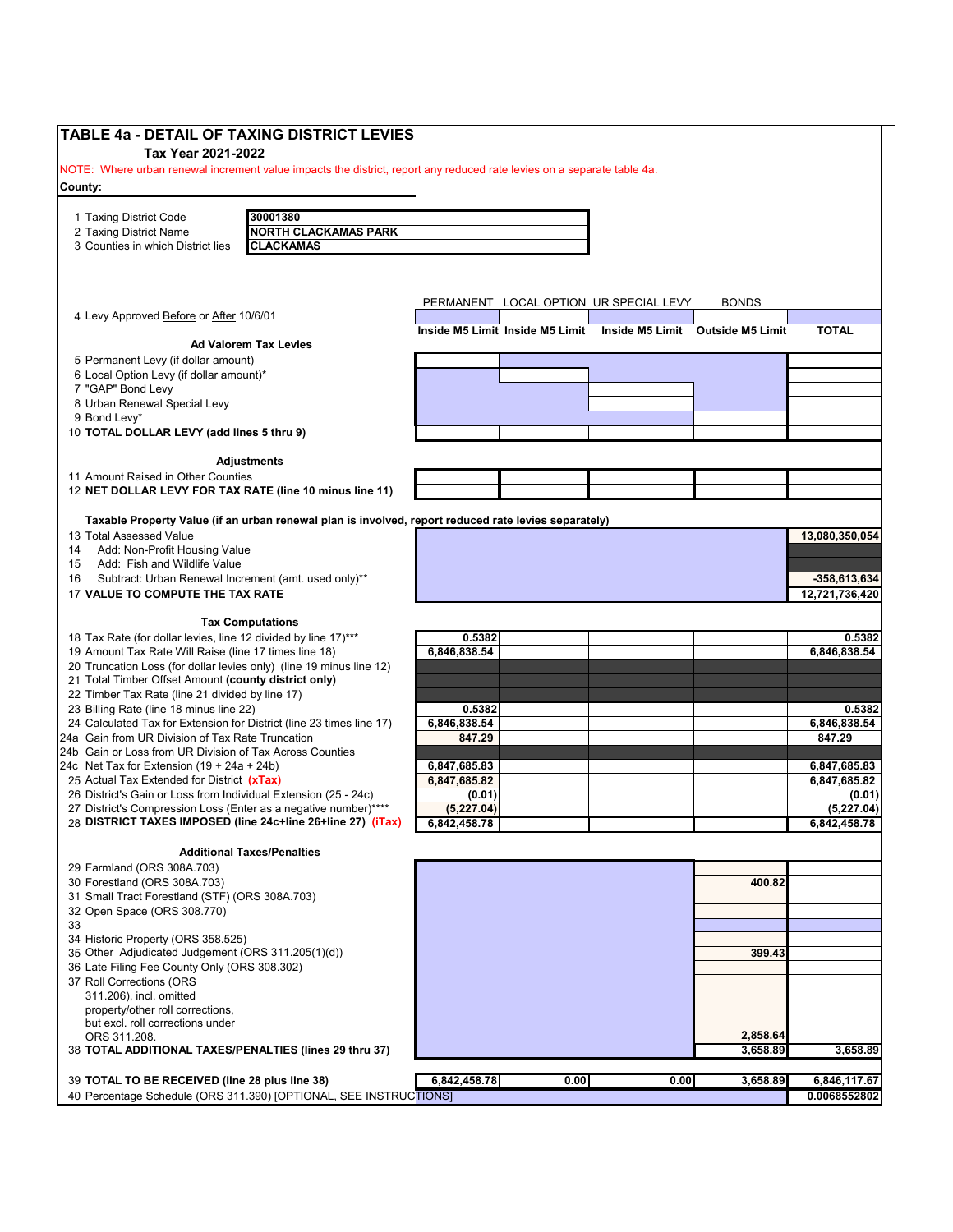| <b>TABLE 4a - DETAIL OF TAXING DISTRICT LEVIES</b>                                                                     |                |                                 |                                        |                                  |                   |
|------------------------------------------------------------------------------------------------------------------------|----------------|---------------------------------|----------------------------------------|----------------------------------|-------------------|
|                                                                                                                        |                |                                 |                                        |                                  | <b>WASHINGTON</b> |
| Tax Year 2021-2022                                                                                                     |                |                                 |                                        |                                  | 12,437,439,833    |
| NOTE: Where urban renewal increment value impacts the district, report any reduced rate levies on a separate table 4a. |                |                                 |                                        |                                  | 0.970415          |
| County:                                                                                                                |                |                                 |                                        |                                  |                   |
|                                                                                                                        |                |                                 |                                        |                                  |                   |
| 30001530<br>1 Taxing District Code                                                                                     |                |                                 |                                        |                                  |                   |
| 2 Taxing District Name<br>PARK TIGARD / TUALATIN AQUATIC                                                               |                |                                 |                                        |                                  |                   |
| 3 Counties in which District lies<br><b>CLACKAMAS</b>                                                                  |                |                                 |                                        |                                  |                   |
|                                                                                                                        |                |                                 |                                        |                                  |                   |
|                                                                                                                        |                |                                 |                                        |                                  |                   |
|                                                                                                                        |                |                                 | PERMANENT LOCAL OPTION UR SPECIAL LEVY | <b>BONDS</b>                     |                   |
| 4 Levy Approved Before or After 10/6/01                                                                                |                |                                 |                                        |                                  |                   |
|                                                                                                                        |                | Inside M5 Limit Inside M5 Limit |                                        | Inside M5 Limit Outside M5 Limit | <b>TOTAL</b>      |
| <b>Ad Valorem Tax Levies</b>                                                                                           |                |                                 |                                        |                                  |                   |
| 5 Permanent Levy (if dollar amount)                                                                                    |                |                                 |                                        |                                  |                   |
| 6 Local Option Levy (if dollar amount)*                                                                                |                |                                 |                                        |                                  |                   |
| 7 "GAP" Bond Levy                                                                                                      |                |                                 |                                        |                                  |                   |
| 8 Urban Renewal Special Levy                                                                                           |                |                                 |                                        |                                  |                   |
| 9 Bond Levy*                                                                                                           |                |                                 |                                        |                                  |                   |
| 10 TOTAL DOLLAR LEVY (add lines 5 thru 9)                                                                              |                |                                 |                                        |                                  |                   |
|                                                                                                                        |                |                                 |                                        |                                  |                   |
| <b>Adjustments</b>                                                                                                     |                |                                 |                                        |                                  |                   |
| 11 Amount Raised in Other Counties                                                                                     |                |                                 |                                        |                                  |                   |
| 12 NET DOLLAR LEVY FOR TAX RATE (line 10 minus line 11)                                                                |                |                                 |                                        |                                  |                   |
|                                                                                                                        |                |                                 |                                        |                                  |                   |
| Taxable Property Value (if an urban renewal plan is involved, report reduced rate levies separately)                   |                |                                 |                                        |                                  |                   |
| 13 Total Assessed Value                                                                                                |                |                                 |                                        |                                  | 379,176,627       |
| Add: Non-Profit Housing Value<br>14                                                                                    |                |                                 |                                        |                                  |                   |
| Add: Fish and Wildlife Value<br>15                                                                                     |                |                                 |                                        |                                  |                   |
| Subtract: Urban Renewal Increment (amt. used only)**<br>16                                                             |                |                                 |                                        |                                  |                   |
| 17 VALUE TO COMPUTE THE TAX RATE                                                                                       |                |                                 |                                        |                                  | 379,176,627       |
|                                                                                                                        |                |                                 |                                        |                                  |                   |
| <b>Tax Computations</b>                                                                                                |                |                                 |                                        |                                  |                   |
| 18 Tax Rate (for dollar levies, line 12 divided by line 17)***                                                         | 0.0900         |                                 |                                        |                                  | 0.0900            |
| 19 Amount Tax Rate Will Raise (line 17 times line 18)                                                                  | 34,125.90      |                                 |                                        |                                  | 34.125.90         |
| 20 Truncation Loss (for dollar levies only) (line 19 minus line 12)                                                    |                |                                 |                                        |                                  |                   |
| 21 Total Timber Offset Amount (county district only)                                                                   |                |                                 |                                        |                                  |                   |
| 22 Timber Tax Rate (line 21 divided by line 17)<br>23 Billing Rate (line 18 minus line 22)                             | 0.0900         |                                 |                                        |                                  | 0.0900            |
| 24 Calculated Tax for Extension for District (line 23 times line 17)                                                   | 34.125.90      |                                 |                                        |                                  | 34.125.90         |
| 24a Gain from UR Division of Tax Rate Truncation                                                                       |                |                                 |                                        |                                  |                   |
| 24b Gain or Loss from UR Division of Tax Across Counties                                                               |                |                                 |                                        |                                  |                   |
| 24c Net Tax for Extension $(19 + 24a + 24b)$                                                                           | 34,125.90      |                                 |                                        |                                  | 34,125.90         |
| 25 Actual Tax Extended for District (xTax)                                                                             | 34,125.90      |                                 |                                        |                                  | 34,125.90         |
| 26 District's Gain or Loss from Individual Extension (25 - 24c)                                                        | $\blacksquare$ |                                 |                                        |                                  |                   |
| 27 District's Compression Loss (Enter as a negative number)****                                                        |                |                                 |                                        |                                  |                   |
| 28 DISTRICT TAXES IMPOSED (line 24c+line 26+line 27) (iTax)                                                            | 34,125.90      |                                 |                                        |                                  | 34,125.90         |
|                                                                                                                        |                |                                 |                                        |                                  |                   |
| <b>Additional Taxes/Penalties</b>                                                                                      |                |                                 |                                        |                                  |                   |
| 29 Farmland (ORS 308A.703)                                                                                             |                |                                 |                                        |                                  |                   |
| 30 Forestland (ORS 308A.703)                                                                                           |                |                                 |                                        |                                  |                   |
| 31 Small Tract Forestland (STF) (ORS 308A.703)                                                                         |                |                                 |                                        |                                  |                   |
| 32 Open Space (ORS 308.770)                                                                                            |                |                                 |                                        |                                  |                   |
| 33                                                                                                                     |                |                                 |                                        |                                  |                   |
| 34 Historic Property (ORS 358.525)                                                                                     |                |                                 |                                        |                                  |                   |
| 35 Other Adjudicated Judgement (ORS 311.205(1)(d))                                                                     |                |                                 |                                        |                                  |                   |
| 36 Late Filing Fee County Only (ORS 308.302)                                                                           |                |                                 |                                        |                                  |                   |
| 37 Roll Corrections (ORS                                                                                               |                |                                 |                                        |                                  |                   |
| 311.206), incl. omitted                                                                                                |                |                                 |                                        |                                  |                   |
| property/other roll corrections,                                                                                       |                |                                 |                                        |                                  |                   |
| but excl. roll corrections under                                                                                       |                |                                 |                                        |                                  |                   |
| ORS 311.208.                                                                                                           |                |                                 |                                        | 0.00                             | 0.00              |
| 38 TOTAL ADDITIONAL TAXES/PENALTIES (lines 29 thru 37)                                                                 |                |                                 |                                        |                                  |                   |
|                                                                                                                        |                |                                 |                                        |                                  |                   |
| 39 TOTAL TO BE RECEIVED (line 28 plus line 38)                                                                         | 34,125.90      | 0.00                            | 0.00                                   | 0.00                             | 34,125.90         |
| 40 Percentage Schedule (ORS 311.390) [OPTIONAL, SEE INSTRUCTIONS]                                                      |                |                                 |                                        |                                  | 0.0000341716      |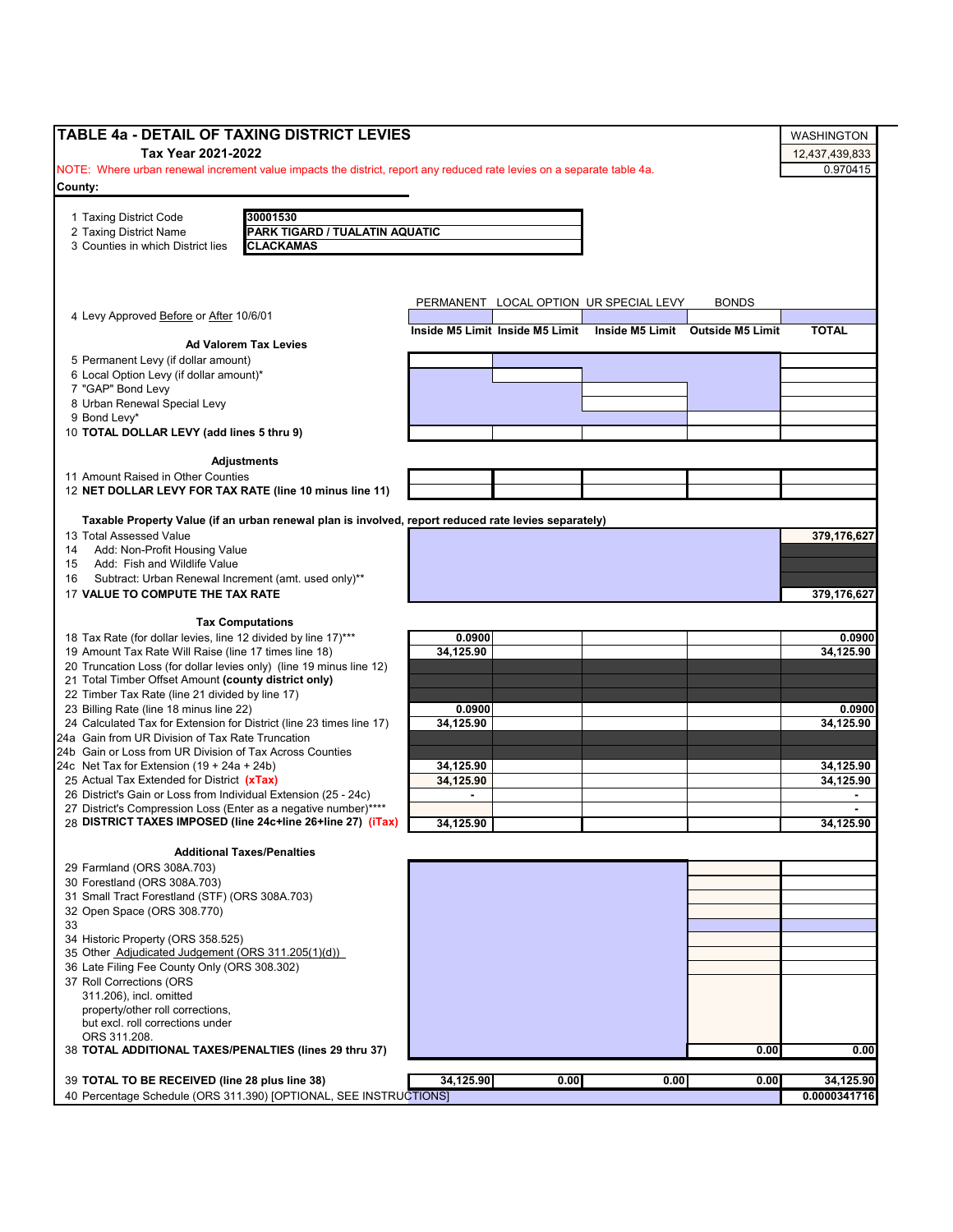| <b>TABLE 4a - DETAIL OF TAXING DISTRICT LEVIES</b>                                                                              |                      |                                 |                                        | <b>MULTNOMAH</b>                 | <b>WASHINGTON</b>      |
|---------------------------------------------------------------------------------------------------------------------------------|----------------------|---------------------------------|----------------------------------------|----------------------------------|------------------------|
| Tax Year 2021-2022                                                                                                              |                      |                                 |                                        | 84, 267, 365, 122                | 68,147,569,131         |
| NOTE: Where urban renewal increment value impacts the district, report any reduced rate levies on a separate table 4a.          |                      |                                 |                                        | 0.4363640426                     | 0.3528904543           |
| County:                                                                                                                         |                      |                                 |                                        |                                  |                        |
|                                                                                                                                 |                      |                                 |                                        |                                  |                        |
| 30008090<br>1 Taxing District Code<br>2 Taxing District Name<br><b>SRV 2 METRO</b>                                              |                      |                                 |                                        |                                  |                        |
| 3 Counties in which District lies<br><b>CLACKAMAS, MULTNOMAH, WASHINGTON</b>                                                    |                      |                                 |                                        |                                  |                        |
|                                                                                                                                 |                      |                                 |                                        |                                  |                        |
|                                                                                                                                 |                      |                                 |                                        |                                  |                        |
|                                                                                                                                 |                      |                                 | PERMANENT LOCAL OPTION UR SPECIAL LEVY | <b>BONDS</b>                     |                        |
| 4 Levy Approved Before or After 10/6/01                                                                                         |                      |                                 |                                        |                                  |                        |
|                                                                                                                                 |                      | Inside M5 Limit Inside M5 Limit |                                        | Inside M5 Limit Outside M5 Limit | <b>TOTAL</b>           |
| <b>Ad Valorem Tax Levies</b>                                                                                                    |                      |                                 |                                        |                                  |                        |
| 5 Permanent Levy (if dollar amount)<br>6 Local Option Levy (if dollar amount)*                                                  |                      |                                 |                                        |                                  |                        |
| 7 "GAP" Bond Levy                                                                                                               |                      |                                 |                                        |                                  |                        |
| 8 Urban Renewal Special Levy                                                                                                    |                      |                                 |                                        |                                  |                        |
| 9 Bond Levy*                                                                                                                    |                      |                                 |                                        |                                  |                        |
| 10 TOTAL DOLLAR LEVY (add lines 5 thru 9)                                                                                       |                      |                                 |                                        |                                  |                        |
| <b>Adjustments</b>                                                                                                              |                      |                                 |                                        |                                  |                        |
| 11 Amount Raised in Other Counties                                                                                              |                      |                                 |                                        |                                  |                        |
| 12 NET DOLLAR LEVY FOR TAX RATE (line 10 minus line 11)                                                                         |                      |                                 |                                        |                                  |                        |
|                                                                                                                                 |                      |                                 |                                        |                                  |                        |
| Taxable Property Value (if an urban renewal plan is involved, report reduced rate levies separately)<br>13 Total Assessed Value |                      |                                 |                                        |                                  | 42,709,878,437         |
| Add: Non-Profit Housing Value<br>14                                                                                             |                      |                                 |                                        |                                  |                        |
| Add: Fish and Wildlife Value<br>15                                                                                              |                      |                                 |                                        |                                  |                        |
| Subtract: Urban Renewal Increment (amt. used only)**<br>16                                                                      |                      |                                 |                                        |                                  | $-2,012,280,738$       |
| 17 VALUE TO COMPUTE THE TAX RATE                                                                                                |                      |                                 |                                        |                                  | 40,697,597,699         |
|                                                                                                                                 |                      |                                 |                                        |                                  |                        |
| <b>Tax Computations</b><br>18 Tax Rate (for dollar levies, line 12 divided by line 17)***                                       | 0.0966               |                                 |                                        |                                  | 0.0966                 |
| 19 Amount Tax Rate Will Raise (line 17 times line 18)                                                                           | 3,931,387.94         |                                 |                                        |                                  | 3,931,387.94           |
| 20 Truncation Loss (for dollar levies only) (line 19 minus line 12)                                                             |                      |                                 |                                        |                                  |                        |
| 21 Total Timber Offset Amount (county district only)                                                                            |                      |                                 |                                        |                                  |                        |
| 22 Timber Tax Rate (line 21 divided by line 17)                                                                                 | 0.0966               |                                 |                                        |                                  |                        |
| 23 Billing Rate (line 18 minus line 22)<br>24 Calculated Tax for Extension for District (line 23 times line 17)                 | 3,931,387.94         |                                 |                                        |                                  | 0.0966<br>3,931,387.94 |
| 24a Gain from UR Division of Tax Rate Truncation                                                                                | 3,471.71             |                                 |                                        |                                  | 3,471.71               |
| 24b Gain or Loss from UR Division of Tax Across Counties                                                                        | 5,256.71             |                                 |                                        |                                  | 5,256.71               |
| 24c Net Tax for Extension $(19 + 24a + 24b)$                                                                                    | 3,940,116.36         |                                 |                                        |                                  | 3,940,116.36           |
| 25 Actual Tax Extended for District (xTax)<br>26 District's Gain or Loss from Individual Extension (25 - 24c)                   | 3,940,116.35         |                                 |                                        |                                  | 3,940,116.35           |
| 27 District's Compression Loss (Enter as a negative number)****                                                                 | (0.01)<br>(1,599.47) |                                 |                                        |                                  | (0.01)<br>(1,599.47)   |
| 28 DISTRICT TAXES IMPOSED (line 24c+line 26+line 27) (iTax)                                                                     | 3,938,516.88         |                                 |                                        |                                  | 3,938,516.88           |
|                                                                                                                                 |                      |                                 |                                        |                                  |                        |
| <b>Additional Taxes/Penalties</b>                                                                                               |                      |                                 |                                        |                                  |                        |
| 29 Farmland (ORS 308A.703)<br>30 Forestland (ORS 308A.703)                                                                      |                      |                                 |                                        | 7,198.22<br>811.07               |                        |
| 31 Small Tract Forestland (STF) (ORS 308A.703)                                                                                  |                      |                                 |                                        |                                  |                        |
| 32 Open Space (ORS 308.770)                                                                                                     |                      |                                 |                                        | 98.38                            |                        |
| 33                                                                                                                              |                      |                                 |                                        |                                  |                        |
| 34 Historic Property (ORS 358.525)<br>35 Other Adjudicated Judgement (ORS 311.205(1)(d))                                        |                      |                                 |                                        |                                  |                        |
| 36 Late Filing Fee County Only (ORS 308.302)                                                                                    |                      |                                 |                                        | 423.04                           |                        |
| 37 Roll Corrections (ORS                                                                                                        |                      |                                 |                                        |                                  |                        |
| 311.206), incl. omitted                                                                                                         |                      |                                 |                                        |                                  |                        |
|                                                                                                                                 |                      |                                 |                                        |                                  |                        |
| property/other roll corrections,                                                                                                |                      |                                 |                                        |                                  |                        |
| but excl. roll corrections under                                                                                                |                      |                                 |                                        |                                  |                        |
| ORS 311.208.                                                                                                                    |                      |                                 |                                        | 11,848.21                        |                        |
|                                                                                                                                 |                      |                                 |                                        | 20,378.92                        | 20,378.92              |
| 38 TOTAL ADDITIONAL TAXES/PENALTIES (lines 29 thru 37)<br>39 TOTAL TO BE RECEIVED (line 28 plus line 38)                        | 3,938,516.88         | 0.00                            | 0.00                                   | 20,378.92                        | 3,958,895.80           |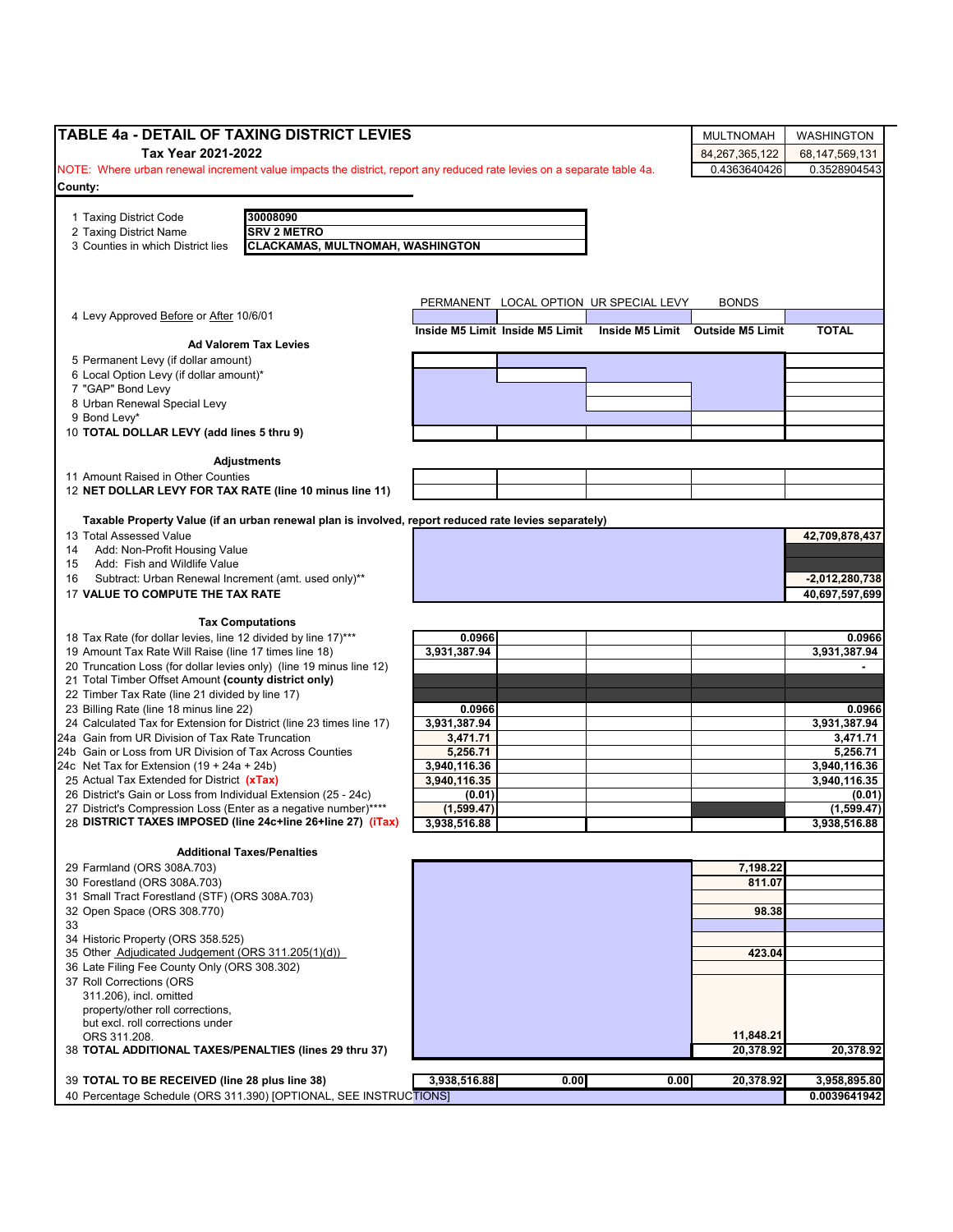| <b>TABLE 4a - DETAIL OF TAXING DISTRICT LEVIES</b>                                                                                 |      |      |                                                                    | <b>MULTNOMAH</b>        | <b>WASHINGTON</b>       |
|------------------------------------------------------------------------------------------------------------------------------------|------|------|--------------------------------------------------------------------|-------------------------|-------------------------|
| Tax Year 2021-2022                                                                                                                 |      |      |                                                                    | 87,756,718,467          | 69,385,941,991          |
| NOTE: Where urban renewal increment value impacts the district, report any reduced rate levies on a separate table 4a.             |      |      |                                                                    | 0.4399347994            | 0.3478399262            |
| County:                                                                                                                            |      |      |                                                                    |                         |                         |
|                                                                                                                                    |      |      |                                                                    |                         |                         |
| 30008092<br>1 Taxing District Code                                                                                                 |      |      |                                                                    |                         |                         |
| <b>SRV 2 METRO BOND (AFTER)</b><br>2 Taxing District Name                                                                          |      |      |                                                                    |                         |                         |
| 3 Counties in which District lies<br><b>CLACKAMAS, MULTNOMAH, WASHINGTON</b>                                                       |      |      |                                                                    |                         |                         |
|                                                                                                                                    |      |      |                                                                    |                         |                         |
|                                                                                                                                    |      |      | PERMANENT LOCAL OPTION UR SPECIAL LEVY                             | <b>BONDS</b>            |                         |
| 4 Levy Approved Before or After 10/6/01                                                                                            |      |      |                                                                    |                         |                         |
| <b>Ad Valorem Tax Levies</b>                                                                                                       |      |      | Inside M5 Limit Inside M5 Limit  Inside M5 Limit  Outside M5 Limit |                         | <b>TOTAL</b>            |
| 5 Permanent Levy (if dollar amount)                                                                                                |      |      |                                                                    |                         |                         |
| 6 Local Option Levy (if dollar amount)*                                                                                            |      |      |                                                                    |                         |                         |
| 7 "GAP" Bond Levy                                                                                                                  |      |      |                                                                    |                         |                         |
| 8 Urban Renewal Special Levy                                                                                                       |      |      |                                                                    |                         |                         |
| 9 Bond Levy*                                                                                                                       |      |      |                                                                    | 75,284,230              | 75,284,230              |
| 10 TOTAL DOLLAR LEVY (add lines 5 thru 9)                                                                                          |      |      |                                                                    | 75,284,230              | 75,284,230              |
| <b>Adjustments</b>                                                                                                                 |      |      |                                                                    |                         |                         |
| 11 Amount Raised in Other Counties                                                                                                 |      |      |                                                                    | 59,307,013.63           | 59,307,013.63           |
| 12 NET DOLLAR LEVY FOR TAX RATE (line 10 minus line 11)                                                                            |      |      |                                                                    | 15,977,216.37           | 15,977,216.37           |
|                                                                                                                                    |      |      |                                                                    |                         |                         |
| Taxable Property Value (if an urban renewal plan is involved, report reduced rate levies separately)<br>13 Total Assessed Value    |      |      |                                                                    |                         | 42,709,878,437          |
| Add: Non-Profit Housing Value<br>14                                                                                                |      |      |                                                                    |                         |                         |
| Add: Fish and Wildlife Value<br>15                                                                                                 |      |      |                                                                    |                         |                         |
| Subtract: Urban Renewal Increment (amt. used only)**<br>16                                                                         |      |      |                                                                    |                         | -375,892,387            |
| 17 VALUE TO COMPUTE THE TAX RATE                                                                                                   |      |      |                                                                    |                         | 42,333,986,050          |
|                                                                                                                                    |      |      |                                                                    |                         |                         |
| <b>Tax Computations</b>                                                                                                            |      |      |                                                                    |                         |                         |
| 18 Tax Rate (for dollar levies, line 12 divided by line 17)***                                                                     |      |      |                                                                    | 0.3774<br>15,976,846.34 | 0.3774<br>15,976,846.34 |
| 19 Amount Tax Rate Will Raise (line 17 times line 18)<br>20 Truncation Loss (for dollar levies only) (line 19 minus line 12)       |      |      |                                                                    | (370.03)                | (370.03)                |
| 21 Total Timber Offset Amount (county district only)                                                                               |      |      |                                                                    |                         |                         |
| 22 Timber Tax Rate (line 21 divided by line 17)                                                                                    |      |      |                                                                    |                         |                         |
| 23 Billing Rate (line 18 minus line 22)                                                                                            |      |      |                                                                    | 0.3774                  | 0.3774                  |
| 24 Calculated Tax for Extension for District (line 23 times line 17)                                                               |      |      |                                                                    | 15,976,846.34           | 15,976,846.34           |
| 24a Gain from UR Division of Tax Rate Truncation                                                                                   |      |      |                                                                    | 267.39                  | 267.39                  |
| 24b Gain or Loss from UR Division of Tax Across Counties                                                                           |      |      |                                                                    | 4,770.87                | 4,770.87                |
| 24c Net Tax for Extension $(19 + 24a + 24b)$                                                                                       |      |      |                                                                    | 15,981,884.60           | 15,981,884.60           |
| 25 Actual Tax Extended for District (xTax)                                                                                         |      |      |                                                                    | 15,981,884.59           | 15,981,884.59           |
| 26 District's Gain or Loss from Individual Extension (25 - 24c)<br>27 District's Compression Loss (Enter as a negative number)**** |      |      |                                                                    | (0.01)                  | (0.01)                  |
| 28 DISTRICT TAXES IMPOSED (line 24c+line 26+line 27) (iTax)                                                                        |      |      |                                                                    | 15,981,884.59           | 15,981,884.59           |
|                                                                                                                                    |      |      |                                                                    |                         |                         |
| <b>Additional Taxes/Penalties</b>                                                                                                  |      |      |                                                                    |                         |                         |
| 29 Farmland (ORS 308A.703)                                                                                                         |      |      |                                                                    |                         |                         |
| 30 Forestland (ORS 308A.703)                                                                                                       |      |      |                                                                    |                         |                         |
| 31 Small Tract Forestland (STF) (ORS 308A.703)                                                                                     |      |      |                                                                    |                         |                         |
| 32 Open Space (ORS 308.770)<br>33                                                                                                  |      |      |                                                                    |                         |                         |
| 34 Historic Property (ORS 358.525)                                                                                                 |      |      |                                                                    |                         |                         |
| 35 Other Adjudicated Judgement (ORS 311.205(1)(d))                                                                                 |      |      |                                                                    |                         |                         |
| 36 Late Filing Fee County Only (ORS 308.302)                                                                                       |      |      |                                                                    |                         |                         |
| 37 Roll Corrections (ORS                                                                                                           |      |      |                                                                    |                         |                         |
| 311.206), incl. omitted                                                                                                            |      |      |                                                                    |                         |                         |
| property/other roll corrections,                                                                                                   |      |      |                                                                    |                         |                         |
| but excl. roll corrections under                                                                                                   |      |      |                                                                    |                         |                         |
| ORS 311.208.                                                                                                                       |      |      |                                                                    |                         |                         |
| 38 TOTAL ADDITIONAL TAXES/PENALTIES (lines 29 thru 37)                                                                             |      |      |                                                                    | 0.00                    | 0.00                    |
| 39 TOTAL TO BE RECEIVED (line 28 plus line 38)                                                                                     | 0.00 | 0.00 | 0.00                                                               | 15,981,884.59           | 15,981,884.59           |
| 40 Percentage Schedule (ORS 311.390) [OPTIONAL, SEE INSTRUCTIONS]                                                                  |      |      |                                                                    |                         | 0.0160032741            |
|                                                                                                                                    |      |      |                                                                    |                         |                         |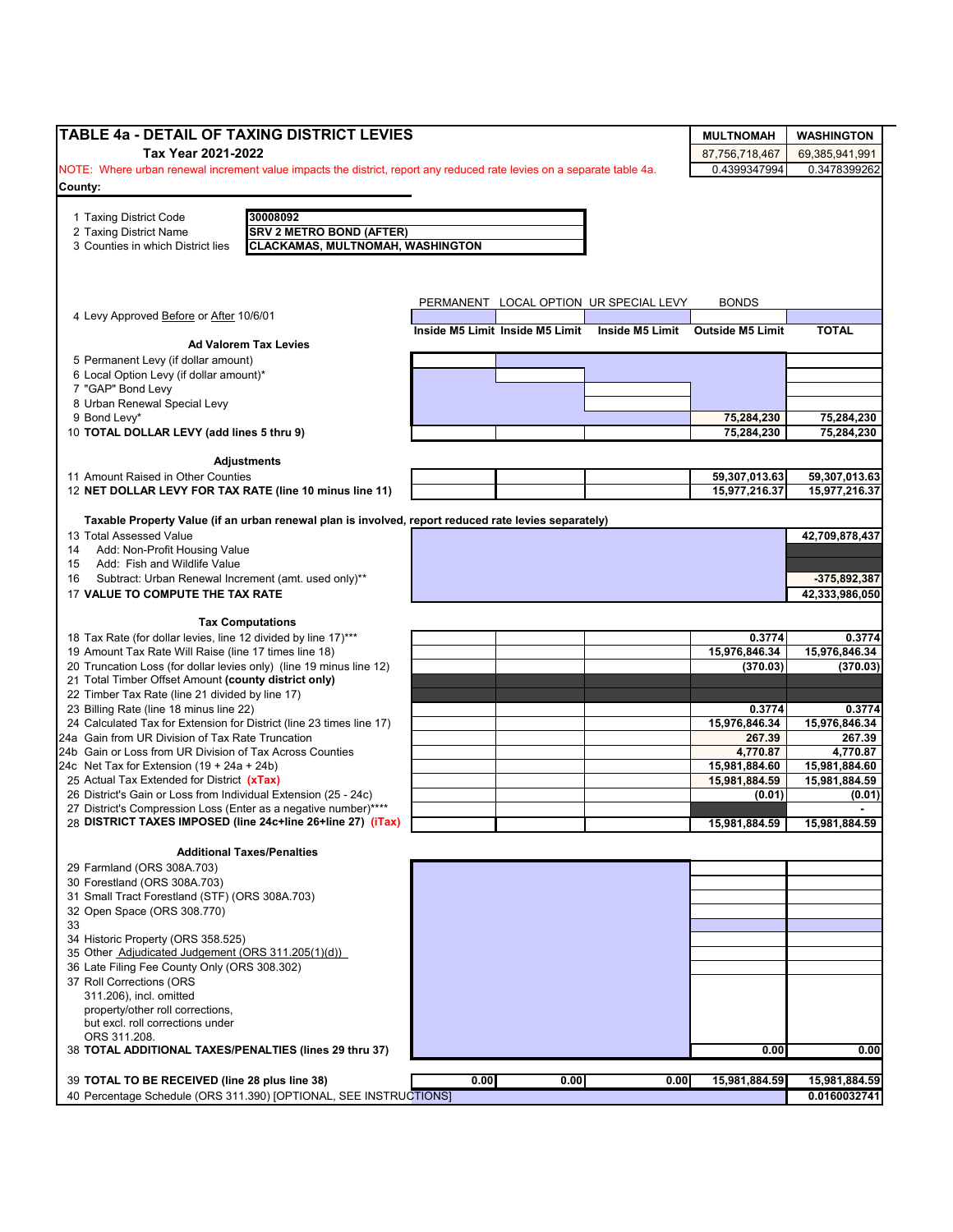| TABLE 4a - DETAIL OF TAXING DISTRICT LEVIES                                                                                               |      |                                 |                                        | <b>MULTNOMAH</b>                 | <b>WASHINGTON</b> |
|-------------------------------------------------------------------------------------------------------------------------------------------|------|---------------------------------|----------------------------------------|----------------------------------|-------------------|
| Tax Year 2021-2022                                                                                                                        |      |                                 |                                        | 91,514,626,280                   | 69,595,064,434    |
| NOTE: Where urban renewal increment value impacts the district, report any reduced rate levies on a separate table 4a.                    |      |                                 |                                        | 0.4489982324                     | 0.3414542810      |
| County:                                                                                                                                   |      |                                 |                                        |                                  |                   |
|                                                                                                                                           |      |                                 |                                        |                                  |                   |
| 30008090<br>1 Taxing District Code                                                                                                        |      |                                 |                                        |                                  |                   |
| <b>SRV 2 METRO LOCAL OPTION</b><br>2 Taxing District Name<br>3 Counties in which District lies<br><b>CLACKAMAS, MULTNOMAH, WASHINGTON</b> |      |                                 |                                        |                                  |                   |
|                                                                                                                                           |      |                                 |                                        |                                  |                   |
|                                                                                                                                           |      |                                 |                                        |                                  |                   |
|                                                                                                                                           |      |                                 |                                        |                                  |                   |
| 4 Levy Approved Before or After 10/6/01                                                                                                   |      |                                 | PERMANENT LOCAL OPTION UR SPECIAL LEVY | <b>BONDS</b>                     |                   |
|                                                                                                                                           |      | Inside M5 Limit Inside M5 Limit |                                        | Inside M5 Limit Outside M5 Limit | <b>TOTAL</b>      |
| <b>Ad Valorem Tax Levies</b>                                                                                                              |      |                                 |                                        |                                  |                   |
| 5 Permanent Levy (if dollar amount)                                                                                                       |      |                                 |                                        |                                  |                   |
| 6 Local Option Levy (if dollar amount)*                                                                                                   |      |                                 |                                        |                                  |                   |
| 7 "GAP" Bond Levy                                                                                                                         |      |                                 |                                        |                                  |                   |
| 8 Urban Renewal Special Levy<br>9 Bond Levy*                                                                                              |      |                                 |                                        |                                  |                   |
| 10 TOTAL DOLLAR LEVY (add lines 5 thru 9)                                                                                                 |      |                                 |                                        |                                  |                   |
|                                                                                                                                           |      |                                 |                                        |                                  |                   |
| <b>Adjustments</b>                                                                                                                        |      |                                 |                                        |                                  |                   |
| 11 Amount Raised in Other Counties                                                                                                        |      |                                 |                                        |                                  |                   |
| 12 NET DOLLAR LEVY FOR TAX RATE (line 10 minus line 11)                                                                                   |      |                                 |                                        |                                  |                   |
|                                                                                                                                           |      |                                 |                                        |                                  |                   |
| Taxable Property Value (if an urban renewal plan is involved, report reduced rate levies separately)                                      |      |                                 |                                        |                                  |                   |
| 13 Total Assessed Value<br>Add: Non-Profit Housing Value<br>14                                                                            |      |                                 |                                        |                                  | 42,709,878,437    |
| Add: Fish and Wildlife Value<br>15                                                                                                        |      |                                 |                                        |                                  |                   |
| Subtract: Urban Renewal Increment (amt. used only)**<br>16                                                                                |      |                                 |                                        |                                  |                   |
| 17 VALUE TO COMPUTE THE TAX RATE                                                                                                          |      |                                 |                                        |                                  | 42,709,878,437    |
|                                                                                                                                           |      |                                 |                                        |                                  |                   |
| <b>Tax Computations</b>                                                                                                                   |      |                                 |                                        |                                  |                   |
| 18 Tax Rate (for dollar levies, line 12 divided by line 17)***                                                                            |      | 0.0960                          |                                        |                                  | 0.0960            |
| 19 Amount Tax Rate Will Raise (line 17 times line 18)                                                                                     |      | 4,100,148.33                    |                                        |                                  | 4,100,148.33      |
| 20 Truncation Loss (for dollar levies only) (line 19 minus line 12)                                                                       |      |                                 |                                        |                                  |                   |
| 21 Total Timber Offset Amount (county district only)                                                                                      |      |                                 |                                        |                                  |                   |
| 22 Timber Tax Rate (line 21 divided by line 17)<br>23 Billing Rate (line 18 minus line 22)                                                |      | 0.0960                          |                                        |                                  | 0.0960            |
| 24 Calculated Tax for Extension for District (line 23 times line 17)                                                                      |      | 4,100,148.33                    |                                        |                                  | 4,100,148.33      |
| 24a Gain from UR Division of Tax Rate Truncation                                                                                          |      |                                 |                                        |                                  |                   |
| 24b Gain or Loss from UR Division of Tax Across Counties                                                                                  |      |                                 |                                        |                                  |                   |
| 24c Net Tax for Extension $(19 + 24a + 24b)$                                                                                              |      | 4,100,148.33                    |                                        |                                  | 4,100,148.33      |
| 25 Actual Tax Extended for District (xTax)                                                                                                |      | 4,100,148.33                    |                                        |                                  | 4,100,148.33      |
| 26 District's Gain or Loss from Individual Extension (25 - 24c)                                                                           |      |                                 |                                        |                                  |                   |
| 27 District's Compression Loss (Enter as a negative number)****                                                                           |      | (55,096.40)                     |                                        |                                  | (55,096.40)       |
| 28 DISTRICT TAXES IMPOSED (line 24c+line 26+line 27) (iTax)                                                                               |      | 4,045,051.93                    |                                        |                                  | 4,045,051.93      |
| <b>Additional Taxes/Penalties</b>                                                                                                         |      |                                 |                                        |                                  |                   |
| 29 Farmland (ORS 308A.703)                                                                                                                |      |                                 |                                        |                                  |                   |
| 30 Forestland (ORS 308A.703)                                                                                                              |      |                                 |                                        |                                  |                   |
| 31 Small Tract Forestland (STF) (ORS 308A.703)                                                                                            |      |                                 |                                        |                                  |                   |
| 32 Open Space (ORS 308.770)                                                                                                               |      |                                 |                                        |                                  |                   |
| 33                                                                                                                                        |      |                                 |                                        |                                  |                   |
| 34 Historic Property (ORS 358.525)                                                                                                        |      |                                 |                                        |                                  |                   |
| 35 Other Adjudicated Judgement (ORS 311.205(1)(d))                                                                                        |      |                                 |                                        |                                  |                   |
| 36 Late Filing Fee County Only (ORS 308.302)                                                                                              |      |                                 |                                        |                                  |                   |
| 37 Roll Corrections (ORS                                                                                                                  |      |                                 |                                        |                                  |                   |
| 311.206), incl. omitted<br>property/other roll corrections,                                                                               |      |                                 |                                        |                                  |                   |
| but excl. roll corrections under                                                                                                          |      |                                 |                                        |                                  |                   |
| ORS 311.208.                                                                                                                              |      |                                 |                                        |                                  |                   |
| 38 TOTAL ADDITIONAL TAXES/PENALTIES (lines 29 thru 37)                                                                                    |      |                                 |                                        | 0.00                             | 0.00              |
|                                                                                                                                           |      |                                 |                                        |                                  |                   |
| 39 TOTAL TO BE RECEIVED (line 28 plus line 38)                                                                                            | 0.00 | 4,045,051.93                    | 0.00                                   | 0.00                             | 4,045,051.93      |
| 40 Percentage Schedule (ORS 311.390) [OPTIONAL, SEE INSTRUCTIONS]                                                                         |      |                                 |                                        |                                  | 0.0040504657      |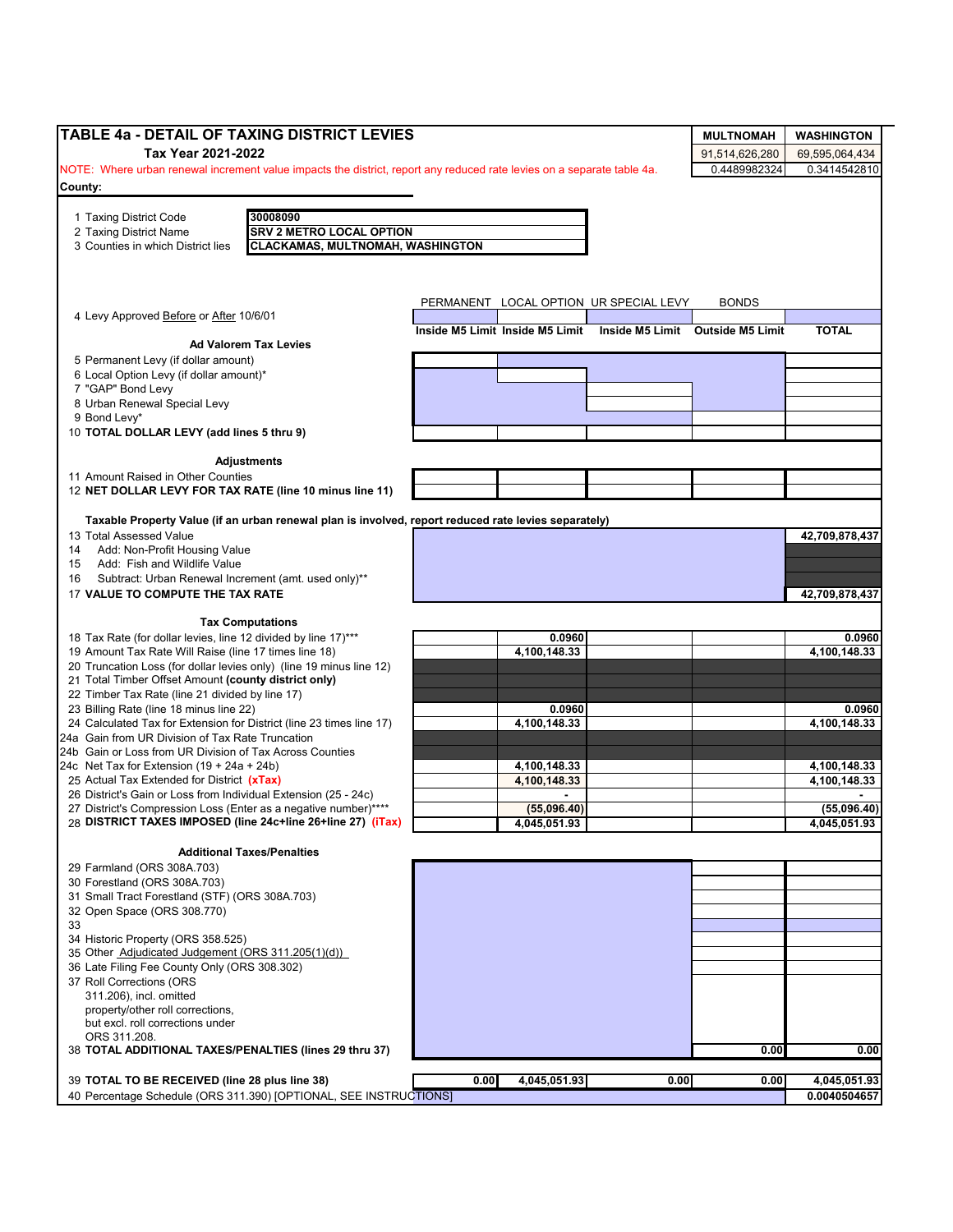| Tax Year 2021-2022<br>85,289,187,032<br>72,849,502,733<br>0.3988532792<br>0.3406793295<br>30002160<br>1 Taxing District Code<br><b>PORT OF PORTLAND</b><br>2 Taxing District Name<br><b>CLACKAMAS, MULTNOMAH, WASHINGTON</b><br>3 Counties in which District lies<br>PERMANENT LOCAL OPTION UR SPECIAL LEVY<br><b>BONDS</b><br>4 Levy Approved Before or After 10/6/01<br>Inside M5 Limit Inside M5 Limit<br>Inside M5 Limit Outside M5 Limit<br><b>TOTAL</b><br><b>Ad Valorem Tax Levies</b><br>6 Local Option Levy (if dollar amount)*<br>7 "GAP" Bond Levy<br>8 Urban Renewal Special Levy<br>9 Bond Levy*<br>10 TOTAL DOLLAR LEVY (add lines 5 thru 9)<br><b>Adjustments</b><br>Taxable Property Value (if an urban renewal plan is involved, report reduced rate levies separately)<br>58,193,913,225<br>Add: Non-Profit Housing Value<br>4,774,787<br>Add: Fish and Wildlife Value<br>Subtract: Urban Renewal Increment (amt. used only)**<br>$-2,501,384,727$<br>17 VALUE TO COMPUTE THE TAX RATE<br>55,697,303,285<br><b>Tax Computations</b><br>0.0701<br>3,904,380.96<br>21 Total Timber Offset Amount (county district only)<br>22 Timber Tax Rate (line 21 divided by line 17)<br>23 Billing Rate (line 18 minus line 22)<br>0.0701<br>0.0701<br>24 Calculated Tax for Extension for District (line 23 times line 17)<br>3,904,380.96<br>3,904,380.96<br>24a Gain from UR Division of Tax Rate Truncation<br>7,770.75<br>7,770.75<br>3,632.95<br>24b Gain or Loss from UR Division of Tax Across Counties<br>3,632.95<br>3,915,784.66<br>3,915,784.66<br>24c Net Tax for Extension (19 + 24a + 24b)<br>3,915,784.64<br>3,915,784.64<br>(0.02)<br>(1, 198.85)<br>3,914,585.79<br>3,914,585.79<br><b>Additional Taxes/Penalties</b><br>29 Farmland (ORS 308A.703)<br>4,872.03<br>30 Forestland (ORS 308A.703)<br>482.44<br>31 Small Tract Forestland (STF) (ORS 308A.703)<br>106.47<br>12.10<br>52.02<br>311.206), incl. omitted<br>property/other roll corrections,<br>but excl. roll corrections under<br>2,443.19<br>ORS 311.208.<br>7,968.25<br>3,914,585.79<br>0.00<br>0.00<br>7,968.25<br>40 Percentage Schedule (ORS 311.390) [OPTIONAL, SEE INSTRUCTIONS] | TABLE 4a - DETAIL OF TAXING DISTRICT LEVIES                         |                                                                                                                        |  |  | <b>MULTNOMAH</b> | <b>WASHINGTON</b> |  |
|-----------------------------------------------------------------------------------------------------------------------------------------------------------------------------------------------------------------------------------------------------------------------------------------------------------------------------------------------------------------------------------------------------------------------------------------------------------------------------------------------------------------------------------------------------------------------------------------------------------------------------------------------------------------------------------------------------------------------------------------------------------------------------------------------------------------------------------------------------------------------------------------------------------------------------------------------------------------------------------------------------------------------------------------------------------------------------------------------------------------------------------------------------------------------------------------------------------------------------------------------------------------------------------------------------------------------------------------------------------------------------------------------------------------------------------------------------------------------------------------------------------------------------------------------------------------------------------------------------------------------------------------------------------------------------------------------------------------------------------------------------------------------------------------------------------------------------------------------------------------------------------------------------------------------------------------------------------------------------------------------------------------------------------------------------------------------------------------------------------------------------------------------------------------------------|---------------------------------------------------------------------|------------------------------------------------------------------------------------------------------------------------|--|--|------------------|-------------------|--|
|                                                                                                                                                                                                                                                                                                                                                                                                                                                                                                                                                                                                                                                                                                                                                                                                                                                                                                                                                                                                                                                                                                                                                                                                                                                                                                                                                                                                                                                                                                                                                                                                                                                                                                                                                                                                                                                                                                                                                                                                                                                                                                                                                                             |                                                                     |                                                                                                                        |  |  |                  |                   |  |
|                                                                                                                                                                                                                                                                                                                                                                                                                                                                                                                                                                                                                                                                                                                                                                                                                                                                                                                                                                                                                                                                                                                                                                                                                                                                                                                                                                                                                                                                                                                                                                                                                                                                                                                                                                                                                                                                                                                                                                                                                                                                                                                                                                             |                                                                     | NOTE: Where urban renewal increment value impacts the district, report any reduced rate levies on a separate table 4a. |  |  |                  |                   |  |
|                                                                                                                                                                                                                                                                                                                                                                                                                                                                                                                                                                                                                                                                                                                                                                                                                                                                                                                                                                                                                                                                                                                                                                                                                                                                                                                                                                                                                                                                                                                                                                                                                                                                                                                                                                                                                                                                                                                                                                                                                                                                                                                                                                             | County:                                                             |                                                                                                                        |  |  |                  |                   |  |
|                                                                                                                                                                                                                                                                                                                                                                                                                                                                                                                                                                                                                                                                                                                                                                                                                                                                                                                                                                                                                                                                                                                                                                                                                                                                                                                                                                                                                                                                                                                                                                                                                                                                                                                                                                                                                                                                                                                                                                                                                                                                                                                                                                             |                                                                     |                                                                                                                        |  |  |                  |                   |  |
|                                                                                                                                                                                                                                                                                                                                                                                                                                                                                                                                                                                                                                                                                                                                                                                                                                                                                                                                                                                                                                                                                                                                                                                                                                                                                                                                                                                                                                                                                                                                                                                                                                                                                                                                                                                                                                                                                                                                                                                                                                                                                                                                                                             |                                                                     |                                                                                                                        |  |  |                  |                   |  |
|                                                                                                                                                                                                                                                                                                                                                                                                                                                                                                                                                                                                                                                                                                                                                                                                                                                                                                                                                                                                                                                                                                                                                                                                                                                                                                                                                                                                                                                                                                                                                                                                                                                                                                                                                                                                                                                                                                                                                                                                                                                                                                                                                                             |                                                                     |                                                                                                                        |  |  |                  |                   |  |
|                                                                                                                                                                                                                                                                                                                                                                                                                                                                                                                                                                                                                                                                                                                                                                                                                                                                                                                                                                                                                                                                                                                                                                                                                                                                                                                                                                                                                                                                                                                                                                                                                                                                                                                                                                                                                                                                                                                                                                                                                                                                                                                                                                             |                                                                     |                                                                                                                        |  |  |                  |                   |  |
|                                                                                                                                                                                                                                                                                                                                                                                                                                                                                                                                                                                                                                                                                                                                                                                                                                                                                                                                                                                                                                                                                                                                                                                                                                                                                                                                                                                                                                                                                                                                                                                                                                                                                                                                                                                                                                                                                                                                                                                                                                                                                                                                                                             |                                                                     |                                                                                                                        |  |  |                  |                   |  |
|                                                                                                                                                                                                                                                                                                                                                                                                                                                                                                                                                                                                                                                                                                                                                                                                                                                                                                                                                                                                                                                                                                                                                                                                                                                                                                                                                                                                                                                                                                                                                                                                                                                                                                                                                                                                                                                                                                                                                                                                                                                                                                                                                                             |                                                                     |                                                                                                                        |  |  |                  |                   |  |
|                                                                                                                                                                                                                                                                                                                                                                                                                                                                                                                                                                                                                                                                                                                                                                                                                                                                                                                                                                                                                                                                                                                                                                                                                                                                                                                                                                                                                                                                                                                                                                                                                                                                                                                                                                                                                                                                                                                                                                                                                                                                                                                                                                             |                                                                     |                                                                                                                        |  |  |                  |                   |  |
|                                                                                                                                                                                                                                                                                                                                                                                                                                                                                                                                                                                                                                                                                                                                                                                                                                                                                                                                                                                                                                                                                                                                                                                                                                                                                                                                                                                                                                                                                                                                                                                                                                                                                                                                                                                                                                                                                                                                                                                                                                                                                                                                                                             |                                                                     |                                                                                                                        |  |  |                  |                   |  |
|                                                                                                                                                                                                                                                                                                                                                                                                                                                                                                                                                                                                                                                                                                                                                                                                                                                                                                                                                                                                                                                                                                                                                                                                                                                                                                                                                                                                                                                                                                                                                                                                                                                                                                                                                                                                                                                                                                                                                                                                                                                                                                                                                                             |                                                                     |                                                                                                                        |  |  |                  |                   |  |
|                                                                                                                                                                                                                                                                                                                                                                                                                                                                                                                                                                                                                                                                                                                                                                                                                                                                                                                                                                                                                                                                                                                                                                                                                                                                                                                                                                                                                                                                                                                                                                                                                                                                                                                                                                                                                                                                                                                                                                                                                                                                                                                                                                             | 5 Permanent Levy (if dollar amount)                                 |                                                                                                                        |  |  |                  |                   |  |
|                                                                                                                                                                                                                                                                                                                                                                                                                                                                                                                                                                                                                                                                                                                                                                                                                                                                                                                                                                                                                                                                                                                                                                                                                                                                                                                                                                                                                                                                                                                                                                                                                                                                                                                                                                                                                                                                                                                                                                                                                                                                                                                                                                             |                                                                     |                                                                                                                        |  |  |                  |                   |  |
|                                                                                                                                                                                                                                                                                                                                                                                                                                                                                                                                                                                                                                                                                                                                                                                                                                                                                                                                                                                                                                                                                                                                                                                                                                                                                                                                                                                                                                                                                                                                                                                                                                                                                                                                                                                                                                                                                                                                                                                                                                                                                                                                                                             |                                                                     |                                                                                                                        |  |  |                  |                   |  |
|                                                                                                                                                                                                                                                                                                                                                                                                                                                                                                                                                                                                                                                                                                                                                                                                                                                                                                                                                                                                                                                                                                                                                                                                                                                                                                                                                                                                                                                                                                                                                                                                                                                                                                                                                                                                                                                                                                                                                                                                                                                                                                                                                                             |                                                                     |                                                                                                                        |  |  |                  |                   |  |
|                                                                                                                                                                                                                                                                                                                                                                                                                                                                                                                                                                                                                                                                                                                                                                                                                                                                                                                                                                                                                                                                                                                                                                                                                                                                                                                                                                                                                                                                                                                                                                                                                                                                                                                                                                                                                                                                                                                                                                                                                                                                                                                                                                             |                                                                     |                                                                                                                        |  |  |                  |                   |  |
|                                                                                                                                                                                                                                                                                                                                                                                                                                                                                                                                                                                                                                                                                                                                                                                                                                                                                                                                                                                                                                                                                                                                                                                                                                                                                                                                                                                                                                                                                                                                                                                                                                                                                                                                                                                                                                                                                                                                                                                                                                                                                                                                                                             |                                                                     |                                                                                                                        |  |  |                  |                   |  |
|                                                                                                                                                                                                                                                                                                                                                                                                                                                                                                                                                                                                                                                                                                                                                                                                                                                                                                                                                                                                                                                                                                                                                                                                                                                                                                                                                                                                                                                                                                                                                                                                                                                                                                                                                                                                                                                                                                                                                                                                                                                                                                                                                                             |                                                                     |                                                                                                                        |  |  |                  |                   |  |
|                                                                                                                                                                                                                                                                                                                                                                                                                                                                                                                                                                                                                                                                                                                                                                                                                                                                                                                                                                                                                                                                                                                                                                                                                                                                                                                                                                                                                                                                                                                                                                                                                                                                                                                                                                                                                                                                                                                                                                                                                                                                                                                                                                             | 11 Amount Raised in Other Counties                                  |                                                                                                                        |  |  |                  |                   |  |
|                                                                                                                                                                                                                                                                                                                                                                                                                                                                                                                                                                                                                                                                                                                                                                                                                                                                                                                                                                                                                                                                                                                                                                                                                                                                                                                                                                                                                                                                                                                                                                                                                                                                                                                                                                                                                                                                                                                                                                                                                                                                                                                                                                             | 12 NET DOLLAR LEVY FOR TAX RATE (line 10 minus line 11)             |                                                                                                                        |  |  |                  |                   |  |
|                                                                                                                                                                                                                                                                                                                                                                                                                                                                                                                                                                                                                                                                                                                                                                                                                                                                                                                                                                                                                                                                                                                                                                                                                                                                                                                                                                                                                                                                                                                                                                                                                                                                                                                                                                                                                                                                                                                                                                                                                                                                                                                                                                             |                                                                     |                                                                                                                        |  |  |                  |                   |  |
|                                                                                                                                                                                                                                                                                                                                                                                                                                                                                                                                                                                                                                                                                                                                                                                                                                                                                                                                                                                                                                                                                                                                                                                                                                                                                                                                                                                                                                                                                                                                                                                                                                                                                                                                                                                                                                                                                                                                                                                                                                                                                                                                                                             |                                                                     |                                                                                                                        |  |  |                  |                   |  |
|                                                                                                                                                                                                                                                                                                                                                                                                                                                                                                                                                                                                                                                                                                                                                                                                                                                                                                                                                                                                                                                                                                                                                                                                                                                                                                                                                                                                                                                                                                                                                                                                                                                                                                                                                                                                                                                                                                                                                                                                                                                                                                                                                                             | 13 Total Assessed Value                                             |                                                                                                                        |  |  |                  |                   |  |
|                                                                                                                                                                                                                                                                                                                                                                                                                                                                                                                                                                                                                                                                                                                                                                                                                                                                                                                                                                                                                                                                                                                                                                                                                                                                                                                                                                                                                                                                                                                                                                                                                                                                                                                                                                                                                                                                                                                                                                                                                                                                                                                                                                             | 14                                                                  |                                                                                                                        |  |  |                  |                   |  |
|                                                                                                                                                                                                                                                                                                                                                                                                                                                                                                                                                                                                                                                                                                                                                                                                                                                                                                                                                                                                                                                                                                                                                                                                                                                                                                                                                                                                                                                                                                                                                                                                                                                                                                                                                                                                                                                                                                                                                                                                                                                                                                                                                                             | 15                                                                  |                                                                                                                        |  |  |                  |                   |  |
|                                                                                                                                                                                                                                                                                                                                                                                                                                                                                                                                                                                                                                                                                                                                                                                                                                                                                                                                                                                                                                                                                                                                                                                                                                                                                                                                                                                                                                                                                                                                                                                                                                                                                                                                                                                                                                                                                                                                                                                                                                                                                                                                                                             | 16                                                                  |                                                                                                                        |  |  |                  |                   |  |
|                                                                                                                                                                                                                                                                                                                                                                                                                                                                                                                                                                                                                                                                                                                                                                                                                                                                                                                                                                                                                                                                                                                                                                                                                                                                                                                                                                                                                                                                                                                                                                                                                                                                                                                                                                                                                                                                                                                                                                                                                                                                                                                                                                             |                                                                     |                                                                                                                        |  |  |                  |                   |  |
|                                                                                                                                                                                                                                                                                                                                                                                                                                                                                                                                                                                                                                                                                                                                                                                                                                                                                                                                                                                                                                                                                                                                                                                                                                                                                                                                                                                                                                                                                                                                                                                                                                                                                                                                                                                                                                                                                                                                                                                                                                                                                                                                                                             |                                                                     |                                                                                                                        |  |  |                  |                   |  |
|                                                                                                                                                                                                                                                                                                                                                                                                                                                                                                                                                                                                                                                                                                                                                                                                                                                                                                                                                                                                                                                                                                                                                                                                                                                                                                                                                                                                                                                                                                                                                                                                                                                                                                                                                                                                                                                                                                                                                                                                                                                                                                                                                                             | 18 Tax Rate (for dollar levies, line 12 divided by line 17)***      |                                                                                                                        |  |  |                  | 0.0701            |  |
|                                                                                                                                                                                                                                                                                                                                                                                                                                                                                                                                                                                                                                                                                                                                                                                                                                                                                                                                                                                                                                                                                                                                                                                                                                                                                                                                                                                                                                                                                                                                                                                                                                                                                                                                                                                                                                                                                                                                                                                                                                                                                                                                                                             | 19 Amount Tax Rate Will Raise (line 17 times line 18)               |                                                                                                                        |  |  |                  | 3,904,380.96      |  |
|                                                                                                                                                                                                                                                                                                                                                                                                                                                                                                                                                                                                                                                                                                                                                                                                                                                                                                                                                                                                                                                                                                                                                                                                                                                                                                                                                                                                                                                                                                                                                                                                                                                                                                                                                                                                                                                                                                                                                                                                                                                                                                                                                                             | 20 Truncation Loss (for dollar levies only) (line 19 minus line 12) |                                                                                                                        |  |  |                  |                   |  |
|                                                                                                                                                                                                                                                                                                                                                                                                                                                                                                                                                                                                                                                                                                                                                                                                                                                                                                                                                                                                                                                                                                                                                                                                                                                                                                                                                                                                                                                                                                                                                                                                                                                                                                                                                                                                                                                                                                                                                                                                                                                                                                                                                                             |                                                                     |                                                                                                                        |  |  |                  |                   |  |
|                                                                                                                                                                                                                                                                                                                                                                                                                                                                                                                                                                                                                                                                                                                                                                                                                                                                                                                                                                                                                                                                                                                                                                                                                                                                                                                                                                                                                                                                                                                                                                                                                                                                                                                                                                                                                                                                                                                                                                                                                                                                                                                                                                             |                                                                     |                                                                                                                        |  |  |                  |                   |  |
|                                                                                                                                                                                                                                                                                                                                                                                                                                                                                                                                                                                                                                                                                                                                                                                                                                                                                                                                                                                                                                                                                                                                                                                                                                                                                                                                                                                                                                                                                                                                                                                                                                                                                                                                                                                                                                                                                                                                                                                                                                                                                                                                                                             |                                                                     |                                                                                                                        |  |  |                  |                   |  |
|                                                                                                                                                                                                                                                                                                                                                                                                                                                                                                                                                                                                                                                                                                                                                                                                                                                                                                                                                                                                                                                                                                                                                                                                                                                                                                                                                                                                                                                                                                                                                                                                                                                                                                                                                                                                                                                                                                                                                                                                                                                                                                                                                                             |                                                                     |                                                                                                                        |  |  |                  |                   |  |
|                                                                                                                                                                                                                                                                                                                                                                                                                                                                                                                                                                                                                                                                                                                                                                                                                                                                                                                                                                                                                                                                                                                                                                                                                                                                                                                                                                                                                                                                                                                                                                                                                                                                                                                                                                                                                                                                                                                                                                                                                                                                                                                                                                             |                                                                     |                                                                                                                        |  |  |                  |                   |  |
|                                                                                                                                                                                                                                                                                                                                                                                                                                                                                                                                                                                                                                                                                                                                                                                                                                                                                                                                                                                                                                                                                                                                                                                                                                                                                                                                                                                                                                                                                                                                                                                                                                                                                                                                                                                                                                                                                                                                                                                                                                                                                                                                                                             |                                                                     |                                                                                                                        |  |  |                  |                   |  |
|                                                                                                                                                                                                                                                                                                                                                                                                                                                                                                                                                                                                                                                                                                                                                                                                                                                                                                                                                                                                                                                                                                                                                                                                                                                                                                                                                                                                                                                                                                                                                                                                                                                                                                                                                                                                                                                                                                                                                                                                                                                                                                                                                                             | 25 Actual Tax Extended for District (xTax)                          |                                                                                                                        |  |  |                  |                   |  |
|                                                                                                                                                                                                                                                                                                                                                                                                                                                                                                                                                                                                                                                                                                                                                                                                                                                                                                                                                                                                                                                                                                                                                                                                                                                                                                                                                                                                                                                                                                                                                                                                                                                                                                                                                                                                                                                                                                                                                                                                                                                                                                                                                                             | 26 District's Gain or Loss from Individual Extension (25 - 24c)     |                                                                                                                        |  |  |                  | (0.02)            |  |
|                                                                                                                                                                                                                                                                                                                                                                                                                                                                                                                                                                                                                                                                                                                                                                                                                                                                                                                                                                                                                                                                                                                                                                                                                                                                                                                                                                                                                                                                                                                                                                                                                                                                                                                                                                                                                                                                                                                                                                                                                                                                                                                                                                             | 27 District's Compression Loss (Enter as a negative number)****     |                                                                                                                        |  |  |                  | (1, 198.85)       |  |
|                                                                                                                                                                                                                                                                                                                                                                                                                                                                                                                                                                                                                                                                                                                                                                                                                                                                                                                                                                                                                                                                                                                                                                                                                                                                                                                                                                                                                                                                                                                                                                                                                                                                                                                                                                                                                                                                                                                                                                                                                                                                                                                                                                             | 28 DISTRICT TAXES IMPOSED (line 24c+line 26+line 27) (iTax)         |                                                                                                                        |  |  |                  |                   |  |
|                                                                                                                                                                                                                                                                                                                                                                                                                                                                                                                                                                                                                                                                                                                                                                                                                                                                                                                                                                                                                                                                                                                                                                                                                                                                                                                                                                                                                                                                                                                                                                                                                                                                                                                                                                                                                                                                                                                                                                                                                                                                                                                                                                             |                                                                     |                                                                                                                        |  |  |                  |                   |  |
|                                                                                                                                                                                                                                                                                                                                                                                                                                                                                                                                                                                                                                                                                                                                                                                                                                                                                                                                                                                                                                                                                                                                                                                                                                                                                                                                                                                                                                                                                                                                                                                                                                                                                                                                                                                                                                                                                                                                                                                                                                                                                                                                                                             |                                                                     |                                                                                                                        |  |  |                  |                   |  |
|                                                                                                                                                                                                                                                                                                                                                                                                                                                                                                                                                                                                                                                                                                                                                                                                                                                                                                                                                                                                                                                                                                                                                                                                                                                                                                                                                                                                                                                                                                                                                                                                                                                                                                                                                                                                                                                                                                                                                                                                                                                                                                                                                                             |                                                                     |                                                                                                                        |  |  |                  |                   |  |
|                                                                                                                                                                                                                                                                                                                                                                                                                                                                                                                                                                                                                                                                                                                                                                                                                                                                                                                                                                                                                                                                                                                                                                                                                                                                                                                                                                                                                                                                                                                                                                                                                                                                                                                                                                                                                                                                                                                                                                                                                                                                                                                                                                             |                                                                     |                                                                                                                        |  |  |                  |                   |  |
|                                                                                                                                                                                                                                                                                                                                                                                                                                                                                                                                                                                                                                                                                                                                                                                                                                                                                                                                                                                                                                                                                                                                                                                                                                                                                                                                                                                                                                                                                                                                                                                                                                                                                                                                                                                                                                                                                                                                                                                                                                                                                                                                                                             | 32 Open Space (ORS 308.770)                                         |                                                                                                                        |  |  |                  |                   |  |
|                                                                                                                                                                                                                                                                                                                                                                                                                                                                                                                                                                                                                                                                                                                                                                                                                                                                                                                                                                                                                                                                                                                                                                                                                                                                                                                                                                                                                                                                                                                                                                                                                                                                                                                                                                                                                                                                                                                                                                                                                                                                                                                                                                             | 33                                                                  |                                                                                                                        |  |  |                  |                   |  |
|                                                                                                                                                                                                                                                                                                                                                                                                                                                                                                                                                                                                                                                                                                                                                                                                                                                                                                                                                                                                                                                                                                                                                                                                                                                                                                                                                                                                                                                                                                                                                                                                                                                                                                                                                                                                                                                                                                                                                                                                                                                                                                                                                                             | 34 Historic Property (ORS 358.525)                                  |                                                                                                                        |  |  |                  |                   |  |
|                                                                                                                                                                                                                                                                                                                                                                                                                                                                                                                                                                                                                                                                                                                                                                                                                                                                                                                                                                                                                                                                                                                                                                                                                                                                                                                                                                                                                                                                                                                                                                                                                                                                                                                                                                                                                                                                                                                                                                                                                                                                                                                                                                             | 35 Other Adjudicated Judgement (ORS 311.205(1)(d))                  |                                                                                                                        |  |  |                  |                   |  |
|                                                                                                                                                                                                                                                                                                                                                                                                                                                                                                                                                                                                                                                                                                                                                                                                                                                                                                                                                                                                                                                                                                                                                                                                                                                                                                                                                                                                                                                                                                                                                                                                                                                                                                                                                                                                                                                                                                                                                                                                                                                                                                                                                                             | 36 Late Filing Fee County Only (ORS 308.302)                        |                                                                                                                        |  |  |                  |                   |  |
|                                                                                                                                                                                                                                                                                                                                                                                                                                                                                                                                                                                                                                                                                                                                                                                                                                                                                                                                                                                                                                                                                                                                                                                                                                                                                                                                                                                                                                                                                                                                                                                                                                                                                                                                                                                                                                                                                                                                                                                                                                                                                                                                                                             | 37 Roll Corrections (ORS                                            |                                                                                                                        |  |  |                  |                   |  |
|                                                                                                                                                                                                                                                                                                                                                                                                                                                                                                                                                                                                                                                                                                                                                                                                                                                                                                                                                                                                                                                                                                                                                                                                                                                                                                                                                                                                                                                                                                                                                                                                                                                                                                                                                                                                                                                                                                                                                                                                                                                                                                                                                                             |                                                                     |                                                                                                                        |  |  |                  |                   |  |
|                                                                                                                                                                                                                                                                                                                                                                                                                                                                                                                                                                                                                                                                                                                                                                                                                                                                                                                                                                                                                                                                                                                                                                                                                                                                                                                                                                                                                                                                                                                                                                                                                                                                                                                                                                                                                                                                                                                                                                                                                                                                                                                                                                             |                                                                     |                                                                                                                        |  |  |                  |                   |  |
|                                                                                                                                                                                                                                                                                                                                                                                                                                                                                                                                                                                                                                                                                                                                                                                                                                                                                                                                                                                                                                                                                                                                                                                                                                                                                                                                                                                                                                                                                                                                                                                                                                                                                                                                                                                                                                                                                                                                                                                                                                                                                                                                                                             |                                                                     |                                                                                                                        |  |  |                  |                   |  |
|                                                                                                                                                                                                                                                                                                                                                                                                                                                                                                                                                                                                                                                                                                                                                                                                                                                                                                                                                                                                                                                                                                                                                                                                                                                                                                                                                                                                                                                                                                                                                                                                                                                                                                                                                                                                                                                                                                                                                                                                                                                                                                                                                                             | 38 TOTAL ADDITIONAL TAXES/PENALTIES (lines 29 thru 37)              |                                                                                                                        |  |  |                  | 7,968.25          |  |
|                                                                                                                                                                                                                                                                                                                                                                                                                                                                                                                                                                                                                                                                                                                                                                                                                                                                                                                                                                                                                                                                                                                                                                                                                                                                                                                                                                                                                                                                                                                                                                                                                                                                                                                                                                                                                                                                                                                                                                                                                                                                                                                                                                             |                                                                     |                                                                                                                        |  |  |                  |                   |  |
|                                                                                                                                                                                                                                                                                                                                                                                                                                                                                                                                                                                                                                                                                                                                                                                                                                                                                                                                                                                                                                                                                                                                                                                                                                                                                                                                                                                                                                                                                                                                                                                                                                                                                                                                                                                                                                                                                                                                                                                                                                                                                                                                                                             | 39 TOTAL TO BE RECEIVED (line 28 plus line 38)                      |                                                                                                                        |  |  |                  | 3,922,554.04      |  |
|                                                                                                                                                                                                                                                                                                                                                                                                                                                                                                                                                                                                                                                                                                                                                                                                                                                                                                                                                                                                                                                                                                                                                                                                                                                                                                                                                                                                                                                                                                                                                                                                                                                                                                                                                                                                                                                                                                                                                                                                                                                                                                                                                                             |                                                                     |                                                                                                                        |  |  |                  | 0.0039278038      |  |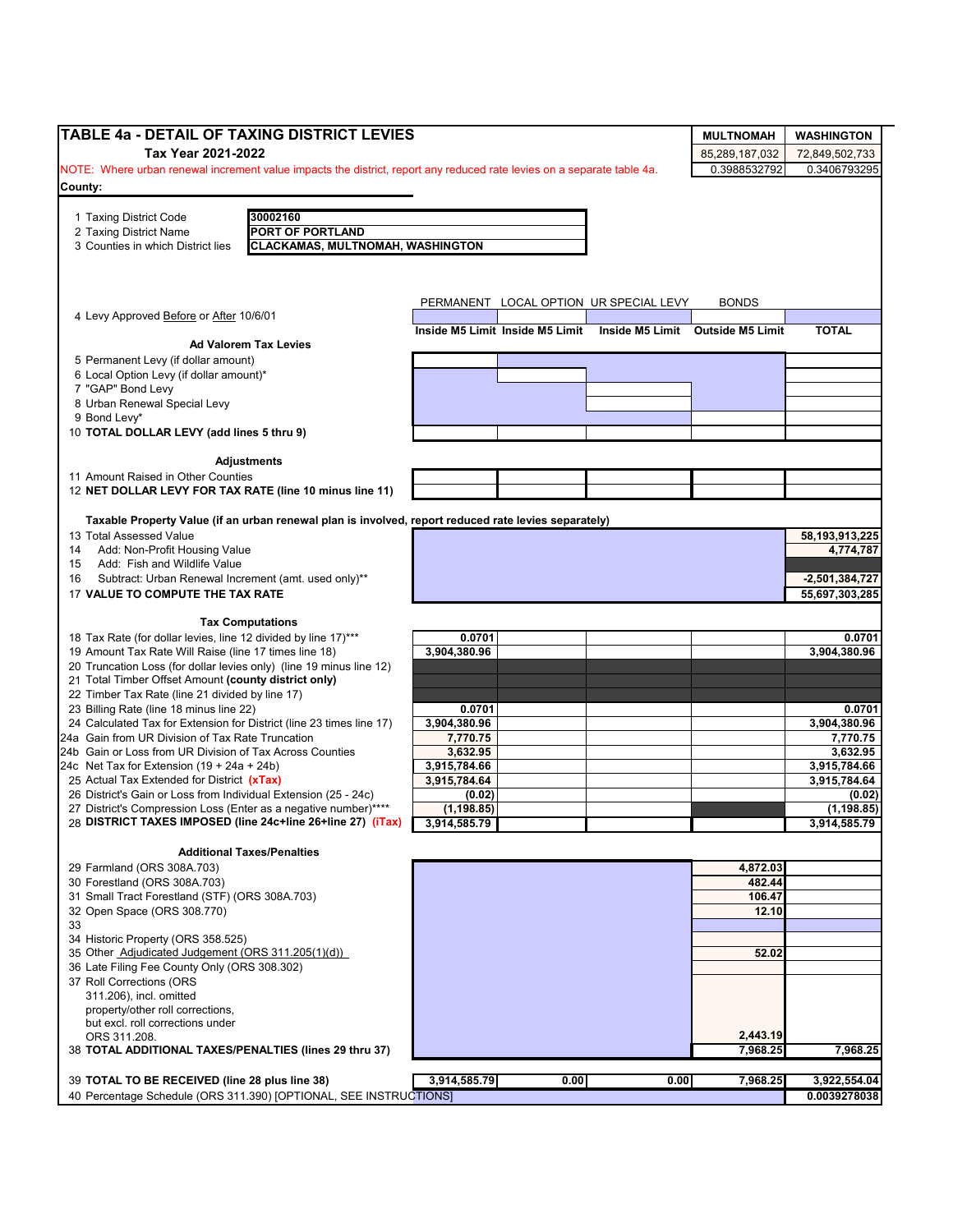| <b>TABLE 4a - DETAIL OF TAXING DISTRICT LEVIES</b>                                                                     |                          |                                 |                                        |                                  |                                |
|------------------------------------------------------------------------------------------------------------------------|--------------------------|---------------------------------|----------------------------------------|----------------------------------|--------------------------------|
| Tax Year 2021-2022                                                                                                     |                          |                                 |                                        |                                  |                                |
| NOTE: Where urban renewal increment value impacts the district, report any reduced rate levies on a separate table 4a. |                          |                                 |                                        |                                  |                                |
| County:                                                                                                                |                          |                                 |                                        |                                  |                                |
|                                                                                                                        |                          |                                 |                                        |                                  |                                |
| 1 Taxing District Code<br>30010600                                                                                     |                          |                                 |                                        |                                  |                                |
| <b>ESTACADA CEMETERY DISTRICT</b><br>2 Taxing District Name                                                            |                          |                                 |                                        |                                  |                                |
| 3 Counties in which District lies<br>CLACKAMAS                                                                         |                          |                                 |                                        |                                  |                                |
|                                                                                                                        |                          |                                 |                                        |                                  |                                |
|                                                                                                                        |                          |                                 |                                        |                                  |                                |
| 4 Levy Approved Before or After 10/6/01                                                                                |                          |                                 | PERMANENT LOCAL OPTION UR SPECIAL LEVY | <b>BONDS</b>                     |                                |
|                                                                                                                        |                          | Inside M5 Limit Inside M5 Limit |                                        | Inside M5 Limit Outside M5 Limit | <b>TOTAL</b>                   |
| <b>Ad Valorem Tax Levies</b>                                                                                           |                          |                                 |                                        |                                  |                                |
| 5 Permanent Levy (if dollar amount)                                                                                    |                          |                                 |                                        |                                  |                                |
| 6 Local Option Levy (if dollar amount)*                                                                                |                          |                                 |                                        |                                  |                                |
| 7 "GAP" Bond Levy                                                                                                      |                          |                                 |                                        |                                  |                                |
| 8 Urban Renewal Special Levy                                                                                           |                          |                                 |                                        |                                  |                                |
| 9 Bond Levy*                                                                                                           |                          |                                 |                                        |                                  |                                |
| 10 TOTAL DOLLAR LEVY (add lines 5 thru 9)                                                                              |                          |                                 |                                        |                                  |                                |
| <b>Adjustments</b>                                                                                                     |                          |                                 |                                        |                                  |                                |
| 11 Amount Raised in Other Counties                                                                                     |                          |                                 |                                        |                                  |                                |
| 12 NET DOLLAR LEVY FOR TAX RATE (line 10 minus line 11)                                                                |                          |                                 |                                        |                                  |                                |
|                                                                                                                        |                          |                                 |                                        |                                  |                                |
| Taxable Property Value (if an urban renewal plan is involved, report reduced rate levies separately)                   |                          |                                 |                                        |                                  |                                |
| 13 Total Assessed Value                                                                                                |                          |                                 |                                        |                                  | 1,809,529,942                  |
| Add: Non-Profit Housing Value<br>14                                                                                    |                          |                                 |                                        |                                  | 4,774,787                      |
| Add: Fish and Wildlife Value<br>15                                                                                     |                          |                                 |                                        |                                  |                                |
| Subtract: Urban Renewal Increment (amt. used only)**<br>16<br>17 VALUE TO COMPUTE THE TAX RATE                         |                          |                                 |                                        |                                  | $-31,818,961$<br>1,782,485,768 |
|                                                                                                                        |                          |                                 |                                        |                                  |                                |
| <b>Tax Computations</b>                                                                                                |                          |                                 |                                        |                                  |                                |
| 18 Tax Rate (for dollar levies, line 12 divided by line 17)***                                                         | 0.0592                   |                                 |                                        |                                  | 0.0592                         |
| 19 Amount Tax Rate Will Raise (line 17 times line 18)                                                                  | 105,523.16               |                                 |                                        |                                  | 105,523.16                     |
| 20 Truncation Loss (for dollar levies only) (line 19 minus line 12)                                                    |                          |                                 |                                        |                                  |                                |
| 21 Total Timber Offset Amount (county district only)                                                                   |                          |                                 |                                        |                                  |                                |
| 22 Timber Tax Rate (line 21 divided by line 17)                                                                        |                          |                                 |                                        |                                  |                                |
| 23 Billing Rate (line 18 minus line 22)                                                                                | 0.0592                   |                                 |                                        |                                  | 0.0592                         |
| 24 Calculated Tax for Extension for District (line 23 times line 17)                                                   | 105,523.16               |                                 |                                        |                                  | 105,523.16                     |
| 24a Gain from UR Division of Tax Rate Truncation                                                                       | 31.77                    |                                 |                                        |                                  | 31.77                          |
| 24b Gain or Loss from UR Division of Tax Across Counties                                                               |                          |                                 |                                        |                                  |                                |
| 24c Net Tax for Extension $(19 + 24a + 24b)$<br>25 Actual Tax Extended for District (xTax)                             | 105,554.93<br>105,554.92 |                                 |                                        |                                  | 105,554.93<br>105,554.92       |
| 26 District's Gain or Loss from Individual Extension (25 - 24c)                                                        | (0.01)                   |                                 |                                        |                                  | (0.01)                         |
| 27 District's Compression Loss (Enter as a negative number)****                                                        | (0.07)                   |                                 |                                        |                                  | (0.07)                         |
| 28 DISTRICT TAXES IMPOSED (line 24c+line 26+line 27) (iTax)                                                            | 105,554.85               |                                 |                                        |                                  | 105,554.85                     |
|                                                                                                                        |                          |                                 |                                        |                                  |                                |
| <b>Additional Taxes/Penalties</b>                                                                                      |                          |                                 |                                        |                                  |                                |
| 29 Farmland (ORS 308A.703)                                                                                             |                          |                                 |                                        | 486.80                           |                                |
| 30 Forestland (ORS 308A.703)                                                                                           |                          |                                 |                                        | 58.06                            |                                |
| 31 Small Tract Forestland (STF) (ORS 308A.703)                                                                         |                          |                                 |                                        | 83.53                            |                                |
| 32 Open Space (ORS 308.770)                                                                                            |                          |                                 |                                        |                                  |                                |
| 33<br>34 Historic Property (ORS 358.525)                                                                               |                          |                                 |                                        |                                  |                                |
| 35 Other Adjudicated Judgement (ORS 311.205(1)(d))                                                                     |                          |                                 |                                        |                                  |                                |
| 36 Late Filing Fee County Only (ORS 308.302)                                                                           |                          |                                 |                                        |                                  |                                |
| 37 Roll Corrections (ORS                                                                                               |                          |                                 |                                        |                                  |                                |
| 311.206), incl. omitted                                                                                                |                          |                                 |                                        |                                  |                                |
| property/other roll corrections,                                                                                       |                          |                                 |                                        |                                  |                                |
| but excl. roll corrections under                                                                                       |                          |                                 |                                        |                                  |                                |
| ORS 311.208.                                                                                                           |                          |                                 |                                        | 241.22                           |                                |
| 38 TOTAL ADDITIONAL TAXES/PENALTIES (lines 29 thru 37)                                                                 |                          |                                 |                                        | 869.61                           | 869.61                         |
|                                                                                                                        |                          |                                 |                                        |                                  |                                |
| 39 TOTAL TO BE RECEIVED (line 28 plus line 38)                                                                         | 105,554.85               | 0.00                            | 0.00                                   | 869.61                           | 106,424.46                     |
| 40 Percentage Schedule (ORS 311.390) [OPTIONAL, SEE INSTRUCTIONS]                                                      |                          |                                 |                                        |                                  | 0.0001065669                   |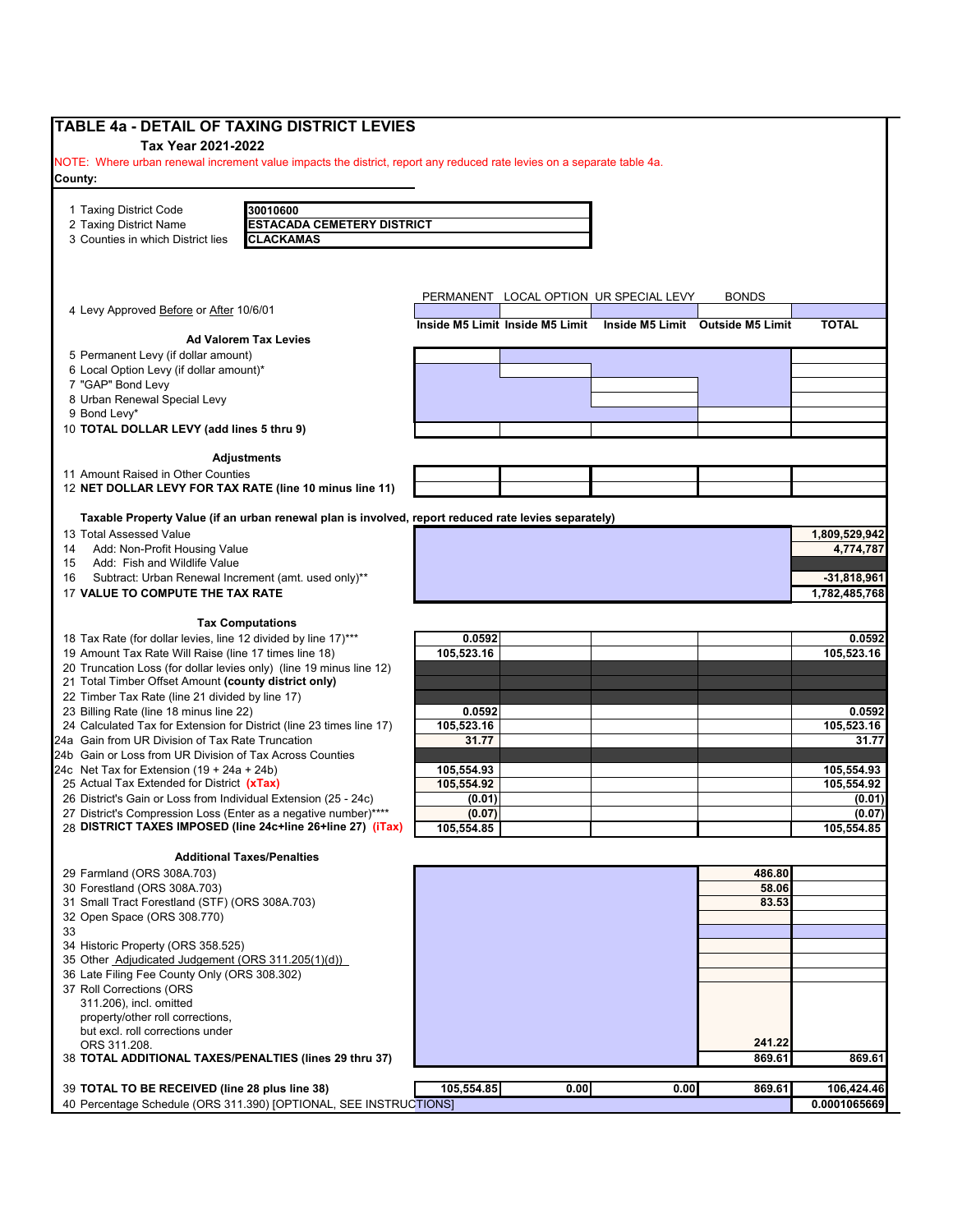| <b>TABLE 4a - DETAIL OF TAXING DISTRICT LEVIES</b>                                                                                |                                                                                                      |           |                                 |                                        |                                  |              |
|-----------------------------------------------------------------------------------------------------------------------------------|------------------------------------------------------------------------------------------------------|-----------|---------------------------------|----------------------------------------|----------------------------------|--------------|
| Tax Year 2021-2022                                                                                                                |                                                                                                      |           |                                 |                                        |                                  |              |
| NOTE: Where urban renewal increment value impacts the district, report any reduced rate levies on a separate table 4a.<br>County: |                                                                                                      |           |                                 |                                        |                                  |              |
|                                                                                                                                   |                                                                                                      |           |                                 |                                        |                                  |              |
| 1 Taxing District Code                                                                                                            | 30003880                                                                                             |           |                                 |                                        |                                  |              |
| 2 Taxing District Name                                                                                                            | <b>ROAD DIST 19 GOVERNMENT CAMP</b>                                                                  |           |                                 |                                        |                                  |              |
| 3 Counties in which District lies                                                                                                 | <b>CLACKAMAS</b>                                                                                     |           |                                 |                                        |                                  |              |
|                                                                                                                                   |                                                                                                      |           |                                 |                                        |                                  |              |
|                                                                                                                                   |                                                                                                      |           |                                 |                                        |                                  |              |
| 4 Levy Approved Before or After 10/6/01                                                                                           |                                                                                                      |           |                                 | PERMANENT LOCAL OPTION UR SPECIAL LEVY | BONDS                            |              |
|                                                                                                                                   |                                                                                                      |           | Inside M5 Limit Inside M5 Limit |                                        | Inside M5 Limit Outside M5 Limit | <b>TOTAL</b> |
|                                                                                                                                   | <b>Ad Valorem Tax Levies</b>                                                                         |           |                                 |                                        |                                  |              |
| 5 Permanent Levy (if dollar amount)                                                                                               |                                                                                                      |           |                                 |                                        |                                  |              |
| 6 Local Option Levy (if dollar amount)*<br>7 "GAP" Bond Levy                                                                      |                                                                                                      |           |                                 |                                        |                                  |              |
| 8 Urban Renewal Special Levy                                                                                                      |                                                                                                      |           |                                 |                                        |                                  |              |
| 9 Bond Levy*                                                                                                                      |                                                                                                      |           |                                 |                                        |                                  |              |
| 10 TOTAL DOLLAR LEVY (add lines 5 thru 9)                                                                                         |                                                                                                      |           |                                 |                                        |                                  |              |
|                                                                                                                                   |                                                                                                      |           |                                 |                                        |                                  |              |
|                                                                                                                                   | Adjustments                                                                                          |           |                                 |                                        |                                  |              |
| 11 Amount Raised in Other Counties<br>12 NET DOLLAR LEVY FOR TAX RATE (line 10 minus line 11)                                     |                                                                                                      |           |                                 |                                        |                                  |              |
|                                                                                                                                   |                                                                                                      |           |                                 |                                        |                                  |              |
|                                                                                                                                   | Taxable Property Value (if an urban renewal plan is involved, report reduced rate levies separately) |           |                                 |                                        |                                  |              |
| 13 Total Assessed Value                                                                                                           |                                                                                                      |           |                                 |                                        |                                  | 229.895.406  |
| Add: Non-Profit Housing Value<br>14<br>Add: Fish and Wildlife Value<br>15                                                         |                                                                                                      |           |                                 |                                        |                                  |              |
| Subtract: Urban Renewal Increment (amt. used only)**<br>16                                                                        |                                                                                                      |           |                                 |                                        |                                  |              |
| 17 VALUE TO COMPUTE THE TAX RATE                                                                                                  |                                                                                                      |           |                                 |                                        |                                  | 229,895,406  |
|                                                                                                                                   |                                                                                                      |           |                                 |                                        |                                  |              |
|                                                                                                                                   | <b>Tax Computations</b>                                                                              |           |                                 |                                        |                                  |              |
| 18 Tax Rate (for dollar levies, line 12 divided by line 17)***                                                                    |                                                                                                      | 0.4003    |                                 |                                        |                                  | 0.4003       |
| 19 Amount Tax Rate Will Raise (line 17 times line 18)<br>20 Truncation Loss (for dollar levies only) (line 19 minus line 12)      |                                                                                                      | 92,027.13 |                                 |                                        |                                  | 92,027.13    |
| 21 Total Timber Offset Amount (county district only)                                                                              |                                                                                                      |           |                                 |                                        |                                  |              |
| 22 Timber Tax Rate (line 21 divided by line 17)                                                                                   |                                                                                                      |           |                                 |                                        |                                  |              |
| 23 Billing Rate (line 18 minus line 22)                                                                                           |                                                                                                      | 0.4003    |                                 |                                        |                                  | 0.4003       |
| 24 Calculated Tax for Extension for District (line 23 times line 17)                                                              |                                                                                                      | 92,027.13 |                                 |                                        |                                  | 92.027.13    |
| 24a Gain from UR Division of Tax Rate Truncation<br>24b Gain or Loss from UR Division of Tax Across Counties                      |                                                                                                      |           |                                 |                                        |                                  |              |
| 24c Net Tax for Extension $(19 + 24a + 24b)$                                                                                      |                                                                                                      | 92,027.13 |                                 |                                        |                                  | 92,027.13    |
| 25 Actual Tax Extended for District (xTax)                                                                                        |                                                                                                      | 92,027.13 |                                 |                                        |                                  | 92,027.13    |
| 26 District's Gain or Loss from Individual Extension (25 - 24c)                                                                   |                                                                                                      |           |                                 |                                        |                                  |              |
| 27 District's Compression Loss (Enter as a negative number)****                                                                   |                                                                                                      |           |                                 |                                        |                                  |              |
| 28 DISTRICT TAXES IMPOSED (line 24c+line 26+line 27) (iTax)                                                                       |                                                                                                      | 92,027.13 |                                 |                                        |                                  | 92,027.13    |
|                                                                                                                                   | <b>Additional Taxes/Penalties</b>                                                                    |           |                                 |                                        |                                  |              |
| 29 Farmland (ORS 308A.703)                                                                                                        |                                                                                                      |           |                                 |                                        |                                  |              |
| 30 Forestland (ORS 308A.703)                                                                                                      |                                                                                                      |           |                                 |                                        |                                  |              |
| 31 Small Tract Forestland (STF) (ORS 308A.703)                                                                                    |                                                                                                      |           |                                 |                                        |                                  |              |
| 32 Open Space (ORS 308.770)                                                                                                       |                                                                                                      |           |                                 |                                        |                                  |              |
| 33<br>34 Historic Property (ORS 358.525)                                                                                          |                                                                                                      |           |                                 |                                        |                                  |              |
| 35 Other Adjudicated Judgement (ORS 311.205(1)(d))                                                                                |                                                                                                      |           |                                 |                                        |                                  |              |
| 36 Late Filing Fee County Only (ORS 308.302)                                                                                      |                                                                                                      |           |                                 |                                        |                                  |              |
| 37 Roll Corrections (ORS                                                                                                          |                                                                                                      |           |                                 |                                        |                                  |              |
| 311.206), incl. omitted                                                                                                           |                                                                                                      |           |                                 |                                        |                                  |              |
| property/other roll corrections,<br>but excl. roll corrections under                                                              |                                                                                                      |           |                                 |                                        |                                  |              |
| ORS 311.208.                                                                                                                      |                                                                                                      |           |                                 |                                        |                                  |              |
| 38 TOTAL ADDITIONAL TAXES/PENALTIES (lines 29 thru 37)                                                                            |                                                                                                      |           |                                 |                                        | 0.00                             | 0.00         |
|                                                                                                                                   |                                                                                                      |           |                                 |                                        |                                  |              |
| 39 TOTAL TO BE RECEIVED (line 28 plus line 38)                                                                                    |                                                                                                      | 92,027.13 | 0.00                            | 0.00                                   | 0.00                             | 92,027.13    |
|                                                                                                                                   | 40 Percentage Schedule (ORS 311.390) [OPTIONAL, SEE INSTRUCTIONS]                                    |           |                                 |                                        |                                  | 0.0000921503 |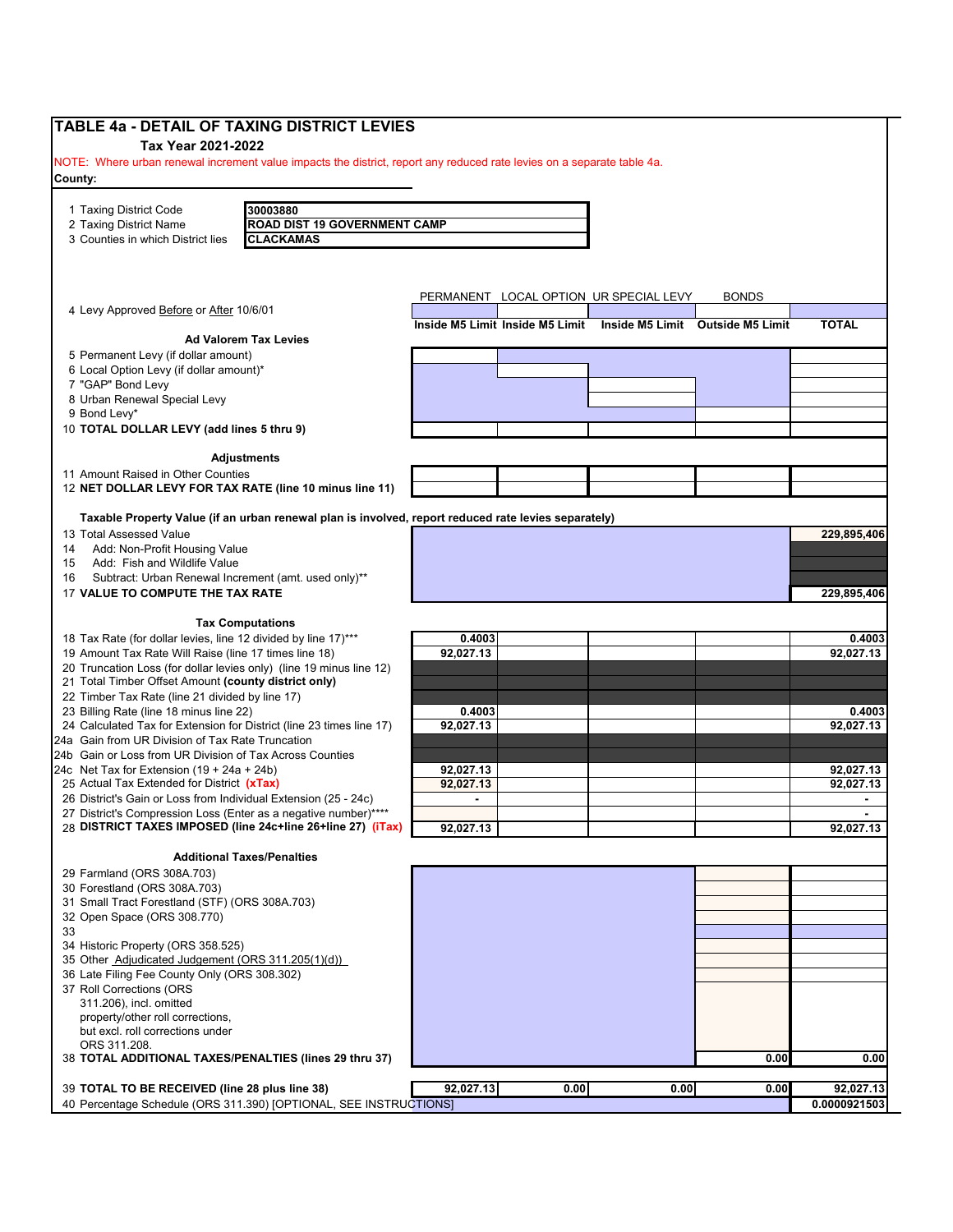| TABLE 4a - DETAIL OF TAXING DISTRICT LEVIES<br>Tax Year 2021-2022                                                      |                                                                                                      |                                                                  |      |      |              |                        |
|------------------------------------------------------------------------------------------------------------------------|------------------------------------------------------------------------------------------------------|------------------------------------------------------------------|------|------|--------------|------------------------|
| NOTE: Where urban renewal increment value impacts the district, report any reduced rate levies on a separate table 4a. |                                                                                                      |                                                                  |      |      |              |                        |
| County:                                                                                                                |                                                                                                      |                                                                  |      |      |              |                        |
| 1 Taxing District Code                                                                                                 | 30004010                                                                                             |                                                                  |      |      |              |                        |
| 2 Taxing District Name                                                                                                 | <b>SAN 2 GOVERNMENT CAMP</b>                                                                         |                                                                  |      |      |              |                        |
| 3 Counties in which District lies                                                                                      | <b>CLACKAMAS</b>                                                                                     |                                                                  |      |      |              |                        |
|                                                                                                                        |                                                                                                      |                                                                  |      |      |              |                        |
|                                                                                                                        |                                                                                                      | PERMANENT LOCAL OPTION UR SPECIAL LEVY                           |      |      | <b>BONDS</b> |                        |
| 4 Levy Approved Before or After 10/6/01                                                                                |                                                                                                      | Inside M5 Limit Inside M5 Limit Inside M5 Limit Outside M5 Limit |      |      |              | <b>TOTAL</b>           |
|                                                                                                                        | <b>Ad Valorem Tax Levies</b>                                                                         |                                                                  |      |      |              |                        |
| 5 Permanent Levy (if dollar amount)                                                                                    |                                                                                                      |                                                                  |      |      |              |                        |
| 6 Local Option Levy (if dollar amount)*                                                                                |                                                                                                      |                                                                  |      |      |              |                        |
| 7 "GAP" Bond Levy<br>8 Urban Renewal Special Levy                                                                      |                                                                                                      |                                                                  |      |      |              |                        |
| 9 Bond Levy*                                                                                                           |                                                                                                      |                                                                  |      |      |              |                        |
| 10 TOTAL DOLLAR LEVY (add lines 5 thru 9)                                                                              |                                                                                                      |                                                                  |      |      |              |                        |
|                                                                                                                        |                                                                                                      |                                                                  |      |      |              |                        |
| 11 Amount Raised in Other Counties                                                                                     | <b>Adjustments</b>                                                                                   |                                                                  |      |      |              |                        |
| 12 NET DOLLAR LEVY FOR TAX RATE (line 10 minus line 11)                                                                |                                                                                                      |                                                                  |      |      |              |                        |
|                                                                                                                        |                                                                                                      |                                                                  |      |      |              |                        |
|                                                                                                                        | Taxable Property Value (if an urban renewal plan is involved, report reduced rate levies separately) |                                                                  |      |      |              |                        |
| 13 Total Assessed Value<br>Add: Non-Profit Housing Value<br>14                                                         |                                                                                                      |                                                                  |      |      |              | 230,181,035            |
| Add: Fish and Wildlife Value<br>15                                                                                     |                                                                                                      |                                                                  |      |      |              |                        |
| Subtract: Urban Renewal Increment (amt. used only)**<br>16                                                             |                                                                                                      |                                                                  |      |      |              |                        |
| 17 VALUE TO COMPUTE THE TAX RATE                                                                                       |                                                                                                      |                                                                  |      |      |              | 230,181,035            |
|                                                                                                                        | <b>Tax Computations</b>                                                                              |                                                                  |      |      |              |                        |
| 18 Tax Rate (for dollar levies, line 12 divided by line 17)***                                                         |                                                                                                      | 0.2905                                                           |      |      |              | 0.2905                 |
| 19 Amount Tax Rate Will Raise (line 17 times line 18)                                                                  |                                                                                                      | 66,867.59                                                        |      |      |              | 66,867.59              |
| 20 Truncation Loss (for dollar levies only) (line 19 minus line 12)                                                    |                                                                                                      |                                                                  |      |      |              |                        |
| 21 Total Timber Offset Amount (county district only)<br>22 Timber Tax Rate (line 21 divided by line 17)                |                                                                                                      |                                                                  |      |      |              |                        |
| 23 Billing Rate (line 18 minus line 22)                                                                                |                                                                                                      | 0.2905                                                           |      |      |              | 0.2905                 |
| 24 Calculated Tax for Extension for District (line 23 times line 17)                                                   |                                                                                                      | 66,867.59                                                        |      |      |              | 66,867.59              |
| 24a Gain from UR Division of Tax Rate Truncation                                                                       |                                                                                                      |                                                                  |      |      |              |                        |
| 24b Gain or Loss from UR Division of Tax Across Counties                                                               |                                                                                                      |                                                                  |      |      |              |                        |
| 24c Net Tax for Extension $(19 + 24a + 24b)$<br>25 Actual Tax Extended for District (xTax)                             |                                                                                                      | 66,867.59<br>66,867.59                                           |      |      |              | 66,867.59<br>66,867.59 |
| 26 District's Gain or Loss from Individual Extension (25 - 24c)                                                        |                                                                                                      |                                                                  |      |      |              |                        |
| 27 District's Compression Loss (Enter as a negative number)****                                                        |                                                                                                      |                                                                  |      |      |              |                        |
| 28 DISTRICT TAXES IMPOSED (line 24c+line 26+line 27) (iTax)                                                            |                                                                                                      | 66,867.59                                                        |      |      |              | 66,867.59              |
|                                                                                                                        | <b>Additional Taxes/Penalties</b>                                                                    |                                                                  |      |      |              |                        |
| 29 Farmland (ORS 308A.703)                                                                                             |                                                                                                      |                                                                  |      |      |              |                        |
| 30 Forestland (ORS 308A.703)                                                                                           |                                                                                                      |                                                                  |      |      |              |                        |
| 31 Small Tract Forestland (STF) (ORS 308A.703)<br>32 Open Space (ORS 308.770)                                          |                                                                                                      |                                                                  |      |      |              |                        |
| 33                                                                                                                     |                                                                                                      |                                                                  |      |      |              |                        |
| 34 Historic Property (ORS 358.525)                                                                                     |                                                                                                      |                                                                  |      |      |              |                        |
| 35 Other Adjudicated Judgement (ORS 311.205(1)(d))                                                                     |                                                                                                      |                                                                  |      |      |              |                        |
| 36 Late Filing Fee County Only (ORS 308.302)                                                                           |                                                                                                      |                                                                  |      |      |              |                        |
| 37 Roll Corrections (ORS 311.206),<br>incl. omitted property/other roll                                                |                                                                                                      |                                                                  |      |      |              |                        |
| corrections, but excl. roll                                                                                            |                                                                                                      |                                                                  |      |      |              |                        |
| corrections under ORS 311.208.                                                                                         |                                                                                                      |                                                                  |      |      |              |                        |
| 38 TOTAL ADDITIONAL TAXES/PENALTIES (lines 29 thru 37)                                                                 |                                                                                                      |                                                                  |      |      | 0.00         | 0.00                   |
|                                                                                                                        |                                                                                                      |                                                                  |      |      |              |                        |
| 39 TOTAL TO BE RECEIVED (line 28 plus line 38)                                                                         |                                                                                                      | 66,867.59                                                        | 0.00 | 0.00 | 0.00         | 66,867.59              |
| 40 Percentage Schedule (ORS 311.390) [OPTIONAL, SEE INSTRUCTIONS]                                                      |                                                                                                      |                                                                  |      |      |              | 0.0000669571           |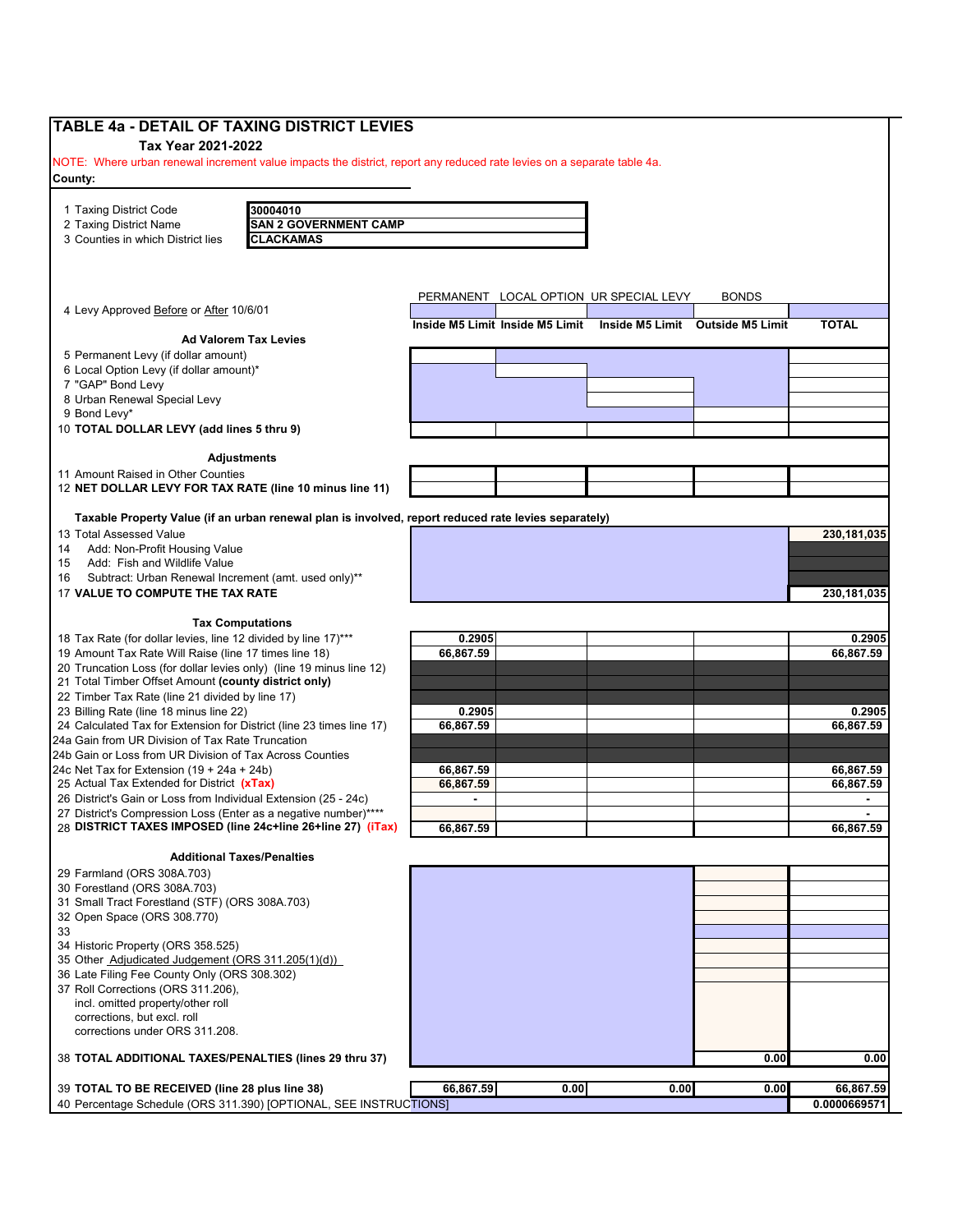| <b>TABLE 4a - DETAIL OF TAXING DISTRICT LEVIES</b>                                                                                 |                |                                 |                                        |                                  |                |
|------------------------------------------------------------------------------------------------------------------------------------|----------------|---------------------------------|----------------------------------------|----------------------------------|----------------|
| Tax Year 2021-2022                                                                                                                 |                |                                 |                                        |                                  |                |
| NOTE: Where urban renewal increment value impacts the district, report any reduced rate levies on a separate table 4a.             |                |                                 |                                        |                                  |                |
| County:                                                                                                                            |                |                                 |                                        |                                  |                |
|                                                                                                                                    |                |                                 |                                        |                                  |                |
| 30005200<br>1 Taxing District Code                                                                                                 |                |                                 |                                        |                                  |                |
| <b>WTR 23 MULINO</b><br>2 Taxing District Name                                                                                     |                |                                 |                                        |                                  |                |
| 3 Counties in which District lies<br><b>CLACKAMAS</b>                                                                              |                |                                 |                                        |                                  |                |
|                                                                                                                                    |                |                                 |                                        |                                  |                |
|                                                                                                                                    |                |                                 |                                        |                                  |                |
| 4 Levy Approved Before or After 10/6/01                                                                                            |                |                                 | PERMANENT LOCAL OPTION UR SPECIAL LEVY | <b>BONDS</b>                     |                |
|                                                                                                                                    |                | Inside M5 Limit Inside M5 Limit |                                        | Inside M5 Limit Outside M5 Limit | <b>TOTAL</b>   |
| <b>Ad Valorem Tax Levies</b>                                                                                                       |                |                                 |                                        |                                  |                |
| 5 Permanent Levy (if dollar amount)                                                                                                |                |                                 |                                        |                                  |                |
| 6 Local Option Levy (if dollar amount)*                                                                                            |                |                                 |                                        |                                  |                |
| 7 "GAP" Bond Levy                                                                                                                  |                |                                 |                                        |                                  |                |
| 8 Urban Renewal Special Levy                                                                                                       |                |                                 |                                        |                                  |                |
| 9 Bond Levy*                                                                                                                       |                |                                 |                                        |                                  |                |
| 10 TOTAL DOLLAR LEVY (add lines 5 thru 9)                                                                                          |                |                                 |                                        |                                  |                |
| <b>Adjustments</b>                                                                                                                 |                |                                 |                                        |                                  |                |
| 11 Amount Raised in Other Counties                                                                                                 |                |                                 |                                        |                                  |                |
| 12 NET DOLLAR LEVY FOR TAX RATE (line 10 minus line 11)                                                                            |                |                                 |                                        |                                  |                |
|                                                                                                                                    |                |                                 |                                        |                                  |                |
| Taxable Property Value (if an urban renewal plan is involved, report reduced rate levies separately)                               |                |                                 |                                        |                                  |                |
| 13 Total Assessed Value                                                                                                            |                |                                 |                                        |                                  | 78,318,837     |
| Add: Non-Profit Housing Value<br>14<br>15                                                                                          |                |                                 |                                        |                                  |                |
| Add: Fish and Wildlife Value<br>16                                                                                                 |                |                                 |                                        |                                  |                |
| Subtract: Urban Renewal Increment (amt. used only)**                                                                               |                |                                 |                                        |                                  |                |
| 17 VALUE TO COMPUTE THE TAX RATE                                                                                                   |                |                                 |                                        |                                  | 78,318,837     |
| <b>Tax Computations</b>                                                                                                            |                |                                 |                                        |                                  |                |
| 18 Tax Rate (for dollar levies, line 12 divided by line 17)***                                                                     | 1.4774         |                                 |                                        |                                  | 1.4774         |
| 19 Amount Tax Rate Will Raise (line 17 times line 18)                                                                              | 115,708.25     |                                 |                                        |                                  | 115,708.25     |
| 20 Truncation Loss (for dollar levies only) (line 19 minus line 12)                                                                |                |                                 |                                        |                                  |                |
| 21 Total Timber Offset Amount (county district only)                                                                               |                |                                 |                                        |                                  |                |
| 22 Timber Tax Rate (line 21 divided by line 17)                                                                                    |                |                                 |                                        |                                  |                |
| 23 Billing Rate (line 18 minus line 22)                                                                                            | 1.4774         |                                 |                                        |                                  | 1.4774         |
| 24 Calculated Tax for Extension for District (line 23 times line 17)                                                               | 115.708.25     |                                 |                                        |                                  | 115,708.25     |
| 24a Gain from UR Division of Tax Rate Truncation                                                                                   |                |                                 |                                        |                                  |                |
| 24b Gain or Loss from UR Division of Tax Across Counties                                                                           |                |                                 |                                        |                                  |                |
| 24c Net Tax for Extension $(19 + 24a + 24b)$                                                                                       | 115,708.25     |                                 |                                        |                                  | 115,708.25     |
| 25 Actual Tax Extended for District (xTax)                                                                                         | 115,708.25     |                                 |                                        |                                  | 115,708.25     |
| 26 District's Gain or Loss from Individual Extension (25 - 24c)<br>27 District's Compression Loss (Enter as a negative number)**** | $\blacksquare$ |                                 |                                        |                                  | $\blacksquare$ |
| 28 DISTRICT TAXES IMPOSED (line 24c+line 26+line 27) (iTax)                                                                        | 115,708.25     |                                 |                                        |                                  | 115,708.25     |
|                                                                                                                                    |                |                                 |                                        |                                  |                |
| <b>Additional Taxes/Penalties</b>                                                                                                  |                |                                 |                                        |                                  |                |
| 29 Farmland (ORS 308A.703)                                                                                                         |                |                                 |                                        | 585.06                           |                |
| 30 Forestland (ORS 308A.703)                                                                                                       |                |                                 |                                        |                                  |                |
| 31 Small Tract Forestland (STF) (ORS 308A.703)                                                                                     |                |                                 |                                        |                                  |                |
| 32 Open Space (ORS 308.770)                                                                                                        |                |                                 |                                        |                                  |                |
|                                                                                                                                    |                |                                 |                                        |                                  |                |
| 34 Historic Property (ORS 358.525)<br>35 Other Adjudicated Judgement (ORS 311.205(1)(d))                                           |                |                                 |                                        |                                  |                |
| 36 Late Filing Fee County Only (ORS 308.302)                                                                                       |                |                                 |                                        |                                  |                |
| 37 Roll Corrections (ORS                                                                                                           |                |                                 |                                        |                                  |                |
| 311.206), incl. omitted                                                                                                            |                |                                 |                                        |                                  |                |
| property/other roll corrections,                                                                                                   |                |                                 |                                        |                                  |                |
| but excl. roll corrections under                                                                                                   |                |                                 |                                        |                                  |                |
| ORS 311.208.                                                                                                                       |                |                                 |                                        | 414.25                           |                |
| 38 TOTAL ADDITIONAL TAXES/PENALTIES (lines 29 thru 37)                                                                             |                |                                 |                                        | 999.31                           | 999.31         |
|                                                                                                                                    |                |                                 |                                        |                                  |                |
| 39 TOTAL TO BE RECEIVED (line 28 plus line 38)                                                                                     | 115,708.25     | 0.00                            | 0.00                                   | 999.31                           | 116,707.56     |
| 40 Percentage Schedule (ORS 311.390) [OPTIONAL, SEE INSTRUCTIONS]                                                                  |                |                                 |                                        |                                  | 0.0001168638   |